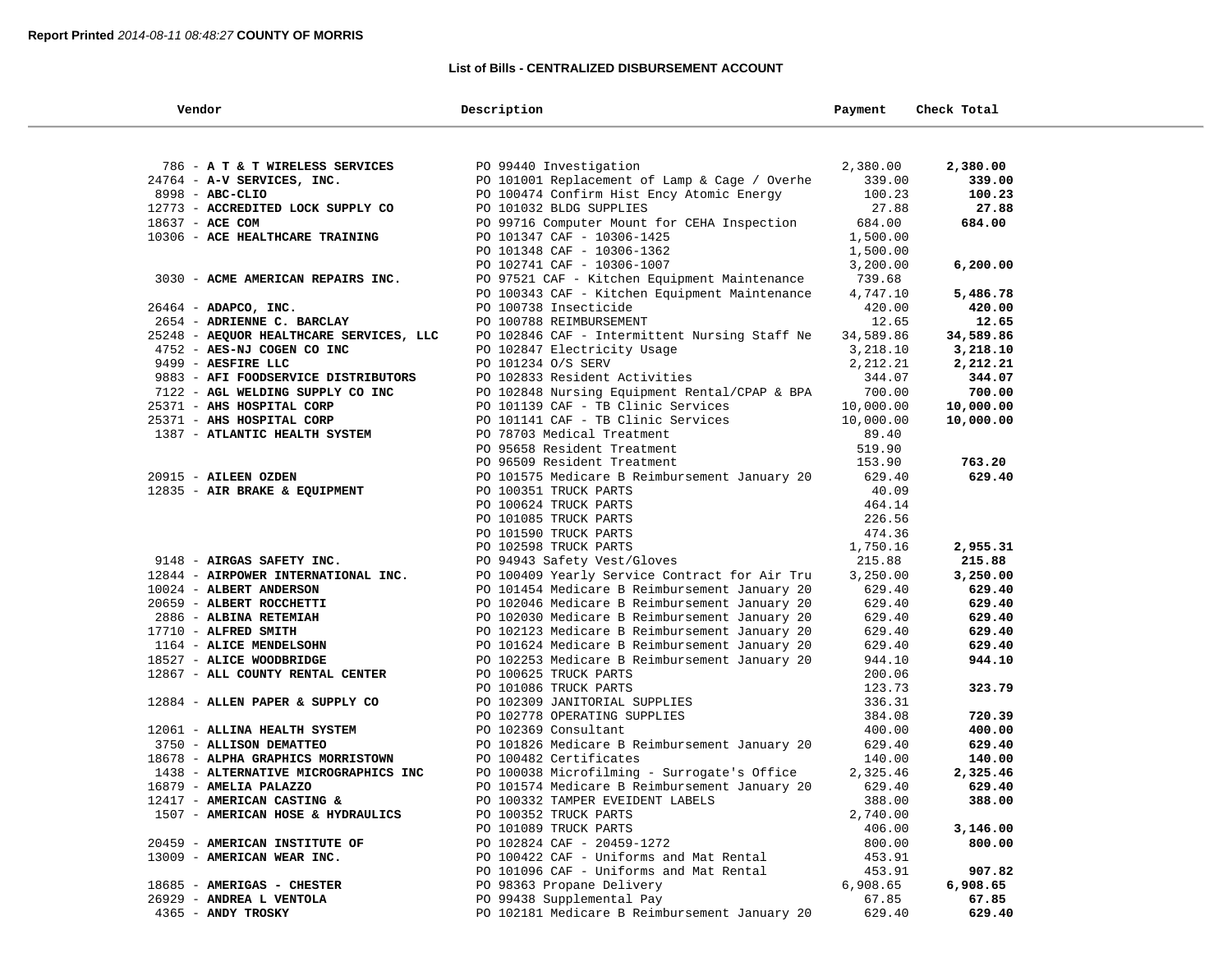|                   | 15033 - ANGELINA GUERRIERO                                                                        |                                                                                                                                                                                                  | 629.40    | 629.40    |
|-------------------|---------------------------------------------------------------------------------------------------|--------------------------------------------------------------------------------------------------------------------------------------------------------------------------------------------------|-----------|-----------|
| 13273 - ANN GREEN |                                                                                                   | PO 101793 Medicare B Reimbursement January 20<br>PO 102003 Medicare B Reimbursement January 20<br>PO 101468 Medicare B Reimbursement January 20<br>PO 101520 Medicare B Reimbursement January 20 | 629.40    | 629.40    |
|                   | 27023 - ANN T PETTI<br>13270 - ANNABELLE BECKER<br>21642 - ANNE CACCAMO                           |                                                                                                                                                                                                  | 1,258.80  | 1,258.80  |
|                   |                                                                                                   |                                                                                                                                                                                                  | 629.40    | 629.40    |
|                   |                                                                                                   |                                                                                                                                                                                                  | 900.00    | 900.00    |
|                   |                                                                                                   | PO 101683 Medicare B Reimbursement January 20                                                                                                                                                    | 629.40    | 629.40    |
|                   | 12367 - ANNE LAWLESS<br>24589 - ANNE M VICTORIN                                                   | PO 102843 Employee Reimbursement                                                                                                                                                                 | 30.00     | 30.00     |
|                   | 25860 - ANNE MARIE KOECK                                                                          | PO 101704 Medicare B Reimbursement January 20                                                                                                                                                    | 629.40    | 629.40    |
|                   | 16015 - ANNE MARSTON                                                                              | PO 101652 Medicare B Reimbursement January 20                                                                                                                                                    | 629.40    | 629.40    |
|                   |                                                                                                   | PO 101955 Medicare B Reimbursement January 20                                                                                                                                                    | 629.40    | 629.40    |
|                   | 14756 - ANNIE FORBES<br>12373 - ANNIE GAYDEN                                                      | PO 101978 Medicare B Reimbursement January 20                                                                                                                                                    | 629.40    | 629.40    |
|                   | 13824 - ANTHEM INSTITUTE                                                                          | PO 102277 CAF - 13824-1006                                                                                                                                                                       | 1,600.00  | 1,600.00  |
|                   | 10516 - ANTHONY DEBIASI                                                                           | PO 101828 Medicare B Reimbursement January 20                                                                                                                                                    | 629.40    | 629.40    |
|                   | 11258 - AON CONSULTING                                                                            | PO 102899 CAF - Actuarial Valuation of Post-E                                                                                                                                                    | 26,000.00 | 26,000.00 |
|                   | 2613 - AQUARIUS SUPPLY, INC.                                                                      | PO 102285 PLUMBING                                                                                                                                                                               | 252.55    | 252.55    |
|                   | 13079 - ARAMARK CORRECTIONAL SERVICES                                                             | PO 100345 CAF - Food Services and Management                                                                                                                                                     | 16,221.38 | 16,221.38 |
|                   | 8508 - ARBORCHEM PRODUCTS                                                                         | PO 101158 weed & pest supplies                                                                                                                                                                   | 724.10    | 724.10    |
|                   | 8181 - ARINTHIA CORBIN                                                                            | PO 101553 Medicare B Reimbursement January 20                                                                                                                                                    | 629.40    | 629.40    |
|                   | 9528 - ARLENE FOGARTY                                                                             | PO 101908 Medicare B Reimbursement January 20                                                                                                                                                    | 629.40    | 629.40    |
|                   | 24211 - ARLENE WILLIAMS                                                                           | PO 102232 Medicare B Reimbursement January 20                                                                                                                                                    | 629.40    | 629.40    |
|                   | 24211 - ARLENE WILLIAM<br>24781 - ARNEL P GARCIA<br>24770 - ARTHUR COHEN<br>8360 - ARTHUR FRENZEL | PO 102232 Medicare B Refundant Schedule Community<br>PO 103003 Nursing Services~Per Diem                                                                                                         | 2,319.42  | 2,319.42  |
|                   |                                                                                                   | PO 101544 Medicare B Reimbursement January 20                                                                                                                                                    | 629.40    | 629.40    |
|                   |                                                                                                   | PO 101544 Medicare B<br>PO 102292 Work Boots                                                                                                                                                     | 90.00     | 90.00     |
|                   |                                                                                                   | PO 101651 Medicare B Reimbursement January 20                                                                                                                                                    | 1,258.80  | 1,258.80  |
|                   | 13104 - ARTISTIC AQUARIA INC                                                                      | PO 102849 Resident Activites                                                                                                                                                                     | 609.50    | 609.50    |
|                   | 21487 - ARTS! BY THE PEOPLE INC.                                                                  | PO 102850 Resident Activities                                                                                                                                                                    | 75.00     | 75.00     |
|                   | 24763 - ASHOKKUMAR SHAH                                                                           | PO 102097 Medicare B Reimbursement January 20                                                                                                                                                    | 1,258.80  | 1,258.80  |
|                   | 574 - ASSOCIATES BY CREATIVE DESIGN                                                               | PO 100786 Quote for Youth pocket folders                                                                                                                                                         | 1,875.00  | 1,875.00  |
|                   | 7658 - AT&T MOBILITY                                                                              | PO 100920 AT&T Wireless Service - Monthly Cha                                                                                                                                                    | 113.47    |           |
|                   |                                                                                                   | PO 100926 AT&T Wireless Service - Monthly Cha                                                                                                                                                    | 197.59    | 311.06    |
|                   | 8122 - ATLANTIC AMBULANCE CORP.                                                                   | PO 100476 INMATE MEDICAL CARE                                                                                                                                                                    | 1,188.20  |           |
|                   |                                                                                                   | PO 100333 INMATE MEDICAL CARE                                                                                                                                                                    | 1,253.20  | 2,441.40  |
|                   | 13154 - ATLANTIC HEALTH SERVICES                                                                  | PO 101276 CAF - Case Management Services for                                                                                                                                                     | 22,283.00 | 22,283.00 |
|                   | 13153 - ATLANTIC HEALTH SERVICES/MMH                                                              | PO 100917 CAF - Grant in Aid Funding 2014 GIA 2,773.00                                                                                                                                           |           | 2,773.00  |
|                   | 13153 - ATLANTIC HEALTH SERVICES/MMH                                                              | PO 102766 CAF - Grant in Aid Funding 2014 CRI                                                                                                                                                    | 10,248.00 | 10,248.00 |
|                   | 7584 - ATLANTIC HEALTH SYSTEM                                                                     | PO 75894 INMATE MEDICAL CARE                                                                                                                                                                     | 1,145.95  |           |
|                   |                                                                                                   | PO 98881 INMATE MEDICAL CARE                                                                                                                                                                     | 15.60     |           |
|                   |                                                                                                   | PO 99681 INMATE MEDICAL CARE                                                                                                                                                                     | 5,619.75  |           |
|                   |                                                                                                   | PO 99829 INMATE MEDICAL CARE                                                                                                                                                                     | 146.90    | 6,928.20  |
|                   | 10650 - ATLANTIC TACTICAL OF NJ, INC.                                                             | PO 96393 Please Order - Heavy Breaching Kit                                                                                                                                                      | 1,359.97  |           |
|                   |                                                                                                   | PO 100007 UNIFORM SUPPLIES                                                                                                                                                                       | 600.50    | 1,960.47  |
|                   | 11713 - ATLANTIC TRAINING CENTER                                                                  | PO 100114 CPR CARDS                                                                                                                                                                              | 90.00     |           |
|                   |                                                                                                   | PO 100932 CPR Card Fee                                                                                                                                                                           | 90.00     | 180.00    |
|                   | 20400 - ATLAS DISPOSAL OPTIONS INC                                                                | PO 100350 USED OIL FILTER REMOVAL                                                                                                                                                                | 225.00    | 225.00    |
|                   | 5375 - AUTOMATED BUILDING CONTROLS                                                                | PO 100350 USED OIL FILED NEWSTER UPGTAGES at<br>PO 101005 CAF - Building Control Upgrades at                                                                                                     | 460.00    | 460.00    |
|                   | 13835 - AVIS MCINTOSH                                                                             | PO 101634 Medicare B Reimbursement January 20                                                                                                                                                    | 629.40    | 629.40    |
|                   | 3899 - AVTECH INSTITUTE                                                                           | PO 102667 CAF - 3899-1152                                                                                                                                                                        | 800.00    |           |
|                   |                                                                                                   | PO 102671 CAF - 3899-1314                                                                                                                                                                        | 1,431.11  |           |
|                   |                                                                                                   | PO 102672 CAF - 3899-1337                                                                                                                                                                        | 1,120.00  |           |
|                   |                                                                                                   | PO 102673 CAF - 3899-1152                                                                                                                                                                        | 1,328.00  |           |
|                   |                                                                                                   | PO 102674 CAF - 3899-1324                                                                                                                                                                        | 1,280.00  |           |
|                   |                                                                                                   | PO 102675 CAF - 3899-1322                                                                                                                                                                        | 1,942.22  |           |
|                   |                                                                                                   | PO 102676 CAF - 3899-1224                                                                                                                                                                        | 810.67    |           |
|                   |                                                                                                   | PO 102800 CAF - 3899-1217                                                                                                                                                                        | 1,685.34  | 10,397.34 |
|                   | 3899 - AVTECH INSTITUTE                                                                           | PO 102678 CAF - 3899-1266                                                                                                                                                                        | 952.00    |           |
|                   |                                                                                                   | PO 102822 CAF - 3899-1217                                                                                                                                                                        | 800.00    |           |
|                   |                                                                                                   | PO 102828 CAF - 3899-1388                                                                                                                                                                        | 960.22    | 2,712.22  |
|                   | 1332 - B & G RESTORATION INC.                                                                     | PO 98872 MOLD REMEDIATION                                                                                                                                                                        | 36,884.13 | 36,884.13 |
|                   | 5364 - BARBARA POBURSKI                                                                           | PO 102009 Medicare B Reimbursement January 20                                                                                                                                                    | 629.40    | 629.40    |
|                   | 1917 - BARBARA KEEFE                                                                              | PO 101814 Medicare B Reimbursement January 20                                                                                                                                                    | 1,258.80  | 1,258.80  |
|                   | 16131 - BARBARA MENZEL                                                                            | PO 101622 Medicare B Reimbursement January 20                                                                                                                                                    | 1,049.00  | 1,049.00  |
|                   | 9377 - BARBARA MUELLER                                                                            | PO 101608 Medicare B Reimbursement January 20                                                                                                                                                    | 1,258.80  | 1,258.80  |
|                   | 16832 - BARBARA OREFICE                                                                           | PO 101577 Medicare B Reimbursement January 20                                                                                                                                                    | 1,258.80  | 1,258.80  |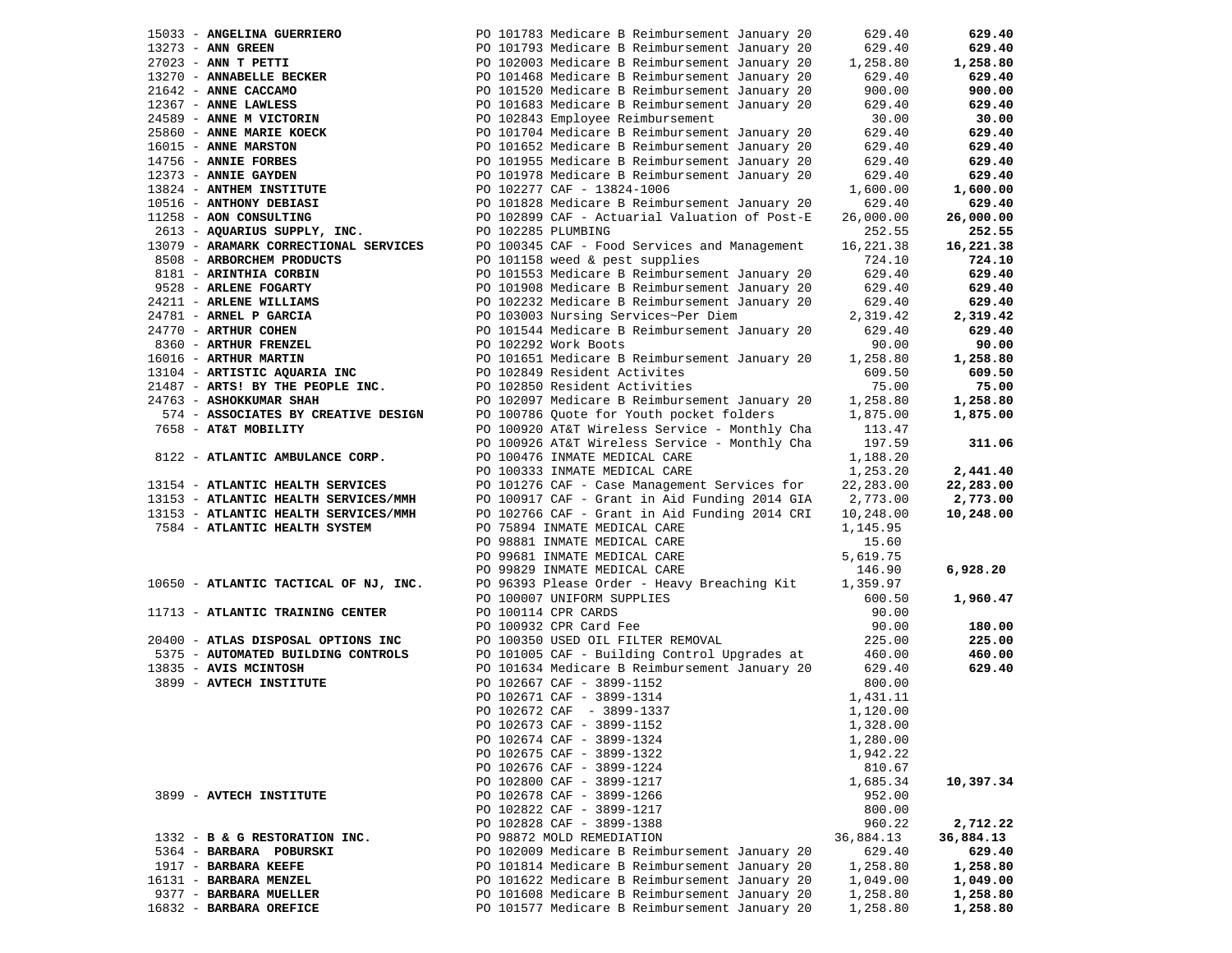|                 | 20141 - BARBARA SANGSTER                    | PO 102070 Medicare B Reimbursement January 20                                                                                                                                                                                                                      | 629.40     | 629.40     |
|-----------------|---------------------------------------------|--------------------------------------------------------------------------------------------------------------------------------------------------------------------------------------------------------------------------------------------------------------------|------------|------------|
|                 |                                             | PO 102082 Medicare B Reimbursement January 20                                                                                                                                                                                                                      | 629.40     | 629.40     |
|                 |                                             |                                                                                                                                                                                                                                                                    | 464.00     | 464.00     |
|                 |                                             |                                                                                                                                                                                                                                                                    | 164.35     | 164.35     |
|                 |                                             | 90636 - <b>BARBARA SCHECKMAN</b><br>12060 - <b>BARKEL FLEMMING</b><br>13259 - <b>BAYWAY LUMBER</b><br>13259 - <b>BAYWAY LUMBER</b><br>13259 - <b>BAYWAY LUMBER</b><br>13259 - <b>BAYWAY LUMBER</b><br>13259 - <b>BAYWAY LUMBER</b><br>13259 - <b>BAYWAY LUMBER</b> | 459.98     |            |
|                 |                                             | PO 101251 BLDG REPAIR                                                                                                                                                                                                                                              | 119.99     |            |
|                 |                                             | PO 102290 BUILD MAINT                                                                                                                                                                                                                                              | 2,533.19   | 3,113.16   |
|                 | 25847 - BEATRICE DANIEL                     | PO 101821 Medicare B Reimbursement January 20                                                                                                                                                                                                                      | 1,258.80   | 1,258.80   |
|                 | 18751 - BEN MEADOWS                         | PO 99764 Misc. Supplies                                                                                                                                                                                                                                            | 82.82      |            |
|                 |                                             | PO 100747 Misc supplies for water management                                                                                                                                                                                                                       | 153.54     | 236.36     |
|                 | 17888 - BENJAMIN STRUBLE                    | PO 102149 Medicare B Reimbursement January 20                                                                                                                                                                                                                      | 629.40     | 629.40     |
|                 | 13315 - BERGEN COMMUNITY COLLEGE            | PO 102806 Chargeback for 2014 Summer I Semest                                                                                                                                                                                                                      | 384.30     |            |
|                 |                                             | PO 102811 Chargeback for 2014 Summer 11 weeks                                                                                                                                                                                                                      | 1,665.30   | 2,049.60   |
|                 | 26403 - BERKELEY COLLEGE                    | PO 101357 CAF - 14380-1016                                                                                                                                                                                                                                         | 621.00     | 621.00     |
|                 | 14380 - BERKELEY COLLEGE                    | PO 102281 CAF - 14380-1123                                                                                                                                                                                                                                         | 860.00     | 860.00     |
|                 | 20655 - BERTRAM PALK                        | PO 101573 Medicare B Reimbursement January 20                                                                                                                                                                                                                      | 910.80     | 910.80     |
|                 | 6327 - BETH DENMEAD                         | PO 101038 EXPENSE VOUCHER                                                                                                                                                                                                                                          | 56.10      | 56.10      |
|                 | 8986 - BETTY ANN DERCO                      | PO 101383 SANE SART GRANT EXPENSE                                                                                                                                                                                                                                  | 141.54     | 141.54     |
|                 | 13166 - BETTY ATTALLAH                      | PO 101456 Medicare B Reimbursement January 20                                                                                                                                                                                                                      | 629.40     | 629.40     |
|                 |                                             | PO 101839 Medicare B Reimbursement January 20                                                                                                                                                                                                                      | 629.40     | 629.40     |
|                 | 1353 - BETTY DIXON<br>9988 - BETTY MCBURNEY | PO 101643 Medicare B Reimbursement January 20                                                                                                                                                                                                                      | 1,258.80   | 1,258.80   |
|                 | 25517 - BEVAN, MOSCA, GIUDITTA &            | PO 101421 JCP&L Rate proceeding legal service                                                                                                                                                                                                                      | 84.00      | 84.00      |
|                 | 9378 - BEVERLY FANOK                        | PO 101895 Medicare B Reimbursement January 20                                                                                                                                                                                                                      | 1,258.80   | 1,258.80   |
|                 | 13338 - BEYER BROS CORP                     | PO 100626 TRUCK PARTS                                                                                                                                                                                                                                              | 815.71     | 815.71     |
|                 | 23982 - BEYER CHRYSLER JEEP                 | PO 101097 AUTO PARTS                                                                                                                                                                                                                                               | 192.92     | 192.92     |
|                 | 23982 - BEYER CHRYSLER JEEP                 | PO 101589 AUTO PARTS                                                                                                                                                                                                                                               | 467.65     | 467.65     |
|                 | 23983 - BEYER FORD                          | PO 101098 AUTO PARTS                                                                                                                                                                                                                                               | 47.44      | 47.44      |
| $7997 - BFI$    |                                             | PO 97529 Work Stations for OFfice Relocation                                                                                                                                                                                                                       | 22,658.96  | 22,658.96  |
|                 | 9476 - BINSKY & SNYDER SERVICES LLC         | PO 100697 CAF - Labor Rates HVAC Repair and S                                                                                                                                                                                                                      | 1,743.48   |            |
|                 |                                             | PO 102524 CAF - Labor Rates HVAC Repair and S                                                                                                                                                                                                                      | 112,525.50 |            |
|                 |                                             | PO 102506 CAF - Labor Rates HVAC Repair and S                                                                                                                                                                                                                      | 6,778.63   |            |
|                 |                                             | PO 102512 CAF - Labor Rates for HVAC Repair &                                                                                                                                                                                                                      | 17,516.00  |            |
|                 |                                             | PO 102512 CAF - Labor Rates for HVAC Repair &                                                                                                                                                                                                                      | 15,479.09  | 154,042.70 |
|                 | 6725 - BIO- REFERENCE LABORATORIES          | PO 100554 RESIDENT TESTING                                                                                                                                                                                                                                         | 2,924.93   | 2,924.93   |
|                 | 26466 - BIOQUIP                             | PO 97362 New Jersey Light Trap                                                                                                                                                                                                                                     | 727.89     | 727.89     |
|                 | 24192 - BOBBIE CLARY                        | PO 101542 Medicare B Reimbursement January 20                                                                                                                                                                                                                      | 1,258.80   | 1,258.80   |
|                 | 10800 - BOMARK INSTRUMENTS INC              | PO 101430 Calibrate & Test Instrument                                                                                                                                                                                                                              | 825.00     | 825.00     |
|                 | 13413 - BOONTON AUTO PARTS                  | PO 100627 AUTO BODY SUPPLIES                                                                                                                                                                                                                                       | 155.28     |            |
|                 |                                             | PO 101099 AUTO BODY SUPPLIES                                                                                                                                                                                                                                       | 207.24     | 362.52     |
|                 | 2485 - BOROUGH OF BUTLER                    | PO 101916 Electric (Butler)                                                                                                                                                                                                                                        | 590.60     | 590.60     |
|                 | 2519 - BOROUGH OF LINCOLN PARK              | PO 99950 NJACTB Educational Conference 2013                                                                                                                                                                                                                        | 435.00     | 435.00     |
|                 | 15946 - BOROUGH OF MADISON                  | PO 101323 CAF -2013 Municipal Alliance Funds                                                                                                                                                                                                                       |            |            |
|                 |                                             |                                                                                                                                                                                                                                                                    | 6,057.00   | 6,057.00   |
|                 | 21703 - BOSWELL ENGINEERING INC             | PO 101745 CAF - Design Services for Modificat                                                                                                                                                                                                                      | 7,379.28   | 7,379.28   |
|                 | 13490 - BRODART CO                          | PO 101003 Confirm Processing Materials<br>PO 101332 CAF - Admin & Consulting Services f                                                                                                                                                                            | 386.20     | 386.20     |
|                 | 26314 - BROWN & BROWN METRO, INC.           |                                                                                                                                                                                                                                                                    | 12,500.00  | 12,500.00  |
|                 | 12626 - BRUSHSTROKES                        | PO 102851 Resident Activities                                                                                                                                                                                                                                      | 135.00     | 135.00     |
|                 | 5643 - BUNKY'S TOWING & AUTO REPAIR         | PO 100628 TRUCK PARTS                                                                                                                                                                                                                                              | 475.00     |            |
|                 |                                             | PO 100961 Investigative Expense                                                                                                                                                                                                                                    | 1,025.00   | 1,500.00   |
|                 | 8451 - CABLEVISION                          | PO 100584 Cable Service - Public Safety Compl                                                                                                                                                                                                                      | 833.07     | 833.07     |
|                 | 13856 - CABLEVISION                         | PO 101406 Online Service                                                                                                                                                                                                                                           | 250.70     | 250.70     |
|                 | 13856 - CABLEVISION                         | PO 101588 OPTIMUM ONLINE                                                                                                                                                                                                                                           | 60.10      | 60.10      |
|                 | 13591 - CABLEVISION                         | PO 101231 CAF - Digital Broadcast Cable Servi                                                                                                                                                                                                                      | 4,661.99   |            |
|                 |                                             | PO 102882 CAF - Digital Broadcast Cable Servi                                                                                                                                                                                                                      | 4,661.99   | 9,323.98   |
| $13609$ - CALEA |                                             | PO 99235 Nameplates                                                                                                                                                                                                                                                | 106.50     | 106.50     |
|                 | 8777 - CALVIN CHAMBERS                      | PO 101529 Medicare B Reimbursement January 20                                                                                                                                                                                                                      | 629.40     | 629.40     |
|                 | 24595 - CAPOZZI OVERHEAD DOORS, INC.        | PO 100686 CAF - Labor Rates for Garage Door R                                                                                                                                                                                                                      | 260.00     | 260.00     |
|                 | 437 - CARL GROSS                            | PO 101789 Medicare B Reimbursement January 20                                                                                                                                                                                                                      | 1,258.80   | 1,258.80   |
|                 | 26645 - CARLISLE ROOFING SYSTEMS, INC.      | PO 94912 O/ SERV                                                                                                                                                                                                                                                   | 1,000.00   | 1,000.00   |
|                 | 27035 - CARLO N DURAN                       | PO 103005 Nursing Services                                                                                                                                                                                                                                         | 1,464.46   | 1,464.46   |
|                 | $18089$ - CARLO TOSI                        | PO 102172 Medicare B Reimbursement January 20                                                                                                                                                                                                                      | 629.40     | 629.40     |
|                 | 24820 - CARLOS PEREZ JR.                    | PO 102495 travel reimbursement                                                                                                                                                                                                                                     | 79.79      | 79.79      |
|                 | 1939 - CARLOS RIVERA                        | PO 102043 Medicare B Reimbursement January 20                                                                                                                                                                                                                      | 629.40     | 629.40     |
|                 | 157 - CARMELLA WILLIAMS                     | PO 102231 Medicare B Reimbursement January 20                                                                                                                                                                                                                      | 1,258.80   | 1,258.80   |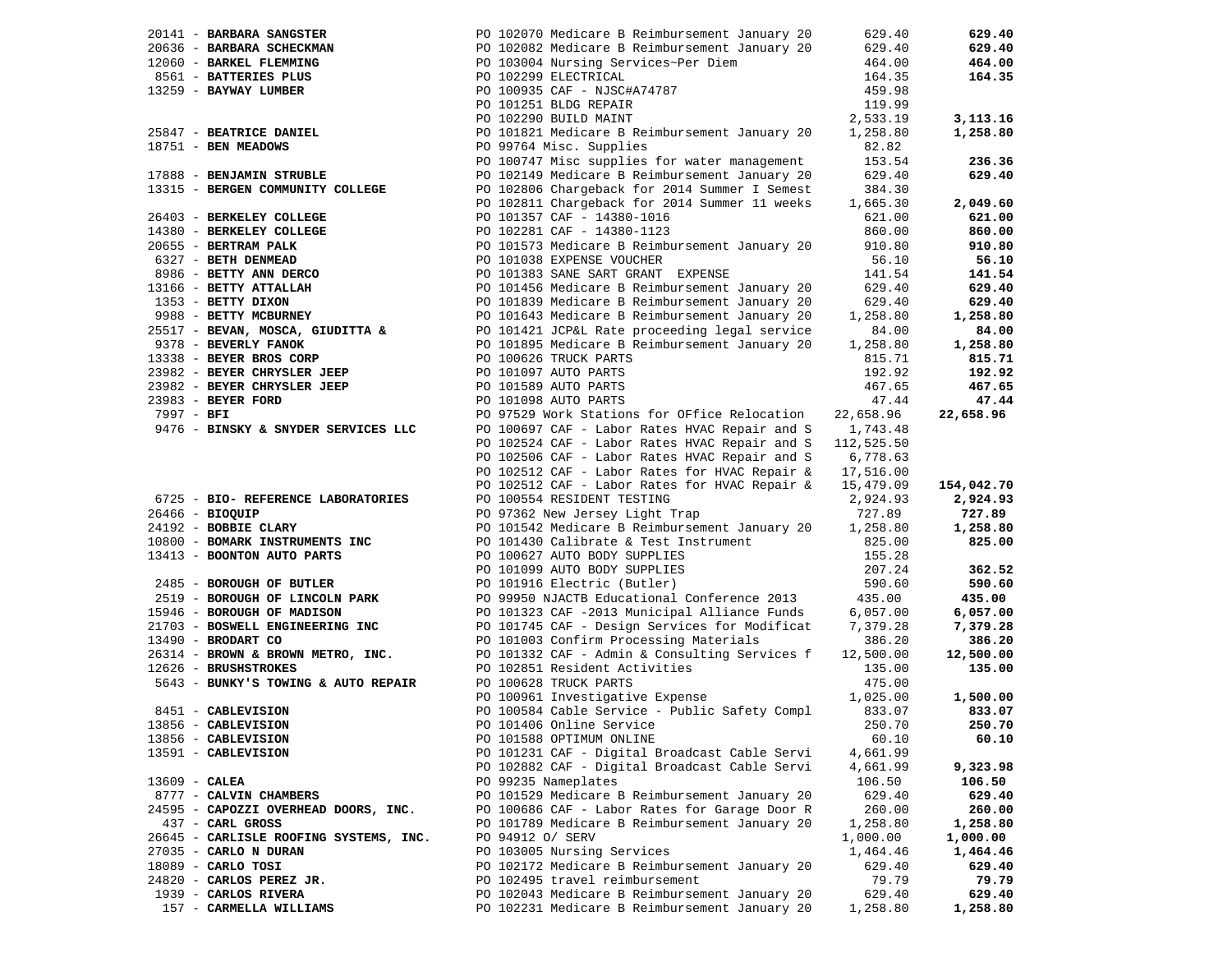| 25848 - CARMEN FRANKLIN           |                                        |                               | PO 101962 Medicare B Reimbursement January 20 | 629.40    | 629.40    |
|-----------------------------------|----------------------------------------|-------------------------------|-----------------------------------------------|-----------|-----------|
| 6056 - CARMINE PARRILLO           |                                        |                               | PO 101988 Medicare B Reimbursement January 20 | 629.40    | 629.40    |
| 20316 - CAROL ALCOCK              |                                        |                               | PO 101448 Medicare B Reimbursement January 20 | 1,258.80  | 1,258.80  |
| 7352 - CAROL CAREY                |                                        |                               | PO 101525 Medicare B Reimbursement January 20 | 629.40    | 629.40    |
| 14287 - CAROL DI ANTHONY          |                                        |                               | PO 101837 Medicare B Reimbursement January 20 | 629.40    | 629.40    |
| 10000 - CAROL SANDELLI            |                                        |                               | PO 102067 Medicare B Reimbursement January 20 | 629.40    | 629.40    |
| 17539 - CAROL SCHABLIK            |                                        |                               | PO 102081 Medicare B Reimbursement January 20 | 1,258.80  | 1,258.80  |
| 6691 - CAROL UBERTACCIO           |                                        |                               | PO 101392 Insurance reimb. for 7/14 to 12/14  | 72.00     | 72.00     |
| 21362 - CAROLANN ROBERTO          |                                        |                               | PO 102044 Medicare B Reimbursement January 20 | 629.40    | 629.40    |
| 8171 - CAROLE PIERSON             |                                        |                               | PO 102004 Medicare B Reimbursement January 20 | 629.40    | 629.40    |
|                                   |                                        |                               |                                               |           |           |
| 5253 - CAROLINE GREENE            |                                        |                               | PO 101790 Medicare B Reimbursement January 20 | 1,258.80  | 1,258.80  |
| 25474 - CARRELLE L CALIXTE        |                                        |                               | PO 103006 Nursing Services~Per Diem           | 4,175.42  | 4,175.42  |
| 7341 - CARTEGRAPH SYSTEMS INC     |                                        |                               | PO 100246 Bridgeview Maint Renew              | 6,128.00  | 6,128.00  |
| 25462 - CASTLE PRINTING           |                                        |                               | PO 100445 Business Cards - Undersheriff E. Cr | 45.00     | 45.00     |
| 27036 - CATALINA V BALTAZAR       |                                        |                               | PO 103007 Nursing Services~Per Diem           | 580.00    | 580.00    |
| 4440 - CATHERINE GUIN             |                                        |                               | PO 101782 Medicare B Reimbursement January 20 | 1,258.80  | 1,258.80  |
| 24450 - CATHY GADDIS              |                                        |                               | PO 101969 Medicare B Reimbursement January 20 | 209.80    | 209.80    |
| 4598 - CDW GOVERNMENT INC.        |                                        | PO 96759 JAIL VTC Project     |                                               | 2,033.60  |           |
|                                   |                                        |                               | PO 99620 plantronics CS540 wireless headsets  | 2,000.00  | 4,033.60  |
| 3638 - CENTER POINT LARGE PRINT   |                                        |                               | PO 101734 Confirm Large print books           | 98.36     | 98.36     |
| 20487 - CENTURYLINK               |                                        | PO 97581 PHONE BILL           |                                               | 43.05     |           |
|                                   |                                        | PO 100735 PHONE BILL          |                                               | 42.45     |           |
|                                   |                                        | PO 100977 phone bill          |                                               | 230.76    | 316.26    |
| $24625$ - CFCS - HOPE HOUSE       |                                        |                               | PO 101213 CAF - 2014 Funding through the Olde | 2,913.00  | 2,913.00  |
| 24625 - CFCS - HOPE HOUSE         |                                        |                               | PO 101214 CAF - Grant in Aid Funding 2014     | 2,133.00  | 2,133.00  |
| 24625 - CFCS - HOPE HOUSE         |                                        |                               | PO 101215 CAF - Grant in Aid Funding 2014     | 2,794.00  | 2,794.00  |
| 24625 - CFCS - HOPE HOUSE         |                                        |                               | PO 101218 CAF - 2014 Funding through the Peer | 1,789.00  | 1,789.00  |
| 24625 - CFCS - HOPE HOUSE         |                                        |                               | PO 101260 CAF - 2014 Funding through the Olde | 3,375.00  | 3,375.00  |
| 24625 - CFCS - HOPE HOUSE         |                                        |                               |                                               | 6,289.00  | 6,289.00  |
|                                   |                                        |                               | PO 102447 CAF - Grant-in-Aid Funding for 2014 |           |           |
| 26173 - CHARLENE GUERRA           |                                        |                               | PO 101784 Medicare B Reimbursement January 20 | 1,258.80  | 1,258.80  |
| 26287 - CHARLES BRIGHT            |                                        |                               | PO 101499 Medicare B Reimbursement January 20 | 629.40    | 629.40    |
| 7253 - CHARLES JURGENSEN          |                                        | PO 102593 EXPENSE VOUCHER     |                                               | 77.00     | 77.00     |
| 24189 - CHARLES MAROTTA           |                                        |                               | PO 101654 Medicare B Reimbursement January 20 | 629.40    | 629.40    |
| 26522 - CHARLES MOORE             |                                        | PO 101137 Cell Phone          |                                               | 60.00     | 60.00     |
| 7940 - CHARLES NADARAJAH          |                                        |                               | PO 103008 Nursing Services~Per Diem           | 2,368.00  | 2,368.00  |
| 24918 - CHARLIE KRANZ             |                                        |                               | PO 101697 Medicare B Reimbursement January 20 | 629.40    | 629.40    |
| 15003 - CHARLOTTE GREEN           |                                        |                               | PO 101791 Medicare B Reimbursement January 20 | 629.40    | 629.40    |
| 13777 - CHATHAM TOWNSHIP          |                                        |                               | PO 102629 CAF - 2013 Municipal Alliance Fund  | 7,540.17  | 7,540.17  |
| 13787 - CHERRY VALLEY TRACTOR     |                                        | PO 101587 TRUCK PARTS         |                                               | 444.74    | 444.74    |
| 21653 - CHERYL BARTOW             |                                        |                               | PO 101463 Medicare B Reimbursement January 20 | 629.40    | 629.40    |
|                                   | 13803 - CHILD & FAMILY RESOURCES, INC. |                               | PO 101326 CAF - Grant in Aid Funding 2014 GIA | 8,996.00  | 8,996.00  |
| 5868 - CHRISTINA DORR             |                                        |                               | PO 101869 Medicare B Reimbursement January 20 | 629.40    | 629.40    |
| 20528 - CHRISTOPHER P STATILE PA  |                                        |                               | PO 101238 CAF - Construction Inspection Servi | 16,228.50 | 16,228.50 |
| 11824 - CIVIL DYNAMICS INC        |                                        |                               | PO 101243 CAF - Rehabilitation of Leddells Po | 35,856.30 |           |
|                                   |                                        |                               | PO 102328 CAF - Rehabilitation of Leddells Po | 30,826.70 | 66,683.00 |
| 13478 - CLARENCE BRICKMAN         |                                        |                               | PO 101498 Medicare B Reimbursement January 20 | 629.40    | 629.40    |
| 1177 - CLARENCE HOLLENBECK        |                                        |                               | PO 101754 Medicare B Reimbursement January 20 | 1,258.80  | 1,258.80  |
| 12000 - CLARIS BERNARD            |                                        |                               | PO 101475 Medicare B Reimbursement January 20 | 629.40    | 629.40    |
| 13300 - CLAUDIA BELL              |                                        |                               | PO 101471 Medicare B Reimbursement January 20 | 629.40    | 629.40    |
| 25388 - CLAUDIA BROWN             |                                        |                               | PO 101507 Medicare B Reimbursement January 20 | 629.40    | 629.40    |
| 25571 - CLEARY GIACOBBE ALFIERI & |                                        |                               | PO 101433 Public Safety Complex - legal servi | 384.00    | 384.00    |
| 20928 - CLINICAL RESEARCH ACADEMY |                                        | PO 101350 CAF - 20928-1263    |                                               | 3,200.00  | 3,200.00  |
| 4150 - COLLEGE OF ST ELIZABETH    |                                        | PO 100311 COLLEGE TUITION     |                                               | 2,538.00  | 2,538.00  |
| 27037 - COLLETE K NYANARO         |                                        |                               | PO 103009 Nursing Services~Per Diem           | 1,202.50  | 1,202.50  |
|                                   |                                        |                               |                                               |           |           |
| $12043$ - COMCAST                 |                                        |                               | PO 101312 High Speed Internet Long Valley Gar | 131.77    | 131.77    |
| 26074 - COMMUNICATIONS SERVICE    |                                        | PO 99709 Lighting repair SUV3 |                                               | 251.56    | 251.56    |
| 26074 - COMMUNICATIONS SERVICE    |                                        |                               | PO 100358 "2007" Exployer Repairs/D.Ackerman  | 190.00    | 190.00    |
| 26074 - COMMUNICATIONS SERVICE    |                                        |                               | PO 100645 Service - "2013" Chev Tahoe / P. Ma | 206.49    | 206.49    |
| 26074 - COMMUNICATIONS SERVICE    |                                        | PO 100960 Radio Repair        |                                               | 95.00     | 95.00     |
| 26074 - COMMUNICATIONS SERVICE    |                                        |                               | PO 101435 Replace/Service Radios              | 395.45    | 395.45    |
| 13917 - COMMUNITY HOPE INC.       |                                        |                               | PO 100411 CAF - Grant in Aid Funding 2014 GIA | 17,798.43 |           |
|                                   |                                        | PO 102785 SHELTER PLUS CARE   |                                               | 1,246.00  | 19,044.43 |
|                                   | 9486 - COMPLETE SECURITY SYSTEMS, INC. |                               | PO 99216 CAF - Various Security System Upgra  | 19,995.00 |           |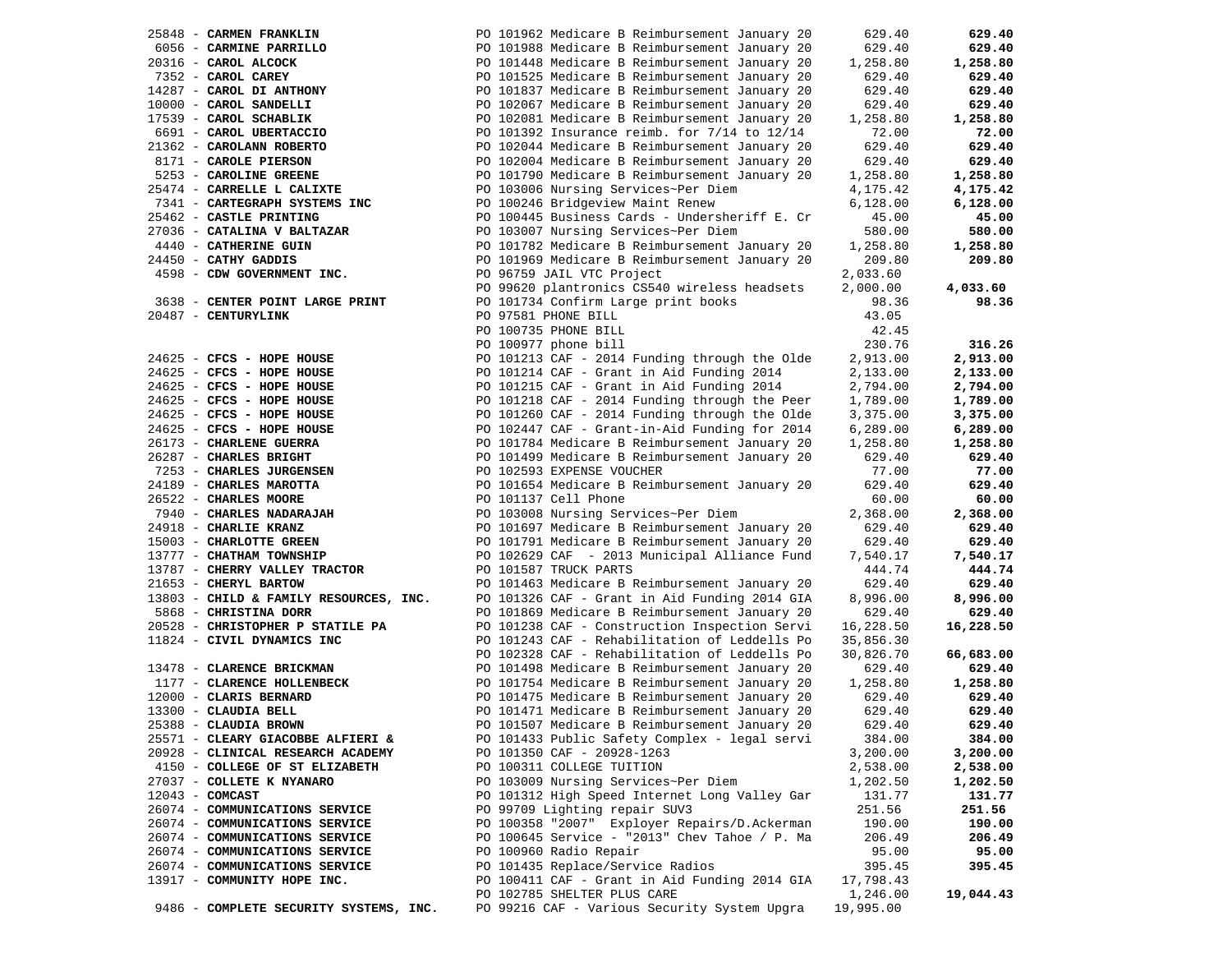|                                                             | PO 99227 CAF - Expansion of Various Security<br>PO 99770 Vehicle ID Tags                                                                                                                                                                    | 35,664.00<br>400.00  | 56,059.00            |
|-------------------------------------------------------------|---------------------------------------------------------------------------------------------------------------------------------------------------------------------------------------------------------------------------------------------|----------------------|----------------------|
| $13969$ - CONROY'S                                          | PO 100933 Floral Arrangement for 82nd BPC Gra                                                                                                                                                                                               | 70.99                | 70.99                |
| 13972 - CONSOLIDATED ENVIRONMENTAL INC                      | PO 101027 HVAC                                                                                                                                                                                                                              | 1,770.00             | 1,770.00             |
| 13976 - CONSOLIDATED STEEL                                  | PO 99943 REPAIR BRIDGE                                                                                                                                                                                                                      | 1,300.00             |                      |
|                                                             | PO 102367 REPLACE GATE OPERATOR                                                                                                                                                                                                             | 6,440.00             | 7,740.00             |
| 12612 - COPPER SERVICES                                     | PO 99852 Telephone Conferencing Service 597.79                                                                                                                                                                                              |                      | 597.79               |
| 14643 - CORNERSTONE FAMILY                                  | PO 101368 CAF - Operation of the Adult Day Ca 17,457.12                                                                                                                                                                                     |                      | 17,457.12            |
| 14644 - CORNERSTONE FAMILY PROGRAMS                         | PO 100894 CAF - Grant in Aid Funding 2014 CRI                                                                                                                                                                                               | 11,872.00            |                      |
|                                                             | PO 101263 CAF - Grant in Aid Funding 2014 798.00                                                                                                                                                                                            |                      |                      |
|                                                             | PO 101264 CAF - Grant in Aid Funding 2014                                                                                                                                                                                                   | 5,265.00             |                      |
|                                                             | PO 101265 CAF - 2014 Funding through the Peer                                                                                                                                                                                               | 15,535.00            |                      |
|                                                             | PO 101266 CAF - 2014 Funding through the Peer                                                                                                                                                                                               | 9,352.00             |                      |
|                                                             | PO 101268 CAF - 2014 Funding through the Peer                                                                                                                                                                                               | 5,818.00             |                      |
|                                                             | PO 101270 No Caf #                                                                                                                                                                                                                          | 3,589.00             |                      |
|                                                             | PO 101271 CAF - 2014 Funding through the Olde                                                                                                                                                                                               | 16,293.00            | 68,522.00            |
| 14644 - CORNERSTONE FAMILY PROGRAMS                         | PO 101272 CAF - 2014 Funding through the Olde                                                                                                                                                                                               | 5,379.00             |                      |
|                                                             | PO 101273 CAF - 2014 Funding through the Olde                                                                                                                                                                                               | 1,365.00             |                      |
|                                                             | PO 101274 CAF - 2014 Funding through the Olde                                                                                                                                                                                               | 5,826.00             |                      |
|                                                             | PO 101275 CAF - 2014 Funding through the Olde                                                                                                                                                                                               | 5,828.00             |                      |
|                                                             | PO 102837 CAF - Social Work Services                                                                                                                                                                                                        | 21,000.00            | 39,398.00            |
| 20592 - CORRESTINE TROWERS                                  | PO 102182 Medicare B Reimbursement January 20 1,258.80                                                                                                                                                                                      |                      | 1,258.80             |
| $20590$ - CORTEX EDI                                        | PO 101037 MEDICAID BILLING                                                                                                                                                                                                                  | 175.00               | 175.00               |
| 14022 - COUNTY COLLEGE OF MORRIS                            | PO 102565 1ST HALF 8/14 OPERATING BUDGET                                                                                                                                                                                                    | 398,409.91           | 398,409.91           |
| 14027 - COUNTY COLLEGE OF MORRIS                            | PO 102743 Expenditures in connection with maj 488,129.36                                                                                                                                                                                    |                      | 488,129.36           |
| 14029 - COUNTY COLLEGE OF MORRIS                            | PO 102805 CAF - 2014 Printing Services                                                                                                                                                                                                      | 15,720.75            | 15,720.75            |
| 14031 - COUNTY CONCRETE CORP.                               | PO 100141 Concrete for Hilltop Road                                                                                                                                                                                                         | 314.00               | 314.00               |
| 14031 - COUNTY CONCRETE CORP.                               | PO 100542 Concrete supply                                                                                                                                                                                                                   | 512.00               | 512.00               |
| 14031 - COUNTY CONCRETE CORP.                               | PO 101301 MASON                                                                                                                                                                                                                             | 87.85                | 87.85                |
|                                                             | $13$ – COUNTY OF MORRIS<br>$13$ – COUNTY OF MORRIS<br>$13$ – COUNTY OF MORRIS<br>$13$ – COUNTY OF MORRIS<br>$14041$ – COUNTY WELDING SUPPLY CO<br>$14041$ – COUNTY WELDING SUPPLY CO<br>$14041$ – COUNTY WELDING SUPPLY CO<br>$14041$ – COU |                      | 280.15               |
|                                                             |                                                                                                                                                                                                                                             |                      | 10,838.09            |
|                                                             |                                                                                                                                                                                                                                             |                      | 620.18               |
|                                                             |                                                                                                                                                                                                                                             |                      | 21.50                |
| 20700 - CRIME POINT                                         |                                                                                                                                                                                                                                             |                      | 11,065.00            |
|                                                             |                                                                                                                                                                                                                                             |                      |                      |
| 14099 - CUSTOM BANDAG INC                                   | PO 96215 SEU Equipment-Bryne Grant 11,065.00<br>PO 99184 TIRES                                                                                                                                                                              | 70.50                | 70.50                |
| 14102 - CY DRAKE LOCKSMITHS, INC.                           |                                                                                                                                                                                                                                             | 36.00                |                      |
|                                                             |                                                                                                                                                                                                                                             | 36.00                |                      |
|                                                             |                                                                                                                                                                                                                                             | 16.80                | 88.80                |
| 11976 - CYNTHIA MILLER                                      | PO 101619 Medicare B Reimbursement January 20 629.40                                                                                                                                                                                        |                      | 629.40               |
| $12683 - D. C. EXPRESS INC$                                 | - AARDWARE<br>PO 100630 PAD LOCK<br>PO 101427 Keys - Vehicle<br>PO 101619 Medicare B Reimburgs                                                                                                                                              | 537.00               |                      |
|                                                             |                                                                                                                                                                                                                                             | 380.00               | 917.00               |
|                                                             |                                                                                                                                                                                                                                             | 848.66               |                      |
| 12523 - D&B AUTO SUPPLY                                     |                                                                                                                                                                                                                                             | 382.54               |                      |
|                                                             |                                                                                                                                                                                                                                             | 1,262.11             | 2,493.31             |
| 7602 - D&N ANIMAL RECOVERY                                  | PO 100707 CAF - Voting Machines Sanaar, 2007<br>PO 100707 CAF - Voting Machines<br>PO 100750 Invoice 06301401046<br>PO 101629 AUTO PARTS<br>PO 101570 AUTO PARTS<br>PO 101570 AUTO PARTS<br>PO 100727 Deer Removal                          | 3,879.03             | 3,879.03             |
| 11783 - D.R. JOHNSON & ASSOCIATES, LLC                      | PO 101296 CAF - Review of Land Development Ap                                                                                                                                                                                               | 3,462.38             | 3,462.38             |
| $14123$ - DAILY RECORD                                      | PO 101258 ADVERTISEMENT                                                                                                                                                                                                                     | 153.56               | 153.56               |
| 14123 - DAILY RECORD                                        | PO 101422 Legal Notices - Ordinances for 7/9/                                                                                                                                                                                               | 191.58               | 191.58               |
| $14123$ - DAILY RECORD                                      | PO 101565 Contract Awards -07/09/14 Meeting                                                                                                                                                                                                 | 49.04                | 49.04                |
| 14123 - DAILY RECORD                                        | PO 102335 ADVERTISEMENT                                                                                                                                                                                                                     | 540.24               | 540.24               |
| 14123 - DAILY RECORD                                        | PO 102523 DAILYRECORD NOTICE OF HOMELESS FUND                                                                                                                                                                                               | 81.80                | 81.80                |
| 14123 - DAILY RECORD                                        | PO 102617 Legal Ad                                                                                                                                                                                                                          | 66.20                | 66.20                |
| 14123 - DAILY RECORD                                        | PO 102699 Legal Notices - Ordinances for 7/23                                                                                                                                                                                               | 239.06               | 239.06               |
| 14123 - DAILY RECORD                                        | PO 102702 ADVERTISEMENT                                                                                                                                                                                                                     | 359.28               | 359.28               |
| 14123 - DAILY RECORD                                        | PO 103050 Contract Awards -07/23/14 Meeting                                                                                                                                                                                                 | 100.94               | 100.94               |
| 10992 - DAISY WATSON                                        | PO 102218 Medicare B Reimbursement January 20                                                                                                                                                                                               | 1,258.80             | 1,258.80             |
| 27025 - DANIEL RICE                                         | PO 102036 Medicare B Reimbursement January 20                                                                                                                                                                                               | 629.40               | 629.40               |
| 26049 - DANIEL TAY                                          | PO 102405 Work Boots                                                                                                                                                                                                                        | 90.00                | 90.00                |
| 11155 - DANILO LAPID                                        | PO 103010 Nursing Services~Per Diem                                                                                                                                                                                                         | 2,367.26             | 2,367.26             |
| 27013 - DARLENE CRINCOLI                                    | PO 101558 Medicare B Reimbursement January 20                                                                                                                                                                                               | 1,258.80             | 1,258.80             |
| 12376 - DAVID HORUTZ                                        | PO 101750 Medicare B Reimbursement January 20                                                                                                                                                                                               | 629.40               | 629.40               |
| 25386 - DAVID JEAN-LOUIS<br>18414 - DAVID WEBER OIL COMPANY | PO 103011 Nursing Services~Per Diem<br>PO 102109 OIL & LUBRICANTS                                                                                                                                                                           | 3,458.42<br>1,758.50 | 3,458.42<br>1,758.50 |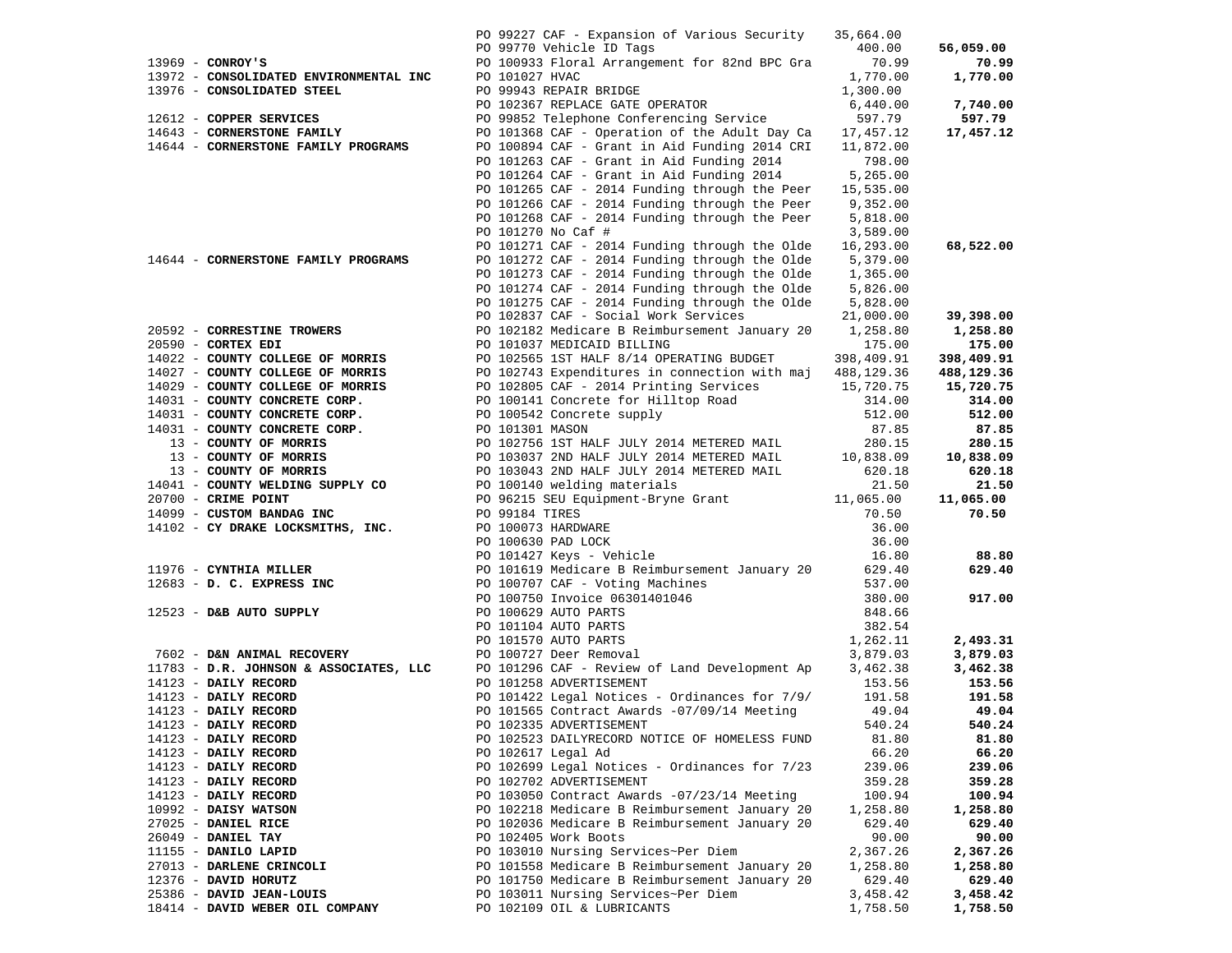| 11434 - DAWN CENTER FOR INDEPENDENT | PO 101261 CAF - Grant in Aid Funding 2014 3,496.00 |          |          |
|-------------------------------------|----------------------------------------------------|----------|----------|
|                                     | PO 101262 CAF - Grant in Aid Funding 2014 7,906.00 |          |          |
|                                     |                                                    |          |          |
|                                     |                                                    |          |          |
|                                     |                                                    |          |          |
|                                     |                                                    |          |          |
|                                     |                                                    |          |          |
|                                     |                                                    |          |          |
|                                     |                                                    |          |          |
|                                     |                                                    |          |          |
|                                     |                                                    |          |          |
|                                     |                                                    |          |          |
|                                     |                                                    |          |          |
|                                     |                                                    |          |          |
|                                     |                                                    |          |          |
|                                     |                                                    |          |          |
|                                     |                                                    |          |          |
|                                     |                                                    |          |          |
|                                     |                                                    |          |          |
|                                     |                                                    |          |          |
|                                     |                                                    |          |          |
|                                     |                                                    |          |          |
|                                     |                                                    |          |          |
|                                     |                                                    |          |          |
|                                     |                                                    |          |          |
|                                     |                                                    |          |          |
|                                     |                                                    |          |          |
|                                     |                                                    |          |          |
|                                     |                                                    |          |          |
|                                     |                                                    |          |          |
|                                     |                                                    |          |          |
|                                     |                                                    |          |          |
|                                     |                                                    |          |          |
|                                     |                                                    |          |          |
|                                     |                                                    |          |          |
|                                     |                                                    |          |          |
|                                     |                                                    |          |          |
|                                     |                                                    |          |          |
|                                     |                                                    |          |          |
|                                     |                                                    |          |          |
|                                     |                                                    |          |          |
|                                     |                                                    |          |          |
|                                     |                                                    |          |          |
|                                     |                                                    |          |          |
|                                     |                                                    |          |          |
|                                     |                                                    |          |          |
|                                     |                                                    |          |          |
|                                     |                                                    |          |          |
|                                     |                                                    |          |          |
|                                     |                                                    |          |          |
|                                     |                                                    |          |          |
|                                     |                                                    |          |          |
| 14334 - DORIS DOLAN                 | PO 101866 Medicare B Reimbursement January 20      | 1,258.80 | 1,258.80 |
| 1224 - DOROTHY ALLEN                | PO 90901 Medicare B Reimbursement July, 2013       | 629.40   | 629.40   |
| 8170 - DOROTHY BARON                | PO 101458 Medicare B Reimbursement January 20      | 629.40   | 629.40   |
| 1168 - DOROTHY BROOME               | PO 101502 Medicare B Reimbursement January 20      | 629.40   | 629.40   |
| 24659 - DOROTHY DIFABIO             | PO 101377 SANE SART Grant Travel Expense           | 96.99    | 96.99    |
| 24659 - DOROTHY DIFABIO             | PO 101378 SANE SART Expense                        | 112.76   | 112.76   |
| 24659 - DOROTHY DIFABIO             | PO 102945 Supplemental SANE Nurse Pay              | 95.10    | 95.10    |
| 24659 - DOROTHY DIFABIO             | PO 102946 SANE SART GRANT -MILEAGE REIMBURSEM      | 98.72    | 98.72    |
| 26502 - DOROTHY MCGARVA             | PO 101640 Medicare B Reimbursement January 20      | 1,258.80 | 1,258.80 |
| 20611 - DOROTHY RETTBERG            | PO 102031 Medicare B Reimbursement January 20      | 1,258.80 | 1,258.80 |
| 8178 - DOROTHY STEPHENS             | PO 102144 Medicare B Reimbursement January 20      | 629.40   | 629.40   |
| 20687 - DOROTHY TAYLOR              | PO 102775 EXPENSE VOUCHER                          | 65.78    | 65.78    |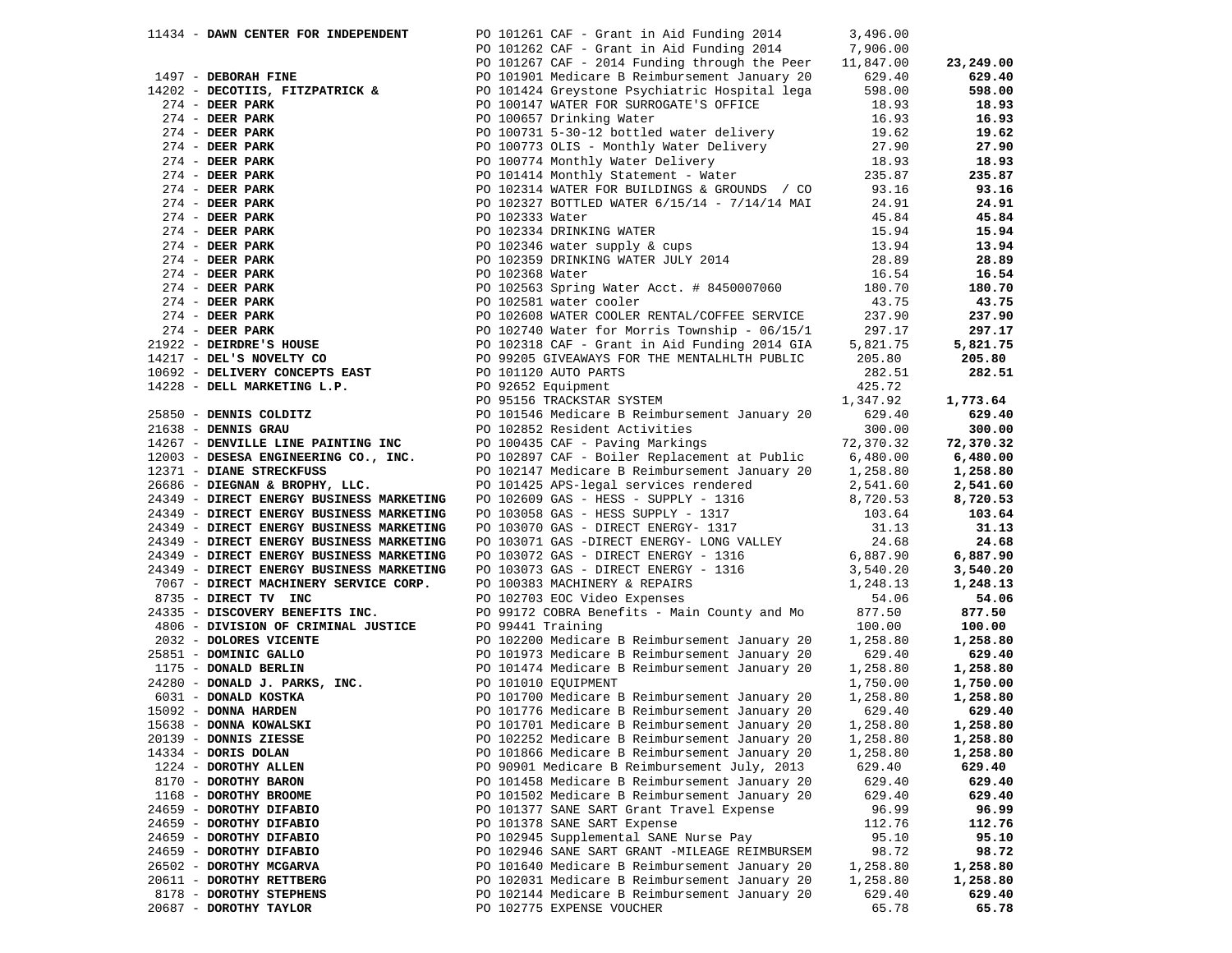| 9517 - DOROTHY VALLEAU                   | PO 102190 Medicare B Reimbursement January 20 | 629.40    | 629.40    |
|------------------------------------------|-----------------------------------------------|-----------|-----------|
| 13421 - DOUGLAS BOOSER                   | PO 101487 Medicare B Reimbursement January 20 | 1,258.80  | 1,258.80  |
| 5876 - DOUGLAS HINTON                    | PO 101755 Medicare B Reimbursement January 20 | 629.40    | 629.40    |
| 14379 - DOVER BRAKE & CLUTCH CO INC      | PO 100546 TRUCK PARTS                         | 63.27     | 63.27     |
| 14394 - DOVER/VG MUNICIPAL ALLIANCE      | PO 102762 CAF - 2013 Municipal Alliance Funds | 9,249.98  | 9,249.98  |
|                                          |                                               |           |           |
| 20478 - DRUGSCAN INC                     | PO 96780 Toxicology Services                  | 235.00    | 235.00    |
| 14627 - E-PROBATE LLC                    | PO 99511 COMPLETING TASKS 9-12                | 1,820.00  | 1,820.00  |
| $10487 - EZ$ PASS                        | PO 100938 E-Z Pass                            | 100.00    | 100.00    |
| 322 - EAGLE AUTOMOTIVE                   | PO 100963 Investigative Expense               | 100.00    | 100.00    |
| 26448 - EAGLE BUILDING SERVICES, LLC.    | PO 102853 CAF - Window Cleaning               | 2,225.00  | 2,225.00  |
| 9394 - EARL NIELSEN                      | PO 101597 Medicare B Reimbursement January 20 | 1,258.80  | 1,258.80  |
| 26312 - EASTERN CONCRETE MATERIALS, INC. | PO 100819 Stone                               | 246.63    | 246.63    |
| 25484 - EASTMAN PARK MICROGRAPHICS, INC. | PO 101373 film processing for books in vault  | 788.58    | 788.58    |
|                                          |                                               |           |           |
| 8142 - EATON CORPORATION                 | PO 98466 CAF - Maintenance of UPS System      | 29,732.63 | 29,732.63 |
| 18985 - EBSCO INFORMATION SERVICES       | PO 100470 Confirm Direct Order                | 125.38    | 125.38    |
| 4435 - EDITH VANDER PLOEG                | PO 102194 Medicare B Reimbursement January 20 | 1,258.80  | 1,258.80  |
| 12467 - EDITHA MARQUEZ                   | PO 103012 Nursing Services~Per Diem           | 1,474.45  | 1,474.45  |
| 7292 - EDUARDO VARGAS                    | PO 102196 Medicare B Reimbursement January 20 | 629.40    | 629.40    |
| 14806 - EDWARD FRONZUTO                  | PO 101964 Medicare B Reimbursement January 20 | 839.20    | 839.20    |
| 11015 - EDWARD RICE                      | PO 102035 Medicare B Reimbursement January 20 | 629.40    | 629.40    |
| 21799 - EDWARD SHAPLEY                   | PO 102466 Reimbursement                       | 20.48     |           |
|                                          |                                               |           |           |
|                                          | PO 102542 Reimbursement                       | 9.06      | 29.54     |
| 12378 - EILEEN BONFANTI                  | PO 101486 Medicare B Reimbursement January 20 | 1,258.80  | 1,258.80  |
| 17942 - EILEEN SWEEDY                    | PO 91814 Medicare B Reimursement July, 2013   | 629.40    | 629.40    |
| 24194 - EILEEN TORMEY                    | PO 102171 Medicare B Reimbursement January 20 | 629.40    | 629.40    |
| 20917 - EILEEN TRONCONE                  | PO 102180 Medicare B Reimbursement January 20 | 1,258.80  | 1,258.80  |
| 14491 - EL PRIMER PASO, LTD.             | PO 100919 CAF - Grant in Aid Funding 2014 EL  | 7,362.00  | 7,362.00  |
| 4433 - ELAINE COOPER                     | PO 101552 Medicare B Reimbursement January 20 | 629.40    | 629.40    |
| $20909$ - ELEANOR SGRO                   | PO 102096 Medicare B Reimbursement January 20 | 1,258.80  | 1,258.80  |
| 10560 - ELEANOR SHANN                    |                                               |           | 629.40    |
|                                          | PO 102099 Medicare B Reimbursement January 20 | 629.40    |           |
| 17946 - ELEANOR SYLVESTER                | PO 102153 Medicare B Reimbursement January 20 | 1,067.40  | 1,067.40  |
| 336 - ELECTION GRAPHICS, INC.            | PO 101205 Various Student Elections for 2014  | 1,900.00  | 1,900.00  |
| 13283 - ELIJAH BLAIR JR                  | PO 101481 Medicare B Reimbursement January 20 | 629.40    | 629.40    |
| 11241 - ELISABETH LUTZ                   | PO 101662 Medicare B Reimbursement January 20 | 1,258.80  | 1,258.80  |
| 17613 - ELIZABETH SHANKLIN               | PO 102098 Medicare B Reimbursement January 20 | 629.40    | 629.40    |
| 26566 - ELIZABETH JOHNSON                | PO 101730 Medicare B Reimbursement January 20 | 629.40    | 629.40    |
| 10982 - ELIZABETH KING                   | PO 101812 Medicare B Reimbursement January 20 | 1,258.80  | 1,258.80  |
| 13263 - ELIZABETH LASSITER               | PO 101688 Medicare B Reimbursement January 20 | 629.40    | 629.40    |
|                                          |                                               |           |           |
| 24768 - ELIZABETH LEHMAN                 | PO 101679 Medicare B Reimbursement January 20 | 629.40    | 629.40    |
| 16785 - ELIZABETH O'KEEFFE               | PO 100569 Medicare B Reimbursement - January  | 1,198.80  | 1,198.80  |
| 14301 - ELLEN DIDIMAMOFF                 | PO 101838 Medicare B Reimbursement January 20 | 1,258.80  | 1,258.80  |
| 20233 - ELLEN DODD                       | PO 101865 Medicare B Reimbursement January 20 | 1,258.80  | 1,258.80  |
| 2029 - ELLEN HALLEY                      | PO 101779 Medicare B Reimbursement January 20 | 629.40    | 629.40    |
| 10977 - ELLORINE PITTER                  | PO 102006 Medicare B Reimbursement January 20 | 629.40    | 629.40    |
| 24190 - ELOUISE KING                     | PO 101983 Medicare B Reimbursement January 20 | 755.40    | 755.40    |
| 7419 - ELSIE PATTERSON                   | PO 101989 Medicare B Reimbursement January 20 | 629.40    | 629.40    |
| 5245 - EMELDA WALCOTT                    | PO 102211 Medicare B Reimbursement January 20 | 629.40    | 629.40    |
| 25417 - EMILY O'GORMAN                   | PO 101582 Medicare B Reimbursement January 20 | 1,258.80  | 1,258.80  |
|                                          |                                               |           |           |
| 26681 - EMMA L. STANSKI                  | PO 103013 Nursing Services~Per Diem           | 592.00    | 592.00    |
| 2047 - EMPLOYMENT HORIZONS, INC.         | PO 101370 CAF - 2014 Funding through the Peer | 19,252.00 |           |
|                                          | PO 101372 CAF - Grant in Aid Funding 2014     | 19,420.00 |           |
|                                          | PO 102363 JANITORIAL/GROUNDSKEEPING SERVICES: | 897.00    | 39,569.00 |
| 18572 - ENID YEARWOOD                    | PO 102245 Medicare B Reimbursement January 20 | 629.40    | 629.40    |
| 26216 - ENVIRONMENTAL SAFETY             | PO 98873 MOLD REMEDIATION OVERSIGHT           | 2,800.00  | 2,800.00  |
| 26988 - ERIC HANNA                       | PO 101411 Reimbursement                       | 116.64    | 116.64    |
| 26495 - ERNEST H FITZHERBERT JR          | PO 101903 Medicare B Reimbursement January 20 | 629.40    | 629.40    |
| 26492 - ERROL WOLLARY                    | PO 101227 Cell Phone                          | 60.00     | 60.00     |
| 14673 - ETHEL FENTZLAFF                  | PO 101898 Medicare B Reimbursement January 20 |           |           |
|                                          |                                               | 1,258.80  | 1,258.80  |
| 21666 - ETHEL HAWKINS                    | PO 101767 Medicare B Reimbursement January 20 | 629.40    | 629.40    |
| 8771 - ETHEL WEISSMANN                   | PO 102224 Medicare B Reimbursement January 20 | 629.40    | 629.40    |
| 440 - EUNICE A REYNOLDS                  | PO 102032 Medicare B Reimbursement January 20 | 629.40    | 629.40    |
| 24195 - EVA DAVIS                        | PO 101818 Medicare B Reimbursement January 20 | 692.40    | 692.40    |
| 26562 - EVADNE ELLIOTT                   | PO 101882 Medicare B Reimbursement January 20 | 629.40    | 629.40    |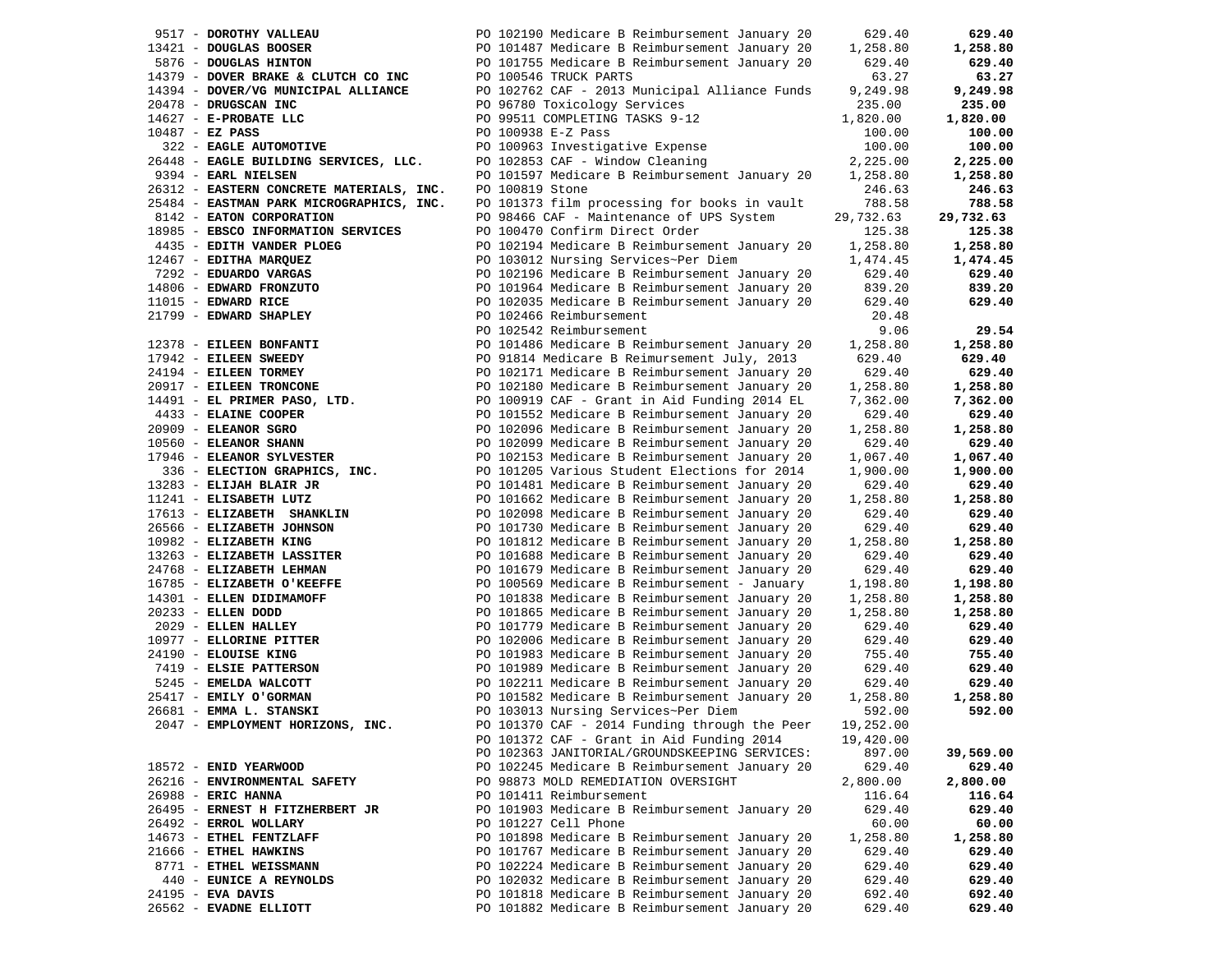|                 | 11531 - EVELYN BROWN                    | PO 101504 Medicare B Reimbursement January 20                          | 629.40     | 629.40     |
|-----------------|-----------------------------------------|------------------------------------------------------------------------|------------|------------|
|                 | 12366 - EVELYN CAFFREY                  | PO 101521 Medicare B Reimbursement January 20                          | 1,258.80   | 1,258.80   |
|                 | 6582 - EVELYN NELSON                    | PO 101602 Medicare B Reimbursement January 20                          | 1,258.80   | 1,258.80   |
|                 | 20265 - EVELYN TOLENTINO                | PO 103014 Nursing Services~Per Diem                                    | 1,623.56   | 1,623.56   |
|                 | 10525 - EVERETTE SOLOMON                | PO 102129 Medicare B Reimbursement January 20                          | 1,258.80   | 1,258.80   |
|                 |                                         |                                                                        |            |            |
|                 | 14604 - EXTEL COMMUNICATIONS            | PO 100771 VOIP - Network/Telecom Wiring                                | 7,781.00   |            |
|                 |                                         | PO 102854 Network Wiring                                               | 1,215.00   | 8,996.00   |
|                 | 10098 - F & E CHECK PROTECTOR SALES CO. | PO 100954 Renewal of Extended warranty for Ch                          | 650.00     | 650.00     |
|                 | 26697 - FACILITY SERVICES PARTNERS LLC  | PO 102365 CAF - Labor Rates Carpentry                                  | 982.56     | 982.56     |
|                 | 2878 - FAIRLEIGH DICKINSON UNIVERSITY   | PO 102874 CAF - 2878-1415                                              | 725.56     | 725.56     |
|                 | 12079 - FAIRMOUNT FIRE CO. NO. 1        | PO 100436 Primary Election - June 3, 2014 Pol                          | 50.00      | 50.00      |
|                 | 14641 - FAMILY INTERVENTION             | PO 102321 CAF - FC-1414 FC 1414                                        | 45,021.00  | 45,021.00  |
|                 | 15382 - FAMILY PROMISE OF               | PO 102315 CAF - Grant in Aid Funding 2014 GIA                          | 3,469.00   | 3,469.00   |
|                 | 12515 - FASTENAL COMPANY                | PO 101300 PLUMBING/ OTHER ADMIN/ RAIN GEAR                             | 581.49     | 581.49     |
|                 | 20423 - FASTER URGENT CARE              | PO 100854 CAF - Medical Services for County E                          | 40.00      | 40.00      |
|                 | 20423 - FASTER URGENT CARE              | PO 103143 CAF - Post Offer Physical Examinati                          | 24,903.01  | 24,903.01  |
|                 | 20423 - FASTER URGENT CARE              | PO 103144 CAF - Post Offer Physical Examinati                          | 2,376.00   | 2,376.00   |
|                 | 24219 - FAY TEIXEIRA                    | PO 102157 Medicare B Reimbursement January 20                          | 629.40     | 629.40     |
|                 | $10515$ - FAYE STEELE                   | PO 102141 Medicare B Reimbursement January 20                          | 629.40     | 629.40     |
| 14666 - FEDEX   |                                         | PO 97770 Fedex NJDOT for Transportation                                | 115.78     | 115.78     |
| $14668$ - FEDEX |                                         | PO 100338 Express Mail                                                 | 16.52      |            |
|                 |                                         | PO 101287 Shipping Fee                                                 | 23.26      |            |
|                 |                                         |                                                                        |            |            |
|                 |                                         | PO 102606 Shipping                                                     | 65.20      |            |
|                 |                                         | PO 102606 Snipping<br>PO 102619 Shipping<br>PO 102855 Express Shipping | 69.53      |            |
|                 |                                         |                                                                        | 88.07      | 262.58     |
|                 | 9388 - FF1 PROFESSIONAL SAFETY SERVICES | PO 101919 Uniforms, Accessories                                        | 271.20     | 271.20     |
|                 | 14702 - FIRE FIGHTERS EQUIPMENT CO INC  | PO 99556 Cylinders and mount                                           | 199.50     | 199.50     |
|                 | $14722$ - FITZERALD'S                   | PO 100034 legislative manual 2014                                      | 79.00      | 79.00      |
|                 | 14731 - FIVE TOWN REGIONAL DIAL-A-RIDE  | PO 102256 CAF - SCADRTAP Subgrant# SC002                               | 24, 414.51 | 24, 414.51 |
|                 | 12151 - FLEMINGTON BUICK CHEVROLET      | PO 100631 AUTO PARTS                                                   | 754.77     |            |
|                 |                                         | PO 101121 AUTO PARTS                                                   | 1,288.34   |            |
|                 |                                         | PO 101987 AUTO PARTS                                                   | 714.45     | 2,757.56   |
|                 | 2147 - FLEMINGTON DEPARTMENT STORE      | PO 100492 Basic Course Uniform                                         | 433.72     | 433.72     |
|                 | 11444 - FLORENCE GRAMIGNANO             | PO 101796 Medicare B Reimbursement January 20                          | 1,258.80   | 1,258.80   |
|                 | 3786 - FLORIS ROCHESTER                 | PO 102047 Medicare B Reimbursement January 20                          | 629.40     | 629.40     |
|                 | 10980 - FRANCES DUFF                    | PO 101875 Medicare B Reimbursement January 20                          | 1,258.80   | 1,258.80   |
|                 | 16249 - FRANCES MOGIELNICKI             | PO 101614 Medicare B Reimbursement January 20                          | 1,258.80   | 1,258.80   |
|                 | 16981 - FRANCES PERKALIS                | PO 101997 Medicare B Reimbursement January 20                          | 629.40     | 629.40     |
|                 | 10978 - FRANCES SLAYTON                 | PO 102116 Medicare B Reimbursement January 20                          | 629.40     | 629.40     |
|                 | 13205 - FRANCES SPICER                  | PO 102133 Medicare B Reimbursement January 20                          | 629.40     | 629.40     |
|                 | 13282 - FRANCIS DASCOLL                 |                                                                        | 629.40     | 629.40     |
|                 |                                         | PO 101823 Medicare B Reimbursement January 20                          |            |            |
|                 | 18587 - FRANCIS ZABRISKIE               | PO 102249 Medicare B Reimbursement January 20                          | 629.40     | 629.40     |
|                 | 9393 - FRANK DEL NEGRO                  | PO 101831 Medicare B Reimbursement January 20                          | 1,258.80   | 1,258.80   |
|                 | 10971 - FRANK DRUETZLER                 | PO 101871 Medicare B Reimbursement January 20                          | 629.40     | 629.40     |
|                 | 21088 - FRANK PINTO                     | PO 102856 Reimbursement of Morris View Petty                           | 140.71     | 140.71     |
|                 | 17295 - FRANK REILLY                    | PO 102027 Medicare B Reimbursement January 20                          | 629.40     | 629.40     |
|                 | 24212 - FRANKIE SATCHER                 | PO 102072 Medicare B Reimbursement January 20                          | 1,258.80   | 1,258.80   |
|                 | 24822 - FUTUREWORK SYSTEMS LLC          | PO 100285 Subscription for tri-county (M/S/W)                          | 12,741.00  | 12,741.00  |
|                 | 25849 - GAJENDRAKU SANDESARA            | PO 102069 Medicare B Reimbursement January 20                          | 629.40     | 629.40     |
| $14839 - GALE$  |                                         | PO 100473 Received Books                                               | 304.69     |            |
|                 |                                         | PO 101006 Received Books                                               | 784.99     | 1,089.68   |
|                 | $714$ - GALLS, LLC                      | PO 99836 FLEX CUFF CUTTER                                              | 30.94      | 30.94      |
|                 | 14852 - GANN LAW BOOKS                  | PO 99992 Confirm Order "NJ Arrest, Search &                            | 117.00     | 117.00     |
|                 | 14857 - GARDEN STATE HIGHWAY            | PO 100524 Signage                                                      | 4,158.30   | 4,158.30   |
|                 | $27015$ - GARY L KEEFER                 | PO 101811 Medicare B Reimbursement January 20                          | 1,258.80   | 1,258.80   |
|                 | $21652$ - GARY RIETH                    | PO 102037 Medicare B Reimbursement January 20                          | 629.40     | 629.40     |
|                 | $27026$ - GENE A SHAW                   | PO 102101 Medicare B Reimbursement January 20                          | 629.40     | 629.40     |
|                 | 14887 - GENERAL PLUMBING SUPPLY INC.    | PO 100488 CHEMICALS & SPRAYS                                           | 1,335.35   |            |
|                 |                                         | PO 101388 CAF - Plumbing Supplies                                      | 1,840.96   |            |
|                 |                                         | PO 101391 CAF - Plumbing Supplies                                      |            | 4,202.58   |
|                 |                                         |                                                                        | 1,026.27   |            |
|                 | 14887 - GENERAL PLUMBING SUPPLY INC.    | PO 102288 CAF - Plumbing Supplies                                      | 3,746.85   | 3,746.85   |
|                 | $10027$ - GENEVA MIMS                   | PO 101618 Medicare B Reimbursement January 20                          | 629.40     | 629.40     |
|                 | 10047 - GENEVIEVE HAYES                 | PO 101766 Medicare B Reimbursement January 20                          | 629.40     | 629.40     |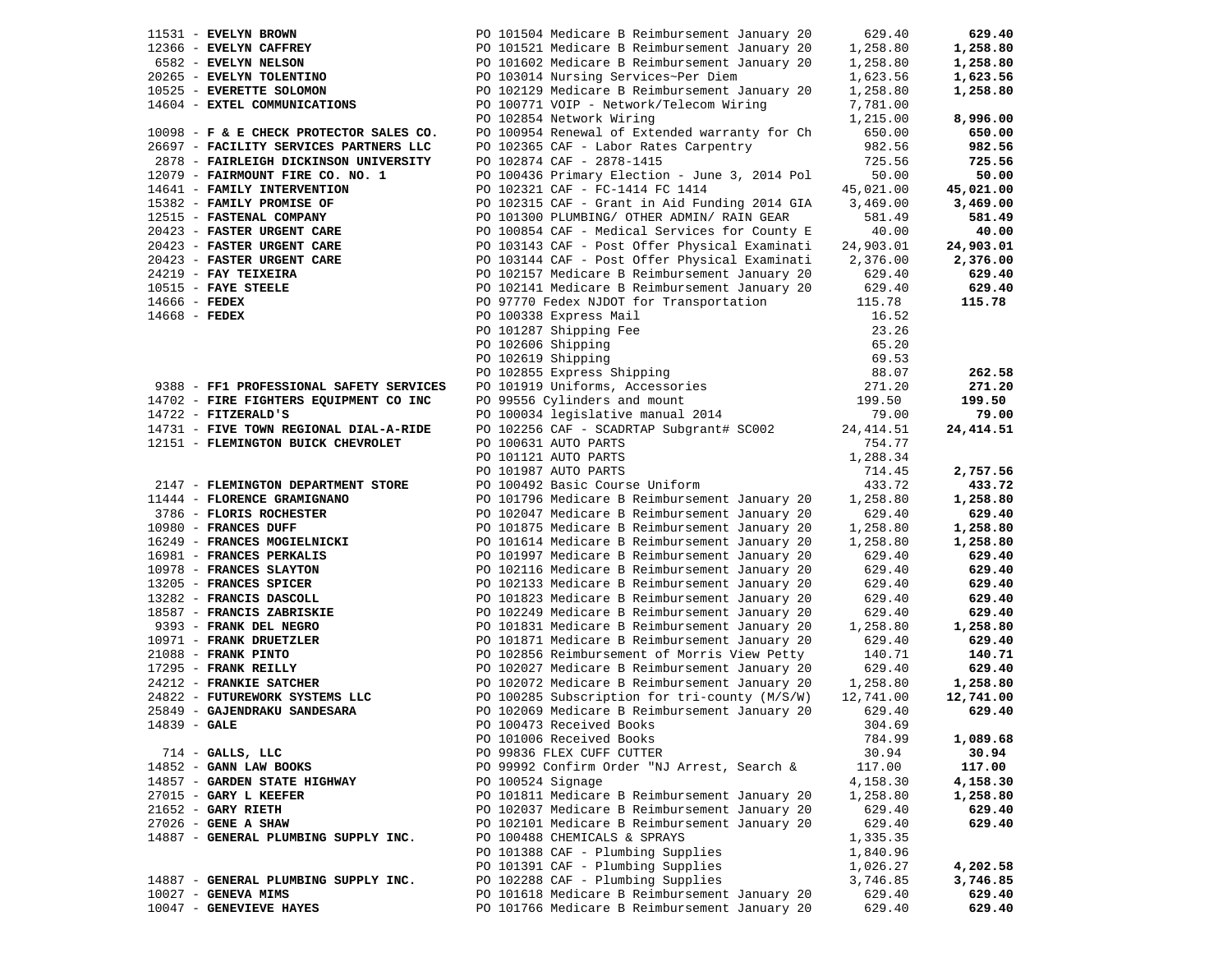| 13258 - GEORGE BAYLOR                  | PO 101465 Medicare B Reimbursement January 20                   | 1,258.80   | 1,258.80   |
|----------------------------------------|-----------------------------------------------------------------|------------|------------|
| 16506 - GEORGE NAY                     | PO 101603 Medicare B Reimbursement January 20                   | 629.40     | 629.40     |
| 8269 - GEORGINA GRAY-HORSLEY           | PO 103015 Nursing Services~Per Diem                             | 2,088.00   | 2,088.00   |
| 20599 - GERALD NEWELL                  | PO 101600 Medicare B Reimbursement January 20                   | 1,258.80   | 1,258.80   |
| 9380 - GERALD STARK SR.                | PO 102138 Medicare B Reimbursement January 20                   | 1,258.80   | 1,258.80   |
| 6564 - GERHARD VIENNA                  | PO 102201 Medicare B Reimbursement January 20                   | 1,258.80   | 1,258.80   |
| 21818 - GET WELL HOUSE CALLS P.C.      | PO 102258 COMPETENCY EVALUATION OF APS                          | 400.00     | 400.00     |
| 24379 - GHYSLAINE F. BRILLANT          | PO 101501 Medicare B Reimbursement May 2014 t                   | 209.80     | 209.80     |
| 14916 - GILL ASSOCIATES IDENTIFICATION | PO 101400 fugi passport paper for the photos                    | 948.75     | 948.75     |
| 26994 - GISELA HARPELL                 | PO 101775 Medicare B Reimbursement January 20                   | 1,258.80   | 1,258.80   |
| $14938$ - GLOCK INC.                   | PO 95427 PLEASE Order - Misc Gun Parts                          | 102.00     | 102.00     |
| 21643 - GLORIA HIBBERT                 | PO 101758 Medicare B Reimbursement January 20                   | 629.40     | 629.40     |
| 17850 - GLORIA STEHLGENS               | PO 102143 Medicare B Reimbursement January 20                   | 629.40     | 629.40     |
| 11983 - GLORIA ZAPRAUSKIS              | PO 102250 Medicare B Reimbursement January 20                   |            | 1,258.80   |
| 14956 - GOODYEAR AUTO SERVICE          |                                                                 | 1,258.80   |            |
|                                        | PO 100632 TIRES                                                 | 432.26     |            |
|                                        | PO 101994 TIRES                                                 | 491.39     | 923.65     |
| 6593 - GRACE TRIMMER                   | PO 102178 Medicare B Reimbursement January 20                   | 839.20     | 839.20     |
| 9766 - GRACE WINTERS                   | PO 102237 Medicare B Reimbursement January 20                   | 1,258.80   | 1,258.80   |
| $14984$ - GRAINGER                     | PO 97415 SAFETY GEAR, / PLUMBING/ SMALL TOOLS                   | 1,058.54   |            |
|                                        | PO 100587 Equipment                                             | 70.16      |            |
|                                        | PO 100838 BULBS                                                 | 2,117.60   |            |
|                                        | PO 100839 BLDG MAINT & SUPPLIES/ BLDG RPRS/                     | 1,193.40   |            |
|                                        | PO 100840 BLDG MAINT                                            | 866.60     | 5,306.30   |
| $14983$ - GRAINGER                     | PO 100112 CARPET RUNNERS                                        | 196.88     |            |
|                                        | PO 100487 MACHINERY PARTS                                       | 224.50     |            |
|                                        | PO 100353 MISC. BUILDING MAINTENANCE SUPPLIES                   | 283.29     |            |
|                                        | PO 100617 UV Flashlights                                        | 214.68     | 919.35     |
| $14984$ - GRAINGER                     | PO 102289 BUILD MAINT/ SM TOOLS                                 | 676.55     |            |
|                                        | PO 102372 SM TOOLS                                              | 276.89     | 953.44     |
| 19122 - GRASS ROOTS TURF PRODUCTS INC  | PO 102297 GROUNDS MAINT                                         | 858.40     | 858.40     |
| 14993 - GRAY SUPPLY CORP               | PO 100633 TRUCK PARTS                                           | 40.50      | 40.50      |
| 2086 - GREAT WEST LIFE                 | PO 100614 Mid-year Contribution ending 6/30/1                   | 43,827.72  | 43,827.72  |
| 15007 - GREENMAN PEDERSEN INC          | PO 102986 CAF - Inspeciton serv for replac of                   | 22,264.20  | 22,264.20  |
| 8732 - GREGORIO RONDON                 | PO 102501 2014 WORK BOOTS - NIGHTCREW                           | 90.00      | 90.00      |
| 15051 - GRETCHEN HAAS                  | PO 101781 Medicare B Reimbursement January 20                   | 734.30     | 734.30     |
| 15010 - GREY HOUSE PUBLISHING          | PO 99995 Confirm "Homeland Security Director                    | 175.50     |            |
|                                        | PO 100467 Confirm America's Top-Rated Cities                    | 265.50     | 441.00     |
| 15490 - GUARANTEED REBUILDERS INC      | PO 100635 TRUCK PARTS                                           | 275.00     | 275.00     |
| 25335 - GUARDIAN FENCE CO., INC.       | PO 100620 Repair Front Gate - CIS Bldg                          | 700.00     | 700.00     |
| $10972 - GUY DEODATO$                  | PO 101835 Medicare B Reimbursement January 20                   | 1,258.80   | 1,258.80   |
| 15105 - GWENDOLINE HARRIS              | PO 101773 Medicare B Reimbursement January 20                   | 629.40     | 629.40     |
| 20919 - HANNAH GILBERT                 | PO 101806 Medicare B Reimbursement January 20                   | 629.40     | 629.40     |
| 15082 - HANOVER TWP MUNICIPAL ALLIANCE | PO 101322 CAF - 2013 Municipal Alliance Funds                   | 8,696.61   | 8,696.61   |
| 1370 - HAROLD SERGENT                  | PO 102094 Medicare B Reimbursement January 20                   | 629.40     | 629.40     |
| 12377 - HAROLD WHITE                   | PO 102226 Medicare B Reimbursement January 20                   | 629.40     | 629.40     |
| 9728 - HARRIET VALLECER RN             | PO 103016 Nursing Services~Per Diem                             | 1,480.00   | 1,480.00   |
| 21127 - HARRIS CORPORATION,            | PO 93764 CAF - GSA#GS-35F0283J                                  | 155,540.00 | 155,540.00 |
| 2084 - HATCH MOTT MACDONALD, LLC       | PO 101239 CAF - Construction Support Services 10,204.84         |            | 10,204.84  |
| 8197 - HATEF QUAZI                     | PO 102014 Medicare B Reimbursement January 20                   | 1,258.80   | 1,258.80   |
| 11991 - HAYWARD HARRELL                | PO 101774 Medicare B Reimbursement January 20 1,258.80 1,258.80 |            |            |
| 27040 - HAZEL WATSON                   | PO 102219 Medicare B Reimbursement January 20                   | 104.90     | 104.90     |
| 6075 - HECTOR MEZA                     | PO 102840 2014 WORK BOOTS - NIGHT CREW                          | 90.00      | 90.00      |
| 15691 - HELEN LARSON                   | PO 101689 Medicare B Reimbursement January 20                   | 629.40     | 629.40     |
| $17704$ - HELEN SMITH                  | PO 102120 Medicare B Reimbursement January 20                   | 629.40     | 629.40     |
| 18194 - HELEN TYCZKOWSKI               | PO 102187 Medicare B Reimbursement January 20                   | 629.40     | 629.40     |
| 14868 - HENRY GARTNER                  | PO 101976 Medicare B Reimbursement January 20                   | 629.40     | 629.40     |
| 21430 - HENRY KAFEL                    | PO 101720 Medicare B Reimbursement January 20                   | 629.40     | 629.40     |
| 25160 - HERMA I. MCNAB                 | PO 101629 Medicare B Reimbursement January 20                   | 629.40     | 629.40     |
| 8173 - HERMAN HOOPES                   | PO 101752 Medicare B Reimbursement January 20                   | 629.40     | 629.40     |
| 21459 - HERTZ EQUIPMENT RENTAL CORP    | PO 101219 O/S SERV                                              | 1,541.34   | 1,541.34   |
| 11538 - HEWLETT-PACKARD COMPANY        | PO 99824 Printer Replacements                                   | 408.00     | 408.00     |
| 21940 - HILLS SIGNS                    | PO 101477 Reflective Equipment Markers                          | 121.00     | 121.00     |
| 5622 - HOFFMAN SERVICES INC.           | PO 100732 LIFT INSPECTIONS                                      | 1,490.00   | 1,490.00   |
|                                        |                                                                 |            |            |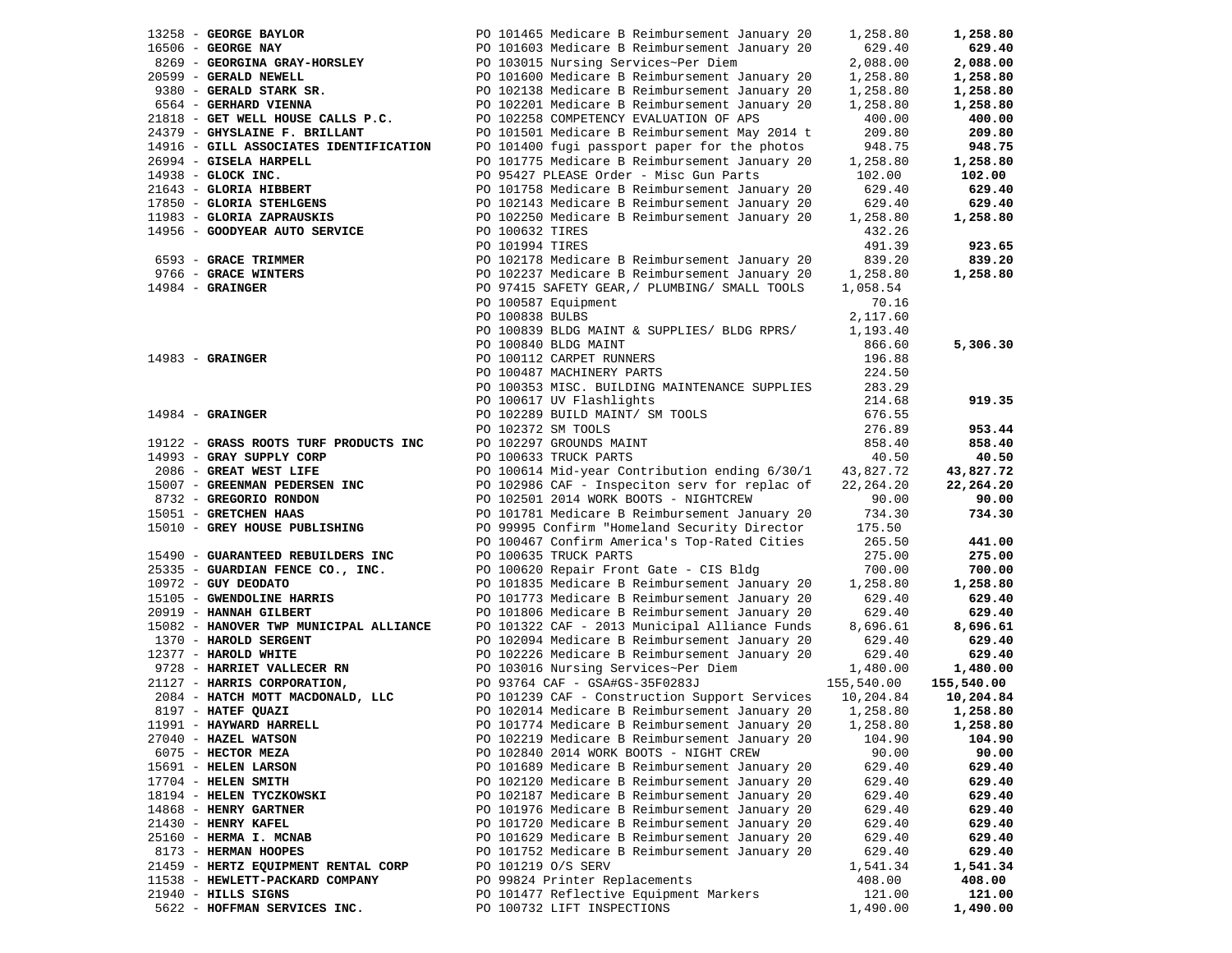20737 - **HOOVER TRUCK CENTERS INC** PO 100543 TRUCK PARTS 189.72 **189.72** 15241 - **HORIZON BLUE CROSS BLUE SHIELD** PO 102323 August 2014 Horizon Mosquito Medica 20,711.74 **20,711.74** 15241 - **HORIZON BLUE CROSS BLUE SHIELD** PO 102324 August 2014 Horizon PBA 151 Medical 184,496.52 **184,496.52** 15241 - **HORIZON BLUE CROSS BLUE SHIELD** PO 102325 August 2014 Freeholders Medical 988,841.41 **988,841.41** 15241 - **HORIZON BLUE CROSS BLUE SHIELD** PO 102409 August 2014 Mosquito Dental 640.15 **640.15** 15241 - **HORIZON BLUE CROSS BLUE SHIELD** PO 102558 August 2014 Main County and Morris 37,276.04 **37,276.04** 15249 - **HOUSING PARTNERSHIP** PO 101318 CAF - Grant in Aid Funding 2014 GIA 6,190.00 **6,190.00** 20646 - **IDENTIFIX INC** PO 101125 1 YEAR SUBSCRIPTION 1,308.00 **1,308.00** 8785 - **RUBINO IGNAZIO** PO 102058 Medicare B Reimbursement January 20 1,258.80 **1,258.80** 27075 - **ILDY DEGUZMAN** PO 103060 Nursing Services~Per Diem 580.00 **580.00** 26660 - **ILIFF-RUGGIERO FUNERAL HOME INC.** PO 100908 CAF - Remove Deceased Human Remains 2,700.00 **2,700.00** 10767 - **ILLIENE CHARLES, RN** PO 103017 Nursing Services~Per Diem 3,857.25 **3,857.25** 1664 - **INGRAM LIBRARY SERVICES** PO 101684 Received Books 1,845.13 PO 102627 Received Books 2,465.83 **4,310.96** 6100 - **INTER CITY TIRE** PO 101126 TIRES 3,684.27 PO 102001 TIRES 927.52 **4,611.79** 20652 - **INTERFAITH FOOD PANTRY INC.** PO 102604 CAF - Grant in Aid Funding 2014 7,504.00 **7,504.00** 25455 - **INTERNATIONAL ACADEMIES OF** PO 99476 Education, School, Training 150.00 **150.00** 10806 - **INTERPORT MAINTENANCE CO INC** PO 100579 Storage Containers 8,200.00 **8,200.00** 27066 - **IPREO LLC** PO 102643 PROFESSIONAL FEES - CCM BONDS, SERI 1,500.00 **1,500.00** 7280 - **IRRIGATION & LANDSCAPE** PO 101386 GRNDS MAINT 200.00 **200.00** 17661 - **ISABELLE SIMON** PO 102112 Medicare B Reimbursement January 20 629.40 **629.40** 10483 - **IZENBERG APPRAISAL ASSOCIATES** 102265 Traffic Signal Easements-Florham Pa 2,700.00 2,700.00<br>15433 - **J & D SALES & SERVICE LLC** 101998 SERVICE WATER RECYCLER 268.41<br>268.41 PO 101998 SERVICE WATER RECYCLER 180.00 4 4432 - **JACQUELYN BARRY** PO 101462 Medicare B Reimbursement January 20 629.40 **629.40** 730 - **JACQUELYN M. DONNELLEY** PO 101867 Medicare B Reimbursement January 20 629.40 **629.40** 21369 - **JAMES DEACON** PO 101827 Medicare B Reimbursement January 20 1,258.80 **1,258.80** 5874 - **JAMES DUFFY** PO 101876 Medicare B Reimbursement January 20 629.40 **629.40** 27030 - **JAMES E TODD** PO 102167 Medicare B Reimbursement January 20 629.40 **629.40** 21373 - **JAMES GRUBBS** PO 101787 Medicare B Reimbursement January 20 1,258.80 **1,258.80** 12197 - **JAMES H WOLF** PO 102239 Medicare B Reimbursement January 20 1,258.80 **1,258.80** 12197 - **JAMES H WOLF** PO 102858 CAF - Qualified Physician to Overse 2,270.00 **2,270.00** 17400 - **JAMES J ROSENBERG** PO 102052 Medicare B Reimbursement January 20 1,258.80 **1,258.80** 9489 - **JAMES MURRAY** PO 101604 Medicare B Reimbursement January 20 1,258.80 **1,258.80** 2890 - **JAMES RETEMIAH** PO 102029 Medicare B Reimbursement January 20 629.40 **629.40** 10989 - **JAMES VOELKER JR** PO 102207 Medicare B Reimbursement January 20 629.40 **629.40** 7382 - **JAMES WOODRUFF** PO 102240 Medicare B Reimbursement January 20 1,258.80 **1,258.80** 13544 - **JANE BURTON** PO 101518 Medicare B Reimbursement January 20 629.40 **629.40** 21341 - **JANEITA RANDALL** PO 102020 Medicare B Reimbursement January 20 629.40 **629.40** 12487 - **JANET B. NOVELLO** PO 101382 SANE SART GRANT EXPENSE 340.00 **340.00** 21645 - **JANET BEALE-GRAHAM** PO 101466 Medicare B Reimbursement January 20 1,258.80 **1,258.80** 3749 - **JANET NIENSTADT** PO 101596 Medicare B Reimbursement January 20 629.40 **629.40** 8770 - **JANET SEABLOM** PO 102089 Medicare B Reimbursement January 20 629.40 **629.40** 25395 - **JANET SEEBOHM** PO 102091 Medicare B Reimbursement January 20 1,258.80 **1,258.80** 2442 - **JANET TRIGGS** PO 102177 Medicare B Reimbursement January 20 629.40 **629.40** 1477 - **JANICE TRUSZ** PO 102183 Medicare B Reimbursement January 20 1,258.80 **1,258.80** 8200 - **JANT PHARMACAL CORP.** PO 100744 Drug Screen 545.00 **545.00** 11467 - **JASCINTH MCINTOSH** PO 101635 Medicare B Reimbursement January 20 1,258.80 **1,258.80** 26526 - **JASON VIVIAN** PO 101136 Cell Phone 60.00 **60.00** 15467 - **JASPER ENGINE & TRANSMISSIONS** PO 101128 TRUCK PARTS 1,700.00 **1,700.00** 27012 - **JEAN BRAGG** PO 101492 Medicare B Reimbursement January 20 629.40 **629.40** 10862 - **JEAN FRANCIS** PO 101960 Medicare B Reimbursement January 20 629.40 **629.40** 11442 - **JEAN LONERGAN** PO 101671 Medicare B Reimbursement January 20 1,258.80 **1,258.80** 17849 - **JEAN STEFANICK** PO 102142 Medicare B Reimbursement January 20 1,258.80 **1,258.80** 20612 - **JEAN VIZZA** PO 102205 Medicare B Reimbursement January 20 1,258.80 **1,258.80** 17978 - **JEANETTE TAYLOR** PO 102155 Medicare B Reimbursement January 20 629.40 **629.40** 26995 - **JEANNE HEIBER** PO 101764 Medicare B Reimbursement January 20 1,258.80 **1,258.80** 13302 - **JEANNE MARIE BELLUCCI** PO 101472 Medicare B Reimbursement January 20 629.40 **629.40** 16563 - **JEANNE NICHOLS** PO 101599 Medicare B Reimbursement January 20 629.40 **629.40** 658 - **JEANNE YOUNG** PO 102749 Insurance reimb. for 7/14 to 12/14 90.00 **90.00** 26499 - **JEFFREY C MCLEAR** PO 101630 Medicare B Reimbursement January 20 629.40 **629.40**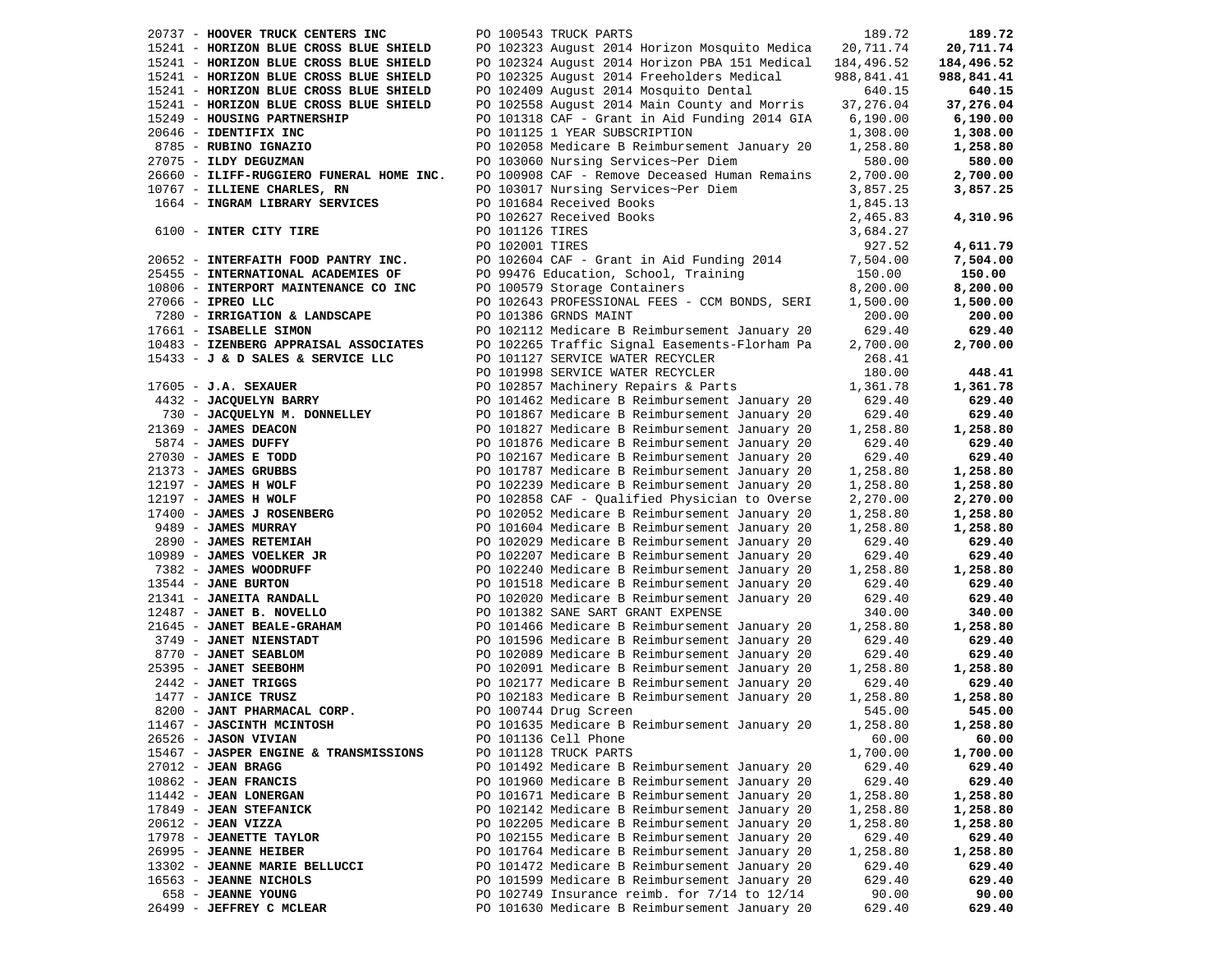|                                    | 26512 - JEFFREY DONNELLY PO 101119 Cell Phone 60.00<br>26512 - JEFFREY DONNELLY PO 102739 Reimb. for food for Air Spray 7/17/ 29.02<br>24187 - JEROME THIEL PO 102104 Medicare B Reimbursement January 20 629.40<br>457 - JEROME THI |           | 60.00       |
|------------------------------------|--------------------------------------------------------------------------------------------------------------------------------------------------------------------------------------------------------------------------------------|-----------|-------------|
|                                    |                                                                                                                                                                                                                                      |           | 29.02       |
|                                    |                                                                                                                                                                                                                                      |           | 629.40      |
|                                    |                                                                                                                                                                                                                                      |           | 293.80      |
|                                    |                                                                                                                                                                                                                                      |           | 20,136.00   |
| 960 - JERSEY CENTRAL POWER & LIGHT | PO 98724 JCP&L                                                                                                                                                                                                                       | 32.73     | 32.73       |
| 960 - JERSEY CENTRAL POWER & LIGHT | PO 101046 JCP&L                                                                                                                                                                                                                      | 528.22    | 528.22      |
| 960 - JERSEY CENTRAL POWER & LIGHT | 528.22<br>49.62<br>35.65<br>57.02<br>20.36<br>20.10<br>654.41<br>40.93<br>20.38<br>20.10<br>654.41<br>40.93<br>PO 101047 JCP&L                                                                                                       |           | 49.62       |
| 960 - JERSEY CENTRAL POWER & LIGHT | PO 101315 JCP&L                                                                                                                                                                                                                      |           | 35.65       |
| 960 - JERSEY CENTRAL POWER & LIGHT | PO 101324 JCP&L                                                                                                                                                                                                                      |           | 67.02       |
| 960 - JERSEY CENTRAL POWER & LIGHT |                                                                                                                                                                                                                                      |           | 20.36       |
|                                    | PO 102303 JCP&L                                                                                                                                                                                                                      |           |             |
| 960 - JERSEY CENTRAL POWER & LIGHT | PO 102304 JCP&L                                                                                                                                                                                                                      |           | 20.10       |
| 960 - JERSEY CENTRAL POWER & LIGHT | PO 102396 JCP&L                                                                                                                                                                                                                      |           | 654.41      |
| 960 - JERSEY CENTRAL POWER & LIGHT | PO 102397 JCP&L                                                                                                                                                                                                                      |           | 40.93       |
| 960 - JERSEY CENTRAL POWER & LIGHT | PO 102398 JCP&L                                                                                                                                                                                                                      |           | 345.54      |
| 960 - JERSEY CENTRAL POWER & LIGHT | PO 102513 ELECTRIC - MORRISTOWN - 0528 45,928.97                                                                                                                                                                                     |           | 45,928.97   |
| 960 - JERSEY CENTRAL POWER & LIGHT | PO 102568 COMM CENTER                                                                                                                                                                                                                | 57,113.24 | 57, 113. 24 |
| 960 - JERSEY CENTRAL POWER & LIGHT | PO 102569 ELECTRIC - CAC COMPLEX 11,168.04                                                                                                                                                                                           |           | 11,168.04   |
| 960 - JERSEY CENTRAL POWER & LIGHT | PO 102569 ELECTRIC - CAR CONTROL<br>PO 102570 MOSQUITO CONTROL<br>PO 102588 Utility - Electric JCPL 2,176.42<br>--------- PEMOTE - 0538 3,294.99                                                                                     |           | 868.03      |
| 960 - JERSEY CENTRAL POWER & LIGHT |                                                                                                                                                                                                                                      |           | 2,176.42    |
| 960 - JERSEY CENTRAL POWER & LIGHT |                                                                                                                                                                                                                                      |           | 3,294.99    |
| 960 - JERSEY CENTRAL POWER & LIGHT | PO 102500 0001107<br>PO 102603 ELECTRIC - REMOTE - 0538<br>PO 102605 ELECTRIC - 0537<br>PO 102615 MOSQ CNTL<br>642.28                                                                                                                |           | 82,570.65   |
| 960 - JERSEY CENTRAL POWER & LIGHT |                                                                                                                                                                                                                                      |           | 642.28      |
| 960 - JERSEY CENTRAL POWER & LIGHT | PO 102692 ELECTRIC - RUTH DAVIS DR / CAC                                                                                                                                                                                             | 329.79    | 329.79      |
| 960 - JERSEY CENTRAL POWER & LIGHT |                                                                                                                                                                                                                                      | 61,689.94 | 61,689.94   |
| 960 - JERSEY CENTRAL POWER & LIGHT | PO 102859 Electricity Usage<br>PO 103081 ELECTRIC - WARRANTS                                                                                                                                                                         | 1,377.55  | 1,377.55    |
| 16888 - JERSEY PAPER PLUS INC      |                                                                                                                                                                                                                                      |           |             |
|                                    | PO 100905 CAF - Coarse Paper & Household Supp $4,002.80$                                                                                                                                                                             |           |             |
|                                    | PO 100907 CAF - Coarse Paper & Household Supp 1,886.90                                                                                                                                                                               |           |             |
|                                    | PO 101232 CAF - Coarse Paper & Household Supp                                                                                                                                                                                        | 374.50    | 6, 264.20   |
| 26280 - JERSEY TACTICAL CORP.      | PO 100120 TRAINING                                                                                                                                                                                                                   | 225.00    | 225.00      |
|                                    |                                                                                                                                                                                                                                      |           |             |
|                                    |                                                                                                                                                                                                                                      |           |             |
|                                    |                                                                                                                                                                                                                                      |           |             |
|                                    |                                                                                                                                                                                                                                      |           |             |
|                                    |                                                                                                                                                                                                                                      |           |             |
|                                    |                                                                                                                                                                                                                                      |           |             |
|                                    |                                                                                                                                                                                                                                      |           |             |
|                                    |                                                                                                                                                                                                                                      |           | 24,736.00   |
|                                    |                                                                                                                                                                                                                                      |           |             |
|                                    |                                                                                                                                                                                                                                      |           |             |
|                                    |                                                                                                                                                                                                                                      |           |             |
|                                    |                                                                                                                                                                                                                                      |           |             |
|                                    |                                                                                                                                                                                                                                      |           |             |
|                                    |                                                                                                                                                                                                                                      |           |             |
|                                    |                                                                                                                                                                                                                                      |           | 14,400.00   |
|                                    |                                                                                                                                                                                                                                      |           | 435.00      |
|                                    |                                                                                                                                                                                                                                      |           | 253.12      |
|                                    |                                                                                                                                                                                                                                      |           | 600.00      |
|                                    |                                                                                                                                                                                                                                      |           |             |
|                                    | PO 102861 CAF - Medical Supplies for Various                                                                                                                                                                                         | 4,061.33  |             |
|                                    | PO 102862 CAF - Medical Supplies for Various 15,647.83 22,698.27                                                                                                                                                                     |           |             |
| 26493 - JOAN CARUSO                | PO 101528 Medicare B Reimbursement January 20                                                                                                                                                                                        | 1,258.80  | 1,258.80    |
| 1201 - JOAN CHRISTIANSEN           | PO 101536 Medicare B Reimbursement January 20                                                                                                                                                                                        | 1,258.80  | 1,258.80    |
| 3751 - JOAN KING                   | PO 101813 Medicare B Reimbursement January 20                                                                                                                                                                                        | 629.40    | 629.40      |
| 21701 - JOAN LEFFERTS              | PO 101680 Medicare B Reimbursement January 20                                                                                                                                                                                        | 629.40    | 629.40      |
| 13233 - JOAN MOSCHELLA             | PO 101609 Medicare B Reimbursement January 20                                                                                                                                                                                        | 629.40    | 629.40      |
| $10061$ - JOAN WULFF               | PO 102242 Medicare B Reimbursement January 20                                                                                                                                                                                        | 1,258.80  | 1,258.80    |
| 20916 - JOANN DAMELIO              | PO 101820 Medicare B Reimbursement January 20                                                                                                                                                                                        | 1,258.80  | 1,258.80    |
| 24772 - JOANN WEINSTEIN            | PO 102222 Medicare B Reimbursement January 20                                                                                                                                                                                        | 1,258.80  | 1,258.80    |
| 15552 - JOANNE KARES               | PO 101718 Medicare B Reimbursement January 20                                                                                                                                                                                        | 629.40    | 629.40      |
| 18494 - JOCELYN L. WILSON          | PO 102236 Medicare B Reimbursement January 20                                                                                                                                                                                        | 629.40    | 629.40      |
| 20914 - JOHN BERNI JR              | PO 101476 Medicare B Reimbursement January 20                                                                                                                                                                                        | 629.40    | 629.40      |
| 24191 - JOHN CIARAMELLA            | PO 101537 Medicare B Reimbursement January 20                                                                                                                                                                                        | 1,258.80  | 1,258.80    |
| 26992 - JOHN CICCHETTI             | PO 101538 Medicare B Reimbursement January 20                                                                                                                                                                                        | 104.90    | 104.90      |
|                                    |                                                                                                                                                                                                                                      |           |             |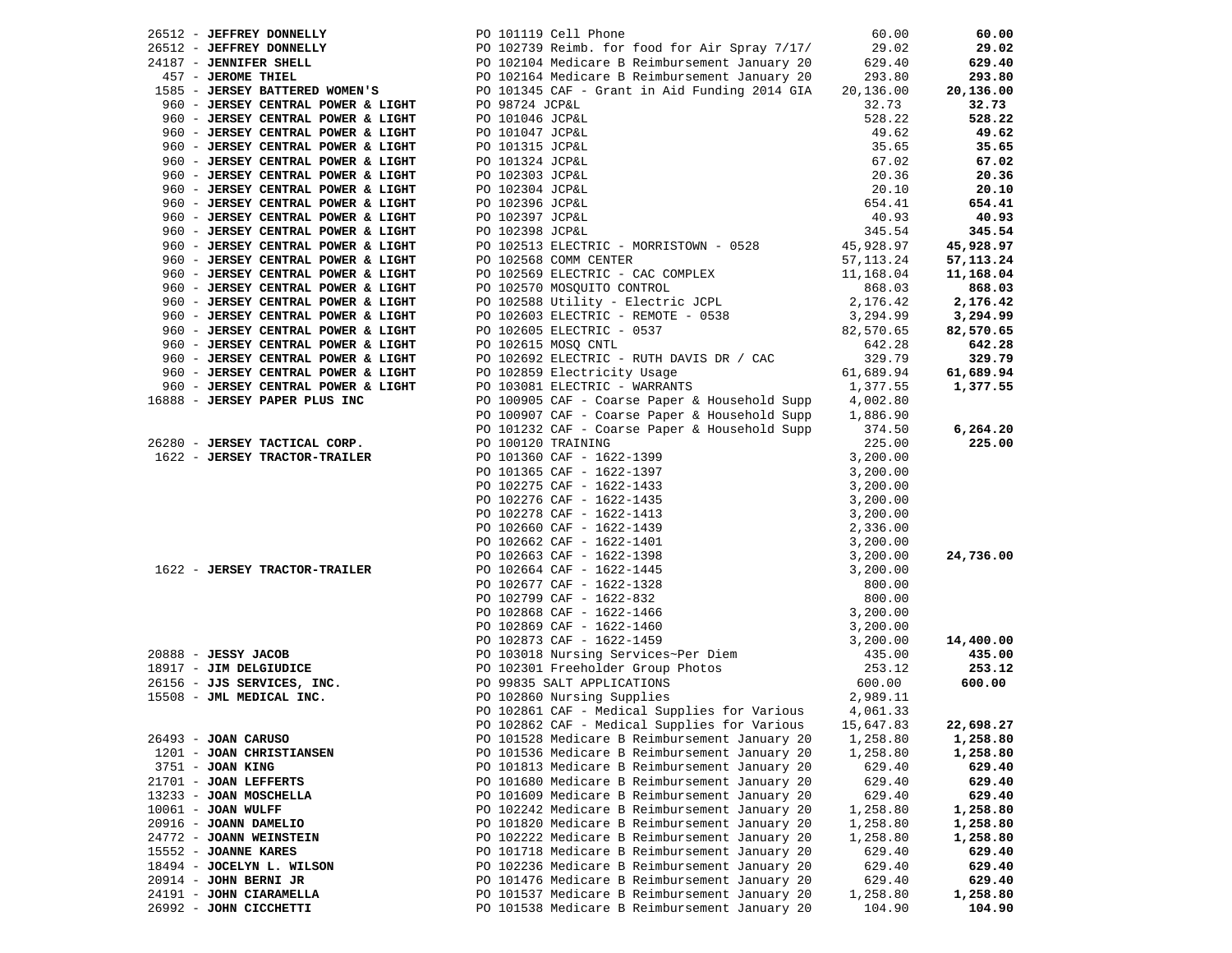| 14351 - JOHN DOODY                                        | PO 101868 Medicare B Reimbursement January 20                                                  | 1,258.80           | 1,258.80           |
|-----------------------------------------------------------|------------------------------------------------------------------------------------------------|--------------------|--------------------|
| $14425$ - JOHN DUNNE                                      | PO 101878 Medicare B Reimbursement January 20                                                  | 1,258.80           | 1,258.80           |
| 14532 - JOHN ENRIGHT                                      | PO 101887 Medicare B Reimbursement January 20                                                  | 1,258.80           | 1,258.80           |
| 14261 - JOHN F. DEMPSEY                                   | PO 101833 Medicare B Reimbursement January 20                                                  | 1,049.00           | 1,049.00           |
| 10520 - JOHN FOX                                          | PO 101958 Medicare B Reimbursement January 20                                                  | 1,762.80           | 1,762.80           |
| 11982 - JOHN GIORDANO                                     | PO 101804 Medicare B Reimbursement January 20                                                  | 1,258.80           | 1,258.80           |
| 15106 - JOHN HARRIS                                       | PO 101772 Medicare B Reimbursement January 20                                                  | 629.40             | 629.40             |
| 17848 - JOHN J. STEELE                                    | PO 102140 Medicare B Reimbursement January 20                                                  | 881.40             | 881.40             |
| 26561 - JOHN JACKSON                                      | PO 101746 Medicare B Reimbursement January 20                                                  | 629.40             | 629.40             |
| 7418 - JOHN KRUGER                                        | PO 101694 Medicare B Reimbursement January 20                                                  | 629.40             | 629.40             |
| 1256 - JOHN LANZARA                                       | PO 101690 Medicare B Reimbursement January 20                                                  | 629.40             | 629.40             |
| 27016 - JOHN M KNIGHT                                     | PO 101709 Medicare B Reimbursement January 20                                                  | 629.40             | 629.40             |
| 9456 - JOHN MCGOVERN                                      | PO 101638 Medicare B Reimbursement January 20                                                  | 629.40             | 629.40             |
| 24587 - JOHN ORGINOS                                      | PO 101872 Work Boots                                                                           | 90.00              | 90.00              |
| $27029$ - JOHN P SULPY                                    | PO 102151 Medicare B Reimbursement January 20                                                  | 1,258.80           | 1,258.80           |
| 1930 - JOHN PATTEN                                        | PO 102661 travel & expense reimbursement                                                       | 622.60             | 622.60             |
| 16957 - JOHN PECORARO                                     | PO 102792 PETTY CASH                                                                           | 99.67              | 99.67              |
| 5929 - JOHN PERRY                                         | PO 102000 Medicare B Reimbursement January 20 1,258.80                                         |                    | 1,258.80           |
| 16082 - JOHN R. MCGILL                                    | PO 101639 Medicare B Reimbursement January 20                                                  | 629.40             | 629.40             |
| 8769 - JOHN ROSSMAN                                       | PO 102054 Medicare B Reimbursement January 20                                                  | 629.40             | 629.40             |
| 3136 - JOHN SKEWES                                        | PO 102771 Work Boots                                                                           | 90.00              | 90.00              |
| 26133 - JOHN TUGMAN                                       | PO 100696 GMIS Conference - Travel Expenses                                                    | 960.76             | 960.76             |
| $26528$ - JOHN ZEGERS                                     | PO 101124 Cell Phone                                                                           | 60.00              | 60.00              |
| 12452 - JOHNSON & JOHNSON, ESQS                           | PO 101394 Legal services rendered for 6/14                                                     | 10,437.44          | 10,437.44          |
| 2695 - JOHNSTONE SUPPLY                                   | PO 101246 HVAC                                                                                 | 696.62             |                    |
|                                                           | PO 102287 HVAC                                                                                 | 3,765.78           |                    |
|                                                           | PO 102688 HVAC                                                                                 | 76.81              | 4,539.21           |
| 8556 - JOSE AVELAR                                        | PO 102839 2014 WORK BOOTS - NIGHTCREW                                                          | 79.99              | 79.99              |
| 16252 - JOSE MOJICA                                       | PO 101613 Medicare B Reimbursement January 20                                                  | 629.40             | 629.40             |
|                                                           | PO 99565 NJACTB Educational Conference 2013,                                                   | 696.00             | 696.00             |
| 26946 - JOSEPH A. FERRARIS, JR.<br>9550 - JOSEPH COSTELLO | PO 100437 Consumable zip ties                                                                  |                    | 16.47              |
| 12395 - JOSEPH ELLIOTT                                    | PO 101883 Medicare B Reimbursement January 20                                                  | 16.47<br>629.40    | 629.40             |
| 1172 - JOSEPH LOSAPIO                                     | PO 101666 Medicare B Reimbursement January 20                                                  | 629.40             | 629.40             |
| 10181 - JOSEPH MACDONALD                                  | PO 102500 2014 WORK BOOTS - NIGHTCREW                                                          | 90.00              | 90.00              |
| 5319 - JOSEPH NOTOWICZ                                    | PO 101591 Medicare B Reimbursement January 20                                                  | 629.40             | 629.40             |
| 27047 - JOSEPH PIRELLO                                    | PO 102038 Medicare B Reimbursement January 20                                                  | 419.60             | 419.60             |
| 27019 - JOSEPH R LYLE                                     | PO 101659 Medicare B Reimbursement January 20                                                  | 629.40             | 629.40             |
| 26574 - JOSEPH SCARPONE                                   | PO 102078 Medicare B Reimbursement January 20                                                  | 629.40             | 629.40             |
| 2239 - JOSEPH STUPPIELLO                                  | PO 102150 Medicare B Reimbursement January 20                                                  |                    | 1,258.80           |
| 5251 - JOSEPHINE ABRUZZO                                  |                                                                                                | 1,258.80<br>629.40 | 629.40             |
| 2627 - JOYCE GENDRAU                                      | PO 101443 Medicare B Reimbursement January 20                                                  | 629.40             | 629.40             |
| 2884 - JOYCE MOONEY                                       | PO 101979 Medicare B Reimbursement January 20                                                  |                    | 629.40             |
|                                                           | PO 101610 Medicare B Reimbursement January 20                                                  | 629.40             |                    |
| 11543 - JUAN MULERO                                       | PO 101605 Medicare B Reimbursement January 20                                                  | 629.40             | 629.40             |
| 4486 - JUDITH BEECHER<br>10974 - JUDITH CLIFF             | PO 101469 Medicare B Reimbursement January 20<br>PO 101543 Medicare B Reimbursement January 20 | 629.40<br>1,258.80 | 629.40<br>1,258.80 |
|                                                           |                                                                                                |                    |                    |
| 9396 - JULENE NORTHAN<br>7432 - JUNE WITTY                | PO 101592 Medicare B Reimbursement January 20                                                  | 1,258.80<br>304.11 | 1,258.80<br>304.11 |
| 26511 - JUSTIN CHUPLIS                                    | PO 101381 SANE SART GRANT EXPENSE<br>PO 101381 SANE SART &<br>PO 101123 Cell Phone             | 60.00              | 60.00              |
|                                                           | PO 100458 ADVERTISING FOR ADMISSIONS                                                           | 1,259.71           | 1,259.71           |
| $26077 -$ KAESER AND BLAIR, INC.                          | PO 101738 Medicare B Reimbursement January 20 629.40                                           |                    | 629.40             |
| 20597 - KARLENE JARRETT<br>10025 - KATHLEEN HALL          | PO 101780 Medicare B Reimbursement January 20                                                  | 1,258.80           | 1,258.80           |
| 17333 - KATHLEEN RINALDO                                  | PO 102040 Medicare B Reimbursement January 20                                                  |                    | 629.40             |
| 5252 - KATHLEEN SCANLON                                   | PO 102077 Medicare B Reimbursement January 20                                                  | 629.40<br>1,258.80 | 1,258.80           |
| 25394 - KATHLEEN WAGNER                                   | PO 102210 Medicare B Reimbursement January 20                                                  | 629.40             | 629.40             |
| 9982 - KATHLIN FACEY                                      | PO 101894 Medicare B Reimbursement January 20                                                  | 629.40             | 629.40             |
| 24924 - KEEGAN TECHNOLOGY &                               | PO 101297 CAF - Materials Testing of County-w                                                  | 2,686.00           | 2,686.00           |
| 15565 - KELLER & KIRKPATRICK                              | PO 102788 CAF - Group 6 Milling & Resurfacing                                                  | 2,765.40           |                    |
|                                                           |                                                                                                |                    |                    |
|                                                           | PO 102789 CAF - Group 3 Milling & Resurfacing                                                  | 2,694.60           |                    |
|                                                           | PO 102790 CAF - Construction Inspection Servi<br>PO 100423 SLAP EQUIPMENT SUPPLIES             | 11,440.00          | 16,900.00          |
| 15574 - KENVIL POWER EQUIPMENT, INC.                      |                                                                                                | 39.17              | 1,089.12           |
|                                                           | PO 100497 POWER WASHER                                                                         | 1,049.95           |                    |
| 26559 - KERRY KUBER                                       | PO 102863 Resident Activities                                                                  | 300.00             | 300.00             |
| 10144 - KEYBOARD CONSULTANTS INC                          | PO 96756 Smart Display Project                                                                 | 7,249.00           | 7,249.00           |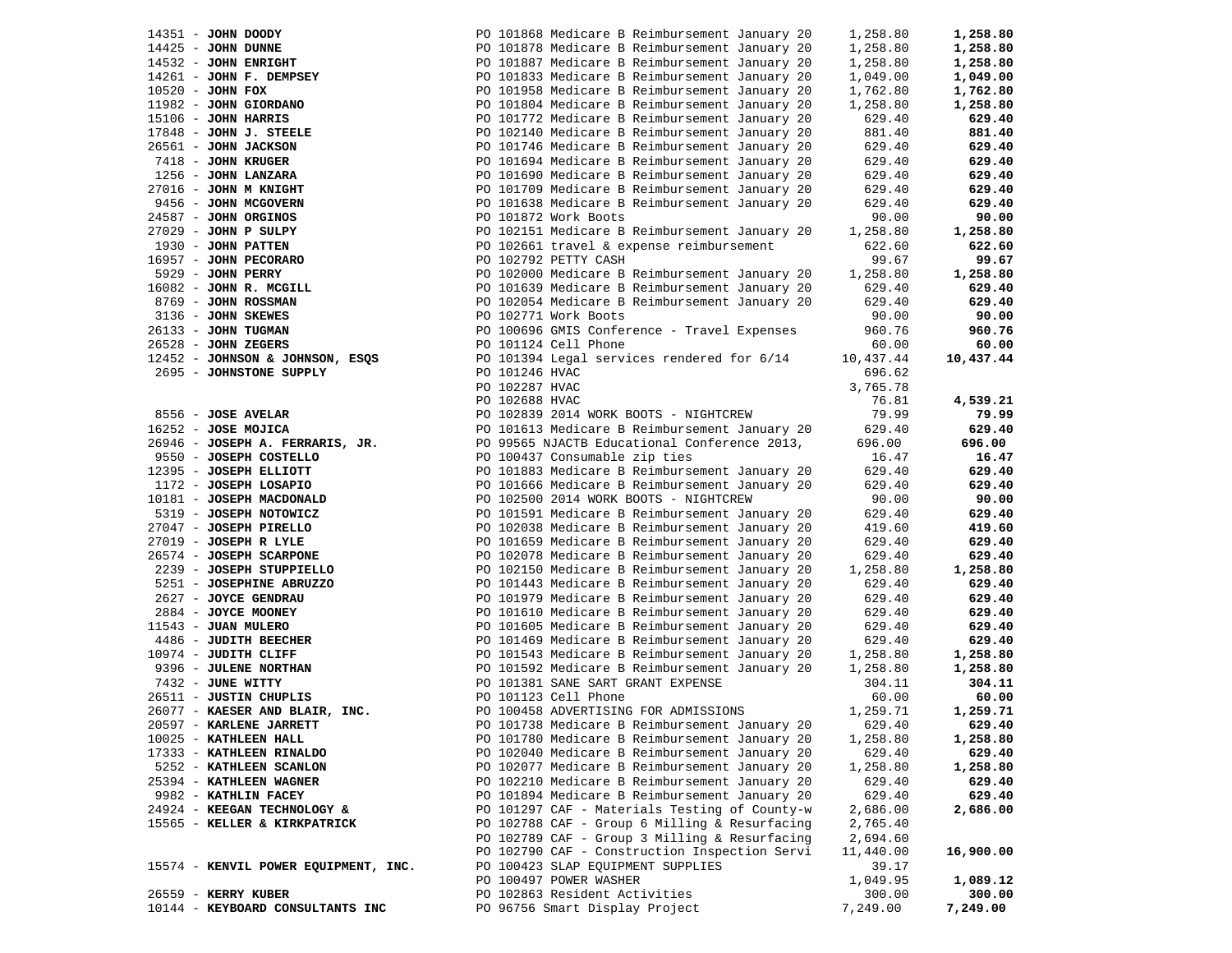| 17948 - KIDDE FIRE TRAINERS, INC.       | PO 96833 Smoke Fluid                              | 1,200.00   | 1,200.00   |
|-----------------------------------------|---------------------------------------------------|------------|------------|
| 15596 - KILBOURNE & KILBOURNE           | PO 101074 Employee Recognition~Retirement Pla     | 82.30      | 82.30      |
| 10430 - KLEIZA ENTERPRISES INC          | PO 100934 PLUMBING                                | 225.00     | 225.00     |
| 11406 - KONKUS CORPORATION              | PO 102918 CAF - Replacement of Bi-County Brid     | 274,695.35 |            |
|                                         | PO 102918 CAF - Replacement of Bi-County Brid     | 4,092.00   | 278,787.35 |
| 11406 - KONKUS CORPORATION              | PO 102922 CAF - Replacement of County Bridge      | 127,055.81 | 127,055.81 |
| 11406 - KONKUS CORPORATION              | PO 102923 CAF - Replacement of County Bridge      | 99,540.32  | 99,540.32  |
| 11406 - KONKUS CORPORATION              | PO 102984 CAF - Replacement of County Bridge      | 55,393.20  | 55,393.20  |
| 26065 - KRATOS                          | PO 102864 Machinery Repairs & Parts               | 600.00     | 600.00     |
| 26521 - KRISTIAN MCMORLAND              | PO 101122 Cell Phone                              | 60.00      | 60.00      |
| 801 - KRISTINE A. BEIRNE                | PO 101361 EXPENSE VOUCHER                         | 56.45      | 56.45      |
| 15657 - KURT'S LOCKSMITH SERVICE, LLC   | PO 101075 Lock & Key Repair                       | 465.00     | 465.00     |
| 7434 - LABORATORY CORPORATION OF        | PO 100230 DNA testing from 05/03/14 to 05/31/     | 96.75      | 96.75      |
| 932 - LALITHAMMA GEORGE                 | PO 101817 Medicare B Reimbursement January 20     | 629.40     | 629.40     |
| 12726 - LANGUAGE LINE SERVICES          | PO 100009 LANGUAGE TRANSLATION SERVICE            | 770.10     | 770.10     |
| 15688 - LANIGAN ASSOCIATES INC          | PO 98518 Body Armor                               | 1,789.40   | 1,789.40   |
| 79 - LARISSA PENCAK                     | PO 101993 Medicare B Reimbursement January 20     | 1,258.80   | 1,258.80   |
| 689 - LAURA GARUBO                      | PO 101977 Medicare B Reimbursement January 20     | 629.40     | 629.40     |
| 5905 - LAURETTA RUNYON                  | PO 102060 Medicare B Reimbursement January 20     | 1,258.80   | 1,258.80   |
| 15709 - LAWMEN                          | PO 100576 EMS Support                             | 37.44      | 37.44      |
| 8182 - LAWRENCE BROWN                   | PO 101508 Medicare B Reimbursement January 20     | 1,258.80   | 1,258.80   |
| 5244 - LAWRENCE VAN RIPER JR.           | PO 102191 Medicare B Reimbursement January 20     | 1,258.80   | 1,258.80   |
| 15713 - LAWSON PRODUCTS LLC             | PO 100354 Brake Cleaner & Parts Nut & bolts       | 172.08     | 172.08     |
| 20653 - LEGAL SERVICES OF NORTHWEST     | PO 101269 CAF - 2014 Funding through the Olde     | 18,900.00  | 18,900.00  |
| 20653 - LEGAL SERVICES OF NORTHWEST     | PO 101328 CAF - Grant in Aid Funding 2014 GIA     | 19,910.00  | 19,910.00  |
| 20653 - LEGAL SERVICES OF NORTHWEST     | PO 101369 CAF - 2014 Funding through the Peer     | 8,976.00   | 8,976.00   |
| 12753 - LENORA ABENE                    | PO 101441 Medicare B Reimbursement January 20     | 629.40     | 629.40     |
| 9379 - LEONA GAMINO                     | PO 101974 Medicare B Reimbursement January 20     | 629.40     | 629.40     |
| 21665 - LESTER JOSEPH                   | PO 101724 Medicare B Reimbursement January 20     | 629.40     | 629.40     |
| 857 - LEVITT'S LLC                      | PO 100740 White Flag Athletic line paint shov     | 112.84     | 112.84     |
| 5855 - LEXIS NEXIS                      | PO 100468 On-Line Service - May 01, 2014 thru     | 174.00     | 174.00     |
| 11936 - LEXISNEXIS RISK DATA            | PO 101432 Monthly Statement - $6/1/14$ - $6/30/1$ | 155.00     | 155.00     |
| 15775 - LIFESAVERS INC                  | PO 100600 Education, School, Training             | 65.00      | 65.00      |
| 10983 - LILLIAN MUELLER                 | PO 101607 Medicare B Reimbursement January 20     | 1,258.80   | 1,258.80   |
| 27045 - LILLY JOSEPH KURIAN             | PO 103019 Nursing Services~Per Diem               | 1,184.00   | 1,184.00   |
| 412 - LINDA CSENGETO                    | PO 101399 Mi. & Insurance reimb. for $6/14$ to    | 112.60     | 112.60     |
| $20601$ - LINDA FLATT                   | PO 101905 Medicare B Reimbursement January 20     | 629.40     | 629.40     |
| 8099 - LINDA HOMSCHEK                   | PO 101753 Medicare B Reimbursement January 20     | 314.70     | 314.70     |
| 9538 - LINDA MATHEW                     | PO 101646 Medicare B Reimbursement January 20     | 1,258.80   | 1,258.80   |
| 6110 - LINDA ZEGLIN                     | PO 102251 Medicare B Reimbursement January 20     | 1,258.80   | 1,258.80   |
| 15816 - LONGFELLOWS SANDWICH DELI       | PO 101329 REFRESHMENTS FOR HS HSAC MEETING        | 137.25     | 137.25     |
| 15816 - LONGFELLOWS SANDWICH DELI       | PO 101401 lunch meeting 7/1/14                    | 35.00      | 35.00      |
| 15816 - LONGFELLOWS SANDWICH DELI       | PO 102408 Blood Drive Staff Lunch                 | 198.00     | 198.00     |
| 15816 - LONGFELLOWS SANDWICH DELI       | PO 102502 REFRESHMENTS                            | 137.49     | 137.49     |
| 1927 - LORETTA HENDRICKSON              | PO 101761 Medicare B Reimbursement January 20     | 629.40     | 629.40     |
| 21688 - LOUIS MASTERBONE                | PO 101648 Medicare B Reimbursement January 20     | 629.40     | 629.40     |
| $11993$ - LOUIS VIOLIO                  | PO 102203 Medicare B Reimbursement January 20     | 629.40     | 629.40     |
| 15111 - LOUISE HARSANYI                 | PO 101769 Medicare B Reimbursement January 20     | 629.40     | 629.40     |
| 24773 - LOUISE JOY-PARKER               | PO 101722 Medicare B Reimbursement January 20     | 1,258.80   | 1,258.80   |
| 21100 - LOUISE R. MACCHIA               | PO 103020 Nursing Services~Per Diem               | 4,144.00   | 4,144.00   |
| 53 - LOVEYS PIZZA & GRILL               | PO 102468 Resident Reward-June 2014               | 128.44     | 128.44     |
| 26155 - LS ENGINEERING ASSOCIATES CORP. | PO 100478 MOLD REMEDIATION SERVICES               | 2,600.00   | 2,600.00   |
| $9984 - LUBA ROSE$                      | PO 102051 Medicare B Reimbursement January 20     | 1,258.80   | 1,258.80   |
| 14412 - LUCILLE DUETSCH                 | PO 101874 Medicare B Reimbursement January 20     | 1,258.80   | 1,258.80   |
| 15711 - LUCILLE LAWRENCE                | PO 101685 Medicare B Reimbursement January 20     | 629.40     | 629.40     |
| 13206 - LUCILLE SCERBO                  | PO 102079 Medicare B Reimbursement January 20     | 629.40     | 629.40     |
| 2030 - LUCY CHARLES                     | PO 101531 Medicare B Reimbursement January 20     | 629.40     | 629.40     |
| 15850 - LUM, DRASCO & POSITAN LLC       | PO 100634 Legal Services                          | 1,447.07   | 1,447.07   |
| 15850 - LUM, DRASCO & POSITAN LLC       | PO 100634 Legal Services                          | 3,095.99   | 3,095.99   |
| 15865 - M & J FRANK INC                 | PO 102349 SUPPLIES FOR PARSIPPANY SITE            | 58.64      | 58.64      |
| 9832 - M.C. JUVENILE DETENTION CENTER   | PO 102533 CAF - JABG-1214                         | 1,259.00   | 1,259.00   |
| 15899 - M.C. ORGANIZATION FOR           | PO 101212 CAF - 2014 Funding through the Olde     | 7,112.64   | 7,112.64   |
| 15919 - M.C. PROSECUTOR'S EMERGENT      | PO 101390 Confidential Fund                       | 1,539.22   | 1,539.22   |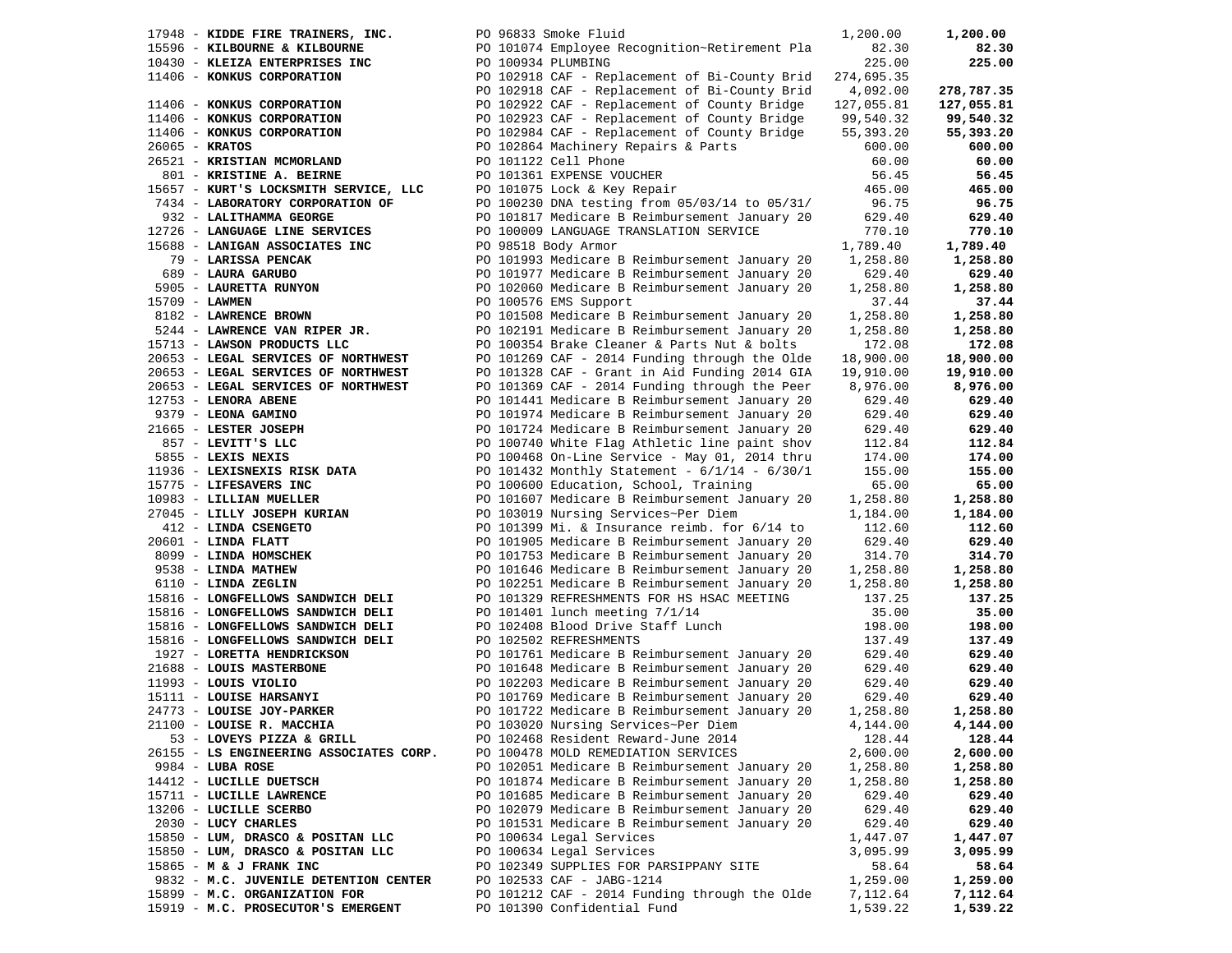| 20783 - MA. LIZA IMPERIAL                                                   | PO 103021 Nursing Services~Per Diem                                                   | 5,014.61  | 5,014.61  |
|-----------------------------------------------------------------------------|---------------------------------------------------------------------------------------|-----------|-----------|
| 17579 - MABLE SEAWICK                                                       | PO 91174 Medicare B Reimbursement July, 2013                                          | 629.40    |           |
|                                                                             | PO 102090 Medicare B Reimbursement January 20                                         | 629.40    | 1,258.80  |
| 15942 - MACK CAMERA & VIDEO SERVICE                                         | PO 99461 BRYNE GRANT EQUIPMENT                                                        | 2,407.70  | 2,407.70  |
| 15951 - MADISON PLUMBING SUPPLY CO                                          | PO 100843 PLUMBING                                                                    | 236.63    | 236.63    |
| 7568 - MADUKWE IMO IBOKO, RN                                                | PO 103022 Nursing Services~Per Diem                                                   | 3,552.00  | 3,552.00  |
| 27064 - MALLORY BUTLER                                                      | PO 102753 Mi. & Insurance reimb. for 1/14 to                                          | 174.10    | 174.10    |
| 15445 - MAMIE JACOBUS                                                       | PO 101741 Medicare B Reimbursement January 20                                         | 629.40    | 629.40    |
| 20155 - MANJU MUKERJEE                                                      | PO 101606 Medicare B Reimbursement January 20                                         | 629.40    | 629.40    |
| 3210 - MANPOWER                                                             | PO 100405 temporary staffing                                                          | 1,648.85  |           |
|                                                                             | PO 100725 temporary staffing                                                          | 907.20    |           |
|                                                                             |                                                                                       |           |           |
|                                                                             | PU 100726 temporary staffing<br>PO 100997 temporary staffing                          | 2,358.00  |           |
|                                                                             |                                                                                       | 1,075.68  | 5,989.73  |
| 21371 - MARGARET BREE                                                       | PO 101495 Medicare B Reimbursement January 20                                         | 629.40    | 629.40    |
| 24218 - MARGARET FORBES                                                     | PO 101954 Medicare B Reimbursement January 20                                         | 629.40    | 629.40    |
| 1636 - MARGARET ROMANO                                                      | PO 102049 Medicare B Reimbursement January 20                                         | 629.40    | 629.40    |
| 25396 - MARGARITA PONZANO                                                   | PO 102010 Medicare B Reimbursement January 20                                         | 629.40    | 629.40    |
| 25080 - MARIA CARMELITA OBLINA                                              | PO 103023 Nursing Services~Per Diem                                                   | 1,160.00  | 1,160.00  |
| 11437 - MARIA QUILES                                                        | PO 102017 Medicare B Reimbursement January 20                                         | 629.40    | 629.40    |
| 27032 - MARIA T VELASQUEZ                                                   | PO 102339 Insurance reimb. for 7/14 to 12/14                                          | 72.00     | 72.00     |
| 25393 - MARIANNE KRANZ                                                      | PO 101696 Medicare B Reimbursement January 20                                         | 629.40    | 629.40    |
| 14256 - MARIE DEMATTEO<br>25389 - MARIE LINDOR<br>7549 - MARIE ROZAN        | PO 101825 Medicare B Reimbursement January 20                                         | 629.40    | 629.40    |
|                                                                             | PO 101675 Medicare B Reimbursement January 20                                         | 629.40    | 629.40    |
|                                                                             | PO 102056 Medicare B Reimbursement January 20                                         | 629.40    | 629.40    |
| 25389 - MARIE LINDOR<br>7549 - MARIE ROZAN<br>20609 - MARILYN CRANDON       | PO 101556 Medicare B Reimbursement January 20                                         | 629.40    | 629.40    |
| 21905 - MARILYN L CIOFFI                                                    | PO 101539 Medicare B Reimbursement January 20                                         | 1,258.80  | 1,258.80  |
| 26678 - MARION ENNIS                                                        | PO 103024 Nursing Services~Per Diem                                                   | 2,869.50  | 2,869.50  |
|                                                                             | PO 102229 Medicare B Reimbursement January 20                                         |           |           |
| 27031 - MARION G WILDER                                                     |                                                                                       | 629.40    | 629.40    |
| 3690 - MARJORIE SANDERS                                                     | PO 102068 Medicare B Reimbursement January 20                                         | 1,258.80  | 1,258.80  |
| 13796 - MARK CHIAROLANZA                                                    | PO 101426 Reimbursement - Summer "2014"                                               | 1,798.26  | 1,798.26  |
| $11023$ - MARTHA YAGHI                                                      | PO 103025 Nursing Services~Per Diem                                                   | 296.00    | 296.00    |
| 26497 - MARY A MONGEY                                                       | PO 101611 Medicare B Reimbursement January 20                                         | 1,258.80  | 1,258.80  |
| $17716$ - MARY E. SNYDER                                                    | PO 102125 Medicare B Reimbursement January 20                                         | 1,258.80  | 1,258.80  |
| 18075 - MARY ELAINE TODD                                                    | PO 102168 Medicare B Reimbursement January 20                                         | 629.40    | 629.40    |
| 21323 - MARY NORA KOLLER                                                    | PO 101703 Medicare B Reimbursement January 20                                         | 629.40    | 629.40    |
| 24201 - MARY SNYDER                                                         | PO 102126 Medicare B Reimbursement January 20                                         | 944.10    | 944.10    |
| 18076 - MARY TOGNO                                                          | PO 102169 Medicare B Reimbursement January 20                                         | 629.40    | 629.40    |
| $17620$ - MARY V SHEA                                                       | PO 102102 Medicare B Reimbursement January 20                                         | 629.40    | 629.40    |
| 5467 - MARY VEDDER                                                          | PO 102198 Medicare B Reimbursement January 20                                         | 1,258.80  | 1,258.80  |
| 24771 - MARYANN ODONNELL                                                    | PO 101584 Medicare B Reimbursement January 20                                         | 629.40    | 629.40    |
| 9986 - MAVIS BROWN                                                          | PO 101506 Medicare B Reimbursement January 20                                         | 1,258.80  | 1,258.80  |
| $10976$ - MAVIS GRAY                                                        | PO 101795 Medicare B Reimbursement January 20                                         | 1,258.80  | 1,258.80  |
| 8257 - MC DETECTIVES ASSOCIATION                                            | PO 97644 "2014" Membership Dues                                                       | 100.00    | 100.00    |
| 11199 - MC ORGANIZATION FOR HISPANIC                                        | PO 100916 CAF - Grant in Aid Funding 2014 COM                                         | 12,761.56 | 12,761.56 |
| 14264 - MCMANIMON, SCOTLAND & BAUMANN LLC PO 102270 Legal Services Rendered |                                                                                       | 1,533.00  | 1,533.00  |
| 16096 - MCMASTER-CARR SUPPLY CO                                             | PO 99189 AUTO PARTS                                                                   | 68.63     |           |
|                                                                             |                                                                                       |           |           |
|                                                                             | PO 100069 SHOP SUPPLIES                                                               | 26.52     |           |
|                                                                             | PO 100069 SHOP SUPPLIES<br>PO 100508 SHOP SUPPLIES<br>PO 101389 Investigative Expense | 318.81    | 413.96    |
| 12460 - MEDIA SUPPLY, INC.                                                  |                                                                                       | 1,160.00  | 1,160.00  |
| 20839 - MEDLINE INDUSTRIES INC                                              | PO 102866 Nursing Supplies~Wound Care 145.92                                          |           | 145.92    |
| 24389 - MELODY ABLINE                                                       | PO 102841 REIMBURSEMENT                                                               | 55.00     | 55.00     |
| 8443 - MELOJANE CELESTINO                                                   | PO 103026 Nursing Services~Per Diem                                                   | 1,775.26  | 1,775.26  |
| 16129 - MENTAL HEALTH ASSOCIATION OF                                        | PO 102313 CAF - Grant in Aid Funding 2014 GIA                                         | 2,011.00  |           |
|                                                                             | PO 102451 CAF - Grant in Aid Funding 2014 FOR                                         | 15,746.00 |           |
|                                                                             | PO 102445 CAF -Grant in Aid Funding 2014                                              | 3,656.00  |           |
|                                                                             | PO 102521 CAF - Grant in Aid Funding 2014 GIA                                         | 4,745.00  | 26,158.00 |
| 16133 - MERCER COUNTY COMMUNITY                                             | PO 102291 CAF - 16133-1150                                                            | 1,048.00  | 1,048.00  |
| 21365 - MERITSUM WHITE                                                      | PO 102227 Medicare B Reimbursement January 20                                         | 629.40    | 629.40    |
| 26671 - METRO STORAGE LLC                                                   | PO 102802 CAF - OJT-14S-21-DW                                                         | 3,994.75  | 3,994.75  |
| 3683 - METROPOLITAN CENTER FOR                                              | PO 101420 Psychological Assessment - Recruits                                         | 5,850.00  | 5,850.00  |
| 14250 - MICHAEL DELVECCHIO                                                  | PO 101832 Medicare B Reimbursement January 20                                         | 1,258.80  | 1,258.80  |
| 26517 - MICHAEL HENDERSON                                                   | PO 101129 Cell Phone                                                                  | 60.00     | 60.00     |
| 20600 - MICHAEL LOWE                                                        | PO 101665 Medicare B Reimbursement January 20                                         | 629.40    | 629.40    |
|                                                                             |                                                                                       |           |           |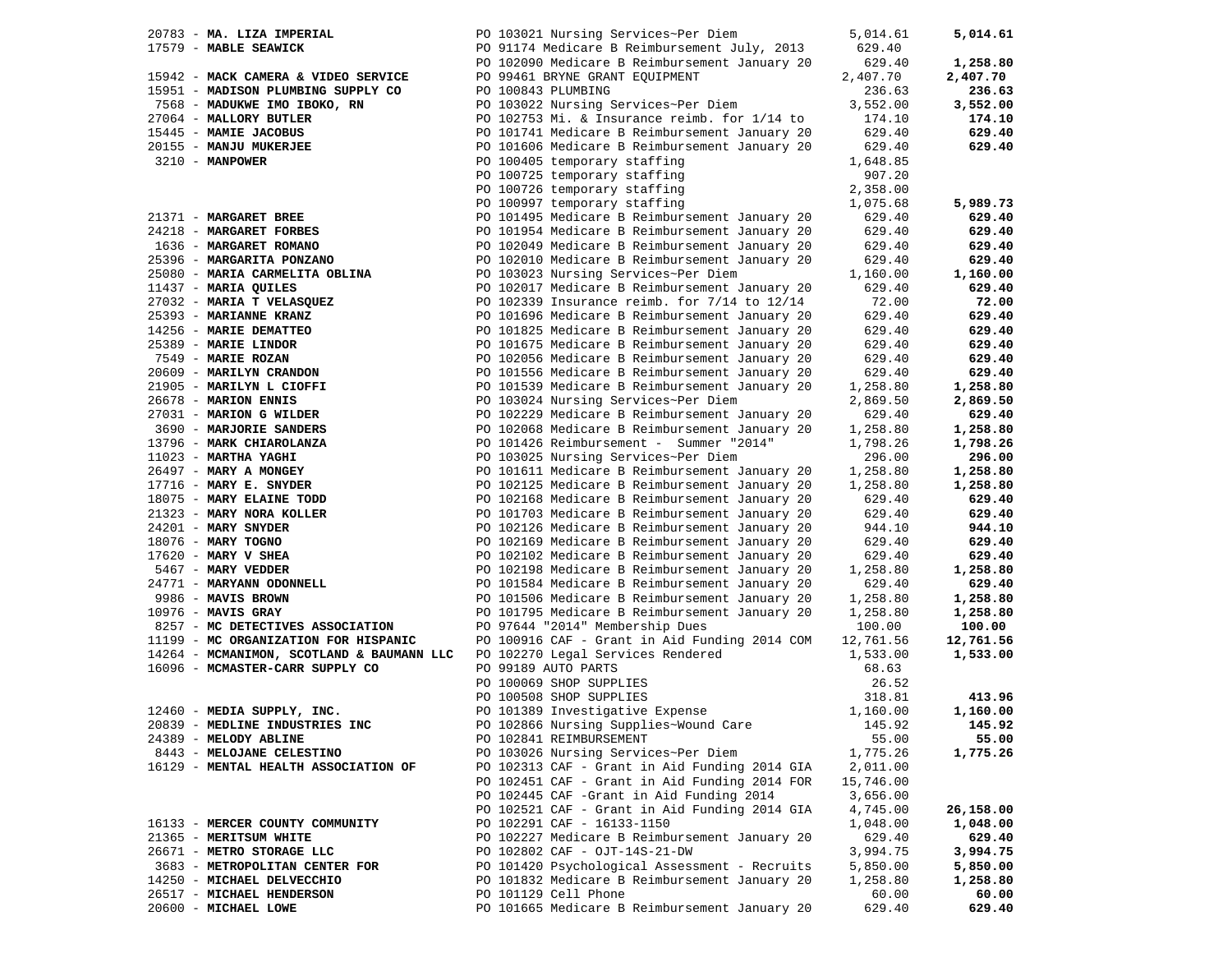|                                      | 2:419 MONDA MONDA (1990) 2011:123 Anison (1990) 2011:124 Anison (1990) 2011:124 Anison (1990) 2011:124 Anison (1991) 2011:124 Anison (1991) 2011:124 Anison (1991) 2013:23 Anison (1991) 2013:23 Anison (1991) 2013:23 Anison                |           |           |
|--------------------------------------|----------------------------------------------------------------------------------------------------------------------------------------------------------------------------------------------------------------------------------------------|-----------|-----------|
|                                      |                                                                                                                                                                                                                                              |           |           |
|                                      |                                                                                                                                                                                                                                              |           |           |
|                                      |                                                                                                                                                                                                                                              |           |           |
|                                      |                                                                                                                                                                                                                                              |           |           |
|                                      |                                                                                                                                                                                                                                              |           |           |
|                                      |                                                                                                                                                                                                                                              |           |           |
|                                      |                                                                                                                                                                                                                                              |           |           |
|                                      |                                                                                                                                                                                                                                              |           |           |
|                                      |                                                                                                                                                                                                                                              |           |           |
|                                      |                                                                                                                                                                                                                                              |           |           |
|                                      |                                                                                                                                                                                                                                              |           |           |
|                                      |                                                                                                                                                                                                                                              |           |           |
|                                      |                                                                                                                                                                                                                                              |           |           |
|                                      |                                                                                                                                                                                                                                              |           |           |
|                                      |                                                                                                                                                                                                                                              |           |           |
|                                      |                                                                                                                                                                                                                                              |           |           |
|                                      | PO 100522 Hex Nuts<br>PO 100522 Hex Nuts<br>PO 100638 SHOP SUPPLIES<br>PO 101220 BLDG SUPPLIES/ SM TOOLS/ GRND MAI<br>PO 101303 weed & Pest supplies<br>PO 102294 GRND MAINT/ BLDG MAINT/ SM TOOLS<br>18.05<br>PO 102294 GRND MAINT/ BLDG MA |           |           |
|                                      |                                                                                                                                                                                                                                              |           |           |
|                                      |                                                                                                                                                                                                                                              |           |           |
|                                      |                                                                                                                                                                                                                                              |           |           |
|                                      |                                                                                                                                                                                                                                              |           |           |
|                                      |                                                                                                                                                                                                                                              |           | 2,666.89  |
|                                      |                                                                                                                                                                                                                                              |           |           |
|                                      |                                                                                                                                                                                                                                              |           | 424.09    |
|                                      | 16338 - MORRISTOWN NEIGHBORHOOD HOUSE PO 100912 CAF - Grant in Aid Funding 2014 Rec 6,750.00                                                                                                                                                 |           |           |
|                                      | PO 100913 CAF - Grant in Aid Funding 2014 Pee                                                                                                                                                                                                | 18,591.00 |           |
|                                      | PO 100914 CAF - Grant in Aid Funding 2014 PRO                                                                                                                                                                                                | 3,240.00  | 28,581.00 |
| 16340 - MORRISTOWN PARKING AUTHORITY | PO 102765 INCREMENTAL BOND                                                                                                                                                                                                                   | 1,713.95  |           |
|                                      | PO 102767 PARKING MAINTENANCE FEE                                                                                                                                                                                                            | 5,288.00  |           |
|                                      | PO 102768 ELECTRIC - SCHUYLER ANNEX PARKING                                                                                                                                                                                                  | 6,611.97  | 13,613.92 |
| 16342 - POSTMASTER                   | PO 99053 DEPOSIT TO BE MADE IN "RETURNED SAM                                                                                                                                                                                                 | 7,000.00  | 7,000.00  |
| 16346 - MORRISTOWN TIRE CO           | PO 100639 TIRES                                                                                                                                                                                                                              | 9.25      | 9.25      |
|                                      | PO 100621 Batteries for Command Post & Lab T                                                                                                                                                                                                 | 3,241.95  | 3,241.95  |
| 21791 - MOTOROLA SOLUTIONS INC       |                                                                                                                                                                                                                                              |           |           |
| 21791 - MOTOROLA SOLUTIONS INC       | PO 101429 Rear Mount Kit                                                                                                                                                                                                                     | 255.00    | 255.00    |
| 19501 - MSC INDUSTRIAL SUPPLY CO.    | PO 99191 HARDWARE                                                                                                                                                                                                                            | 86.55     |           |
|                                      | PO 100276 HARDWARE                                                                                                                                                                                                                           | 239.74    |           |
|                                      | PO 100640 HARDWARE                                                                                                                                                                                                                           | 481.21    | 807.50    |
| 21858 - MUNICIPAL CAPITAL CORP       | PO 99510 RICOH MP 5002SP COPIER                                                                                                                                                                                                              | 1,414.42  | 1,414.42  |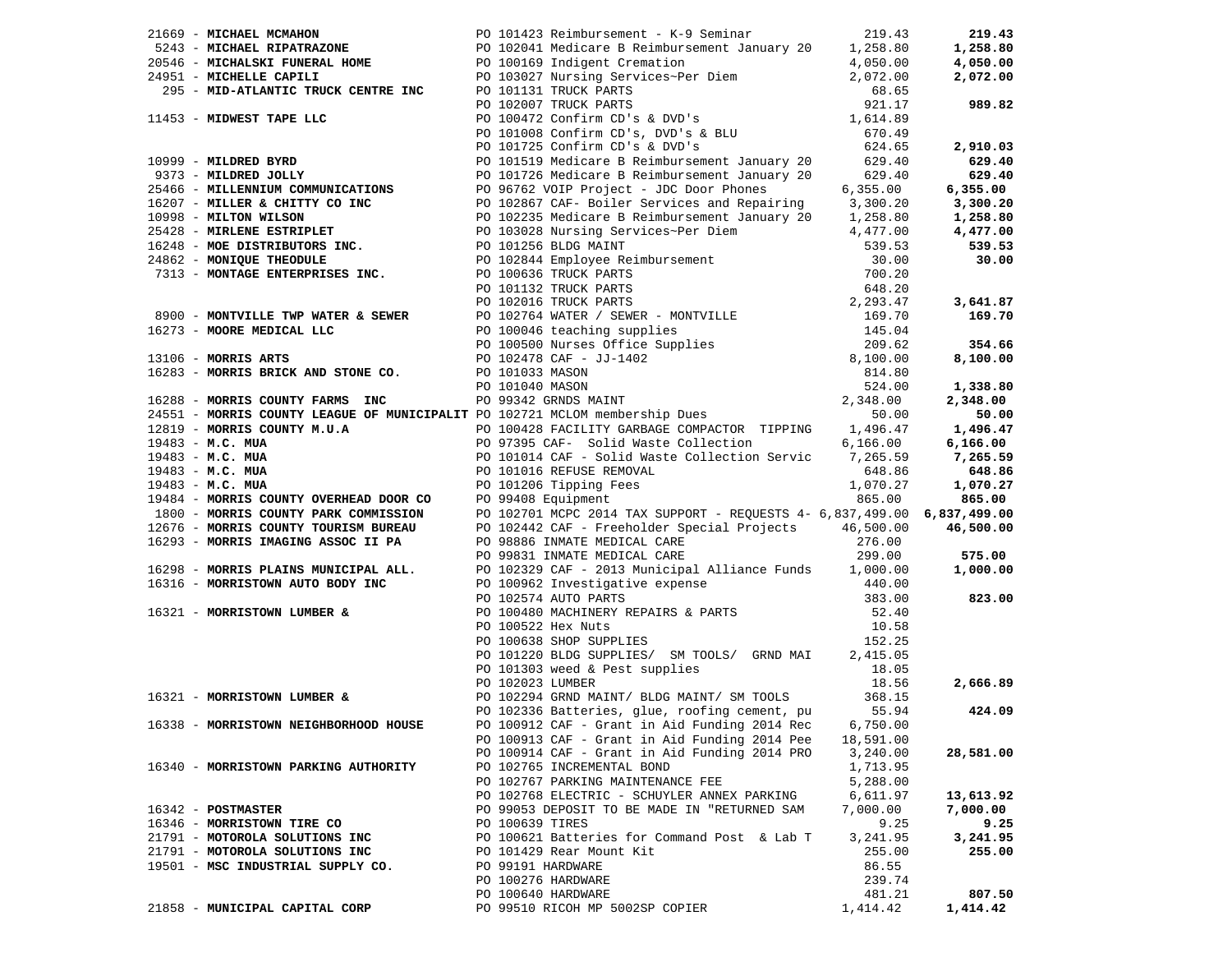| 21858 - MUNICIPAL CAPITAL CORP      |                                                                                                                                                                                                                                                                               |                | 1,427.11   |
|-------------------------------------|-------------------------------------------------------------------------------------------------------------------------------------------------------------------------------------------------------------------------------------------------------------------------------|----------------|------------|
| 21858 - MUNICIPAL CAPITAL CORP      |                                                                                                                                                                                                                                                                               |                | 1,173.66   |
| 21858 - MUNICIPAL CAPITAL CORP      |                                                                                                                                                                                                                                                                               |                | 1,137.42   |
| 21858 - MUNICIPAL CAPITAL CORP      | PO 100427 COPIER LEASE PAYMENT 1,427.11<br>PO 100713 Copier Lease 1,173.66<br>PO 101130 April, May June 2014 Copier 1,137.42<br>PO 101159 rental 2 Ricoh copiers 1,508.59                                                                                                     |                | 1,508.59   |
| 21858 - MUNICIPAL CAPITAL CORP      | PO 101288 MAINTENANCE - RICOH MP C4502A DIGI                                                                                                                                                                                                                                  | 1,029.09       | 1,029.09   |
| 21858 - MUNICIPAL CAPITAL CORP      | PO 101416 Copier lease 6-1-14 to 8-31-14                                                                                                                                                                                                                                      | 1,077.36       | 1,077.36   |
| 21858 - MUNICIPAL CAPITAL CORP      | PO 101980 3rd Qtr 2014 Copier Lease                                                                                                                                                                                                                                           | 2,990.24       | 2,990.24   |
| 21858 - MUNICIPAL CAPITAL CORP      | PO 102356 Copier Rental Ricoh MPC2051                                                                                                                                                                                                                                         | 522.78         | 522.78     |
| 21858 - MUNICIPAL CAPITAL CORP      | PO 102360 COPIER LEASE: 4TH QUARTER 2014                                                                                                                                                                                                                                      | 708.50         | 708.50     |
| 21858 - MUNICIPAL CAPITAL CORP      | PO 102361 OFFICE MACHINE RENTAL                                                                                                                                                                                                                                               | 746.39         | 746.39     |
| 21858 - MUNICIPAL CAPITAL CORP      | PO 102591 Office machine rental                                                                                                                                                                                                                                               | 658.75         | 658.75     |
| 21858 - MUNICIPAL CAPITAL CORP      | PO 102870 Office Machine Rental                                                                                                                                                                                                                                               | 4,594.58       | 4,594.58   |
| 18149 - MURIEL TREVENA              | PO 102176 Medicare B Reimbursement January 20                                                                                                                                                                                                                                 | 629.40         | 629.40     |
| $12624$ - MY TOOL LADY              | PO 100641 AUTO PARTS                                                                                                                                                                                                                                                          | 107.90         | 107.90     |
| 19523 - N.J. NATURAL GAS COMPANY    | PO 103074 NATURAL GAS - MONTVILLE                                                                                                                                                                                                                                             | 207.24         |            |
|                                     | PO 103075 NATURAL GAS - MONTVILLE                                                                                                                                                                                                                                             | 183.43         |            |
|                                     | PO 103076 NATURAL GAS - DOVER PROBATION                                                                                                                                                                                                                                       | 25.00          |            |
|                                     | PO 103077 NATURAL GAS - WHARTON OFF -                                                                                                                                                                                                                                         | 26.80          |            |
|                                     | PO 103078 NATURAL GAS - WHARTON ROADS                                                                                                                                                                                                                                         | 160.23         |            |
|                                     | PO 103079 NATURAL GAS - WHARTON BRIDGES                                                                                                                                                                                                                                       | 234.72         |            |
|                                     | PO 103080 NATURAL GAS - WHARTON BRIDGE GEN                                                                                                                                                                                                                                    | 26.22          | 863.64     |
|                                     | 9477 - <b>NA PUBLISHING INC.</b><br>27018 - <b>NANCY A LUTES</b><br>27018 - <b>NANCY A LUTES</b><br>273 - <b>NANCY CHARETTE</b><br>26 101981 Confirm 12 Microform (Volume / Issu<br>273 - <b>NANCY VALTER</b><br>26 29.40<br>26 29.40<br>26 29.40<br>26 29.40<br>26 29.40<br> |                | 2,076.89   |
|                                     |                                                                                                                                                                                                                                                                               |                | 629.40     |
|                                     |                                                                                                                                                                                                                                                                               |                | 629.40     |
|                                     |                                                                                                                                                                                                                                                                               |                | 1,468.60   |
|                                     |                                                                                                                                                                                                                                                                               |                | 50.00      |
| 26801 - NATIONAL COMMUNICATIONS     |                                                                                                                                                                                                                                                                               |                |            |
|                                     |                                                                                                                                                                                                                                                                               | 44.85<br>44.85 | 89.70      |
| 21122 - NATIONAL FUEL OIL INC.      | PO 100642 CAF - NJS#A72768 - Diesel Fuel 12,184.38                                                                                                                                                                                                                            |                | 12,184.38  |
| 16480 - NATIONAL INDUSTRIES         | PO 102880 Machinery Repairs & Parts~Wheelchai                                                                                                                                                                                                                                 | 856.91         | 856.91     |
|                                     |                                                                                                                                                                                                                                                                               |                |            |
| 20149 - NATIONAL INSTRUMENT SERVICE | PO 102594 Maintenance                                                                                                                                                                                                                                                         | 430.00         | 430.00     |
| 2364 - NATURE'S CHOICE CORPORATION  | PO 100293 Stumps<br>PO 100293 Stumps<br>PO 101310 Work Boots Per Contract                                                                                                                                                                                                     | 60.00          | 60.00      |
| 24756 - NEIL CORTESE                |                                                                                                                                                                                                                                                                               | 90.00          | 90.00      |
| 9504 - NENA                         | PO 93614 Training                                                                                                                                                                                                                                                             | 9,000.00       | 9,000.00   |
| 14560 - NEW JERSEY AIDS SERVICES    | PO 102330 CAF - Grant in Aid Funding 2014 7,012.18                                                                                                                                                                                                                            |                |            |
|                                     | PO 102536 CAF - Grant in Aid Funding 2014 GI                                                                                                                                                                                                                                  | 8,520.00       | 15,532.18  |
| 16635 - NEW JERSEY LAW JOURNAL      | PO 101009 Received NJ Procedure & Evidence                                                                                                                                                                                                                                    | 183.00         | 183.00     |
| 16641 - NEW JERSEY LEAGUE OF        | PO 101331 NJ Municipalities Publication                                                                                                                                                                                                                                       | 24.00          | 24.00      |
| 19562 - NEW JERSEY TRANE            | PO 100520 Annual Inspection-Boiler Room Chill                                                                                                                                                                                                                                 | 13,600.00      | 13,600.00  |
| 16552 - NEWBRIDGE SERVICES INC      | PO 101015 CAF - Grant in Aid Funding 2014 cri 3,990.00                                                                                                                                                                                                                        |                |            |
|                                     | PO 101349 CAF - NEWSER-14M-WIA                                                                                                                                                                                                                                                | 3,101.00       |            |
|                                     | PO 102320 CAF - Grant in Aid Funding 2014 GIA                                                                                                                                                                                                                                 | 19,481.00      |            |
|                                     | PO 102446 CAF - JJ-1403 SUMMER YOUTH PROGRAM                                                                                                                                                                                                                                  | 20,137.35      |            |
|                                     | PO 102454 CAF - Grant in Aid Funding 2014 GIA<br>PO 102455 CAF - Grant in Aid Funding 2014 GIA 6,780.00                                                                                                                                                                       | 83,416.00      |            |
|                                     |                                                                                                                                                                                                                                                                               |                |            |
|                                     | PO 102680 CAF - Subgrant Agreement # NEWSER-1 211.00<br>PO 102681 CAF - Subgrant Agreement # NEWSER-1 211.00<br>2014 European through the Peer 158.00                                                                                                                         |                | 137,538.35 |
| 16552 - NEWBRIDGE SERVICES INC      |                                                                                                                                                                                                                                                                               |                |            |
|                                     | PO 102650 CAF - Grant in Aid Funding 2014                                                                                                                                                                                                                                     | 556.00         |            |
|                                     |                                                                                                                                                                                                                                                                               |                | 2,262.00   |
| 16552 - NEWBRIDGE SERVICES INC      | PO 102651 CAF - Grant in Aid Funding 2014                                                                                                                                                                                                                                     | 1,548.00       |            |
|                                     | PO 102696 CAF - Subgrant Agreement # NEWSER-1                                                                                                                                                                                                                                 | 422.00         |            |
|                                     | PO 102697 CAF - Subgrant Agreement # NEWSER-1                                                                                                                                                                                                                                 | 422.00         |            |
|                                     | PO 102698 CAF - NEWSER-14M-WIA                                                                                                                                                                                                                                                | 1,000.00       |            |
|                                     | PO 102801 CAF - Subgrant Agreement # NEWSER-1                                                                                                                                                                                                                                 | 205.00         |            |
|                                     | PO 102645 CAF - 2014 Funding through the Olde<br>PO 102646 CAF - 2014 Funding through the Olde                                                                                                                                                                                | 33,382.00      |            |
|                                     |                                                                                                                                                                                                                                                                               | 7,918.00       |            |
|                                     | PO 102647 No caf #                                                                                                                                                                                                                                                            | 5,215.00       |            |
|                                     | PO 102648 CAF - 2014 Funding through the Olde                                                                                                                                                                                                                                 | 7,943.00       | 56,507.00  |
| 4784 - NFPA INTERNATIONAL           | PO 100122 1 Year Membership                                                                                                                                                                                                                                                   | 165.00         | 165.00     |
| 23981 - NIELSEN DODGE - C-J-R       | PO 100064 AUTO PARTS                                                                                                                                                                                                                                                          | 1,367.62       | 1,367.62   |
| 23981 - NIELSEN DODGE - C-J-R       | PO 100541 AUTO PARTS                                                                                                                                                                                                                                                          | 40.80          | 40.80      |
| 23981 - NIELSEN DODGE - C-J-R       | PO 100643 AUTO PARTS                                                                                                                                                                                                                                                          | 269.00         | 269.00     |
| 23981 - NIELSEN DODGE - C-J-R       | PO 101135 AUTO PARTS                                                                                                                                                                                                                                                          | 1,400.48       | 1,400.48   |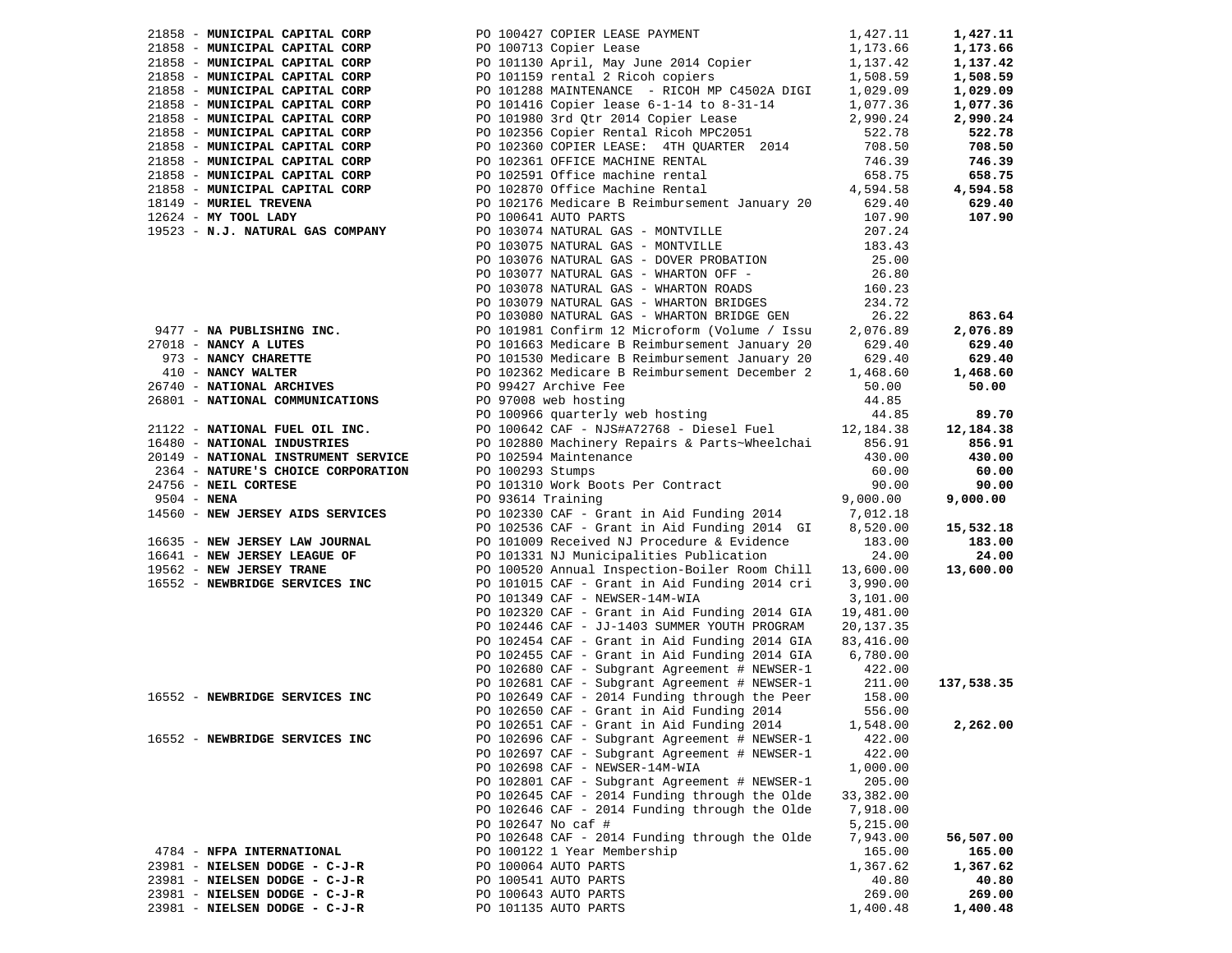| PO 101167 Legal Ad                                                                    | 135.72                                                                                                                                                                                                                                                                                                                                                                                                                                                                                                                                                                                                                                                                                                                                                                                                                                                                                                                                                                                                                                                                                                                                               | 135.72                                                                                                                                                                                                                                                                                                    |
|---------------------------------------------------------------------------------------|------------------------------------------------------------------------------------------------------------------------------------------------------------------------------------------------------------------------------------------------------------------------------------------------------------------------------------------------------------------------------------------------------------------------------------------------------------------------------------------------------------------------------------------------------------------------------------------------------------------------------------------------------------------------------------------------------------------------------------------------------------------------------------------------------------------------------------------------------------------------------------------------------------------------------------------------------------------------------------------------------------------------------------------------------------------------------------------------------------------------------------------------------|-----------------------------------------------------------------------------------------------------------------------------------------------------------------------------------------------------------------------------------------------------------------------------------------------------------|
| PO 102264 PUBLIC NOTICE                                                               | 146.84                                                                                                                                                                                                                                                                                                                                                                                                                                                                                                                                                                                                                                                                                                                                                                                                                                                                                                                                                                                                                                                                                                                                               | 146.84                                                                                                                                                                                                                                                                                                    |
| PO 102564 Legal Ad                                                                    | 121.80                                                                                                                                                                                                                                                                                                                                                                                                                                                                                                                                                                                                                                                                                                                                                                                                                                                                                                                                                                                                                                                                                                                                               | 121.80                                                                                                                                                                                                                                                                                                    |
|                                                                                       | 84.68                                                                                                                                                                                                                                                                                                                                                                                                                                                                                                                                                                                                                                                                                                                                                                                                                                                                                                                                                                                                                                                                                                                                                | 84.68                                                                                                                                                                                                                                                                                                     |
| PO 99232 Membership Dues "2014"                                                       | 35.00                                                                                                                                                                                                                                                                                                                                                                                                                                                                                                                                                                                                                                                                                                                                                                                                                                                                                                                                                                                                                                                                                                                                                | 35.00                                                                                                                                                                                                                                                                                                     |
| PO 99676 2014 Annual Dues for Jessica Mondin                                          | 50.00                                                                                                                                                                                                                                                                                                                                                                                                                                                                                                                                                                                                                                                                                                                                                                                                                                                                                                                                                                                                                                                                                                                                                | 50.00                                                                                                                                                                                                                                                                                                     |
| PO 102452 CAF - Toxicological Testing Service                                         | 4,384.00                                                                                                                                                                                                                                                                                                                                                                                                                                                                                                                                                                                                                                                                                                                                                                                                                                                                                                                                                                                                                                                                                                                                             | 4,384.00                                                                                                                                                                                                                                                                                                  |
| PO 102095 Medicare B Reimbursement January 20                                         | 1,258.80                                                                                                                                                                                                                                                                                                                                                                                                                                                                                                                                                                                                                                                                                                                                                                                                                                                                                                                                                                                                                                                                                                                                             | 1,258.80                                                                                                                                                                                                                                                                                                  |
| PO 99916 Please Order - Film / G. Walsh (CIS                                          | 125.00                                                                                                                                                                                                                                                                                                                                                                                                                                                                                                                                                                                                                                                                                                                                                                                                                                                                                                                                                                                                                                                                                                                                               | 125.00                                                                                                                                                                                                                                                                                                    |
| PO 101617 Medicare B Reimbursement January 20                                         | 1,258.80                                                                                                                                                                                                                                                                                                                                                                                                                                                                                                                                                                                                                                                                                                                                                                                                                                                                                                                                                                                                                                                                                                                                             | 1,258.80                                                                                                                                                                                                                                                                                                  |
| PO 102538 2014 WORK BOOTS - NIGHTCREW                                                 | 90.00                                                                                                                                                                                                                                                                                                                                                                                                                                                                                                                                                                                                                                                                                                                                                                                                                                                                                                                                                                                                                                                                                                                                                | 90.00                                                                                                                                                                                                                                                                                                     |
| PO 101351 CAF - 2244-1313                                                             | 3,200.00                                                                                                                                                                                                                                                                                                                                                                                                                                                                                                                                                                                                                                                                                                                                                                                                                                                                                                                                                                                                                                                                                                                                             |                                                                                                                                                                                                                                                                                                           |
| PO 101352 CAF - 2244-1341                                                             | 3,200.00                                                                                                                                                                                                                                                                                                                                                                                                                                                                                                                                                                                                                                                                                                                                                                                                                                                                                                                                                                                                                                                                                                                                             |                                                                                                                                                                                                                                                                                                           |
| PO 102665 CAF - 2244-1326                                                             | 1,388.00                                                                                                                                                                                                                                                                                                                                                                                                                                                                                                                                                                                                                                                                                                                                                                                                                                                                                                                                                                                                                                                                                                                                             | 7,788.00                                                                                                                                                                                                                                                                                                  |
| PO 100602 Radio Repair                                                                | 615.00                                                                                                                                                                                                                                                                                                                                                                                                                                                                                                                                                                                                                                                                                                                                                                                                                                                                                                                                                                                                                                                                                                                                               | 615.00                                                                                                                                                                                                                                                                                                    |
| PO 102987 CAF - Replacement of Fire Doors                                             | 30,400.00                                                                                                                                                                                                                                                                                                                                                                                                                                                                                                                                                                                                                                                                                                                                                                                                                                                                                                                                                                                                                                                                                                                                            | 30,400.00                                                                                                                                                                                                                                                                                                 |
| PO 99698 SAFETY GEAR                                                                  | 110.89                                                                                                                                                                                                                                                                                                                                                                                                                                                                                                                                                                                                                                                                                                                                                                                                                                                                                                                                                                                                                                                                                                                                               | 110.89                                                                                                                                                                                                                                                                                                    |
|                                                                                       | 4,436.00                                                                                                                                                                                                                                                                                                                                                                                                                                                                                                                                                                                                                                                                                                                                                                                                                                                                                                                                                                                                                                                                                                                                             | 4,436.00                                                                                                                                                                                                                                                                                                  |
| PO 101011 On Line Service for June 2014                                               | 3,550.48                                                                                                                                                                                                                                                                                                                                                                                                                                                                                                                                                                                                                                                                                                                                                                                                                                                                                                                                                                                                                                                                                                                                             | 3,550.48                                                                                                                                                                                                                                                                                                  |
| PO 102013 Medicare B Reimbursement January 20                                         | 629.40                                                                                                                                                                                                                                                                                                                                                                                                                                                                                                                                                                                                                                                                                                                                                                                                                                                                                                                                                                                                                                                                                                                                               | 629.40                                                                                                                                                                                                                                                                                                    |
|                                                                                       |                                                                                                                                                                                                                                                                                                                                                                                                                                                                                                                                                                                                                                                                                                                                                                                                                                                                                                                                                                                                                                                                                                                                                      | 11,478.60                                                                                                                                                                                                                                                                                                 |
|                                                                                       | 2,885.36                                                                                                                                                                                                                                                                                                                                                                                                                                                                                                                                                                                                                                                                                                                                                                                                                                                                                                                                                                                                                                                                                                                                             |                                                                                                                                                                                                                                                                                                           |
|                                                                                       |                                                                                                                                                                                                                                                                                                                                                                                                                                                                                                                                                                                                                                                                                                                                                                                                                                                                                                                                                                                                                                                                                                                                                      | 4,106.43                                                                                                                                                                                                                                                                                                  |
|                                                                                       |                                                                                                                                                                                                                                                                                                                                                                                                                                                                                                                                                                                                                                                                                                                                                                                                                                                                                                                                                                                                                                                                                                                                                      | 1,258.80                                                                                                                                                                                                                                                                                                  |
|                                                                                       |                                                                                                                                                                                                                                                                                                                                                                                                                                                                                                                                                                                                                                                                                                                                                                                                                                                                                                                                                                                                                                                                                                                                                      | 14.00                                                                                                                                                                                                                                                                                                     |
|                                                                                       |                                                                                                                                                                                                                                                                                                                                                                                                                                                                                                                                                                                                                                                                                                                                                                                                                                                                                                                                                                                                                                                                                                                                                      | 629.40                                                                                                                                                                                                                                                                                                    |
|                                                                                       |                                                                                                                                                                                                                                                                                                                                                                                                                                                                                                                                                                                                                                                                                                                                                                                                                                                                                                                                                                                                                                                                                                                                                      | 1,258.80                                                                                                                                                                                                                                                                                                  |
|                                                                                       |                                                                                                                                                                                                                                                                                                                                                                                                                                                                                                                                                                                                                                                                                                                                                                                                                                                                                                                                                                                                                                                                                                                                                      | 1,258.80                                                                                                                                                                                                                                                                                                  |
|                                                                                       |                                                                                                                                                                                                                                                                                                                                                                                                                                                                                                                                                                                                                                                                                                                                                                                                                                                                                                                                                                                                                                                                                                                                                      | 629.40                                                                                                                                                                                                                                                                                                    |
|                                                                                       |                                                                                                                                                                                                                                                                                                                                                                                                                                                                                                                                                                                                                                                                                                                                                                                                                                                                                                                                                                                                                                                                                                                                                      | 844.00                                                                                                                                                                                                                                                                                                    |
|                                                                                       |                                                                                                                                                                                                                                                                                                                                                                                                                                                                                                                                                                                                                                                                                                                                                                                                                                                                                                                                                                                                                                                                                                                                                      | 131.22                                                                                                                                                                                                                                                                                                    |
|                                                                                       |                                                                                                                                                                                                                                                                                                                                                                                                                                                                                                                                                                                                                                                                                                                                                                                                                                                                                                                                                                                                                                                                                                                                                      | 1,258.80                                                                                                                                                                                                                                                                                                  |
|                                                                                       |                                                                                                                                                                                                                                                                                                                                                                                                                                                                                                                                                                                                                                                                                                                                                                                                                                                                                                                                                                                                                                                                                                                                                      | 1,690.00                                                                                                                                                                                                                                                                                                  |
|                                                                                       |                                                                                                                                                                                                                                                                                                                                                                                                                                                                                                                                                                                                                                                                                                                                                                                                                                                                                                                                                                                                                                                                                                                                                      | 629.40                                                                                                                                                                                                                                                                                                    |
|                                                                                       |                                                                                                                                                                                                                                                                                                                                                                                                                                                                                                                                                                                                                                                                                                                                                                                                                                                                                                                                                                                                                                                                                                                                                      | 680.00                                                                                                                                                                                                                                                                                                    |
|                                                                                       |                                                                                                                                                                                                                                                                                                                                                                                                                                                                                                                                                                                                                                                                                                                                                                                                                                                                                                                                                                                                                                                                                                                                                      |                                                                                                                                                                                                                                                                                                           |
|                                                                                       |                                                                                                                                                                                                                                                                                                                                                                                                                                                                                                                                                                                                                                                                                                                                                                                                                                                                                                                                                                                                                                                                                                                                                      |                                                                                                                                                                                                                                                                                                           |
|                                                                                       |                                                                                                                                                                                                                                                                                                                                                                                                                                                                                                                                                                                                                                                                                                                                                                                                                                                                                                                                                                                                                                                                                                                                                      |                                                                                                                                                                                                                                                                                                           |
|                                                                                       |                                                                                                                                                                                                                                                                                                                                                                                                                                                                                                                                                                                                                                                                                                                                                                                                                                                                                                                                                                                                                                                                                                                                                      |                                                                                                                                                                                                                                                                                                           |
|                                                                                       |                                                                                                                                                                                                                                                                                                                                                                                                                                                                                                                                                                                                                                                                                                                                                                                                                                                                                                                                                                                                                                                                                                                                                      | 4,132.40                                                                                                                                                                                                                                                                                                  |
|                                                                                       |                                                                                                                                                                                                                                                                                                                                                                                                                                                                                                                                                                                                                                                                                                                                                                                                                                                                                                                                                                                                                                                                                                                                                      | 2,885.00                                                                                                                                                                                                                                                                                                  |
|                                                                                       |                                                                                                                                                                                                                                                                                                                                                                                                                                                                                                                                                                                                                                                                                                                                                                                                                                                                                                                                                                                                                                                                                                                                                      | 629.40                                                                                                                                                                                                                                                                                                    |
|                                                                                       |                                                                                                                                                                                                                                                                                                                                                                                                                                                                                                                                                                                                                                                                                                                                                                                                                                                                                                                                                                                                                                                                                                                                                      | 629.40                                                                                                                                                                                                                                                                                                    |
| PO 101971 Medicare B Reimbursement January 20                                         | 629.40                                                                                                                                                                                                                                                                                                                                                                                                                                                                                                                                                                                                                                                                                                                                                                                                                                                                                                                                                                                                                                                                                                                                               | 629.40                                                                                                                                                                                                                                                                                                    |
|                                                                                       |                                                                                                                                                                                                                                                                                                                                                                                                                                                                                                                                                                                                                                                                                                                                                                                                                                                                                                                                                                                                                                                                                                                                                      | 1,258.80                                                                                                                                                                                                                                                                                                  |
|                                                                                       |                                                                                                                                                                                                                                                                                                                                                                                                                                                                                                                                                                                                                                                                                                                                                                                                                                                                                                                                                                                                                                                                                                                                                      |                                                                                                                                                                                                                                                                                                           |
| PO 101678 Medicare B Reimbursement January 20                                         | 1,258.80                                                                                                                                                                                                                                                                                                                                                                                                                                                                                                                                                                                                                                                                                                                                                                                                                                                                                                                                                                                                                                                                                                                                             | 1,258.80                                                                                                                                                                                                                                                                                                  |
|                                                                                       | 629.40                                                                                                                                                                                                                                                                                                                                                                                                                                                                                                                                                                                                                                                                                                                                                                                                                                                                                                                                                                                                                                                                                                                                               |                                                                                                                                                                                                                                                                                                           |
| PO 101647 Medicare B Reimbursement January 20                                         |                                                                                                                                                                                                                                                                                                                                                                                                                                                                                                                                                                                                                                                                                                                                                                                                                                                                                                                                                                                                                                                                                                                                                      | 629.40                                                                                                                                                                                                                                                                                                    |
| PO 101620 Medicare B Reimbursement January 20                                         | 1,258.80<br>629.40                                                                                                                                                                                                                                                                                                                                                                                                                                                                                                                                                                                                                                                                                                                                                                                                                                                                                                                                                                                                                                                                                                                                   | 1,258.80<br>629.40                                                                                                                                                                                                                                                                                        |
| PO 102085 Medicare B Reimbursement January 20                                         |                                                                                                                                                                                                                                                                                                                                                                                                                                                                                                                                                                                                                                                                                                                                                                                                                                                                                                                                                                                                                                                                                                                                                      |                                                                                                                                                                                                                                                                                                           |
| PO 102105 Medicare B Reimbursement January 20<br>PO 101039 NUTRITION SUPPORT SERVICES | 1,258.80<br>504.93                                                                                                                                                                                                                                                                                                                                                                                                                                                                                                                                                                                                                                                                                                                                                                                                                                                                                                                                                                                                                                                                                                                                   | 1,258.80<br>504.93                                                                                                                                                                                                                                                                                        |
| PO 101585 Medicare B Reimbursement January 20                                         | 629.40                                                                                                                                                                                                                                                                                                                                                                                                                                                                                                                                                                                                                                                                                                                                                                                                                                                                                                                                                                                                                                                                                                                                               | 629.40                                                                                                                                                                                                                                                                                                    |
| PO 101527 Medicare B Reimbursement January 20                                         | 1,258.80                                                                                                                                                                                                                                                                                                                                                                                                                                                                                                                                                                                                                                                                                                                                                                                                                                                                                                                                                                                                                                                                                                                                             | 1,258.80                                                                                                                                                                                                                                                                                                  |
| PO 101824 Medicare B Reimbursement January 20                                         | 629.40                                                                                                                                                                                                                                                                                                                                                                                                                                                                                                                                                                                                                                                                                                                                                                                                                                                                                                                                                                                                                                                                                                                                               | 629.40                                                                                                                                                                                                                                                                                                    |
| PO 103029 Nursing Services~Per Diem                                                   | 652.50                                                                                                                                                                                                                                                                                                                                                                                                                                                                                                                                                                                                                                                                                                                                                                                                                                                                                                                                                                                                                                                                                                                                               | 652.50                                                                                                                                                                                                                                                                                                    |
| PO 102217 Medicare B Reimbursement January 20                                         | 629.40                                                                                                                                                                                                                                                                                                                                                                                                                                                                                                                                                                                                                                                                                                                                                                                                                                                                                                                                                                                                                                                                                                                                               | 629.40                                                                                                                                                                                                                                                                                                    |
| PO 102216 Medicare B Reimbursement January 20                                         | 1,258.80                                                                                                                                                                                                                                                                                                                                                                                                                                                                                                                                                                                                                                                                                                                                                                                                                                                                                                                                                                                                                                                                                                                                             | 1,258.80                                                                                                                                                                                                                                                                                                  |
| PO 101431 Quarterly Web site Maintenance                                              | 200.00                                                                                                                                                                                                                                                                                                                                                                                                                                                                                                                                                                                                                                                                                                                                                                                                                                                                                                                                                                                                                                                                                                                                               | 200.00                                                                                                                                                                                                                                                                                                    |
| PO 102073 Medicare B Reimbursement January 20                                         | 1,258.80                                                                                                                                                                                                                                                                                                                                                                                                                                                                                                                                                                                                                                                                                                                                                                                                                                                                                                                                                                                                                                                                                                                                             | 1,258.80                                                                                                                                                                                                                                                                                                  |
| PO 100402 BUILDINGS & GROUNDS                                                         | 60.00                                                                                                                                                                                                                                                                                                                                                                                                                                                                                                                                                                                                                                                                                                                                                                                                                                                                                                                                                                                                                                                                                                                                                | 60.00                                                                                                                                                                                                                                                                                                     |
| PO 100937 Decon Trailer Pars                                                          | 21.00                                                                                                                                                                                                                                                                                                                                                                                                                                                                                                                                                                                                                                                                                                                                                                                                                                                                                                                                                                                                                                                                                                                                                | 21.00                                                                                                                                                                                                                                                                                                     |
| PO 100011 TRAINING                                                                    | 99.00                                                                                                                                                                                                                                                                                                                                                                                                                                                                                                                                                                                                                                                                                                                                                                                                                                                                                                                                                                                                                                                                                                                                                | 99.00                                                                                                                                                                                                                                                                                                     |
|                                                                                       | PO 102655 weed & pest ad for spraying<br>26296 - NORTHEASTERN INTERIOR SERVICES LLC<br>PO 101327 CAF - Grant in Aid Funding 2014 GIA<br>PO 98215 Please Order - Office Furniture/Leg<br>PO 99208 Temporary employee - Kimberly Johns<br>PO 99932 Temporary Employee-Kimberly Johnson<br>PO 101625 Medicare B Reimbursement January 20<br>PO 100644 TRUCK PARTS<br>PO 101442 Medicare B Reimbursement January 20<br>PO 101517 Medicare B Reimbursement January 20<br>PO 102061 Medicare B Reimbursement January 20<br>PO 101478 Medicare B Reimbursement January 20<br>PO 102881 Resident Medical Transport<br>PO 100061 Misc. Parts<br>PO 101695 Medicare B Reimbursement January 20<br>PO 102772 OPERATING SUPPLIES<br>PO 102033 Medicare B Reimbursement January 20<br>PO 101253 CAF - Labor Rates Concrete Replacem<br>PO 100583 Copy Paper<br>PO 100955 Office Supplies<br>PO 101419 Please Order - Paper / Dody (Legal<br>PO 101393 Copy paper<br>PO 101402 paper for the map room and vault<br>PO 102479 CAF - Grant in Aid Funding 2014 inf<br>PO 102083 Medicare B Reimbursement January 20<br>PO 101541 Medicare B Reimbursement January 20 | 11,478.60<br>1,221.07<br>1,258.80<br>14.00<br>629.40<br>1,258.80<br>1,258.80<br>629.40<br>844.00<br>131.22<br>1,258.80<br>1,690.00<br>629.40<br>680.00<br>480.00<br>1,425.00<br>264.80<br>1,234.00<br>728.60<br>2,885.00<br>629.40<br>629.40<br>PO 101807 Medicare B Reimbursement January 20<br>1,258.80 |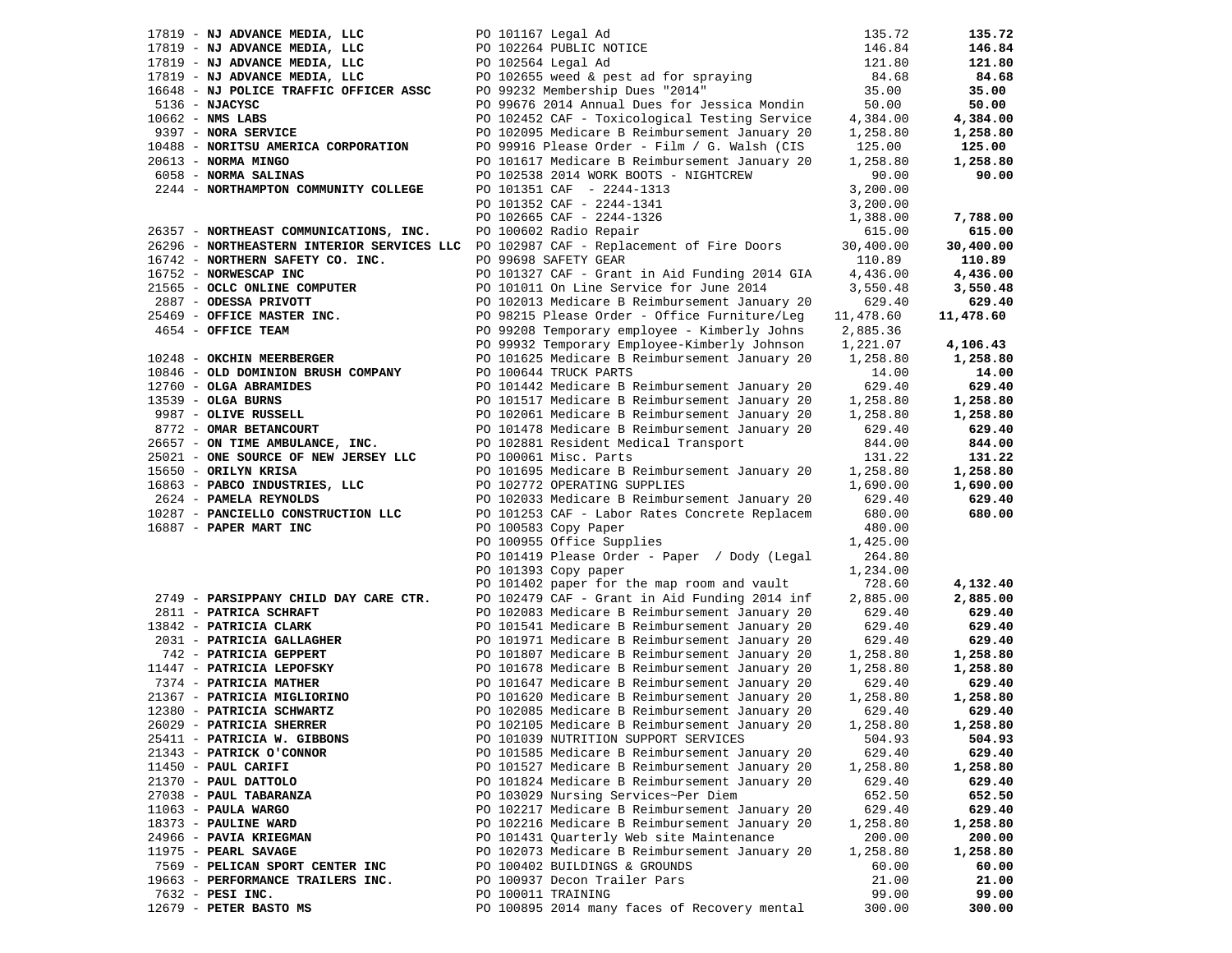|                                          |  | 9849 - PETER LIMONE JR<br>24188 - PHILIP GALATI PO 101041 ENTERTAINMENT 100.00<br>24188 - PHILIP GALATI PO 101363 ENTERTAINMENT 100.00<br>24188 - PHILIP GALATI PO 101363 ENTERTAINMENT 100.00<br>29.40<br>29.40<br>29.40<br>29.40<br>29.40<br>2                           |          |           |
|------------------------------------------|--|----------------------------------------------------------------------------------------------------------------------------------------------------------------------------------------------------------------------------------------------------------------------------|----------|-----------|
|                                          |  |                                                                                                                                                                                                                                                                            |          | 175.00    |
|                                          |  |                                                                                                                                                                                                                                                                            |          | 629.40    |
|                                          |  |                                                                                                                                                                                                                                                                            |          | 629.40    |
|                                          |  |                                                                                                                                                                                                                                                                            |          |           |
|                                          |  |                                                                                                                                                                                                                                                                            | 620.46   | 1,238.46  |
| 17066 - PLAINSMAN AUTO SUPPLY            |  | PO 100043 lease agreement on the folder in th<br>PO 100646 AUTO PARTS                                                                                                                                                                                                      | 1,663.95 |           |
|                                          |  |                                                                                                                                                                                                                                                                            |          |           |
|                                          |  | PO 101140 AUTO PARTS                                                                                                                                                                                                                                                       | 844.87   |           |
|                                          |  | PO 102042 AUTO PARTS                                                                                                                                                                                                                                                       | 1,792.97 |           |
|                                          |  |                                                                                                                                                                                                                                                                            |          | 7,613.33  |
|                                          |  | 17084 - POLAND SPRING WATER CO.<br>PO 102583 AUTO FARTS<br>1993 - POLITI AUTO PARTS INC.<br>1993 - POLITI AUTO PARTS INC.<br>1993 - POLITI AUTO PARTS INC.<br>1993 - POLITI AUTO PARTS INC.<br>1993 - POLITI AUTO PARTS INC.<br>1993 - POLIT                               |          | 19.92     |
|                                          |  |                                                                                                                                                                                                                                                                            |          | 35.86     |
|                                          |  |                                                                                                                                                                                                                                                                            |          | 98.40     |
|                                          |  |                                                                                                                                                                                                                                                                            |          | 451.67    |
|                                          |  |                                                                                                                                                                                                                                                                            |          | 277.50    |
|                                          |  |                                                                                                                                                                                                                                                                            |          | 2,460.01  |
|                                          |  |                                                                                                                                                                                                                                                                            |          | 375.00    |
|                                          |  |                                                                                                                                                                                                                                                                            |          |           |
|                                          |  |                                                                                                                                                                                                                                                                            |          | 79,638.30 |
|                                          |  | 8172 - <b>PREMLATABE TRIVEDI</b><br>24196 - <b>PRISCILLA CONOVER</b><br>24196 - <b>PRISCILLA CONOVER</b><br>24196 - <b>PRISCILLA CONOVER</b><br>21391 - <b>PRISCILLA HARTWELL</b><br>21391 - <b>PRISCILLA HARTWELL</b><br>20101768 Medicare B Reimbursement January 20<br> |          |           |
|                                          |  |                                                                                                                                                                                                                                                                            |          | 629.40    |
|                                          |  |                                                                                                                                                                                                                                                                            |          | 629.40    |
|                                          |  |                                                                                                                                                                                                                                                                            |          | 629.40    |
|                                          |  |                                                                                                                                                                                                                                                                            |          | 629.40    |
|                                          |  |                                                                                                                                                                                                                                                                            |          | 72.00     |
|                                          |  |                                                                                                                                                                                                                                                                            |          | 111.94    |
|                                          |  |                                                                                                                                                                                                                                                                            |          |           |
|                                          |  | PO 102669 CAF - Work First New Jersey - PSS3                                                                                                                                                                                                                               | 600.00   |           |
|                                          |  | PO 102670 CAF - Work First New Jersey - PSS3                                                                                                                                                                                                                               | 870.00   |           |
|                                          |  | PO 102865 CAF - Work First New Jersey - PSS3 15,214.00                                                                                                                                                                                                                     |          | 21,069.00 |
| 3146 - PROQUEST LLC<br>17189 - PSE&G CO  |  | PO 101984 Confirm Annual On-Line Subscription 4,400.00                                                                                                                                                                                                                     |          | 4,400.00  |
| $17189$ - PSE&G CO                       |  |                                                                                                                                                                                                                                                                            | 119.29   |           |
|                                          |  | PO 102770 GAS - PSE & G - MOSQUITO                                                                                                                                                                                                                                         |          |           |
|                                          |  | PO $102773$ GAS - PSE & G - MOMBAG<br>PO $102773$ GAS - PSE & G - MOMBAG<br>PO $102777$ GAS - PSE & G - MOMBAG                                                                                                                                                             | 5,713.53 |           |
|                                          |  |                                                                                                                                                                                                                                                                            | 3,613.12 | 9,445.94  |
|                                          |  | 26416 - PUSH TO WALK A NEW JERSEY<br>21413 - QUALITY AUTO GLASS, INC 2010 202086 AUTO PARTS 2014 21413 - 202011 203.16                                                                                                                                                     |          | 7,142.85  |
|                                          |  |                                                                                                                                                                                                                                                                            |          | 403.16    |
|                                          |  |                                                                                                                                                                                                                                                                            | 600.00   | 600.00    |
|                                          |  |                                                                                                                                                                                                                                                                            | 2,145.00 | 2,145.00  |
|                                          |  | 21413 - QUALITY AUTO GLASS, INC<br>17205 - QUIVER FARM PROJECTS INC<br>264 - R&J CONTROL, INC.<br>25392 - R. GAYLE KRANZ<br>25392 - R. GAYLE KRANZ<br>29392 - R. GAYLE KRANZ<br>29392 - R. GAYLE KRANZ                                                                     | 629.40   | 629.40    |
|                                          |  |                                                                                                                                                                                                                                                                            |          |           |
|                                          |  |                                                                                                                                                                                                                                                                            |          | 1,565.00  |
|                                          |  |                                                                                                                                                                                                                                                                            |          | 79.75     |
|                                          |  |                                                                                                                                                                                                                                                                            |          |           |
|                                          |  |                                                                                                                                                                                                                                                                            |          |           |
|                                          |  |                                                                                                                                                                                                                                                                            |          |           |
|                                          |  |                                                                                                                                                                                                                                                                            |          | 1,162.29  |
|                                          |  | <b>EXERCISE ALLONES AND MARK SULTER AND ALLONE CONSUMER SURFALS ARE SON, INC.</b><br>The SON, INC. BO 1001718 Repairs & Alterations and the subset of the SON, INC. BO 1001718 Repairs & Alterations and the subset of the SON, INC.                                       |          |           |
|                                          |  |                                                                                                                                                                                                                                                                            |          | 680.46    |
|                                          |  |                                                                                                                                                                                                                                                                            |          | 629.40    |
|                                          |  |                                                                                                                                                                                                                                                                            |          | 888.00    |
|                                          |  |                                                                                                                                                                                                                                                                            |          | 629.40    |
|                                          |  | PO 101561 Medicare B Reimbursement January 20 1,258.80                                                                                                                                                                                                                     |          | 1,258.80  |
| 930 - RALPH MCGRANE                      |  | PO 101637 Medicare B Reimbursement January 20                                                                                                                                                                                                                              | 629.40   | 629.40    |
| 21654 - RAMONA WHITMORE                  |  | PO 102228 Medicare B Reimbursement January 20                                                                                                                                                                                                                              | 629.40   | 629.40    |
| 26963 - RARITAN VALLEY DISPOSAL SERVICES |  | PO 100404 Dumpter Rental                                                                                                                                                                                                                                                   | 700.00   | 700.00    |
| 17259 - RAY ALLEN MANUFACTURING LLC      |  | PO 99403 SERT Equipment                                                                                                                                                                                                                                                    | 94.99    | 94.99     |
|                                          |  |                                                                                                                                                                                                                                                                            |          |           |
| 5594 - RAY CHANG                         |  | PO 102340 Professional Planners License Renew                                                                                                                                                                                                                              | 130.00   |           |
|                                          |  | PO 102350 OSTReimbursement for HP Board Meeti                                                                                                                                                                                                                              | 161.87   | 291.87    |
| 26494 - RAYMOND DRAKE                    |  | PO 101870 Medicare B Reimbursement January 20                                                                                                                                                                                                                              | 629.40   | 629.40    |
| 12128 - READY SUPPLY                     |  | PO 102886 Nursing Supplies                                                                                                                                                                                                                                                 | 2,960.00 | 2,960.00  |
| 26937 - RECONYX, INC.                    |  | PO 99450 BRYNE GRANT EQUIPMENT PURCHASE                                                                                                                                                                                                                                    | 2,609.78 | 2,609.78  |
| 17269 - RECORDED BOOKS LLC               |  | PO 100475 Confirm Replacement CD's                                                                                                                                                                                                                                         | 13.90    | 13.90     |
| 7384 - REGINA BRENDLE                    |  | PO 101497 Medicare B Reimbursement January 20                                                                                                                                                                                                                              | 1,258.80 | 1,258.80  |
| 24300 - RELIABLE LIFT TRUCK SERVICES     |  | PO 102887 Machinery Parts & Repairs~Electroni                                                                                                                                                                                                                              | 155.75   | 155.75    |
| 25435 - RENATA STOKES                    |  | PO 101362 EXPENSE VOUCHER                                                                                                                                                                                                                                                  | 37.55    | 37.55     |
|                                          |  |                                                                                                                                                                                                                                                                            |          |           |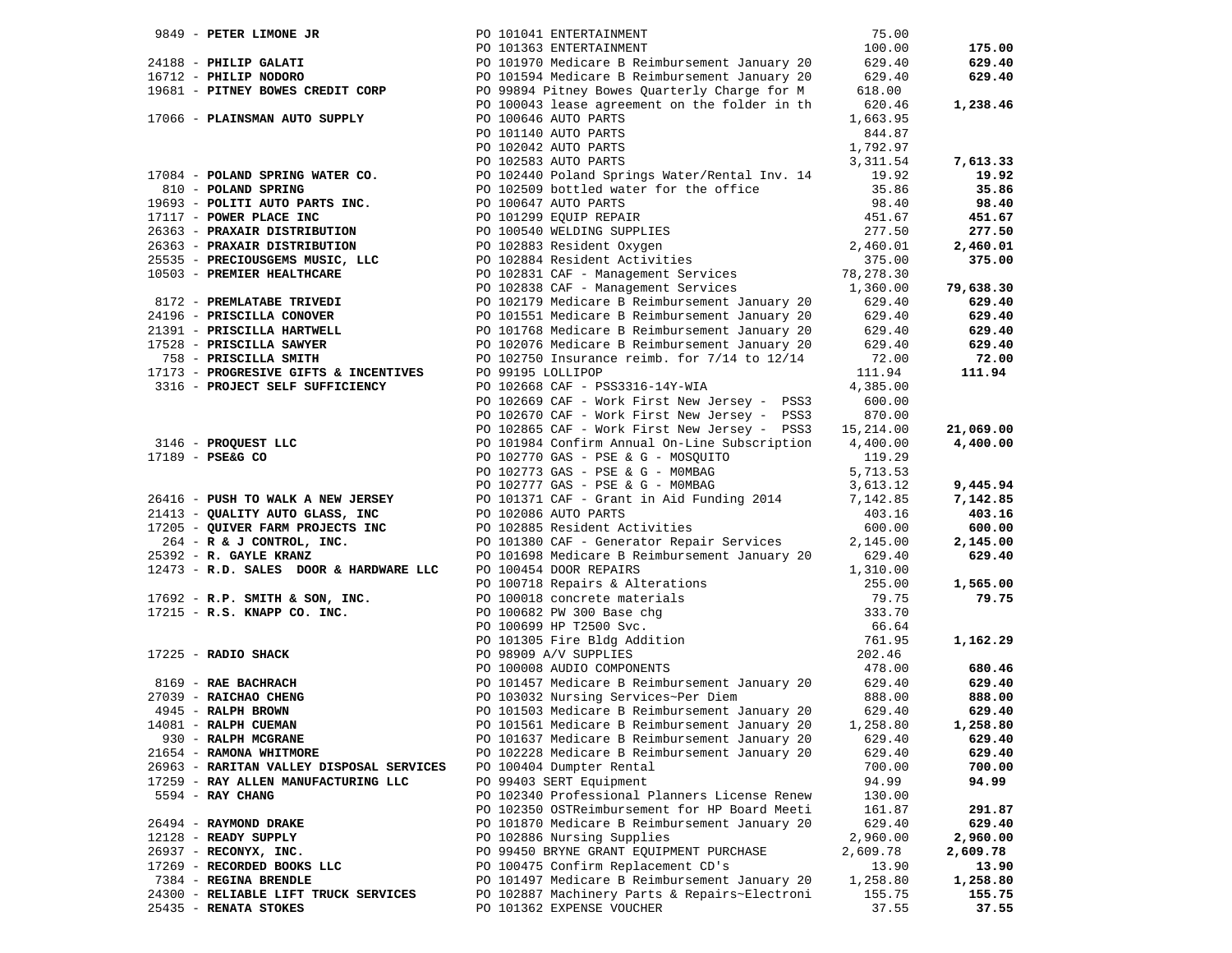|                                               | 46.46                                                                                                                                                                                                                                                                                                                                                                                                                                                                                                                                                                                                                                                                                                                                                                                                                                                                                                                                                                                                                                                                                                                                                                                                                                                                                                                                                                                                                                                                                                                                                                                                                                                                                                                                                                                                                                                                                                                                                                                                                                                                                                                                                                                                                                                                                                                                                                                                                                                                                                                                                                                       | 46.46                                                                                                                                                                                                                                                                                                                                                                                                                                                                                                                                                                                                        |
|-----------------------------------------------|---------------------------------------------------------------------------------------------------------------------------------------------------------------------------------------------------------------------------------------------------------------------------------------------------------------------------------------------------------------------------------------------------------------------------------------------------------------------------------------------------------------------------------------------------------------------------------------------------------------------------------------------------------------------------------------------------------------------------------------------------------------------------------------------------------------------------------------------------------------------------------------------------------------------------------------------------------------------------------------------------------------------------------------------------------------------------------------------------------------------------------------------------------------------------------------------------------------------------------------------------------------------------------------------------------------------------------------------------------------------------------------------------------------------------------------------------------------------------------------------------------------------------------------------------------------------------------------------------------------------------------------------------------------------------------------------------------------------------------------------------------------------------------------------------------------------------------------------------------------------------------------------------------------------------------------------------------------------------------------------------------------------------------------------------------------------------------------------------------------------------------------------------------------------------------------------------------------------------------------------------------------------------------------------------------------------------------------------------------------------------------------------------------------------------------------------------------------------------------------------------------------------------------------------------------------------------------------------|--------------------------------------------------------------------------------------------------------------------------------------------------------------------------------------------------------------------------------------------------------------------------------------------------------------------------------------------------------------------------------------------------------------------------------------------------------------------------------------------------------------------------------------------------------------------------------------------------------------|
|                                               | 629.40                                                                                                                                                                                                                                                                                                                                                                                                                                                                                                                                                                                                                                                                                                                                                                                                                                                                                                                                                                                                                                                                                                                                                                                                                                                                                                                                                                                                                                                                                                                                                                                                                                                                                                                                                                                                                                                                                                                                                                                                                                                                                                                                                                                                                                                                                                                                                                                                                                                                                                                                                                                      | 629.40                                                                                                                                                                                                                                                                                                                                                                                                                                                                                                                                                                                                       |
|                                               | 629.40                                                                                                                                                                                                                                                                                                                                                                                                                                                                                                                                                                                                                                                                                                                                                                                                                                                                                                                                                                                                                                                                                                                                                                                                                                                                                                                                                                                                                                                                                                                                                                                                                                                                                                                                                                                                                                                                                                                                                                                                                                                                                                                                                                                                                                                                                                                                                                                                                                                                                                                                                                                      | 629.40                                                                                                                                                                                                                                                                                                                                                                                                                                                                                                                                                                                                       |
|                                               | 629.40                                                                                                                                                                                                                                                                                                                                                                                                                                                                                                                                                                                                                                                                                                                                                                                                                                                                                                                                                                                                                                                                                                                                                                                                                                                                                                                                                                                                                                                                                                                                                                                                                                                                                                                                                                                                                                                                                                                                                                                                                                                                                                                                                                                                                                                                                                                                                                                                                                                                                                                                                                                      | 629.40                                                                                                                                                                                                                                                                                                                                                                                                                                                                                                                                                                                                       |
|                                               | 629.40                                                                                                                                                                                                                                                                                                                                                                                                                                                                                                                                                                                                                                                                                                                                                                                                                                                                                                                                                                                                                                                                                                                                                                                                                                                                                                                                                                                                                                                                                                                                                                                                                                                                                                                                                                                                                                                                                                                                                                                                                                                                                                                                                                                                                                                                                                                                                                                                                                                                                                                                                                                      | 629.40                                                                                                                                                                                                                                                                                                                                                                                                                                                                                                                                                                                                       |
|                                               |                                                                                                                                                                                                                                                                                                                                                                                                                                                                                                                                                                                                                                                                                                                                                                                                                                                                                                                                                                                                                                                                                                                                                                                                                                                                                                                                                                                                                                                                                                                                                                                                                                                                                                                                                                                                                                                                                                                                                                                                                                                                                                                                                                                                                                                                                                                                                                                                                                                                                                                                                                                             | 839.20                                                                                                                                                                                                                                                                                                                                                                                                                                                                                                                                                                                                       |
|                                               |                                                                                                                                                                                                                                                                                                                                                                                                                                                                                                                                                                                                                                                                                                                                                                                                                                                                                                                                                                                                                                                                                                                                                                                                                                                                                                                                                                                                                                                                                                                                                                                                                                                                                                                                                                                                                                                                                                                                                                                                                                                                                                                                                                                                                                                                                                                                                                                                                                                                                                                                                                                             | 1,258.80                                                                                                                                                                                                                                                                                                                                                                                                                                                                                                                                                                                                     |
|                                               |                                                                                                                                                                                                                                                                                                                                                                                                                                                                                                                                                                                                                                                                                                                                                                                                                                                                                                                                                                                                                                                                                                                                                                                                                                                                                                                                                                                                                                                                                                                                                                                                                                                                                                                                                                                                                                                                                                                                                                                                                                                                                                                                                                                                                                                                                                                                                                                                                                                                                                                                                                                             | 629.40                                                                                                                                                                                                                                                                                                                                                                                                                                                                                                                                                                                                       |
|                                               |                                                                                                                                                                                                                                                                                                                                                                                                                                                                                                                                                                                                                                                                                                                                                                                                                                                                                                                                                                                                                                                                                                                                                                                                                                                                                                                                                                                                                                                                                                                                                                                                                                                                                                                                                                                                                                                                                                                                                                                                                                                                                                                                                                                                                                                                                                                                                                                                                                                                                                                                                                                             | 74.00                                                                                                                                                                                                                                                                                                                                                                                                                                                                                                                                                                                                        |
|                                               |                                                                                                                                                                                                                                                                                                                                                                                                                                                                                                                                                                                                                                                                                                                                                                                                                                                                                                                                                                                                                                                                                                                                                                                                                                                                                                                                                                                                                                                                                                                                                                                                                                                                                                                                                                                                                                                                                                                                                                                                                                                                                                                                                                                                                                                                                                                                                                                                                                                                                                                                                                                             |                                                                                                                                                                                                                                                                                                                                                                                                                                                                                                                                                                                                              |
|                                               |                                                                                                                                                                                                                                                                                                                                                                                                                                                                                                                                                                                                                                                                                                                                                                                                                                                                                                                                                                                                                                                                                                                                                                                                                                                                                                                                                                                                                                                                                                                                                                                                                                                                                                                                                                                                                                                                                                                                                                                                                                                                                                                                                                                                                                                                                                                                                                                                                                                                                                                                                                                             | 216.00                                                                                                                                                                                                                                                                                                                                                                                                                                                                                                                                                                                                       |
|                                               |                                                                                                                                                                                                                                                                                                                                                                                                                                                                                                                                                                                                                                                                                                                                                                                                                                                                                                                                                                                                                                                                                                                                                                                                                                                                                                                                                                                                                                                                                                                                                                                                                                                                                                                                                                                                                                                                                                                                                                                                                                                                                                                                                                                                                                                                                                                                                                                                                                                                                                                                                                                             |                                                                                                                                                                                                                                                                                                                                                                                                                                                                                                                                                                                                              |
|                                               |                                                                                                                                                                                                                                                                                                                                                                                                                                                                                                                                                                                                                                                                                                                                                                                                                                                                                                                                                                                                                                                                                                                                                                                                                                                                                                                                                                                                                                                                                                                                                                                                                                                                                                                                                                                                                                                                                                                                                                                                                                                                                                                                                                                                                                                                                                                                                                                                                                                                                                                                                                                             | 327,325.36                                                                                                                                                                                                                                                                                                                                                                                                                                                                                                                                                                                                   |
|                                               |                                                                                                                                                                                                                                                                                                                                                                                                                                                                                                                                                                                                                                                                                                                                                                                                                                                                                                                                                                                                                                                                                                                                                                                                                                                                                                                                                                                                                                                                                                                                                                                                                                                                                                                                                                                                                                                                                                                                                                                                                                                                                                                                                                                                                                                                                                                                                                                                                                                                                                                                                                                             | 629.40                                                                                                                                                                                                                                                                                                                                                                                                                                                                                                                                                                                                       |
|                                               |                                                                                                                                                                                                                                                                                                                                                                                                                                                                                                                                                                                                                                                                                                                                                                                                                                                                                                                                                                                                                                                                                                                                                                                                                                                                                                                                                                                                                                                                                                                                                                                                                                                                                                                                                                                                                                                                                                                                                                                                                                                                                                                                                                                                                                                                                                                                                                                                                                                                                                                                                                                             | 629.40                                                                                                                                                                                                                                                                                                                                                                                                                                                                                                                                                                                                       |
|                                               |                                                                                                                                                                                                                                                                                                                                                                                                                                                                                                                                                                                                                                                                                                                                                                                                                                                                                                                                                                                                                                                                                                                                                                                                                                                                                                                                                                                                                                                                                                                                                                                                                                                                                                                                                                                                                                                                                                                                                                                                                                                                                                                                                                                                                                                                                                                                                                                                                                                                                                                                                                                             | 629.40                                                                                                                                                                                                                                                                                                                                                                                                                                                                                                                                                                                                       |
|                                               |                                                                                                                                                                                                                                                                                                                                                                                                                                                                                                                                                                                                                                                                                                                                                                                                                                                                                                                                                                                                                                                                                                                                                                                                                                                                                                                                                                                                                                                                                                                                                                                                                                                                                                                                                                                                                                                                                                                                                                                                                                                                                                                                                                                                                                                                                                                                                                                                                                                                                                                                                                                             | 629.40                                                                                                                                                                                                                                                                                                                                                                                                                                                                                                                                                                                                       |
|                                               |                                                                                                                                                                                                                                                                                                                                                                                                                                                                                                                                                                                                                                                                                                                                                                                                                                                                                                                                                                                                                                                                                                                                                                                                                                                                                                                                                                                                                                                                                                                                                                                                                                                                                                                                                                                                                                                                                                                                                                                                                                                                                                                                                                                                                                                                                                                                                                                                                                                                                                                                                                                             | 881.40                                                                                                                                                                                                                                                                                                                                                                                                                                                                                                                                                                                                       |
|                                               |                                                                                                                                                                                                                                                                                                                                                                                                                                                                                                                                                                                                                                                                                                                                                                                                                                                                                                                                                                                                                                                                                                                                                                                                                                                                                                                                                                                                                                                                                                                                                                                                                                                                                                                                                                                                                                                                                                                                                                                                                                                                                                                                                                                                                                                                                                                                                                                                                                                                                                                                                                                             | 629.40                                                                                                                                                                                                                                                                                                                                                                                                                                                                                                                                                                                                       |
|                                               |                                                                                                                                                                                                                                                                                                                                                                                                                                                                                                                                                                                                                                                                                                                                                                                                                                                                                                                                                                                                                                                                                                                                                                                                                                                                                                                                                                                                                                                                                                                                                                                                                                                                                                                                                                                                                                                                                                                                                                                                                                                                                                                                                                                                                                                                                                                                                                                                                                                                                                                                                                                             | 3,200.00                                                                                                                                                                                                                                                                                                                                                                                                                                                                                                                                                                                                     |
|                                               |                                                                                                                                                                                                                                                                                                                                                                                                                                                                                                                                                                                                                                                                                                                                                                                                                                                                                                                                                                                                                                                                                                                                                                                                                                                                                                                                                                                                                                                                                                                                                                                                                                                                                                                                                                                                                                                                                                                                                                                                                                                                                                                                                                                                                                                                                                                                                                                                                                                                                                                                                                                             | 2,755.77                                                                                                                                                                                                                                                                                                                                                                                                                                                                                                                                                                                                     |
|                                               |                                                                                                                                                                                                                                                                                                                                                                                                                                                                                                                                                                                                                                                                                                                                                                                                                                                                                                                                                                                                                                                                                                                                                                                                                                                                                                                                                                                                                                                                                                                                                                                                                                                                                                                                                                                                                                                                                                                                                                                                                                                                                                                                                                                                                                                                                                                                                                                                                                                                                                                                                                                             | 60.00                                                                                                                                                                                                                                                                                                                                                                                                                                                                                                                                                                                                        |
|                                               |                                                                                                                                                                                                                                                                                                                                                                                                                                                                                                                                                                                                                                                                                                                                                                                                                                                                                                                                                                                                                                                                                                                                                                                                                                                                                                                                                                                                                                                                                                                                                                                                                                                                                                                                                                                                                                                                                                                                                                                                                                                                                                                                                                                                                                                                                                                                                                                                                                                                                                                                                                                             | 131.15                                                                                                                                                                                                                                                                                                                                                                                                                                                                                                                                                                                                       |
|                                               |                                                                                                                                                                                                                                                                                                                                                                                                                                                                                                                                                                                                                                                                                                                                                                                                                                                                                                                                                                                                                                                                                                                                                                                                                                                                                                                                                                                                                                                                                                                                                                                                                                                                                                                                                                                                                                                                                                                                                                                                                                                                                                                                                                                                                                                                                                                                                                                                                                                                                                                                                                                             | 629.40                                                                                                                                                                                                                                                                                                                                                                                                                                                                                                                                                                                                       |
|                                               |                                                                                                                                                                                                                                                                                                                                                                                                                                                                                                                                                                                                                                                                                                                                                                                                                                                                                                                                                                                                                                                                                                                                                                                                                                                                                                                                                                                                                                                                                                                                                                                                                                                                                                                                                                                                                                                                                                                                                                                                                                                                                                                                                                                                                                                                                                                                                                                                                                                                                                                                                                                             | 629.40                                                                                                                                                                                                                                                                                                                                                                                                                                                                                                                                                                                                       |
|                                               |                                                                                                                                                                                                                                                                                                                                                                                                                                                                                                                                                                                                                                                                                                                                                                                                                                                                                                                                                                                                                                                                                                                                                                                                                                                                                                                                                                                                                                                                                                                                                                                                                                                                                                                                                                                                                                                                                                                                                                                                                                                                                                                                                                                                                                                                                                                                                                                                                                                                                                                                                                                             | 230,055.00                                                                                                                                                                                                                                                                                                                                                                                                                                                                                                                                                                                                   |
|                                               |                                                                                                                                                                                                                                                                                                                                                                                                                                                                                                                                                                                                                                                                                                                                                                                                                                                                                                                                                                                                                                                                                                                                                                                                                                                                                                                                                                                                                                                                                                                                                                                                                                                                                                                                                                                                                                                                                                                                                                                                                                                                                                                                                                                                                                                                                                                                                                                                                                                                                                                                                                                             |                                                                                                                                                                                                                                                                                                                                                                                                                                                                                                                                                                                                              |
|                                               |                                                                                                                                                                                                                                                                                                                                                                                                                                                                                                                                                                                                                                                                                                                                                                                                                                                                                                                                                                                                                                                                                                                                                                                                                                                                                                                                                                                                                                                                                                                                                                                                                                                                                                                                                                                                                                                                                                                                                                                                                                                                                                                                                                                                                                                                                                                                                                                                                                                                                                                                                                                             | 60.00<br>629.40                                                                                                                                                                                                                                                                                                                                                                                                                                                                                                                                                                                              |
|                                               |                                                                                                                                                                                                                                                                                                                                                                                                                                                                                                                                                                                                                                                                                                                                                                                                                                                                                                                                                                                                                                                                                                                                                                                                                                                                                                                                                                                                                                                                                                                                                                                                                                                                                                                                                                                                                                                                                                                                                                                                                                                                                                                                                                                                                                                                                                                                                                                                                                                                                                                                                                                             | 8.00                                                                                                                                                                                                                                                                                                                                                                                                                                                                                                                                                                                                         |
|                                               |                                                                                                                                                                                                                                                                                                                                                                                                                                                                                                                                                                                                                                                                                                                                                                                                                                                                                                                                                                                                                                                                                                                                                                                                                                                                                                                                                                                                                                                                                                                                                                                                                                                                                                                                                                                                                                                                                                                                                                                                                                                                                                                                                                                                                                                                                                                                                                                                                                                                                                                                                                                             | 33.52                                                                                                                                                                                                                                                                                                                                                                                                                                                                                                                                                                                                        |
|                                               |                                                                                                                                                                                                                                                                                                                                                                                                                                                                                                                                                                                                                                                                                                                                                                                                                                                                                                                                                                                                                                                                                                                                                                                                                                                                                                                                                                                                                                                                                                                                                                                                                                                                                                                                                                                                                                                                                                                                                                                                                                                                                                                                                                                                                                                                                                                                                                                                                                                                                                                                                                                             |                                                                                                                                                                                                                                                                                                                                                                                                                                                                                                                                                                                                              |
|                                               |                                                                                                                                                                                                                                                                                                                                                                                                                                                                                                                                                                                                                                                                                                                                                                                                                                                                                                                                                                                                                                                                                                                                                                                                                                                                                                                                                                                                                                                                                                                                                                                                                                                                                                                                                                                                                                                                                                                                                                                                                                                                                                                                                                                                                                                                                                                                                                                                                                                                                                                                                                                             | 629.40<br>629.40                                                                                                                                                                                                                                                                                                                                                                                                                                                                                                                                                                                             |
|                                               |                                                                                                                                                                                                                                                                                                                                                                                                                                                                                                                                                                                                                                                                                                                                                                                                                                                                                                                                                                                                                                                                                                                                                                                                                                                                                                                                                                                                                                                                                                                                                                                                                                                                                                                                                                                                                                                                                                                                                                                                                                                                                                                                                                                                                                                                                                                                                                                                                                                                                                                                                                                             | 2,072.00                                                                                                                                                                                                                                                                                                                                                                                                                                                                                                                                                                                                     |
|                                               |                                                                                                                                                                                                                                                                                                                                                                                                                                                                                                                                                                                                                                                                                                                                                                                                                                                                                                                                                                                                                                                                                                                                                                                                                                                                                                                                                                                                                                                                                                                                                                                                                                                                                                                                                                                                                                                                                                                                                                                                                                                                                                                                                                                                                                                                                                                                                                                                                                                                                                                                                                                             | 629.40                                                                                                                                                                                                                                                                                                                                                                                                                                                                                                                                                                                                       |
|                                               |                                                                                                                                                                                                                                                                                                                                                                                                                                                                                                                                                                                                                                                                                                                                                                                                                                                                                                                                                                                                                                                                                                                                                                                                                                                                                                                                                                                                                                                                                                                                                                                                                                                                                                                                                                                                                                                                                                                                                                                                                                                                                                                                                                                                                                                                                                                                                                                                                                                                                                                                                                                             | 629.40                                                                                                                                                                                                                                                                                                                                                                                                                                                                                                                                                                                                       |
|                                               |                                                                                                                                                                                                                                                                                                                                                                                                                                                                                                                                                                                                                                                                                                                                                                                                                                                                                                                                                                                                                                                                                                                                                                                                                                                                                                                                                                                                                                                                                                                                                                                                                                                                                                                                                                                                                                                                                                                                                                                                                                                                                                                                                                                                                                                                                                                                                                                                                                                                                                                                                                                             | 1,258.80                                                                                                                                                                                                                                                                                                                                                                                                                                                                                                                                                                                                     |
|                                               |                                                                                                                                                                                                                                                                                                                                                                                                                                                                                                                                                                                                                                                                                                                                                                                                                                                                                                                                                                                                                                                                                                                                                                                                                                                                                                                                                                                                                                                                                                                                                                                                                                                                                                                                                                                                                                                                                                                                                                                                                                                                                                                                                                                                                                                                                                                                                                                                                                                                                                                                                                                             | 2,072.00                                                                                                                                                                                                                                                                                                                                                                                                                                                                                                                                                                                                     |
|                                               |                                                                                                                                                                                                                                                                                                                                                                                                                                                                                                                                                                                                                                                                                                                                                                                                                                                                                                                                                                                                                                                                                                                                                                                                                                                                                                                                                                                                                                                                                                                                                                                                                                                                                                                                                                                                                                                                                                                                                                                                                                                                                                                                                                                                                                                                                                                                                                                                                                                                                                                                                                                             | 629.40                                                                                                                                                                                                                                                                                                                                                                                                                                                                                                                                                                                                       |
|                                               |                                                                                                                                                                                                                                                                                                                                                                                                                                                                                                                                                                                                                                                                                                                                                                                                                                                                                                                                                                                                                                                                                                                                                                                                                                                                                                                                                                                                                                                                                                                                                                                                                                                                                                                                                                                                                                                                                                                                                                                                                                                                                                                                                                                                                                                                                                                                                                                                                                                                                                                                                                                             |                                                                                                                                                                                                                                                                                                                                                                                                                                                                                                                                                                                                              |
|                                               |                                                                                                                                                                                                                                                                                                                                                                                                                                                                                                                                                                                                                                                                                                                                                                                                                                                                                                                                                                                                                                                                                                                                                                                                                                                                                                                                                                                                                                                                                                                                                                                                                                                                                                                                                                                                                                                                                                                                                                                                                                                                                                                                                                                                                                                                                                                                                                                                                                                                                                                                                                                             |                                                                                                                                                                                                                                                                                                                                                                                                                                                                                                                                                                                                              |
|                                               |                                                                                                                                                                                                                                                                                                                                                                                                                                                                                                                                                                                                                                                                                                                                                                                                                                                                                                                                                                                                                                                                                                                                                                                                                                                                                                                                                                                                                                                                                                                                                                                                                                                                                                                                                                                                                                                                                                                                                                                                                                                                                                                                                                                                                                                                                                                                                                                                                                                                                                                                                                                             |                                                                                                                                                                                                                                                                                                                                                                                                                                                                                                                                                                                                              |
|                                               |                                                                                                                                                                                                                                                                                                                                                                                                                                                                                                                                                                                                                                                                                                                                                                                                                                                                                                                                                                                                                                                                                                                                                                                                                                                                                                                                                                                                                                                                                                                                                                                                                                                                                                                                                                                                                                                                                                                                                                                                                                                                                                                                                                                                                                                                                                                                                                                                                                                                                                                                                                                             | 4,267.06                                                                                                                                                                                                                                                                                                                                                                                                                                                                                                                                                                                                     |
|                                               |                                                                                                                                                                                                                                                                                                                                                                                                                                                                                                                                                                                                                                                                                                                                                                                                                                                                                                                                                                                                                                                                                                                                                                                                                                                                                                                                                                                                                                                                                                                                                                                                                                                                                                                                                                                                                                                                                                                                                                                                                                                                                                                                                                                                                                                                                                                                                                                                                                                                                                                                                                                             | 8,250.00                                                                                                                                                                                                                                                                                                                                                                                                                                                                                                                                                                                                     |
|                                               |                                                                                                                                                                                                                                                                                                                                                                                                                                                                                                                                                                                                                                                                                                                                                                                                                                                                                                                                                                                                                                                                                                                                                                                                                                                                                                                                                                                                                                                                                                                                                                                                                                                                                                                                                                                                                                                                                                                                                                                                                                                                                                                                                                                                                                                                                                                                                                                                                                                                                                                                                                                             | 7,574.00                                                                                                                                                                                                                                                                                                                                                                                                                                                                                                                                                                                                     |
|                                               |                                                                                                                                                                                                                                                                                                                                                                                                                                                                                                                                                                                                                                                                                                                                                                                                                                                                                                                                                                                                                                                                                                                                                                                                                                                                                                                                                                                                                                                                                                                                                                                                                                                                                                                                                                                                                                                                                                                                                                                                                                                                                                                                                                                                                                                                                                                                                                                                                                                                                                                                                                                             | 5,510.01                                                                                                                                                                                                                                                                                                                                                                                                                                                                                                                                                                                                     |
|                                               |                                                                                                                                                                                                                                                                                                                                                                                                                                                                                                                                                                                                                                                                                                                                                                                                                                                                                                                                                                                                                                                                                                                                                                                                                                                                                                                                                                                                                                                                                                                                                                                                                                                                                                                                                                                                                                                                                                                                                                                                                                                                                                                                                                                                                                                                                                                                                                                                                                                                                                                                                                                             | 629.40                                                                                                                                                                                                                                                                                                                                                                                                                                                                                                                                                                                                       |
|                                               |                                                                                                                                                                                                                                                                                                                                                                                                                                                                                                                                                                                                                                                                                                                                                                                                                                                                                                                                                                                                                                                                                                                                                                                                                                                                                                                                                                                                                                                                                                                                                                                                                                                                                                                                                                                                                                                                                                                                                                                                                                                                                                                                                                                                                                                                                                                                                                                                                                                                                                                                                                                             | 629.40                                                                                                                                                                                                                                                                                                                                                                                                                                                                                                                                                                                                       |
|                                               |                                                                                                                                                                                                                                                                                                                                                                                                                                                                                                                                                                                                                                                                                                                                                                                                                                                                                                                                                                                                                                                                                                                                                                                                                                                                                                                                                                                                                                                                                                                                                                                                                                                                                                                                                                                                                                                                                                                                                                                                                                                                                                                                                                                                                                                                                                                                                                                                                                                                                                                                                                                             | 60.00                                                                                                                                                                                                                                                                                                                                                                                                                                                                                                                                                                                                        |
|                                               |                                                                                                                                                                                                                                                                                                                                                                                                                                                                                                                                                                                                                                                                                                                                                                                                                                                                                                                                                                                                                                                                                                                                                                                                                                                                                                                                                                                                                                                                                                                                                                                                                                                                                                                                                                                                                                                                                                                                                                                                                                                                                                                                                                                                                                                                                                                                                                                                                                                                                                                                                                                             |                                                                                                                                                                                                                                                                                                                                                                                                                                                                                                                                                                                                              |
|                                               |                                                                                                                                                                                                                                                                                                                                                                                                                                                                                                                                                                                                                                                                                                                                                                                                                                                                                                                                                                                                                                                                                                                                                                                                                                                                                                                                                                                                                                                                                                                                                                                                                                                                                                                                                                                                                                                                                                                                                                                                                                                                                                                                                                                                                                                                                                                                                                                                                                                                                                                                                                                             |                                                                                                                                                                                                                                                                                                                                                                                                                                                                                                                                                                                                              |
|                                               |                                                                                                                                                                                                                                                                                                                                                                                                                                                                                                                                                                                                                                                                                                                                                                                                                                                                                                                                                                                                                                                                                                                                                                                                                                                                                                                                                                                                                                                                                                                                                                                                                                                                                                                                                                                                                                                                                                                                                                                                                                                                                                                                                                                                                                                                                                                                                                                                                                                                                                                                                                                             |                                                                                                                                                                                                                                                                                                                                                                                                                                                                                                                                                                                                              |
|                                               |                                                                                                                                                                                                                                                                                                                                                                                                                                                                                                                                                                                                                                                                                                                                                                                                                                                                                                                                                                                                                                                                                                                                                                                                                                                                                                                                                                                                                                                                                                                                                                                                                                                                                                                                                                                                                                                                                                                                                                                                                                                                                                                                                                                                                                                                                                                                                                                                                                                                                                                                                                                             |                                                                                                                                                                                                                                                                                                                                                                                                                                                                                                                                                                                                              |
|                                               |                                                                                                                                                                                                                                                                                                                                                                                                                                                                                                                                                                                                                                                                                                                                                                                                                                                                                                                                                                                                                                                                                                                                                                                                                                                                                                                                                                                                                                                                                                                                                                                                                                                                                                                                                                                                                                                                                                                                                                                                                                                                                                                                                                                                                                                                                                                                                                                                                                                                                                                                                                                             | 9,046.00                                                                                                                                                                                                                                                                                                                                                                                                                                                                                                                                                                                                     |
|                                               |                                                                                                                                                                                                                                                                                                                                                                                                                                                                                                                                                                                                                                                                                                                                                                                                                                                                                                                                                                                                                                                                                                                                                                                                                                                                                                                                                                                                                                                                                                                                                                                                                                                                                                                                                                                                                                                                                                                                                                                                                                                                                                                                                                                                                                                                                                                                                                                                                                                                                                                                                                                             | 8,329.96                                                                                                                                                                                                                                                                                                                                                                                                                                                                                                                                                                                                     |
|                                               |                                                                                                                                                                                                                                                                                                                                                                                                                                                                                                                                                                                                                                                                                                                                                                                                                                                                                                                                                                                                                                                                                                                                                                                                                                                                                                                                                                                                                                                                                                                                                                                                                                                                                                                                                                                                                                                                                                                                                                                                                                                                                                                                                                                                                                                                                                                                                                                                                                                                                                                                                                                             |                                                                                                                                                                                                                                                                                                                                                                                                                                                                                                                                                                                                              |
|                                               |                                                                                                                                                                                                                                                                                                                                                                                                                                                                                                                                                                                                                                                                                                                                                                                                                                                                                                                                                                                                                                                                                                                                                                                                                                                                                                                                                                                                                                                                                                                                                                                                                                                                                                                                                                                                                                                                                                                                                                                                                                                                                                                                                                                                                                                                                                                                                                                                                                                                                                                                                                                             | 213, 114.87                                                                                                                                                                                                                                                                                                                                                                                                                                                                                                                                                                                                  |
|                                               |                                                                                                                                                                                                                                                                                                                                                                                                                                                                                                                                                                                                                                                                                                                                                                                                                                                                                                                                                                                                                                                                                                                                                                                                                                                                                                                                                                                                                                                                                                                                                                                                                                                                                                                                                                                                                                                                                                                                                                                                                                                                                                                                                                                                                                                                                                                                                                                                                                                                                                                                                                                             |                                                                                                                                                                                                                                                                                                                                                                                                                                                                                                                                                                                                              |
|                                               |                                                                                                                                                                                                                                                                                                                                                                                                                                                                                                                                                                                                                                                                                                                                                                                                                                                                                                                                                                                                                                                                                                                                                                                                                                                                                                                                                                                                                                                                                                                                                                                                                                                                                                                                                                                                                                                                                                                                                                                                                                                                                                                                                                                                                                                                                                                                                                                                                                                                                                                                                                                             |                                                                                                                                                                                                                                                                                                                                                                                                                                                                                                                                                                                                              |
|                                               |                                                                                                                                                                                                                                                                                                                                                                                                                                                                                                                                                                                                                                                                                                                                                                                                                                                                                                                                                                                                                                                                                                                                                                                                                                                                                                                                                                                                                                                                                                                                                                                                                                                                                                                                                                                                                                                                                                                                                                                                                                                                                                                                                                                                                                                                                                                                                                                                                                                                                                                                                                                             | 1,899.29                                                                                                                                                                                                                                                                                                                                                                                                                                                                                                                                                                                                     |
|                                               |                                                                                                                                                                                                                                                                                                                                                                                                                                                                                                                                                                                                                                                                                                                                                                                                                                                                                                                                                                                                                                                                                                                                                                                                                                                                                                                                                                                                                                                                                                                                                                                                                                                                                                                                                                                                                                                                                                                                                                                                                                                                                                                                                                                                                                                                                                                                                                                                                                                                                                                                                                                             | 1,100.00                                                                                                                                                                                                                                                                                                                                                                                                                                                                                                                                                                                                     |
|                                               | 265.97                                                                                                                                                                                                                                                                                                                                                                                                                                                                                                                                                                                                                                                                                                                                                                                                                                                                                                                                                                                                                                                                                                                                                                                                                                                                                                                                                                                                                                                                                                                                                                                                                                                                                                                                                                                                                                                                                                                                                                                                                                                                                                                                                                                                                                                                                                                                                                                                                                                                                                                                                                                      | 265.97                                                                                                                                                                                                                                                                                                                                                                                                                                                                                                                                                                                                       |
|                                               |                                                                                                                                                                                                                                                                                                                                                                                                                                                                                                                                                                                                                                                                                                                                                                                                                                                                                                                                                                                                                                                                                                                                                                                                                                                                                                                                                                                                                                                                                                                                                                                                                                                                                                                                                                                                                                                                                                                                                                                                                                                                                                                                                                                                                                                                                                                                                                                                                                                                                                                                                                                             |                                                                                                                                                                                                                                                                                                                                                                                                                                                                                                                                                                                                              |
| PO 102448 CAF - Grant in Aid Funding 2014 GIA | 15,992.00                                                                                                                                                                                                                                                                                                                                                                                                                                                                                                                                                                                                                                                                                                                                                                                                                                                                                                                                                                                                                                                                                                                                                                                                                                                                                                                                                                                                                                                                                                                                                                                                                                                                                                                                                                                                                                                                                                                                                                                                                                                                                                                                                                                                                                                                                                                                                                                                                                                                                                                                                                                   |                                                                                                                                                                                                                                                                                                                                                                                                                                                                                                                                                                                                              |
|                                               | PO 102348 Refreshments for MCPB Meetings May<br>PO 101886 Medicare B Reimbursement January 20<br>PO 101890 Medicare B Reimbursement January 20<br>PO 101706 Medicare B Reimbursement January 20<br>PO 101670 Medicare B Reimbursement January 20<br>PO 101669 Medicare B Reimbursement January 20<br>PO 101996 Medicare B Reimbursement January 20<br>PO 102192 Medicare B Reimbursement January 20<br>PO 102295 name plates/with holders<br>PO 101409 Name Plates<br>PO 102406 Notary Seal and Stamp<br>PO 102901 CAF - Replacment of County Bridge #<br>PO 102901 CAF - Replacment of County Bridge #<br>PO 101879 Medicare B Reimbursement January 20<br>PO 101885 Medicare B Reimbursement January 20<br>PO 101992 Medicare B Reimbursement January 20<br>PO 102024 Medicare B Reimbursement January 20<br>PO 102206 Medicare B Reimbursement January 20<br>PO 101692 Medicare B Reimbursement January 20<br>PO 102679 CAF - 20142-1344<br>PO 102694 CAF - 2013 Municipal Alliance Funds<br>PO 101118 Cell Phone<br>PO 102779 Reimb. for Air Spray 7/17-18/14<br>PO 102074 Medicare B Reimbursement January 20<br>PO 102247 Medicare B Reimbursement January 20<br>PO 102393 CAF - Rehabilitation of Leddells Po<br>PO 101133 Cell Phone<br>PO 102015 Medicare B Reimbursement January 20<br>PO 102557 TRAVEL EXPENSES<br>PO 102559 Reimbursement: June 2014<br>PO 102071 Medicare B Reimbursement January 20<br>PO 101491 Medicare B Reimbursement January 20<br>PO 103030 Nursing Services~Per Diem<br>PO 101673 Medicare B Reimbursement January 20<br>PO 101560 Medicare B Reimbursement January 20<br>PO 101515 Medicare B Reimbursement January 20<br>PO 103031 Nursing Services~Per Diem<br>PO 102189 Medicare B Reimbursement January 20<br>PO 100273 AUTO PARTS<br>PO 100648 AUTO PARTS<br>PO 101142 AUTO PARTS<br>PO 102087 AUTO PARTS<br>PO 102560 ANNUAL HOSTING FEES<br>PO 100915 CAF - Grant in Aid Funding 2014 INF<br>PO 100489 Folding Mats<br>PO 101965 Medicare B Reimbursement January 20<br>PO 101500 Medicare B Reimbursement January 20<br>PO 102618 Reimb. for Cell Phone<br>PO 102279 CAF - 9938-1402<br>PO 102280 CAF - 9938-1389<br>PO 102666 CAF - 9938-1188<br>PO 102825 CAF - 9938-1320<br>PO 102872 CAF - 9938-1480<br>PO 102722 EXTENSION FACULTY SALARIES APRIL -<br>PO 100613 CAF - Establishment of UASI Office<br>PO 102326 CAF - Establishment of UASI Office<br>PO 100556 RESIDENT ACTIVITIES<br>PO 100548 RESIDENT ACTIVITIES<br>PO 102888 Resident Activities<br>PO 94271 License Site Remediation Hanover Ga<br>PO 101714 Parts Washer Solvent | 839.20<br>1,258.80<br>629.40<br>74.00<br>128.00<br>88.00<br>326,589.46<br>735.90<br>629.40<br>629.40<br>629.40<br>629.40<br>881.40<br>629.40<br>3,200.00<br>2,755.77<br>60.00<br>131.15<br>629.40<br>629.40<br>230,055.00<br>60.00<br>629.40<br>8.00<br>33.52<br>629.40<br>629.40<br>2,072.00<br>629.40<br>629.40<br>1,258.80<br>2,072.00<br>629.40<br>74.42<br>1,590.76<br>2,175.01<br>426.87<br>8,250.00<br>7,574.00<br>5,510.01<br>629.40<br>629.40<br>60.00<br>1,828.00<br>1,195.00<br>1,600.00<br>2,595.00<br>1,828.00<br>8,329.96<br>119,800.19<br>93,314.68<br>951.59<br>248.77<br>698.93<br>1,100.00 |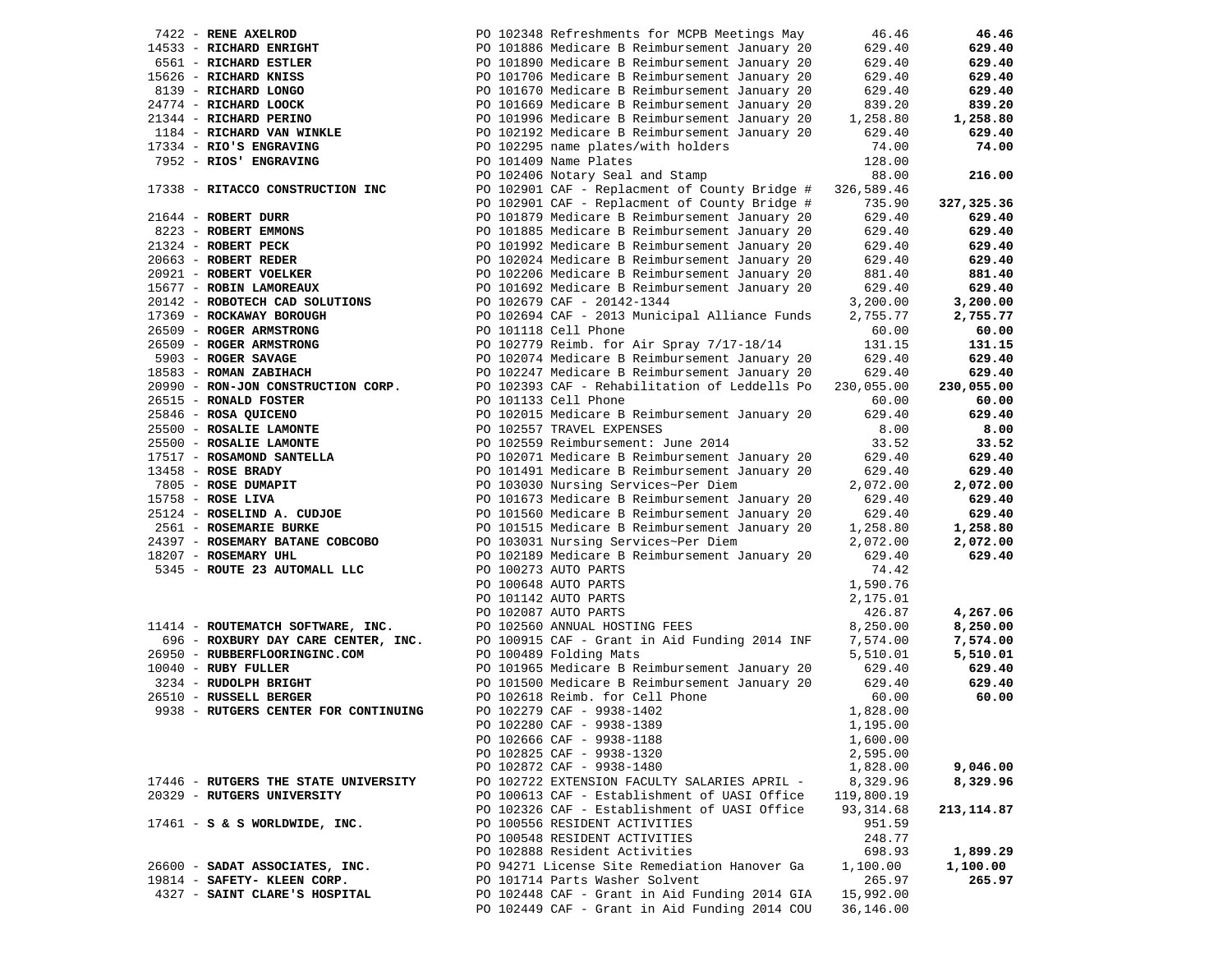|                                   |                                                                                                                                                                                                                                      |        | 164,887.00 |
|-----------------------------------|--------------------------------------------------------------------------------------------------------------------------------------------------------------------------------------------------------------------------------------|--------|------------|
|                                   |                                                                                                                                                                                                                                      |        | 1,258.80   |
|                                   |                                                                                                                                                                                                                                      |        | 629.40     |
|                                   |                                                                                                                                                                                                                                      |        | 116.83     |
|                                   |                                                                                                                                                                                                                                      |        |            |
|                                   | PO 102450 CAF - Grant in Aid Funding 2014 GiA 112, 73.00<br>PO 102450 CAF - Grant in Aid Funding 2014 GiA 112, 73.00<br>PO 101900 Medicare B Reimbursement January 20 1, 258.80<br>PO 101484 Medicare B Reimbursement January 20 629 |        |            |
|                                   |                                                                                                                                                                                                                                      |        |            |
|                                   |                                                                                                                                                                                                                                      |        |            |
|                                   |                                                                                                                                                                                                                                      |        |            |
|                                   |                                                                                                                                                                                                                                      |        |            |
|                                   |                                                                                                                                                                                                                                      |        |            |
|                                   |                                                                                                                                                                                                                                      |        |            |
|                                   |                                                                                                                                                                                                                                      |        |            |
|                                   |                                                                                                                                                                                                                                      |        |            |
|                                   |                                                                                                                                                                                                                                      |        |            |
|                                   |                                                                                                                                                                                                                                      |        |            |
|                                   |                                                                                                                                                                                                                                      |        |            |
|                                   |                                                                                                                                                                                                                                      |        |            |
|                                   |                                                                                                                                                                                                                                      |        |            |
|                                   |                                                                                                                                                                                                                                      |        |            |
|                                   |                                                                                                                                                                                                                                      |        |            |
|                                   |                                                                                                                                                                                                                                      |        |            |
|                                   |                                                                                                                                                                                                                                      |        |            |
|                                   |                                                                                                                                                                                                                                      |        |            |
|                                   |                                                                                                                                                                                                                                      |        |            |
|                                   |                                                                                                                                                                                                                                      |        |            |
|                                   |                                                                                                                                                                                                                                      |        |            |
|                                   |                                                                                                                                                                                                                                      |        |            |
|                                   |                                                                                                                                                                                                                                      |        |            |
|                                   |                                                                                                                                                                                                                                      |        |            |
|                                   |                                                                                                                                                                                                                                      |        |            |
|                                   |                                                                                                                                                                                                                                      |        |            |
|                                   |                                                                                                                                                                                                                                      |        |            |
|                                   |                                                                                                                                                                                                                                      |        |            |
|                                   |                                                                                                                                                                                                                                      |        |            |
|                                   |                                                                                                                                                                                                                                      |        |            |
|                                   |                                                                                                                                                                                                                                      |        |            |
|                                   |                                                                                                                                                                                                                                      |        |            |
|                                   |                                                                                                                                                                                                                                      |        |            |
|                                   |                                                                                                                                                                                                                                      |        |            |
|                                   |                                                                                                                                                                                                                                      |        |            |
|                                   |                                                                                                                                                                                                                                      |        |            |
|                                   |                                                                                                                                                                                                                                      |        |            |
|                                   |                                                                                                                                                                                                                                      |        |            |
|                                   |                                                                                                                                                                                                                                      |        |            |
|                                   |                                                                                                                                                                                                                                      |        |            |
|                                   |                                                                                                                                                                                                                                      |        |            |
|                                   |                                                                                                                                                                                                                                      |        |            |
|                                   |                                                                                                                                                                                                                                      |        |            |
|                                   |                                                                                                                                                                                                                                      |        |            |
|                                   |                                                                                                                                                                                                                                      |        |            |
|                                   | 2611 AMON IDENTIFY WATER CONTINUES IN CONTINUES (2011 AMON IN THE CASE IN THE AIR CONTINUES)<br>2611 AMON IDENTIFY WATER CONTINUES IN CONTINUES IN THE CONTINUES IN THE CASE IN THE CASE IN THE CASE IN THE CASE IN THE CASE I       |        |            |
|                                   |                                                                                                                                                                                                                                      |        |            |
|                                   |                                                                                                                                                                                                                                      |        |            |
|                                   |                                                                                                                                                                                                                                      |        |            |
| 4611 - STAPLES BUSINESS ADVANTAGE | PO 100558 OFFICE SUPPLIES 1,786.24 1,786.24                                                                                                                                                                                          |        |            |
|                                   | PO 100606 Office Supplies                                                                                                                                                                                                            |        |            |
| 4611 - STAPLES BUSINESS ADVANTAGE |                                                                                                                                                                                                                                      | 104.63 | 104.63     |
| 4611 - STAPLES BUSINESS ADVANTAGE | PO 100694 Office Supplies                                                                                                                                                                                                            | 147.95 | 147.95     |
| 4611 - STAPLES BUSINESS ADVANTAGE | PO 100795 OFFICE SUPPLIES                                                                                                                                                                                                            | 276.81 | 276.81     |
| 4611 - STAPLES BUSINESS ADVANTAGE | PO 101013 Confirm Supply Order                                                                                                                                                                                                       | 62.96  | 62.96      |
| 4611 - STAPLES BUSINESS ADVANTAGE | PO 101115 supplies for Hazmat 3                                                                                                                                                                                                      | 42.36  | 42.36      |
| 4611 - STAPLES BUSINESS ADVANTAGE | PO 101144 OFFICE SUPPLIES                                                                                                                                                                                                            | 99.20  | 99.20      |
| 4611 - STAPLES BUSINESS ADVANTAGE | PO 101374 Office Supplies                                                                                                                                                                                                            | 744.32 | 744.32     |
| 4611 - STAPLES BUSINESS ADVANTAGE | PO 101415 Order for copy paper                                                                                                                                                                                                       | 72.80  | 72.80      |
| 4611 - STAPLES BUSINESS ADVANTAGE | PO 101449 supplies                                                                                                                                                                                                                   | 49.96  | 49.96      |
|                                   | PO 101912 Various Office Supplies                                                                                                                                                                                                    |        |            |
| 4611 - STAPLES BUSINESS ADVANTAGE |                                                                                                                                                                                                                                      | 348.52 | 348.52     |
|                                   |                                                                                                                                                                                                                                      |        |            |
| 4611 - STAPLES BUSINESS ADVANTAGE | PO 101915 Office Supplies                                                                                                                                                                                                            | 144.81 | 144.81     |
| 4611 - STAPLES BUSINESS ADVANTAGE | PO 102261 7-18-14 office supplies<br>PO 102263 Staples Inv. 3236397618 Customer N                                                                                                                                                    | 285.70 | 285.70     |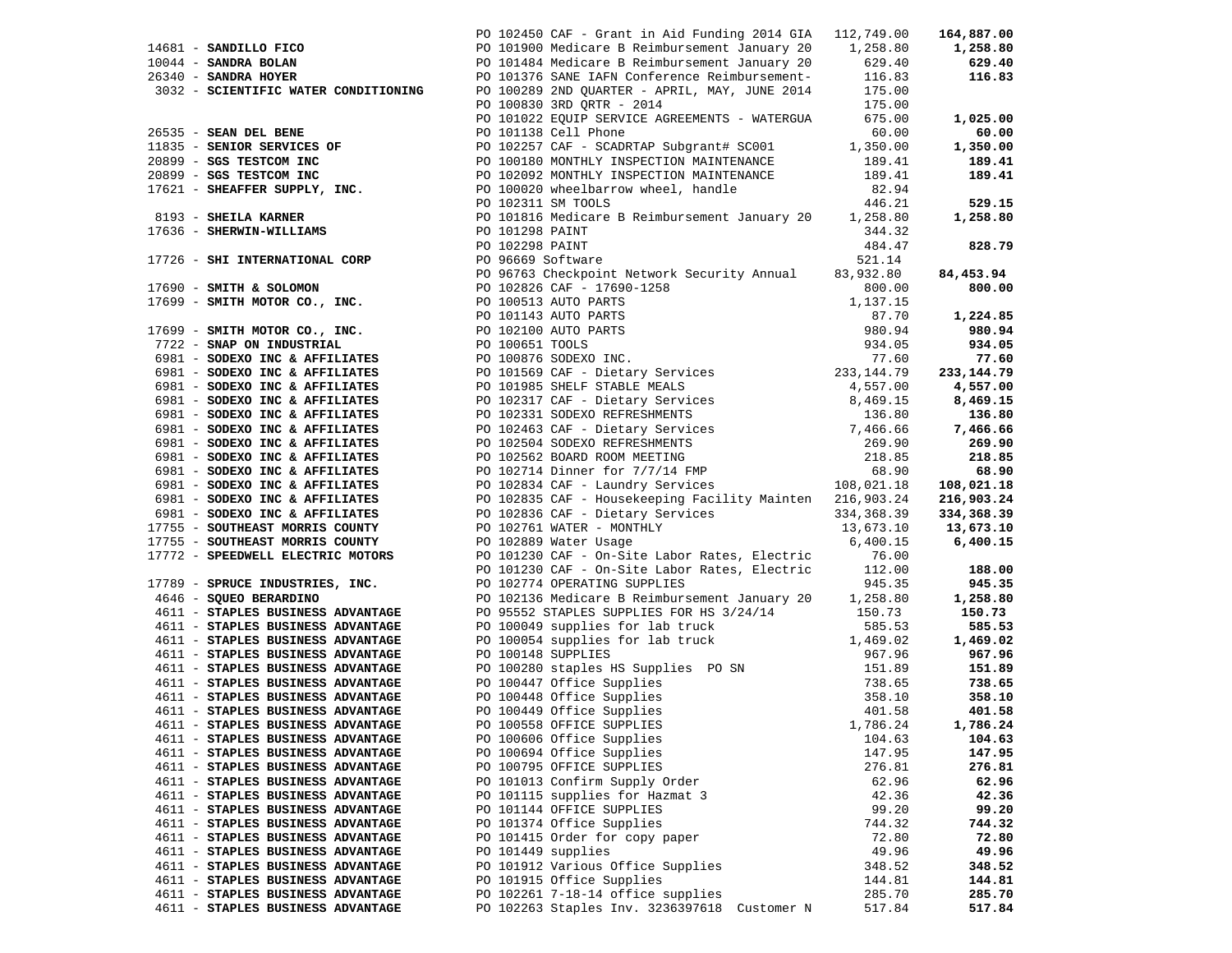| 4611 - STAPLES BUSINESS ADVANTAGE                                                        |                                                                                                                                                            | 67.03    | 67.03             |
|------------------------------------------------------------------------------------------|------------------------------------------------------------------------------------------------------------------------------------------------------------|----------|-------------------|
| 4611 - STAPLES BUSINESS ADVANTAGE                                                        | PO 102310 Supplies Invoice<br>PO 102373 Office Supplies<br>PO 102514 Chairmat & Comfort Meters<br>PO 102515 Office Supplies                                | 209.71   | 209.71            |
| 4611 - STAPLES BUSINESS ADVANTAGE                                                        |                                                                                                                                                            | 88.57    | 88.57             |
| 4611 - STAPLES BUSINESS ADVANTAGE                                                        | PO 102515 Office Supplies                                                                                                                                  | 245.73   | 245.73            |
| 4611 - STAPLES BUSINESS ADVANTAGE                                                        | PO 102522 STAPLES SUPPLIES ORDER 7120101196-<br>98.00                                                                                                      |          | 98.00             |
| 4611 - STAPLES BUSINESS ADVANTAGE                                                        | PO 102537 STAPLES OFFICE SUPPLIES INV323685                                                                                                                | 227.20   | 227.20            |
| 4611 - STAPLES BUSINESS ADVANTAGE                                                        |                                                                                                                                                            |          |                   |
|                                                                                          | PO 102544 Office Supplies                                                                                                                                  | 265.31   | 265.31            |
| 4611 - STAPLES BUSINESS ADVANTAGE                                                        |                                                                                                                                                            | 259.62   | 259.62            |
| 4611 - STAPLES BUSINESS ADVANTAGE                                                        |                                                                                                                                                            | 76.50    | 76.50             |
| 4611 - STAPLES BUSINESS ADVANTAGE                                                        |                                                                                                                                                            | 2,279.94 | 2,279.94          |
| 19919 - STAR LEDGER                                                                      | PO 102597 Office Supplies<br>PO 102635 Inv. 3237330048<br>PO 102890 Office Supplies<br>PO 102891 Newspapers for Bistro                                     | 124.45   | 124.45            |
| 5021 - AEROFUND FINANCIAL INC.                                                           | PO 100800 CAF - Agreement #STATSHUT-14M-JARC                                                                                                               | 3,686.94 |                   |
|                                                                                          | PO 100980 CAF - Agreement #STATSHUT-14M-JARC                                                                                                               | 3,686.94 |                   |
|                                                                                          | PO 102274 CAF - Agreement #STATSHUT-14M-JARC                                                                                                               | 2,949.55 |                   |
|                                                                                          | PO 102827 CAF - Agreement #STATSHUT-14M-JARC                                                                                                               | 3,686.94 |                   |
|                                                                                          | PO 102871 CAF - Agreement #STATSHUT-14M-JARC                                                                                                               | 3,686.94 | 17,697.31         |
| 16675 - STATE TOXICOLOGY LABORATORY                                                      | PO 100582 Drug Testing for 82nd BPC and ART c                                                                                                              | 2,430.00 | 2,430.00          |
| 15640 - STEPHEN KRALL                                                                    | PO 101699 Medicare B Reimbursement January 20                                                                                                              | 629.40   | 629.40            |
| 6563 - STEPHEN ROZAN                                                                     | PO 102057 Medicare B Reimbursement January 20                                                                                                              | 629.40   | 629.40            |
| $27020 -$ STEVE J MACIAG                                                                 | PO 101658 Medicare B Reimbursement January 20                                                                                                              | 1,258.80 | 1,258.80          |
| 12372 - STEVE TOLAND                                                                     | PO 102170 Medicare B Reimbursement January 20                                                                                                              | 629.40   | 629.40            |
| 17874 - SIERR TRACTOR CO.<br>17875 - STORR TRACTOR CO.<br>17875 - STORY TELLING ARTS INC | PO 100652 TRUCK PARTS                                                                                                                                      | 111.64   | 111.64            |
|                                                                                          |                                                                                                                                                            | 4,984.00 | 4,984.00          |
|                                                                                          | PO 102319 CAF - Grant in Aid Funding 2014 GIA                                                                                                              |          |                   |
| 9513 - STRONGWEAR GARMENT CORP                                                           | PO 100897 CAF - Uniforms                                                                                                                                   | 4,413.40 | 4,413.40          |
| 24132 - STS TIRE & AUTO CENTERS                                                          | PO 100653 TIRES                                                                                                                                            | 654.15   | 654.15            |
| 24132 - STS TIRE & AUTO CENTERS                                                          |                                                                                                                                                            | 181.26   | 181.26            |
| 8621 - SUBURBAN PROPANE -2347                                                            | PO 100053 IIRES<br>PO 102106 TIRES<br>PO 100460 Propane Deliveries<br>PO 101028 Propane Delivery                                                           | 3,961.90 |                   |
|                                                                                          | PO 101028 Propane Delivery                                                                                                                                 | 1,535.58 | 5,497.48          |
| 18009 - SUDESH THAPAR                                                                    | PO 102163 Medicare B Reimbursement January 20                                                                                                              | 839.20   | 839.20            |
| 11445 - SUDHIR BHENDE                                                                    | PO 101479 Medicare B Reimbursement January 20                                                                                                              | 629.40   | 629.40            |
| 24440 - SUMMIT ELECTRICAL SUPPLY CO. INC. PO 101237 ELECTRICAL                           |                                                                                                                                                            | 500.00   | 500.00            |
| 20734 - SUMMIT TRANSMISSION BRAKE                                                        | PO 101145 AUTO PARTS                                                                                                                                       | 95.00    | 95.00             |
| 6979 - SUNRAYS WINDOW TINTING                                                            | PO 101146 AUTO PARTS                                                                                                                                       | 95.00    | 95.00             |
| 15990 - SUPER FOODTOWN                                                                   | PO 94548 FoodTown Closed - this will settle                                                                                                                | 136.32   | 136.32            |
| 5927 - SUSIE GLEATON                                                                     | PO 101803 Medicare B Reimbursement January 20                                                                                                              | 629.40   | 629.40            |
| 17937 - SUSSEX COUNTY COMMUNITY COLLEGE                                                  | PO 102823 CAF - 17937-857                                                                                                                                  | 3,200.00 | 3,200.00          |
| 11429 - SUSSEX COUNTY MUA                                                                |                                                                                                                                                            | 523.20   |                   |
|                                                                                          | PO 100388 Street Sweeping<br>PO 100521 Street Sweeping<br>PO 103033 Nursing Services~Per Diem                                                              | 798.00   | 1,321.20          |
| 25400 - SUZIE COLLIN                                                                     |                                                                                                                                                            | 3,589.00 | 3,589.00          |
| 2908 - SYBIL RALPH                                                                       | PO 102019 Medicare B Reimbursement January 20                                                                                                              | 629.40   | 629.40            |
| 18067 - T J'S SPORTWIDE TROPHY                                                           | PO 100312 PLAQUE, PLATE, AND ENGRAVING                                                                                                                     | 63.80    | 63.80             |
| 7542 - T.M. BRENNAN CONTRACTING INC.                                                     | PO 102682 CAF - OJT-14S-24-DW                                                                                                                              | 4,000.00 | 4,000.00          |
| $27027$ - TAD R SIMS                                                                     |                                                                                                                                                            |          | 629.40            |
|                                                                                          | PO 102113 Medicare B Reimbursement January 20                                                                                                              | 629.40   |                   |
| 24476 - TAMA BLONDEL<br>7574 - TELE-MEASUREMENTS, INC.                                   | PO 102845 Employee Reimbursement<br>PO 100580 Replace Amplifier and Microphone in                                                                          | 30.00    | 30.00<br>1,235.00 |
|                                                                                          |                                                                                                                                                            | 1,235.00 |                   |
| 17990 - TELESEARCH INC                                                                   | PO 100787 temporary staffing<br>PO 100973 temporary staffing<br>PO 100974 temporary staffing<br>PO 100975 temporary staffing<br>COMPOSE temporary staffing | 1,144.00 |                   |
|                                                                                          |                                                                                                                                                            | 2,043.75 |                   |
|                                                                                          |                                                                                                                                                            | 1,144.00 |                   |
|                                                                                          |                                                                                                                                                            | 1,023.05 |                   |
|                                                                                          | PO 100976 temporary staffing                                                                                                                               | 507.00   |                   |
|                                                                                          | PO 101396 tempory help in the registry dept.                                                                                                               | 2,231.00 |                   |
|                                                                                          | PO 102293 tempory services in the Registry De                                                                                                              | 770.00   |                   |
|                                                                                          | PO 102507 tempory help in the Registary dept.                                                                                                              | 671.00   | 9,533.80          |
| 26677 - TEODORA O. DELEON                                                                | PO 103034 Nursing Services~Per Diem                                                                                                                        | 1,480.00 | 1,480.00          |
| 25504 - TEQUIPMENT INC.                                                                  | PO 93756 Installation Charge                                                                                                                               | 750.00   | 750.00            |
| 1163 - TERESA BURKE                                                                      | PO 101516 Medicare B Reimbursement January 20                                                                                                              | 1,258.80 | 1,258.80          |
| 26679 - TERESA DE OCAMPO                                                                 | PO 103035 Nursing Services~Per Diem                                                                                                                        | 592.00   | 592.00            |
| 26513 - TERESA DUCKWORTH                                                                 | PO 101333 Cell Phone                                                                                                                                       | 60.00    | 60.00             |
| 14846 - TERESA GALLAGHER                                                                 | PO 101972 Medicare B Reimbursement January 20                                                                                                              | 1,258.80 | 1,258.80          |
| 27034 - TERESA OMWENGA                                                                   | PO 103036 Nursing Services~Per Diem                                                                                                                        | 1,063.75 | 1,063.75          |
| 24184 - TERESA PANNULLO                                                                  | PO 101572 Medicare B Reimbursement January 20                                                                                                              | 1,258.80 | 1,258.80          |
| 11987 - TERRY CRUMP                                                                      | PO 101559 Medicare B Reimbursement January 20                                                                                                              | 629.40   | 629.40            |
| 21214 - TEW FUNERAL SERVICES INC.                                                        | PO 100909 CAF - Remove Deceased Human Remains                                                                                                              | 1,415.00 | 1,415.00          |
|                                                                                          |                                                                                                                                                            |          |                   |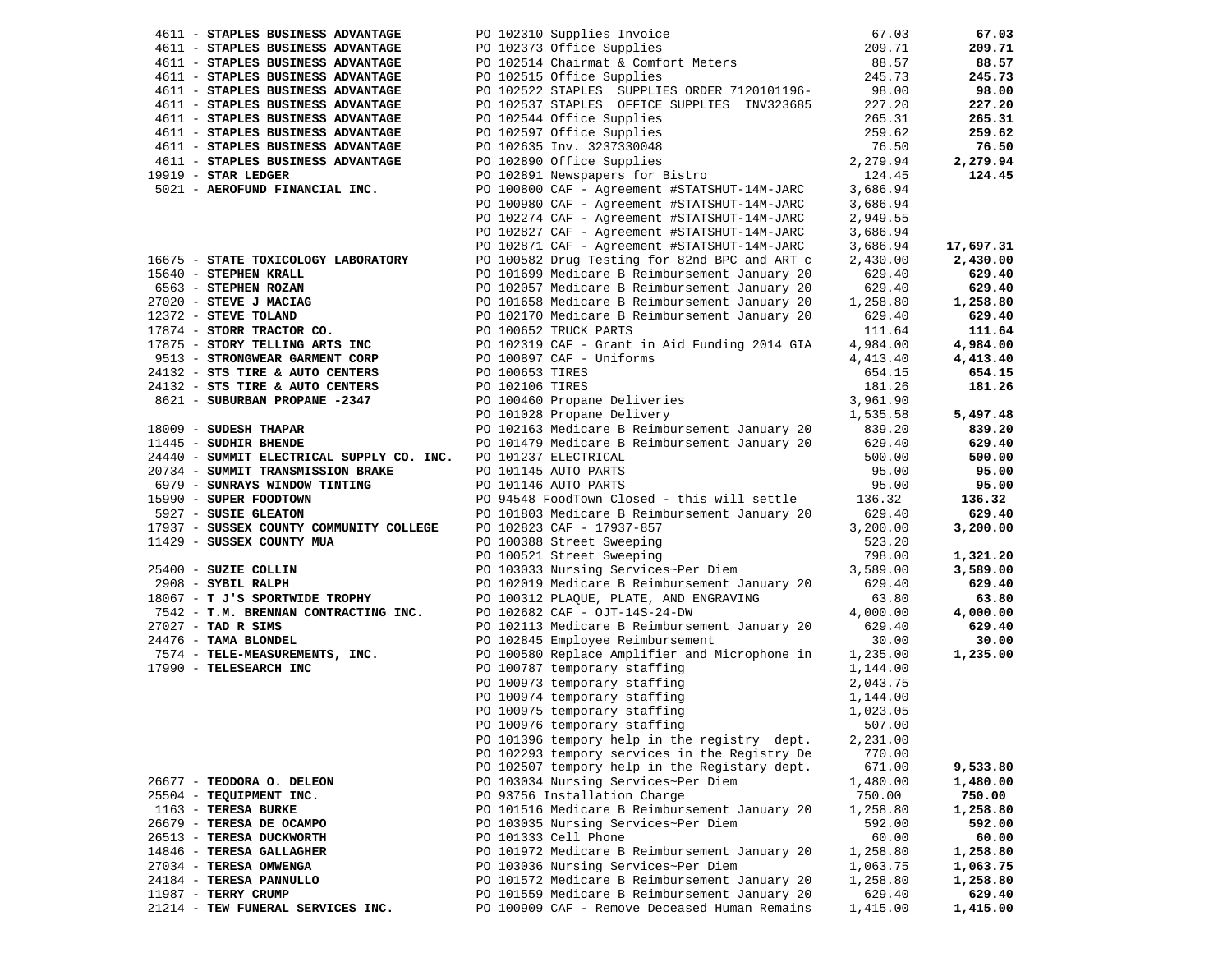| 27060 - THE CRAFTSMAN FARMS                                               | PO 102352 Primary Election - June 3, 2014 Pol            | 50.00      | 50.00      |
|---------------------------------------------------------------------------|----------------------------------------------------------|------------|------------|
| 14476 - THE EDUCATIONAL CENTER                                            | PO 102316 CAF - JJ-1401 JJ 1401                          | 27,720.00  | 27,720.00  |
| 4859 - THE INSTITUTE FOR FORENSIC                                         | PO 101403 Evaluation                                     | 175.00     | 175.00     |
| 25660 - THE LANDTEK GROUP, INC.                                           | PO 102658 CAF - Central park Phase 3 Construc 113,974.00 |            | 113,974.00 |
| 16964 - THE PENNSYLVANIA STATE UNIVERSITY                                 | PO 100010 TRAINING                                       | 390.00     | 390.00     |
| 19739 - THE RBA GROUP INC.                                                | PO 102928 CAF - Intersection Analysis & Const            | 2,810.00   | 2,810.00   |
| 5711 - THE TAB GROUP                                                      | PO 101395 CAF- Records Sorage                            | 4,443.68   | 4,443.68   |
| 26501 - THELMA EVANS-KNIGHT                                               | PO 101891 Medicare B Reimbursement January 20            | 629.40     | 629.40     |
| 15197 - THOMAS HINES                                                      | PO 101756 Medicare B Reimbursement January 20            | 629.40     | 629.40     |
|                                                                           |                                                          |            |            |
| 20151 - THOMAS MCNIECE                                                    | PO 101627 Medicare B Reimbursement January 20            | 629.40     | 629.40     |
| 24933 - THOMAS POLLIO                                                     | PO 102505 Petty Cash Reimbursement July 2014             | 324.58     | 324.58     |
| 17474 - THOMAS SACCO<br>$1/4/4$ - THOMAS SACCO<br>10801 - THOMAS WILLIAMS | PO 102063 Medicare B Reimbursement January 20            | 1,258.80   | 1,258.80   |
|                                                                           | PO 102233 Medicare B Reimbursement January 20            | 629.40     | 629.40     |
| 122 - TILCON NEW YORK INC.                                                | PO 100452 Bituminous Concrete                            | 1,312.23   |            |
|                                                                           | PO 100526 Bituminous Concrete                            | 3,178.97   |            |
|                                                                           | PO 102757 CAF - Milling and Resurfacing of Lo            | 6,580.00   |            |
|                                                                           | PO 102757 CAF - Milling and Resurfacing of Lo 182,797.73 |            |            |
|                                                                           | PO 102758 CAF - Milling and Resurfacing of Me            | 15,810.00  |            |
|                                                                           | PO 102758 CAF - Milling and Resurfacing of Me            | 181,269.06 | 390,947.99 |
| 6572 - TILLIE CHOLLETTE                                                   | PO 101535 Medicare B Reimbursement January 20            | 629.40     | 629.40     |
| 11764 - TIMEKEEPING SYSTEMS INC                                           | PO 99915 Software                                        | 107.39     | 107.39     |
| 18063 - TINGUE BROWN & CO.                                                | PO 100384 LAUNDRY SUPPLIES                               | 112.77     | 112.77     |
| $20580$ - TOM REILLY                                                      | PO 102713 Travel Expense-Alabama                         | 931.37     | 931.37     |
| 26631 - TOM MYNES                                                         | PO 102587 travel reimbursement                           | 38.92      | 38.92      |
| 3973 - TOM POLLIO                                                         | PO 102469 Reimbursement for Folio Case                   | 14.99      | 14.99      |
| 281 - TOMAR INDUSTRIES INC                                                | PO 101147 JANITORIAL SUPPLIES                            | 215.40     | 215.40     |
|                                                                           |                                                          |            |            |
| 26936 - TOMARO HONEY                                                      | PO 102892 Resident Activities                            | 250.00     | 250.00     |
| 9099 - TONY SANCHEZ LTD                                                   | PO 100650 TRUCK PARTS                                    | 282.58     | 282.58     |
| 20788 - TOP LINE CONSTRUCTION CORP                                        | PO 102656 CAF - Realignment of Boonton Avenue            | 47,467.59  | 47,467.59  |
| 20788 - TOP LINE CONSTRUCTION CORP                                        | PO 102781 CAF - Milling & Resurfacing of Suss            | 39,475.19  | 39,475.19  |
| 20788 - TOP LINE CONSTRUCTION CORP                                        | PO 102782 CAF - Realignment of Boonton Avenue            | 41,658.24  | 41,658.24  |
| 9055 - TOTAL ADMINISTRATIVE SERVICES                                      | PO 101045 7/1/2014-9/30/2014 Admin Fees                  | 2,001.75   | 2,001.75   |
| 13419 - TOWN OF BOONTON                                                   | PO 97708 DRE Reimbursement                               | 220.00     | 220.00     |
| 1227 - TOWN OF DOVER                                                      | PO 99551 NJACTB Educational Conference 2013              | 1,151.00   | 1,151.00   |
| 2484 - TOWNSHIP OF BOONTON                                                | PO 101330 CAF - 2013 Municipal Alliance Funds            | 1,239.27   | 1,239.27   |
| 13793 - TOWNSHIP OF CHESTER                                               | PO 99549 NJACTB Educational Conference Cape              | 1,151.00   |            |
|                                                                           | PO 102628 CAF - 2013 Municipal Alliance Funds            | 6,295.66   | 7,446.66   |
| 14268 - TOWNSHIP OF DENVILLE                                              | PO 99550 NJACTB Educational Conference 2013              | 1,151.00   | 1,151.00   |
| 14451 - TOWNSHIP OF EAST HANOVER                                          | PO 102453 CAF - 2013 Municipal Alliance Funds            | 4,021.21   | 4,021.21   |
| 18099 - TOWNSHIP OF MENDHAM                                               | PO 100970 CAF - 2013 Municipal Alliance Funds            | 5,874.86   | 5,874.86   |
| 18100 - TOWNSHIP OF MONTVILLE                                             | PO 101319 CAF - 2013 Municipal Alliance Funds            | 7,661.48   | 7,661.48   |
| 16913 - TOWNSHIP OF PARSIPPANY -                                          | PO 102503 WATER - PSTA                                   | 3,933.43   | 3,933.43   |
| 17379 - TOWNSHIP OF ROXBURY                                               | PO 99552 NJACTB Educational Conference 2013              | 1,330.00   | 1,330.00   |
| 18398 - TOWNSHIP OF WASHINGTON                                            | PO 100968 CAF - 2013 Municipal Alliance Funds            | 7,656.09   |            |
|                                                                           | PO 101320 CAF - 2013 Municipal Alliance Funds            | 530.18     | 8,186.27   |
| 9670 - TOYOTA OF MORRISTOWN                                               | PO 101384 Investagative Expense                          | 651.91     | 651.91     |
| $3049$ - TRANE                                                            | PO 96930 SERVICE AGREEMENT                               | 4,176.54   | 4,176.54   |
| 21145 - TRC LOCKBOX                                                       | PO 102930 CAF - Design Services for Signal In            | 518.50     | 518.50     |
| 11781 - TREASURER. ST OF NJ                                               | PO 100401 Data processing & EBT Statements fo            | 33,838.96  | 33,838.96  |
| 3486 - TREASURER, STATE OF NEW JERSEY                                     | PO 100124 BRidge No. 1400-086                            | 30.00      | 30.00      |
| 3486 - TREASURER, STATE OF NEW JERSEY                                     |                                                          |            | 5,100.00   |
|                                                                           | PO 102344 Morris County DPW                              | 5,100.00   |            |
| 3486 - TREASURER, STATE OF NEW JERSEY                                     | PO 102345 Morris View Nursing Home                       | 900.00     | 900.00     |
| 8854 - TRENTON CORRUGATED PRODUCTS                                        | PO 99911 Cardboard for Firing Range                      | 420.00     | 420.00     |
| 18154 - TRI-COUNTY SEWER & DRAIN                                          | PO 102893 Cleaning of Sewer Lines & Drains               | 1,155.00   | 1,155.00   |
| 20005 - TRICO EQUIPMENT SERVICES LLC                                      | PO 98816 TRUCK PARTS                                     | 118.22     |            |
|                                                                           | PO 99203 TRUCK PARTS                                     | 836.49     |            |
|                                                                           | PO 99562 Bucket of excavator<br>QUOT                     | 5,700.00   |            |
|                                                                           | PO 99617 TRUCK PARTS                                     | 316.00     |            |
|                                                                           | PO 100191 TRUCK PARTS                                    | 56.00      |            |
|                                                                           | PO 100539 TRUCK PARTS                                    | 148.24     |            |
|                                                                           | PO 100655 TRICO                                          | 39.90      |            |
|                                                                           | PO 102107 TRUCK PARTS                                    | 771.96     | 7,986.81   |
| 24804 - TRITEC OFFICE EQUIPMENT INC                                       | PO 100874 color copies                                   | 345.17     | 345.17     |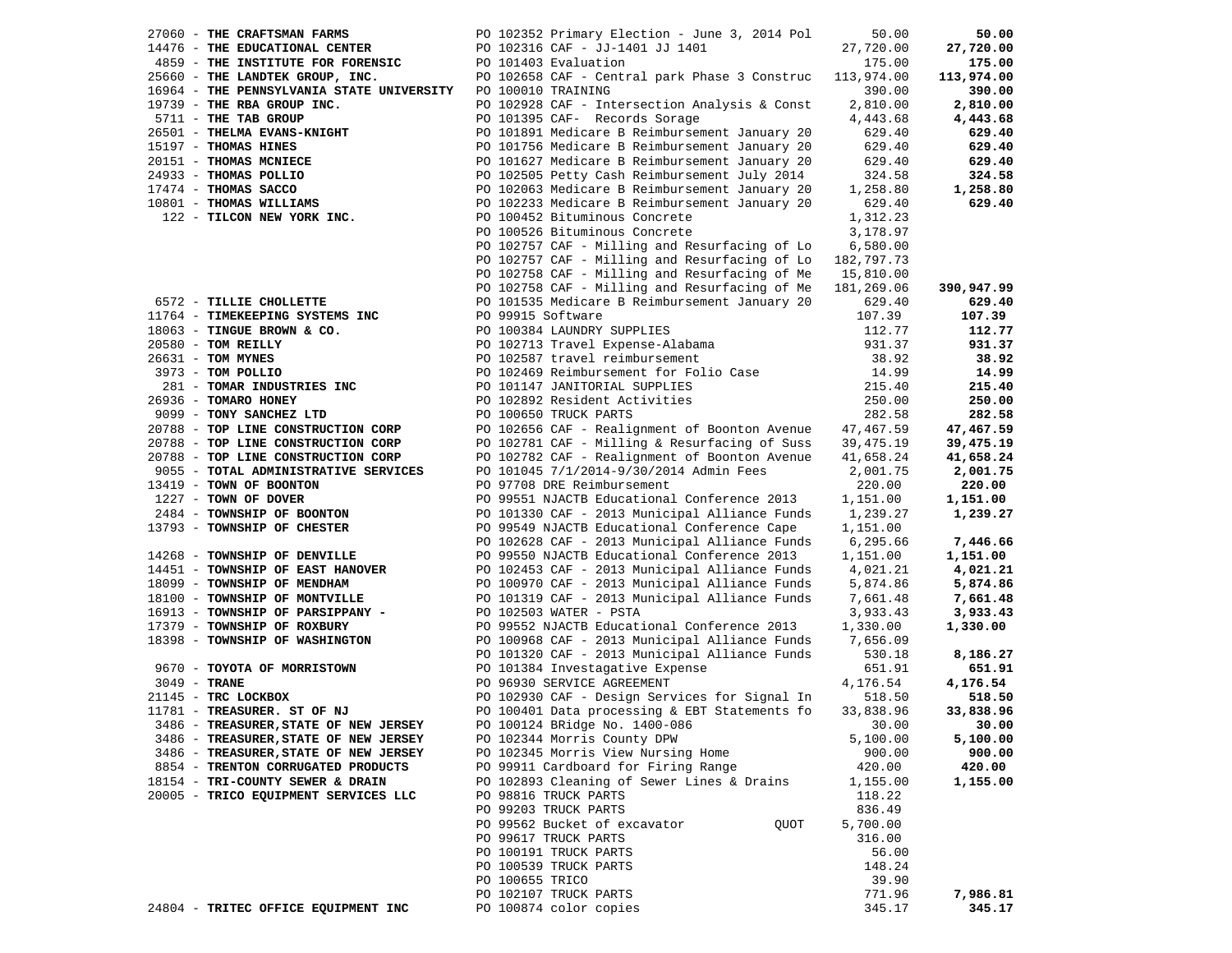| 24804 - TRITEC OFFICE EQUIPMENT INC                                                                                        |                                                                                                                                                                                                           |           | 547.40    |
|----------------------------------------------------------------------------------------------------------------------------|-----------------------------------------------------------------------------------------------------------------------------------------------------------------------------------------------------------|-----------|-----------|
| 24804 - TRITEC OFFICE EQUIPMENT INC                                                                                        |                                                                                                                                                                                                           |           | 35.77     |
| 24804 - TRITEC OFFICE EQUIPMENT INC                                                                                        |                                                                                                                                                                                                           |           | 318.00    |
| 24804 - TRITEC OFFICE EQUIPMENT INC                                                                                        |                                                                                                                                                                                                           |           | 3,403.82  |
| 24804 - TRITEC OFFICE EQUIPMENT INC                                                                                        | PO 100995 Color Copies<br>PO 101035 COLOR COPIES<br>PO 101113 staples for 2 copiers<br>PO 101410 Excess Color Copies<br>PO 101417 Color Copies<br>PO 101417 Color Copies for the Front Copier A<br>389.97 |           | 389.97    |
| 24804 - TRITEC OFFICE EQUIPMENT INC                                                                                        | PO 101434 Color copies                                                                                                                                                                                    | 20.72     | 20.72     |
| 24804 - TRITEC OFFICE EQUIPMENT INC                                                                                        | PO 101436 Back Office Color Copies for April                                                                                                                                                              | 553.35    | 553.35    |
| 24804 - TRITEC OFFICE EQUIPMENT INC                                                                                        |                                                                                                                                                                                                           | 344.68    | 344.68    |
|                                                                                                                            | PO 102262 TRITEC INV. 53765 4-1-14 THRU 6-30                                                                                                                                                              |           |           |
| 24804 - TRITEC OFFICE EQUIPMENT INC                                                                                        | PO 102266 Color copies                                                                                                                                                                                    | 4.48      | 4.48      |
| 24804 - TRITEC OFFICE EQUIPMENT INC                                                                                        | PO 102302 Color Copies                                                                                                                                                                                    | 84.49     | 84.49     |
| 24804 - TRITEC OFFICE EQUIPMENT INC                                                                                        | PO 102332 TRITEC COPIER                                                                                                                                                                                   | 655.41    | 655.41    |
| 24804 - TRITEC OFFICE EQUIPMENT INC                                                                                        | PO 102337 COMBBW MODEL: BW CONTRACT TYPE: CC- 18,572.97                                                                                                                                                   |           | 18,572.97 |
| 24804 - TRITEC OFFICE EQUIPMENT INC                                                                                        | PO 102343 Copier maintenance billing from 4/1                                                                                                                                                             | 4,754.88  | 4,754.88  |
| 24804 - TRITEC OFFICE EQUIPMENT INC                                                                                        | PO 102347 Rental of Copier                                                                                                                                                                                | 313.95    | 313.95    |
| 24804 - TRITEC OFFICE EQUIPMENT INC                                                                                        | PO 102371 OFFICE MACHINES                                                                                                                                                                                 | 72.45     | 72.45     |
| 24804 - TRITEC OFFICE EQUIPMENT INC                                                                                        | PO 102411 Color copies quarterly charge                                                                                                                                                                   | 41.72     | 41.72     |
| 24804 - TRITEC OFFICE EQUIPMENT INC                                                                                        | PO 102516 color copies for the savin mpc3002                                                                                                                                                              | 682.50    | 682.50    |
| 24804 - TRITEC OFFICE EQUIPMENT INC                                                                                        | PO 102556 4-14 to 6-14 charges for color copi                                                                                                                                                             | 761.25    | 761.25    |
| 24804 - TRITEC OFFICE EQUIPMENT INC                                                                                        | PO 102632 TriTec Color Copies 4/1-6/30 2014                                                                                                                                                               | 196.70    | 196.70    |
| 24804 - TRITEC OFFICE EQUIPMENT INC                                                                                        | PO 102640 rental copiers                                                                                                                                                                                  | 163.94    | 163.94    |
| 24804 - TRITEC OFFICE EQUIPMENT INC                                                                                        | PO 102652 basic copies over allowable rate                                                                                                                                                                | 133.98    | 133.98    |
| 24804 - TRITEC OFFICE EQUIPMENT INC                                                                                        | PO 102894 Additional Color Copies                                                                                                                                                                         | 1,348.13  | 1,348.13  |
| 24804 - TRITEC OFFICE EQUIPMENT INC                                                                                        | PO 103040 Color Copies Charges - Heritage Com                                                                                                                                                             | 37.03     | 37.03     |
| 25390 - TRUCHSIA HANABERGH                                                                                                 | PO 101777 Medicare B Reimbursement January 20                                                                                                                                                             | 1,258.80  | 1,258.80  |
| 26599 - TSUJ CORPORATION                                                                                                   | PO 102364 CAF - Emergency Backup Generator In                                                                                                                                                             | 33,870.37 | 33,870.37 |
| 12739 - TURTLE & HUGHES, INC.                                                                                              | PO 101236 ELECTRICAL                                                                                                                                                                                      | 830.17    |           |
|                                                                                                                            | PO 102488 ELECTRICAL                                                                                                                                                                                      | 9,632.34  |           |
|                                                                                                                            | PO 102489 ELECTRICAL                                                                                                                                                                                      | 1,321.52  | 11,784.03 |
| 217 - US LIFE INSURANCE COMPANY                                                                                            |                                                                                                                                                                                                           | 364.52    |           |
|                                                                                                                            | PO 99260 May-June group life coverage<br>PO 99386 June-July premium                                                                                                                                       | 272.00    | 636.52    |
| 9285 - U.S. SECURITY ASSOCIATES, INC.                                                                                      | PO 99224 CAF - Unarmed Security Guards                                                                                                                                                                    | 7,113.66  |           |
|                                                                                                                            | PO 100872 CAF - Unarmed Security Guards 8,960.87                                                                                                                                                          |           |           |
|                                                                                                                            |                                                                                                                                                                                                           |           | 16,074.53 |
| 436 - UNA HUTCHIN                                                                                                          | PO 91041 Medicare B Reimbursement July, 2013                                                                                                                                                              | 629.40    | 629.40    |
| 18217 - UNION COUNTY COLLEGE                                                                                               | PO 102797 Chargeback for 2014 Spring Semester                                                                                                                                                             | 6,431.48  | 6,431.48  |
| 18233 - UNITED PARCEL SERVICE                                                                                              | PO 102527 summary on account #6x7742                                                                                                                                                                      | 212.69    | 212.69    |
| 21867 - UNITED WAY OF NORTHERN                                                                                             | PO 102312 CAF - Grant in Aid Funding 2014 GIA                                                                                                                                                             | 2,500.00  | 2,500.00  |
| 446 - UNITRONIX DATA SYSTEMS INC                                                                                           | PO 100719 CAF - Proprietary Computer Software                                                                                                                                                             | 5,412.00  | 5,412.00  |
| 15732 - UNIVERSAL UNIFORM SALES CO INC                                                                                     | PO 100344 CAF - Custom Fitted Uniforms                                                                                                                                                                    | 475.40    | 475.40    |
| 15732 - UNIVERSAL UNIFORM SALES CO INC                                                                                     | PO 100549 CAF - Custom Fitted Uniforms                                                                                                                                                                    | 845.00    | 845.00    |
| 24863 - UPSTATE K-9                                                                                                        | PO 99388 Seminar K-9                                                                                                                                                                                      | 200.00    | 200.00    |
| $17234 - V$ E RALPH & SONS, INC.                                                                                           | PO 100242 EMS Support                                                                                                                                                                                     | 68.79     | 68.79     |
| $21942 - VDA$                                                                                                              | PO 100965 CAF - On-Call Professional Engineer                                                                                                                                                             | 1,750.00  | 1,750.00  |
|                                                                                                                            | PO 101364 EXPENSE VOUCHER                                                                                                                                                                                 | 170.95    | 170.95    |
| 10158 - VERIZON                                                                                                            | PO 78501 telephone Svc Wharton Garage                                                                                                                                                                     | 369.80    |           |
|                                                                                                                            | PO 100930 Annual Pole Rental for Fiber Runs                                                                                                                                                               | 5,817.50  |           |
|                                                                                                                            | PO 102259 PHONE BILL                                                                                                                                                                                      | 794.05    |           |
| $1855 - VERA$ BLOSSOM<br>$10158 - VERIZON$<br>$1286 - VERIZON$<br>$1286 - VERIZON$<br>$1286 - VERIZON$<br>$1286 - VERIZON$ | PO 102633 Phone Svc Wharton garage<br>PO 78556 Land Line<br>PO 85794 Land Lines                                                                                                                           | 1,062.31  | 8,043.66  |
|                                                                                                                            |                                                                                                                                                                                                           | 246.35    | 246.35    |
|                                                                                                                            | PO 85794 Land Lines                                                                                                                                                                                       | 247.07    | 247.07    |
|                                                                                                                            | PO 100574 MORRIS CTY SHERIFF'S OFC & INST 36.45                                                                                                                                                           |           | 36.45     |
| $1286$ - VERIZON                                                                                                           | PO 100603 Telephone pobox4833                                                                                                                                                                             | 56.22     | 56.22     |
| $1286 - VERIZON$                                                                                                           | PO 100775 PRI Service L&PS Circuits                                                                                                                                                                       | 1,557.34  | 1,557.34  |
| $1286$ - VERIZON                                                                                                           | PO 100776 Prosecutor PBX - Voice Service                                                                                                                                                                  | 4,181.20  | 4,181.20  |
| $1286 - VERIZON$                                                                                                           | PO 100777 Monthly Data Services (TLS, JDC ISD                                                                                                                                                             | 9,388.83  | 9,388.83  |
| $1286$ - VERIZON                                                                                                           | PO 100778 PRI Service L&PS Circuits                                                                                                                                                                       | 1,752.70  | 1,752.70  |
| $1286 - VERIZON$                                                                                                           | PO 100779 Prosecutor PBX - Voice Service                                                                                                                                                                  | 4,196.91  | 4,196.91  |
| $1286$ - VERIZON                                                                                                           | PO 100780 Monthly Data Services (TLS, JDC ISD                                                                                                                                                             | 9,389.08  | 9,389.08  |
| $1286$ - VERIZON                                                                                                           | PO 100781 PRI Service L&PS Circuits                                                                                                                                                                       | 3,753.15  | 3,753.15  |
| $1286 - VERIZON$                                                                                                           | PO 100782 PRI Service - Schuyler Circuit                                                                                                                                                                  | 3,275.83  | 3,275.83  |
| $1286$ - VERIZON                                                                                                           | PO 100783 Prosecutor PBX - Voice Service                                                                                                                                                                  | 4,160.30  | 4,160.30  |
| $1286$ - VERIZON                                                                                                           | PO 100784 Monthly Data Services (TLS, JDC ISD                                                                                                                                                             | 7,421.89  | 7,421.89  |
| $1286 - VERIZON$                                                                                                           | PO 100888 PRI Service L&PS Circuits                                                                                                                                                                       | 4,693.56  |           |
| 1286 - VERIZON                                                                                                             | PO 100890 PRI Service - Schuyler Circuit                                                                                                                                                                  |           | 4,693.56  |
|                                                                                                                            |                                                                                                                                                                                                           | 2,208.67  | 2,208.67  |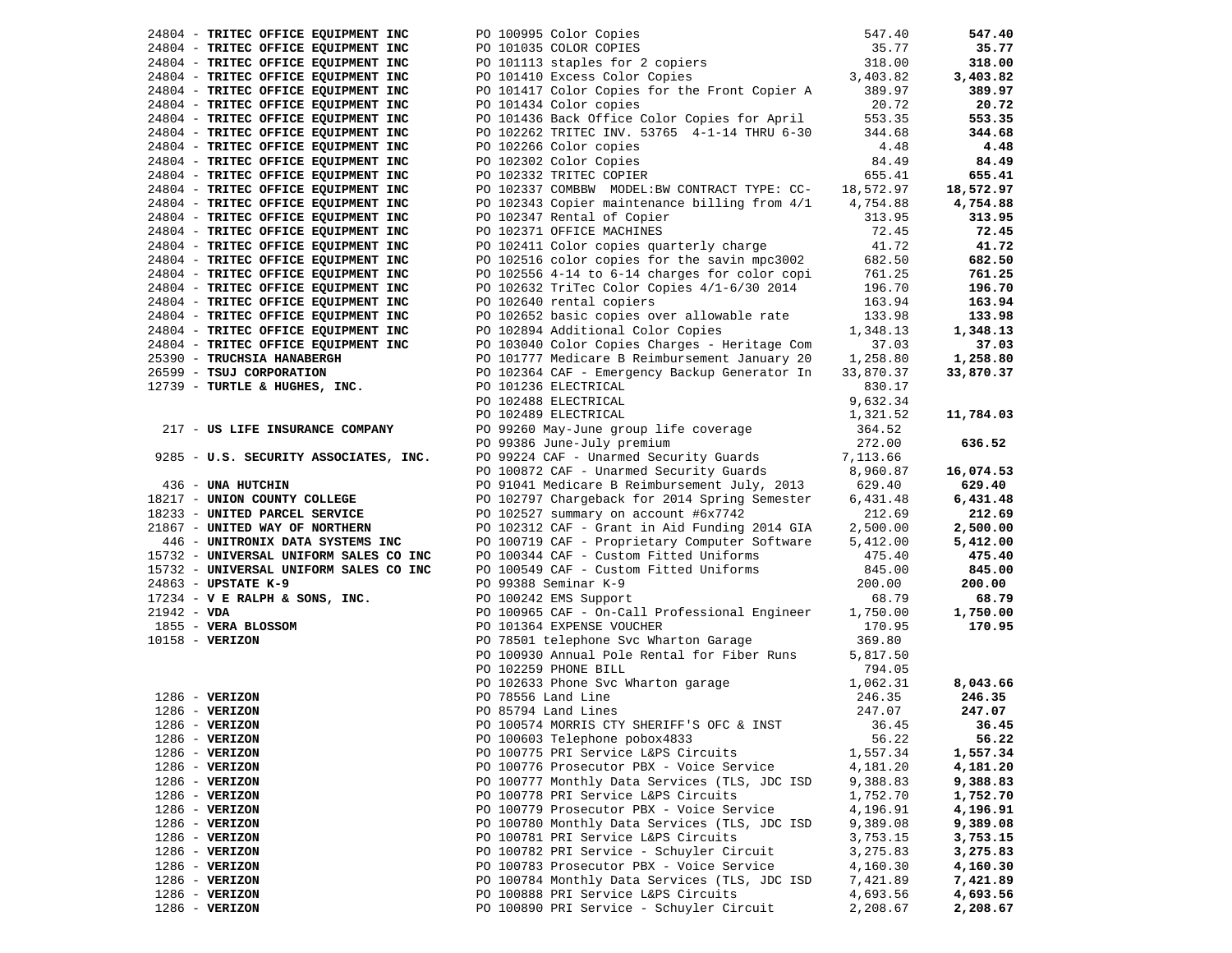| $1286 - VERIZON$                                  | PO 100891 VOIP Service - POTS Lines for 911 C            | 5,166.77        | 5,166.77            |
|---------------------------------------------------|----------------------------------------------------------|-----------------|---------------------|
| $1286 - VERIZON$                                  | PO 100892 Prosecutor PBX - Voice Service                 | 4,473.52        | 4,473.52            |
| $1286 - VERIZON$                                  | PO 100896 Monthly Data Services (TLS, JDC ISD            | 7,884.52        | 7,884.52            |
| $1286 - VERIZON$                                  | PO 100898 PRI Service L&PS Circuits                      | 4,420.05        | 4,420.05            |
| $1286 - VERIZON$                                  | PO 100900 PRI Service Armory Circuit                     | 2,454.87        | 2,454.87            |
| $1286$ - VERIZON                                  | PO 100901 PRI Service - Schuyler Circuit                 | 3,491.52        | 3,491.52            |
| $1286$ - VERIZON                                  | PO 100902 VOIP Service - POTS Lines for 911 C            | 2,366.63        | 2,366.63            |
| $1286$ - VERIZON                                  | PO 100903 Prosecutor PBX - Voice Service                 | 4,278.80        | 4,278.80            |
| 1286 - VERIZON                                    | PO 100921 Monthly Data Services (TLS, JDC ISD            | 7,884.52        | 7,884.52            |
| $1286 - VERIZON$                                  | PO 100922 PRI Service L&PS Circuits                      | 4,913.49        | 4,913.49            |
| $1286 - VERIZON$                                  | PO 100923 VOIP Service - POTS Lines for 911 C            | 1,781.12        | 1,781.12            |
| $1286 - VERIZON$                                  | PO 100924 Prosecutor's Office PBX - Monthly S            | 4,217.15        | 4,217.15            |
| $1286$ - VERIZON                                  | PO 100928 Monthly Data Services (TLS, JDC ISD            | 10,145.61       | 10,145.61           |
| $1286$ - VERIZON                                  | PO 101295 Wharton Garage Office                          | 282.78          | 282.78              |
| $1286$ - VERIZON                                  | PO 101918 Telephone pobox4833                            | 31.81           | 31.81               |
| $1286 - VERIZON$                                  | PO 102273 July phone bill for 908-859-3220               | 264.68          | 264.68              |
| $1286 - VERIZON$                                  | PO 102322 MORRIS CTY SHERIFF'S OFFICES & INST            | 66.03           | 66.03               |
| $1286$ - VERIZON                                  | PO 102589 Telephone pobox4833                            | 534.22          | 534.22              |
| 10502 - VERIZON BUSINESS                          | PO 99958 Telephone - Mgt Network                         | 1,168.99        |                     |
|                                                   | PO 100893 Morris County Internet Service Prov 1,160.23   |                 |                     |
|                                                   | PO 100904 Morris County Internet Service Prov 4,945.03   |                 |                     |
|                                                   | PO 100925 Morris County Internet Service Prov 5,897.05   |                 | 13,171.30           |
| 12431 - VERIZON SELECT SERVICES INC               | PO 95432 REPAIR - PLEASE SEND VOUCHER TO NIC             | 4,711.65        |                     |
|                                                   | PO 102832 Cisco VoIP Phone Adaptors                      | 2,956.20        | 7,667.85            |
| 1348 - VERIZON WIRELESS                           | PO 99376 Monthly Statement                               | 1,104.54        |                     |
|                                                   | PO 100446 Monthly Statement -                            | 1,503.68        |                     |
|                                                   | PO 100152 Cell Phones                                    | 840.84          |                     |
|                                                   | PO 100622 Monthly Stattement -                           | 457.21          |                     |
|                                                   | PO 101317 VERIZON MOBILE PHONE SERVICE FOR JU            | 285.92          |                     |
|                                                   | PO 101317 VERIZON MOBILE PHONE SERVICE FOR JU            | 7,109.03        |                     |
|                                                   | PO 101428 Monthly Statement -                            | 1,481.58        |                     |
|                                                   | PO 101562 VERIZON MOBILE PHONE SERVICE FOR TH            | 285.80          | 13,068.60           |
| 1348 - VERIZON WIRELESS                           | PO 101562 VERIZON MOBILE PHONE SERVICE FOR TH            | 6,726.90        |                     |
|                                                   | PO 101563 VERIZON MOBILE PHONE SERVICE FOR TH            | 280.49          |                     |
|                                                   | PO 101563 VERIZON MOBILE PHONE SERVICE FOR TH            | 6,345.04        |                     |
|                                                   | PO 102374 Wireless Service<br>PO 102300 CARTAGE          | 80.04<br>585.00 | 13,432.47<br>585.00 |
| 10311 - VERNAY MOVING INC<br>26991 - VERNON BROWN | PO 101509 Medicare B Reimbursement January 20            | 419.60          | 419.60              |
| 20910 - VERONICA VASSEL                           | PO 102197 Medicare B Reimbursement January 20            | 629.40          | 629.40              |
| 24183 - VICTORIA BRYANT                           | PO 101512 Medicare B Reimbursement January 20            | 629.40          | 629.40              |
| 21650 - VIOLET FORBES                             | PO 101953 Medicare B Reimbursement January 20            | 629.40          | 629.40              |
| 14173 - VIRGINIA DAVIS                            | PO 102875 travel reimbursement                           | 22.40           | 22.40               |
| 14319 - VISITING NURSE ASSOC. OF                  | PO 101207 CAF - Grant in Aid Funding 2014                | 10,723.00       |                     |
|                                                   | PO $101208$ CAF - 2014 Funding through the Peer 8,782.00 |                 |                     |
|                                                   | PO 101277 CAF - 2014 Funding through the Peer            | 15,498.00       |                     |
|                                                   | PO 101259 CAF - 2014 Funding through the Olde            | 12,965.00       |                     |
|                                                   | PO 101209 CAF - 2014 Funding through the Olde            | 21,436.00       |                     |
|                                                   | PO 101210 CAF - 2014 Funding through the Olde            | 7,711.00        |                     |
|                                                   | PO 101211 CAF - 2014 Funding through the Olde            | 4,813.00        |                     |
|                                                   | PO 101216 CAF - 2014 Funding through the Olde            | 2,234.00        | 84,162.00           |
| 14319 - VISITING NURSE ASSOC. OF                  | PO 101217 CAF - 2014 Funding through the Peer            | 19,749.00       | 19,749.00           |
| 16784 - VIVIAN O'KEEFE                            | PO 101580 Medicare B Reimbursement January 20            | 629.40          | 629.40              |
| 25832 - VOIANCE LANGUAGE SERVICES, LLC            | PO 101917 Interpreter fees                               | 484.38          | 484.38              |
| 25815 - VOLKER CRANE LLC                          | PO 102366 QUOTE 13-64 - DESIGN & CONSTR OUT O            | 1,569.50        | 1,569.50            |
| 6146 - W.B. MASON COMPANY INC                     | PO 100479 LOG BOOKS                                      | 1,599.00        |                     |
|                                                   | PO 100885 Envelopes - Legal                              | 590.24          |                     |
|                                                   | PO 101017 Confirm Office Supplies                        | 650.67          |                     |
|                                                   | PO 101304 office supplies                                | 526.11          |                     |
|                                                   | PO 101715 Please Order - Forward this to Phil            | 192.59          |                     |
|                                                   | PO 101711 Confirm Supplies for Tech Svc                  | 1,122.51        |                     |
|                                                   | PO 102296 mis supplies for election and Regis            | 3,199.84        |                     |
|                                                   | PO 102590 Office Supplies                                | 79.88           | 7,960.84            |
| 6146 - W.B. MASON COMPANY INC                     | PO 102715 Paper Order & Office Supplies                  | 213.62          | 213.62              |
|                                                   |                                                          |                 |                     |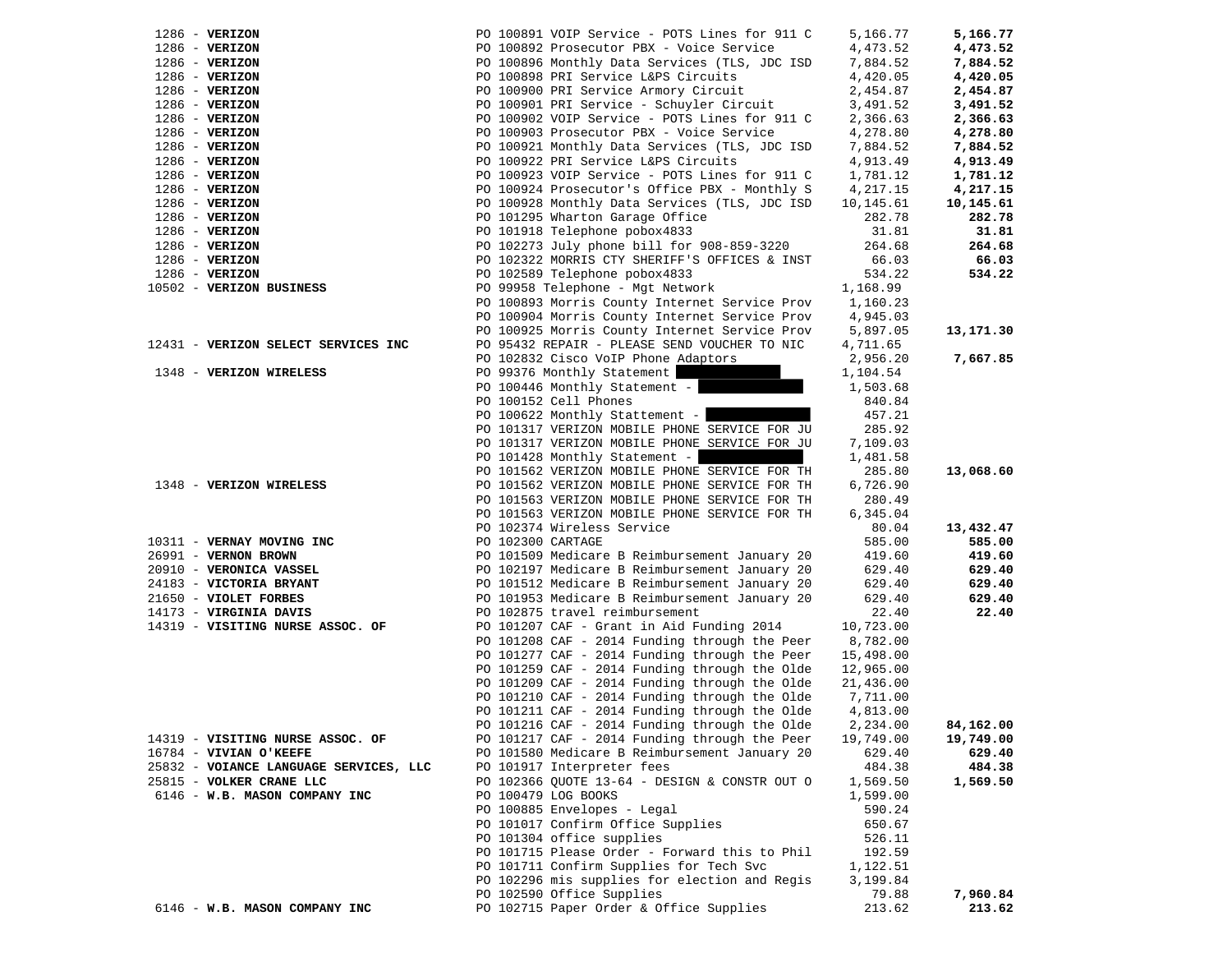|                                                          | 13964 - WALTER CONKLIN THE RELEVEL PO 101550 Medicare B Reimbursement January 20                                                                         | 1,258.80 | 1,258.80 |
|----------------------------------------------------------|----------------------------------------------------------------------------------------------------------------------------------------------------------|----------|----------|
|                                                          | 20598 - WALTER PETERSON PO 102002 Medicare B Reimbursement January 20 1,258.80<br>18388 - WARREN COUNTY COMMUNITY COLL. PO 102282 CAF - 18388-944 800.00 |          | 1,258.80 |
|                                                          |                                                                                                                                                          |          | 800.00   |
| 18389 - WARREN COUNTY TECHNICAL SCHOOL                   |                                                                                                                                                          | 556.78   |          |
|                                                          | PO 102819 CAF - 18389-467<br>PO 102821 CAF - 18389-929                                                                                                   | 543.20   | 1,099.98 |
| 20080 - WASHINGTON TOWNSHIP M.U.A.                       | PO 102760 WATER & SEWER - LONG VALLEY 344.06                                                                                                             |          | 344.06   |
| 21268 - WATER WORKS SUPPLY CO., INC. PO 100911 PLUMBING  |                                                                                                                                                          | 265.85   | 265.85   |
| 24231 - WATERS, MCPHERSON, MCNEILL, P.C.                 | PO 101241 Belantrae Condominiums, Florham Par 684.00                                                                                                     |          | 684.00   |
| 13392 - WEBSTER PLUMBING &                               | PO 101222 CAF - Labor Rates Plumbing 475.00<br>PO 101222 CAF - Labor Rates Plumbing 3,374.30                                                             |          |          |
|                                                          |                                                                                                                                                          |          | 3,849.30 |
| 25859 - WESCOM SOLUTIONS INC.                            | PO 100679 POINT CLICK CARE - Monthly Service 3,122.86                                                                                                    |          | 3,122.86 |
| 10812 - WEST PAYMENT CENTER                              | PO 100250 nj stat 2014 pp a-z                                                                                                                            | 4,865.00 | 4,865.00 |
| 5455 - WEST PAYMENT CENTER                               | PO 101018 Monthly BIlling for April 05, 2014                                                                                                             | 1,908.40 |          |
|                                                          | PO 101019 Monthly Billing for May 05, 2014 th                                                                                                            | 143.03   | 2,051.43 |
| 10812 - WEST PAYMENT CENTER                              | PO 102508 west information charge                                                                                                                        | 1,691.26 | 1,691.26 |
|                                                          | PO 102531 CAF - 2013 Municipal Alliance Funds 1,106.98                                                                                                   |          | 1,106.98 |
| 18452 - WHARTON BORO MUNICIPAL<br>25844 - WILFRIED SMITH | PO 102118 Medicare B Reimbursement January 20                                                                                                            | 629.40   | 629.40   |
| 20610 - WILLIAM CALLERY                                  | PO 101522 Medicare B Reimbursement January 20                                                                                                            | 450.00   | 450.00   |
| 13246 - WILLIAM F. BARNISH                               | PO 102769 CAF - Use of Property located at 91                                                                                                            | 7,087.72 | 7,087.72 |
| 21372 - WILLIAM JOHNSON<br>11998 - WILLIAM KELLY         | PO 101728 Medicare B Reimbursement January 20                                                                                                            | 1,258.80 | 1,258.80 |
|                                                          | PO 101809 Medicare B Reimbursement January 20                                                                                                            | 629.40   | 629.40   |
| 26507 - WILLIAM LAMOREAUX                                | PO 101691 Medicare B Reimbursement January 20 629.40                                                                                                     |          | 629.40   |
| 8221 - WILLIAM MCNIECE                                   | PO 101628 Medicare B Reimbursement January 20                                                                                                            | 1,258.80 | 1,258.80 |
| 26523 - WILLIAM MOTT                                     | PO 101201 Cell Phone                                                                                                                                     | 60.00    | 60.00    |
| $20941 - \text{WILLIAM OSA}$                             | PO 101576 Medicare B Reimbursement January 20                                                                                                            | 629.40   | 629.40   |
| 8335 - WILLIAM PATERSON UNIVERSITY                       | 1,227.05<br>PO 101358 CAF - 8335-1311                                                                                                                    |          | 1,227.05 |
| 24769 - WILLIAM YANCEY                                   | PO 102243 Medicare B Reimbursement January 20 629.40                                                                                                     |          | 629.40   |
| 25391 - WILLIE CHAVIS                                    | PO 101534 Medicare B Reimbursement January 20 1,258.80                                                                                                   |          | 1,258.80 |
| 10817 - WINFRED SUE ROWE                                 | PO 102055 Medicare B Reimbursement January 20 629.40                                                                                                     |          | 629.40   |
| 21189 - WITMER-PUBLIC SAFETY GROUP                       | PO 100087 Helment & Gloves for Hazmat                                                                                                                    | 498.00   | 498.00   |
| 20820 - Y-PERS INC                                       | PO 100656 SHOP SUPPLIES                                                                                                                                  | 505.51   | 505.51   |

--------------

TOTAL **16,010,820.54** 

| Total to be paid from Fund 01 Current Fund    | 12,392,395.65 |
|-----------------------------------------------|---------------|
| Total to be paid from Fund 02 Grant Fund      | 1,938,996.82  |
| Total to be paid from Fund 04 County Capital  | 1,588,118.04  |
| Total to be paid from Fund 13 Dedicated Trust | 91,310.03     |
|                                               |               |
| 16,010,820.54                                 |               |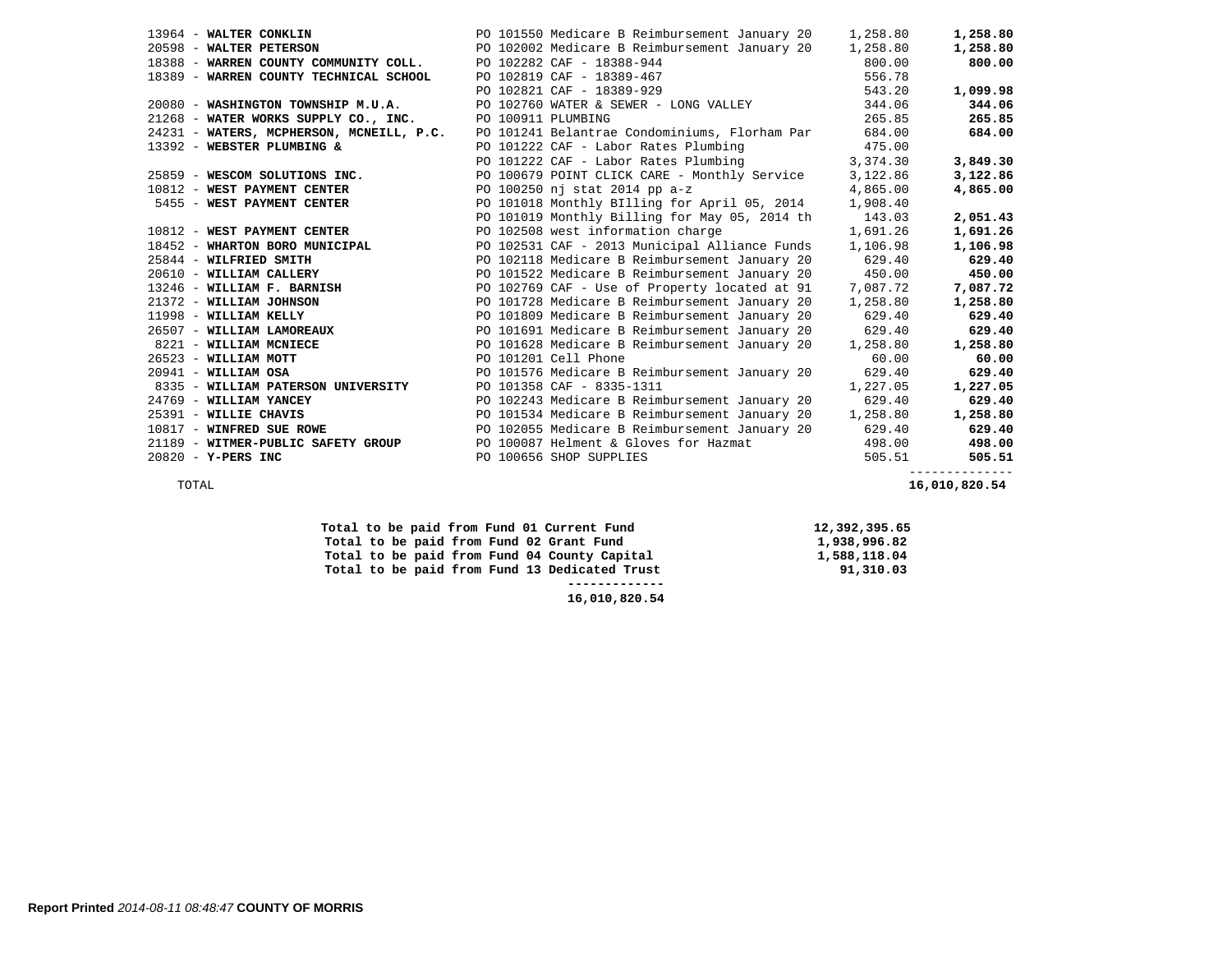## **List of Bills (Department/Account Detail) - CENTRALIZED DISBURSEMENT ACCOUNT**

| Account                            | P0 #<br>Vendor                                                    | Description                                                   | Payment    | Account Total             |
|------------------------------------|-------------------------------------------------------------------|---------------------------------------------------------------|------------|---------------------------|
|                                    |                                                                   | <b>Current Fund</b>                                           |            |                           |
| <b>County Administrator</b>        |                                                                   |                                                               |            |                           |
| 01-201-20-100100-028               | 101331 NEW JERSEY LEAGUE OF<br>Books & Periodicals                | Subscription October 2014 - June 2015<br>TOTAL FOR ACCOUNT    | 24.00      | 24.00                     |
| 01-201-20-100100-058               | 101912 STAPLES BUSINESS ADVANTAGE<br>Office Supplies & Stationery | Coffee 24pk, kcup, mini laserprinter lab<br>TOTAL FOR ACCOUNT | 348.52     | 348.52                    |
| 01-201-20-100100-068               | 103037 COUNTY OF MORRIS<br>Postage & Metered Mail                 | 2ND HALF JULY 2014 METERED MAIL<br>TOTAL FOR ACCOUNT          | 36.36      | 36.36                     |
|                                    | TOTAL for County Administrator                                    |                                                               |            | ============<br>408.88    |
| <b>Personnel</b>                   |                                                                   |                                                               |            |                           |
|                                    | 103037 COUNTY OF MORRIS                                           | 2ND HALF JULY 2014 METERED MAIL                               | 160.90     |                           |
| 01-201-20-105100-068               | Postage & Metered Mail                                            | TOTAL FOR ACCOUNT                                             |            | 160.90                    |
|                                    | 102408 LONGFELLOWS SANDWICH DELI                                  | Blood Drive 7/11 #010001                                      | 99.00      |                           |
|                                    | 102408 LONGFELLOWS SANDWICH DELI                                  | Blood Drive 7/22 #010018                                      | 99.00      |                           |
| 01-201-20-105100-077               | Social Service Costs                                              | TOTAL FOR ACCOUNT                                             |            | 198.00                    |
|                                    | 101130 MUNICIPAL CAPITAL CORP                                     | April, May, June 2014 Copier Lease                            | 1,137.42   |                           |
|                                    | 102632 TRITEC OFFICE EQUIPMENT INC                                | $4/1/-6/30$ Color Copies #53874                               | 196.70     |                           |
|                                    | $01 - 201 - 20 - 105100 - 164$ Office Machines - Rental           | TOTAL FOR ACCOUNT                                             |            | 1,334.12                  |
|                                    |                                                                   |                                                               |            | ============              |
|                                    | TOTAL for Personnel                                               |                                                               |            | 1,693.02                  |
| <b>DEPARTMENT 105115</b>           |                                                                   |                                                               |            |                           |
|                                    | 103143 FASTER URGENT CARE                                         | Diagnostic Tests July 2014 (see attached                      | 590.00     |                           |
|                                    | 103144 FASTER URGENT CARE                                         | Diagnostic Tests - July 2014 (see attach                      | 2,376.00   |                           |
| 01-201-20-105115-049               | Laboratory Services                                               | TOTAL FOR ACCOUNT                                             |            | 2,966.00                  |
|                                    | 100854 FASTER URGENT CARE                                         | Medical Services (see attached) Marc Cla                      | 40.00      |                           |
|                                    | 103143 FASTER URGENT CARE                                         | Medical Services-Fees July 2014(see atta                      | 24, 313.01 |                           |
| 01-201-20-105115-084               | Other Outside Services                                            | TOTAL FOR ACCOUNT                                             |            | 24,353.01                 |
|                                    | TOTAL for DEPARTMENT 105115                                       |                                                               |            | ============<br>27,319.01 |
|                                    |                                                                   |                                                               |            |                           |
| <b>Board of Chosen Freeholders</b> | 103037 COUNTY OF MORRIS                                           | 2ND HALF JULY 2014 METERED MAIL                               | 90.57      |                           |
|                                    | 103037 COUNTY OF MORRIS                                           | 2ND HALF JULY 2014 METERED MAIL                               | 108.48     |                           |
| 01-201-20-110100-068               | Postage & Metered Mail                                            | TOTAL FOR ACCOUNT                                             |            | 199.05                    |
|                                    | 102442 MORRIS COUNTY TOURISM BUREAU                               | Third Quarter Grant July 1, 2014-Septemb                      | 46,500.00  |                           |
|                                    | 102301 JIM DELGIUDICE                                             | Freeholder Photography                                        | 185.00     |                           |
|                                    | 102301 JIM DELGIUDICE                                             | Processing Including proofs                                   | 46.25      |                           |
|                                    | 102301 JIM DELGIUDICE                                             | 8.5 x 11 Color Prints                                         | 50.00      |                           |
|                                    | 102301 JIM DELGIUDICE                                             | 10% Discount                                                  | $-28.13$   |                           |
| 01-201-20-110100-079               | Special Projects                                                  | TOTAL FOR ACCOUNT                                             |            | 46,753.12                 |
|                                    | 101434 TRITEC OFFICE EQUIPMENT INC                                | Invoice for color copies 04-01-14- 06-30                      | 20.72      |                           |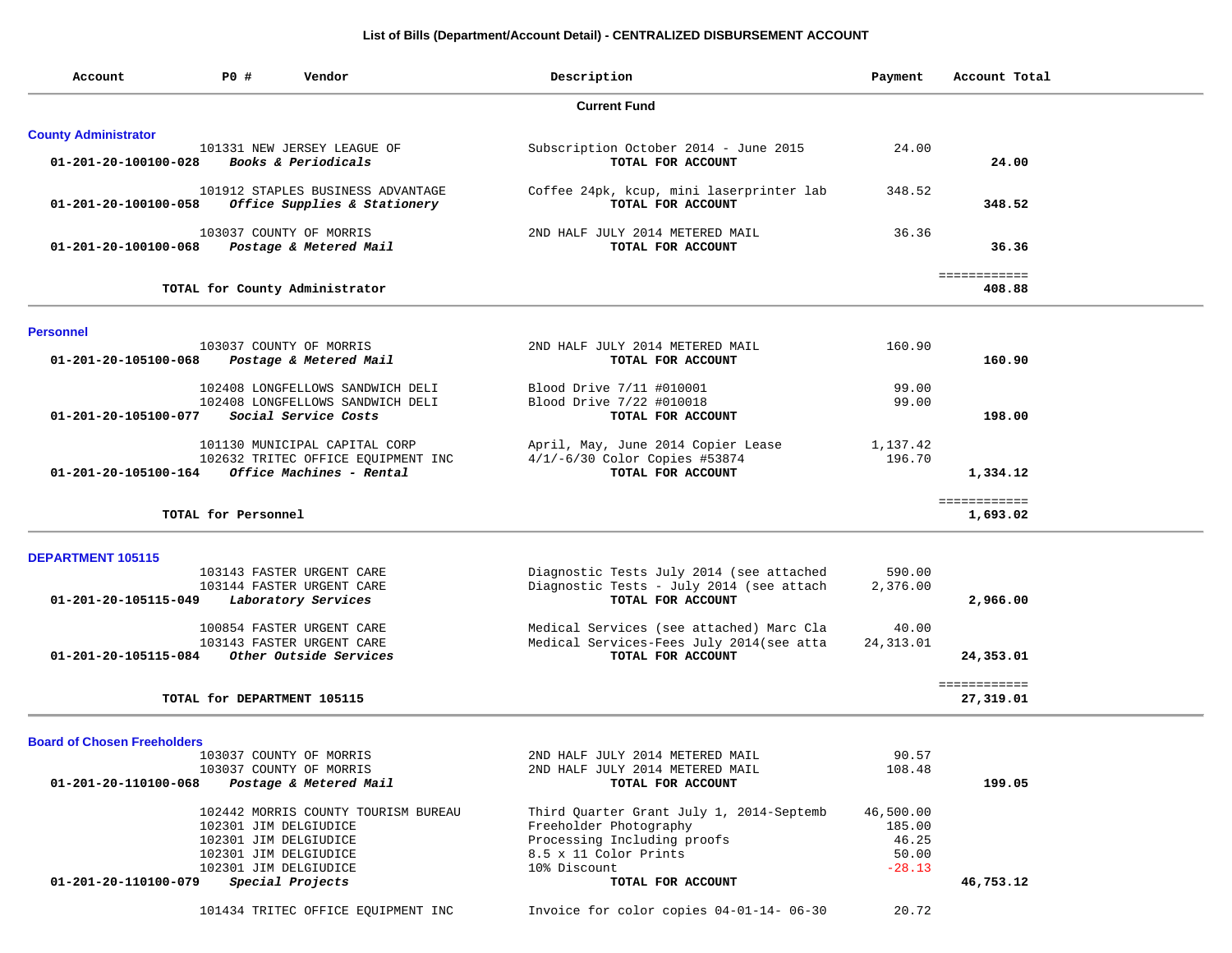|                                |                                         | $m$ coc $m$ nto that characteristic matrix $m$ |          |          |
|--------------------------------|-----------------------------------------|------------------------------------------------|----------|----------|
|                                | 102508 WEST PAYMENT CENTER              | west information charges june 1,2014 -ju       | 556.42   |          |
| $01 - 201 - 20 - 120100 - 028$ | Books & Periodicals                     | TOTAL FOR ACCOUNT                              |          | 6,635.26 |
|                                | 101562 VERIZON WIRELESS                 | COUNTY CLERK                                   | 119.10   |          |
|                                | 101317 VERIZON WIRELESS                 | COUNTY CLERK                                   | 130.50   |          |
| 01-201-20-120100-031           | Cellular Phones/Pagers                  | TOTAL FOR ACCOUNT                              |          | 249.60   |
|                                | 99620 CDW GOVERNMENT INC.               | quote Cs540 wireless headset. Ouote #find      | 2,000.00 |          |
|                                | 102516 TRITEC OFFICE EOUIPMENT INC      | color copies for the savin copier in pas       | 321.65   |          |
|                                | 102516 TRITEC OFFICE EQUIPMENT INC      | color copies foor the savin copier in re       | 360.85   |          |
| $01 - 201 - 20 - 120100 - 044$ | Equipment Service Agreements            | TOTAL FOR ACCOUNT                              |          | 2,682.50 |
|                                | 101373 EASTMAN PARK MICROGRAPHICS, INC. | 215 processing of film 16mm catalog # pro      | 495.24   |          |
|                                |                                         |                                                |          |          |

# **County Clerk**  101396 TELESEARCH INC tempory help inthe Registry dept. week e 770.00 101396 TELESEARCH INC tempory help in the registry dept. weeke 845.00 101396 TELESEARCH INC tempory services in the Registry weekend 616.00 102293 TELESEARCH INC tempory services weekending 7/13/14 for 770.00 102507 TELESEARCH INC tempory service week ending 7/20/14 Shar 671.00  **01-201-20-120100-016** *Outside Salaries & Wages* **TOTAL FOR ACCOUNT 3,672.00** 100034 FITZERALD'S legislative manual product LMFF2014 cust 79.00 100250 WEST PAYMENT CENTER njstat 2014 pp on account # 1000433730 4,865.00 102508 WEST PAYMENT CENTER west information charge April 1,2014 - A 517.42 west information charge may  $1,2014$  - may

**Clerk of the Board** 

| 101422 DAILY RECORD                               | \$56,000 capital improvement all terrain                                | 64.12  |          |
|---------------------------------------------------|-------------------------------------------------------------------------|--------|----------|
| 101422 DAILY RECORD                               | \$51,000 Capital improvement heavy duty c                               | 64.12  |          |
| 101422 DAILY RECORD                               | \$116,000 Bond Ord. Carpet Installation C                               | 63.34  |          |
| 102699 DAILY RECORD                               | \$56,000 capital improvement all terrain                                | 57.10  |          |
| 102699 DAILY RECORD                               | \$51,000 Capital improvement heavy duty c                               | 57.10  |          |
| 102699 DAILY RECORD                               | \$116,000 Bond Ord. Carpet Installation C                               | 58.14  |          |
| 102699 DAILY RECORD                               | Amending Bond ordinance 953335 rehabilit                                | 66.72  |          |
| 102702 DAILY RECORD                               | ADVERTISING ON MAPS VEHICLES 7/24/14                                    | 101.30 |          |
| 102702 DAILY RECORD                               | LABOR RATES ELECTRICAL 2014-15 7/25/14                                  | 99.74  |          |
| 102702 DAILY RECORD                               | LEGAL NOTICE ADA BLACKWELL 7/25/14                                      | 158.24 |          |
| 103050 DAILY RECORD                               | Oual-Lynx, Inc. $(p/d 7/29)$                                            | 55.28  |          |
| 103050 DAILY RECORD                               | RBA Group $(p/d \ 7/29)$                                                | 45.66  |          |
| $01 - 201 - 20 - 110105 - 022$ Advertising        | TOTAL FOR ACCOUNT                                                       |        | 1,633.70 |
|                                                   | 102721 MORRIS COUNTY LEAGUE OF MUNICIPALIT MCLOM Yearly membership Dues | 50.00  |          |
| 01-201-20-110105-023 Associations and Memberships | TOTAL FOR ACCOUNT                                                       |        | 50.00    |
| 102310 STAPLES BUSINESS ADVANTAGE                 | Ballpoint Pens                                                          | 16.90  |          |
| 102310 STAPLES BUSINESS ADVANTAGE                 | 8.5x11 Paper                                                            | 33.28  |          |
| 102310 STAPLES BUSINESS ADVANTAGE                 | Tape                                                                    | 16.85  |          |

 **01-201-20-110105-058** *Office Supplies & Stationery* **TOTAL FOR ACCOUNT 67.03**

**TOTAL for Clerk of the Board 1,750.73**

============

 102335 DAILY RECORD ROAD RESURFACING 7/15/14 194.12 102335 DAILY RECORD ROAD RESUSRFACING REVISED 7/16/14 194.90 102335 DAILY RECORD SECURITY STATION OTA 201 7/17/14 151.22 101258 DAILY RECORD BID/PSTA BLDG 7/11/2014 153.56 101565 DAILY RECORD Concorde Group, Inc. (p/d 7/15) 49.04

 ============ **TOTAL for Board of Chosen Freeholders 46,972.89**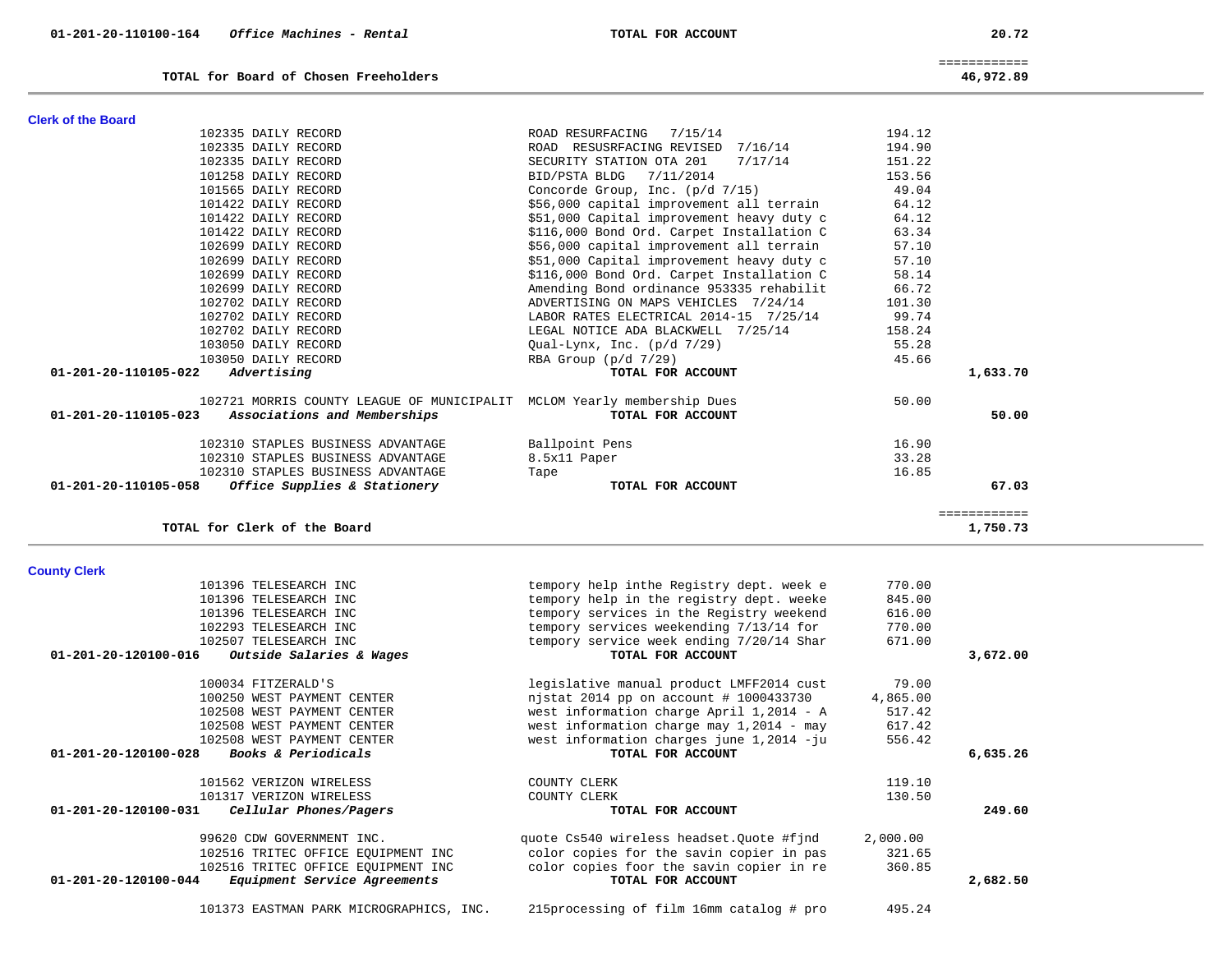| $01 - 201 - 20 - 120100 - 054$ | 101373 EASTMAN PARK MICROGRAPHICS, INC.<br>Microfilming                                                                  | 215 ft processing -16mm proc-16-215<br>TOTAL FOR ACCOUNT                                                                                 | 293.34                        | 788.58                    |
|--------------------------------|--------------------------------------------------------------------------------------------------------------------------|------------------------------------------------------------------------------------------------------------------------------------------|-------------------------------|---------------------------|
| 01-201-20-120100-058           | 102295 RIO'S ENGRAVING<br>102296 W.B. MASON COMPANY INC<br>102296 W.B. MASON COMPANY INC<br>Office Supplies & Stationery | name plates with holders for passports.N<br>mis office supplies toner thrml rolls co<br>toner for the 9000 printers<br>TOTAL FOR ACCOUNT | 74.00<br>1,361.28<br>1,041.88 | 2,477.16                  |
| $01 - 201 - 20 - 120100 - 059$ | 101395 THE TAB GROUP<br>101395 THE TAB GROUP<br>Other General Expenses                                                   | 3rd quarter Of 2014 storage (july, Augus<br>retrieval 7/8/14 8 item 55 cubic feet pr<br>TOTAL FOR ACCOUNT                                | 4,377.38<br>66.30             | 4,443.68                  |
| $01 - 201 - 20 - 120100 - 068$ | 103037 COUNTY OF MORRIS<br>Postage & Metered Mail                                                                        | 2ND HALF JULY 2014 METERED MAIL<br>TOTAL FOR ACCOUNT                                                                                     | 2,197.36                      | 2,197.36                  |
| 01-201-20-120100-069           | 101400 GILL ASSOCIATES IDENTIFICATION<br>101402 PAPER MART INC<br>Printing                                               | item # subribbon/p3-0100-1 YMCKT polaroi<br>paper for the map room and records vault<br>TOTAL FOR ACCOUNT                                | 948.75<br>728.60              | 1,677.35                  |
| 01-201-20-120100-084           | 102527 UNITED PARCEL SERVICE<br>Other Outside Services                                                                   | weekly servic charge on account # 6x7742<br>TOTAL FOR ACCOUNT                                                                            | 212.69                        | 212.69                    |
| 01-201-20-120100-095           | 102509 POLAND SPRING<br>Other Administrative Supplies                                                                    | 0429033129<br>$6/15/14 - 7/14/14$<br>TOTAL FOR ACCOUNT                                                                                   | 35.86                         | 35.86                     |
| $01 - 201 - 20 - 120100 - 185$ | 101401 LONGFELLOWS SANDWICH DELI<br>Food                                                                                 | lunch meeting for 5 people<br>TOTAL FOR ACCOUNT                                                                                          | 35.00                         | 35.00                     |
|                                | TOTAL for County Clerk                                                                                                   |                                                                                                                                          |                               | ============<br>25,107.04 |

**County Board of Elections**

| 101205 ELECTION GRAPHICS, INC.                   |                              | Machine Ballot Faces for 4/8/14 Coins fo | 800.00 |              |
|--------------------------------------------------|------------------------------|------------------------------------------|--------|--------------|
| 101205 ELECTION GRAPHICS, INC.                   |                              | Machine Ballot Faces for 4/24/14 Morris  | 600.00 |              |
| 101205 ELECTION GRAPHICS, INC.                   |                              | Machine Ballot Faces for 5/23/14 for Par | 400.00 |              |
| 101205 ELECTION GRAPHICS, INC.                   |                              | Machine Ballot Faces for 6/5/14 for Pequ | 100.00 |              |
| 01-201-20-121100-039                             | Education Schools & Training | TOTAL FOR ACCOUNT                        |        | 1,900.00     |
| 102635 STAPLES BUSINESS ADVANTAGE                |                              | Item # UNV-84622 Pouch, LTR SZ, 3mil, 10 | 76.50  |              |
| 01-201-20-121100-058                             | Office Supplies & Stationery | TOTAL FOR ACCOUNT                        |        | 76.50        |
| 100436 FAIRMOUNT FIRE CO. NO. 1                  |                              | Primary Election - June 3, 2014 Polling  | 50.00  |              |
| Polling Place Rental<br>01-201-20-121100-067     |                              | TOTAL FOR ACCOUNT                        |        | 50.00        |
| 103037 COUNTY OF MORRIS                          |                              | 2ND HALF JULY 2014 METERED MAIL          | 6.47   |              |
| 01-201-20-121100-068<br>Postage & Metered Mail   |                              | TOTAL FOR ACCOUNT                        |        | 6.47         |
| 102262 TRITEC OFFICE EOUIPMENT INC               |                              | TRITEC OFFICE EQUIPMENT/ COLOR COPIES 4/ | 344.68 |              |
| 01-201-20-121100-164<br>Office Machines - Rental |                              | TOTAL FOR ACCOUNT                        |        | 344.68       |
|                                                  |                              |                                          |        | ============ |
| TOTAL for County Board of Elections              |                              |                                          |        | 2,377.65     |

**Superintendent of Elections** 100707 D. C. EXPRESS INC Primary Election - June 3, 2014 Delviery 537.00  **01-201-20-121105-030** *Cartage* **TOTAL FOR ACCOUNT 537.00** 99894 PITNEY BOWES CREDIT CORP Pitney Boes Quarterly Charge for Mailing 618.00 100750 D. C. EXPRESS INC Delivery of 4 Voting Machines to Mountai 380.00 102352 THE CRAFTSMAN FARMS **Primary Election - June 3, 2014 Polling** 50.00<br>**7 National Voter Registration 100 SEAL FOR ACCOUNT 01-201-20-121105-057** *National Voter Registration* **TOTAL FOR ACCOUNT 1,048.00**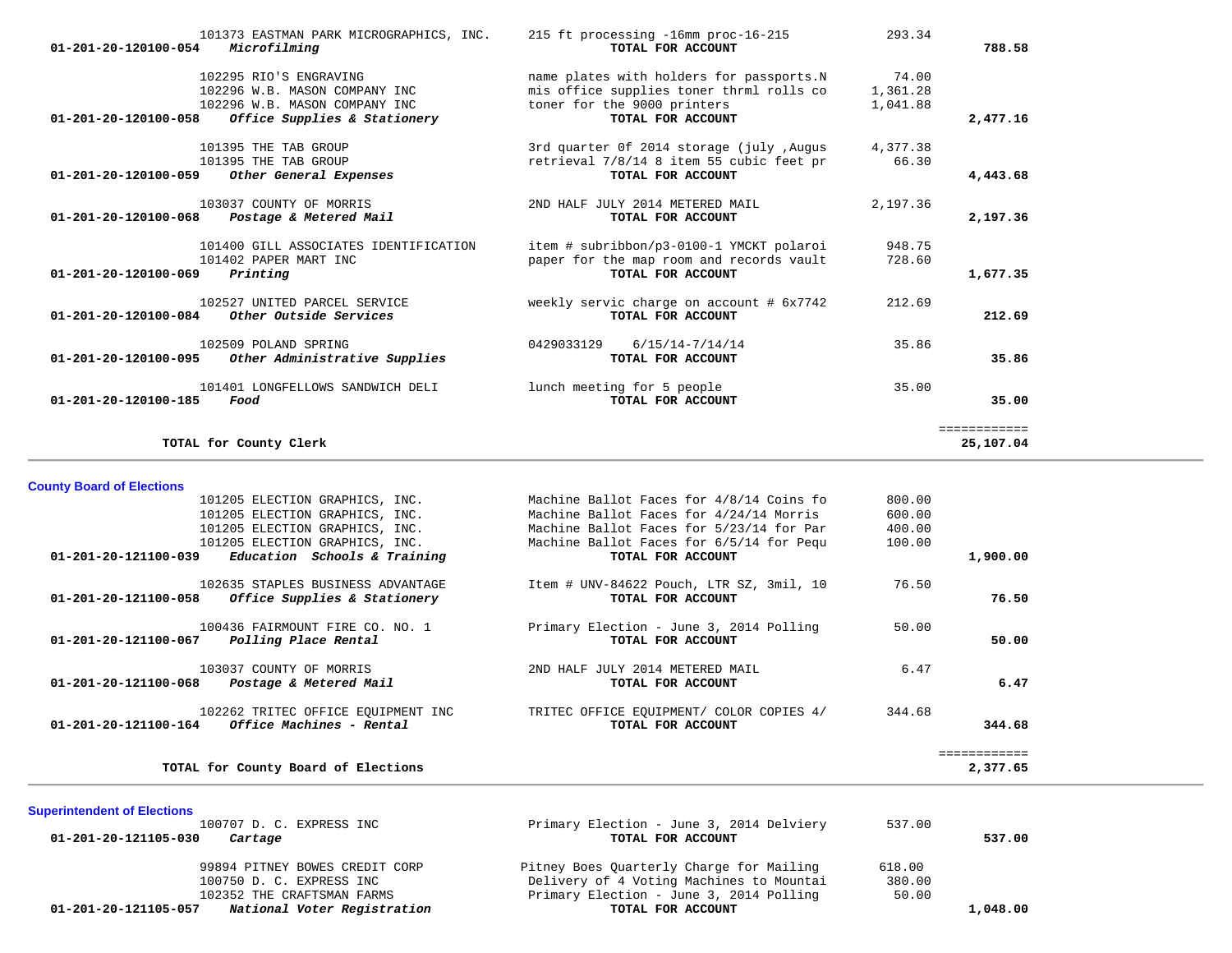| 01-201-20-121105-058                                        | 102263 STAPLES BUSINESS ADVANTAGE<br>102263 STAPLES BUSINESS ADVANTAGE<br>Office Supplies & Stationery | Item 736031 Handset Coil Cord 12FT Black<br>Item 565304 #8 5/8 Envelope DBL WDW RVL&<br>TOTAL FOR ACCOUNT | 74.80<br>443.04      | 517.84                    |  |
|-------------------------------------------------------------|--------------------------------------------------------------------------------------------------------|-----------------------------------------------------------------------------------------------------------|----------------------|---------------------------|--|
| 01-201-20-121105-068                                        | 99053 POSTMASTER<br>103037 COUNTY OF MORRIS<br>Postage & Metered Mail                                  | DEPOSIT TO BE MADE IN "RETURNED SAMPLE B<br>2ND HALF JULY 2014 METERED MAIL<br>TOTAL FOR ACCOUNT          | 7,000.00<br>1,887.50 | 8,887.50                  |  |
| 01-201-20-121105-095                                        | 102440 POLAND SPRING WATER CO.<br>Other Administrative Supplies                                        | Poland Spring Water/Rental for 5/31/14 t<br>TOTAL FOR ACCOUNT                                             | 19.92                | 19.92                     |  |
|                                                             | TOTAL for Superintendent of Elections                                                                  |                                                                                                           |                      | ============<br>11,010.26 |  |
| <b>County Elections (Cty Clerk)</b><br>01-201-20-121110-058 | 102296 W.B. MASON COMPANY INC<br>Office Supplies & Stationery                                          | labels for shipping and mis correction t<br>TOTAL FOR ACCOUNT                                             | 796.68               | 796.68                    |  |
| 01-201-20-121110-068                                        | 103037 COUNTY OF MORRIS<br>Postage & Metered Mail                                                      | 2ND HALF JULY 2014 METERED MAIL<br>TOTAL FOR ACCOUNT                                                      | 4.80                 | 4.80                      |  |
| 01-201-20-121110-259                                        | 100043 PITNEY BOWES CREDIT CORP<br>Equipment Rental                                                    | lease invoice for the folder in the elec<br>TOTAL FOR ACCOUNT                                             | 620.46               | 620.46                    |  |
|                                                             | TOTAL for County Elections (Cty Clerk)                                                                 |                                                                                                           |                      | ============<br>1,421.94  |  |
| <b>County Treasurer</b>                                     | 103037 COUNTY OF MORRIS<br>01-201-20-130100-068 Postage & Metered Mail                                 | 2ND HALF JULY 2014 METERED MAIL<br>TOTAL FOR ACCOUNT                                                      | 257.60               | 257.60                    |  |
|                                                             | TOTAL for County Treasurer                                                                             |                                                                                                           |                      | ============<br>257.60    |  |
| <b>Purchasing Division</b><br>01-201-20-130105-044          | 102337 TRITEC OFFICE EQUIPMENT INC<br>Equipment Service Agreements                                     | CC-CPC BLACK & WHITE COPIES FROM 04/01/2<br>TOTAL FOR ACCOUNT                                             | 18,572.97            | 18,572.97                 |  |
| 01-201-20-130105-068                                        | 103037 COUNTY OF MORRIS<br>Postage & Metered Mail                                                      | 2ND HALF JULY 2014 METERED MAIL<br>TOTAL FOR ACCOUNT                                                      | 649.73               | 649.73                    |  |
| 01-201-20-130105-095                                        | 102334 DEER PARK<br>Other Administrative Supplies                                                      | 0434495552 6/15/14-7/14/14<br>TOTAL FOR ACCOUNT                                                           | 15.94                | 15.94                     |  |
|                                                             | 101288 MUNICIPAL CAPITAL CORP<br>$01 - 201 - 20 - 130105 - 164$ Office Machines - Rental               | 9821 PAYMENT FOR JUNE, JULY, AUGUST 2014<br>TOTAL FOR ACCOUNT                                             | 1,029.09             | 1,029.09                  |  |
|                                                             | TOTAL for Purchasing Division                                                                          |                                                                                                           |                      | ============<br>20,267.73 |  |
| <b>Office Services</b>                                      | 102327 DEER PARK<br>$100227$ prop papy                                                                 | 5 GALLON BOTTLES OF DRINKING WATER<br>$1.72$ mmn $0.001$ mn nmarrow $T$                                   | 23.92<br>0.00        |                           |  |

| 102805 COUNTY COLLEGE OF MORRIS<br>Printing<br>01-201-20-130110-069 | In Accordance with 2014 Printing Contrac<br>TOTAL FOR ACCOUNT | 15,720.75 | 15,720.75 |
|---------------------------------------------------------------------|---------------------------------------------------------------|-----------|-----------|
| <i>Office Supplies &amp; Stationery</i><br>01-201-20-130110-058     | TOTAL FOR ACCOUNT                                             |           | 24.91     |
| 102327 DEER PARK                                                    | WATER COOLER RENTAL                                           | 0.99      |           |
| 104347 DEER PARA                                                    | CALLUN DUIILES UP DRINAING WAILR                              | 23.92     |           |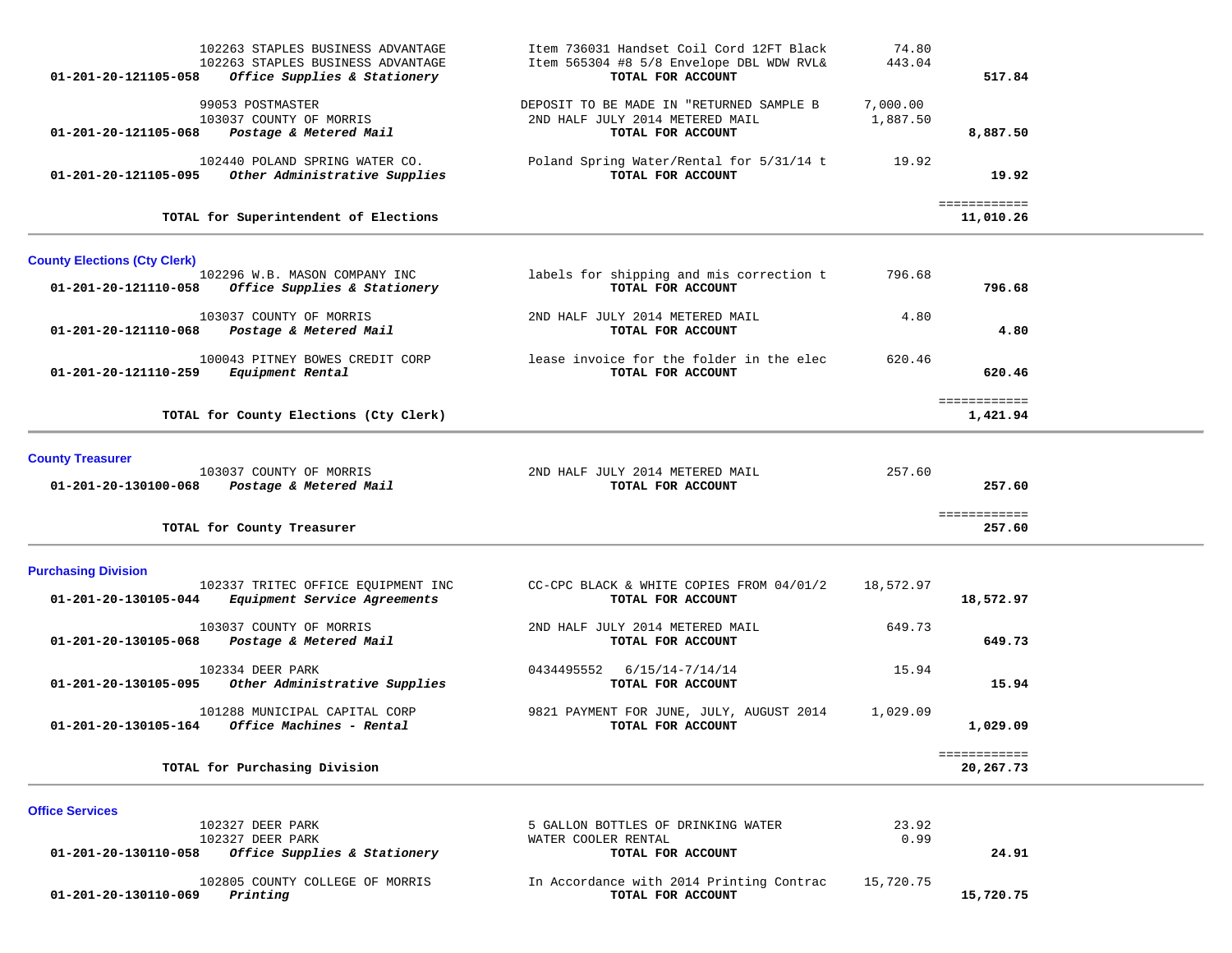| <b>Information Technology Div</b>                                            |                                                          |           |              |
|------------------------------------------------------------------------------|----------------------------------------------------------|-----------|--------------|
| 100038 ALTERNATIVE MICROGRAPHICS INC<br>Microfilming<br>01-201-20-140100-054 | Microfilming Service as per invoice<br>TOTAL FOR ACCOUNT | 2,325.46  | 2,325.46     |
| 100774 DEER PARK                                                             | Account 0419423314 5/31/14-6/30/14                       | 18.93     |              |
| 100694 STAPLES BUSINESS ADVANTAGE                                            | Office Supplies                                          | 11.27     |              |
| 100694 STAPLES BUSINESS ADVANTAGE                                            | Office Supplies                                          | 107.88    |              |
| 100694 STAPLES BUSINESS ADVANTAGE                                            | Office Supplies                                          | 28.80     |              |
| 01-201-20-140100-058<br>Office Supplies & Stationery                         | TOTAL FOR ACCOUNT                                        |           | 166.88       |
| 103037 COUNTY OF MORRIS                                                      | 2ND HALF JULY 2014 METERED MAIL                          | 210.63    |              |
| 01-201-20-140100-068<br>Postage & Metered Mail                               | TOTAL FOR ACCOUNT                                        |           | 210.63       |
| 96763 SHI INTERNATIONAL CORP                                                 | Checkpoint Annual Maintenance Renewal                    | 83,932.80 |              |
| 01-201-20-140100-078<br>Software Maintenance                                 | TOTAL FOR ACCOUNT                                        |           | 83,932.80    |
| 100696 JOHN TUGMAN                                                           | Airfare                                                  | 333.00    |              |
| 100696 JOHN TUGMAN                                                           | Hotel                                                    | 627.76    |              |
| 01-201-20-140100-082<br>Travel Expense                                       | TOTAL FOR ACCOUNT                                        |           | 960.76       |
| 99824 HEWLETT-PACKARD COMPANY                                                | $HP$ LJ $Pro$ 200                                        | 229.00    |              |
| 99824 HEWLETT-PACKARD COMPANY                                                | HP LJ Pro P1606DN                                        | 179.00    |              |
| 01-201-20-140100-098<br>Other Operating&Repair Supply                        | TOTAL FOR ACCOUNT                                        |           | 408.00       |
|                                                                              |                                                          |           | :=========== |
| TOTAL for Information Technology Div                                         |                                                          |           | 88,004.53    |

**O.L.I.S.** 

| 100773 DEER PARK                                        | Account 0438862047              | 27.90        |  |
|---------------------------------------------------------|---------------------------------|--------------|--|
| Office Supplies & Stationery<br>01-201-20-140105-058    | TOTAL FOR ACCOUNT               | 27.90        |  |
|                                                         |                                 |              |  |
|                                                         |                                 |              |  |
| TOTAL for O.L.I.S.                                      |                                 | 27.90        |  |
|                                                         |                                 |              |  |
|                                                         |                                 |              |  |
| <b>County Board of Taxation</b>                         |                                 |              |  |
| 103037 COUNTY OF MORRIS                                 | 2ND HALF JULY 2014 METERED MAIL | 112.18       |  |
| 01-201-20-150100-068<br>Postage & Metered Mail          | TOTAL FOR ACCOUNT               | 112.18       |  |
|                                                         |                                 |              |  |
| 102411 TRITEC OFFICE EQUIPMENT INC                      | color copies                    | 41.72        |  |
| <i>Office Machines - Rental</i><br>01-201-20-150100-164 | TOTAL FOR ACCOUNT               | 41.72        |  |
|                                                         |                                 |              |  |
|                                                         |                                 | ------------ |  |
| TOTAL for County Board of Taxation                      |                                 | 153.90       |  |
|                                                         |                                 |              |  |

**County Counsel** 

| 102270 MCMANIMON, SCOTLAND & BAUMANN LLC | County Solar general | 63.00    |
|------------------------------------------|----------------------|----------|
| 102270 MCMANIMON, SCOTLAND & BAUMANN LLC | Sunlight Morris      | 1,470.00 |
| 101421 BEVAN, MOSCA, GIUDITTA &          | legal services       | 84.00    |
| 101425 DIEGNAN & BROPHY, LLC.            | Dancsak, A           | 72.00    |
| 101425 DIEGNAN & BROPHY, LLC.            | Piotrowski, H        | 1,120.80 |
| 101425 DIEGNAN & BROPHY, LLC.            | Beach, A             | 24.00    |
| 101425 DIEGNAN & BROPHY, LLC.            | Friedman, N          | 36.00    |
| 101425 DIEGNAN & BROPHY, LLC.            | Ouinn, M             | 628.80   |
| 101425 DIEGNAN & BROPHY, LLC.            | Rotchford, B         | 600.00   |
| 101425 DIEGNAN & BROPHY, LLC.            | Estate of Stefanick  | 60.00    |
| 01-201-20-155100-051<br>Legal            | TOTAL FOR ACCOUNT    | 4,158.60 |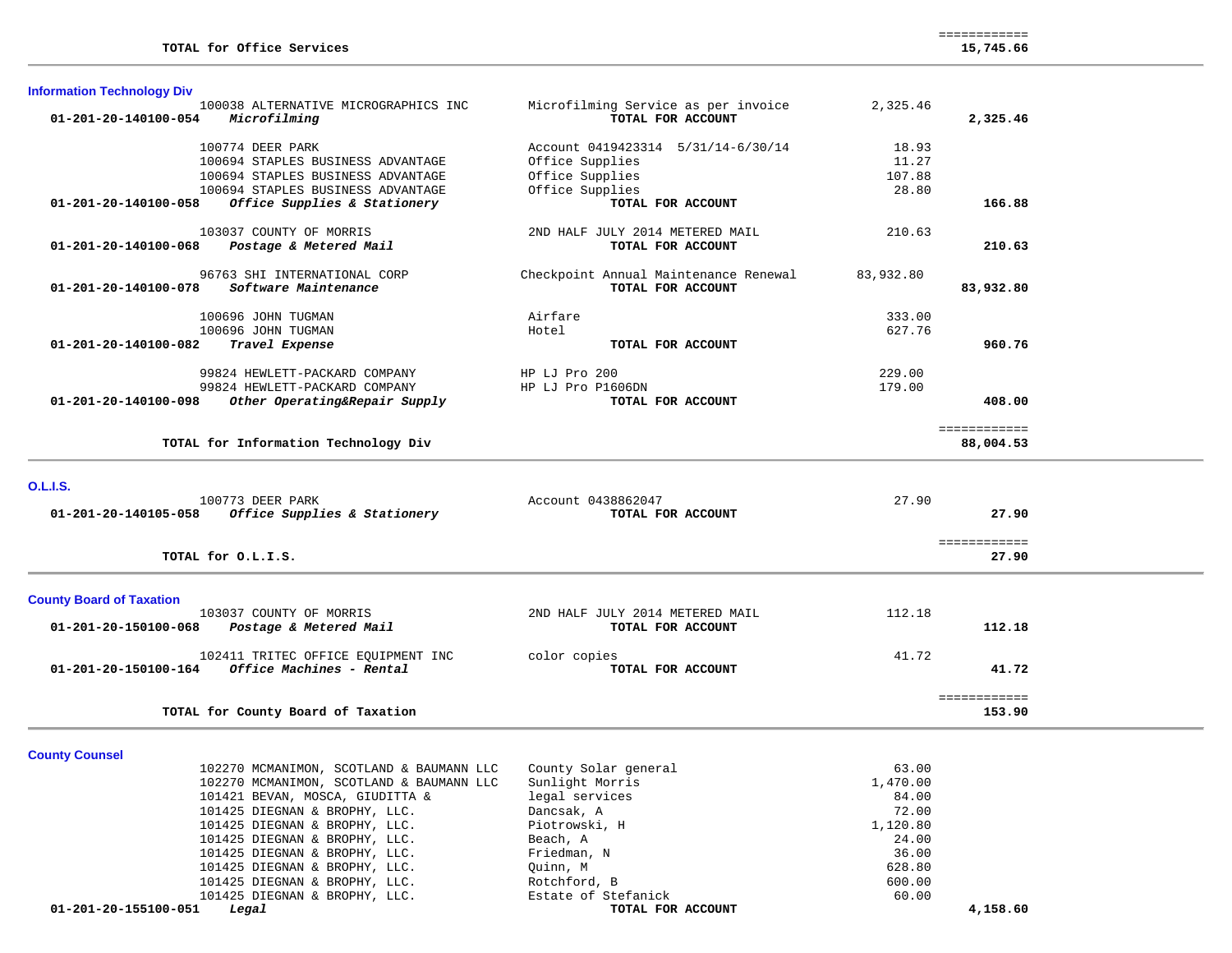| 102406 RIOS' ENGRAVING                               | X-Tamper Self Inker                     | 29.00    |              |
|------------------------------------------------------|-----------------------------------------|----------|--------------|
| 102406 RIOS' ENGRAVING                               | Notary Seal                             | 59.00    |              |
| 101415 STAPLES BUSINESS ADVANTAGE                    | Order for copy paper                    | 72.80    |              |
| 01-201-20-155100-058<br>Office Supplies & Stationery | TOTAL FOR ACCOUNT                       |          | 160.80       |
| 103037 COUNTY OF MORRIS                              | 2ND HALF JULY 2014 METERED MAIL         | 23.66    |              |
| 01-201-20-155100-068<br>Postage & Metered Mail       | TOTAL FOR ACCOUNT                       |          | 23.66        |
| 101416 MUNICIPAL CAPITAL CORP                        | Copier lease June 1, 2014 to August 31, | 1,077.36 |              |
| 102266 TRITEC OFFICE EQUIPMENT INC                   | Color copies                            | 4.48     |              |
| Office Machines - Rental<br>01-201-20-155100-164     | TOTAL FOR ACCOUNT                       |          | 1,081.84     |
|                                                      |                                         |          | ============ |
| TOTAL for County Counsel                             |                                         |          | 5,424.90     |

# **County Surrogate**

| 100148 STAPLES BUSINESS ADVANTAGE                        | SUPPLIES                        | 967.96       |  |
|----------------------------------------------------------|---------------------------------|--------------|--|
| 01-201-20-160100-058<br>Office Supplies & Stationery     | TOTAL FOR ACCOUNT               | 967.96       |  |
| 103037 COUNTY OF MORRIS                                  | 2ND HALF JULY 2014 METERED MAIL | 380.13       |  |
| 01-201-20-160100-068<br>Postage & Metered Mail           | TOTAL FOR ACCOUNT               | 380.13       |  |
| 100147 DEER PARK                                         | 5/15-6/14/14, 0434552170        | 18.93        |  |
| 102792 JOHN PECORARO                                     | PETTY CASH                      | 99.67        |  |
| Other Administrative Supplies<br>01-201-20-160100-095    | TOTAL FOR ACCOUNT               | 118.60       |  |
| 99510 MUNICIPAL CAPITAL CORP                             | RICOH MP 5002SP COPIER          | 856.19       |  |
| 99510 MUNICIPAL CAPITAL CORP                             | RICOH MP4002SP COPIER           | 558.23       |  |
| <i>Office Machines</i><br>$01 - 201 - 20 - 160100 - 163$ | TOTAL FOR ACCOUNT               | 1,414.42     |  |
|                                                          |                                 | ------------ |  |
| TOTAL for County Surrogate                               |                                 | 2,881.11     |  |

## **Engineering**

| 100122 NFPA INTERNATIONAL<br>01-201-20-165100-023 Associations and Memberships | One Year Subscription for NFPA dues Jour<br>TOTAL FOR ACCOUNT | 165.00   | 165.00 |
|--------------------------------------------------------------------------------|---------------------------------------------------------------|----------|--------|
| 101113 TRITEC OFFICE EQUIPMENT INC                                             | Type K Refill Staples - Machine ID 5955                       | 155.00   |        |
| 101113 TRITEC OFFICE EQUIPMENT INC                                             | Shipping and Handling                                         | 8.00     |        |
| 101113 TRITEC OFFICE EQUIPMENT INC                                             | Type K Refill Staples - Machine ID 5956                       | 155.00   |        |
| 102346 DEER PARK                                                               | Water & cups supply for the Engineering,                      | 13.94    |        |
| 101304 W.B. MASON COMPANY INC                                                  | Cord, Handset 12'                                             | 21.87    |        |
| 101304 W.B. MASON COMPANY INC                                                  | Cord, Handset 25' BK                                          | 83.34    |        |
| 101304 W.B. MASON COMPANY INC                                                  | Gloves, Leather, Palm PR                                      | 57.60    |        |
| 101304 W.B. MASON COMPANY INC                                                  | Disc, CDR, 52X, 100 SP SR                                     | 35.25    |        |
| 101304 W.B. MASON COMPANY INC                                                  | Inkcart. #45                                                  | 160.05   |        |
| 101304 W.B. MASON COMPANY INC                                                  | Inkcart, #78                                                  | 168.00   |        |
|                                                                                |                                                               |          |        |
| $01-201-20-165100-058$ Office Supplies & Stationery                            | TOTAL FOR ACCOUNT                                             |          | 858.05 |
| 97770 FEDEX                                                                    | 1487-7249-5 FedEx Pkgs. for NJDOT in Mt.                      | 115.78   |        |
| 103037 COUNTY OF MORRIS                                                        | 2ND HALF JULY 2014 METERED MAIL                               | 6.81     |        |
| 103037 COUNTY OF MORRIS                                                        | 2ND HALF JULY 2014 METERED MAIL                               | 122.51   |        |
| 103037 COUNTY OF MORRIS                                                        | 2ND HALF JULY 2014 METERED MAIL                               | 5.77     |        |
| 01-201-20-165100-068 Postage & Metered Mail                                    | TOTAL FOR ACCOUNT                                             |          | 250.87 |
| 102655 NJ ADVANCE MEDIA, LLC                                                   | XMORR6758156 Weed & Pest Ad for Spraying                      | 84.68    |        |
| $01-201-20-165100-070$ Publication & Subscriptions                             | TOTAL FOR ACCOUNT                                             |          | 84.68  |
| 102344 TREASURER, STATE OF NEW JERSEY                                          | NJEMS Bill ID 126529400Program Interest                       | 5,100.00 |        |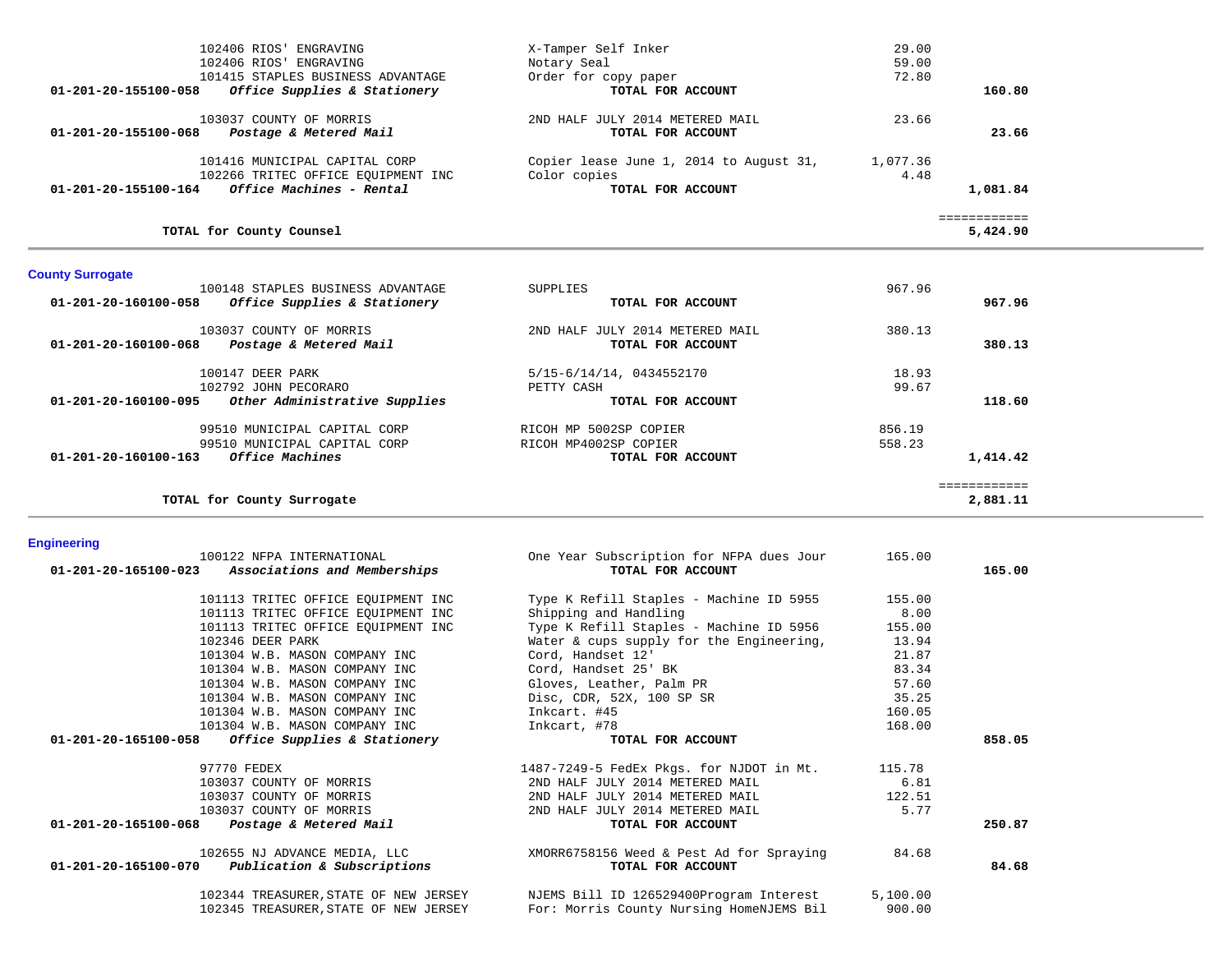| 01-201-20-165100-084<br><i>Other Outside Services</i>                                                                                                                                                                                                     |                                     | TOTAL FOR ACCOUNT                                                                                                                                                              |                                                             | 6,000.00                  |  |
|-----------------------------------------------------------------------------------------------------------------------------------------------------------------------------------------------------------------------------------------------------------|-------------------------------------|--------------------------------------------------------------------------------------------------------------------------------------------------------------------------------|-------------------------------------------------------------|---------------------------|--|
| 101159 MUNICIPAL CAPITAL CORP<br>100699 R.S. KNAPP CO. INC.<br>100682 R.S. KNAPP CO. INC.<br>102347 TRITEC OFFICE EQUIPMENT INC                                                                                                                           |                                     | (1) Ricoh MPC3002/(1)MP4002SPC Copiers P<br>Monthly Service ContractHP T2500, from 6<br>PW300 Print Engine Monthly Base Chg Napp<br>Ricoh MPC 3002Machine # 5955Rental: $4/1/$ | 1,508.59<br>66.64<br>333.70<br>313.95                       |                           |  |
| Office Machines - Rental<br>01-201-20-165100-164                                                                                                                                                                                                          |                                     | TOTAL FOR ACCOUNT                                                                                                                                                              |                                                             | 2,222.88                  |  |
| 101158 ARBORCHEM PRODUCTS<br>101158 ARBORCHEM PRODUCTS<br>101158 ARBORCHEM PRODUCTS<br>101303 MORRISTOWN LUMBER &<br>101303 MORRISTOWN LUMBER &<br>101303 MORRISTOWN LUMBER &<br>101303 MORRISTOWN LUMBER &<br>01-201-20-165100-225<br>Chemicals & Sprays | DIQUAT<br>GARLON 4 ULTRA<br>fREIGHT | 01842 6oz Deep Woods Off Aero<br>Plastic Hose Shut off 3/4 in<br>05m small male hose coupler<br>01m lrg male hose coupler<br>TOTAL FOR ACCOUNT                                 | 195.00<br>420.00<br>109.10<br>11.98<br>2.39<br>1.89<br>1.79 | 742.15                    |  |
| 99562 TRICO EQUIPMENT SERVICES LLC<br>01-201-20-165100-258<br>Equipment                                                                                                                                                                                   |                                     | Kobelco 708R Pin on Jaw Bucket Wain Roy.<br>TOTAL FOR ACCOUNT                                                                                                                  | 5,700.00                                                    | 5,700.00                  |  |
| TOTAL for Engineering                                                                                                                                                                                                                                     |                                     |                                                                                                                                                                                |                                                             | ============<br>16,023.63 |  |
| <b>Heritage Commission</b>                                                                                                                                                                                                                                |                                     |                                                                                                                                                                                |                                                             |                           |  |
| 103037 COUNTY OF MORRIS<br>Postage & Metered Mail<br>01-201-20-175100-068                                                                                                                                                                                 |                                     | 2ND HALF JULY 2014 METERED MAIL<br>TOTAL FOR ACCOUNT                                                                                                                           | 8.12                                                        | 8.12                      |  |
| 103040 TRITEC OFFICE EQUIPMENT INC<br>Special Projects<br>01-201-20-175100-079                                                                                                                                                                            |                                     | Ricoh Model MPC2003 Machine ID: 6484, 7/<br>TOTAL FOR ACCOUNT                                                                                                                  | 37.03                                                       | 37.03                     |  |
| TOTAL for Heritage Commission                                                                                                                                                                                                                             |                                     |                                                                                                                                                                                |                                                             | ============<br>45.15     |  |
| <b>Planning Board</b>                                                                                                                                                                                                                                     |                                     |                                                                                                                                                                                |                                                             |                           |  |
| 102340 RAY CHANG<br>Associations and Memberships<br>01-201-20-180100-023                                                                                                                                                                                  |                                     | Professional Planners License Renewal fo<br>TOTAL FOR ACCOUNT                                                                                                                  | 130.00                                                      | 130.00                    |  |
| 102515 STAPLES BUSINESS ADVANTAGE                                                                                                                                                                                                                         |                                     | Various Office Supplies Customer # NYC10                                                                                                                                       | 245.73                                                      |                           |  |
| 102514 STAPLES BUSINESS ADVANTAGE<br>102514 STAPLES BUSINESS ADVANTAGE                                                                                                                                                                                    |                                     | 36x48 Medium Pile Chairmat INV Date 6/25<br>Comfort Meters INV Date 7/15/2014 Order                                                                                            | 43.72<br>44.85                                              |                           |  |
| 102715 W.B. MASON COMPANY INC<br>Office Supplies & Stationery<br>01-201-20-180100-058                                                                                                                                                                     |                                     | Office Supply - 2 hole punch - Customer<br>TOTAL FOR ACCOUNT                                                                                                                   | 10.88                                                       | 345.18                    |  |
| 102348 RENE AXELROD<br>Other General Expenses<br>01-201-20-180100-059                                                                                                                                                                                     |                                     | MCPB meeting refreshments for May, (10 p<br>TOTAL FOR ACCOUNT                                                                                                                  | 46.46                                                       | 46.46                     |  |
| 103037 COUNTY OF MORRIS<br>01-201-20-180100-068<br>Postage & Metered Mail                                                                                                                                                                                 |                                     | 2ND HALF JULY 2014 METERED MAIL<br>TOTAL FOR ACCOUNT                                                                                                                           | 116.18                                                      | 116.18                    |  |
| 102715 W.B. MASON COMPANY INC<br>Other Administrative Supplies<br>01-201-20-180100-095                                                                                                                                                                    |                                     | 8 1/2 x 11 Paper<br>TOTAL FOR ACCOUNT                                                                                                                                          | 202.74                                                      | 202.74                    |  |
| 101436 TRITEC OFFICE EQUIPMENT INC<br>101417 TRITEC OFFICE EQUIPMENT INC<br>Office Machines - Rental<br>01-201-20-180100-164                                                                                                                              |                                     | Back office Color Copies MC Planning & P<br>Front office color copies. Ricoh MPC5503<br>TOTAL FOR ACCOUNT                                                                      | 553.35<br>389.97                                            | 943.32                    |  |
|                                                                                                                                                                                                                                                           |                                     |                                                                                                                                                                                |                                                             |                           |  |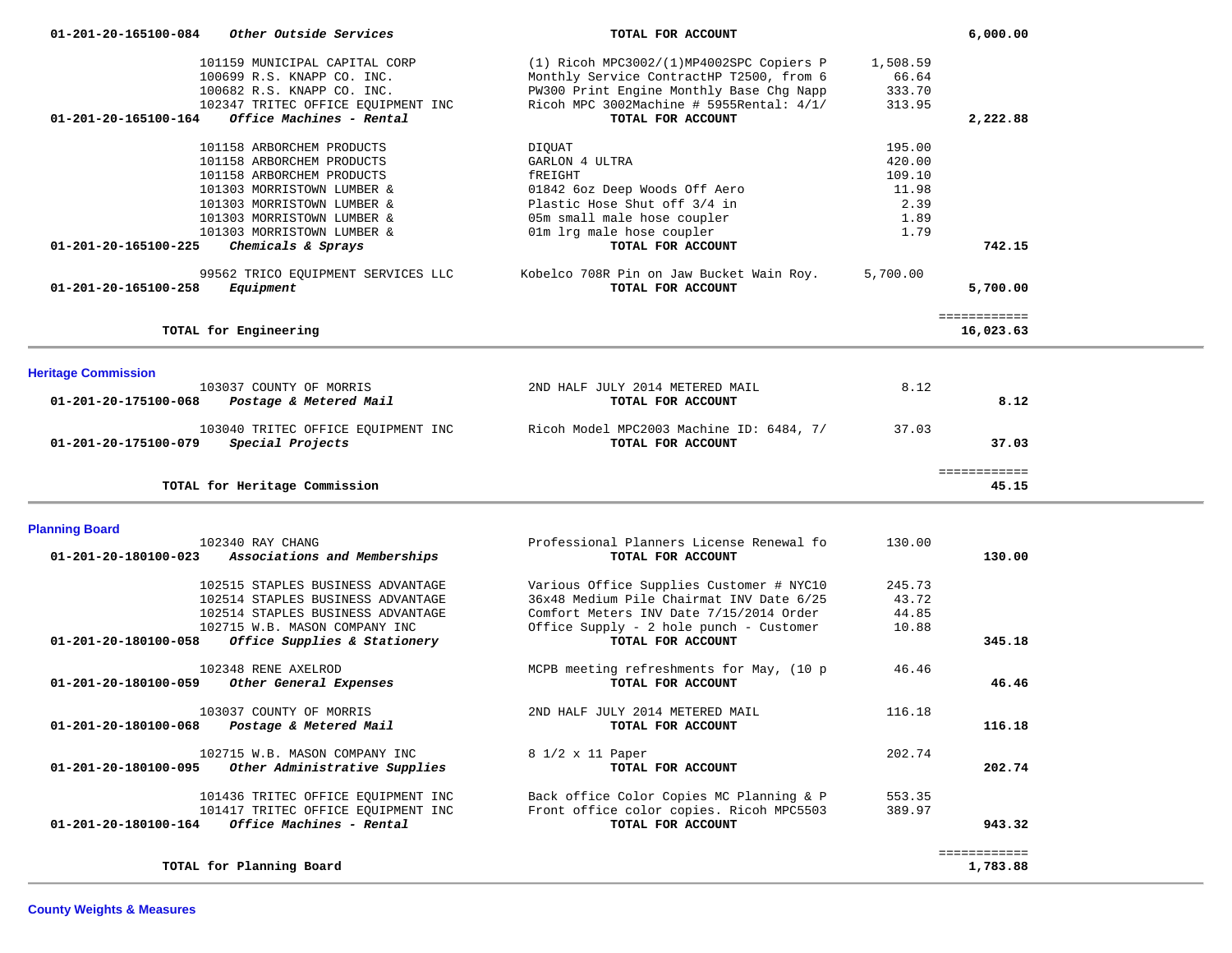| 101562 VERIZON WIRELESS                           | L&PS - WEIGHTS & MEASURES                | 226.73   |              |
|---------------------------------------------------|------------------------------------------|----------|--------------|
| 101563 VERIZON WIRELESS                           | L&PS / WEIGHTS & MEASURES                | 228.58   |              |
| 101317 VERIZON WIRELESS                           | L&PS / WEIGHTS & MEASURES                | 226.28   |              |
| Cellular Phones/Pagers<br>01-201-22-201100-031    | TOTAL FOR ACCOUNT                        |          | 681.59       |
| 103037 COUNTY OF MORRIS                           | 2ND HALF JULY 2014 METERED MAIL          | 1.92     |              |
| Postage & Metered Mail<br>01-201-22-201100-068    | TOTAL FOR ACCOUNT                        |          | 1.92         |
| 102359 DEER PARK                                  | $0426700738$ 6/15/14 - 7/14/14           | 28.89    |              |
| 100289 SCIENTIFIC WATER CONDITIONING              | WATER GUARD SERVICE                      | 175.00   |              |
| 102363 EMPLOYMENT HORIZONS, INC.                  | JANITORIAL SRV- JUNE 2014                | 842.00   |              |
| 102363 EMPLOYMENT HORIZONS, INC.                  | LAWN SERVICES - JUNE 2014                | 55.00    |              |
| 100830 SCIENTIFIC WATER CONDITIONING              | JULY, AUG, SEPT 2014                     | 175.00   |              |
| 01-201-22-201100-084<br>Other Outside Services    | TOTAL FOR ACCOUNT                        |          | 1,275.89     |
| 102513 JERSEY CENTRAL POWER & LIGHT               | 10 00 07 0512 7 7/ WEIGHTS & MEASURES    | 957.72   |              |
| 102570 JERSEY CENTRAL POWER & LIGHT               | 100 004 885 628- MOSOUITO CONTROL/ 05-24 | 868.03   |              |
| 102768 MORRISTOWN PARKING AUTHORITY               | JCP & L/ SCHUYLER ANNEX PARKING          | 1,730.89 |              |
| 102768 MORRISTOWN PARKING AUTHORITY               | JCP & L/ SCHUYLER ANNEX PARKING          | 1,055.66 |              |
| 102768 MORRISTOWN PARKING AUTHORITY               | JCP & L/ SCHUYLER ANNEX PARKING          | 1,326.05 |              |
| 102768 MORRISTOWN PARKING AUTHORITY               | JCP & L/ SCHUYLER ANNEX PARKING          | 2,499.37 |              |
| 01-201-22-201100-137<br>Electricity               | TOTAL FOR ACCOUNT                        |          | 8,437.72     |
| 102609 DIRECT ENERGY BUSINESS MARKETING           | WEIGHTS & MEASURES (612830/612936)       | 121.73   |              |
| 103073 DIRECT ENERGY BUSINESS MARKETING           | WEIGHTS & MEASURES (612830/612936)       | 20.36    |              |
| 103072 DIRECT ENERGY BUSINESS MARKETING           | WEIGHTS & MEASURES (612830/612936)       | 19.93    |              |
| 102773 PSE&G CO                                   | REF # MOMBAG/ 65-513-961-00 W & M        | 129.86   |              |
| 102777 PSE&G CO                                   | REF # MOMBAG/ 65-513-961-00 W & M        | 106.12   |              |
| 01-201-22-201100-141<br>Natural Gas               | TOTAL FOR ACCOUNT                        |          | 398.00       |
| 102360 MUNICIPAL CAPITAL CORP                     | 4TH ORTR 2014                            | 708.50   |              |
| 01-201-22-201100-258<br>Equipment                 | TOTAL FOR ACCOUNT                        |          | 708.50       |
| 102366 VOLKER CRANE LLC                           | CONSULTING SERVICES W&M EMERGENCY GENERA | 1,569.50 |              |
| Machinery Repairs & Parts<br>01-201-22-201100-262 | TOTAL FOR ACCOUNT                        |          | 1,569.50     |
|                                                   |                                          |          | ============ |
| TOTAL for County Weights & Measures               |                                          |          | 13,073.12    |

# **Employee Group Insurance**

| 99172 DISCOVERY BENEFITS INC.         | INV#0000463554-IN COBRA 5/2014 Main Coun          | 877.50     |
|---------------------------------------|---------------------------------------------------|------------|
| 101332 BROWN & BROWN METRO, INC.      | June 2014 Administrative and Consulting           | 6, 250.00  |
| 101332 BROWN & BROWN METRO, INC.      | July 2014 Administrative and Consulting           | 6, 250.00  |
| 102017 MARIA OUILES                   | Medicare B Reimbursement January 2014 th          | 629.40     |
| 101821 BEATRICE DANIEL                | Medicare B Reimbursement January 2014 th          | 1,258.80   |
| 101988 CARMINE PARRILLO               | Medicare B Reimbursement January 2014 th          | 629.40     |
| 102196 EDUARDO VARGAS                 | Medicare B Reimbursement January 2014 th          | 629.40     |
| 102072 FRANKIE SATCHER                | Medicare B Reimbursement January 2014 th          | 1,258.80   |
| 102027 FRANK REILLY                   | Medicare B Reimbursement January 2014 th          | 629.40     |
| 101772 JOHN HARRIS                    | Medicare B Reimbursement January 2014 th          | 629.40     |
| 101690 JOHN LANZARA                   | Medicare B Reimbursement January 2014 th          | 629.40     |
| 102054 JOHN ROSSMAN                   | Medicare B Reimbursement January 2014 th          | 629.40     |
| 101768 PRISCILLA HARTWELL             | Medicare B Reimbursement January 2014 th          | 629.40     |
| 101560 ROSELIND A. CUDJOE             | Medicare B Reimbursement January 2014 th          | 629.40     |
| 101670 RICHARD LONGO                  | Medicare B Reimbursement January 2014 th          | 629.40     |
| 102323 HORIZON BLUE CROSS BLUE SHIELD | August 2014 Mosquito Medical #048826184           | 20,711.74  |
| 102324 HORIZON BLUE CROSS BLUE SHIELD | August 2014 PBA 151 Medical #048826550            | 184,496.52 |
| 102409 HORIZON BLUE CROSS BLUE SHIELD | August 2014 Mosquito Dental #048852225            | 640.15     |
| 102325 HORIZON BLUE CROSS BLUE SHIELD | August 2014 Freeholder List Medical #048          | 988,841.41 |
| 101045 TOTAL ADMINISTRATIVE SERVICES  | 7/1/2014-9/30/2014 Inv#IN333810 Acct#450 2,001.75 |            |
| 101826 ALLISON DEMATTEO               | Medicare B Reimbursement January 2014 th          | 629.40     |
| 101828 ANTHONY DEBIASI                | Medicare B Reimbursement January 2014 th          | 629.40     |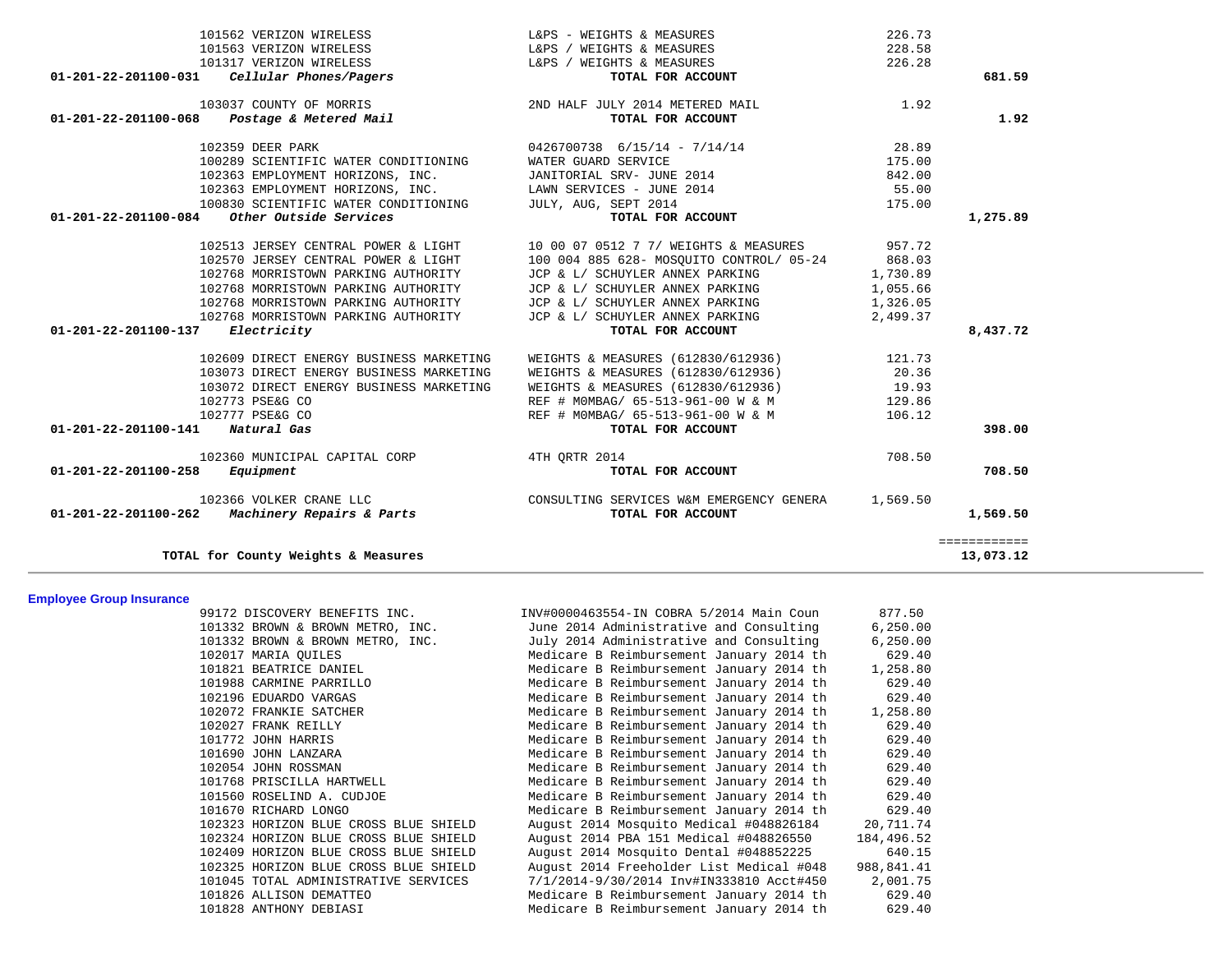101544 ARTHUR COHEN 101520 ANNE CACCAMO 101839 BETTY DIXON 101869 CHRISTINA DORR 101837 CAROL DI ANTHONY 101525 CAROL CAREY 101529 CALVIN CHAMBERS 101558 DARLENE CRINCOLI 101866 DORIS DOLAN 101546 DENNIS COLDITZ 101552 ELAINE COOPER 101865 ELLEN DODD 101838 ELLEN DIDIMAMOFF 101504 EVELYN BROWN 101818 EVA DAVIS 101875 FRANCES DUFF 101871 FRANK DRUETZLER 101823 FRANCIS DASCOLL 101835 GUY DEODATO 101867 JACQUELYN M. DONNELLEY 101827 JAMES DEACON 101878 JOHN DUNNE 101876 JAMES DUFFY 101537 JOHN CIARAMELLA 101538 JOHN CICCHETTI 101820 JOANN DAMELIO 101543 JUDITH CLIFF Medicare B Reimbursement January 2014 th 1,258.80 101536 JOAN CHRISTIANSEN 101528 JOAN CARUSO Medicare B Reimbursement January 2014 th 1,258.80 101874 LUCILLE DUETSCH 101508 LAWRENCE BROWN 101531 LUCY CHARLES 101556 MARILYN CRANDON 101539 MARILYN L CIOFFI 101832 MICHAEL DELVECCHIO 101506 MAVIS BROWN 101517 OLGA BURNS 101824 PAUL DATTOLO 101551 PRISCILLA CONOVER 101541 PATRICIA CLARK 101527 PAUL CARIFI 101879 ROBERT DURR 101503 RALPH BROWN 101870 RAYMOND DRAKE 101561 RALPH CUEMAN 101515 ROSEMARIE BURKE 101559 TERRY CRUMP 101535 TILLIE CHOLLETTE 101516 TERESA BURKE 101509 VERNON BROWN 101512 VICTORIA BRYANT 102558 HORIZON BLUE CROSS BLUE SHIELD 101491 ROSE BRADY 102136 SOUEO BERARDINO 101441 LENORA ABENE 101454 ALBERT ANDERSON 101456 BETTY ATTALLAH 101457 RAE BACHRACH 101462 JACQUELYN BARRY 101463 CHERYL BARTOW 101465 GEORGE BAYLOR 101466 JANET BEALE-GRAHAM 101468 ANNABELLE BECKER

|  | Medicare B Reimbursement January 2014 th                                             |  | 629.40               |
|--|--------------------------------------------------------------------------------------|--|----------------------|
|  | Medicare B Reimbursement January 2014 th                                             |  | 900.00               |
|  | Medicare B Reimbursement January 2014 th                                             |  | 629.40               |
|  | Medicare B Reimbursement January 2014 th                                             |  | 629.40               |
|  | Medicare B Reimbursement January 2014 th                                             |  | 629.40               |
|  | Medicare B Reimbursement January 2014 th                                             |  | 629.40               |
|  | Medicare B Reimbursement January 2014 th                                             |  | 629.40               |
|  | Medicare B Reimbursement January 2014 th                                             |  | 1,258.80             |
|  | Medicare B Reimbursement January 2014 th                                             |  | 1,258.80             |
|  | Medicare B Reimbursement January 2014 th                                             |  | 629.40               |
|  | Medicare B Reimbursement January 2014 th                                             |  | 629.40               |
|  | Medicare B Reimbursement January 2014 th                                             |  | 1,258.80             |
|  | Medicare B Reimbursement January 2014 th                                             |  | 1,258.80             |
|  | Medicare B Reimbursement January 2014 th                                             |  | 629.40               |
|  | Medicare B Reimbursement January 2014 th                                             |  | 692.40               |
|  | Medicare B Reimbursement January 2014 th                                             |  | 1,258.80             |
|  | Medicare B Reimbursement January 2014 th                                             |  | 629.40               |
|  | Medicare B Reimbursement January 2014 th                                             |  | 629.40               |
|  | Medicare B Reimbursement January 2014 th                                             |  | 1,258.80             |
|  | Medicare B Reimbursement January 2014 th                                             |  | 629.40               |
|  | Medicare B Reimbursement January 2014 th                                             |  | 1,258.80             |
|  | Medicare B Reimbursement January 2014 th                                             |  | 1,258.80             |
|  |                                                                                      |  | 629.40               |
|  | Medicare B Reimbursement January 2014 th                                             |  |                      |
|  | Medicare B Reimbursement January 2014 th<br>Medicare B Reimbursement January 2014 th |  | 1,258.80<br>104.90   |
|  |                                                                                      |  |                      |
|  | Medicare B Reimbursement January 2014 th                                             |  | 1,258.80             |
|  | Medicare B Reimbursement January 2014 th                                             |  | 1,258.80<br>1,258.80 |
|  | Medicare B Reimbursement January 2014 th<br>Medicare B Reimbursement January 2014 th |  | 1,258.80             |
|  |                                                                                      |  |                      |
|  | Medicare B Reimbursement January 2014 th                                             |  | 1,258.80             |
|  | Medicare B Reimbursement January 2014 th                                             |  | 1,258.80             |
|  | Medicare B Reimbursement January 2014 th                                             |  | 629.40               |
|  | Medicare B Reimbursement January 2014 th                                             |  | 629.40               |
|  | Medicare B Reimbursement January 2014 th                                             |  | 1,258.80             |
|  | Medicare B Reimbursement January 2014 th                                             |  | 1,258.80             |
|  | Medicare B Reimbursement January 2014 th                                             |  | 1,258.80             |
|  | Medicare B Reimbursement January 2014 th                                             |  | 1,258.80             |
|  | Medicare B Reimbursement January 2014 th                                             |  | 629.40               |
|  | Medicare B Reimbursement January 2014 th                                             |  | 629.40               |
|  | Medicare B Reimbursement January 2014 th                                             |  | 629.40               |
|  | Medicare B Reimbursement January 2014 th                                             |  | 1,258.80             |
|  | Medicare B Reimbursement January 2014 th                                             |  | 629.40               |
|  | Medicare B Reimbursement January 2014 th                                             |  | 629.40               |
|  | Medicare B Reimbursement January 2014 th                                             |  | 629.40               |
|  | Medicare B Reimbursement January 2014 th                                             |  | 1,258.80             |
|  | Medicare B Reimbursement January 2014 th                                             |  | 1,258.80             |
|  | Medicare B Reimbursement January 2014 th                                             |  | 629.40               |
|  | Medicare B Reimbursement January 2014 th                                             |  | 629.40               |
|  | Medicare B Reimbursement January 2014 th                                             |  | 1,258.80             |
|  | Medicare B Reimbursement January 2014 th                                             |  | 419.60               |
|  | Medicare B Reimbursement January 2014 th                                             |  | 629.40               |
|  | August 2014 Main County & Morris View De                                             |  | 37,276.04            |
|  | Medicare B Reimbursement January 2014 th                                             |  | 629.40               |
|  | Medicare B Reimbursement January 2014 th                                             |  | 1,258.80             |
|  | Medicare B Reimbursement Jan. 2014 throu                                             |  | 629.40               |
|  | Medicare B Reimbursement January 2014 th                                             |  | 629.40               |
|  | Medicare B Reimbursement January 2014 th                                             |  | 629.40               |
|  | Medicare B Reimbursement January 2014 th                                             |  | 629.40               |
|  | Medicare B Reimbursement January 2014 th                                             |  | 629.40               |
|  | Medicare B Reimbursement January 2014 th                                             |  | 629.40               |
|  | Medicare B Reimbursement January 2014 th                                             |  | 1,258.80             |
|  | Medicare B Reimbursement January 2014 th                                             |  | 1,258.80             |
|  | Medicare B Reimbursement January 2014 th                                             |  | 629.40               |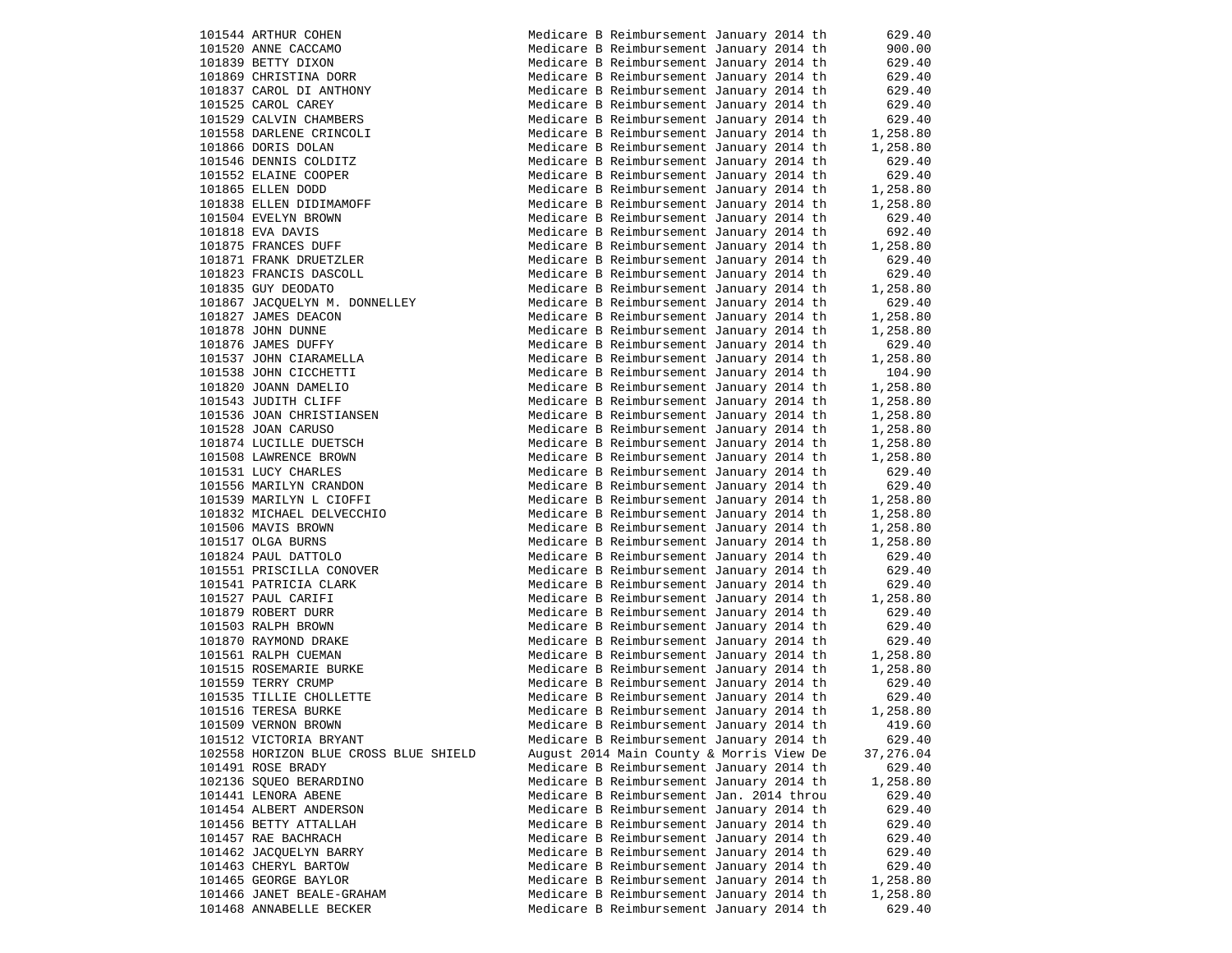|        | 101469 JUDITH BEECHER                          |
|--------|------------------------------------------------|
|        | 101471 CLAUDIA BELL                            |
|        | 101472 JEANNE MARIE BELLUCCI                   |
|        | 101475 CLARIS BERNARD                          |
|        | 101476 JOHN BERNI JR                           |
|        | 101478 OMAR BETANCOURT                         |
|        | 101479 SUDHIR BHENDE                           |
|        | 101481 ELIJAH BLAIR JR                         |
|        | 101484 SANDRA BOLAN                            |
|        | 101486 EILEEN BONFANTI                         |
|        | 101487 DOUGLAS BOOSER                          |
|        | 101492 JEAN BRAGG                              |
|        | 101495 MARGARET BREE                           |
|        | 101497 REGINA BRENDLE                          |
|        | 101498 CLARENCE BRICKMAN                       |
|        | 101499 CHARLES BRIGHT                          |
|        | 101500 RUDOLPH BRIGHT                          |
|        | 101502 DOROTHY BROOME                          |
|        | 102030 ALBINA RETEMIAH                         |
|        | 101683 ANNE LAWLESS                            |
|        | 101978 ANNIE GAYDEN                            |
|        |                                                |
|        | 101553 ARINTHIA CORBIN<br>101573 BERTRAM PALK  |
|        | 101542 BOBBIE CLARY                            |
|        |                                                |
|        | 101962 CARMEN FRANKLIN                         |
|        | 101791 CHARLOTTE GREEN                         |
|        | 101507 CLAUDIA BROWN<br>102067 CAROL SANDELLI  |
|        |                                                |
|        | 101448 CAROL ALCOCK                            |
|        | 101619 CYNTHIA MILLER                          |
|        | 101458 DOROTHY BARON<br>102200 DOLORES VICENTE |
|        | 101474 DONALD BERLIN                           |
|        | 101521 EVELYN CAFFREY                          |
|        | 102006 ELLORINE PITTER                         |
|        | 102129 EVERETTE SOLOMON                        |
|        | 101582 EMILY O'GORMAN                          |
|        | 101597 EARL NIELSEN                            |
|        | 101964 EDWARD FRONZUTO                         |
|        | 101831 FRANK DEL NEGRO                         |
|        | 102201 GERHARD VIENNA                          |
|        | 102237 GRACE WINTERS                           |
|        |                                                |
|        | 101501 GHYSLAINE F. BRILLANT                   |
|        | 101775 GISELA HARPELL<br>101804 JOHN GIORDANO  |
|        |                                                |
|        | 101591 JOSEPH NOTOWICZ                         |
|        | 101599 JEANNE NICHOLS                          |
|        | 101610 JOYCE MOONEY                            |
|        | 101630 JEFFREY C MCLEAR                        |
|        | 102029 JAMES RETEMIAH                          |
|        | 102205 JEAN VIZZA                              |
|        | 102242 JOAN WULFF                              |
|        | 101659 JOSEPH R LYLE                           |
|        | 101518 JANE BURTON                             |
|        | 101764 JEANNE HEIBER                           |
|        | 101868 JOHN DOODY                              |
|        | 102177 JANET TRIGGS                            |
| 101833 | JOHN F. DEMPSEY                                |
|        | 101443 JOSEPHINE ABRUZZO                       |
|        | 101738 KARLENE JARRETT                         |
|        | 101724 LESTER JOSEPH                           |
|        | 101974 LEONA GAMINO                            |
|        | 102079 LUCILLE SCERBO                          |

| 101469 JUDITH BEECHER        | Medicare B Reimbursement January 2014 th | 629.40   |
|------------------------------|------------------------------------------|----------|
| 101471 CLAUDIA BELL          | Medicare B Reimbursement January 2014 th | 629.40   |
| 101472 JEANNE MARIE BELLUCCI | Medicare B Reimbursement January 2014 th | 629.40   |
| 101475 CLARIS BERNARD        | Medicare B Reimbursement January 2014 th | 629.40   |
| 101476 JOHN BERNI JR         | Medicare B Reimbursement January 2014 th | 629.40   |
| 101478 OMAR BETANCOURT       | Medicare B Reimbursement January 2014 th | 629.40   |
| 101479 SUDHIR BHENDE         | Medicare B Reimbursement January 2014 th | 629.40   |
| 101481 ELIJAH BLAIR JR       | Medicare B Reimbursement January 2014 th | 629.40   |
| 101484 SANDRA BOLAN          | Medicare B Reimbursement January 2014 th | 629.40   |
| 101486 EILEEN BONFANTI       | Medicare B Reimbursement January 2014 th | 1,258.80 |
| 101487 DOUGLAS BOOSER        | Medicare B Reimbursement January 2014 th | 1,258.80 |
| 101492 JEAN BRAGG            | Medicare B Reimbursement January 2014 th | 629.40   |
| 101495 MARGARET BREE         | Medicare B Reimbursement January 2014 th | 629.40   |
| 101497 REGINA BRENDLE        | Medicare B Reimbursement January 2014 th | 1,258.80 |
| 101498 CLARENCE BRICKMAN     | Medicare B Reimbursement January 2014 th | 629.40   |
| 101499 CHARLES BRIGHT        | Medicare B Reimbursement January 2014 th | 629.40   |
| 101500 RUDOLPH BRIGHT        | Medicare B Reimbursement January 2014 th | 629.40   |
| 101502 DOROTHY BROOME        | Medicare B Reimbursement January 2014 th | 629.40   |
| 102030 ALBINA RETEMIAH       | Medicare B Reimbursement January 2014 th | 629.40   |
| 101683 ANNE LAWLESS          | Medicare B Reimbursement January 2014 th | 629.40   |
| 101978 ANNIE GAYDEN          | Medicare B Reimbursement January 2014 th | 629.40   |
| 101553 ARINTHIA CORBIN       | Medicare B Reimbursement January 2014 th | 629.40   |
| 101573 BERTRAM PALK          | Medicare B Reimbursement January 2014 th | 910.80   |
| 101542 BOBBIE CLARY          | Medicare B Reimbursement January 2014 th | 1,258.80 |
| 101962 CARMEN FRANKLIN       | Medicare B Reimbursement January 2014 th | 629.40   |
| 101791 CHARLOTTE GREEN       | Medicare B Reimbursement January 2014 th | 629.40   |
| 101507 CLAUDIA BROWN         | Medicare B Reimbursement January 2014 th | 629.40   |
| 102067 CAROL SANDELLI        | Medicare B Reimbursement January 2014 th | 629.40   |
| 101448 CAROL ALCOCK          | Medicare B Reimbursement January 2014 th | 1,258.80 |
| 101619 CYNTHIA MILLER        | Medicare B Reimbursement January 2014 th | 629.40   |
| 101458 DOROTHY BARON         | Medicare B Reimbursement January 2014 th | 629.40   |
| 102200 DOLORES VICENTE       | Medicare B Reimbursement January 2014 th | 1,258.80 |
| 101474 DONALD BERLIN         | Medicare B Reimbursement January 2014 th | 1,258.80 |
|                              |                                          |          |
| 101521 EVELYN CAFFREY        | Medicare B Reimbursement January 2014 th | 1,258.80 |
| 102006 ELLORINE PITTER       | Medicare B Reimbursement January 2014 th | 629.40   |
| 102129 EVERETTE SOLOMON      | Medicare B Reimbursement January 2014 th | 1,258.80 |
| 101582 EMILY O'GORMAN        | Medicare B Reimbursement January 2014 th | 1,258.80 |
| 101597 EARL NIELSEN          | Medicare B Reimbursement January 2014 th | 1,258.80 |
| 101964 EDWARD FRONZUTO       | Medicare B Reimbursement January 2014 th | 839.20   |
| 101831 FRANK DEL NEGRO       | Medicare B Reimbursement January 2014 th | 1,258.80 |
| 102201 GERHARD VIENNA        | Medicare B Reimbursement January 2014 th | 1,258.80 |
| 102237 GRACE WINTERS         | Medicare B Reimbursement January 2014 th | 1,258.80 |
| 101501 GHYSLAINE F. BRILLANT | Medicare B Reimbursement May 2014 throug | 209.80   |
| 101775 GISELA HARPELL        | Medicare B Reimbursement January 2014 th | 1,258.80 |
| 101804 JOHN GIORDANO         | Medicare B Reimbursement January 2014 th | 1,258.80 |
| 101591 JOSEPH NOTOWICZ       | Medicare B Reimbursement January 2014 th | 629.40   |
| 101599 JEANNE NICHOLS        | Medicare B Reimbursement January 2014 th | 629.40   |
| 101610 JOYCE MOONEY          | Medicare B Reimbursement January 2014 th | 629.40   |
| 101630 JEFFREY C MCLEAR      | Medicare B Reimbursement January 2014 th | 629.40   |
| 102029 JAMES RETEMIAH        | Medicare B Reimbursement January 2014 th | 629.40   |
| 102205 JEAN VIZZA            | Medicare B Reimbursement January 2014 th | 1,258.80 |
| 102242 JOAN WULFF            | Medicare B Reimbursement January 2014 th | 1,258.80 |
| 101659 JOSEPH R LYLE         | Medicare B Reimbursement January 2014 th | 629.40   |
| 101518 JANE BURTON           | Medicare B Reimbursement January 2014 th | 629.40   |
| 101764 JEANNE HEIBER         | Medicare B Reimbursement January 2014 th | 1,258.80 |
| 101868 JOHN DOODY            | Medicare B Reimbursement January 2014 th | 1,258.80 |
| 102177 JANET TRIGGS          | Medicare B Reimbursement January 2014 th | 629.40   |
| 101833 JOHN F. DEMPSEY       | Medicare B Reimbursement January 2014 th | 1,049.00 |
| 101443 JOSEPHINE ABRUZZO     | Medicare B Reimbursement January 2014 th | 629.40   |
| 101738 KARLENE JARRETT       | Medicare B Reimbursement January 2014 th | 629.40   |
| 101724 LESTER JOSEPH         | Medicare B Reimbursement January 2014 th | 629.40   |
| 101974 LEONA GAMINO          | Medicare B Reimbursement January 2014 th | 629.40   |
| 102079 LUCILLE SCERBO        | Medicare B Reimbursement January 2014 th | 629.40   |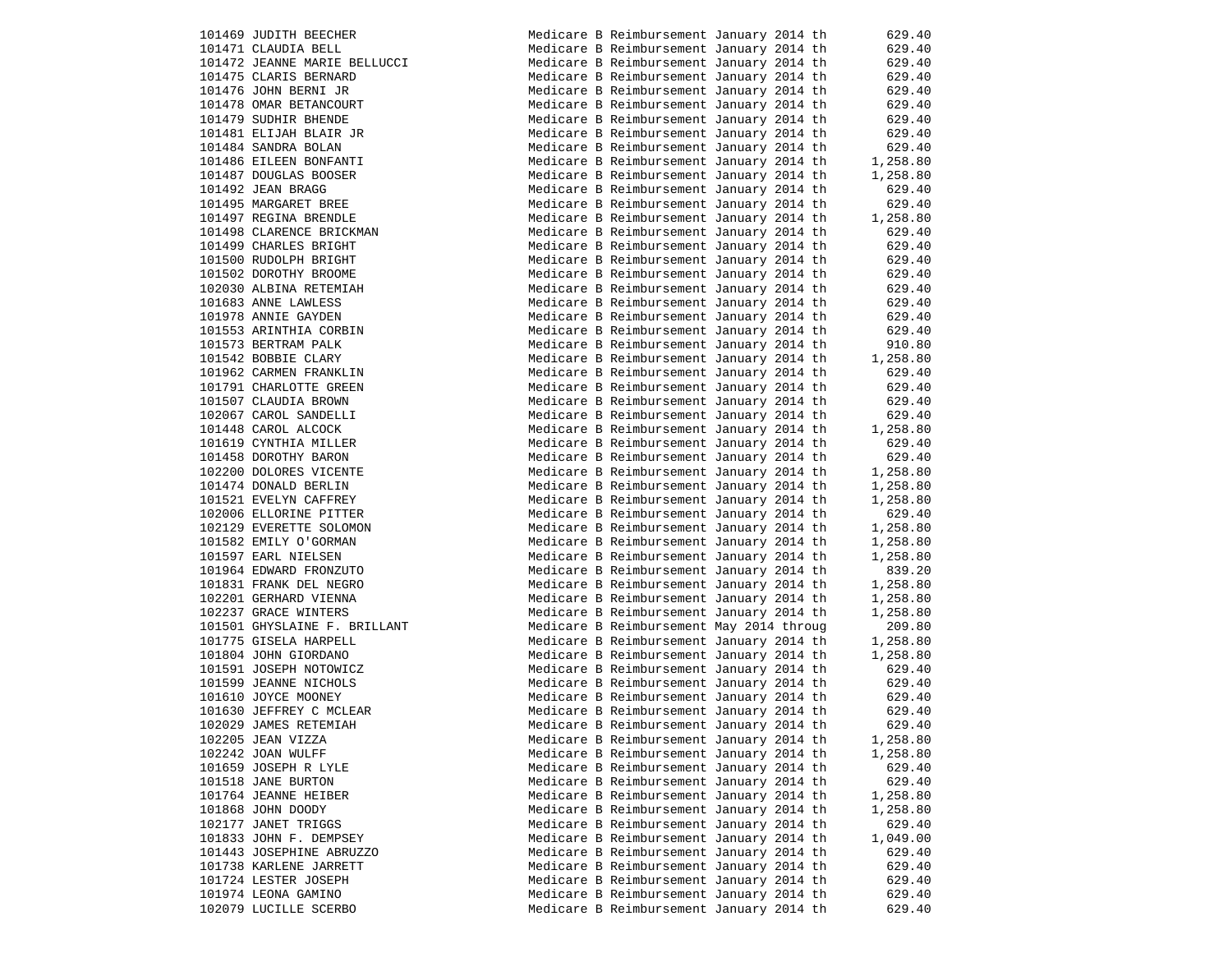101977 LAURA GARUBO 101954 MARGARET FORBES 101675 MARIE LINDOR 102102 MARY V SHEA 102056 MARIE ROZAN 101696 MARIANNE KRANZ 101825 MARIE DEMATTEO 102198 MARY VEDDER 101519 MILDRED BYRD 101530 NANCY CHARETTE 101617 NORMA MINGO 102013 ODESSA PRIVOTT 101442 OLGA ABRAMIDES 101620 PATRICIA MIGLIORINO 102216 PAULINE WARD 102073 PEARL SAVAGE 102192 RICHARD VAN WINKLE 101669 RICHARD LOOCK 101816 SHEILA KARNER 102057 STEPHEN ROZAN 102019 SYBIL RALPH 101572 TERESA PANNULLO Medicare B Reimbursement January 2014 th 1,258.80 101580 VIVIAN O'KEEFE 102055 WINFRED SUE ROWE 101522 WILLIAM CALLERY 101534 WILLIE CHAVIS 101550 WALTER CONKLIN 101704 ANNE MARIE KOECK 101783 ANGELINA GUERRIERO 101793 ANN GREEN 101955 ANNIE FORBES 101908 ARLENE FOGARTY 102046 ALBERT ROCCHETTI 102003 ANN T PETTI 101574 AMELIA PALAZZO 101575 AILEEN OZDEN 101624 ALICE MENDELSOHN 101634 AVIS MCINTOSH 101651 ARTHUR MARTIN 101652 ANNE MARSTON 102253 ALICE WOODBRIDGE 102232 ARLENE WILLIAMS 102181 ANDY TROSKY 102123 ALFRED SMITH 102097 ASHOKKUMAR SHAH 101814 BARBARA KEEFE 102082 BARBARA SCHECKMAN 102009 BARBARA POBURSKI 101577 BARBARA OREFICE 101622 BARBARA MENZEL 101608 BARBARA MUELLER 102149 BENJAMIN STRUBLE 101643 BETTY MCBURNEY 101895 BEVERLY FANOK 102070 BARBARA SANGSTER 101754 CLARENCE HOLLENBECK 101782 CATHERINE GUIN 101784 CHARLENE GUERRA 101789 CARL GROSS 101697 CHARLIE KRANZ 101790 CAROLINE GREENE 102044 CAROLANN ROBERTO 102043 CARLOS RIVERA

|  | Medicare B Reimbursement January 2014 th |  | 629.40   |
|--|------------------------------------------|--|----------|
|  | Medicare B Reimbursement January 2014 th |  | 629.40   |
|  | Medicare B Reimbursement January 2014 th |  | 629.40   |
|  | Medicare B Reimbursement January 2014 th |  | 629.40   |
|  | Medicare B Reimbursement January 2014 th |  | 629.40   |
|  | Medicare B Reimbursement January 2014 th |  | 629.40   |
|  | Medicare B Reimbursement January 2014 th |  | 629.40   |
|  | Medicare B Reimbursement January 2014 th |  | 1,258.80 |
|  | Medicare B Reimbursement January 2014 th |  | 629.40   |
|  | Medicare B Reimbursement January 2014 th |  | 629.40   |
|  | Medicare B Reimbursement January 2014 th |  | 1,258.80 |
|  | Medicare B Reimbursement January 2014 th |  | 629.40   |
|  | Medicare B Reimbursement January 2014 th |  | 629.40   |
|  | Medicare B Reimbursement January 2014 th |  | 1,258.80 |
|  | Medicare B Reimbursement January 2014 th |  | 1,258.80 |
|  | Medicare B Reimbursement January 2014 th |  | 1,258.80 |
|  | Medicare B Reimbursement January 2014 th |  | 629.40   |
|  | Medicare B Reimbursement January 2014 th |  | 839.20   |
|  | Medicare B Reimbursement January 2014 th |  | 1,258.80 |
|  | Medicare B Reimbursement January 2014 th |  | 629.40   |
|  | Medicare B Reimbursement January 2014 th |  | 629.40   |
|  | Medicare B Reimbursement January 2014 th |  | 1,258.80 |
|  | Medicare B Reimbursement January 2014 th |  | 629.40   |
|  | Medicare B Reimbursement January 2014 th |  | 629.40   |
|  | Medicare B Reimbursement January 2014 th |  | 450.00   |
|  | Medicare B Reimbursement January 2014 th |  | 1,258.80 |
|  | Medicare B Reimbursement January 2014 th |  | 1,258.80 |
|  | Medicare B Reimbursement January 2014 th |  | 629.40   |
|  | Medicare B Reimbursement January 2014 th |  | 629.40   |
|  | Medicare B Reimbursement January 2014 th |  | 629.40   |
|  | Medicare B Reimbursement January 2014 th |  | 629.40   |
|  | Medicare B Reimbursement January 2014 th |  | 629.40   |
|  | Medicare B Reimbursement January 2014 th |  | 629.40   |
|  | Medicare B Reimbursement January 2014 th |  | 1,258.80 |
|  | Medicare B Reimbursement January 2014 th |  | 629.40   |
|  | Medicare B Reimbursement January 2014 th |  | 629.40   |
|  | Medicare B Reimbursement January 2014 th |  | 629.40   |
|  | Medicare B Reimbursement January 2014 th |  | 629.40   |
|  | Medicare B Reimbursement January 2014 th |  | 1,258.80 |
|  | Medicare B Reimbursement January 2014 th |  | 629.40   |
|  | Medicare B Reimbursement January 2014 th |  | 944.10   |
|  | Medicare B Reimbursement January 2014 th |  | 629.40   |
|  | Medicare B Reimbursement January 2014 th |  | 629.40   |
|  | Medicare B Reimbursement January 2014 th |  | 629.40   |
|  | Medicare B Reimbursement January 2014 th |  | 1,258.80 |
|  | Medicare B Reimbursement January 2014 th |  | 1,258.80 |
|  | Medicare B Reimbursement January 2014 th |  | 629.40   |
|  | Medicare B Reimbursement January 2014 th |  | 629.40   |
|  | Medicare B Reimbursement January 2014 th |  | 1,258.80 |
|  | Medicare B Reimbursement January 2014 th |  | 1,049.00 |
|  | Medicare B Reimbursement January 2014 th |  | 1,258.80 |
|  | Medicare B Reimbursement January 2014 th |  | 629.40   |
|  | Medicare B Reimbursement January 2014 th |  | 1,258.80 |
|  | Medicare B Reimbursement January 2014 th |  | 1,258.80 |
|  | Medicare B Reimbursement January 2014 th |  | 629.40   |
|  | Medicare B Reimbursement January 2014 th |  | 1,258.80 |
|  | Medicare B Reimbursement January 2014 th |  | 1,258.80 |
|  | Medicare B Reimbursement January 2014 th |  | 1,258.80 |
|  | Medicare B Reimbursement January 2014 th |  | 1,258.80 |
|  | Medicare B Reimbursement January 2014 th |  | 629.40   |
|  | Medicare B Reimbursement January 2014 th |  | 1,258.80 |
|  | Medicare B Reimbursement January 2014 th |  | 629.40   |
|  | Medicare B Reimbursement January 2014 th |  | 629.40   |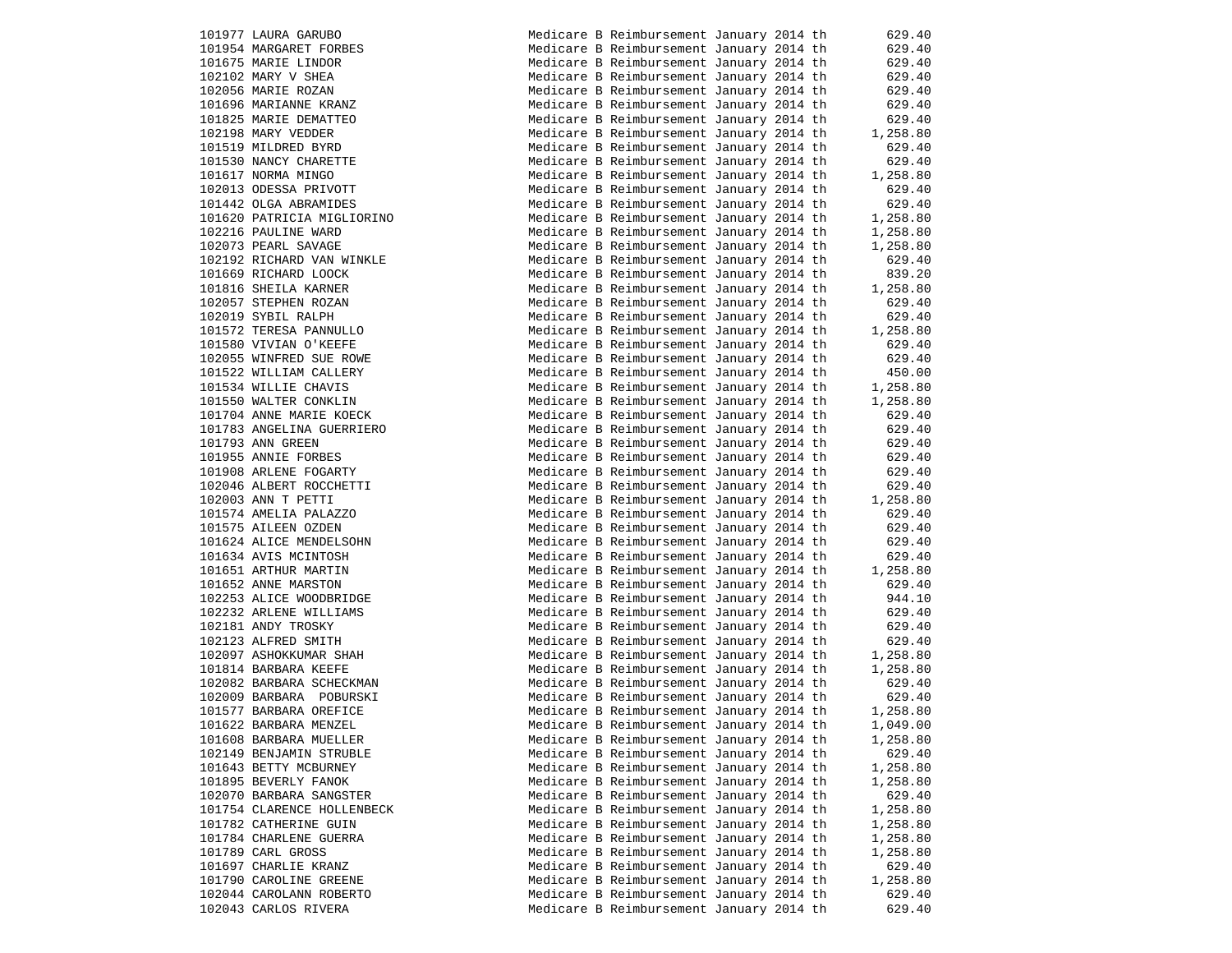|        | 102182 CORRESTINE TROWERS      |  |
|--------|--------------------------------|--|
|        | 101969 CATHY GADDIS            |  |
|        | 102231 CARMELLA WILLIAMS       |  |
|        | 102004 CAROLE PIERSON          |  |
|        | 101654 CHARLES MAROTTA         |  |
|        | 102172 CARLO TOSI              |  |
|        | 102081 CAROL SCHABLIK          |  |
| 101901 | DEBORAH FINE                   |  |
| 102031 | DOROTHY RETTBERG               |  |
| 101640 | DOROTHY MCGARVA                |  |
| 102036 | DANIEL RICE                    |  |
| 101701 | DONNA KOWALSKI                 |  |
| 101700 | DONALD KOSTKA                  |  |
| 101755 | DOUGLAS HINTON                 |  |
| 101973 | DOMINIC GALLO                  |  |
| 102218 | DAISY WATSON                   |  |
| 102190 | DOROTHY VALLEAU                |  |
| 101750 | DAVID HORUTZ                   |  |
| 102252 | DONNIS ZIESSE                  |  |
| 102147 | DIANE STRECKFUSS               |  |
| 101776 | DONNA HARDEN                   |  |
| 102144 | DOROTHY STEPHENS               |  |
|        | 101730 ELIZABETH JOHNSON       |  |
|        | 101688 ELIZABETH LASSITER      |  |
|        | 101679 ELIZABETH LEHMAN        |  |
| 101662 | ELISABETH LUTZ                 |  |
| 102245 | ENID YEARWOOD                  |  |
|        | 101602 EVELYN NELSON           |  |
|        | 102035 EDWARD RICE             |  |
|        | 101882 EVADNE ELLIOTT          |  |
|        | 102211 EMELDA WALCOTT          |  |
|        | 102224 ETHEL WEISSMANN         |  |
|        | 102153 ELEANOR SYLVESTER       |  |
|        | 102180 EILEEN TRONCONE         |  |
|        | 102194 EDITH VANDER PLOEG      |  |
|        | 101779 ELLEN HALLEY            |  |
|        | 102171 EILEEN TORMEY           |  |
|        | 101767 ETHEL HAWKINS           |  |
|        | 102032 EUNICE A REYNOLDS       |  |
|        | 101903 ERNEST H FITZHERBERT JR |  |
|        | 102099 ELEANOR SHANN           |  |
|        | 101989 ELSIE PATTERSON         |  |
|        | 102098 ELIZABETH SHANKLIN      |  |
|        | 101898 ETHEL FENTZLAFF         |  |
|        | 101983 ELOUISE KING            |  |
|        | 101812 ELIZABETH KING          |  |
|        | 102096 ELEANOR SGRO            |  |
|        | 101997 FRANCES PERKALIS        |  |
|        | 101614 FRANCES MOGIELNICKI     |  |
|        | 102249 FRANCIS ZABRISKIE       |  |
|        | 102047 FLORIS ROCHESTER        |  |
|        | 102157 FAY TEIXEIRA            |  |
|        | 101796 FLORENCE GRAMIGNANO     |  |
| 102141 | FAYE STEELE                    |  |
| 102116 | FRANCES SLAYTON                |  |
|        | 102133 FRANCES SPICER          |  |
| 101600 | GERALD NEWELL                  |  |
| 102250 | GLORIA ZAPRAUSKIS              |  |
|        | 102178 GRACE TRIMMER           |  |
|        | 101773 GWENDOLINE HARRIS       |  |
|        | 101811 GARY L KEEFER           |  |
|        | 101766 GENEVIEVE HAYES         |  |
|        | 101758 GLORIA HIBBERT          |  |
|        |                                |  |

| 102182 CORRESTINE TROWERS      | Medicare B Reimbursement January 2014 th |  | 1,258.80 |
|--------------------------------|------------------------------------------|--|----------|
| 101969 CATHY GADDIS            | Medicare B Reimbursement January 2014 th |  | 209.80   |
| 102231 CARMELLA WILLIAMS       | Medicare B Reimbursement January 2014 th |  | 1,258.80 |
| 102004 CAROLE PIERSON          | Medicare B Reimbursement January 2014 th |  | 629.40   |
| 101654 CHARLES MAROTTA         | Medicare B Reimbursement January 2014 th |  | 629.40   |
| 102172 CARLO TOSI              | Medicare B Reimbursement January 2014 th |  | 629.40   |
|                                |                                          |  |          |
| 102081 CAROL SCHABLIK          | Medicare B Reimbursement January 2014 th |  | 1,258.80 |
| 101901 DEBORAH FINE            | Medicare B Reimbursement January 2014 th |  | 629.40   |
| 102031 DOROTHY RETTBERG        | Medicare B Reimbursement January 2014 th |  | 1,258.80 |
| 101640 DOROTHY MCGARVA         | Medicare B Reimbursement January 2014 th |  | 1,258.80 |
| 102036 DANIEL RICE             | Medicare B Reimbursement January 2014 th |  | 629.40   |
| 101701 DONNA KOWALSKI          | Medicare B Reimbursement January 2014 th |  | 1,258.80 |
| 101700 DONALD KOSTKA           | Medicare B Reimbursement January 2014 th |  | 1,258.80 |
| 101755 DOUGLAS HINTON          | Medicare B Reimbursement January 2014 th |  | 629.40   |
| 101973 DOMINIC GALLO           | Medicare B Reimbursement January 2014 th |  | 629.40   |
| 102218 DAISY WATSON            | Medicare B Reimbursement January 2014 th |  | 1,258.80 |
|                                |                                          |  |          |
| 102190 DOROTHY VALLEAU         | Medicare B Reimbursement January 2014 th |  | 629.40   |
| 101750 DAVID HORUTZ            | Medicare B Reimbursement January 2014 th |  | 629.40   |
| 102252 DONNIS ZIESSE           | Medicare B Reimbursement January 2014 th |  | 1,258.80 |
| 102147 DIANE STRECKFUSS        | Medicare B Reimbursement January 2014 th |  | 1,258.80 |
| 101776 DONNA HARDEN            | Medicare B Reimbursement January 2014 th |  | 629.40   |
| 102144 DOROTHY STEPHENS        | Medicare B Reimbursement January 2014 th |  | 629.40   |
| 101730 ELIZABETH JOHNSON       | Medicare B Reimbursement January 2014 th |  | 629.40   |
| 101688 ELIZABETH LASSITER      | Medicare B Reimbursement January 2014 th |  | 629.40   |
| 101679 ELIZABETH LEHMAN        | Medicare B Reimbursement January 2014 th |  | 629.40   |
| 101662 ELISABETH LUTZ          | Medicare B Reimbursement January 2014 th |  | 1,258.80 |
| 102245 ENID YEARWOOD           | Medicare B Reimbursement January 2014 th |  | 629.40   |
|                                |                                          |  |          |
| 101602 EVELYN NELSON           | Medicare B Reimbursement January 2014 th |  | 1,258.80 |
| 102035 EDWARD RICE             | Medicare B Reimbursement January 2014 th |  | 629.40   |
| 101882 EVADNE ELLIOTT          | Medicare B Reimbursement January 2014 th |  | 629.40   |
| 102211 EMELDA WALCOTT          | Medicare B Reimbursement January 2014 th |  | 629.40   |
| 102224 ETHEL WEISSMANN         | Medicare B Reimbursement January 2014 th |  | 629.40   |
| 102153 ELEANOR SYLVESTER       | Medicare B Reimbursement January 2014 th |  | 1,067.40 |
| 102180 EILEEN TRONCONE         | Medicare B Reimbursement January 2014 th |  | 1,258.80 |
| 102194 EDITH VANDER PLOEG      | Medicare B Reimbursement January 2014 th |  | 1,258.80 |
| 101779 ELLEN HALLEY            | Medicare B Reimbursement January 2014 th |  | 629.40   |
| 102171 EILEEN TORMEY           | Medicare B Reimbursement January 2014 th |  | 629.40   |
| 101767 ETHEL HAWKINS           | Medicare B Reimbursement January 2014 th |  | 629.40   |
| 102032 EUNICE A REYNOLDS       | Medicare B Reimbursement January 2014 th |  | 629.40   |
| 101903 ERNEST H FITZHERBERT JR | Medicare B Reimbursement January 2014 th |  | 629.40   |
|                                |                                          |  |          |
| 102099 ELEANOR SHANN           | Medicare B Reimbursement January 2014 th |  | 629.40   |
| 101989 ELSIE PATTERSON         | Medicare B Reimbursement January 2014 th |  | 629.40   |
| 102098 ELIZABETH SHANKLIN      | Medicare B Reimbursement January 2014 th |  | 629.40   |
| 101898 ETHEL FENTZLAFF         | Medicare B Reimbursement January 2014 th |  | 1,258.80 |
| 101983 ELOUISE KING            | Medicare B Reimbursement January 2014 th |  | 755.40   |
| 101812 ELIZABETH KING          | Medicare B Reimbursement January 2014 th |  | 1,258.80 |
| 102096 ELEANOR SGRO            | Medicare B Reimbursement January 2014 th |  | 1,258.80 |
| 101997 FRANCES PERKALIS        | Medicare B Reimbursement January 2014 th |  | 629.40   |
| 101614 FRANCES MOGIELNICKI     | Medicare B Reimbursement January 2014 th |  | 1,258.80 |
| 102249 FRANCIS ZABRISKIE       | Medicare B Reimbursement January 2014 th |  | 629.40   |
| 102047 FLORIS ROCHESTER        | Medicare B Reimbursement January 2014 th |  | 629.40   |
| 102157 FAY TEIXEIRA            | Medicare B Reimbursement January 2014 th |  | 629.40   |
| 101796 FLORENCE GRAMIGNANO     | Medicare B Reimbursement January 2014 th |  | 1,258.80 |
| 102141 FAYE STEELE             | Medicare B Reimbursement January 2014 th |  | 629.40   |
|                                | Medicare B Reimbursement January 2014 th |  |          |
| 102116 FRANCES SLAYTON         |                                          |  | 629.40   |
| 102133 FRANCES SPICER          | Medicare B Reimbursement January 2014 th |  | 629.40   |
| 101600 GERALD NEWELL           | Medicare B Reimbursement January 2014 th |  | 1,258.80 |
| 102250 GLORIA ZAPRAUSKIS       | Medicare B Reimbursement January 2014 th |  | 1,258.80 |
| 102178 GRACE TRIMMER           | Medicare B Reimbursement January 2014 th |  | 839.20   |
| 101773 GWENDOLINE HARRIS       | Medicare B Reimbursement January 2014 th |  | 629.40   |
| 101811 GARY L KEEFER           | Medicare B Reimbursement January 2014 th |  | 1,258.80 |
| 101766 GENEVIEVE HAYES         |                                          |  |          |
|                                | Medicare B Reimbursement January 2014 th |  | 629.40   |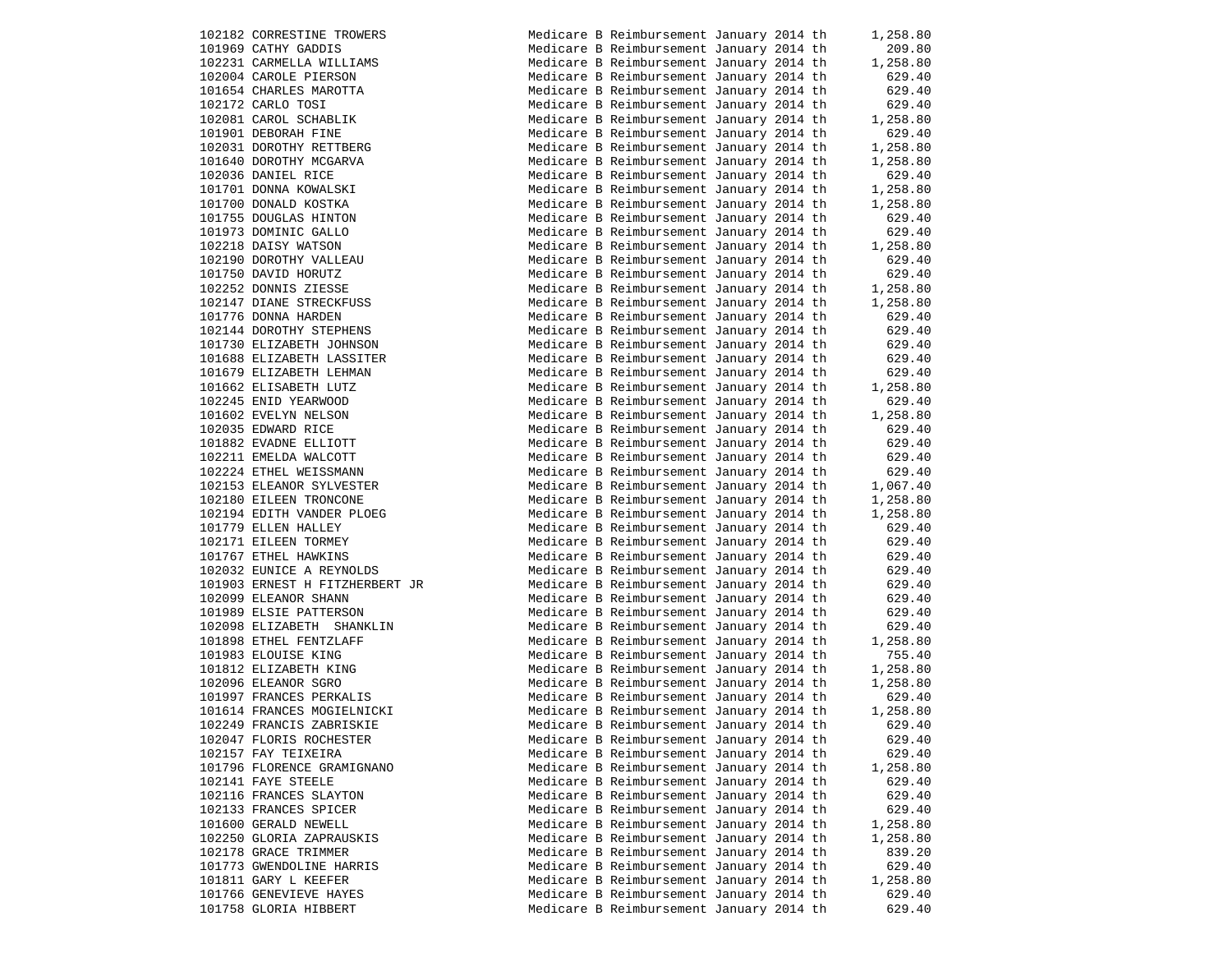| 102143 GLORIA STEHLGENS     |
|-----------------------------|
| 101603 GEORGE NAY           |
| 101781 GRETCHEN HAAS        |
| 102037 GARY RIETH           |
| 102138 GERALD STARK SR.     |
| 102101 GENE A SHAW          |
| 101618 GENEVA MIMS          |
| 102069 GAJENDRAKU SANDESARA |
| 101689 HELEN LARSON         |
| 102219 HAZEL WATSON         |
| 101629 HERMA I. MCNAB       |
| 101720 HENRY KAFEL          |
| 102094 HAROLD SERGENT       |
| 102226 HAROLD WHITE         |
| 102014 HATEF QUAZI          |
| 101752 HERMAN HOOPES        |
| 101806 HANNAH GILBERT       |
| 101976 HENRY GARTNER        |
| 101774 HAYWARD HARRELL      |
| 102187 HELEN TYCZKOWSKI     |
| 102120 HELEN SMITH          |
| 102112 ISABELLE SIMON       |
| 101979 JOYCE GENDRAU        |
| 101709 JOHN M KNIGHT        |
| 101958 JOHN FOX             |
| 101960 JEAN FRANCIS         |
| 101680 JOAN LEFFERTS        |
| 102020 JANEITA RANDALL      |
| 101638 JOHN MCGOVERN        |
| 101639 JOHN R. MCGILL       |
| 101635 JASCINTH MCINTOSH    |
| 102089 JANET SEABLOM        |
| 101596 JANET NIENSTADT      |
| 102222 JOANN WEINSTEIN      |
| 101694 JOHN KRUGER          |
| 101666 JOSEPH LOSAPIO       |
| 101671 JEAN LONERGAN        |
| 102091 JANET SEEBOHM        |
| 101592 JULENE NORTHAN       |
| 101613 JOSE MOJICA          |
| 102104 JENNIFER SHELL       |
| 102142 JEAN STEFANICK       |
| 101746 JOHN JACKSON         |
| 102140 JOHN J. STEELE       |
| 102151 JOHN P SULPY         |
| 102207 JAMES VOELKER JR     |
| 101718 JOANNE KARES         |
| 102236 JOCELYN L. WILSON    |
| 102183 JANICE TRUSZ         |
| 101787 JAMES GRUBBS         |
| 102240 JAMES WOODRUFF       |
| 101604 JAMES MURRAY         |
| 101813 JOAN KING            |
| 101605 JUAN MULERO          |
| 102239 JAMES H WOLF         |
| 102167 JAMES E TODD         |
| 102052 JAMES J ROSENBERG    |
| 102164 JEROME THIEL         |
| 102000 JOHN PERRY           |
| 101887 JOHN ENRIGHT         |
| 101883 JOSEPH ELLIOTT       |
| 102155 JEANETTE TAYLOR      |
| 102150 JOSEPH STUPPIELLO    |

| 102143 GLORIA STEHLGENS     | Medicare B Reimbursement January 2014 th |  | 629.40   |
|-----------------------------|------------------------------------------|--|----------|
| 101603 GEORGE NAY           | Medicare B Reimbursement January 2014 th |  | 629.40   |
| 101781 GRETCHEN HAAS        | Medicare B Reimbursement January 2014 th |  | 734.30   |
| 102037 GARY RIETH           | Medicare B Reimbursement January 2014 th |  | 629.40   |
| 102138 GERALD STARK SR.     | Medicare B Reimbursement January 2014 th |  | 1,258.80 |
| 102101 GENE A SHAW          | Medicare B Reimbursement January 2014 th |  | 629.40   |
| 101618 GENEVA MIMS          | Medicare B Reimbursement January 2014 th |  | 629.40   |
| 102069 GAJENDRAKU SANDESARA | Medicare B Reimbursement January 2014 th |  | 629.40   |
|                             |                                          |  |          |
| 101689 HELEN LARSON         | Medicare B Reimbursement January 2014 th |  | 629.40   |
| 102219 HAZEL WATSON         | Medicare B Reimbursement January 2014 th |  | 104.90   |
| 101629 HERMA I. MCNAB       | Medicare B Reimbursement January 2014 th |  | 629.40   |
| 101720 HENRY KAFEL          | Medicare B Reimbursement January 2014 th |  | 629.40   |
| 102094 HAROLD SERGENT       | Medicare B Reimbursement January 2014 th |  | 629.40   |
| 102226 HAROLD WHITE         | Medicare B Reimbursement January 2014 th |  | 629.40   |
| 102014 HATEF OUAZI          | Medicare B Reimbursement January 2014 th |  | 1,258.80 |
| 101752 HERMAN HOOPES        | Medicare B Reimbursement January 2014 th |  | 629.40   |
| 101806 HANNAH GILBERT       | Medicare B Reimbursement January 2014 th |  | 629.40   |
| 101976 HENRY GARTNER        | Medicare B Reimbursement January 2014 th |  | 629.40   |
| 101774 HAYWARD HARRELL      | Medicare B Reimbursement January 2014 th |  | 1,258.80 |
| 102187 HELEN TYCZKOWSKI     | Medicare B Reimbursement January 2014 th |  | 629.40   |
|                             |                                          |  |          |
| 102120 HELEN SMITH          | Medicare B Reimbursement January 2014 th |  | 629.40   |
| 102112 ISABELLE SIMON       | Medicare B Reimbursement January 2014 th |  | 629.40   |
| 101979 JOYCE GENDRAU        | Medicare B Reimbursement January 2014 th |  | 629.40   |
| 101709 JOHN M KNIGHT        | Medicare B Reimbursement January 2014 th |  | 629.40   |
| 101958 JOHN FOX             | Medicare B Reimbursement January 2014 th |  | 1,762.80 |
| 101960 JEAN FRANCIS         | Medicare B Reimbursement January 2014 th |  | 629.40   |
| 101680 JOAN LEFFERTS        | Medicare B Reimbursement January 2014 th |  | 629.40   |
| 102020 JANEITA RANDALL      | Medicare B Reimbursement January 2014 th |  | 629.40   |
| 101638 JOHN MCGOVERN        | Medicare B Reimbursement January 2014 th |  | 629.40   |
| 101639 JOHN R. MCGILL       | Medicare B Reimbursement January 2014 th |  | 629.40   |
| 101635 JASCINTH MCINTOSH    | Medicare B Reimbursement January 2014 th |  | 1,258.80 |
| 102089 JANET SEABLOM        | Medicare B Reimbursement January 2014 th |  | 629.40   |
|                             |                                          |  |          |
| 101596 JANET NIENSTADT      | Medicare B Reimbursement January 2014 th |  | 629.40   |
| 102222 JOANN WEINSTEIN      | Medicare B Reimbursement January 2014 th |  | 1,258.80 |
| 101694 JOHN KRUGER          | Medicare B Reimbursement January 2014 th |  | 629.40   |
| 101666 JOSEPH LOSAPIO       | Medicare B Reimbursement January 2014 th |  | 629.40   |
| 101671 JEAN LONERGAN        | Medicare B Reimbursement January 2014 th |  | 1,258.80 |
| 102091 JANET SEEBOHM        | Medicare B Reimbursement January 2014 th |  | 1,258.80 |
| 101592 JULENE NORTHAN       | Medicare B Reimbursement January 2014 th |  | 1,258.80 |
| 101613 JOSE MOJICA          | Medicare B Reimbursement January 2014 th |  | 629.40   |
| 102104 JENNIFER SHELL       | Medicare B Reimbursement January 2014 th |  | 629.40   |
| 102142 JEAN STEFANICK       | Medicare B Reimbursement January 2014 th |  | 1,258.80 |
| 101746 JOHN JACKSON         | Medicare B Reimbursement January 2014 th |  | 629.40   |
| 102140 JOHN J. STEELE       | Medicare B Reimbursement January 2014 th |  | 881.40   |
| 102151 JOHN P SULPY         | Medicare B Reimbursement January 2014 th |  | 1,258.80 |
|                             |                                          |  |          |
| 102207 JAMES VOELKER JR     | Medicare B Reimbursement January 2014 th |  | 629.40   |
| 101718 JOANNE KARES         | Medicare B Reimbursement January 2014 th |  | 629.40   |
| 102236 JOCELYN L. WILSON    | Medicare B Reimbursement January 2014 th |  | 629.40   |
| 102183 JANICE TRUSZ         | Medicare B Reimbursement January 2014 th |  | 1,258.80 |
| 101787 JAMES GRUBBS         | Medicare B Reimbursement January 2014 th |  | 1,258.80 |
| 102240 JAMES WOODRUFF       | Medicare B Reimbursement January 2014 th |  | 1,258.80 |
| 101604 JAMES MURRAY         | Medicare B Reimbursement January 2014 th |  | 1,258.80 |
| 101813 JOAN KING            | Medicare B Reimbursement January 2014 th |  | 629.40   |
| 101605 JUAN MULERO          | Medicare B Reimbursement January 2014 th |  | 629.40   |
| 102239 JAMES H WOLF         | Medicare B Reimbursement January 2014 th |  | 1,258.80 |
| 102167 JAMES E TODD         | Medicare B Reimbursement January 2014 th |  | 629.40   |
| 102052 JAMES J ROSENBERG    | Medicare B Reimbursement January 2014 th |  | 1,258.80 |
| 102164 JEROME THIEL         |                                          |  |          |
|                             | Medicare B Reimbursement January 2014 th |  | 293.80   |
| 102000 JOHN PERRY           | Medicare B Reimbursement January 2014 th |  | 1,258.80 |
| 101887 JOHN ENRIGHT         | Medicare B Reimbursement January 2014 th |  | 1,258.80 |
| 101883 JOSEPH ELLIOTT       | Medicare B Reimbursement January 2014 th |  | 629.40   |
| 102155 JEANETTE TAYLOR      | Medicare B Reimbursement January 2014 th |  | 629.40   |
| 102150 JOSEPH STUPPIELLO    | Medicare B Reimbursement January 2014 th |  | 1,258.80 |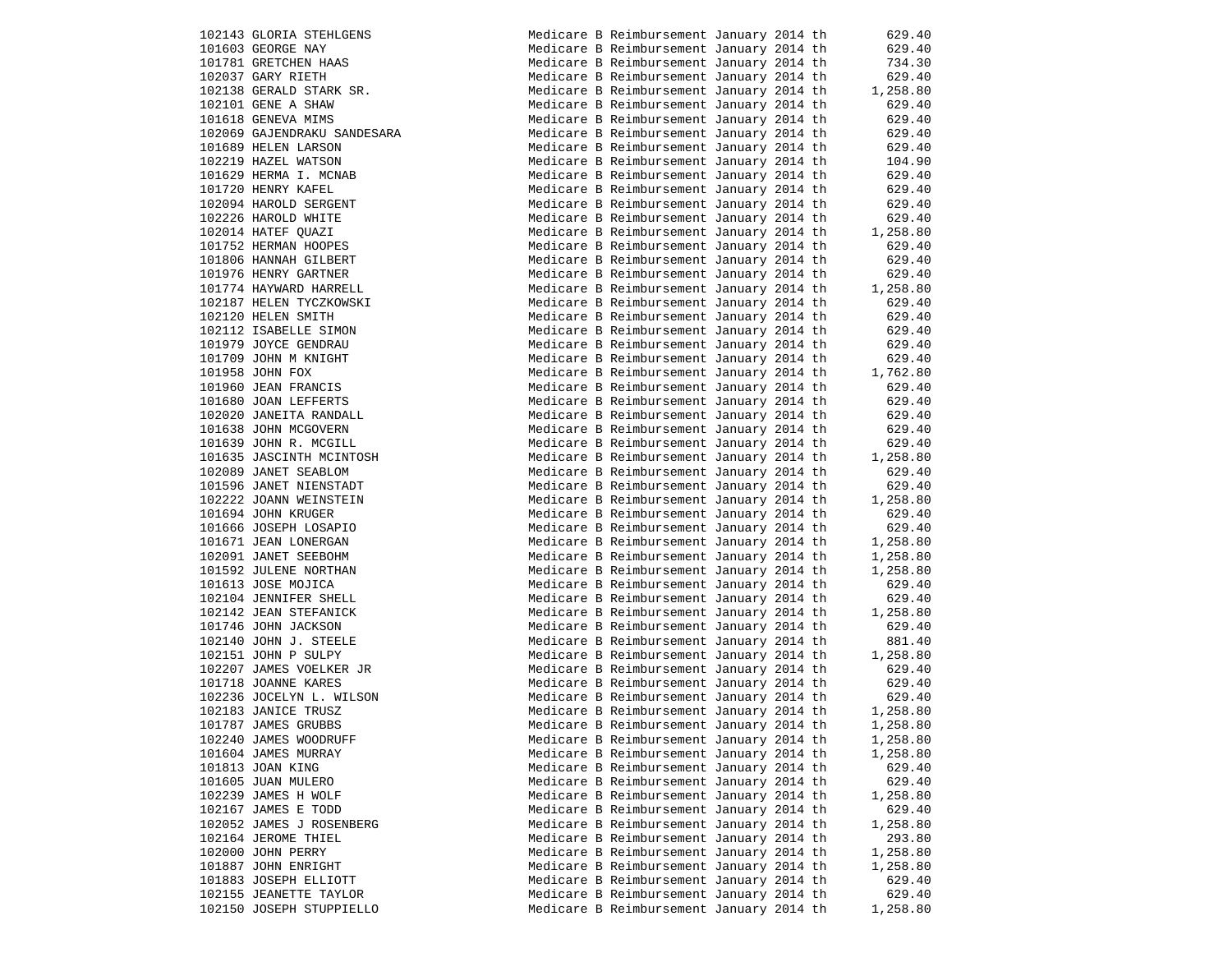102038 JOSEPH PIRELLO 101609 JOAN MOSCHELLA 102078 JOSEPH SCARPONE 102210 KATHLEEN WAGNER 101780 KATHLEEN HALL 102040 KATHLEEN RINALDO 101894 KATHLIN FACEY 102077 KATHLEEN SCANLON 101769 LOUISE HARSANYI 101905 LINDA FLATT 101817 LALITHAMMA GEORGE 101648 LOUIS MASTERBONE 101753 LINDA HOMSCHEK 101685 LUCILLE LAWRENCE 101761 LORETTA HENDRICKSON 101722 LOUISE JOY-PARKER 101646 LINDA MATHEW 102060 LAURETTA RUNYON  $102051$  LUBA ROSE 101993 LARISSA PENCAK 102191 LAWRENCE VAN RIPER JR. 101607 LILLIAN MUELLER 102251 LINDA ZEGLIN 102203 LOUIS VIOLIO 101703 MARY NORA KOLLER 101795 MAVIS GRAY 102041 MICHAEL RIPATRAZONE 102227 MERITSUM WHITE 101584 MARYANN ODONNELL 102090 MABLE SEAWICK 102229 MARION G WILDER 102235 MILTON WILSON 101611 MARY A MONGEY 102168 MARY ELAINE TODD 102125 MARY E. SNYDER 101726 MILDRED JOLLY 102126 MARY SNYDER 102176 MURIEL TREVENA 101606 MANJU MUKERJEE 102010 MARGARITA PONZANO 102049 MARGARET ROMANO 101900 SANDILLO FICO 101741 MAMIE JACOBUS 102169 MARY TOGNO 102068 MARJORIE SANDERS 102362 NANCY WALTER 101663 NANCY A LUTES 102095 NORA SERVICE 102061 OLIVE RUSSELL 101695 ORILYN KRISA 101625 OKCHIN MEERBERGER 102083 PATRICA SCHRAFT 101647 PATRICIA MATHER 101594 PHILIP NODORO 102179 PREMLATABE TRIVEDI 101585 PATRICK O'CONNOR 101807 PATRICIA GEPPERT 102033 PAMELA REYNOLDS 102105 PATRICIA SHERRER 102217 PAULA WARGO 101678 PATRICIA LEPOFSKY 102085 PATRICIA SCHWARTZ 101971 PATRICIA GALLAGHER

|  | Medicare B Reimbursement March 2014 thro |  | 419.60   |
|--|------------------------------------------|--|----------|
|  | Medicare B Reimbursement January 2014 th |  | 629.40   |
|  | Medicare B Reimbursement January 2014 th |  | 629.40   |
|  | Medicare B Reimbursement January 2014 th |  | 629.40   |
|  | Medicare B Reimbursement January 2014 th |  | 1,258.80 |
|  |                                          |  |          |
|  | Medicare B Reimbursement January 2014 th |  | 629.40   |
|  | Medicare B Reimbursement January 2014 th |  | 629.40   |
|  | Medicare B Reimbursement January 2014 th |  | 1,258.80 |
|  | Medicare B Reimbursement January 2014 th |  | 629.40   |
|  | Medicare B Reimbursement January 2014 th |  | 629.40   |
|  | Medicare B Reimbursement January 2014 th |  | 629.40   |
|  | Medicare B Reimbursement January 2014 th |  | 629.40   |
|  | Medicare B Reimbursement January 2014 th |  | 314.70   |
|  | Medicare B Reimbursement January 2014 th |  | 629.40   |
|  | Medicare B Reimbursement January 2014 th |  | 629.40   |
|  | Medicare B Reimbursement January 2014 th |  | 1,258.80 |
|  | Medicare B Reimbursement January 2014 th |  | 1,258.80 |
|  | Medicare B Reimbursement January 2014 th |  | 1,258.80 |
|  | Medicare B Reimbursement January 2014 th |  | 1,258.80 |
|  | Medicare B Reimbursement January 2014 th |  | 1,258.80 |
|  | Medicare B Reimbursement January 2014 th |  | 1,258.80 |
|  | Medicare B Reimbursement January 2014 th |  | 1,258.80 |
|  | Medicare B Reimbursement January 2014 th |  | 1,258.80 |
|  | Medicare B Reimbursement January 2014 th |  | 629.40   |
|  |                                          |  | 629.40   |
|  | Medicare B Reimbursement January 2014 th |  |          |
|  | Medicare B Reimbursement January 2014 th |  | 1,258.80 |
|  | Medicare B Reimbursement January 2014 th |  | 1,258.80 |
|  | Medicare B Reimbursement January 2014 th |  | 629.40   |
|  | Medicare B Reimbursement January 2014 th |  | 629.40   |
|  | Medicare B Reimbursement January 2014 th |  | 629.40   |
|  | Medicare B Reimbursement January 2014 th |  | 629.40   |
|  | Medicare B Reimbursement January 2014 th |  | 1,258.80 |
|  | Medicare B Reimbursement January 2014 th |  | 1,258.80 |
|  | Medicare B Reimbursement January 2014 th |  | 629.40   |
|  | Medicare B Reimbursement January 2014 th |  | 1,258.80 |
|  | Medicare B Reimbursement January 2014 th |  | 629.40   |
|  | Medicare B Reimbursement January 2014 th |  | 944.10   |
|  | Medicare B Reimbursement January 2014 th |  | 629.40   |
|  | Medicare B Reimbursement January 2014 th |  | 629.40   |
|  | Medicare B Reimbursement January 2014 th |  | 629.40   |
|  | Medicare B Reimbursement January 2014 th |  | 629.40   |
|  | Medicare B Reimbursement January 2014 th |  | 1,258.80 |
|  | Medicare B Reimbursement January 2014 th |  | 629.40   |
|  | Medicare B Reimbursement January 2014 th |  | 629.40   |
|  | Medicare B Reimbursement January 2014 th |  | 1,258.80 |
|  | Medicare B Reimbursement December 2013 t |  | 1,468.60 |
|  | Medicare B Reimbursement January 2014 th |  | 629.40   |
|  | Medicare B Reimbursement January 2014 th |  | 1,258.80 |
|  |                                          |  |          |
|  | Medicare B Reimbursement January 2014 th |  | 1,258.80 |
|  | Medicare B Reimbursement January 2014 th |  | 1,258.80 |
|  | Medicare B Reimbursement January 2014 th |  | 1,258.80 |
|  | Medicare B Reimbursement January 2014 th |  | 629.40   |
|  | Medicare B Reimbursement January 2014 th |  | 629.40   |
|  | Medicare B Reimbursement January 2014 th |  | 629.40   |
|  | Medicare B Reimbursement January 2014 th |  | 629.40   |
|  | Medicare B Reimbursement January 2014 th |  | 629.40   |
|  | Medicare B Reimbursement January 2014 th |  | 1,258.80 |
|  | Medicare B Reimbursement January 2014 th |  | 629.40   |
|  | Medicare B Reimbursement January 2014 th |  | 1,258.80 |
|  | Medicare B Reimbursement January 2014 th |  | 629.40   |
|  | Medicare B Reimbursement January 2014 th |  | 1,258.80 |
|  | Medicare B Reimbursement January 2014 th |  | 629.40   |
|  | Medicare B Reimbursement January 2014 th |  | 629.40   |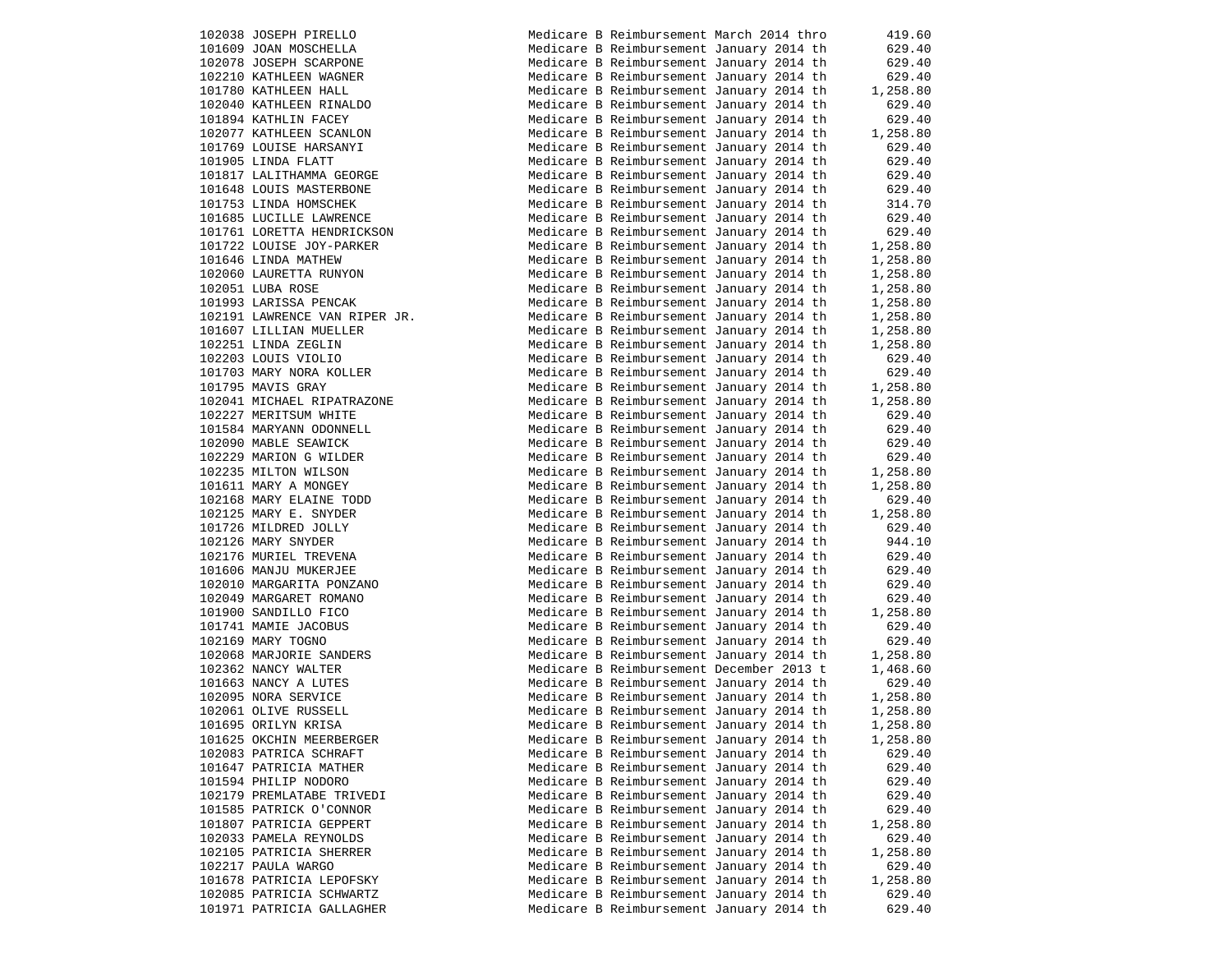| 101953 VIOLET FORBES                                                    | Medicare B Reimbursement January 2014 th | 629.40                       |
|-------------------------------------------------------------------------|------------------------------------------|------------------------------|
| 102197 VERONICA VASSEL                                                  | Medicare B Reimbursement January 2014 th | 629.40                       |
| 102243 WILLIAM YANCEY                                                   | Medicare B Reimbursement January 2014 th | 629.40                       |
| 101628 WILLIAM MCNIECE                                                  | Medicare B Reimbursement January 2014 th | 1,258.80                     |
| 101576 WILLIAM OSA                                                      | Medicare B Reimbursement January 2014 th | 629.40                       |
| 102002 WALTER PETERSON                                                  | Medicare B Reimbursement January 2014 th | 1,258.80                     |
| 101728 WILLIAM JOHNSON                                                  | Medicare B Reimbursement January 2014 th | 1,258.80                     |
| 101809 WILLIAM KELLY                                                    | Medicare B Reimbursement January 2014 th | 629.40                       |
| 101691 WILLIAM LAMOREAUX                                                | Medicare B Reimbursement January 2014 th | 629.40                       |
| 102118 WILFRIED SMITH                                                   | Medicare B Reimbursement January 2014 th | 629.40                       |
| 101665 MICHAEL LOWE                                                     | Medicare B Reimbursement January 2014 th | 629.40                       |
| Employee Group Insurance Expenditures<br>$01 - 201 - 23 - 220100 - 090$ | TOTAL FOR ACCOUNT                        | 1,615,957.31                 |
|                                                                         |                                          |                              |
| 91814 EILEEN SWEEDY                                                     | Medicare Part B Reimbursement July, 2013 | 629.40                       |
| 100569 ELIZABETH O'KEEFFE                                               | Medicare B Reimbursement - January 2013  | 1,198.80                     |
| 91041 UNA HUTCHIN                                                       | Medicare B July, 2013 to December, 2013  | 629.40                       |
| 90901 DOROTHY ALLEN                                                     | Medicare B July, 2013 to December, 2013  | 629.40                       |
| 102899 AON CONSULTING                                                   | GASB Valuation for RYE 2013.             | 21,000.00                    |
| 102899 AON CONSULTING                                                   |                                          |                              |
|                                                                         | GASB 45 Projection Scenarios.            | 5,000.00                     |
| 91174 MABLE SEAWICK                                                     | Medicare B July, 2013 to December, 2013  | 629.40                       |
| 01-203-23-220100-090<br>(2013) Employee Group Insurance Expendit        | TOTAL FOR ACCOUNT                        | 29,716.40                    |
|                                                                         |                                          |                              |
| TOTAL for Employee Group Insurance                                      |                                          | ============<br>1,645,673.71 |

| 101970 PHILIP GALATI                                                                            | Medicare B Reimbursement January 2014 th                                                                                                                                                                                      | 629.40               |
|-------------------------------------------------------------------------------------------------|-------------------------------------------------------------------------------------------------------------------------------------------------------------------------------------------------------------------------------|----------------------|
| 102076 PRISCILLA SAWYER                                                                         | Medicare B Reimbursement January 2014 th                                                                                                                                                                                      | 629.40               |
| 102228 RAMONA WHITMORE                                                                          | Medicare B Reimbursement January 2014 th                                                                                                                                                                                      | 629.40               |
| 102247 ROMAN ZABIHACH                                                                           | Medicare B Reimbursement January 2014 th                                                                                                                                                                                      | 629.40               |
| 101886 RICHARD ENRIGHT                                                                          | Medicare B Reimbursement January 2014 th                                                                                                                                                                                      | 629.40               |
| 101996 RICHARD PERINO                                                                           | Medicare B Reimbursement January 2014 th                                                                                                                                                                                      | 1,258.80             |
| 101706 RICHARD KNISS                                                                            | Medicare B Reimbursement January 2014 th                                                                                                                                                                                      | 629.40               |
| 101698 R. GAYLE KRANZ                                                                           | Medicare B Reimbursement January 2014 th                                                                                                                                                                                      | 629.40               |
| 101992 ROBERT PECK                                                                              | Medicare B Reimbursement January 2014 th                                                                                                                                                                                      | 629.40               |
| 102024 ROBERT REDER                                                                             | Medicare B Reimbursement January 2014 th                                                                                                                                                                                      | 629.40               |
| 101965 RUBY FULLER                                                                              | Medicare B Reimbursement January 2014 th                                                                                                                                                                                      | 629.40               |
| 102015 ROSA QUICENO                                                                             | Medicare B Reimbursement January 2014 th                                                                                                                                                                                      | 629.40               |
| 101885 ROBERT EMMONS                                                                            | Medicare B Reimbursement January 2014 th                                                                                                                                                                                      | 629.40               |
| 102206 ROBERT VOELKER                                                                           | Medicare B Reimbursement January 2014 th                                                                                                                                                                                      | 881.40               |
| 101673 ROSE LIVA                                                                                | Medicare B Reimbursement January 2014 th                                                                                                                                                                                      | 629.40               |
| 102058 RUBINO IGNAZIO                                                                           | Medicare B Reimbursement January 2014 th                                                                                                                                                                                      | 1,258.80             |
| 101692 ROBIN LAMOREAUX                                                                          | Medicare B Reimbursement January 2014 th                                                                                                                                                                                      | 629.40               |
| 101890 RICHARD ESTLER                                                                           | Medicare B Reimbursement January 2014 th                                                                                                                                                                                      | 629.40               |
| 101637 RALPH MCGRANE                                                                            | Medicare B Reimbursement January 2014 th                                                                                                                                                                                      | 629.40               |
| 102189 ROSEMARY UHL                                                                             | Medicare B Reimbursement January 2014 th                                                                                                                                                                                      | 629.40               |
|                                                                                                 | Medicare B Reimbursement January 2014 th                                                                                                                                                                                      | 629.40               |
| 102189 ROSEMARY UHL<br>102074 ROGER SAVAGE<br>102071 ROSAMOND SANTELLA<br>101658 STEVE J MACIAG | Medicare B Reimbursement January 2014 th                                                                                                                                                                                      | 629.40               |
|                                                                                                 | Medicare B Reimbursement January 2014 th                                                                                                                                                                                      | 1,258.80             |
| 101699 STEPHEN KRALL                                                                            | Medicare B Reimbursement January 2014 th                                                                                                                                                                                      | 629.40               |
| 101803 SUSIE GLEATON                                                                            | Medicare B Reimbursement January 2014 th                                                                                                                                                                                      | 629.40               |
| 102170 STEVE TOLAND                                                                             | Medicare B Reimbursement January 2014 th                                                                                                                                                                                      | 629.40               |
| 102163 SUDESH THAPAR                                                                            | Medicare B Reimbursement January 2014 th                                                                                                                                                                                      | 839.20               |
| 102113 TAD R SIMS                                                                               | Medicare B Reimbursement January 2014 th                                                                                                                                                                                      | 629.40               |
| 101777 TRUCHSIA HANABERGH                                                                       | Medicare B Reimbursement January 2014 th                                                                                                                                                                                      | 1,258.80             |
| 101627 THOMAS MCNIECE                                                                           | Medicare B Reimbursement January 2014 th                                                                                                                                                                                      | 629.40               |
| 101972 TERESA GALLAGHER                                                                         | Medicare B Reimbursement January 2014 th                                                                                                                                                                                      | 1,258.80             |
| 101891 THELMA EVANS-KNIGHT                                                                      | Medicare B Reimbursement January 2014 th                                                                                                                                                                                      | 629.40               |
| 102233 THOMAS WILLIAMS                                                                          | Medicare B Reimbursement January 2014 th                                                                                                                                                                                      | 629.40               |
| 101756 THOMAS HINES                                                                             | Medicare B Reimbursement January 2014 th                                                                                                                                                                                      | 629.40               |
|                                                                                                 | Medicare B Reimbursement January 2014 th                                                                                                                                                                                      | 1,258.80             |
|                                                                                                 | Medicare B Reimbursement January 2014 th                                                                                                                                                                                      | 629.40               |
| 101756 THOMAS HINES<br>102063 THOMAS SACCO<br>101953 VIOLET FORBES<br>102197 VERONICA VASSEL    | Medicare B Reimbursement January 2014 th                                                                                                                                                                                      | 629.40               |
| 102243 WILLIAM YANCEY                                                                           | Medicare B Reimbursement January 2014 th                                                                                                                                                                                      | 629.40               |
| 101628 WILLIAM MCNIECE                                                                          | Medicare B Reimbursement January 2014 th                                                                                                                                                                                      | 1,258.80             |
| 101576 WILLIAM OSA                                                                              | Medicare B Reimbursement January 2014 th                                                                                                                                                                                      | 629.40               |
| 102002 WALTER PETERSON                                                                          | Medicare B Reimbursement January 2014 th                                                                                                                                                                                      | 1,258.80             |
| 101728 WILLIAM JOHNSON                                                                          | Medicare B Reimbursement January 2014 th                                                                                                                                                                                      | 1,258.80             |
| 101809 WILLIAM KELLY                                                                            | Medicare B Reimbursement January 2014 th                                                                                                                                                                                      | 629.40               |
| 101691 WILLIAM LAMOREAUX                                                                        | Medicare B Reimbursement January 2014 th                                                                                                                                                                                      | 629.40               |
| 102118 WILFRIED SMITH                                                                           | Medicare B Reimbursement January 2014 th                                                                                                                                                                                      | 629.40               |
| 101665 MICHAEL LOWE                                                                             | Medicare B Reimbursement January 2014 th                                                                                                                                                                                      | 629.40               |
| 01-201-23-220100-090<br>Employee Group Insurance Expenditures                                   | TOTAL FOR ACCOUNT                                                                                                                                                                                                             | 1,615,9              |
| 91814 EILEEN SWEEDY                                                                             | Medicare Part B Reimbursement July, 2013                                                                                                                                                                                      | 629.40               |
| 100569 ELIZABETH O'KEEFFE                                                                       | Medicare B Reimbursement - January 2013                                                                                                                                                                                       | 1,198.80             |
| 91041 UNA HUTCHIN                                                                               | Medicare B July, 2013 to December, 2013                                                                                                                                                                                       | 629.40               |
| $0.0001$ popomini strmi                                                                         | $(1)$ $(2)$ $(3)$ $(4)$ $(5)$ $(6)$ $(6)$ $(6)$ $(6)$ $(6)$ $(6)$ $(6)$ $(6)$ $(6)$ $(6)$ $(6)$ $(6)$ $(6)$ $(6)$ $(6)$ $(6)$ $(6)$ $(6)$ $(6)$ $(6)$ $(6)$ $(6)$ $(6)$ $(6)$ $(6)$ $(6)$ $(6)$ $(6)$ $(6)$ $(6)$ $(6)$ $(6)$ | $\sim$ $\sim$ $\sim$ |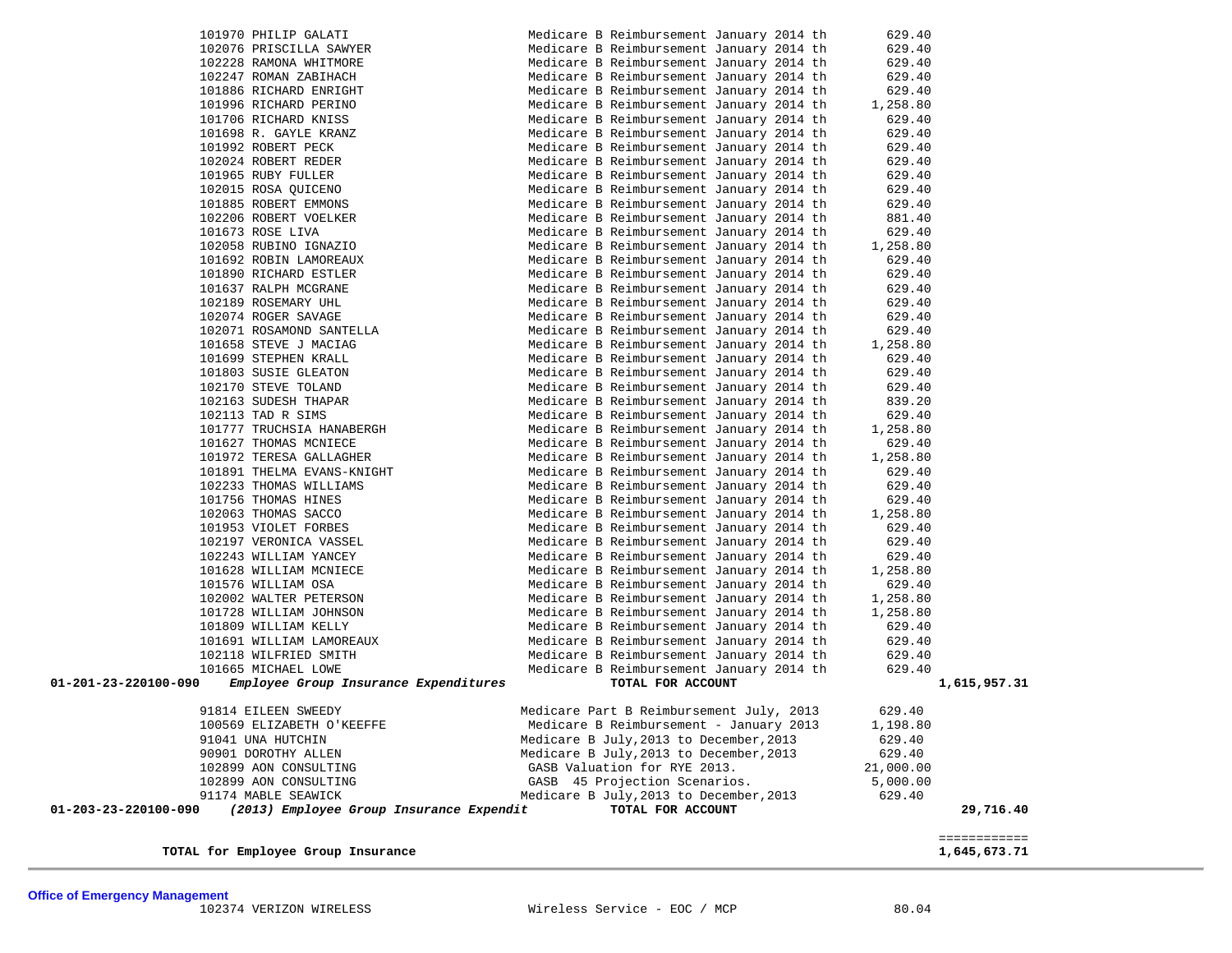|                              | 101563 VERIZON WIRELESS                  | L&PS / ADMIN                             | 114.03   |              |
|------------------------------|------------------------------------------|------------------------------------------|----------|--------------|
|                              | 101317 VERIZON WIRELESS                  | L&PS / ADMIN                             | 114.03   |              |
| 01-201-25-252100-031         | Cellular Phones/Pagers                   | TOTAL FOR ACCOUNT                        |          | 308.10       |
|                              |                                          |                                          |          |              |
|                              | 102373 STAPLES BUSINESS ADVANTAGE        | Cust#NYC1054187, Inv Date 7/16/14, Compa | 90.72    |              |
|                              | 102373 STAPLES BUSINESS ADVANTAGE        | Cust#NYC1054187, Inv Date 6/7/14, 4Mic V | 118.99   |              |
| 01-201-25-252100-058         | Office Supplies & Stationery             | TOTAL FOR ACCOUNT                        |          | 209.71       |
|                              | 100584 CABLEVISION                       | Account #07876-529178-02-1               | 833.07   |              |
|                              | 100242 V E RALPH & SONS, INC.            | Item # 1195731                           | 56.94    |              |
|                              | 100242 V E RALPH & SONS, INC.            | Item #MAD300                             | 11.85    |              |
|                              | 100937 PERFORMANCE TRAILERS INC.         | Hitch pins for decon trailers 7/08/201   | 21.00    |              |
|                              | 100938 EZ PASS                           | 2000-1154-0378-4 Low Balance coverage fo | 100.00   |              |
|                              | 100576 LAWMEN                            | Velcro attached vest markings for OEM pe | 37.44    |              |
|                              | 102606 FEDEX                             | AC#164215938, 7/21/14                    | 65.20    |              |
|                              | 99770 COMPLETE SECURITY SYSTEMS, INC.    | Hirsch IDC-PP HID ProxPass Vehicle Tags  | 400.00   |              |
|                              | 102703 DIRECT TV INC                     | DirecTV HD Access for EOC                | 54.06    |              |
| 01-201-25-252100-059         | Other General Expenses                   | TOTAL FOR ACCOUNT                        |          | 1,579.56     |
|                              | 103037 COUNTY OF MORRIS                  | 2ND HALF JULY 2014 METERED MAIL          | 19.20    |              |
|                              | 103037 COUNTY OF MORRIS                  | 2ND HALF JULY 2014 METERED MAIL          | 25.05    |              |
| 01-201-25-252100-068         | Postage & Metered Mail                   | TOTAL FOR ACCOUNT                        |          | 44.25        |
|                              |                                          |                                          |          |              |
|                              | 100587 GRAINGER                          | 806884128 Pelican case foam set - Line I | 70.16    |              |
| 01-201-25-252100-072         | Radio Repairs                            | TOTAL FOR ACCOUNT                        |          | 70.16        |
|                              | 99408 MORRIS COUNTY OVERHEAD DOOR CO     | Modification to existing Liftmaster oper | 595.00   |              |
|                              | 99408 MORRIS COUNTY OVERHEAD DOOR CO     | Multi-Button Transmitter                 | 270.00   |              |
| 01-201-25-252100-258         | Equipment                                | TOTAL FOR ACCOUNT                        |          | 865.00       |
|                              |                                          |                                          |          | ============ |
|                              | TOTAL for Office of Emergency Management |                                          |          | 3,076.78     |
| <b>Communications Center</b> |                                          |                                          |          |              |
|                              | 99476 INTERNATIONAL ACADEMIES OF         | 6/3/14, EPD recertification, M.Glogolich | 100.00   |              |
|                              | 99476 INTERNATIONAL ACADEMIES OF         | 6/3/14, EPD recertification, S.Walsh 200 | 50.00    |              |
|                              | 100600 LIFESAVERS INC                    | 6/19/14, Administration fee fro CPR card | 65.00    |              |
|                              | 93614 NENA                               | inv date 2/5/14, CMCP Parsippany, J.Lezc | 5,400.00 |              |
|                              | 93614 NENA                               | inv date 2/7/14, CMCP Parsippany, J.McCo | 3,600.00 |              |
| 01-201-25-252105-039         | Education Schools & Training             | TOTAL FOR ACCOUNT                        |          | 9,215.00     |
|                              | 100606 STAPLES BUSINESS ADVANTAGE        | NYC1054187, 6/20/14, supplies, order# 71 | 21.89    |              |
|                              | 100606 STAPLES BUSINESS ADVANTAGE        | NYC1054187, 6/21/14, supplies, order# 12 | 59.96    |              |
|                              | 100606 STAPLES BUSINESS ADVANTAGE        | NYC1054187, 6/21/14, supplies, order# 71 | 8.92     |              |
|                              | 100606 STAPLES BUSINESS ADVANTAGE        | NYC1054187, 6/27/14, supplies, order# 71 | 13.86    |              |
|                              | 101915 STAPLES BUSINESS ADVANTAGE        | 7/3/14, NYC1054187, Office Supplies, ord | 89.97    |              |
|                              | 101915 STAPLES BUSINESS ADVANTAGE        | 7/3/14, NYC1054187, Office Supplies, ord | 54.84    |              |
|                              | 102597 STAPLES BUSINESS ADVANTAGE        | 7/10/14, office supplies, order# 7120634 | 198.00   |              |
|                              |                                          |                                          |          |              |
|                              | 102597 STAPLES BUSINESS ADVANTAGE        | 7/17/14, office supplies, order# 7120634 | 61.62    |              |

| 102590 W.B. MASON COMPANY INC                        | $6/30/14$ , Office supplies, order# $S019598$ | 79.88  |        |
|------------------------------------------------------|-----------------------------------------------|--------|--------|
| 01-201-25-252105-058<br>Office Supplies & Stationery | TOTAL FOR ACCOUNT                             |        | 588.94 |
| 103037 COUNTY OF MORRIS                              | 2ND HALF JULY 2014 METERED MAIL               | 21.45  |        |
| 01-201-25-252105-068<br>Postage & Metered Mail       | TOTAL FOR ACCOUNT                             |        | 21.45  |
| 100602 NORTHEAST COMMUNICATIONS, INC.                | 6/30/14, M0350LPS, 1995 Ford pickup, rep      | 90.00  |        |
| 100602 NORTHEAST COMMUNICATIONS, INC.                | 6/30/14, M0350LPS, 2013 Ford E450, insta      | 225.00 |        |
| 100602 NORTHEAST COMMUNICATIONS, INC.                | 6/30/14, M0350LPS, 2006 Dodge Durango, m      | 300.00 |        |
| Radio Repairs<br>01-201-25-252105-072                | TOTAL FOR ACCOUNT                             |        | 615.00 |
| 101917 VOIANCE LANGUAGE SERVICES, LLC                | CV45120, 6/30/14, Interpreter Fees 6/1/1      | 484.38 |        |
| 01-201-25-252105-117<br>Interpretor Fees             | TOTAL FOR ACCOUNT                             |        | 484.38 |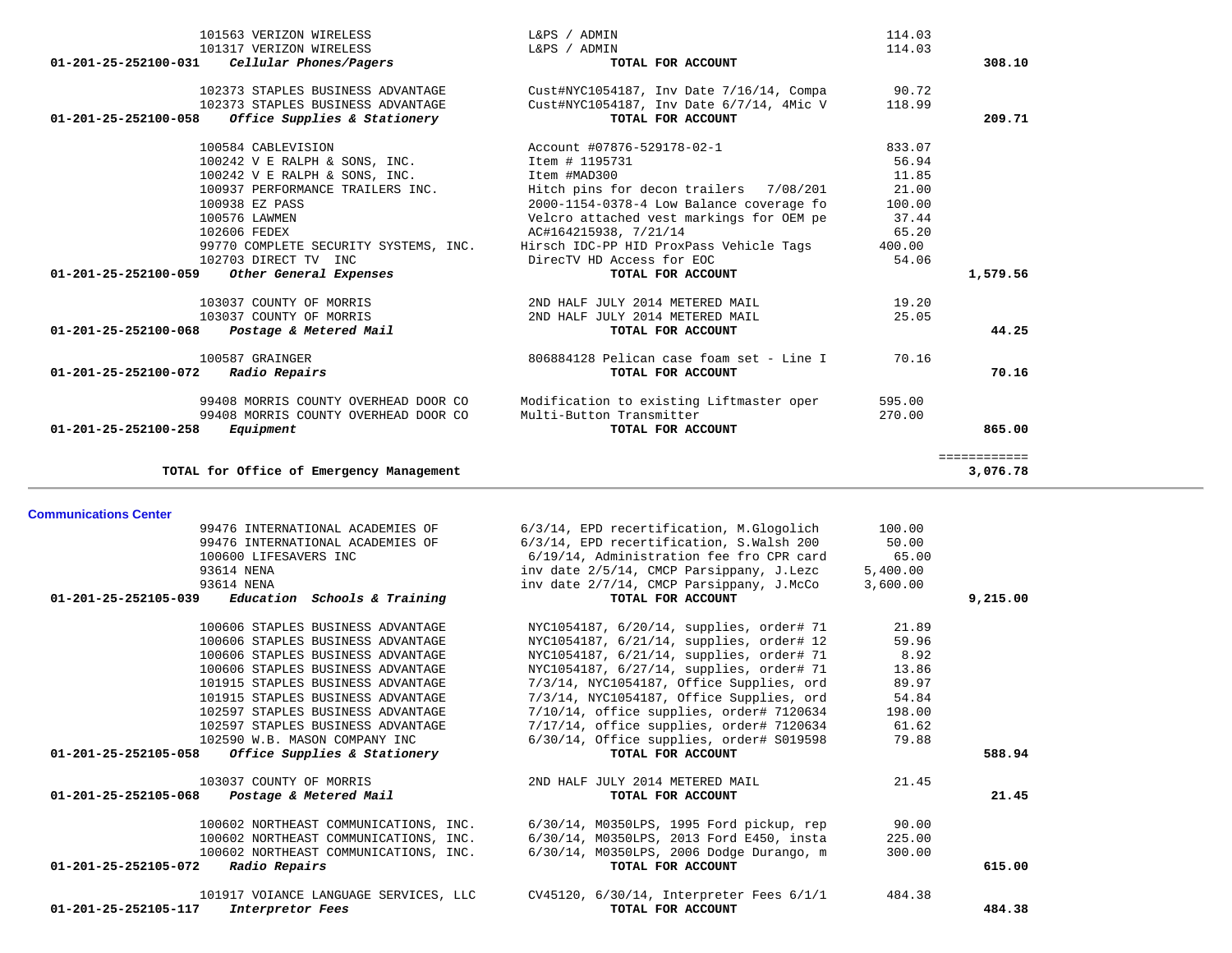| 101916 BOROUGH OF BUTLER<br>102588 JERSEY CENTRAL POWER & LIGHT | 3680-0, 7/3/14, Denise Drive cell tower<br>100 078 772 421, 7/15/14, Hickory Tavern<br>100 078 771 605, 7/16/14, George St Dove                                                                                                                                                                                                                                                                                                                                                                                                                                                                                                                                                                                                                                                                                                             | 590.60<br>502.37<br>683.39                                                                                                                                                                                                                                                                                                                                                                                 |                                                                                                               |
|-----------------------------------------------------------------|---------------------------------------------------------------------------------------------------------------------------------------------------------------------------------------------------------------------------------------------------------------------------------------------------------------------------------------------------------------------------------------------------------------------------------------------------------------------------------------------------------------------------------------------------------------------------------------------------------------------------------------------------------------------------------------------------------------------------------------------------------------------------------------------------------------------------------------------|------------------------------------------------------------------------------------------------------------------------------------------------------------------------------------------------------------------------------------------------------------------------------------------------------------------------------------------------------------------------------------------------------------|---------------------------------------------------------------------------------------------------------------|
|                                                                 |                                                                                                                                                                                                                                                                                                                                                                                                                                                                                                                                                                                                                                                                                                                                                                                                                                             |                                                                                                                                                                                                                                                                                                                                                                                                            |                                                                                                               |
| Electricity                                                     | TOTAL FOR ACCOUNT                                                                                                                                                                                                                                                                                                                                                                                                                                                                                                                                                                                                                                                                                                                                                                                                                           |                                                                                                                                                                                                                                                                                                                                                                                                            | 2,767.02                                                                                                      |
| Office Machines - Rental                                        | 5/10/14, Qtr bill 4 of 12 Mar, Apr, Jun<br>TOTAL FOR ACCOUNT                                                                                                                                                                                                                                                                                                                                                                                                                                                                                                                                                                                                                                                                                                                                                                                | 658.75                                                                                                                                                                                                                                                                                                                                                                                                     | 658.75                                                                                                        |
|                                                                 | 7/3/14, Embroidered name tape (2), R.Sta                                                                                                                                                                                                                                                                                                                                                                                                                                                                                                                                                                                                                                                                                                                                                                                                    | 27.50                                                                                                                                                                                                                                                                                                                                                                                                      |                                                                                                               |
| Uniform And Accessories                                         | TOTAL FOR ACCOUNT                                                                                                                                                                                                                                                                                                                                                                                                                                                                                                                                                                                                                                                                                                                                                                                                                           |                                                                                                                                                                                                                                                                                                                                                                                                            | 271.20                                                                                                        |
|                                                                 |                                                                                                                                                                                                                                                                                                                                                                                                                                                                                                                                                                                                                                                                                                                                                                                                                                             | 425.72                                                                                                                                                                                                                                                                                                                                                                                                     |                                                                                                               |
| Equipment                                                       | TOTAL FOR ACCOUNT                                                                                                                                                                                                                                                                                                                                                                                                                                                                                                                                                                                                                                                                                                                                                                                                                           |                                                                                                                                                                                                                                                                                                                                                                                                            | 425.72                                                                                                        |
|                                                                 |                                                                                                                                                                                                                                                                                                                                                                                                                                                                                                                                                                                                                                                                                                                                                                                                                                             |                                                                                                                                                                                                                                                                                                                                                                                                            | ============<br>15,047.46                                                                                     |
|                                                                 |                                                                                                                                                                                                                                                                                                                                                                                                                                                                                                                                                                                                                                                                                                                                                                                                                                             |                                                                                                                                                                                                                                                                                                                                                                                                            |                                                                                                               |
|                                                                 |                                                                                                                                                                                                                                                                                                                                                                                                                                                                                                                                                                                                                                                                                                                                                                                                                                             |                                                                                                                                                                                                                                                                                                                                                                                                            |                                                                                                               |
|                                                                 |                                                                                                                                                                                                                                                                                                                                                                                                                                                                                                                                                                                                                                                                                                                                                                                                                                             |                                                                                                                                                                                                                                                                                                                                                                                                            |                                                                                                               |
|                                                                 | Case 21140065, 6/19/14                                                                                                                                                                                                                                                                                                                                                                                                                                                                                                                                                                                                                                                                                                                                                                                                                      | 1,350.00                                                                                                                                                                                                                                                                                                                                                                                                   |                                                                                                               |
| Cartage                                                         | TOTAL FOR ACCOUNT                                                                                                                                                                                                                                                                                                                                                                                                                                                                                                                                                                                                                                                                                                                                                                                                                           |                                                                                                                                                                                                                                                                                                                                                                                                            | 4,050.00                                                                                                      |
|                                                                 | 6/30/14, Cust 15367                                                                                                                                                                                                                                                                                                                                                                                                                                                                                                                                                                                                                                                                                                                                                                                                                         | 400.00                                                                                                                                                                                                                                                                                                                                                                                                     |                                                                                                               |
|                                                                 |                                                                                                                                                                                                                                                                                                                                                                                                                                                                                                                                                                                                                                                                                                                                                                                                                                             |                                                                                                                                                                                                                                                                                                                                                                                                            | 400.00                                                                                                        |
|                                                                 | AC#0434597878, 7/16/14                                                                                                                                                                                                                                                                                                                                                                                                                                                                                                                                                                                                                                                                                                                                                                                                                      | 16.54                                                                                                                                                                                                                                                                                                                                                                                                      |                                                                                                               |
| Office Supplies & Stationery                                    | TOTAL FOR ACCOUNT                                                                                                                                                                                                                                                                                                                                                                                                                                                                                                                                                                                                                                                                                                                                                                                                                           |                                                                                                                                                                                                                                                                                                                                                                                                            | 16.54                                                                                                         |
|                                                                 | Livery Service June 2014                                                                                                                                                                                                                                                                                                                                                                                                                                                                                                                                                                                                                                                                                                                                                                                                                    | 2,700.00                                                                                                                                                                                                                                                                                                                                                                                                   |                                                                                                               |
|                                                                 |                                                                                                                                                                                                                                                                                                                                                                                                                                                                                                                                                                                                                                                                                                                                                                                                                                             |                                                                                                                                                                                                                                                                                                                                                                                                            |                                                                                                               |
|                                                                 |                                                                                                                                                                                                                                                                                                                                                                                                                                                                                                                                                                                                                                                                                                                                                                                                                                             |                                                                                                                                                                                                                                                                                                                                                                                                            |                                                                                                               |
|                                                                 |                                                                                                                                                                                                                                                                                                                                                                                                                                                                                                                                                                                                                                                                                                                                                                                                                                             |                                                                                                                                                                                                                                                                                                                                                                                                            |                                                                                                               |
| Other General Expenses                                          | TOTAL FOR ACCOUNT                                                                                                                                                                                                                                                                                                                                                                                                                                                                                                                                                                                                                                                                                                                                                                                                                           |                                                                                                                                                                                                                                                                                                                                                                                                            | 4,614.53                                                                                                      |
|                                                                 |                                                                                                                                                                                                                                                                                                                                                                                                                                                                                                                                                                                                                                                                                                                                                                                                                                             |                                                                                                                                                                                                                                                                                                                                                                                                            |                                                                                                               |
| Postage & Metered Mail                                          | TOTAL FOR ACCOUNT                                                                                                                                                                                                                                                                                                                                                                                                                                                                                                                                                                                                                                                                                                                                                                                                                           |                                                                                                                                                                                                                                                                                                                                                                                                            | 28.53                                                                                                         |
|                                                                 | AC# 10164 Morris Toxicology 6/14                                                                                                                                                                                                                                                                                                                                                                                                                                                                                                                                                                                                                                                                                                                                                                                                            | 2,459.00                                                                                                                                                                                                                                                                                                                                                                                                   |                                                                                                               |
|                                                                 | AC# 10251 Sussex Toxicology 6/14                                                                                                                                                                                                                                                                                                                                                                                                                                                                                                                                                                                                                                                                                                                                                                                                            | 1,260.00                                                                                                                                                                                                                                                                                                                                                                                                   |                                                                                                               |
|                                                                 | AC# 10344 Warren Toxicology 6/14                                                                                                                                                                                                                                                                                                                                                                                                                                                                                                                                                                                                                                                                                                                                                                                                            | 665.00                                                                                                                                                                                                                                                                                                                                                                                                     |                                                                                                               |
| Other Outside Services                                          | TOTAL FOR ACCOUNT                                                                                                                                                                                                                                                                                                                                                                                                                                                                                                                                                                                                                                                                                                                                                                                                                           |                                                                                                                                                                                                                                                                                                                                                                                                            | 4,384.00                                                                                                      |
|                                                                 | 5/9/14, DS135, Accutest Multi-drug scree                                                                                                                                                                                                                                                                                                                                                                                                                                                                                                                                                                                                                                                                                                                                                                                                    | 515.00                                                                                                                                                                                                                                                                                                                                                                                                     |                                                                                                               |
|                                                                 |                                                                                                                                                                                                                                                                                                                                                                                                                                                                                                                                                                                                                                                                                                                                                                                                                                             |                                                                                                                                                                                                                                                                                                                                                                                                            |                                                                                                               |
|                                                                 |                                                                                                                                                                                                                                                                                                                                                                                                                                                                                                                                                                                                                                                                                                                                                                                                                                             |                                                                                                                                                                                                                                                                                                                                                                                                            | 545.00                                                                                                        |
| TOTAL for County Medical Examiner Office                        |                                                                                                                                                                                                                                                                                                                                                                                                                                                                                                                                                                                                                                                                                                                                                                                                                                             |                                                                                                                                                                                                                                                                                                                                                                                                            | ============<br>14,038.60                                                                                     |
| <b>County Medical Examiner Office</b>                           | 102588 JERSEY CENTRAL POWER & LIGHT<br>102588 JERSEY CENTRAL POWER & LIGHT<br>102588 JERSEY CENTRAL POWER & LIGHT<br>102591 MUNICIPAL CAPITAL CORP<br>101919 FF1 PROFESSIONAL SAFETY SERVICES<br>101919 FF1 PROFESSIONAL SAFETY SERVICES<br>92652 DELL MARKETING L.P.<br>TOTAL for Communications Center<br>100169 MICHALSKI FUNERAL HOME<br>100169 MICHALSKI FUNERAL HOME<br>100169 MICHALSKI FUNERAL HOME<br>102369 ALLINA HEALTH SYSTEM<br>Consultation Fee<br>102368 DEER PARK<br>100908 ILIFF-RUGGIERO FUNERAL HOME INC.<br>100909 TEW FUNERAL SERVICES INC.<br>102619 FEDEX<br>102594 NATIONAL INSTRUMENT SERVICE<br>102594 NATIONAL INSTRUMENT SERVICE<br>103037 COUNTY OF MORRIS<br>102452 NMS LABS<br>102452 NMS LABS<br>102452 NMS LABS<br>100744 JANT PHARMACAL CORP.<br>100744 JANT PHARMACAL CORP.<br>X-Ray & Medical Supplies | 100 100 194 933, 7/21/14, High Ridge Rd<br>100 097 920 035, 7/22/14, W Springtown R<br>7/10/14, uniform, accessories No EMT, J.<br>ScanSnap S1500<br>Case 14140327, 6/19/14<br>Case 19140061, 6/19/14<br>TOTAL FOR ACCOUNT<br>Livery Service, June 2014<br>AC#164215938, 6/10/14<br>Maintenance and calibration of microscop<br>Travel<br>2ND HALF JULY 2014 METERED MAIL<br>Shipping<br>TOTAL FOR ACCOUNT | 619.05<br>371.61<br>243.70<br>1,350.00<br>1,350.00<br>1,415.00<br>69.53<br>300.00<br>130.00<br>28.53<br>30.00 |

**County Sheriff's Department**<br>97644 MC DETECTIVES ASSOCIATION 97644 MC DETECTIVES ASSOCIATION MCSO Membership Dues, Inv dtd 3/27/14 100.00<br>99232 NJ POLICE TRAFFIC OFFICER ASSC Applicate for Membership: EUGENE FLURI/C 35.00 Applicate for Membership: EUGENE FLURI/C<br>Applicate for Membership: EUGENE FLURI/C<br>**TOTAL FOR ACCOUNT 01-201-25-270100-023** *Associations and Memberships* **TOTAL FOR ACCOUNT 135.00**

99388 UPSTATE K-9 May 19 & 20, 2014 Police K-9 Decoy Train 200.00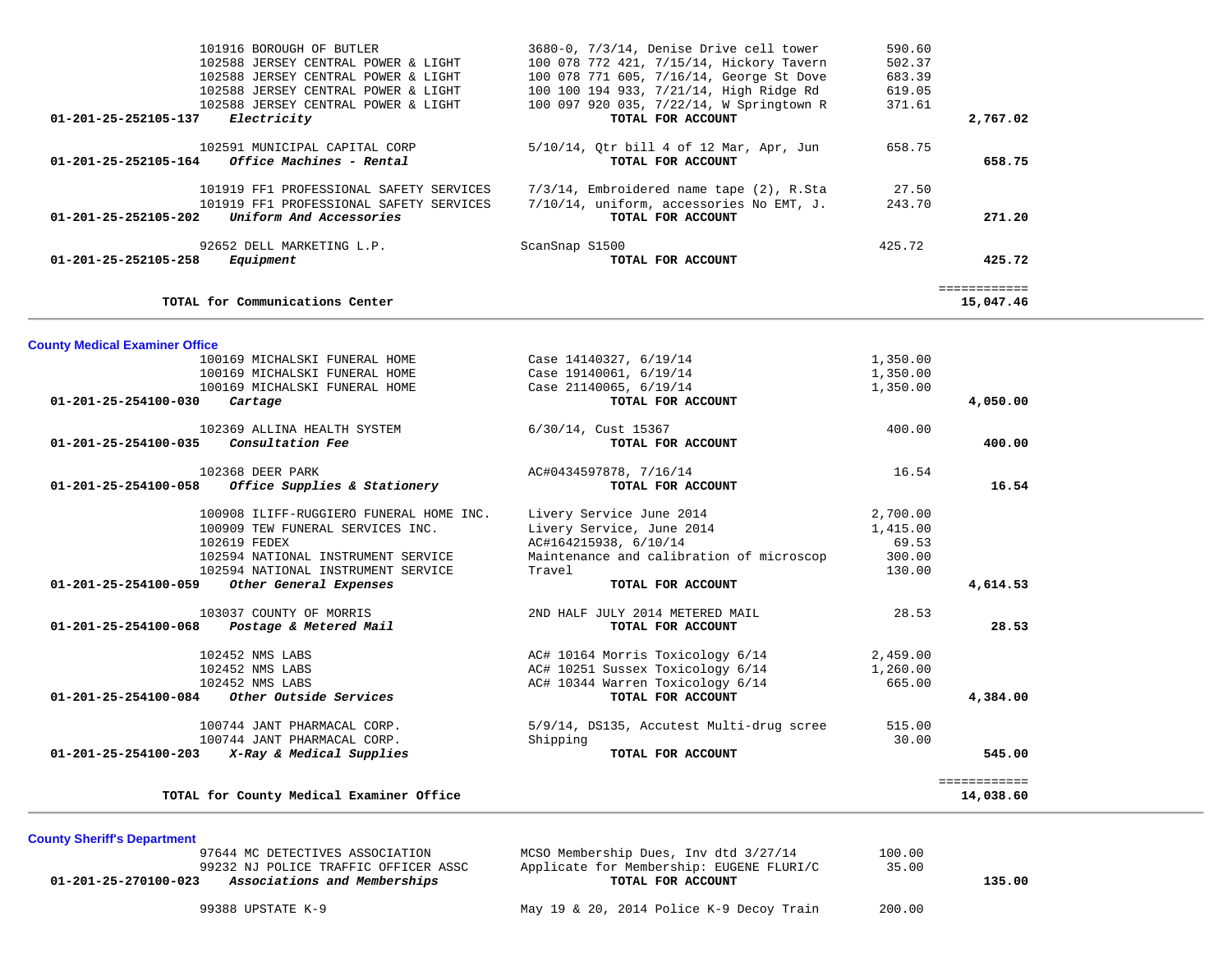| 101426 MARK CHIAROLANZA<br>Education Schools & Training<br>01-201-25-270100-039            | Kean University - Summer Session One "20<br>TOTAL FOR ACCOUNT                                      | 1,798.26             | 1,998.26  |
|--------------------------------------------------------------------------------------------|----------------------------------------------------------------------------------------------------|----------------------|-----------|
| 100449 STAPLES BUSINESS ADVANTAGE<br>01-201-25-270100-047<br>Identification Equip&Supplies | Supplies - Acct#1032177, D.Blank/Legal,<br>TOTAL FOR ACCOUNT                                       | 401.58               | 401.58    |
| 100448 STAPLES BUSINESS ADVANTAGE                                                          | Supplies - Acct#1014571, D.Bonfanti, Inv                                                           | 296.40               |           |
| 100448 STAPLES BUSINESS ADVANTAGE                                                          | Supplies - Acct#1032180, K.Rogers/CIS, I                                                           | 20.79                |           |
| 100448 STAPLES BUSINESS ADVANTAGE                                                          | Supplies - Acct#1032180 K.Rogers/CIS, In                                                           | 9.57                 |           |
| 100448 STAPLES BUSINESS ADVANTAGE                                                          | Supplies - K.Lehman/Admin,                                                                         | 31.34                |           |
| 100445 CASTLE PRINTING                                                                     | 500/Cards 2x3.5, Inv dtd 6/10/14, Acct#2                                                           | 45.00                |           |
| 01-201-25-270100-058<br>Office Supplies & Stationery                                       | TOTAL FOR ACCOUNT                                                                                  |                      | 403.10    |
| 100447 STAPLES BUSINESS ADVANTAGE                                                          | Supplies - Acct#1032180, K.Rogers/CIS, I                                                           | 738.65               |           |
| 99235 CALEA                                                                                | Nameplates (1-499), Inv dtd 5/16/14                                                                | 96.00                |           |
| 99235 CALEA                                                                                | Shipping & Handling                                                                                | 10.50                |           |
| 101427 CY DRAKE LOCKSMITHS, INC.                                                           | Sheriff E. Rochford Ford SUV, Inv dtd 6/                                                           | 16.80                |           |
| 101414 DEER PARK                                                                           | $5/15/14 - 6/14/14$ ,<br>Inv                                                                       | 235.87               |           |
| 99403 RAY ALLEN MANUFACTURING LLC                                                          | Belgin Arm Sleeve Intermediate Blue, Ite                                                           | 79.99                |           |
| 99403 RAY ALLEN MANUFACTURING LLC                                                          | Shipping & Handling                                                                                | 15.00                |           |
| 01-201-25-270100-059<br>Other General Expenses                                             | TOTAL FOR ACCOUNT                                                                                  |                      | 1,192.81  |
| 99916 NORITSU AMERICA CORPORATION                                                          | CUST.#7805398<br>Case - (4) Rolls 5" x 10                                                          | 490.00               |           |
| 99916 NORITSU AMERICA CORPORATION                                                          | Case - (2) Rolls 10" x 100' Semi Gloss P                                                           | 295.00               |           |
| 99916 NORITSU AMERICA CORPORATION                                                          | Case - (2) Rolls 12" x 100' Semi Gloss P                                                           | 365.00               |           |
| 99916 NORITSU AMERICA CORPORATION                                                          | Shipping & Handling                                                                                | 75.00                |           |
| 99916 NORITSU AMERICA CORPORATION                                                          | CUST#7805398 CREDIT 5/31/14                                                                        | $-1,100.00$          |           |
| Photographic Suppies<br>01-201-25-270100-064                                               | TOTAL FOR ACCOUNT                                                                                  |                      | 125.00    |
|                                                                                            |                                                                                                    |                      |           |
| 103037 COUNTY OF MORRIS<br>01-201-25-270100-068<br>Postage & Metered Mail                  | 2ND HALF JULY 2014 METERED MAIL<br>TOTAL FOR ACCOUNT                                               | 641.69               | 641.69    |
| 101435 COMMUNICATIONS SERVICE                                                              | "2004" Chevrolet Suburban: Replace defec                                                           | 130.45               |           |
| 101435 COMMUNICATIONS SERVICE                                                              | "2014" Ford Explorer: Install radio, fac                                                           | 265.00               |           |
| 100621 MOTOROLA SOLUTIONS INC                                                              | Encryptio of CIS Lab Truck Radio, (1) ea                                                           | 816.75               |           |
| 01-201-25-270100-072<br>Radio Repairs                                                      | TOTAL FOR ACCOUNT                                                                                  |                      | 1,212.20  |
| 101432 LEXISNEXIS RISK DATA                                                                | Inv dtd 7/30/14                                                                                    | 155.00               |           |
| Software Maintenance<br>01-201-25-270100-078                                               | TOTAL FOR ACCOUNT                                                                                  |                      | 155.00    |
| 101411 ERIC HANNA                                                                          | Reimbursement - MEALS/FUEL, (UpState K-                                                            | 116.64               |           |
| 101423 MICHAEL MCMAHON                                                                     | Lodging - Hampton Inn/Brockport NY/2-Nig                                                           | 219.43               |           |
| 102713 TOM REILLY                                                                          | Reimbursement-FBI/School 4/14-5/23/2014                                                            | 931.37               |           |
| 01-201-25-270100-082<br>Travel Expense                                                     | TOTAL FOR ACCOUNT                                                                                  |                      | 1,267.44  |
| 99224 U.S. SECURITY ASSOCIATES, INC.                                                       | $573-1067-000$ GUARDS - $5/2/14$ - $5/8/14$ ,                                                      | 2,379.32             |           |
|                                                                                            | GUARDS - $5/9/14$ - $5/15/14$ , Inv dtd $5/15/$                                                    |                      |           |
| 99224 U.S. SECURITY ASSOCIATES, INC.<br>99224 U.S. SECURITY ASSOCIATES, INC.               |                                                                                                    | 2,351.54<br>2,382.80 |           |
| 100872 U.S. SECURITY ASSOCIATES, INC.                                                      | GUARDS - 5/16/14 - 5/22/14, Inv dtd 5/22<br>$573-1067-000$ GUARDS - $5/23/14$ - $5/29/14$          | 1,899.29             |           |
|                                                                                            |                                                                                                    |                      |           |
| 100872 U.S. SECURITY ASSOCIATES, INC.<br>100872 U.S. SECURITY ASSOCIATES, INC.             | GUARDS - $5/30/14$ - $6/5/14$ , Inv dtd $6/5/1$<br>GUARDS - $6/6/12$ - $6/12/14$ , Inv dtd $6/12/$ | 2,313.35<br>2,365.43 |           |
| 100872 U.S. SECURITY ASSOCIATES, INC.                                                      | GUARDS - 6/13/14 - 6/19/14, Inv dtd 6/19                                                           | 2,382.80             |           |
| 01-201-25-270100-084<br>Other Outside Services                                             | TOTAL FOR ACCOUNT                                                                                  |                      | 16,074.53 |
|                                                                                            |                                                                                                    |                      |           |
| 101419 PAPER MART INC                                                                      | White copy paper $8 \frac{1}{2} \times 11$ , Item#550101                                           | 264.80               |           |
| 100885 W.B. MASON COMPANY INC                                                              | Boxes of Envelopes - Item#OUA51172, Orde                                                           | 295.12               |           |
| 100885 W.B. MASON COMPANY INC<br>Other Administrative Supplies<br>01-201-25-270100-095     | Boxes of Envelopes - Item#QUA51172, Ored<br>TOTAL FOR ACCOUNT                                      | 295.12               | 855.04    |
|                                                                                            |                                                                                                    |                      |           |
| 95427 GLOCK INC.                                                                           | Part#56 - Firing Pin Spacer Sleeve - fit                                                           | 8.00                 |           |
| 95427 GLOCK INC.                                                                           | Part# SP06956 - Sight-Polymer-Screw on (                                                           | 30.00                |           |
| 95427 GLOCK INC.                                                                           | Part# 2919 Slide Stop Lever & Spring - f                                                           | 50.00                |           |
| 95427 GLOCK INC.                                                                           | Part# 350 Trigger Spring - Coil-fits all                                                           | 4.00                 |           |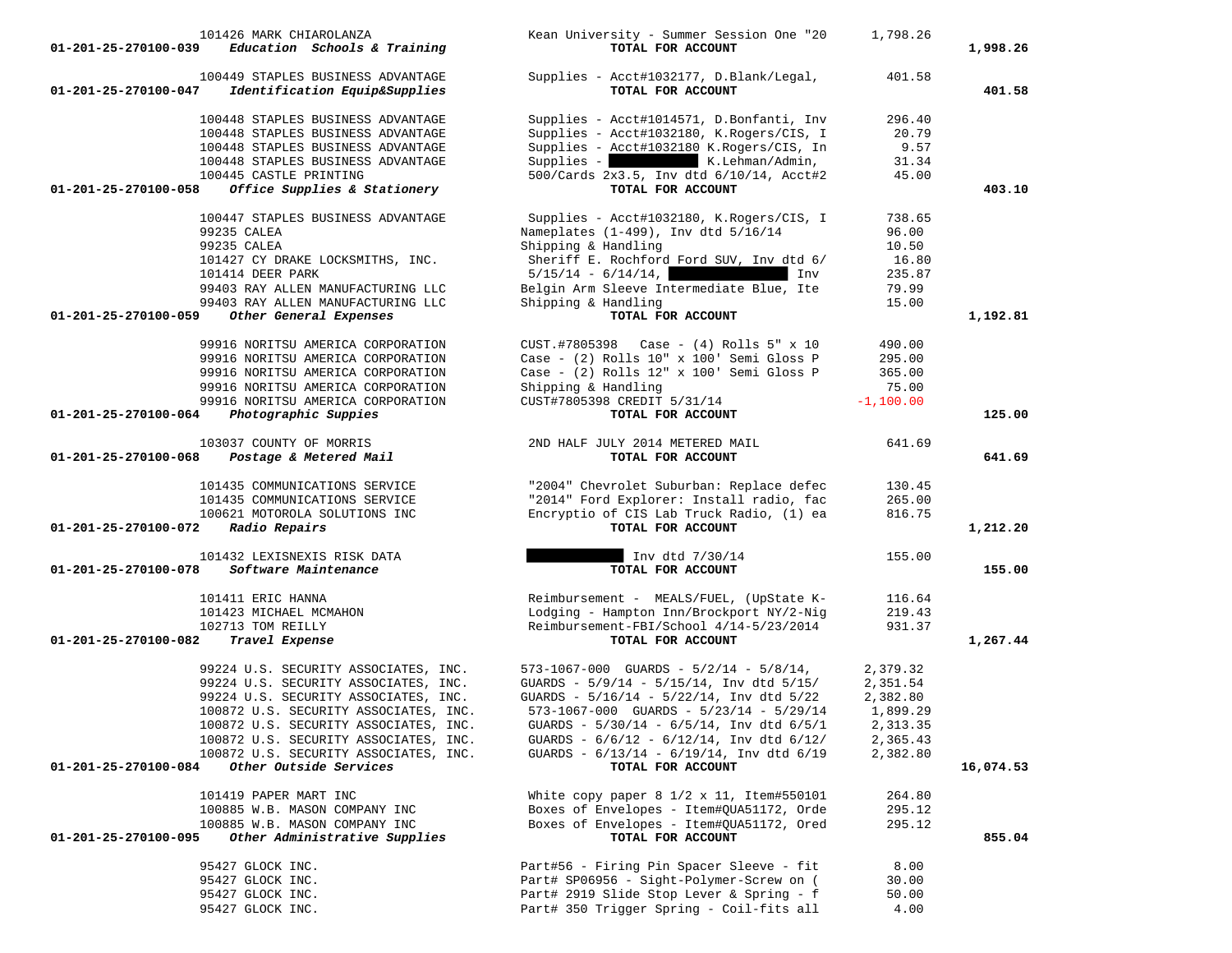| <b>County Prosecutor's Office</b>                          |                                           |        |        |
|------------------------------------------------------------|-------------------------------------------|--------|--------|
| 99438 ANDREA L VENTOLA                                     | Reg.On Call Supplemental Pay- April 2014  | 2.85   |        |
| 99438 ANDREA L VENTOLA                                     | Reg.On Call Supplemental Pay- May 2014    | 15.00  |        |
| 99438 ANDREA L VENTOLA                                     | Supplemental Case Pay-4/14/14 (140524MRM  | 50.00  |        |
| 102945 DOROTHY DIFABIO                                     | Reg.On Call Hourly Supplemental Pay- Mar  | 37.20  |        |
| 102945 DOROTHY DIFABIO                                     | Reg.On Call Hourly Supplemental Pay- Feb  | 21.60  |        |
| 102945 DOROTHY DIFABIO                                     | Reg.On Call Hourly Supplement- January 2  | 25.65  |        |
| Outside Salaries & Wages<br>01-201-25-275100-016           | TOTAL FOR ACCOUNT                         |        | 152.30 |
| 100152 VERIZON WIRELESS                                    | Account 982471570-00001 May 13 - Jun 12   | 840.84 |        |
| 01-201-25-275100-031<br>Cellular Phones/Pagers             | TOTAL FOR ACCOUNT                         |        | 840.84 |
| 93756 TEOUIPMENT INC.                                      | Installation of 800i Gen 5 system Smart   | 750.00 |        |
| 101374 STAPLES BUSINESS ADVANTAGE                          | HP Black Toner                            | 55.25  |        |
| $01 - 201 - 25 - 275100 - 037$<br>Data Processing Supplies | TOTAL FOR ACCOUNT                         |        | 805.25 |
| 99441 DIVISION OF CRIMINAL JUSTICE                         | Internal Affairs Policy & Procedures Cou  | 100.00 |        |
| 01-201-25-275100-039<br>Education Schools & Training       | TOTAL FOR ACCOUNT                         |        | 100.00 |
| 100482 ALPHA GRAPHICS MORRISTOWN                           | Certificates: Truppo, Allegretta, Zaromat | 140.00 |        |
|                                                            |                                           |        |        |

TOTAL for County Sheriff's Department

52,620.92

| 01-201-25-270100-116<br><i>Firearms</i>                    | TOTAL FOR ACCOUNT                                       |             | 102.00       |
|------------------------------------------------------------|---------------------------------------------------------|-------------|--------------|
| 99376 VERIZON WIRELESS                                     | $4/24/14$ - $5/23/14$ , Inv Dtd $5/23/14$               | 1,104.54    |              |
| 100446 VERIZON WIRELESS                                    | $5/2/14$ - $6/1/14$ , Inv dtd $6/1/14$                  | 1,503.68    |              |
| 100621 MOTOROLA SOLUTIONS INC                              | Portable Radio Battery Chargers & Headse                | 2,425.20    |              |
| 101431 PAVIA KRIEGMAN                                      | Ouarterly payment: $4/1/14 - 6/30/14$ , Inv             | 200.00      |              |
| 101428 VERIZON WIRELESS                                    | $482559481-00001$ $6/2/14$ - $7/1/14$ , Inv dt 1,481.58 |             |              |
| 100622 VERIZON WIRELESS                                    | 442002049-00001 5/24/14-6/23/14, Inv d                  | 457.21      |              |
| $01 - 201 - 25 - 270100 - 161$<br>Communications Equipment | TOTAL FOR ACCOUNT                                       |             | 7,172.21     |
| 98215 OFFICE MASTER INC.                                   | Maxwell MXIU84 (Nutmeg)<br>16,842.00                    |             |              |
| 98215 OFFICE MASTER INC.                                   | With KR-200 Arms                                        | 2,289.00    |              |
| 98215 OFFICE MASTER INC.                                   | Less 40% NJ State Contract Discount                     | $-7,652.40$ |              |
| Furniture & Fixtures<br>$01 - 201 - 25 - 270100 - 162$     | TOTAL FOR ACCOUNT                                       |             | 11,478.60    |
| 101420 METROPOLITAN CENTER FOR                             | Candidates: Gregory Crawn, Joao Paulo D                 | 5,850.00    |              |
| Psychiatric Services<br>01-201-25-270100-198               | TOTAL FOR ACCOUNT                                       |             | 5,850.00     |
| 100549 UNIVERSAL UNIFORM SALES CO INC                      | W.RAWA - Polo Shirts, Inv dtd 5/28/14, P                | 110.00      |              |
| 100549 UNIVERSAL UNIFORM SALES CO INC                      | J.FRANK-PARRILLO, Polo Shirts, Inv dtd 5                | 110.00      |              |
| 100549 UNIVERSAL UNIFORM SALES CO INC                      | C.KOVACS - Polo Shirts, Inv dtd 5/28/14,                | 110.00      |              |
| 100549 UNIVERSAL UNIFORM SALES CO INC                      | E. CROOKER - Polo Shirts, Inv dtd 5/28/14               | 110.00      |              |
| 100549 UNIVERSAL UNIFORM SALES CO INC                      | G.LUKASZYK - Polo Shirts, Inv dtd 5/28/1                | 110.00      |              |
| 100549 UNIVERSAL UNIFORM SALES CO INC                      | M.TURKOT - Polo Shirts, Inv dtd 5/28/14,                | 110.00      |              |
| 100549 UNIVERSAL UNIFORM SALES CO INC                      | S.HARE - Polo Shirts, Inv dtd 5/28/14, P                | 110.00      |              |
| 100549 UNIVERSAL UNIFORM SALES CO INC                      | DEPARTMENT - Misc Jewelry/Badges/Buttons                | 75.00       |              |
| Uniform And Accessories<br>01-201-25-270100-202            | TOTAL FOR ACCOUNT                                       |             | 845.00       |
| 96393 ATLANTIC TACTICAL OF NJ, INC.                        | 5.11 heavy Breaching Kit One Size includ                | 1,102.79    |              |
| 96393 ATLANTIC TACTICAL OF NJ, INC.                        | Blackhawk DE-MS Thunderbolt MonoshockRam                | 257.18      |              |
| 101429 MOTOROLA SOLUTIONS INC                              | Rear Mount Kit: MC#14-21 - NXB72F (Model                | 255.00      |              |
| 100645 COMMUNICATIONS SERVICE                              | Parts & Labor - Replaced Strobe Unit (dr                | 206.49      |              |
| 01-201-25-270100-258<br>Equipment                          | TOTAL FOR ACCOUNT                                       |             | 1,821.46     |
| 100620 GUARDIAN FENCE CO., INC.                            | Repair Calls: 1/17/14 & 1/28/14 (Operat                 | 700.00      |              |
| 100358 COMMUNICATIONS SERVICE                              | Repairs & Troubleshoot - (NXB98F) Strobe                | 190.00      |              |
| 01-201-25-270100-262<br>Machinery Repairs & Parts          | TOTAL FOR ACCOUNT                                       |             | 890.00       |
|                                                            |                                                         |             | ============ |

95427 GLOCK INC. Shipping/Handling 10.00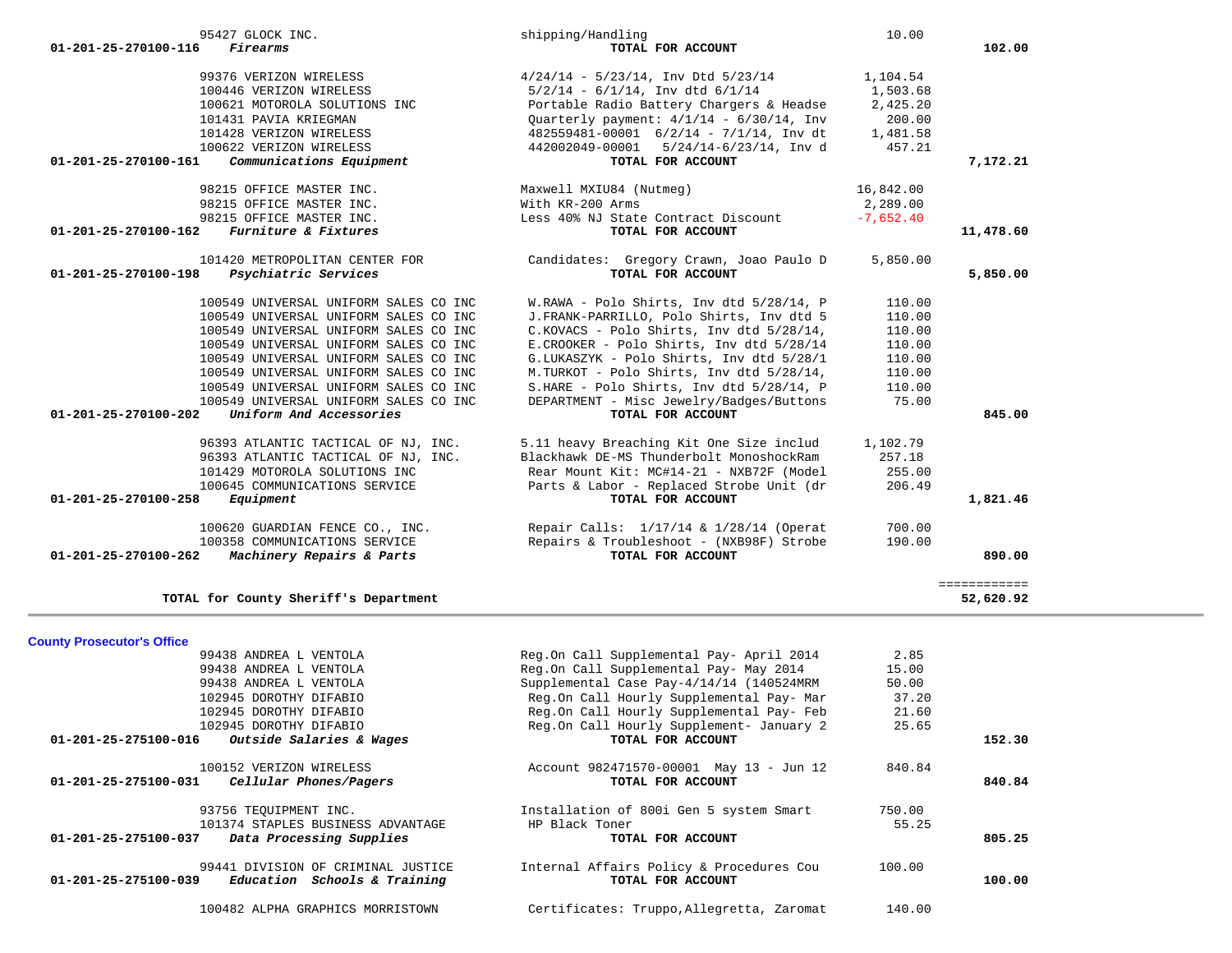| 101410 TRITEC OFFICE EQUIPMENT INC<br>101374 STAPLES BUSINESS ADVANTAGE<br>101374 STAPLES BUSINESS ADVANTAGE<br>101374 STAPLES BUSINESS ADVANTAGE<br>101374 STAPLES BUSINESS ADVANTAGE<br>101374 STAPLES BUSINESS ADVANTAGE<br>101393 PAPER MART INC<br>101409 RIOS' ENGRAVING<br>101409 RIOS' ENGRAVING                                                                                                                                                                                                    | 2nd Qtr. Excess Color Copy Charge<br>Account #NYC 1054187-Misc.Office Supplie<br>12 W Power Adapter<br>Board marker-aluminum, Eraser & expo dry<br>Misc. Office Supplies<br>Rubber bands<br>8x11 Copy Paper<br>Black magnec-backing: Captain Michael Ric<br>2x10 Name Plates                                                                                                                                                                                                                                                                           | 3,403.82<br>354.78<br>19.00<br>208.27<br>106.18<br>0.84<br>1,234.00<br>80.00<br>48.00                                                       |                           |
|-------------------------------------------------------------------------------------------------------------------------------------------------------------------------------------------------------------------------------------------------------------------------------------------------------------------------------------------------------------------------------------------------------------------------------------------------------------------------------------------------------------|--------------------------------------------------------------------------------------------------------------------------------------------------------------------------------------------------------------------------------------------------------------------------------------------------------------------------------------------------------------------------------------------------------------------------------------------------------------------------------------------------------------------------------------------------------|---------------------------------------------------------------------------------------------------------------------------------------------|---------------------------|
| Office Supplies & Stationery<br>01-201-25-275100-058                                                                                                                                                                                                                                                                                                                                                                                                                                                        | TOTAL FOR ACCOUNT                                                                                                                                                                                                                                                                                                                                                                                                                                                                                                                                      |                                                                                                                                             | 5,594.89                  |
| 100338 FEDEX<br>103037 COUNTY OF MORRIS<br>Postage & Metered Mail<br>01-201-25-275100-068                                                                                                                                                                                                                                                                                                                                                                                                                   | Account #105105762 (6/20/14)<br>2ND HALF JULY 2014 METERED MAIL<br>TOTAL FOR ACCOUNT                                                                                                                                                                                                                                                                                                                                                                                                                                                                   | 16.52<br>1,750.29                                                                                                                           | 1,766.81                  |
| 100960 COMMUNICATIONS SERVICE<br>Radio Repairs<br>01-201-25-275100-072                                                                                                                                                                                                                                                                                                                                                                                                                                      | Radio not transmitting- Admin Pool Car<br>TOTAL FOR ACCOUNT                                                                                                                                                                                                                                                                                                                                                                                                                                                                                            | 95.00                                                                                                                                       | 95.00                     |
| 101390 M.C. PROSECUTOR'S EMERGENT<br>$01 - 201 - 25 - 275100 - 079$<br>Special Projects                                                                                                                                                                                                                                                                                                                                                                                                                     | Prosecutor's Confidential Fund Replenish<br>TOTAL FOR ACCOUNT                                                                                                                                                                                                                                                                                                                                                                                                                                                                                          | 1,539.22                                                                                                                                    | 1,539.22                  |
| 100962 MORRISTOWN AUTO BODY INC<br>100962 MORRISTOWN AUTO BODY INC<br>100963 EAGLE AUTOMOTIVE<br>101384 TOYOTA OF MORRISTOWN<br>99440 A T & T WIRELESS SERVICES<br>99440 A T & T WIRELESS SERVICES<br>100961 BUNKY'S TOWING & AUTO REPAIR<br>100961 BUNKY'S TOWING & AUTO REPAIR<br>100961 BUNKY'S TOWING & AUTO REPAIR<br>101406 CABLEVISION<br>101406 CABLEVISION<br>101389 MEDIA SUPPLY, INC.<br>101389 MEDIA SUPPLY, INC.<br>101389 MEDIA SUPPLY, INC.<br>01-201-25-275100-118<br>Investigation Expense | Case #2014x-000054 Towing Charge $6/18/14$<br>Masarati-Red 6/18/14<br>Case #2014x-000054 Towing Charge - Infin<br>Download Black Box-Case #14-771 ** AP Sa<br>Pen Regiser/Trap and Trace expenses for<br>Pen Regiser/Trap and Trace (3/21-4/14/14<br>$6/18/14$ Case #2014x-000054 Tow Charge -<br>6/18/14 Navigator Tan<br>$6/18/14$ Acura TL Grey<br>Account #07876-629289-01-7 $(7/8-8/7/14)$ -<br>Account#07876-629490-01-0 (7/8-8/7/14)Co<br>Quote # 1027**CD Range 631610-632609<br>Paper Sleeves<br>DVD Range 522209-523208<br>TOTAL FOR ACCOUNT | 185.00<br>255.00<br>100.00<br>651.91<br>1,235.00<br>1,145.00<br>255.00<br>385.00<br>385.00<br>100.84<br>149.86<br>540.00<br>80.00<br>540.00 | 6,007.61                  |
| 99427 NATIONAL ARCHIVES<br>01-201-25-275100-126<br>Court Expenses-Extradition                                                                                                                                                                                                                                                                                                                                                                                                                               | Certified Copy: Judgement of Conviction<br>TOTAL FOR ACCOUNT                                                                                                                                                                                                                                                                                                                                                                                                                                                                                           | 50.00                                                                                                                                       | 50.00                     |
| 101403 THE INSTITUTE FOR FORENSIC<br>01-201-25-275100-189<br>Medical                                                                                                                                                                                                                                                                                                                                                                                                                                        | Psychological Evaluation for Detective<br>TOTAL FOR ACCOUNT                                                                                                                                                                                                                                                                                                                                                                                                                                                                                            | 175.00                                                                                                                                      | 175.00                    |
| 100492 FLEMINGTON DEPARTMENT STORE<br>Uniform And Accessories<br>01-201-25-275100-202                                                                                                                                                                                                                                                                                                                                                                                                                       | Det.A.Bisaccia: Equipment/Clothing to at<br>TOTAL FOR ACCOUNT                                                                                                                                                                                                                                                                                                                                                                                                                                                                                          | 433.72                                                                                                                                      | 433.72                    |
| 102945 DOROTHY DIFABIO<br>01-203-25-275100-016<br>(2013) Outside Salaries & Wages                                                                                                                                                                                                                                                                                                                                                                                                                           | Reg.On Call Hourly Supplemental - Decemb<br>TOTAL FOR ACCOUNT                                                                                                                                                                                                                                                                                                                                                                                                                                                                                          | 10.65                                                                                                                                       | 10.65                     |
| 96780 DRUGSCAN INC<br>85794 VERIZON<br>78556 VERIZON<br>(2013) Investigation Expense<br>01-203-25-275100-118                                                                                                                                                                                                                                                                                                                                                                                                | Medical & Toxicology Services-State v To<br>Account #973 285-4391 669 50Y (9/14/13<br>Account #973 285-4391 669 50Y - 5/14/1<br>TOTAL FOR ACCOUNT                                                                                                                                                                                                                                                                                                                                                                                                      | 235.00<br>247.07<br>246.35                                                                                                                  | 728.42                    |
| TOTAL for County Prosecutor's Office                                                                                                                                                                                                                                                                                                                                                                                                                                                                        |                                                                                                                                                                                                                                                                                                                                                                                                                                                                                                                                                        |                                                                                                                                             | ============<br>18,299.71 |

**County Jail** 

 100788 ADRIENNE C. BARCLAY REIMBURSEMENT FOR BOOK FOR JAIL EDUCATIO 12.65  **01-201-25-280100-028** *Books & Periodicals* **TOTAL FOR ACCOUNT 12.65**

12.65

100311 COLLEGE OF ST ELIZABETH COLLEGE TUITION FOR ROBERT HORVOT FOR TH 2,538.00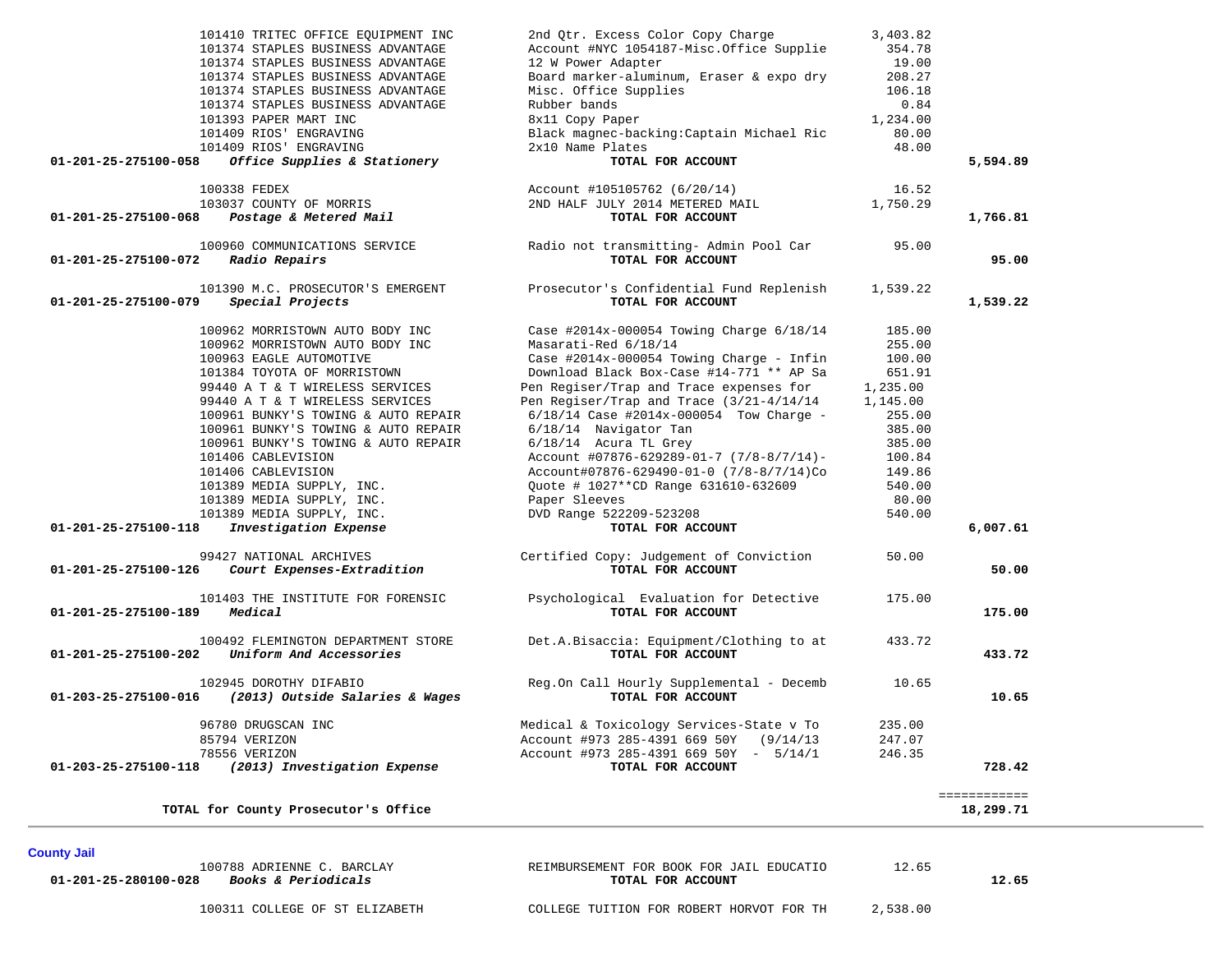| 100010 THE PENNSYLVANIA STATE UNIVERSITY                                                                                                                                                                                                                                                                                                                              | TRAINING FOR MARKEY IN MAY 2014 DATED 6.                                                                                                                                                                                                       | 390.00          |           |
|-----------------------------------------------------------------------------------------------------------------------------------------------------------------------------------------------------------------------------------------------------------------------------------------------------------------------------------------------------------------------|------------------------------------------------------------------------------------------------------------------------------------------------------------------------------------------------------------------------------------------------|-----------------|-----------|
|                                                                                                                                                                                                                                                                                                                                                                       |                                                                                                                                                                                                                                                |                 |           |
|                                                                                                                                                                                                                                                                                                                                                                       |                                                                                                                                                                                                                                                |                 |           |
| 01-201-25-280100-039                                                                                                                                                                                                                                                                                                                                                  | 100114 ATLANTIC TRAINING CENTER<br>100120 JERSEY TACTICAL CORP.<br>100120 JERSEY TACTICAL CORP.<br>100011 PESI INC.<br>TRAINING FOR OEMARTINEZ ON 7.29.14<br><b>Education Schools &amp; Training</b><br>TOTAL FOR ACCOUNT<br>TOTAL FOR ACCOUNT |                 | 3,342.00  |
|                                                                                                                                                                                                                                                                                                                                                                       |                                                                                                                                                                                                                                                |                 |           |
|                                                                                                                                                                                                                                                                                                                                                                       |                                                                                                                                                                                                                                                |                 |           |
|                                                                                                                                                                                                                                                                                                                                                                       |                                                                                                                                                                                                                                                |                 |           |
|                                                                                                                                                                                                                                                                                                                                                                       |                                                                                                                                                                                                                                                |                 |           |
|                                                                                                                                                                                                                                                                                                                                                                       |                                                                                                                                                                                                                                                |                 |           |
|                                                                                                                                                                                                                                                                                                                                                                       |                                                                                                                                                                                                                                                |                 |           |
|                                                                                                                                                                                                                                                                                                                                                                       |                                                                                                                                                                                                                                                |                 | 4,050.05  |
|                                                                                                                                                                                                                                                                                                                                                                       |                                                                                                                                                                                                                                                |                 |           |
|                                                                                                                                                                                                                                                                                                                                                                       |                                                                                                                                                                                                                                                |                 |           |
|                                                                                                                                                                                                                                                                                                                                                                       |                                                                                                                                                                                                                                                |                 |           |
|                                                                                                                                                                                                                                                                                                                                                                       |                                                                                                                                                                                                                                                |                 | 2,028.38  |
|                                                                                                                                                                                                                                                                                                                                                                       |                                                                                                                                                                                                                                                |                 |           |
|                                                                                                                                                                                                                                                                                                                                                                       |                                                                                                                                                                                                                                                |                 | 27.71     |
|                                                                                                                                                                                                                                                                                                                                                                       |                                                                                                                                                                                                                                                |                 |           |
|                                                                                                                                                                                                                                                                                                                                                                       |                                                                                                                                                                                                                                                |                 |           |
|                                                                                                                                                                                                                                                                                                                                                                       |                                                                                                                                                                                                                                                |                 |           |
|                                                                                                                                                                                                                                                                                                                                                                       |                                                                                                                                                                                                                                                |                 |           |
|                                                                                                                                                                                                                                                                                                                                                                       |                                                                                                                                                                                                                                                |                 |           |
| $100312 T J'S SPORTWIDE TROPHY\n100312 T J'S SPORTWIDE TROPHY\n100313 ACME AMERTCAN REPAIRS INC.\n100343 ACME AMERTCAN REPAIRS INC.\n100343 ACME AMERTICAN REPAIRS INC.\n10009 LANGUAGE LINE SERVICES\n100428 MORRIS COUNTY M.U.A\n100428 MORRIS COUNTY M.U.A\n100428 MORRIS COUNTY M.U.A\n100428 MORRS COUNTY M.U.A\n100428 MORIS COUNTY M.U.A\n10048\n100428 MORIS$ |                                                                                                                                                                                                                                                |                 | 7,077.47  |
| 99836 GALLS, LLC<br>99836 GALLS, LLC<br>99836 FLEX CUFF CUTTER DATED 5.19.14<br><b>101-201-25-280100-128</b> Security Equipment                                                                                                                                                                                                                                       |                                                                                                                                                                                                                                                |                 |           |
|                                                                                                                                                                                                                                                                                                                                                                       |                                                                                                                                                                                                                                                |                 | 30.94     |
|                                                                                                                                                                                                                                                                                                                                                                       | 100423 KENVIL POWER EQUIPMENT, INC. SLAP EQUIPMENT SUPPLIES DATED 6.23.14 17.98<br>100423 KENVIL POWER EQUIPMENT, INC. SLAP EQUIPMENT SUPPLIES DATED 6.23.14 21.19                                                                             |                 |           |
|                                                                                                                                                                                                                                                                                                                                                                       |                                                                                                                                                                                                                                                |                 |           |
| 01-201-25-280100-130 SLAP                                                                                                                                                                                                                                                                                                                                             | TOTAL FOR ACCOUNT                                                                                                                                                                                                                              |                 | 39.17     |
| 100427 MUNICIPAL CAPITAL CORP<br>1,427.11 LEASE PAYMENT FOR COPIER IN ADMIN FOR JU 1,427.11<br>TOTAL FOR ACCOUNT                                                                                                                                                                                                                                                      |                                                                                                                                                                                                                                                |                 | 1,427.11  |
|                                                                                                                                                                                                                                                                                                                                                                       |                                                                                                                                                                                                                                                |                 |           |
|                                                                                                                                                                                                                                                                                                                                                                       |                                                                                                                                                                                                                                                |                 |           |
|                                                                                                                                                                                                                                                                                                                                                                       |                                                                                                                                                                                                                                                |                 |           |
| 01-201-25-280100-185 Food                                                                                                                                                                                                                                                                                                                                             |                                                                                                                                                                                                                                                |                 | 16,221.38 |
|                                                                                                                                                                                                                                                                                                                                                                       |                                                                                                                                                                                                                                                |                 |           |
|                                                                                                                                                                                                                                                                                                                                                                       |                                                                                                                                                                                                                                                |                 |           |
|                                                                                                                                                                                                                                                                                                                                                                       |                                                                                                                                                                                                                                                |                 |           |
|                                                                                                                                                                                                                                                                                                                                                                       | 98886 MORRIS IMAGING ASSOC II PA MEDICAL CARE FOR S. TARNAWSKY DATED 4.19. 276.00                                                                                                                                                              |                 |           |
| 99831 MORRIS IMAGING ASSOC II PA                                                                                                                                                                                                                                                                                                                                      | MEDICAL CARE FOR M.ABATO DATED 4.18.14                                                                                                                                                                                                         | 43.00           |           |
| 99831 MORRIS IMAGING ASSOC II PA                                                                                                                                                                                                                                                                                                                                      | MEDICAL CARE FOR S.TARNAWSKY DATED 4.19.                                                                                                                                                                                                       | 256.00          |           |
| 01-201-25-280100-189 Medical                                                                                                                                                                                                                                                                                                                                          | TOTAL FOR ACCOUNT                                                                                                                                                                                                                              |                 | 1,990.70  |
| 100007 ATLANTIC TACTICAL OF NJ, INC.                                                                                                                                                                                                                                                                                                                                  | UNIFORM SUPPLIES DATED 3.14.14. NJ STATE                                                                                                                                                                                                       | 600.50          |           |
| 100344 UNIVERSAL UNIFORM SALES CO INC                                                                                                                                                                                                                                                                                                                                 | UNIFORMS FOR PASCALE DATED 5.28.14                                                                                                                                                                                                             | 37.50           |           |
| 100344 UNIVERSAL UNIFORM SALES CO INC                                                                                                                                                                                                                                                                                                                                 | UNIFORMS FOR LANFRANK DATED 6.6.14                                                                                                                                                                                                             | 36.95           |           |
| 100344 UNIVERSAL UNIFORM SALES CO INC                                                                                                                                                                                                                                                                                                                                 | UNIFORMS FOR LANFRANK DATED 6.6.14                                                                                                                                                                                                             | 36.95           |           |
| 100344 UNIVERSAL UNIFORM SALES CO INC<br>100344 UNIVERSAL UNIFORM SALES CO INC                                                                                                                                                                                                                                                                                        | UNIFORMS FOR FRANCHIN DATED 6.19.14<br>UNIFORMS FOR MILOS DATED 6.4.14                                                                                                                                                                         | 248.00<br>11.00 |           |
| 100344 UNIVERSAL UNIFORM SALES CO INC                                                                                                                                                                                                                                                                                                                                 | UNIFORMS FOR STEWART DATED 5.20.14 105.00                                                                                                                                                                                                      |                 |           |
|                                                                                                                                                                                                                                                                                                                                                                       |                                                                                                                                                                                                                                                |                 |           |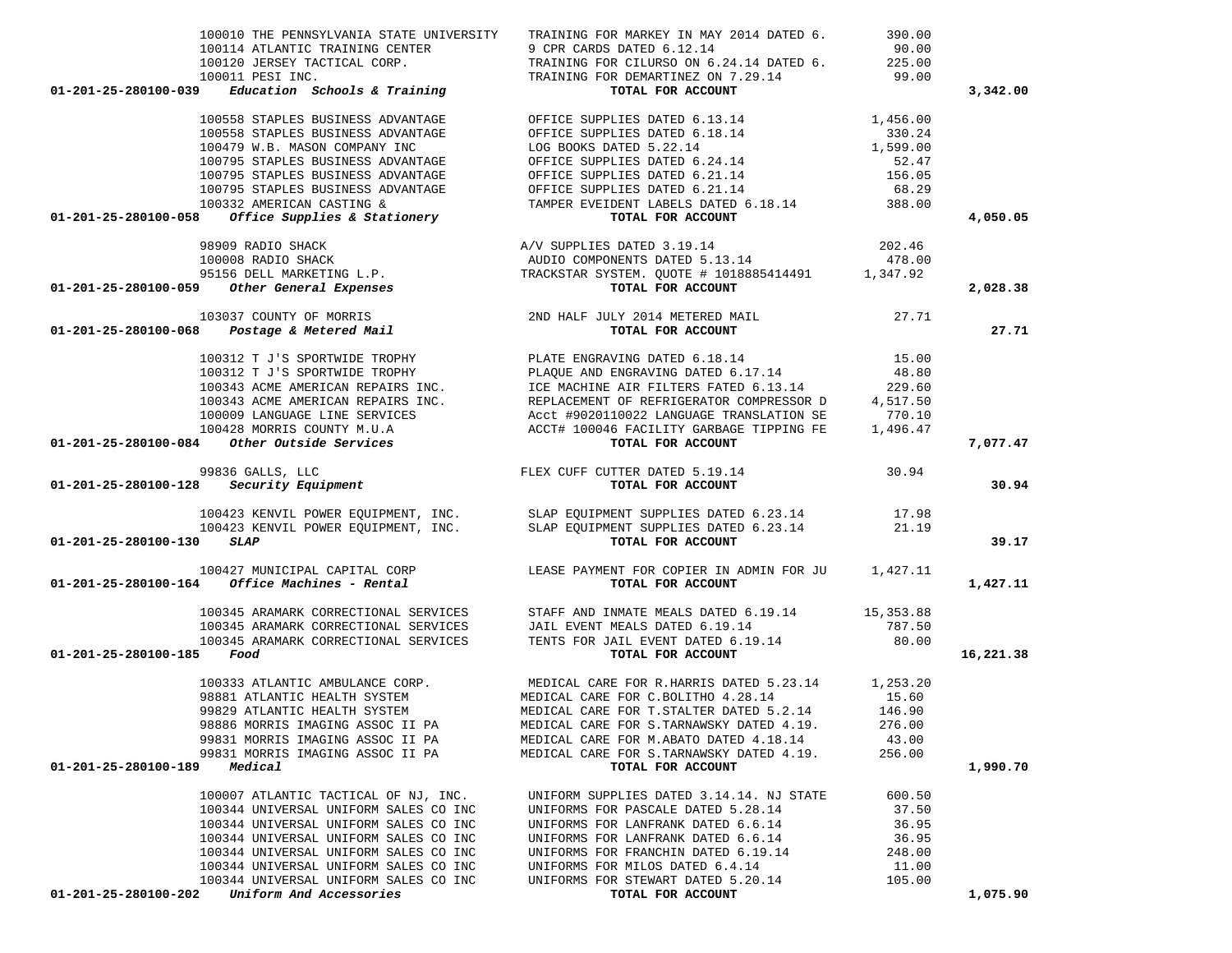| 100478 LS ENGINEERING ASSOCIATES CORP.<br>Building Repairs<br>01-201-25-280100-223                                                        | MOLD REMEDIATION SERVICES FROM 5.1.14 TO<br>TOTAL FOR ACCOUNT                                                                                         | 2,600.00                           | 2,600.00                  |
|-------------------------------------------------------------------------------------------------------------------------------------------|-------------------------------------------------------------------------------------------------------------------------------------------------------|------------------------------------|---------------------------|
| 100112 GRAINGER<br>100353 GRAINGER<br>100353 GRAINGER<br>100353 GRAINGER                                                                  | 2 CARPET RUNNERS DATED 6.2.14<br>SURGE PROTECTOR DATED 6.19.14<br>TOILET SEAT DATED 6.18.14<br>VACUUM DATED 6.18.14                                   | 196.88<br>23.33<br>13.21<br>246.75 |                           |
| 100497 KENVIL POWER EQUIPMENT, INC.<br>Bldg Maintenance Supplies<br>01-201-25-280100-249                                                  | POWER WASHER DATED 6.23.14<br>TOTAL FOR ACCOUNT                                                                                                       | 1,049.95                           | 1,530.12                  |
| 99835 JJS SERVICES, INC.<br>Ground Maintenance Supplies<br>01-201-25-280100-251                                                           | SALT APPLICATIONS DATED 4.24.14<br>TOTAL FOR ACCOUNT                                                                                                  | 600.00                             | 600.00                    |
| 100476 ATLANTIC AMBULANCE CORP.<br>75894 ATLANTIC HEALTH SYSTEM<br>75894 ATLANTIC HEALTH SYSTEM<br>(2013) Medical<br>01-203-25-280100-189 | MEDICAL CARE FOR P.HARRIOTT DATED 9.28.1<br>MEDICAL CARE FOR N.BABCOCK DATED 3.8.13<br>MEDICAL CARE FOR N. BABCOCK DATED 3.13.13<br>TOTAL FOR ACCOUNT | 1,188.20<br>867.75<br>278.20       | 2,334.15                  |
| TOTAL for County Jail                                                                                                                     |                                                                                                                                                       |                                    | ============<br>44,387.73 |
| <b>County Youth Detention Facilit</b>                                                                                                     |                                                                                                                                                       |                                    |                           |
| 102542 EDWARD SHAPLEY                                                                                                                     | Supplies for science experiment for resi                                                                                                              | 6.40                               |                           |
| 102542 EDWARD SHAPLEY                                                                                                                     | Supplies for science experiment for resi                                                                                                              | 2.66                               |                           |
| 102466 EDWARD SHAPLEY                                                                                                                     | Supplies for science experiment for resi                                                                                                              | 20.48                              |                           |
| 01-201-25-281100-039<br>Education Schools & Training                                                                                      | TOTAL FOR ACCOUNT                                                                                                                                     |                                    | 29.54                     |
| 103037 COUNTY OF MORRIS                                                                                                                   | 2ND HALF JULY 2014 METERED MAIL                                                                                                                       | 68.69                              |                           |
| Postage & Metered Mail<br>$01 - 201 - 25 - 281100 - 068$                                                                                  | TOTAL FOR ACCOUNT                                                                                                                                     |                                    | 68.69                     |
| 102317 SODEXO INC & AFFILIATES                                                                                                            | Contractural Charge                                                                                                                                   | 2,215.20                           |                           |
| 102317 SODEXO INC & AFFILIATES                                                                                                            | Meals                                                                                                                                                 | 3,950.32                           |                           |
| 102317 SODEXO INC & AFFILIATES                                                                                                            | Snacks and Groceries                                                                                                                                  | 2,303.63                           |                           |
| 102333 DEER PARK                                                                                                                          | 0434495636 6/15/14-7/14/14 bottled wat                                                                                                                | 45.84                              |                           |
| $01 - 201 - 25 - 281100 - 185$<br>Food                                                                                                    | TOTAL FOR ACCOUNT                                                                                                                                     |                                    | 8,514.99                  |
| 100500 MOORE MEDICAL LLC                                                                                                                  | Ibuprofen tabs, medicine cups, Purell ge                                                                                                              | 207.95                             |                           |
| 100500 MOORE MEDICAL LLC                                                                                                                  | Fuel Surcharge                                                                                                                                        | 1.67                               |                           |
| Medical<br>01-201-25-281100-189                                                                                                           | TOTAL FOR ACCOUNT                                                                                                                                     |                                    | 209.62                    |
| 101232 JERSEY PAPER PLUS INC                                                                                                              | hot cups, foil                                                                                                                                        | 374.50                             |                           |
| 100907 JERSEY PAPER PLUS INC                                                                                                              | paper products                                                                                                                                        | 1,886.90                           |                           |
| Janitorial Supplies<br>01-201-25-281100-252                                                                                               | TOTAL FOR ACCOUNT                                                                                                                                     |                                    | 2,261.40                  |
| 99915 TIMEKEEPING SYSTEMS INC                                                                                                             | Easytour software CD ver 1.1                                                                                                                          | 99.00                              |                           |
| 99915 TIMEKEEPING SYSTEMS INC                                                                                                             | Shipping                                                                                                                                              | 8.39                               |                           |
| 01-201-25-281100-262<br>Machinery Repairs & Parts                                                                                         | TOTAL FOR ACCOUNT                                                                                                                                     |                                    | 107.39                    |
|                                                                                                                                           |                                                                                                                                                       |                                    | ============              |
| TOTAL for County Youth Detention Facilit                                                                                                  |                                                                                                                                                       |                                    | 11,191.63                 |
|                                                                                                                                           |                                                                                                                                                       |                                    |                           |

| <b>Road Repairs</b> |
|---------------------|
|---------------------|

| 100727 D&N ANIMAL RECOVERY                           | deer removal 6/1-6/30/2014                 | 3,879.03 |          |
|------------------------------------------------------|--------------------------------------------|----------|----------|
| Contracted Services<br>01-201-26-290100-036          | TOTAL FOR ACCOUNT                          |          | 3,879.03 |
| 100713 MUNICIPAL CAPITAL CORP                        | March, April, May Savin C9120 Ricoh Copier | 586.83   |          |
| 100713 MUNICIPAL CAPITAL CORP                        | June, July, August Savin C9120 Ricoh Copie | 586.83   |          |
| 102302 TRITEC OFFICE EQUIPMENT INC                   | color copies 4/1-6/30/2014 ID #5919 Seri   | 84.49    |          |
| Office Supplies & Stationery<br>01-201-26-290100-058 | TOTAL FOR ACCOUNT                          |          | 1,258.15 |
| 103037 COUNTY OF MORRIS                              | 2ND HALF JULY 2014 METERED MAIL            | 17.01    |          |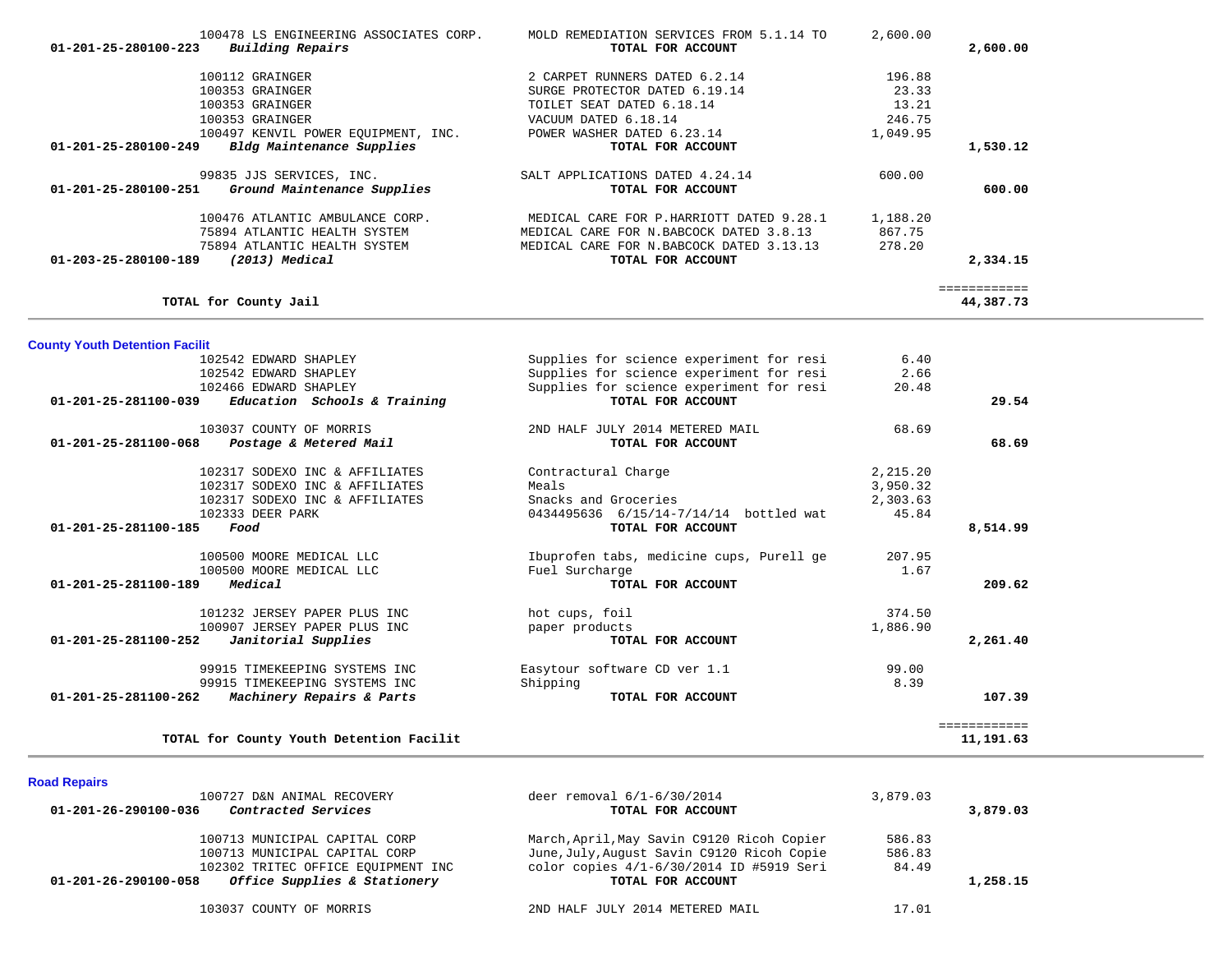| 102405 DANIEL TAY                                            | work boots                                 | 90.00     |              |
|--------------------------------------------------------------|--------------------------------------------|-----------|--------------|
| 102292 ARTHUR FRENZEL                                        | work boots per contract                    | 90.00     |              |
| 102771 JOHN SKEWES                                           | boots per contract                         | 90.00     |              |
| Uniform & Clothing Allowance<br>01-201-26-290100-207         | TOTAL FOR ACCOUNT                          |           | 270.00       |
| 100435 DENVILLE LINE PAINTING INC                            | $6/17-6/20/2014$ 4"yellow spray center lin | 34,786.78 |              |
| 100435 DENVILLE LINE PAINTING INC                            | 8"white spray edgelines                    | 37,583.54 |              |
| Beads & Paints<br>$01 - 201 - 26 - 290100 - 221$             | TOTAL FOR ACCOUNT                          |           | 72,370.32    |
|                                                              |                                            |           |              |
| 100452 TILCON NEW YORK INC.                                  | $I - 5$                                    | 283.54    |              |
| 100452 TILCON NEW YORK INC.                                  | $I - 6$                                    | 1,028.69  |              |
| 100526 TILCON NEW YORK INC.                                  | $I - 5$                                    | 893.72    |              |
| 100526 TILCON NEW YORK INC.                                  | $I-5$ , $I-6$                              | 2,285.25  |              |
| 01-201-26-290100-222<br>Bituminous Concrete                  | TOTAL FOR ACCOUNT                          |           | 4,491.20     |
| 100524 GARDEN STATE HIGHWAY                                  | Briteside 3"x72" DG3 Yellow/White U-Chan   | 530.00    |              |
| 100524 GARDEN STATE HIGHWAY                                  | Various Diamond/Square/Std Holes/Corners   | 3,628.30  |              |
| 100522 MORRISTOWN LUMBER &                                   | box 5/16 hex nuts zinc                     | 10.58     |              |
| 01-201-26-290100-238<br>Signage                              | TOTAL FOR ACCOUNT                          |           | 4,168.88     |
|                                                              |                                            |           |              |
| 100819 EASTERN CONCRETE MATERIALS, INC.                      | $3/4"$ OP                                  | 246.63    |              |
| $01 - 201 - 26 - 290100 - 244$<br>Stone                      | TOTAL FOR ACCOUNT                          |           | 246.63       |
| 100521 SUSSEX COUNTY MUA                                     | CTM00001CM street sweeping 6/20/2014       | 262.20    |              |
| 100521 SUSSEX COUNTY MUA                                     | 6/20/2014                                  | 261.00    |              |
| 100521 SUSSEX COUNTY MUA                                     | 6/20/2014                                  | 274.80    |              |
| 100388 SUSSEX COUNTY MUA                                     | CTM00001CM 6/12/2014 sweeping              | 255.15    |              |
| 100388 SUSSEX COUNTY MUA                                     | $6/12/2014$ sweeping                       | 268.05    |              |
| Construction Materials<br>01-201-26-290100-260               | TOTAL FOR ACCOUNT                          |           | 1,321.20     |
|                                                              |                                            |           |              |
| 94943 AIRGAS SAFETY INC.                                     | reflective vest (large)                    | 13.60     |              |
| 94943 AIRGAS SAFETY INC.                                     | reflective vest (XL)                       | 68.00     |              |
| 94943 AIRGAS SAFETY INC.                                     | large leather palm gloves w/safety cuff    | 100.50    |              |
| 94943 AIRGAS SAFETY INC.<br>01-201-26-290100-266             | Shipping/Handling<br>TOTAL FOR ACCOUNT     | 33.78     | 215.88       |
| Safety Items                                                 |                                            |           |              |
|                                                              |                                            |           | ============ |
| TOTAL for Road Repairs                                       |                                            |           | 88,652.85    |
|                                                              |                                            |           |              |
| <b>Bridges and Culverts</b><br>100246 CARTEGRAPH SYSTEMS INC | Bridgeview Maint Renew                     | 2,260.00  |              |
| 100246 CARTEGRAPH SYSTEMS INC                                | Work Director Maint Renew                  | 2,728.00  |              |
| 100246 CARTEGRAPH SYSTEMS INC                                | Mapdirector Arc GIS Maint Renew            | 1,140.00  |              |
| 102356 MUNICIPAL CAPITAL CORP                                | (1) Ricoh MPC 2051 Digital Copier-Public   | 522.78    |              |
| Equipment Service Agreements<br>01-201-26-292100-044         | TOTAL FOR ACCOUNT                          |           | 6,650.78     |
|                                                              |                                            |           |              |
| 102633 VERIZON                                               | Billing Date: 7-1-14Telephone: 973-361-6   | 398.73    |              |
| 01-201-26-292100-146<br>Telephone                            | TOTAL FOR ACCOUNT                          |           | 398.73       |
| 100141 COUNTY CONCRETE CORP.                                 | NJDOT Class B                              | 99.00     |              |
| 100141 COUNTY CONCRETE CORP.                                 | Mon-Fri Delivery                           | 215.00    |              |
| 100542 COUNTY CONCRETE CORP.                                 | NJDOT Class B                              | 297.00    |              |
| 100542 COUNTY CONCRETE CORP.                                 | Mon-Fri Delivery                           | 215.00    |              |
| 01-201-26-292100-227<br>Concrete                             | TOTAL FOR ACCOUNT                          |           | 826.00       |
|                                                              |                                            |           |              |
| 100018 R.P. SMITH & SON, INC.                                | Acct #2268 Gallon, Thorobond, Masonry Br   | 79.75     |              |
|                                                              |                                            |           |              |
|                                                              |                                            |           |              |

 **01-201-26-290100-068** *Postage & Metered Mail* **TOTAL FOR ACCOUNT 17.01**

 **01-201-26-290100-146** *Telephone* **TOTAL FOR ACCOUNT 414.55**

 101295 VERIZON Wharton Garage 973 361-2726 132 16Y Bill 282.78 101312 COMCAST Acct. # 09574 838524-01-2 Billing Date 131.77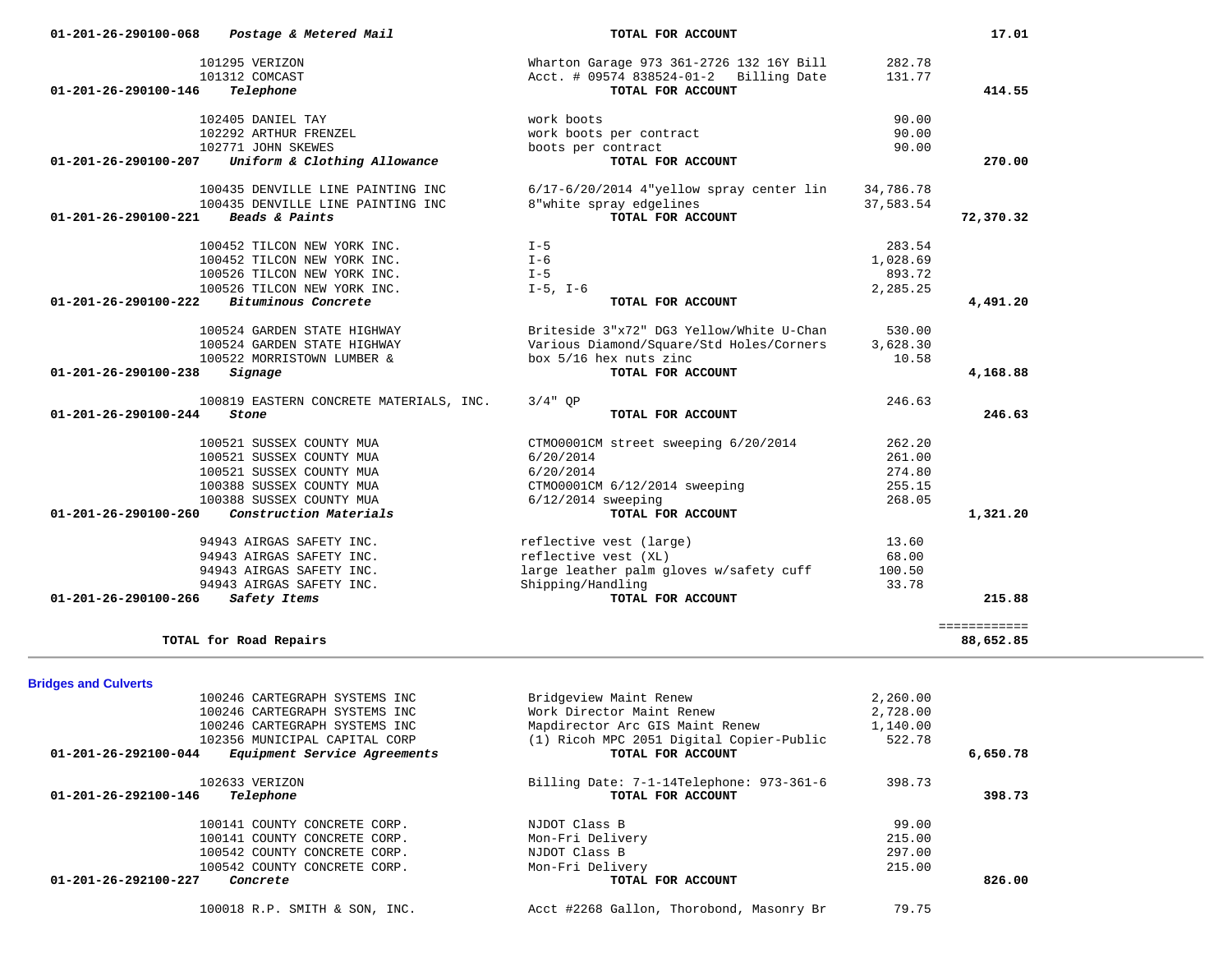| 01-201-26-292100-237<br>Sand/Cement Mix                                                                                                                                                                               | TOTAL FOR ACCOUNT                                                                                                                                              |                                             | 79.75                    |  |
|-----------------------------------------------------------------------------------------------------------------------------------------------------------------------------------------------------------------------|----------------------------------------------------------------------------------------------------------------------------------------------------------------|---------------------------------------------|--------------------------|--|
| 100020 SHEAFFER SUPPLY, INC.<br>01-201-26-292100-239<br>Small Tools                                                                                                                                                   | 15.5 wheel barrow wheel, flat free 5/8 a<br>TOTAL FOR ACCOUNT                                                                                                  | 82.94                                       | 82.94                    |  |
| 100140 COUNTY WELDING SUPPLY CO<br>01-201-26-292100-248<br>Welding-Oxygen-Acetylene Etc                                                                                                                               | UN1072 Oxygen Compressed 2.2, CWS 251 cf<br>TOTAL FOR ACCOUNT                                                                                                  | 21.50                                       | 21.50                    |  |
| 102640 TRITEC OFFICE EQUIPMENT INC<br>01-201-26-292100-259<br>Equipment Rental                                                                                                                                        | Rental Copier Ricoh MPC2051Invoice Date:<br>TOTAL FOR ACCOUNT                                                                                                  | 163.94                                      | 163.94                   |  |
| 102633 VERIZON<br>78501 VERIZON<br>(2013) Telephone<br>01-203-26-292100-146                                                                                                                                           | 973 361-6688 142 79Y BALANCE FROM 2013<br>Billing Date: 5/1/13Telephone#: 973-361-<br>TOTAL FOR ACCOUNT                                                        | 663.58<br>369.80                            | 1,033.38                 |  |
| TOTAL for Bridges and Culverts                                                                                                                                                                                        |                                                                                                                                                                |                                             | ============<br>9,257.02 |  |
| <b>Shade Tree Commission</b>                                                                                                                                                                                          |                                                                                                                                                                |                                             |                          |  |
| 100293 NATURE'S CHOICE CORPORATION<br>01-201-26-300100-098<br>Other Operating&Repair Supply                                                                                                                           | stumps<br>TOTAL FOR ACCOUNT                                                                                                                                    | 60.00                                       | 60.00                    |  |
| 101310 NEIL CORTESE<br>101872 JOHN ORGINOS<br>Uniform & Clothing Allowance<br>01-201-26-300100-207                                                                                                                    | work boots<br>work boots per contract<br>TOTAL FOR ACCOUNT                                                                                                     | 90.00<br>90.00                              | 180.00                   |  |
| TOTAL for Shade Tree Commission                                                                                                                                                                                       |                                                                                                                                                                |                                             | ============<br>240.00   |  |
| <b>Buildings &amp; Grounds</b>                                                                                                                                                                                        |                                                                                                                                                                |                                             |                          |  |
| 102769 WILLIAM F. BARNISH<br>01-201-26-310100-029<br>Building Rental                                                                                                                                                  | RENT FOR DOVER PROBATION / SEPTEMBER 201<br>TOTAL FOR ACCOUNT                                                                                                  | 7,087.72                                    | 7,087.72                 |  |
| 102300 VERNAY MOVING INC<br>01-201-26-310100-030<br>Cartage                                                                                                                                                           | WO71469/ RE: B&G/ 07-15-14<br>TOTAL FOR ACCOUNT                                                                                                                | 585.00                                      | 585.00                   |  |
| 101222 WEBSTER PLUMBING &<br>101222 WEBSTER PLUMBING &<br>96930 TRANE<br>101022 SCIENTIFIC WATER CONDITIONING<br>Equipment Service Agreements<br>01-201-26-310100-044                                                 | RE: CAC/ 06-18-14<br>RE: COUNTY LIBRARY/ 06-27-14<br>ANNUAL SERVICE AGREEMENT# 333212/ RE: SC<br>WATERGUARD QUARTERLY BILLING/ JULY, AUGU<br>TOTAL FOR ACCOUNT | 576.10<br>2,798.20<br>4,176.54<br>675.00    | 8,225.84                 |  |
| 102767 MORRISTOWN PARKING AUTHORITY<br>01-201-26-310100-062<br>Parking Lot Rental                                                                                                                                     | PARKING MAINTENANCE FEE/ AUGUST 2014<br>TOTAL FOR ACCOUNT                                                                                                      | 5,288.00                                    | 5,288.00                 |  |
| 102841 MELODY ABLINE<br>01-201-26-310100-082<br>Travel Expense                                                                                                                                                        | MOBILE WIFI FOR REMOTE ACCESS<br>TOTAL FOR ACCOUNT                                                                                                             | 55.00                                       | 55.00                    |  |
| 101234 AESFIRE LLC<br>101234 AESFIRE LLC<br>94912 CARLISLE ROOFING SYSTEMS, INC.                                                                                                                                      | RE: ENGINEERING/ 06-30-14<br>RE: A&R/ 06-30-14<br>RE: VOTING MACHINE - POST SOLAR INSPECTI<br>WO72104/ RE: PROVISION OF MAINTENANCE TO                         | 1,260.00<br>952.21<br>1,000.00<br>29,732.63 |                          |  |
| 98466 EATON CORPORATION<br>102365 FACILITY SERVICES PARTNERS LLC<br>102365 FACILITY SERVICES PARTNERS LLC<br>101219 HERTZ EQUIPMENT RENTAL CORP<br>01-201-26-310100-084<br>Other Outside Services<br>102314 DEER PARK | WO72555/ RE: PROSECUTOR/ 07-09-14<br>WO72943/ RE: W&M/ 07-09-14<br>RE: CTY LIBRARY/ 06-19-14<br>TOTAL FOR ACCOUNT<br>0434507703/ DATED 06-15-2014 THRU 07-14-  | 409.40<br>573.16<br>1,541.34<br>93.16       | 35,468.74                |  |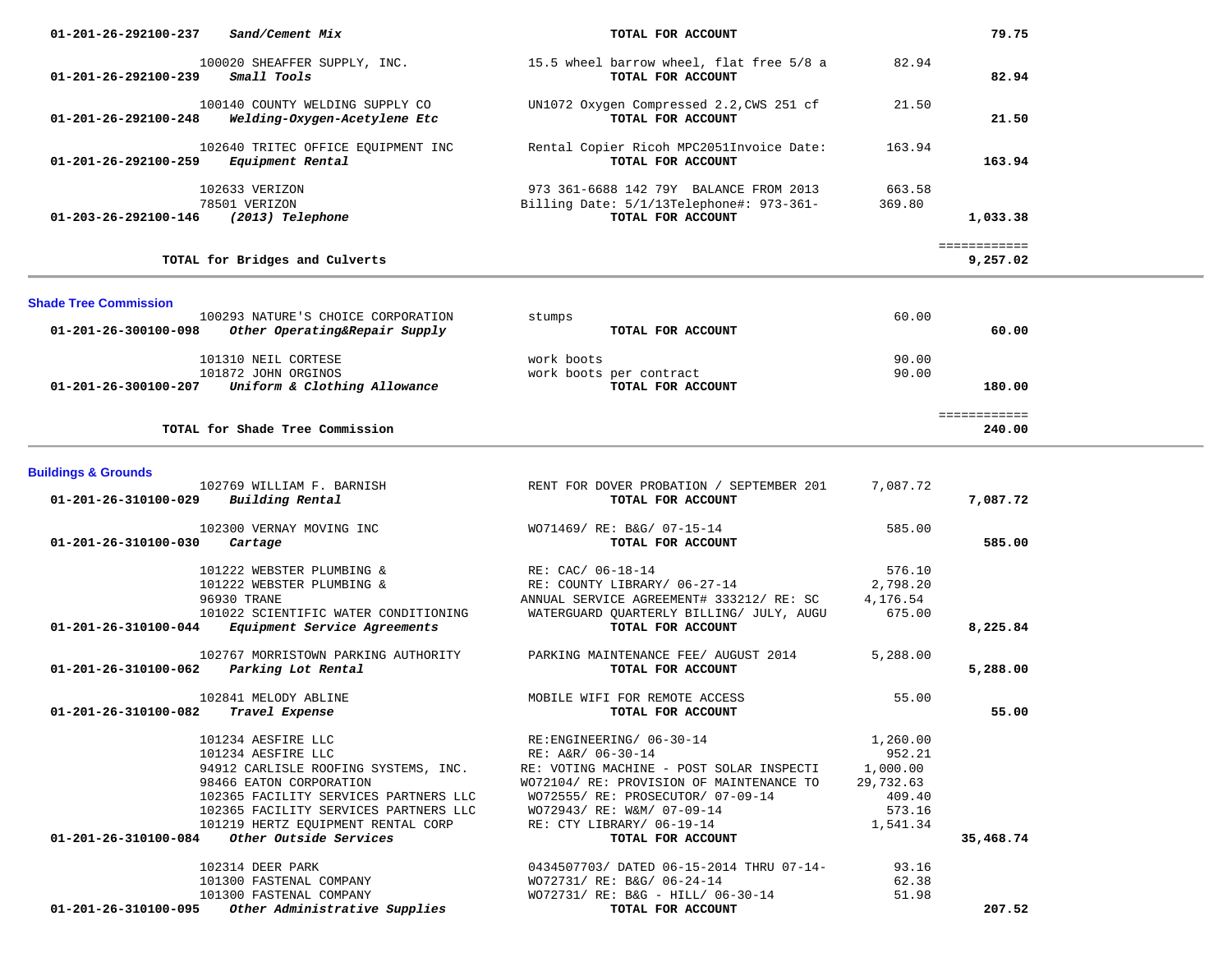| 101016 M.C. MUA<br>101014 M.C. MUA<br>101014 M.C. MUA<br>101014 M.C. MUA<br>101014 M.C. MUA<br>100055/ WASTE COLLECTION - JUNE 2014/06 5,436.60<br>100055/ TIPPING FEES - JUNE 2014/07-07 1,828.99<br><b>TOTAL FOR ACCOUNT</b> |                                                            |        |          |
|--------------------------------------------------------------------------------------------------------------------------------------------------------------------------------------------------------------------------------|------------------------------------------------------------|--------|----------|
|                                                                                                                                                                                                                                |                                                            |        |          |
|                                                                                                                                                                                                                                |                                                            |        |          |
|                                                                                                                                                                                                                                |                                                            |        | 7,914.45 |
|                                                                                                                                                                                                                                |                                                            |        |          |
|                                                                                                                                                                                                                                |                                                            |        |          |
|                                                                                                                                                                                                                                |                                                            |        |          |
|                                                                                                                                                                                                                                |                                                            |        | 818.84   |
|                                                                                                                                                                                                                                |                                                            |        |          |
|                                                                                                                                                                                                                                |                                                            |        |          |
|                                                                                                                                                                                                                                |                                                            |        |          |
|                                                                                                                                                                                                                                |                                                            |        |          |
|                                                                                                                                                                                                                                |                                                            |        |          |
|                                                                                                                                                                                                                                |                                                            |        |          |
|                                                                                                                                                                                                                                |                                                            |        |          |
|                                                                                                                                                                                                                                |                                                            |        |          |
|                                                                                                                                                                                                                                |                                                            |        |          |
|                                                                                                                                                                                                                                |                                                            |        |          |
|                                                                                                                                                                                                                                |                                                            |        |          |
|                                                                                                                                                                                                                                |                                                            |        |          |
|                                                                                                                                                                                                                                |                                                            |        |          |
|                                                                                                                                                                                                                                |                                                            |        |          |
|                                                                                                                                                                                                                                |                                                            |        |          |
|                                                                                                                                                                                                                                |                                                            |        | 5,174.49 |
|                                                                                                                                                                                                                                |                                                            |        |          |
|                                                                                                                                                                                                                                |                                                            |        |          |
|                                                                                                                                                                                                                                |                                                            |        |          |
|                                                                                                                                                                                                                                |                                                            |        |          |
|                                                                                                                                                                                                                                |                                                            |        |          |
|                                                                                                                                                                                                                                |                                                            |        |          |
|                                                                                                                                                                                                                                |                                                            |        |          |
|                                                                                                                                                                                                                                |                                                            |        |          |
|                                                                                                                                                                                                                                |                                                            |        |          |
|                                                                                                                                                                                                                                |                                                            |        |          |
|                                                                                                                                                                                                                                |                                                            |        |          |
|                                                                                                                                                                                                                                |                                                            |        |          |
|                                                                                                                                                                                                                                |                                                            |        |          |
|                                                                                                                                                                                                                                |                                                            |        |          |
|                                                                                                                                                                                                                                |                                                            |        |          |
|                                                                                                                                                                                                                                |                                                            |        |          |
|                                                                                                                                                                                                                                |                                                            |        |          |
|                                                                                                                                                                                                                                |                                                            |        |          |
|                                                                                                                                                                                                                                |                                                            |        | 1,576.39 |
|                                                                                                                                                                                                                                |                                                            |        |          |
|                                                                                                                                                                                                                                |                                                            |        |          |
|                                                                                                                                                                                                                                |                                                            |        |          |
|                                                                                                                                                                                                                                |                                                            |        |          |
|                                                                                                                                                                                                                                |                                                            |        |          |
|                                                                                                                                                                                                                                |                                                            |        |          |
|                                                                                                                                                                                                                                | 101298 SHERWIN-WILLIAMS WO72734/ RE: PSTA/ 06-25-14 176.47 |        |          |
| $01 - 201 - 26 - 310100 - 234$ Paint                                                                                                                                                                                           | TOTAL FOR ACCOUNT                                          |        | 828.79   |
|                                                                                                                                                                                                                                |                                                            |        |          |
| 97415 GRAINGER                                                                                                                                                                                                                 | WO71718/ RE: STOCK/ 03-07-14                               | 2.92   |          |
| 100934 KLEIZA ENTERPRISES INC                                                                                                                                                                                                  | RW: YOUTH SHELTER/ 06-26-14                                | 225.00 |          |
| 101220 MORRISTOWN LUMBER &                                                                                                                                                                                                     | WO72619/RE: MONTVILLE ROADS/06-17-14                       | 30.36  |          |
| 101300 FASTENAL COMPANY                                                                                                                                                                                                        | WO72636/ RE: CTY LIBRARY/ 06-24-14                         | 27.04  |          |
| 101300 FASTENAL COMPANY                                                                                                                                                                                                        | WO72568/ RE: STOCK/ 06-25-14                               | 76.27  |          |
| 101300 FASTENAL COMPANY                                                                                                                                                                                                        | WO72636/ RE: CTY LIBRARY/ 06-25-14                         | 348.01 |          |
| 101391 GENERAL PLUMBING SUPPLY INC.                                                                                                                                                                                            | WO72411/ RE: HOMELESS/ 06-02-14                            | 284.49 |          |
| 101391 GENERAL PLUMBING SUPPLY INC.                                                                                                                                                                                            | WO72486/ RE: YOUTH SHELTER/ 06-02-14                       | 140.95 |          |
| 101391 GENERAL PLUMBING SUPPLY INC.                                                                                                                                                                                            | WO72489/ RE: K-9/ 06-02-14                                 | 157.88 |          |
| 101391 GENERAL PLUMBING SUPPLY INC.                                                                                                                                                                                            | WO72486/ YOUTH SHELTER/ 06-04-14                           | 11.05  |          |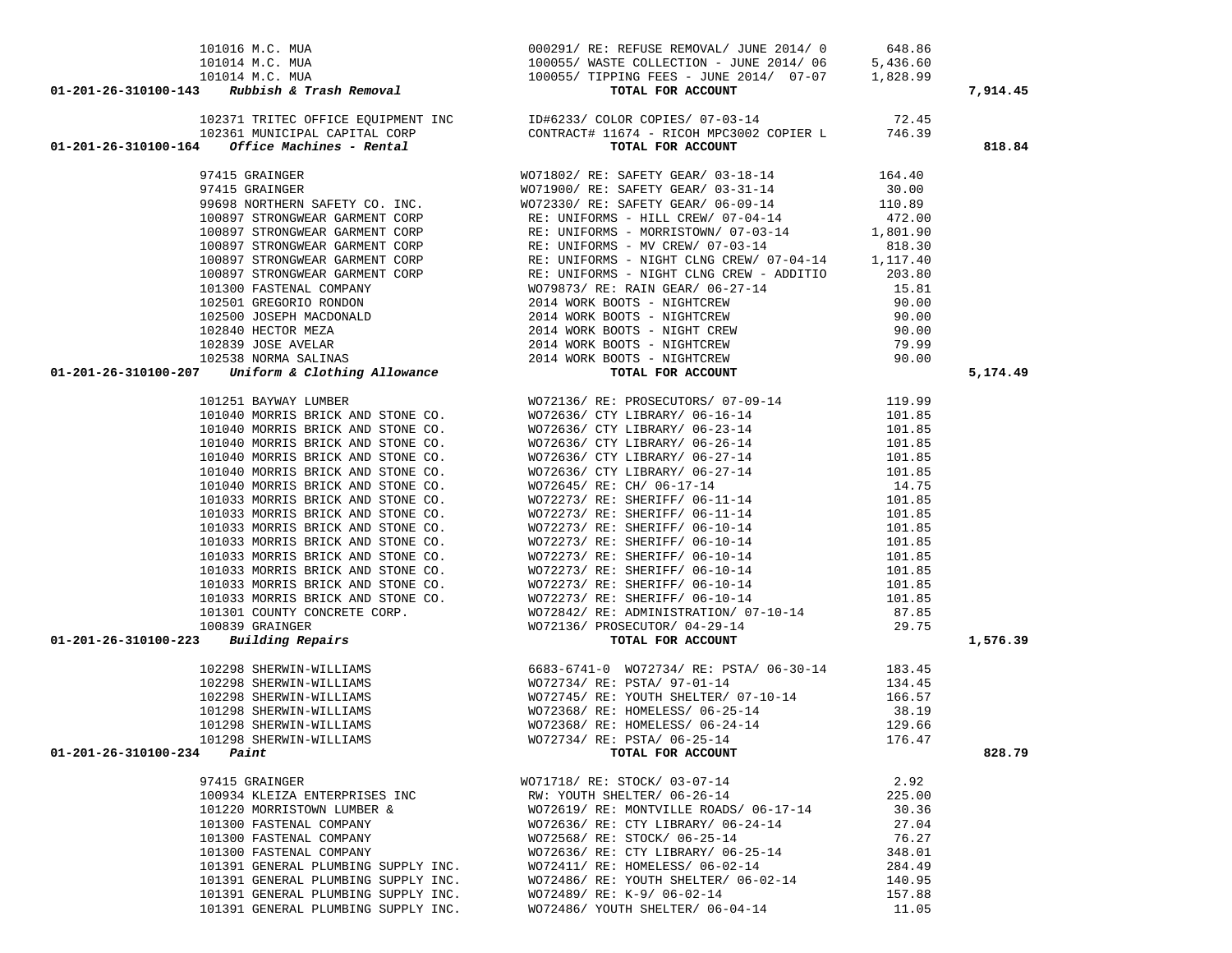| IUZZY4 MURRISIOWN LUMBER &                 | WU7Z5597 KL. SM IOOLS/ 00-Z0-14                                 | 38.98                       |
|--------------------------------------------|-----------------------------------------------------------------|-----------------------------|
|                                            | 102311 SHEAFFER SUPPLY, INC. WO72718/ RE: SM TOOLS/ 07-10-14    | 446.21                      |
| 102289 GRAINGER                            | WO72910/ RE: SM TOOLS/ 07-09-14                                 | 134.60                      |
| 102289 GRAINGER                            | WO72478/ RE: SM TOOLS/ 07-11-14 11.71                           |                             |
| 102372 GRAINGER                            | WO72846/ RE: SM TOOLS/ 07-14-14 22.31                           |                             |
| 102372 GRAINGER                            | WO72846/RE: SM TOOLS/07-14-14 254.58                            |                             |
| 100839 GRAINGER                            | WO72396/RE: SM TOOLS/ 05-20-14 25.01                            |                             |
| 100839 GRAINGER                            | WO73296/ RE: SM TOOLS/ 06-25-14 35.72                           |                             |
| $01 - 201 - 26 - 310100 - 239$ Small Tools | TOTAL FOR ACCOUNT                                               |                             |
|                                            | 101032 ACCREDITED LOCK SUPPLY CO WO72541/ RE: STOCK/ 07-08-14   | 27.88                       |
|                                            | 101220 MORRISTOWN LUMBER & WO72503/RE: B&G/06-04-14             | 301.92                      |
| 101220 MORRISTOWN LUMBER &                 | WO72503/RE: B&G/ 06-05-14 421.98                                |                             |
| 101220 MORRISTOWN LUMBER &                 | WO72593/RE: SHERIFF/ 06-13-14 35.97                             |                             |
| 101220 MORRISTOWN LUMBER &                 | WO72630/ RE: PROSECUTORS/ 06-16-14 226.04                       |                             |
| 101220 MORRISTOWN LUMBER &                 | WO72568/RE: STOCK/06-17-14 22.75                                |                             |
| 101220 MORRISTOWN LUMBER &                 | WO72630/ RE: PROSECUTOR/ 06-17-14 32.34                         |                             |
| 101220 MORRISTOWN LUMBER &                 | WO72645/ RE: CH/ 06-17-14 148.96                                |                             |
| 101220 MORRISTOWN LUMBER &                 | WO72630/RE: PROSECUTORS/06-18-14 758.04                         |                             |
| 101220 MORRISTOWN LUMBER &                 | WO72677/ RE: IT/ 06-26-14                                       | 70.22                       |
| 101220 MORRISTOWN LUMBER &                 | WO72677/ RE: IT/ 06-26-14                                       | 8.02                        |
| 101220 MORRISTOWN LUMBER &                 | WO72583/ RE: CTY LIBRARY/ 06-12-14 155.54                       |                             |
|                                            | 101256 MOE DISTRIBUTORS INC. WO71871/RE: CAC/ 06-04-14 79.88    |                             |
|                                            | 101256 MOE DISTRIBUTORS INC. WO72524/ RE: PSTA/ 06-16-14 459.65 |                             |
| 102290 BAYWAY LUMBER                       | WO72846/RE: B&G/ 07-11-14 1,557.84                              |                             |
| 102290 BAYWAY LUMBER                       | WO72889/ RE: WARRANTS/ 07-15-14 975.35                          |                             |
| 102294 MORRISTOWN LUMBER &                 | WO72737/ RE: PSTA/ 06-25-14 187.34                              |                             |
| 102294 MORRISTOWN LUMBER &                 | WO72630/ RE: PROSECUTOR/ 06-18-14 48.28                         |                             |
| 102294 MORRISTOWN LUMBER &                 | WO70854/ RE: HEALTH MGMT/ 06-18-14 49.76                        |                             |
| 102294 MORRISTOWN LUMBER &                 | WO72630/RE: PROSECUTOR/06-20-14 29.80                           |                             |
| 102289 GRAINGER                            | WO72860/ RE: B&G/ 07-11-14                                      | 530.24                      |
| $100010$ $100010$                          |                                                                 | $\sim$ $\sim$ $\sim$ $\sim$ |

 97415 GRAINGER WO71965/ RE: SMALL TOOLS/04-04-14 88.95 97415 GRAINGER WO71965/ RE: SMALL TOOLS/ 04-04-14 133.43 97415 GRAINGER WO71979/ RE: SMALL TOOLS/ 04-07-14 157.16 101220 MORRISTOWN LUMBER & WO72602/ RE: SM. TOOLS/ 06-12-14 127.94 102294 MORRISTOWN LUMBER & WO72559/ RE: SM TOOLS/ 06-20-14 38.98

|                                            | 100839 GRAINGER                                                                                                       | WO72396/ RE: SM TOOLS/ 05-20-14 | 25.01    |          |
|--------------------------------------------|-----------------------------------------------------------------------------------------------------------------------|---------------------------------|----------|----------|
|                                            |                                                                                                                       |                                 |          |          |
| $01 - 201 - 26 - 310100 - 239$ Small Tools | 100839 GRAINGER $\begin{array}{c} \texttt{WO73296/ RE: SM TOOLS/ 06-25-14} \\ \texttt{Smail Tools} \end{array}$ 35.72 | TOTAL FOR ACCOUNT               |          | 1,476.60 |
|                                            | 101032 ACCREDITED LOCK SUPPLY CO WO72541/RE: STOCK/07-08-14                                                           |                                 | 27.88    |          |
|                                            | 101220 MORRISTOWN LUMBER & WO72503/RE: B&G/06-04-14                                                                   |                                 | 301.92   |          |
|                                            | 101220 MORRISTOWN LUMBER & WO72503/ RE: B&G/ 06-05-14                                                                 |                                 | 421.98   |          |
|                                            | 101220 MORRISTOWN LUMBER & WO72593/ RE: SHERIFF/ 06-13-14 35.97                                                       |                                 |          |          |
|                                            | 101220 MORRISTOWN LUMBER & WO72630/RE: PROSECUTORS/06-16-14                                                           |                                 | 226.04   |          |
|                                            | 101220 MORRISTOWN LUMBER & WO72568/ RE: STOCK/ 06-17-14 22.75                                                         |                                 |          |          |
|                                            | 101220 MORRISTOWN LUMBER & WO72630/ RE: PROSECUTOR/ 06-17-14 32.34                                                    |                                 |          |          |
|                                            | 101220 MORRISTOWN LUMBER & WO72645/RE: CH/ 06-17-14                                                                   |                                 | 148.96   |          |
|                                            | 101220 MORRISTOWN LUMBER & WO72630/RE: PROSECUTORS/06-18-14                                                           |                                 | 758.04   |          |
|                                            | 101220 MORRISTOWN LUMBER & WO72677/RE: IT/ 06-26-14 70.22                                                             |                                 |          |          |
|                                            |                                                                                                                       |                                 |          |          |
|                                            |                                                                                                                       |                                 |          |          |
|                                            |                                                                                                                       |                                 |          |          |
|                                            | 101256 MOE DISTRIBUTORS INC. WO72524/ RE: PSTA/ 06-16-14 459.65                                                       |                                 |          |          |
|                                            | 102290 BAYWAY LUMBER WO72846/ RE: B&G/ 07-11-14 1,557.84                                                              |                                 |          |          |
|                                            | 102290 BAYWAY LUMBER WO72889/ RE: WARRANTS/ 07-15-14 975.35                                                           |                                 |          |          |
|                                            | 102294 MORRISTOWN LUMBER & WO72737/RE: PSTA/06-25-14                                                                  |                                 | 187.34   |          |
|                                            | 102294 MORRISTOWN LUMBER & WO72630/ RE: PROSECUTOR/ 06-18-14 48.28                                                    |                                 |          |          |
|                                            | 102294 MORRISTOWN LUMBER & WO70854/ RE: HEALTH MGMT/ 06-18-14 49.76                                                   |                                 |          |          |
|                                            | 102294 MORRISTOWN LUMBER & WO72630/ RE: PROSECUTOR/ 06-20-14 29.80                                                    |                                 |          |          |
|                                            | 102289 GRAINGER                                                                                                       | $WO72860/RE: B&G/07-11-14$      | 530.24   |          |
|                                            | 100840 GRAINGER                                                                                                       | WO72557/ RE: B&G/ 06-13-14      | 3,027.00 |          |
|                                            |                                                                                                                       |                                 |          |          |

 101391 GENERAL PLUMBING SUPPLY INC. WO72536/ RE: GREYSTONE/ 06-05-14 133.04 101391 GENERAL PLUMBING SUPPLY INC. WO72547/ RE: ADMIN/ 06-06-14 33.13 101391 GENERAL PLUMBING SUPPLY INC. WO72493/ RE: CTY GRG/ 06-09-14 97.73 101391 GENERAL PLUMBING SUPPLY INC. WO71658/ RE: STOCK/ 06-12-14 168.00 101388 GENERAL PLUMBING SUPPLY INC. WO72312/ RE: CTY ADMINISTRATOR/ 05-14-14 409.91 101388 GENERAL PLUMBING SUPPLY INC. WO72349/ RE: CH/ 05-15-14 99.53 101388 GENERAL PLUMBING SUPPLY INC. WO72348/ RE: A&R/ 05-15-14 167.44 101388 GENERAL PLUMBING SUPPLY INC. WO72083/ RE: WARRANTS/ 05-16-14 264.84 101388 GENERAL PLUMBING SUPPLY INC. WO72349/ RE: CH/ 05-16-14 93.88 101388 GENERAL PLUMBING SUPPLY INC. WO72348/ RE: A&R/ 05-22-14 661.41 101388 GENERAL PLUMBING SUPPLY INC. WO72411/ RE: HOMELESS/ 05-22-14 47.36 101388 GENERAL PLUMBING SUPPLY INC. WO72370/ RE: CAC/ 05-29-14 221.53 101388 GENERAL PLUMBING SUPPLY INC. CREDIT MEMO -124.94 101237 SUMMIT ELECTRICAL SUPPLY CO. INC. WO72028/ RE: COUNTY GARAGE/ 04-17-14 500.00 100843 MADISON PLUMBING SUPPLY CO WO72618/ RE: YOUTH SHELTER/ 06-19-14 236.63 100911 WATER WORKS SUPPLY CO., INC. WO72636/ RE: COUNTY LIBRARY/ 06-30-14 265.85 102285 AQUARIUS SUPPLY, INC. WO72222/ RE: 911 MEMORIAL/ 05-02-14 64.61 102285 AQUARIUS SUPPLY, INC. WO72222/ RE: 911 MEMORIAL/ 05-09-14 105.72 102285 AQUARIUS SUPPLY, INC. WO72222/ RE: 911 MEMORIAL/ 05-09-14 82.22 102288 GENERAL PLUMBING SUPPLY INC. WO72493/ CTY GRG/ 06-12-14 112.30 102288 GENERAL PLUMBING SUPPLY INC. WO72493/ RE: CTY GRG/ 06-13-14 56.15 102288 GENERAL PLUMBING SUPPLY INC. WO72568/ RE: STOCK/ 06-13-14 1,502.81 102288 GENERAL PLUMBING SUPPLY INC. WO72388/ CH/ 05-29-14 188.13 102288 GENERAL PLUMBING SUPPLY INC. WO72348/ RE: A&R/ 05-22-14 1,851.95 102288 GENERAL PLUMBING SUPPLY INC. WO72591/ RE: A&R/ 06-12-14 35.51  **01-201-26-310100-235** *Pipes - Others* **TOTAL FOR ACCOUNT 8,578.71**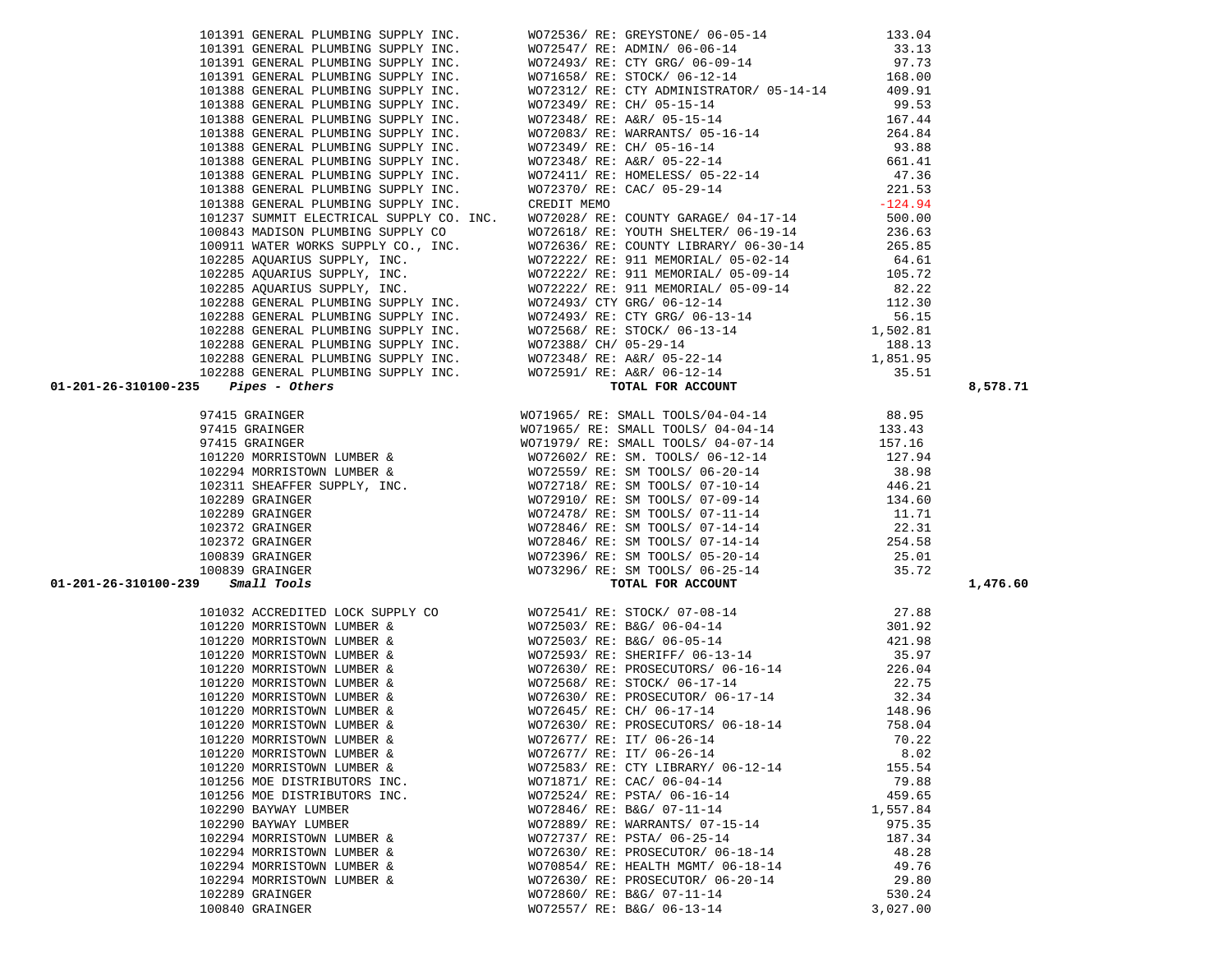|                                          | 99342 MORRIS COUNTY FARMS INC<br>99342 MORRIS COUNTY FARMS INC<br><b>COUNT FOR ACCOUNT FOR ACCOUNT</b><br>99342 MORRIS COUNTY FARMS INC<br><b>COUNT FOR ACCOUNT</b><br>99342 MORRIS COUNTY FARMS INC<br>99342 MORRIS COUNT<br>99342 MORRIS COUNT<br>993 | 3,495.36  |
|------------------------------------------|---------------------------------------------------------------------------------------------------------------------------------------------------------------------------------------------------------------------------------------------------------|-----------|
|                                          |                                                                                                                                                                                                                                                         |           |
|                                          |                                                                                                                                                                                                                                                         |           |
|                                          |                                                                                                                                                                                                                                                         |           |
|                                          |                                                                                                                                                                                                                                                         | 4,339.11  |
|                                          |                                                                                                                                                                                                                                                         |           |
| $01 - 201 - 26 - 310100 - 258$ Equipment | 101010 DONALD J. PARKS, INC. WO72273/RE: SHERIFF/07-03-14 1,750.00<br><b>8</b> Equipment TOTAL FOR ACCOUNT                                                                                                                                              | 1,750.00  |
|                                          |                                                                                                                                                                                                                                                         |           |
|                                          |                                                                                                                                                                                                                                                         |           |
|                                          |                                                                                                                                                                                                                                                         |           |
|                                          |                                                                                                                                                                                                                                                         |           |
|                                          |                                                                                                                                                                                                                                                         |           |
|                                          |                                                                                                                                                                                                                                                         |           |
|                                          |                                                                                                                                                                                                                                                         |           |
|                                          |                                                                                                                                                                                                                                                         |           |
|                                          |                                                                                                                                                                                                                                                         |           |
|                                          |                                                                                                                                                                                                                                                         |           |
|                                          |                                                                                                                                                                                                                                                         |           |
|                                          |                                                                                                                                                                                                                                                         |           |
|                                          |                                                                                                                                                                                                                                                         |           |
|                                          |                                                                                                                                                                                                                                                         |           |
|                                          |                                                                                                                                                                                                                                                         |           |
|                                          |                                                                                                                                                                                                                                                         |           |
|                                          |                                                                                                                                                                                                                                                         |           |
|                                          |                                                                                                                                                                                                                                                         |           |
|                                          |                                                                                                                                                                                                                                                         | 7,420.32  |
|                                          |                                                                                                                                                                                                                                                         |           |
|                                          |                                                                                                                                                                                                                                                         |           |
|                                          |                                                                                                                                                                                                                                                         |           |
|                                          |                                                                                                                                                                                                                                                         |           |
|                                          |                                                                                                                                                                                                                                                         |           |
|                                          |                                                                                                                                                                                                                                                         |           |
|                                          |                                                                                                                                                                                                                                                         |           |
|                                          |                                                                                                                                                                                                                                                         |           |
|                                          |                                                                                                                                                                                                                                                         |           |
|                                          |                                                                                                                                                                                                                                                         |           |
|                                          |                                                                                                                                                                                                                                                         |           |
|                                          |                                                                                                                                                                                                                                                         |           |
|                                          |                                                                                                                                                                                                                                                         |           |
|                                          |                                                                                                                                                                                                                                                         |           |
|                                          |                                                                                                                                                                                                                                                         |           |
|                                          |                                                                                                                                                                                                                                                         |           |
|                                          |                                                                                                                                                                                                                                                         |           |
|                                          | 01-201-26-11030-261 Distribution Francisco COMPACT (1991-2011) As comparison the control of the second of the second of the second of the second of the second of the second of the second of the second of the second of the                           | 23,110.42 |
|                                          |                                                                                                                                                                                                                                                         |           |

| IUU84U GRAINGER                                        | WO/Z55// RE: CREDII MEMO                 | $-160.40$       |
|--------------------------------------------------------|------------------------------------------|-----------------|
| 100839 GRAINGER                                        | WO72522/ RE: B&G/ 06-04-14               | 39.64           |
| 100839 GRAINGER                                        | WO72617/ RE: PSTA/ 06-19-14              | 222.84          |
| 9 Bldg Maintenance Supplies                            | TOTAL FOR ACCOUNT                        |                 |
| 101220 MORRISTOWN LUMBER &                             | WO72640/ RE: 911 MEM/ 06-17-14           | 74.97           |
| 101386 IRRIGATION & LANDSCAPE                          | RE: 911 MEMORIAL - ADJUST CONTROLLERS/ 0 | 100.00          |
| 101386 IRRIGATION & LANDSCAPE                          | RE: POCKET PARK - ADJUST CONTROLLERS/07  | 100.00          |
| 102297 GRASS ROOTS TURF PRODUCTS INC                   | WO72800/ RE: GRNDS MAINT/ 07-10-14       | 489.00          |
| 102297 GRASS ROOTS TURF PRODUCTS INC                   | WO72819/ RE: GRNDS MAINT/ 07-10-14       | 369.40          |
| 102294 MORRISTOWN LUMBER &                             | WO72712/ RE: B&G/ 06-23-14               | 13.99           |
| 99342 MORRIS COUNTY FARMS INC                          | WO72234/ RE: CH/ 05-05-15                | 380.00          |
| 99342 MORRIS COUNTY FARMS INC                          | WO72234/ RE: CH/ 05-09-15                | 19.00           |
| $0.0010$ $1.000070$ $0.0000000$ $0.00000$<br>$- - - -$ |                                          | 1 <b>F1P FA</b> |

99342 MORRIS COUNTY FARMS INC WO72309/ RE: SCHUYLER & COURT ST/ 05-12- 1,517.50

 100840 GRAINGER WO72557/ RE: CREDIT MEMO -2,000.00 100840 GRAINGER WO72557/ RE: CREDIT MEMO -160.40  **01-201-26-310100-249** *Bldg Maintenance Supplies* **TOTAL FOR ACCOUNT 7,256.88**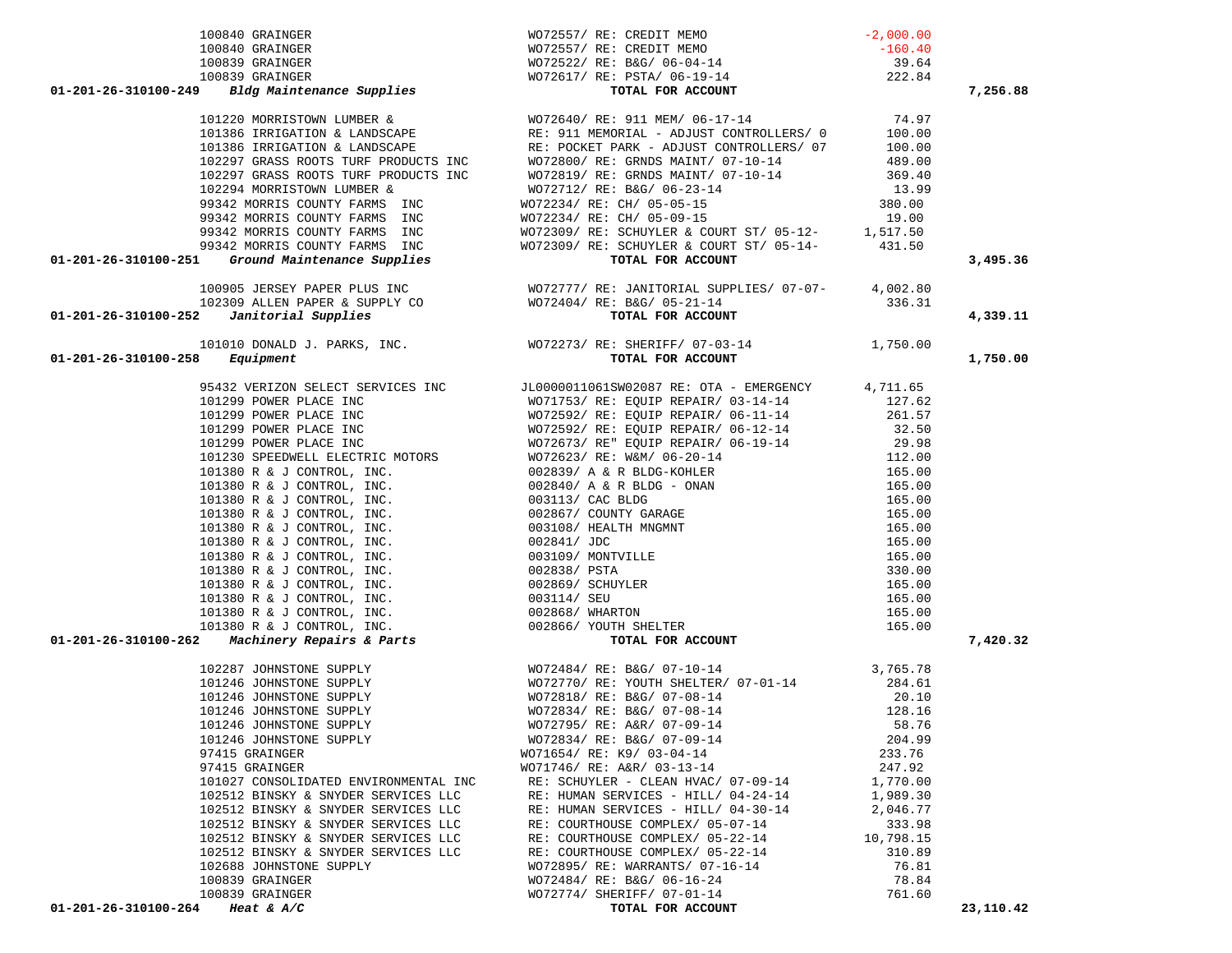| 101236 TURTLE & HUGHES, INC.                          | WO72504/ RE: STOCK/ 06-26-14                                                                     | 403.00       |
|-------------------------------------------------------|--------------------------------------------------------------------------------------------------|--------------|
|                                                       | 101236 TURTLE & HUGHES, INC. WO71485/RE: STOCK/07-07-14                                          | 10.72        |
|                                                       | 101236 TURTLE & HUGHES, INC. WO71485/RE: STOCK/07-07014 24.69                                    |              |
|                                                       | 101236 TURTLE & HUGHES, INC. WO72715/ RE: CTY CLERK/ 06-26-14 391.76                             |              |
| 102299 BATTERIES PLUS                                 | WO69928/ RE: ROADS/ 07-14-14 164.35                                                              |              |
| 100838 GRAINGER                                       | WO72653/RE: BULBS/06-23-14 1,034.40                                                              |              |
| 100838 GRAINGER AND THE STATE OF STRINGER             | WO72730/RE: BULBS/06-24-14 1,083.20                                                              |              |
|                                                       | 102489 TURTLE & HUGHES, INC. $\text{WO72134}/ \text{RE}: \text{WARRANTS}/ \text{04-29-14}$ 27.63 |              |
|                                                       | 102489 TURTLE & HUGHES, INC. WO72134/ RE: WARRANTS/ 04-29-14 24.86                               |              |
|                                                       | 102489 TURTLE & HUGHES, INC. WO72119/ WARRANTS/ 05-05-14                                         | 377.63       |
|                                                       | 102489 TURTLE & HUGHES, INC. WO72119/WARRANTS/05-08-14                                           | 176.00       |
|                                                       | 102489 TURTLE & HUGHES, INC. WO72119/WARRANTS/07-08-14                                           | 176.00       |
|                                                       | 102489 TURTLE & HUGHES, INC. WO72087/ RE: OTA/ 05-14-14 73.80                                    |              |
|                                                       | 102489 TURTLE & HUGHES, INC. WO72279/RE: CH/05-14-14 465.60                                      |              |
|                                                       | 102488 TURTLE & HUGHES, INC. WO71858/RE: LEGAL SERVICES/04-24-14 9,139.79                        |              |
|                                                       | 18.46 18.46 TURTLE & HUGHES, INC. WO71858/ RE: LEGAL SERVICES/ 04-03-14                          |              |
|                                                       | 102488 TURTLE & HUGHES, INC. WO71858/ RE: LEGAL SERVICES/ 04-24-14 474.09                        |              |
| $01 - 201 - 26 - 310100 - 265$ Electrical             | TOTAL FOR ACCOUNT                                                                                | 14,065.98    |
|                                                       | 1,713.95 NORRISTOWN PARKING AUTHORITY TIMCREMENTAL BOND/AUGUST 2014 1.713.95                     |              |
| 01-201-26-310100-267<br><i>Incremental Bond Costs</i> | TOTAL FOR ACCOUNT                                                                                | 1,713.95     |
|                                                       |                                                                                                  | ============ |
| TOTAL for Buildings & Grounds                         |                                                                                                  | 146,438.11   |

## **Motor Services Center**

| 101144 STAPLES BUSINESS ADVANTAGE                                                                        |                                                                                                              | 99.20  |          |
|----------------------------------------------------------------------------------------------------------|--------------------------------------------------------------------------------------------------------------|--------|----------|
| 01-201-26-315100-058 Office Supplies & Stationery                                                        | TONER, FOLDER, THERMAL ROLL<br><b>TOTAL FOR ACCOUNT</b>                                                      |        | 99.20    |
| 100180 SGS TESTCOM INC                                                                                   | MONTHLY INSPECTION MAINTENANCE -JUNE 201 189.41                                                              |        |          |
| 100073 CY DRAKE LOCKSMITHS, INC.                                                                         |                                                                                                              |        |          |
|                                                                                                          |                                                                                                              |        |          |
|                                                                                                          |                                                                                                              |        |          |
|                                                                                                          |                                                                                                              |        |          |
|                                                                                                          |                                                                                                              |        |          |
|                                                                                                          |                                                                                                              |        |          |
|                                                                                                          |                                                                                                              |        |          |
|                                                                                                          |                                                                                                              |        |          |
|                                                                                                          |                                                                                                              |        |          |
|                                                                                                          |                                                                                                              |        |          |
|                                                                                                          |                                                                                                              |        |          |
|                                                                                                          |                                                                                                              |        |          |
|                                                                                                          |                                                                                                              |        |          |
|                                                                                                          |                                                                                                              |        |          |
|                                                                                                          |                                                                                                              |        |          |
|                                                                                                          |                                                                                                              |        |          |
|                                                                                                          |                                                                                                              |        |          |
|                                                                                                          |                                                                                                              |        |          |
|                                                                                                          |                                                                                                              |        |          |
|                                                                                                          |                                                                                                              |        |          |
|                                                                                                          |                                                                                                              |        |          |
| 101998 J & D SALES & SERVICE LLC                                                                         | SERVICE WATER RECYCLER WHARTON<br>NIPPLE<br>THERMOMETER, BOLTS, CONNECTOR                                    | 180.00 |          |
| 100276 MSC INDUSTRIAL SUPPLY CO.<br>100276 MSC INDUSTRIAL SUPPLY CO.<br>100276 MSC INDUSTRIAL SUPPLY CO. |                                                                                                              | 150.00 |          |
|                                                                                                          |                                                                                                              | 89.74  |          |
| 102092 SGS TESTCOM INC                                                                                   | MONTHLY INSPECTION MAINTENANCE JULY 2014 189.41<br>6/15/14 - 7/14/14 237.90                                  |        |          |
|                                                                                                          | $6/15/14 - 7/14/14$ 237.90                                                                                   |        |          |
| 102608 DEER PARK<br>102608 DEER PARK<br><b>01-201-26-315100-098</b> other Operating&Repair Supply        | TOTAL FOR ACCOUNT                                                                                            |        | 6,230.08 |
|                                                                                                          | 100422 AMERICAN WEAR INC.<br>100422 AMERICAN WEAR INC. UNIFORMS<br>101096 AMERICAN WEAR INC. UNIFORMS & MATS | 254.35 |          |
|                                                                                                          |                                                                                                              | 199.56 |          |
|                                                                                                          |                                                                                                              | 254.35 |          |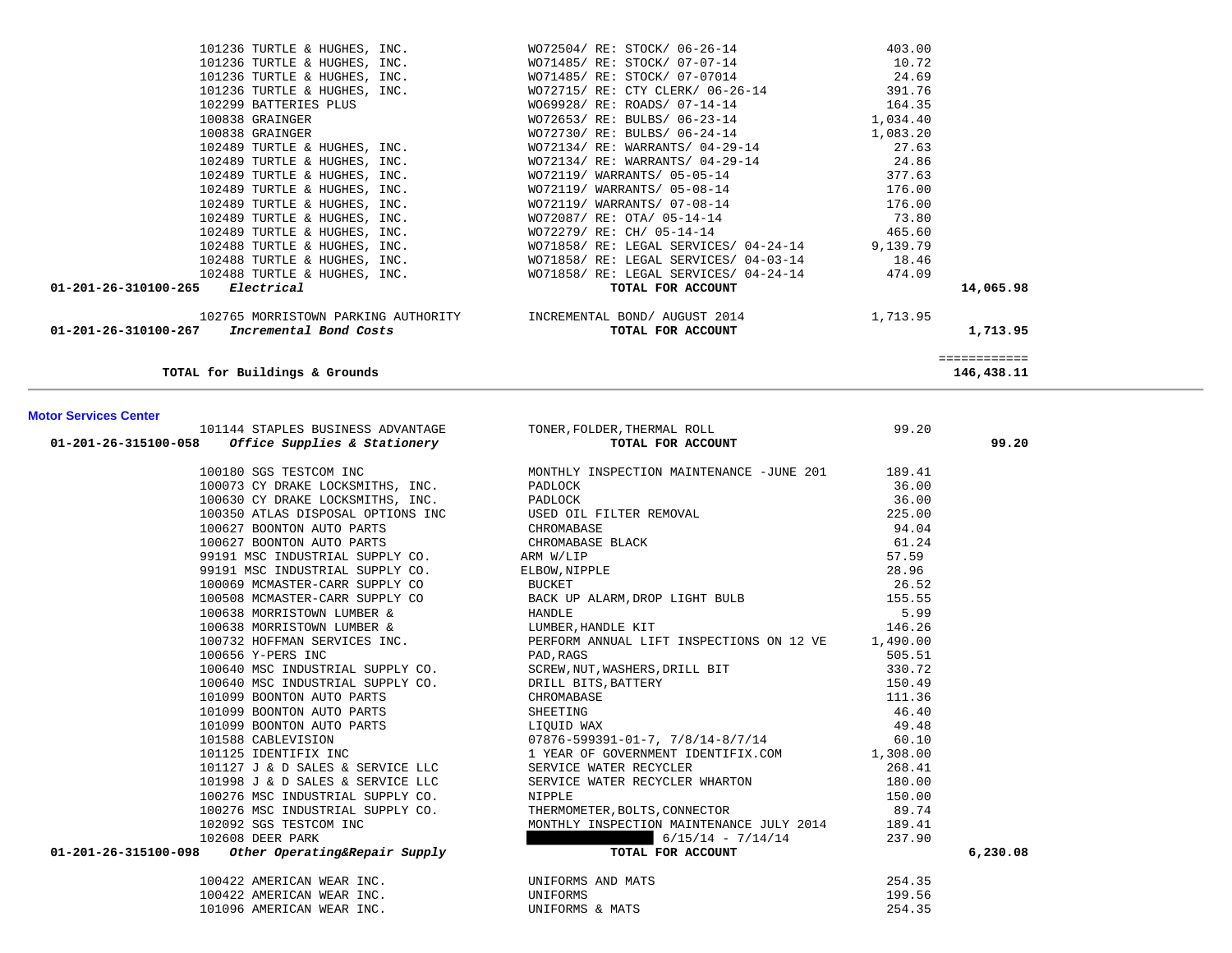|                      | 101096 AMERICAN WEAR INC.                             | UNIFORMS                                    | 199.56       |          |
|----------------------|-------------------------------------------------------|---------------------------------------------|--------------|----------|
| 01-201-26-315100-207 | Uniform & Clothing Allowance                          | TOTAL FOR ACCOUNT                           |              | 907.82   |
|                      |                                                       |                                             |              |          |
|                      | 102109 DAVID WEBER OIL COMPANY WASHER FLUID, 5W20 OIL |                                             | 1,758.50     |          |
|                      | $01-201-26-315100-232$ Lubricants & Anti Freeze       | TOTAL FOR ACCOUNT                           |              | 1,758.50 |
|                      |                                                       |                                             |              |          |
|                      | 102023 MORRISTOWN LUMBER &                            | 2X8X08                                      | 18.56        |          |
| 01-201-26-315100-233 | Lumber                                                | TOTAL FOR ACCOUNT                           |              | 18.56    |
|                      |                                                       |                                             |              |          |
|                      | 100508 MCMASTER-CARR SUPPLY CO                        | WET/DRY VAC                                 | 163.26       |          |
|                      | 101104 D&B AUTO SUPPLY                                | TESTER, TOOL                                | 35.62        |          |
| 01-201-26-315100-239 | Small Tools                                           | TOTAL FOR ACCOUNT                           |              | 198.88   |
|                      |                                                       |                                             |              |          |
|                      | 100632 GOODYEAR AUTO SERVICE                          | TIRES                                       | 251.38       |          |
|                      | 100632 GOODYEAR AUTO SERVICE                          | TIRES                                       | 180.88       |          |
|                      | 100639 MORRISTOWN TIRE CO                             | TUBE                                        | 9.25         |          |
|                      | 100653 STS TIRE & AUTO CENTERS                        | TIRES                                       | 111.27       |          |
|                      | 100653 STS TIRE & AUTO CENTERS                        | TIRES                                       | 445.08       |          |
|                      | 100653 STS TIRE & AUTO CENTERS                        | TIRES                                       | 97.80        |          |
|                      | 99184 CUSTOM BANDAG INC                               | TIRES                                       | 70.50        |          |
|                      | 101994 GOODYEAR AUTO SERVICE                          | TIRES                                       | 153.57       |          |
|                      | 101994 GOODYEAR AUTO SERVICE                          |                                             |              |          |
|                      |                                                       | TIRES                                       | 183.50       |          |
|                      | 101994 GOODYEAR AUTO SERVICE                          | TIRES                                       | 154.32       |          |
|                      | 101126 INTER CITY TIRE                                | TIRES                                       | 892.24       |          |
|                      | 101126 INTER CITY TIRE                                | TIRES                                       | 2,333.35     |          |
|                      | 101126 INTER CITY TIRE                                | TIRES                                       | 458.68       |          |
|                      | 102001 INTER CITY TIRE                                | TIRES                                       | 927.52       |          |
|                      | 102106 STS TIRE & AUTO CENTERS                        | TIRES                                       | 181.26       |          |
| 01-201-26-315100-245 | Tires                                                 | TOTAL FOR ACCOUNT                           |              | 6,450.60 |
|                      |                                                       |                                             |              |          |
|                      | 100651 SNAP ON INDUSTRIAL                             | HOSE CRIMPER SET                            | 817.84       |          |
|                      | 100651 SNAP ON INDUSTRIAL                             | SCREWDRIVER SET                             | 116.21       |          |
|                      |                                                       |                                             |              |          |
| 01-201-26-315100-246 | Tools - Others                                        | TOTAL FOR ACCOUNT                           |              | 934.05   |
|                      |                                                       |                                             |              |          |
|                      | 100540 PRAXAIR DISTRIBUTION                           | CYLINDER RENTAL                             | 277.50       |          |
| 01-201-26-315100-248 | Welding-Oxygen-Acetylene Etc                          | TOTAL FOR ACCOUNT                           |              | 277.50   |
|                      |                                                       |                                             |              |          |
|                      | 101147 TOMAR INDUSTRIES INC                           | GLOVE, TOWEL                                | 137.40       |          |
|                      | 101147 TOMAR INDUSTRIES INC                           | TIRE SHINE                                  | 78.00        |          |
| 01-201-26-315100-252 | Janitorial Supplies                                   | TOTAL FOR ACCOUNT                           |              | 215.40   |
|                      |                                                       |                                             |              |          |
|                      | 100624 AIR BRAKE & EQUIPMENT                          | MAT, PLATE                                  | 814.14       |          |
|                      | 100624 AIR BRAKE & EQUIPMENT                          | CREDIT                                      | $-350.00$    |          |
|                      | 100644 OLD DOMINION BRUSH COMPANY                     | DIODE                                       | 14.00        |          |
|                      | 100635 GUARANTEED REBUILDERS INC                      | STARTER                                     | 275.00       |          |
|                      | 100351 AIR BRAKE & EQUIPMENT                          | A/C HOSE, REC DRYER                         | 417.21       |          |
|                      | 100351 AIR BRAKE & EQUIPMENT                          | 7WAY GREEN                                  | 416.00       |          |
|                      | 100351 AIR BRAKE & EQUIPMENT                          | CREDIT                                      | $-43.12$     |          |
|                      | 100351 AIR BRAKE & EQUIPMENT                          | CREDIT                                      | $-750.00$    |          |
|                      | 100352 AMERICAN HOSE & HYDRAULICS                     | CYLINDER                                    | 2,740.00     |          |
|                      | 100625 ALL COUNTY RENTAL CENTER                       | CARBURETOR, GASKET, CLAMP, FILTER, SPARK PL | 200.06       |          |
|                      | 100628 BUNKY'S TOWING & AUTO REPAIR                   | TOWING $(7-10)$                             | 300.00       |          |
|                      | 100626 BEYER BROS CORP                                | KIT                                         | 67.19        |          |
|                      | 100626 BEYER BROS CORP                                | WIPER MOTOR                                 | 71.64        |          |
|                      | 100626 BEYER BROS CORP                                | FILTER                                      | 17.01        |          |
|                      | 100626 BEYER BROS CORP                                | SUPPORT                                     | 140.81       |          |
|                      | 100626 BEYER BROS CORP                                | SLACK ADJ                                   | 563.40       |          |
|                      | 100626 BEYER BROS CORP                                | TURN SIGNAL                                 | 144.96       |          |
|                      | 100626 BEYER BROS CORP                                | STEERING GE                                 | 1,160.70     |          |
|                      | 100626 BEYER BROS CORP                                | CREDIT                                      | $-1, 350.00$ |          |
|                      | 100546 DOVER BRAKE & CLUTCH CO INC                    | AUTO SLACK                                  | 184.00       |          |
|                      | 100546 DOVER BRAKE & CLUTCH CO INC                    | CREDIT                                      | $-120.73$    |          |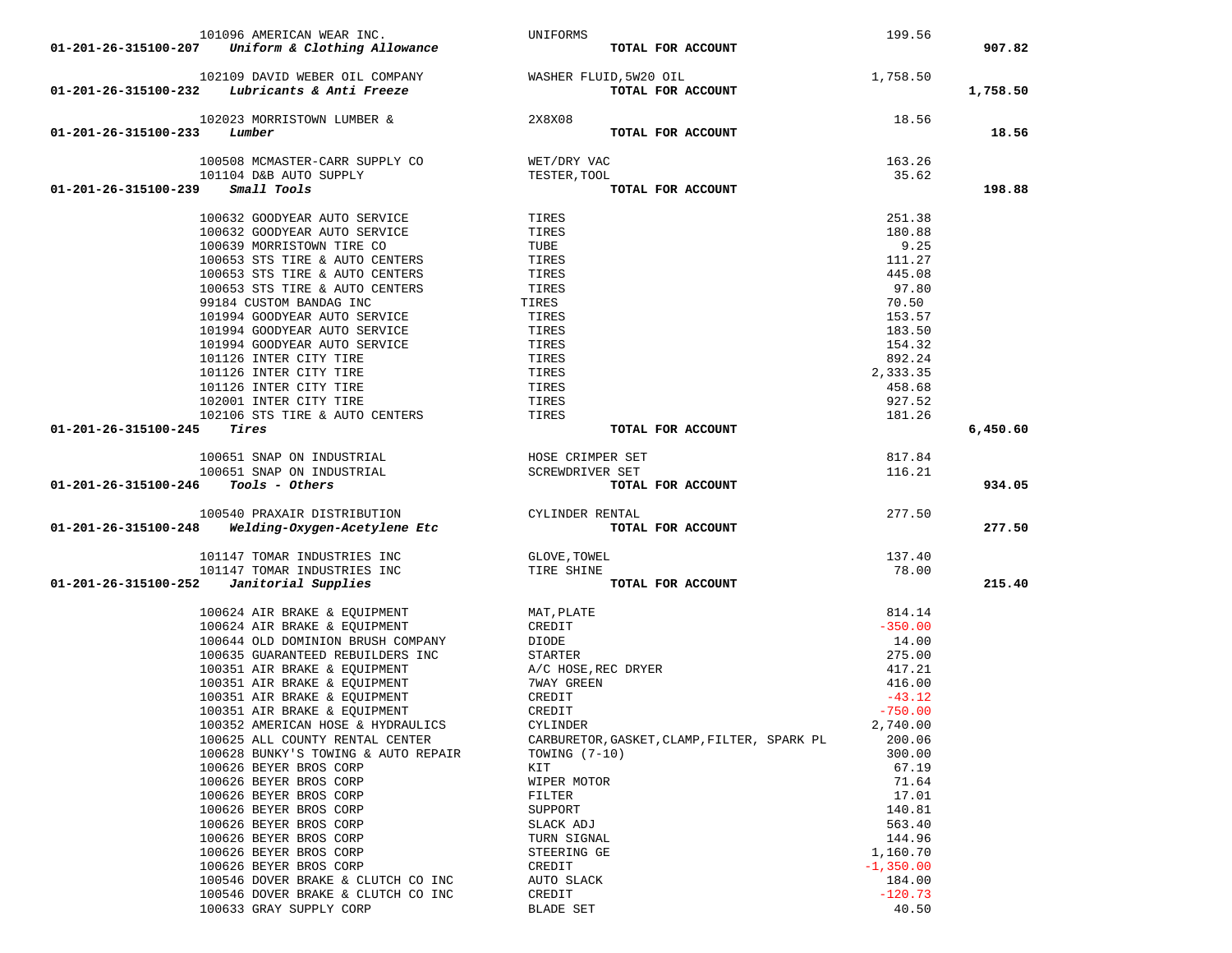|  | TARJIO WIK DKWKE & EQUIFMENT        |
|--|-------------------------------------|
|  | 102598 AIR BRAKE & EQUIPMENT        |
|  | 102598 AIR BRAKE & EQUIPMENT        |
|  | 102598 AIR BRAKE & EOUIPMENT        |
|  | 101089 AMERICAN HOSE & HYDRAULICS   |
|  | 100655 TRICO EQUIPMENT SERVICES LLC |
|  | 61 Spare Parts for Equipment        |
|  |                                     |
|  | 100541 NIELSEN DODGE - C-J-R        |
|  | 100064 NIELSEN DODGE - C-J-R        |
|  | 100064 NIELSEN DODGE - C-J-R        |
|  | 100064 NIELSEN DODGE - C-J-R        |
|  | 100064 NIELSEN DODGE - C-J-R        |
|  | 100064 NIELSEN DODGE - C-J-R        |
|  | 100064 NIELSEN DODGE - C-J-R        |
|  | 100064 NIELSEN DODGE - C-J-R        |
|  | 100064 NIELSEN DODGE - C-J-R        |
|  | 100628 BUNKY'S TOWING & AUTO REPAIR |
|  | 100629 D&B AUTO SUPPLY              |
|  | 100629 D&B AUTO SUPPLY              |
|  | 100629 D&B AUTO SUPPLY              |
|  | 100629 D&B AUTO SUPPLY              |
|  | 100629 D&B AUTO SUPPLY              |
|  | 100629 D&B AUTO SUPPLY              |
|  | 100631 FLEMINGTON BUICK CHEVROLET   |
|  | 100631 FLEMINGTON BUICK CHEVROLET   |
|  | 99189 MCMASTER-CARR SUPPLY CO       |
|  | 100646 PLAINSMAN AUTO SUPPLY        |
|  | 100646 PLAINSMAN AUTO SUPPLY        |
|  | $100010$ praticular arms $\alpha$   |

| 100636 MONTAGE ENTERPRISES INC.      |
|--------------------------------------|
| 99203 TRICO EQUIPMENT SERVICES LLC   |
| 99203 TRICO EQUIPMENT SERVICES LLC   |
| 99203 TRICO EQUIPMENT SERVICES LLC   |
| 99617 TRICO EQUIPMENT SERVICES LLC   |
| 100191 TRICO EQUIPMENT SERVICES LLC  |
| 100650 TONY SANCHEZ LTD              |
| 100650 TONY SANCHEZ LTD              |
| 98816 TRICO EQUIPMENT SERVICES LLC   |
| 100539 TRICO EOUIPMENT SERVICES LLC  |
| 100539 TRICO EQUIPMENT SERVICES LLC  |
| 100652 STORR TRACTOR CO.             |
| 101086 ALL COUNTY RENTAL CENTER      |
| 101590 AIR BRAKE & EQUIPMENT         |
| 101590 AIR BRAKE & EQUIPMENT         |
| 101590 AIR BRAKE & EQUIPMENT         |
| 101085 AIR BRAKE & EQUIPMENT         |
| 102007 MID-ATLANTIC TRUCK CENTRE INC |
| 102007 MID-ATLANTIC TRUCK CENTRE INC |
| 102007 MID-ATLANTIC TRUCK CENTRE INC |
| 102007 MID-ATLANTIC TRUCK CENTRE INC |
| 101131 MID-ATLANTIC TRUCK CENTRE INC |
| 99195 PROGRESIVE GIFTS & INCENTIVES  |
| 99195 PROGRESIVE GIFTS & INCENTIVES  |
| 101587 CHERRY VALLEY TRACTOR         |
| 101128 JASPER ENGINE & TRANSMISSIONS |
| 101128 JASPER ENGINE & TRANSMISSIONS |
| 102016 MONTAGE ENTERPRISES INC.      |
| 102016 MONTAGE ENTERPRISES INC.      |
| 101132 MONTAGE ENTERPRISES INC.      |
| 101132 MONTAGE ENTERPRISES INC.      |
| 102107 TRICO EQUIPMENT SERVICES LLC  |
| 102598 AIR BRAKE & EQUIPMENT         |
| 102598 AIR BRAKE & EOUIPMENT         |
| 102598 AIR BRAKE & EQUIPMENT         |
| 102598 AIR BRAKE & EQUIPMENT         |
| 101089 AMERICAN HOSE & HYDRAULICS    |
| 100655 TRICO EQUIPMENT SERVICES LLC  |
| 100-261 - Spare Parts for Equipment  |

| IUIU89 AMERICAN HOSE & HYDRAULICS                 | DUMP CITINDEK                                 | 400.00    |
|---------------------------------------------------|-----------------------------------------------|-----------|
| 100655 TRICO EOUIPMENT SERVICES LLC               | ORING, SEAL                                   | 39.90     |
| 01-201-26-315100-261<br>Spare Parts for Equipment | TOTAL FOR ACCOUNT                             |           |
|                                                   |                                               |           |
| 100541 NIELSEN DODGE - C-J-R                      | FILTER                                        | 40.80     |
| 100064 NIELSEN DODGE - C-J-R                      | COOLER,                                       | 104.25    |
| 100064 NIELSEN DODGE - C-J-R                      | STUD, BOLT, GASKET                            | 37.40     |
| 100064 NIELSEN DODGE - C-J-R                      | PAD KIT                                       | 86.25     |
| 100064 NIELSEN DODGE - C-J-R                      | NUT                                           | 5.64      |
| 100064 NIELSEN DODGE - C-J-R                      | SHIELD                                        | 25.68     |
| 100064 NIELSEN DODGE - C-J-R                      | WHEEL, CAP, SENSOR                            | 210.24    |
| 100064 NIELSEN DODGE - C-J-R                      | LINK                                          | 422.16    |
| 100064 NIELSEN DODGE - C-J-R                      | SHAFT                                         | 476.00    |
| 100628 BUNKY'S TOWING & AUTO REPAIR               | TOWING (99-24)                                | 175.00    |
| 100629 D&B AUTO SUPPLY                            | EXTENSN, VAL CAP, UBOLT, FILTER, PAD          | 81.16     |
| 100629 D&B AUTO SUPPLY                            | LED 2 SYS, CAP, VALVE, SENSOR, FILTER, DRAIN  | 281.73    |
| 100629 D&B AUTO SUPPLY                            | FILTER, ROTOR, PADS, PLUG, CLAIPER, ROOTR, PA | 687.39    |
| 100629 D&B AUTO SUPPLY                            | CREDIT                                        | $-6.50$   |
| 100629 D&B AUTO SUPPLY                            | CREDIT                                        | $-111.12$ |
| 100629 D&B AUTO SUPPLY                            | CREDIT                                        | $-84.00$  |
| 100631 FLEMINGTON BUICK CHEVROLET                 | GATE, PLATE, COVER                            | 731.15    |
| 100631 FLEMINGTON BUICK CHEVROLET                 | WEATHERSTRIP                                  | 23.62     |
| 99189 MCMASTER-CARR SUPPLY CO                     | DISTRIBUTION POST                             | 68.63     |
| 100646 PLAINSMAN AUTO SUPPLY                      | A/C CONDSENSER, CHUCK, END, STRAP, ABSORBEN   | 353.92    |
| 100646 PLAINSMAN AUTO SUPPLY                      | ALTERNATOR, CUTTER, DEGREASER, SEAL, BEARIN   | 204.91    |
| 100646 PLAINSMAN AUTO SUPPLY                      | ROTOR, ARM, END, ROTOR, PADS, SHOES, CALIPER  | 559.03    |

| 105543 -HOWEN TRUCK CONTROL (1957-778) (1957-1978)<br>105545 -HOWEN TRUCK CONTROL (1967-1978) (1967-201)<br>105545 -HOWENCE DEVELOPMENT SIRVICUS (1979-1978) (1979-201)<br>107545 -HOWENCE TRUCK CONTROL (1979-1978) (1979-201)<br>10 |  |  |
|---------------------------------------------------------------------------------------------------------------------------------------------------------------------------------------------------------------------------------------|--|--|
|                                                                                                                                                                                                                                       |  |  |
|                                                                                                                                                                                                                                       |  |  |
|                                                                                                                                                                                                                                       |  |  |
|                                                                                                                                                                                                                                       |  |  |
|                                                                                                                                                                                                                                       |  |  |
|                                                                                                                                                                                                                                       |  |  |
|                                                                                                                                                                                                                                       |  |  |
|                                                                                                                                                                                                                                       |  |  |
|                                                                                                                                                                                                                                       |  |  |
|                                                                                                                                                                                                                                       |  |  |
|                                                                                                                                                                                                                                       |  |  |
|                                                                                                                                                                                                                                       |  |  |
|                                                                                                                                                                                                                                       |  |  |
|                                                                                                                                                                                                                                       |  |  |
|                                                                                                                                                                                                                                       |  |  |
|                                                                                                                                                                                                                                       |  |  |
|                                                                                                                                                                                                                                       |  |  |
|                                                                                                                                                                                                                                       |  |  |
|                                                                                                                                                                                                                                       |  |  |
|                                                                                                                                                                                                                                       |  |  |
|                                                                                                                                                                                                                                       |  |  |
|                                                                                                                                                                                                                                       |  |  |
|                                                                                                                                                                                                                                       |  |  |
|                                                                                                                                                                                                                                       |  |  |
|                                                                                                                                                                                                                                       |  |  |
|                                                                                                                                                                                                                                       |  |  |
|                                                                                                                                                                                                                                       |  |  |
|                                                                                                                                                                                                                                       |  |  |
|                                                                                                                                                                                                                                       |  |  |
|                                                                                                                                                                                                                                       |  |  |
|                                                                                                                                                                                                                                       |  |  |
|                                                                                                                                                                                                                                       |  |  |
|                                                                                                                                                                                                                                       |  |  |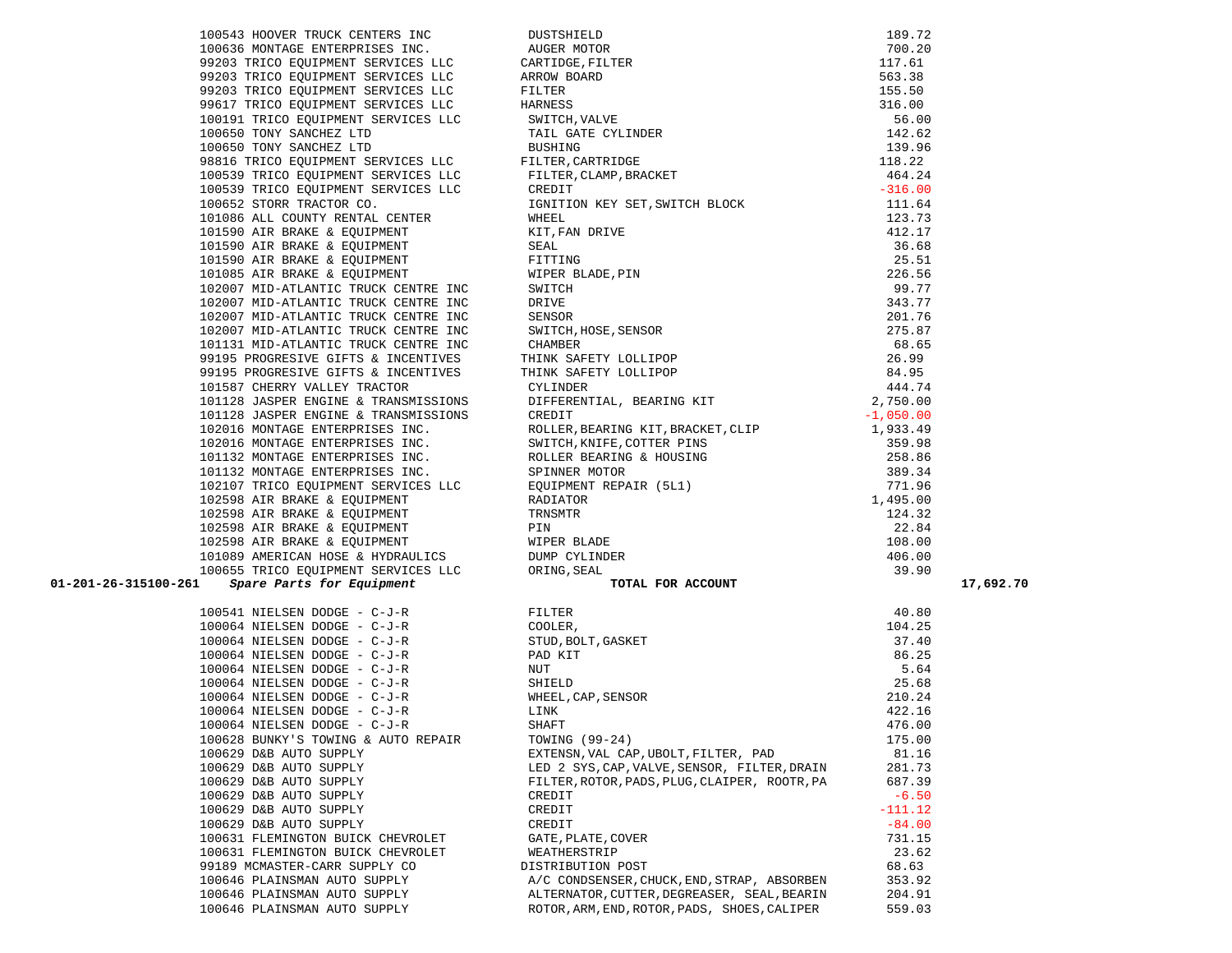|                                                                                               | 106449 PLAINSMAN AUTO SUPPENT IN: SW MON NC, BATTERY, COMPRESSOR, FRIO OIL<br>106447 POLITI AUTO PARTS INC. CV HALP SHAPT<br>106737 ROUTE 23 AUTOWALL LLC FILITER<br>106231 ROUTE 23 AUTOWALL LLC EXP BLANCLE<br>106448 ROUTE 23 AUTOWALL | 546.09    |
|-----------------------------------------------------------------------------------------------|-------------------------------------------------------------------------------------------------------------------------------------------------------------------------------------------------------------------------------------------|-----------|
|                                                                                               |                                                                                                                                                                                                                                           | 98.40     |
|                                                                                               |                                                                                                                                                                                                                                           | 57.72     |
|                                                                                               |                                                                                                                                                                                                                                           | 16.70     |
|                                                                                               |                                                                                                                                                                                                                                           | 107.90    |
|                                                                                               |                                                                                                                                                                                                                                           | 641.53    |
|                                                                                               |                                                                                                                                                                                                                                           | 449.82    |
|                                                                                               |                                                                                                                                                                                                                                           | 398.25    |
|                                                                                               |                                                                                                                                                                                                                                           | 180.24    |
|                                                                                               |                                                                                                                                                                                                                                           | $-79.08$  |
|                                                                                               |                                                                                                                                                                                                                                           | 32.22     |
|                                                                                               |                                                                                                                                                                                                                                           | 71.69     |
|                                                                                               |                                                                                                                                                                                                                                           | 26.17     |
|                                                                                               |                                                                                                                                                                                                                                           | 121.08    |
|                                                                                               |                                                                                                                                                                                                                                           | 8.89      |
|                                                                                               |                                                                                                                                                                                                                                           | 840.30    |
|                                                                                               |                                                                                                                                                                                                                                           | 36.80     |
|                                                                                               |                                                                                                                                                                                                                                           | 1.96      |
|                                                                                               |                                                                                                                                                                                                                                           |           |
|                                                                                               |                                                                                                                                                                                                                                           | 284.00    |
|                                                                                               |                                                                                                                                                                                                                                           | 51.56     |
|                                                                                               |                                                                                                                                                                                                                                           | 564.00    |
|                                                                                               |                                                                                                                                                                                                                                           | 498.96    |
|                                                                                               |                                                                                                                                                                                                                                           | 92.80     |
|                                                                                               |                                                                                                                                                                                                                                           | 88.00     |
|                                                                                               |                                                                                                                                                                                                                                           | 3.90      |
|                                                                                               |                                                                                                                                                                                                                                           | 15.00     |
|                                                                                               |                                                                                                                                                                                                                                           | 80.50     |
|                                                                                               |                                                                                                                                                                                                                                           | 76.80     |
|                                                                                               |                                                                                                                                                                                                                                           | $-88.00$  |
| 100015 NIBBEN 20001 - 0 0 0 0<br>102042 PLAINSMAN AUTO SUPPLY<br>102042 PLAINSMAN AUTO SUPPLY | DURA2FLUSH, SOCKET, BATTERY, SWITCH, FITTING 392.44                                                                                                                                                                                       |           |
|                                                                                               | SWITCH, GL WHIT, FRIG OIL, ROTOR, U-JOINT, S                                                                                                                                                                                              | 622.30    |
| 102042 PLAINSMAN AUTO SUPPLY                                                                  | SWITCH, FILTER, MAXI PACK, INSTALLER, EXTRA 497.83                                                                                                                                                                                        |           |
| 102042 PLAINSMAN AUTO SUPPLY                                                                  | PADS, LUBE, FILTER, ROTOR                                                                                                                                                                                                                 | 37.50     |
| 102042 PLAINSMAN AUTO SUPPLY                                                                  | BALL JOINT, POR-15, FLOOR MAT                                                                                                                                                                                                             | 242.90    |
|                                                                                               | 60 40 ROS COR, FUEL LINE, SPARK PLUG 35.85<br>BRAKE AWAY, ORING KIT, GREASE, AIR CHUCK, 60.71                                                                                                                                             |           |
| 101140 PLAINSMAN AUTO SUPPLY<br>101140 PLAINSMAN AUTO SUPPLY                                  |                                                                                                                                                                                                                                           |           |
|                                                                                               | TIRE EMERGENCY KIT                                                                                                                                                                                                                        | 7.42      |
| 101140 PLAINSMAN AUTO SUPPLY<br>101140 PLAINSMAN AUTO SUPPLY                                  | HINGE KIT, PULLEY, COIL 175.51<br>REFRIGERANT, THE DOWN, CLEANER, 10W30 OIL, 565.38<br>REFRIGERANT, THE DOWN, CLEANER, 10W30 OIL, 565.38                                                                                                  |           |
|                                                                                               |                                                                                                                                                                                                                                           |           |
| 101140 PLAINSMAN AUTO SUPPLY<br>101589 BEYER CHRYSLER JEEP                                    | VEHICLE REPAIR (7-29)                                                                                                                                                                                                                     | 467.65    |
| 101097 BEYER CHRYSLER JEEP                                                                    |                                                                                                                                                                                                                                           | 142.32    |
| 101097 BEIER CHRYSLER JEEP<br>101097 BEYER CHRYSLER JEEP                                      | PLATE, SENSOR                                                                                                                                                                                                                             |           |
|                                                                                               | SWITCH                                                                                                                                                                                                                                    | 50.60     |
|                                                                                               |                                                                                                                                                                                                                                           |           |
|                                                                                               |                                                                                                                                                                                                                                           |           |
|                                                                                               |                                                                                                                                                                                                                                           |           |
|                                                                                               |                                                                                                                                                                                                                                           |           |
|                                                                                               | 10197 BETER CHRISLER JEEP<br>10143 SUMMIT TRANSMISSION BRAKE TREE UP TRANSMISSION THROTTLE LINKAGE, 95.06<br>10143 SMITH MOTOR CO., INC.<br>101143 SMITH MOTOR CO., INC.<br>101143 SMITH MOTOR CO., INC.<br>101143 SMITH MOTOR CO., INC.  |           |
|                                                                                               |                                                                                                                                                                                                                                           |           |
|                                                                                               |                                                                                                                                                                                                                                           |           |
| 101143 SMITH MOTOR CO., INC.                                                                  | SOCKET                                                                                                                                                                                                                                    | 11.04     |
| 101143 SMITH MOTOR CO., INC.                                                                  | CREDIT                                                                                                                                                                                                                                    | $-687.86$ |
| 101098 BEYER FORD                                                                             | HOSE                                                                                                                                                                                                                                      | 47.44     |
| 101570 D&B AUTO SUPPLY                                                                        | CALIPER, GASKET, FILTER, SWAY BAR LINK                                                                                                                                                                                                    | 380.54    |
| 101570 D&B AUTO SUPPLY                                                                        | <b>ROTOR</b>                                                                                                                                                                                                                              | 225.04    |
| 101570 D&B AUTO SUPPLY                                                                        | LAMP, FILTER, SOCKET, ALARM, ROTOR, PADS, TUB                                                                                                                                                                                             | 542.81    |
| 101570 D&B AUTO SUPPLY                                                                        | PADS, PIGTAIL                                                                                                                                                                                                                             | 57.71     |
| 101570 D&B AUTO SUPPLY                                                                        | BRAKLEEN, MOTOR, ACCUMULATOR                                                                                                                                                                                                              | 290.69    |
| 101570 D&B AUTO SUPPLY                                                                        | CREDIT                                                                                                                                                                                                                                    | $-122.24$ |
| 101570 D&B AUTO SUPPLY                                                                        | CREDIT                                                                                                                                                                                                                                    | $-112.44$ |
| 101104 D&B AUTO SUPPLY                                                                        | FILTER, HANGER, PI PERFORM, PLIER, WIPER MO                                                                                                                                                                                               | 346.92    |
| 101120 DELIVERY CONCEPTS EAST                                                                 | FAN PULLER                                                                                                                                                                                                                                | 282.51    |
| 101987 FLEMINGTON BUICK CHEVROLET                                                             | SENSOR, CONNECTOR                                                                                                                                                                                                                         | 322.78    |
| 101987 FLEMINGTON BUICK CHEVROLET                                                             | SENSOR                                                                                                                                                                                                                                    | 291.67    |
|                                                                                               |                                                                                                                                                                                                                                           |           |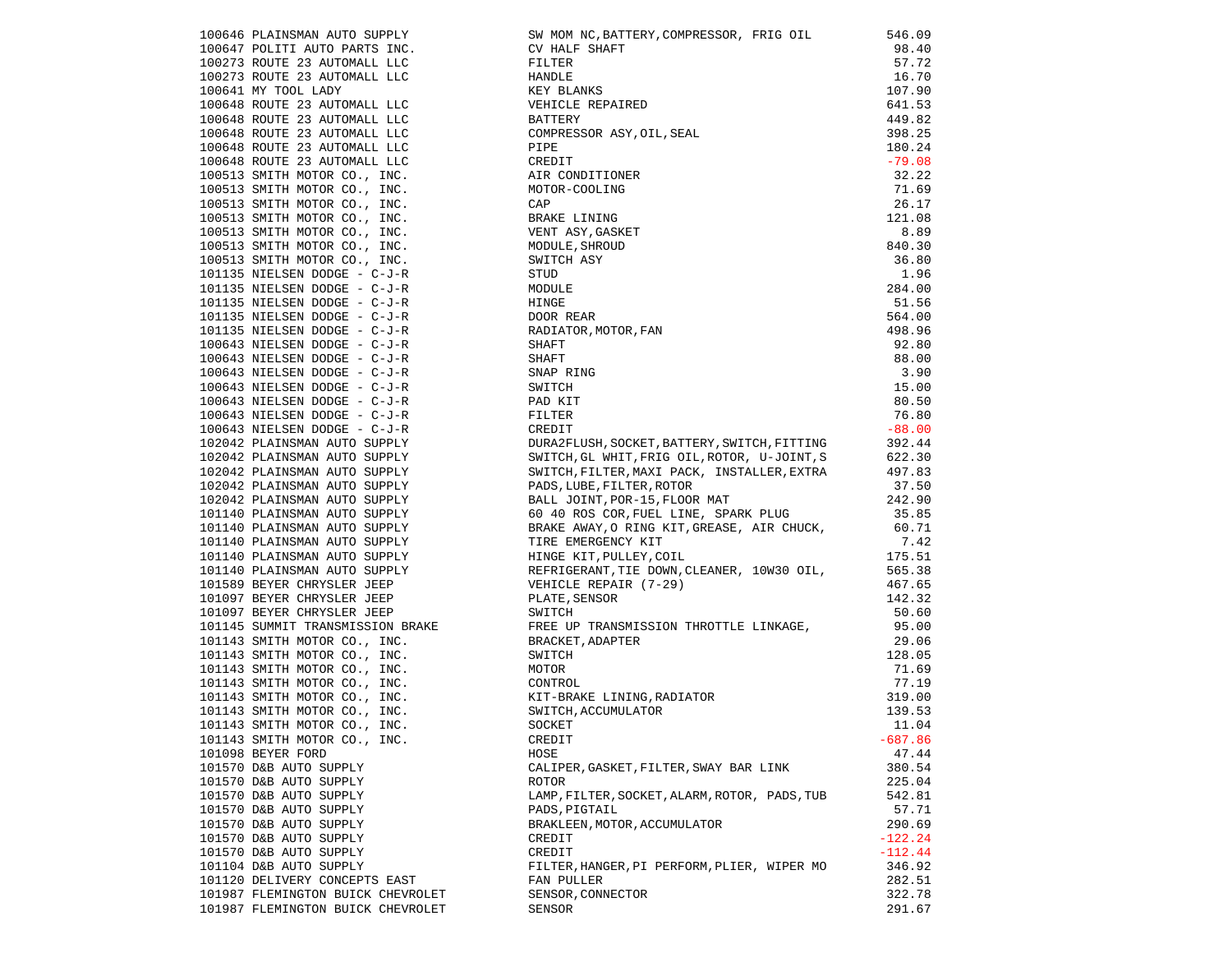| <b>Mosquito Extermination</b>                       |                                          |        |        |
|-----------------------------------------------------|------------------------------------------|--------|--------|
| 101227 ERROL WOLLARY                                | Reimb. for Cell Phone April, May & June  | 60.00  |        |
| 101333 TERESA DUCKWORTH                             | Reimb. for Cell Phone - April, May and J | 60.00  |        |
| 101137 CHARLES MOORE                                | Reimb. for Cell Phone April, May and Jun | 60.00  |        |
| 101136 JASON VIVIAN                                 | Reimb. for Cell Phone for April, May and | 60.00  |        |
| 101123 JUSTIN CHUPLIS                               | Reimb. for Cell Phone - April, May & Jun | 60.00  |        |
| 101119 JEFFREY DONNELLY                             | Reimb. for Cell Phone - April, May & Jun | 60.00  |        |
| 101124 JOHN ZEGERS                                  | Reimb. for Cell Phone - April, May & Jun | 60.00  |        |
| 101122 KRISTIAN MCMORLAND                           | Reimb. for Cell Phone - April, May & Jun | 60.00  |        |
| 101129 MICHAEL HENDERSON                            | Reimb. for Cell Phone - April, May and J | 60.00  |        |
| 101133 RONALD FOSTER                                | Reimb. for Cell Phone - April, May and J | 60.00  |        |
| 101118 ROGER ARMSTRONG                              | Reimb. for Cell Phone - April, May & Jun | 60.00  |        |
| 101138 SEAN DEL BENE                                | Reimb. for Cell Phone April, May & June  | 60.00  |        |
| 101201 WILLIAM MOTT                                 | Reimb. for Cell Phone April, May & June  | 60.00  |        |
| 102618 RUSSELL BERGER                               | Reimb. for Cell Phone - April, May & Jun | 60.00  |        |
| $01-201-26-320100-031$ Cellular Phones/Pagers       | TOTAL FOR ACCOUNT                        |        | 840.00 |
| 101167 NJ ADVANCE MEDIA, LLC                        | XMORR3200900 ULV Spray Notice 6/6/14     | 135.72 |        |
| 102564 NJ ADVANCE MEDIA, LLC                        | XMORR3200900 ULV Spray Notice 7-17-14    | 121.80 |        |
| 102617 DAILY RECORD                                 | Acct #70021874 ULV Spray Notice 7-17-14  | 66.20  |        |
| 01-201-26-320100-051<br>Legal                       | TOTAL FOR ACCOUNT                        |        | 323.72 |
| 102563 DEER PARK                                    | 8450007060 Spring Water 5/31/14 -6/30/1  | 180.70 |        |
| $01-201-26-320100-058$ Office Supplies & Stationery | TOTAL FOR ACCOUNT                        |        | 180.70 |

| 102100 SMITH MOTOR CO., INC.    | RESERVOIR                                    | 232.60    |
|---------------------------------|----------------------------------------------|-----------|
| 102100 SMITH MOTOR CO., INC.    | MOTOR                                        | 137.37    |
| 102100 SMITH MOTOR CO., INC.    | INSERT, ROLLER                               | 19.38     |
| 102100 SMITH MOTOR CO., INC.    | HOSE, TUBE                                   | 310.78    |
| 102100 SMITH MOTOR CO., INC.    | CORE                                         | 162.99    |
| 102100 SMITH MOTOR CO., INC.    | SEAL, ROTOR, SHOE                            | 257.82    |
| 102100 SMITH MOTOR CO., INC.    | CREDIT                                       | $-140.00$ |
| 102574 MORRISTOWN AUTO BODY INC | TOWING (3-47)                                | 115.00    |
| 102574 MORRISTOWN AUTO BODY INC | TOWING $(3-66)$                              | 153.00    |
| 102574 MORRISTOWN AUTO BODY INC | TOWING (20-34)                               | 115.00    |
| 102583 PLAINSMAN AUTO SUPPLY    | BIT SET, MAT, THERMOSTAT, GASKET, CLUTCH,    | 305.52    |
| 102583 PLAINSMAN AUTO SUPPLY    | SEAL, BEARING, RACK & PINION, FILTER         | 476.83    |
| 102583 PLAINSMAN AUTO SUPPLY    | TIE ROD, DISTRIBUTOR, CART, PAD, ROTOR, PADS | 1,022.75  |
| 102583 PLAINSMAN AUTO SUPPLY    | ROTOR, PADS, WATER PUMP                      | 575.81    |
| 102583 PLAINSMAN AUTO SUPPLY    | BEARING ASY, CONTROL ARM                     | 586.08    |
| 102583 PLAINSMAN AUTO SUPPLY    | RAIATOR, SWAY BAR LINK, SOCKET               | 344.55    |

|  | 101987 FLEMINGTON BUICK CHEVROLET |
|--|-----------------------------------|
|  | 101121 FLEMINGTON BUICK CHEVROLET |
|  | 101121 FLEMINGTON BUICK CHEVROLET |
|  | 101121 FLEMINGTON BUICK CHEVROLET |
|  | 102086 OUALITY AUTO GLASS, INC    |
|  | 102086 OUALITY AUTO GLASS, INC    |
|  | 102087 ROUTE 23 AUTOMALL LLC      |
|  | 102087 ROUTE 23 AUTOMALL LLC      |
|  | 102087 ROUTE 23 AUTOMALL LLC      |
|  | 102087 ROUTE 23 AUTOMALL LLC      |
|  | 102087 ROUTE 23 AUTOMALL LLC      |
|  | 101142 ROUTE 23 AUTOMALL LLC      |
|  | 101142 ROUTE 23 AUTOMALL LLC      |
|  | 101142 ROUTE 23 AUTOMALL LLC      |
|  | 101142 ROUTE 23 AUTOMALL LLC      |
|  | 101142 ROUTE 23 AUTOMALL LLC      |
|  | 101146 SUNRAYS WINDOW TINTING     |
|  | 102100 SMITH MOTOR CO., INC.      |
|  | 102100 SMITH MOTOR CO., INC.      |
|  | 102100 SMITH MOTOR CO., INC.      |
|  | 102100 SMITH MOTOR CO., INC.      |
|  | 102100 SMITH MOTOR CO., INC.      |
|  | 102100 SMITH MOTOR CO., INC.      |
|  | 102100 SMITH MOTOR CO., INC.      |
|  | 102574 MORRISTOWN AUTO BODY INC   |
|  | 102574 MORRISTOWN AUTO BODY INC   |
|  | 102574 MORRISTOWN AUTO BODY INC   |
|  | 102583 PLAINSMAN AUTO SUPPLY      |

TOTAL for Motor Services Center

| 01-201-26-315100-291<br><i><b>Vehicle Repairs</b></i>                                                                          |                                                                                                                                                                                                                                              |                       | 24,795.94 |
|--------------------------------------------------------------------------------------------------------------------------------|----------------------------------------------------------------------------------------------------------------------------------------------------------------------------------------------------------------------------------------------|-----------------------|-----------|
| 102583 PLAINSMAN AUTO SUPPLY                                                                                                   | RAIATOR, SWAY BAR LINK, SOCKET<br>TOTAL FOR ACCOUNT                                                                                                                                                                                          | 344.55                |           |
| 102583 PLAINSMAN AUTO SUPPLY                                                                                                   |                                                                                                                                                                                                                                              | 586.08                |           |
| 102583 PLAINSMAN AUTO SUPPLY                                                                                                   | ROTOR, PADS, WATER PUMP<br>BEARING ASY, CONTROL ARM                                                                                                                                                                                          | 575.81                |           |
| 102583 PLAINSMAN AUTO SUPPLY                                                                                                   | TIE ROD, DISTRIBUTOR, CART, PAD, ROTOR, PADS 1, 022.75                                                                                                                                                                                       |                       |           |
| 102583 PLAINSMAN AUTO SUPPLY                                                                                                   | BIT SET, MAT, THERMOSTAT, GASKET, CLUTCH, 305.52<br>SEAL, BEARING, RACK & PINION, FILTER 476.83                                                                                                                                              |                       |           |
| 102583 PLAINSMAN AUTO SUPPLY                                                                                                   |                                                                                                                                                                                                                                              |                       |           |
| 102574 MORRISTOWN AUTO BODY INC                                                                                                |                                                                                                                                                                                                                                              | 115.00                |           |
|                                                                                                                                |                                                                                                                                                                                                                                              | 153.00                |           |
|                                                                                                                                | 101146 SUNRAYS WINDOW TINTING<br>101146 SUNRAYS WINDOW TINTING<br>102100 SMITH MOTOR CO., INC.<br>102100 SMITH MOTOR CO., INC.<br>102100 SMITH MOTOR CO., INC.<br>102100 SMITH MOTOR CO., INC.<br>102100 SMITH MOTOR CO., INC.<br>102100 SMI | 115.00                |           |
|                                                                                                                                |                                                                                                                                                                                                                                              | $-140.00$             |           |
|                                                                                                                                |                                                                                                                                                                                                                                              | 257.82                |           |
|                                                                                                                                |                                                                                                                                                                                                                                              | 162.99                |           |
|                                                                                                                                |                                                                                                                                                                                                                                              | 310.78                |           |
|                                                                                                                                |                                                                                                                                                                                                                                              | 19.38                 |           |
|                                                                                                                                |                                                                                                                                                                                                                                              | 137.37                |           |
|                                                                                                                                |                                                                                                                                                                                                                                              | 232.60                |           |
| 101146 SUNRAYS WINDOW TINTING                                                                                                  |                                                                                                                                                                                                                                              | 95.00                 |           |
| 101142 ROUTE 23 AUTOMALL LLC                                                                                                   | KIT-AIR COND, ACCUMULATOR, COMPRESSOR, EVA 1,560.97                                                                                                                                                                                          |                       |           |
| 101142 ROUTE 23 AUTOMALL LLC                                                                                                   | PUMP ASY                                                                                                                                                                                                                                     | 125.54                |           |
| 101142 ROUTE 23 AUTOMALL LLC TUBE ASY<br>101142 ROUTE 23 AUTOMALL LLC CLEANER-CARB<br>101142 ROUTE 23 AUTOMALL LLC KIT-ELEMENT |                                                                                                                                                                                                                                              | 55.17                 |           |
|                                                                                                                                |                                                                                                                                                                                                                                              | 4.61                  |           |
|                                                                                                                                | TUBE ASY                                                                                                                                                                                                                                     | 428.72                |           |
| 102087 ROUTE 23 AUTOMALL LLC                                                                                                   | CREDIT                                                                                                                                                                                                                                       | $-72.00$              |           |
| 102087 ROUTE 23 AUTOMALL LLC                                                                                                   | CREDIT                                                                                                                                                                                                                                       | $138.18$<br>$-333.44$ |           |
| 102087 ROUTE 23 AUTOMALL LLC                                                                                                   | CAP, ELEMENT                                                                                                                                                                                                                                 |                       |           |
|                                                                                                                                |                                                                                                                                                                                                                                              | 46.34                 |           |
|                                                                                                                                | 101121 FLEMINGTON BUICK CHEVROLET<br>101121 FLEMINGTON BUICK CHEVROLET<br>102086 QUALITY AUTO GLASS, INC<br>102086 QUALITY AUTO GLASS, INC<br>102086 QUALITY AUTO GLASS, INC<br>102087 ROUTE 23 AUTOMALL LLC<br>102087 ROUTE 23 AUTOMALL L   | 647.79                |           |
|                                                                                                                                |                                                                                                                                                                                                                                              | 213.42                |           |
|                                                                                                                                |                                                                                                                                                                                                                                              | 189.74                |           |
|                                                                                                                                |                                                                                                                                                                                                                                              | 236.84                |           |
|                                                                                                                                |                                                                                                                                                                                                                                              | 234.84                |           |
| 101121 FLEMINGTON BUICK CHEVROLET                                                                                              | HOSE, PIPE, BELT, PULLEY, GASKET, SENSOR                                                                                                                                                                                                     | 816.66                |           |
| 101987 FLEMINGTON BUICK CHEVROLET                                                                                              | PAD KIT                                                                                                                                                                                                                                      | 100.00                |           |

 ============ 59,579.23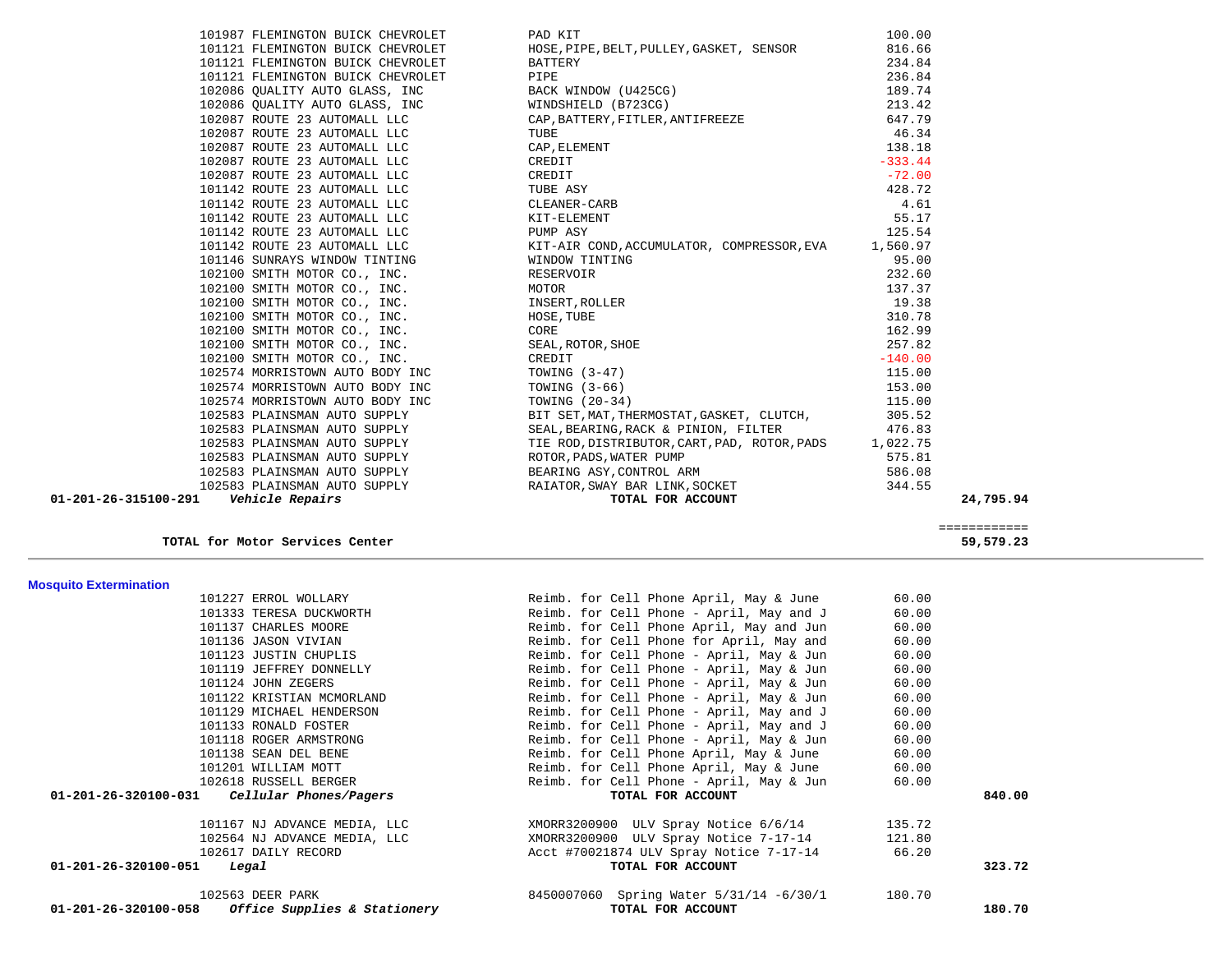| 100995 TRITEC OFFICE EQUIPMENT INC                  | Color Copies $4/1/14 - 6/30/14$          | 547.40 |              |  |
|-----------------------------------------------------|------------------------------------------|--------|--------------|--|
| Office Machines<br>01-201-26-320100-163             | TOTAL FOR ACCOUNT                        |        | 547.40       |  |
|                                                     |                                          |        |              |  |
| 100738 ADAPCO, INC.                                 | Altoside 30 Day Briquets (400 briquettes | 420.00 |              |  |
| 01-201-26-320100-225<br>Chemicals & Sprays          | TOTAL FOR ACCOUNT                        |        | 420.00       |  |
|                                                     |                                          |        |              |  |
| 102336 MORRISTOWN LUMBER &                          | 7779830 MS GLS BLK 12oz S #2553410       | 4.99   |              |  |
| 102336 MORRISTOWN LUMBER &                          | 7792830 MS GLS WH 120Z SP #2556892       | 4.99   |              |  |
| 102336 MORRISTOWN LUMBER &                          | USG 5" MATRIX POL STL KNIFE #340006      | 15.99  |              |  |
| 102336 MORRISTOWN LUMBER &                          | E91LP-16 AA ALKALINE BATTERY #3044559    | 11.99  |              |  |
| 102336 MORRISTOWN LUMBER &                          | 2 OZ. 50008 GORILLA GLUE #50002          | 4.99   |              |  |
| 102336 MORRISTOWN LUMBER &                          | PR360042 PREIER STOP LEAK #1454263       | 12.99  |              |  |
| Bldg Maintenance Supplies<br>01-201-26-320100-249   | TOTAL FOR ACCOUNT                        |        | 55.94        |  |
|                                                     |                                          |        |              |  |
| 97362 BIOQUIP                                       | New Jersey Light Trap with Photocell # 2 | 649.90 |              |  |
| 97362 BIOQUIP                                       | Shipping & Handling                      | 77.99  |              |  |
| Ground Maintenance Supplies<br>01-201-26-320100-251 | TOTAL FOR ACCOUNT                        |        | 727.89       |  |
|                                                     |                                          |        |              |  |
| 100747 BEN MEADOWS                                  | Taffeta flag tape red 300 ft #101144     | 47.50  |              |  |
| 100747 BEN MEADOWS                                  | Traffic marker white refl 3 in #54080    | 6.20   |              |  |
| 100747 BEN MEADOWS                                  | Insct repel 25prcnt Deet 6-oz #172234    | 78.00  |              |  |
| 100747 BEN MEADOWS                                  | Shipping                                 | 21.84  |              |  |
| 100061 ONE SOURCE OF NEW JERSEY LLC                 | 1 5/8 Small Round Tube Patch 40/bx # CHE | 17.49  |              |  |
| 100061 ONE SOURCE OF NEW JERSEY LLC                 | 2 1/4 Medium Round Tube Patch 30/bx # C  | 26.00  |              |  |
| 100061 ONE SOURCE OF NEW JERSEY LLC                 | 3 1/8 Large Round Tube Patch 20/bx #CHE  | 32.11  |              |  |
| 100061 ONE SOURCE OF NEW JERSEY LLC                 | Turn & Parking, 10/bx-mini bulbs # MB-3  | 21.43  |              |  |
| 100061 ONE SOURCE OF NEW JERSEY LLC                 | Alligator Clip # D1465                   | 21.69  |              |  |
| 100061 ONE SOURCE OF NEW JERSEY LLC                 | Shipping & Handling                      | 12.50  |              |  |
| 100740 LEVITT'S LLC                                 | White flag/21"wire stke 100/bd #BFSW     | 28.00  |              |  |
|                                                     |                                          | 53.89  |              |  |
| 100740 LEVITT'S LLC                                 | Line-up wht athetic line paint 18 oz K08 |        |              |  |
| 100740 LEVITT'S LLC                                 | RZBK Shovel lh sqpt fiber han #796174400 | 30.95  |              |  |
| 99764 BEN MEADOWS                                   | Sting Relief nPad 25 Pkg Qty # 109205    | 21.90  |              |  |
| 99764 BEN MEADOWS                                   | Anti-Itch Gel Dual Action # 109211       | 28.20  |              |  |
| 99764 BEN MEADOWS                                   | Aftrbite Outdoor # 163844                | 12.45  |              |  |
| 99764 BEN MEADOWS                                   | Gauze Pads 3"W X 3"L # 44363             | 8.90   |              |  |
| 99764 BEN MEADOWS                                   | Shipping & Handling                      | 11.37  |              |  |
| 01-201-26-320100-258<br>Equipment                   | TOTAL FOR ACCOUNT                        |        | 480.42       |  |
| 100354 LAWSON PRODUCTS LLC                          | Cust# 10134072 Brake & Parts Cleaner 20  | 26.16  |              |  |
| 100354 LAWSON PRODUCTS LLC                          | Cust # 10134072 Aerosol Nut & Bolt Open  | 145.92 |              |  |
| 01-201-26-320100-291<br>Vehicle Repairs             | TOTAL FOR ACCOUNT                        |        | 172.08       |  |
|                                                     |                                          |        |              |  |
|                                                     |                                          |        | ============ |  |
| TOTAL for Mosquito Extermination                    |                                          |        | 4,174.29     |  |
|                                                     |                                          |        |              |  |
| <b>Health Management</b>                            |                                          |        |              |  |
| 101562 VERIZON WIRELESS                             | L&PS - HEALTH MANAGEMENT - GRANT         | 341.01 |              |  |
| 101562 VERIZON WIRELESS                             | L&PS - HEALTH MANAGEMENT - O&E           | 114.03 |              |  |
|                                                     |                                          |        |              |  |
| 101563 VERIZON WIRELESS                             | L&PS / HEALTH MANAGEMENT - GRANT         | 341.01 |              |  |
| 101563 VERIZON WIRELESS                             | L&PS / HEALTH MANAGEMENT - O&E           | 114.03 |              |  |
| 101317 VERIZON WIRELESS                             | L&PS / HEALTH MANAGEMENT - GRANT         | 737.04 |              |  |
| 101317 VERIZON WIRELESS                             | L&PS / HEALTH MANAGEMENT - O&E           | 114.03 |              |  |
| Cellular Phone/Pagers<br>01-201-27-330100-031       | TOTAL FOR ACCOUNT                        |        | 1,761.15     |  |
|                                                     |                                          |        |              |  |
| 101449 STAPLES BUSINESS ADVANTAGE                   | Customer NYC 1054187 Supplies            | 31.34  |              |  |
|                                                     |                                          |        |              |  |

101714 SAFETY- KLEEN CORP. 16G Parts Washer Solvent 283.72

101714 SAFETY- KLEEN CORP. Fuel Surcharge Credit -17.75

 102739 JEFFREY DONNELLY Reimb for Coffee & Donuts for Air Spray 29.02  **01-201-26-320100-084** *Other Outside Services* **TOTAL FOR ACCOUNT 426.14**

Reimb. for food, drinks and ice for Air

 $-17.75$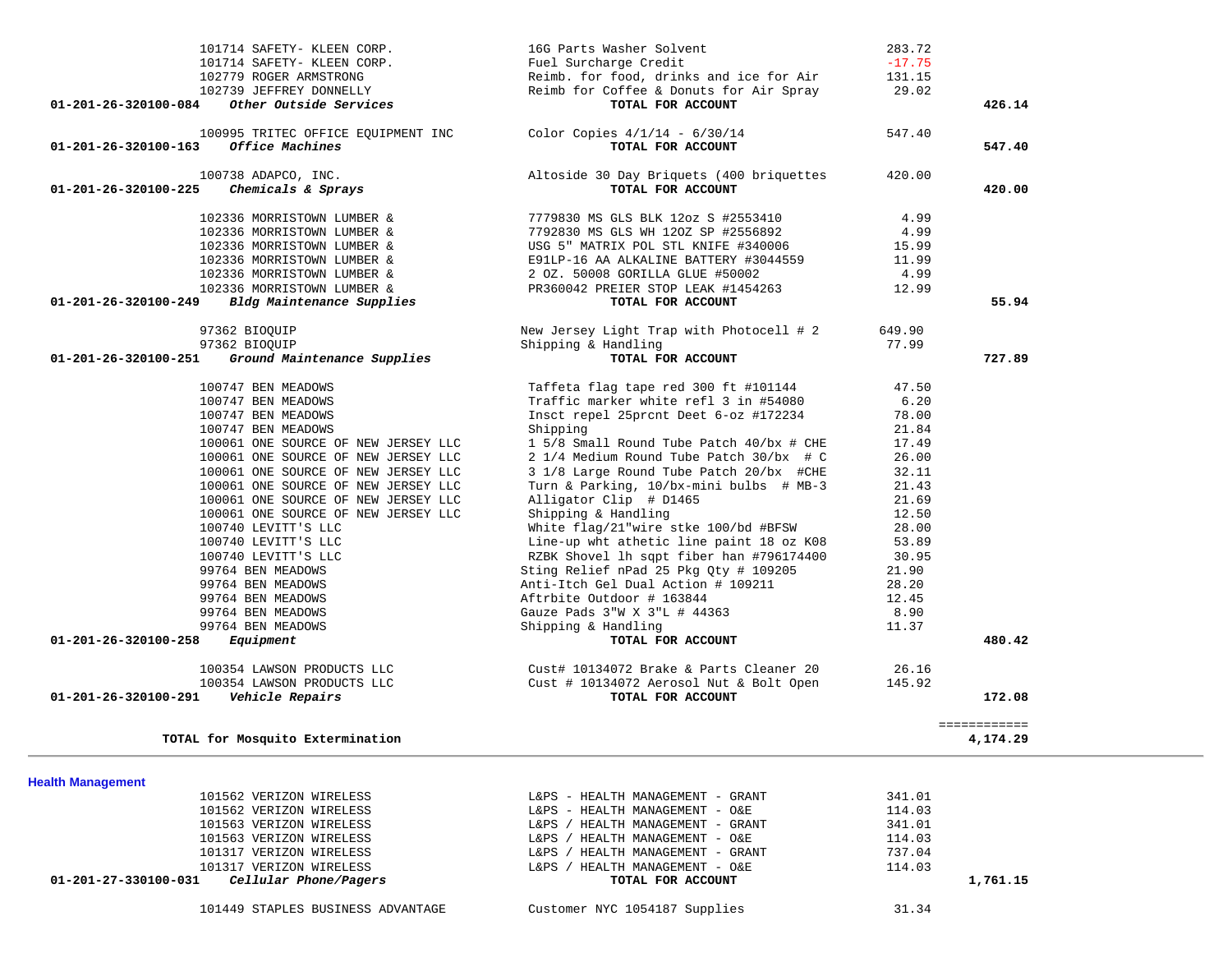|                                                                               | 18.62     |              |
|-------------------------------------------------------------------------------|-----------|--------------|
| TOTAL FOR ACCOUNT                                                             |           | 49.96        |
| For the month of May 2014                                                     | 10,000.00 |              |
| For the month of June 2014                                                    | 10,000.00 |              |
| TOTAL FOR ACCOUNT                                                             |           | 20,000.00    |
| Item 33H456 UV Flashlights                                                    | 214.68    |              |
| reimbursement for travel for Health Depa                                      | 79.79     |              |
| TOTAL FOR ACCOUNT                                                             |           | 294.47       |
| Customer NYC 1054187 Supplies for Hazmat                                      | 42.36     |              |
| color copies 4/01/2014-6/30/2014 Machin<br>100874 TRITEC OFFICE EQUIPMENT INC | 345.17    |              |
| Ouote 071514MCE Calibrate and Test Inst                                       | 825.00    |              |
| Reimbursement for travel to safe drinkin                                      | 38.92     |              |
| TOTAL FOR ACCOUNT                                                             |           | 1,251.45     |
| 0434540191 billing period 6/15/14-7/14/1                                      | 43.75     |              |
| TOTAL FOR ACCOUNT                                                             |           | 43.75        |
|                                                                               |           | ============ |
|                                                                               |           | 23,400.78    |
|                                                                               |           |              |

**Human Services** 

| 100895 PETER BASTO MS                                | Mental Health conference The Many Faces  | 300.00 |        |
|------------------------------------------------------|------------------------------------------|--------|--------|
| 01-201-27-331100-039<br>Education Schools & Training | TOTAL FOR ACCOUNT                        |        | 300.00 |
| 95552 STAPLES BUSINESS ADVANTAGE                     | ITEM 385581                              | 16.14  |        |
| 95552 STAPLES BUSINESS ADVANTAGE                     | ITEM 707128                              | 91.80  |        |
| 95552 STAPLES BUSINESS ADVANTAGE                     | ITEM 321982                              | 14.02  |        |
| 95552 STAPLES BUSINESS ADVANTAGE                     | ITEM 282241                              | 2.20   |        |
| 95552 STAPLES BUSINESS ADVANTAGE                     | ITEM 397983                              | 7.29   |        |
| 95552 STAPLES BUSINESS ADVANTAGE                     | ITEM 689370                              | 14.63  |        |
| 95552 STAPLES BUSINESS ADVANTAGE                     | ITEM 153897                              | 4.65   |        |
| 102522 STAPLES BUSINESS ADVANTAGE                    | ITEM 503979                              | 22.49  |        |
| 102522 STAPLES BUSINESS ADVANTAGE                    | ITEM 511291                              | 40.09  |        |
| 102522 STAPLES BUSINESS ADVANTAGE                    | ITEM 481321                              | 22.14  |        |
| 102522 STAPLES BUSINESS ADVANTAGE                    | <b>ITEM 808017</b>                       | 13.28  |        |
| 102537 STAPLES BUSINESS ADVANTAGE                    | ITEM 135848                              | 225.72 |        |
| 102537 STAPLES BUSINESS ADVANTAGE                    | ITEM 808634                              | 1.48   |        |
| 01-201-27-331100-058<br>Office Supplies & Stationery | TOTAL FOR ACCOUNT                        |        | 475.93 |
| 99205 DEL'S NOVELTY CO                               | 500 Pens for the Mental Health Public Fo | 185.00 |        |
| 99205 DEL'S NOVELTY CO                               | SET UP Imprinting                        | 10.80  |        |
| 99205 DEL'S NOVELTY CO                               | UPS Delivery                             | 10.00  |        |
| Other General Expenses<br>01-201-27-331100-059       | TOTAL FOR ACCOUNT                        |        | 205.80 |
| 103037 COUNTY OF MORRIS                              | 2ND HALF JULY 2014 METERED MAIL          | 90.06  |        |
| 01-201-27-331100-068    Postage & Metered Mail       | TOTAL FOR ACCOUNT                        |        | 90.06  |
| 102523 DAILY RECORD                                  | ACCT 189456 NOTICE OF HOMELESS FUNDING 2 | 46.80  |        |
| 102523 DAILY RECORD                                  | AFFIDAVIT OF PUBLICATION CHARGE          | 35.00  |        |
| 01-201-27-331100-070<br>Publication & Subscriptions  | TOTAL FOR ACCOUNT                        |        | 81.80  |
| 101329 LONGFELLOWS SANDWICH DELI                     | SANDWICHES FOR 14 PEOPLE FOR THE JUNE 20 | 126.00 |        |
| 101329 LONGFELLOWS SANDWICH DELI                     | SODA                                     | 9.00   |        |
| 101329 LONGFELLOWS SANDWICH DELI                     | <b>GALLON WATER</b>                      | 2.25   |        |
| 100876 SODEXO INC & AFFILIATES                       | SANDWICHES AND BEVERAGES FOR ATTENDEES A | 59.60  |        |
| 100876 SODEXO INC & AFFILIATES                       | REFRESHMENTS FOR THE FAMILY MEMBERS ATTE | 18.00  |        |
| 102502 LONGFELLOWS SANDWICH DELI                     | REFRESHMENTS FOR 14 PEOPLE THE JULY HSAC | 137.49 |        |
| 102504 SODEXO INC & AFFILIATES                       | FOOD AND BEVERAGES FOR ATTENDEES PARTICI | 269.90 |        |
| 102331 SODEXO INC & AFFILIATES                       | REFRESHMENTS FOR MHSAAB MEETING HELD ON  | 136.80 |        |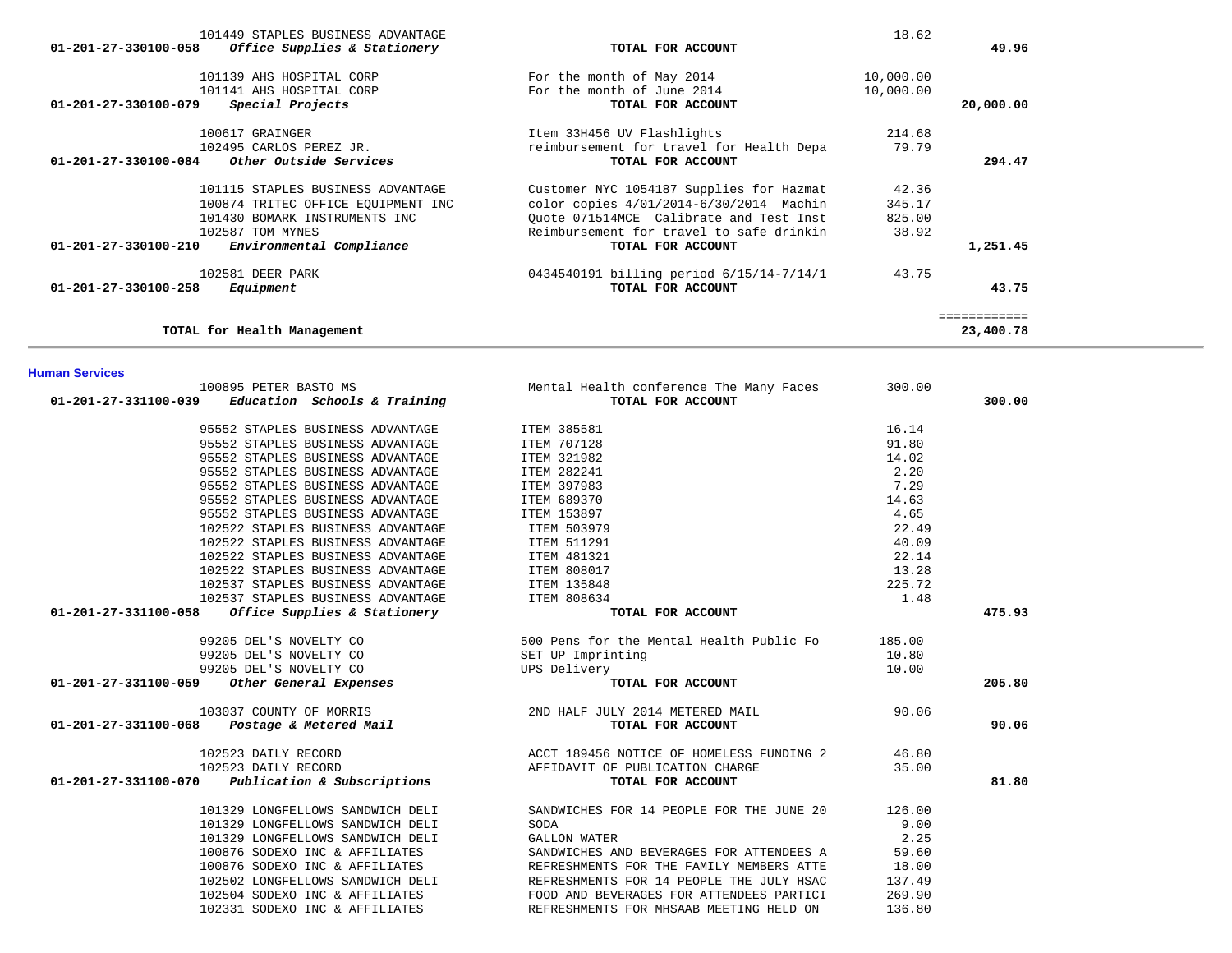| 01-201-27-331100-088                           | Meeting Exp Advisory Board Etc                                                                                                    | TOTAL FOR ACCOUNT                                                                                                                                                                                 |                                            | 759.04                               |  |
|------------------------------------------------|-----------------------------------------------------------------------------------------------------------------------------------|---------------------------------------------------------------------------------------------------------------------------------------------------------------------------------------------------|--------------------------------------------|--------------------------------------|--|
| 01-201-27-331100-164                           | 102332 TRITEC OFFICE EQUIPMENT INC<br>Office Machines - Rental                                                                    | COLOR COPIES COST PER COPY RICOH MPC3502<br>TOTAL FOR ACCOUNT                                                                                                                                     | 655.41                                     | 655.41                               |  |
|                                                | TOTAL for Human Services                                                                                                          |                                                                                                                                                                                                   |                                            | ============<br>2,568.04             |  |
| <b>Youth Shelter</b>                           |                                                                                                                                   |                                                                                                                                                                                                   |                                            |                                      |  |
| 01-201-27-331110-058                           | 102469 TOM POLLIO<br>Office Supplies & Stationery                                                                                 | Premuim Follio Leather Case Cover<br>TOTAL FOR ACCOUNT                                                                                                                                            | 14.99                                      | 14.99                                |  |
| 01-201-27-331110-059                           | 102505 THOMAS POLLIO<br>Other General Expenses                                                                                    | Petty Cash Reimbursement<br>TOTAL FOR ACCOUNT                                                                                                                                                     | 324.58                                     | 324.58                               |  |
| 01-201-27-331110-068                           | 103037 COUNTY OF MORRIS<br>Postage and Metered Mail                                                                               | 2ND HALF JULY 2014 METERED MAIL<br>TOTAL FOR ACCOUNT                                                                                                                                              | 2.40                                       | 2.40                                 |  |
|                                                | 102468 LOVEYS PIZZA & GRILL<br>102463 SODEXO INC & AFFILIATES<br>102463 SODEXO INC & AFFILIATES<br>102463 SODEXO INC & AFFILIATES | Pizza Night<br>AFI & Other<br>Contractual Services<br>Meals                                                                                                                                       | 128.44<br>1,894.78<br>2,846.32<br>2,725.56 |                                      |  |
| $01 - 201 - 27 - 331110 - 185$                 | Food<br>TOTAL for Youth Shelter                                                                                                   | TOTAL FOR ACCOUNT                                                                                                                                                                                 |                                            | 7,595.10<br>============<br>7,937.07 |  |
|                                                |                                                                                                                                   |                                                                                                                                                                                                   |                                            |                                      |  |
| <b>Office on Aging</b><br>01-201-27-333100-048 | 101038 BETH DENMEAD<br>101361 KRISTINE A. BEIRNE<br>101362 RENATA STOKES<br>101364 VERA BLOSSOM<br>Insurance                      | Car Insurance Reimbursement for June-201<br>Car Insurance reimbursement for June 201<br>Car Insurance reimbursement for May-2014<br>Car Insurance reimbursement for June 201<br>TOTAL FOR ACCOUNT | 12.00<br>12.00<br>12.00<br>12.00           | 48.00                                |  |
| 01-201-27-333100-059                           | 101035 TRITEC OFFICE EQUIPMENT INC<br>Other General Expenses                                                                      | Color Copies Apr-May-Jun 2014<br>TOTAL FOR ACCOUNT                                                                                                                                                | 35.77                                      | 35.77                                |  |
| 01-201-27-333100-068                           | 103037 COUNTY OF MORRIS<br>Postage & Metered Mail                                                                                 | 2ND HALF JULY 2014 METERED MAIL<br>TOTAL FOR ACCOUNT                                                                                                                                              | 271.56                                     | 271.56                               |  |
|                                                | 101038 BETH DENMEAD<br>101361 KRISTINE A. BEIRNE<br>101362 RENATA STOKES<br>101364 VERA BLOSSOM<br>101364 VERA BLOSSOM            | Miles reimbursement for June-2014<br>Miles reimbusrsement for May-June 2014<br>Miles reimbursement for May-2014<br>Miles reimbursement for June 2014<br>Tolls                                     | 44.10<br>44.45<br>25.55<br>152.95<br>6.00  |                                      |  |
| 01-201-27-333100-082                           | Travel Expense                                                                                                                    | TOTAL FOR ACCOUNT                                                                                                                                                                                 |                                            | 273.05                               |  |
| 01-201-27-333100-084                           | 102258 GET WELL HOUSE CALLS P.C.<br>101037 CORTEX EDI<br>101037 CORTEX EDI<br>Other Outside Services                              | Competency Evaluation of APS client (OK)<br>Medicaid Billing for July 2014, \$150 per<br>ERN's for July 2014 \$25 per month.<br>TOTAL FOR ACCOUNT                                                 | 400.00<br>150.00<br>25.00                  | 575.00                               |  |
|                                                | TOTAL for Office on Aging                                                                                                         |                                                                                                                                                                                                   |                                            | ============<br>1,203.38             |  |

#### **Grant in Aid**

 **01-201-27-342000-454** *Grant in Aid GIA: ERIC JOHNSON* **TOTAL FOR ACCOUNT 15,532.18**

 102330 NEW JERSEY AIDS SERVICES Bed Days 5,812.18 102330 NEW JERSEY AIDS SERVICES workshops the 2nd quarter Substance A 1,200.00<br>102536 NEW JERSEY AIDS SERVICES Sessions for the 2nd quarter Substance A 3,520.00 102536 NEW JERSEY AIDS SERVICES SESSIONS for the 2nd quarter Substance A 3,520.0000 Sessions for the 2nd quarter Substance A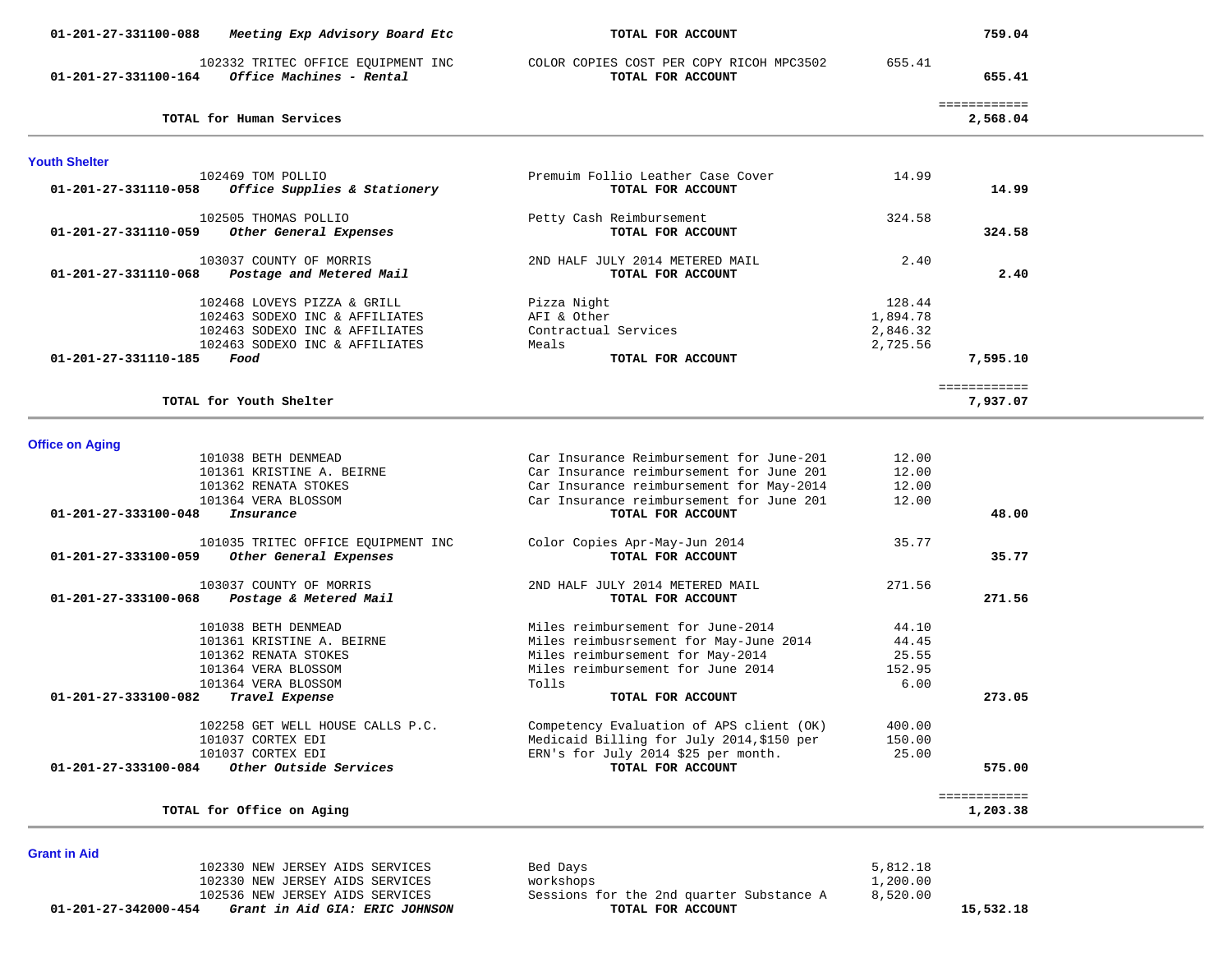| 100912 MORRISTOWN NEIGHBORHOOD HOUSE                                                                                                                                                                                                                                                                                                                                                                                                                                  |                                                                                                                                                                                                                                      |          |           |
|-----------------------------------------------------------------------------------------------------------------------------------------------------------------------------------------------------------------------------------------------------------------------------------------------------------------------------------------------------------------------------------------------------------------------------------------------------------------------|--------------------------------------------------------------------------------------------------------------------------------------------------------------------------------------------------------------------------------------|----------|-----------|
| 100912 MORRISTOWN NEIGHBORHOOD HOUSE                                                                                                                                                                                                                                                                                                                                                                                                                                  | 2ND QUARTER 2014 SOCCER SESSIONS 1,500.00<br>Basketball sessions 5,250.00<br>2ND QUARTER GIA SCHOLARSHIP 3,240.00<br>2ND QUARTER PRE SCHOOL CHILD CARE SCHOLA 13,965.00                                                              |          |           |
| 100914 MORRISTOWN NEIGHBORHOOD HOUSE                                                                                                                                                                                                                                                                                                                                                                                                                                  |                                                                                                                                                                                                                                      |          |           |
| 100913 MORRISTOWN NEIGHBORHOOD HOUSE                                                                                                                                                                                                                                                                                                                                                                                                                                  |                                                                                                                                                                                                                                      |          |           |
| 100913 MORRISTOWN NEIGHBORHOOD HOUSE                                                                                                                                                                                                                                                                                                                                                                                                                                  | SCHOOL AGE CHILE CARE SCHOLARSHIPS 4,626.00                                                                                                                                                                                          |          |           |
| 01-201-27-342000-457 Grant in Aid GIA:MORRISTOWN NGBHD HOUSE TOTAL FOR ACCOUNT                                                                                                                                                                                                                                                                                                                                                                                        |                                                                                                                                                                                                                                      |          | 28,581.00 |
|                                                                                                                                                                                                                                                                                                                                                                                                                                                                       |                                                                                                                                                                                                                                      |          |           |
|                                                                                                                                                                                                                                                                                                                                                                                                                                                                       | 101371 PUSH TO WALK A NEW JERSEY $#1467$ Dis. Period $4/1/$ 7,142.85                                                                                                                                                                 |          |           |
| 01-201-27-342000-458 <i>Grant in Aid GIA: PUSH TO WALK</i> TOTAL FOR ACCOUNT                                                                                                                                                                                                                                                                                                                                                                                          |                                                                                                                                                                                                                                      |          | 7,142.85  |
|                                                                                                                                                                                                                                                                                                                                                                                                                                                                       |                                                                                                                                                                                                                                      |          |           |
|                                                                                                                                                                                                                                                                                                                                                                                                                                                                       |                                                                                                                                                                                                                                      |          |           |
|                                                                                                                                                                                                                                                                                                                                                                                                                                                                       |                                                                                                                                                                                                                                      |          |           |
|                                                                                                                                                                                                                                                                                                                                                                                                                                                                       |                                                                                                                                                                                                                                      |          |           |
|                                                                                                                                                                                                                                                                                                                                                                                                                                                                       |                                                                                                                                                                                                                                      |          |           |
|                                                                                                                                                                                                                                                                                                                                                                                                                                                                       |                                                                                                                                                                                                                                      |          |           |
|                                                                                                                                                                                                                                                                                                                                                                                                                                                                       |                                                                                                                                                                                                                                      |          |           |
|                                                                                                                                                                                                                                                                                                                                                                                                                                                                       |                                                                                                                                                                                                                                      |          |           |
|                                                                                                                                                                                                                                                                                                                                                                                                                                                                       |                                                                                                                                                                                                                                      |          |           |
| $01-201-27-342000-459$ Grant in Aid GIA: HISPANIC AFFAIRS                                                                                                                                                                                                                                                                                                                                                                                                             |                                                                                                                                                                                                                                      |          | 26,313.56 |
|                                                                                                                                                                                                                                                                                                                                                                                                                                                                       |                                                                                                                                                                                                                                      |          |           |
| 01-201-27-342000-461 Grant in Aid GIA:BATTERED WOMEN                                                                                                                                                                                                                                                                                                                                                                                                                  |                                                                                                                                                                                                                                      |          | 20,136.00 |
|                                                                                                                                                                                                                                                                                                                                                                                                                                                                       | 101345 JERSEY BATTERED WOMEN'S 2ND QUARTER SERVICES PROTECTIVE SERVICES 20,136.00<br><b>61</b> Grant in Aid GIA:BATTERED WOMEN TOTAL FOR ACCOUNT                                                                                     |          |           |
| $\begin{tabular}{lllllllllllll} \multicolumn{3}{l}{} & 101263 CORNERSTONE FAMILY PROGRAMS & \multicolumn{3}{l}{} & \multicolumn{3}{l}{} & 101264 CORNERSTONE FAMILY PROGRAMS & \multicolumn{3}{l}{} & \multicolumn{3}{l}{} & 101264 CORNERSTONE FAMILY PROGRAMS & \multicolumn{3}{l}{} & \multicolumn{3}{l}{} & 101264 CORNERSTONE FAMILY PROGRAMS & \multicolumn{3}{l}{} & \multicolumn{3}{l}{} & 101264 CORNERSTONE FAMILY PROGRAMS & \multicolumn{3}{l}{} & 11441$ |                                                                                                                                                                                                                                      |          |           |
|                                                                                                                                                                                                                                                                                                                                                                                                                                                                       |                                                                                                                                                                                                                                      |          |           |
|                                                                                                                                                                                                                                                                                                                                                                                                                                                                       |                                                                                                                                                                                                                                      |          |           |
|                                                                                                                                                                                                                                                                                                                                                                                                                                                                       |                                                                                                                                                                                                                                      |          |           |
|                                                                                                                                                                                                                                                                                                                                                                                                                                                                       |                                                                                                                                                                                                                                      |          | 17,935.00 |
|                                                                                                                                                                                                                                                                                                                                                                                                                                                                       |                                                                                                                                                                                                                                      |          |           |
| 101372 EMPLOYMENT HORIZONS, INC. #1424 E&T Period 4/1/ 19,420.00<br><b>01-201-27-342000-463</b> Grant in Aid GIA: EMPLOYMENT HORIZONS TOTAL FOR ACCOUNT                                                                                                                                                                                                                                                                                                               |                                                                                                                                                                                                                                      |          |           |
|                                                                                                                                                                                                                                                                                                                                                                                                                                                                       |                                                                                                                                                                                                                                      |          | 19,420.00 |
|                                                                                                                                                                                                                                                                                                                                                                                                                                                                       |                                                                                                                                                                                                                                      |          |           |
|                                                                                                                                                                                                                                                                                                                                                                                                                                                                       |                                                                                                                                                                                                                                      |          |           |
|                                                                                                                                                                                                                                                                                                                                                                                                                                                                       |                                                                                                                                                                                                                                      |          |           |
| 100917 ATLANTIC HEALTH SERVICES/MMH BILLED PER GRANT CONTRACT FOR THE 2ND QU $102766$ ATLANTIC HEALTH SERVICES/MMH 44 UNITS @ \$232.90 10,248.00 10,248.00                                                                                                                                                                                                                                                                                                            |                                                                                                                                                                                                                                      |          | 13,021.00 |
|                                                                                                                                                                                                                                                                                                                                                                                                                                                                       |                                                                                                                                                                                                                                      |          |           |
|                                                                                                                                                                                                                                                                                                                                                                                                                                                                       | 100915 ROXBURY DAY CARE CENTER, INC. CHILD CARE SCHOLARSHIPS FOR THE MONTH OF 2,560.00<br>100915 ROXBURY DAY CARE CENTER, INC. CHILD CARE SCHOLARSHIPS FOR THE MONTH OF 2,492.00<br>100915 ROXBURY DAY CARE CENTER, INC. CHILD CARE  |          |           |
|                                                                                                                                                                                                                                                                                                                                                                                                                                                                       |                                                                                                                                                                                                                                      |          |           |
|                                                                                                                                                                                                                                                                                                                                                                                                                                                                       |                                                                                                                                                                                                                                      |          |           |
| $01-201-27-342000-467$ Grant in Aid GIA:ROXBURY DAY CARE SCHOL                                                                                                                                                                                                                                                                                                                                                                                                        | TOTAL FOR ACCOUNT                                                                                                                                                                                                                    |          | 7,574.00  |
|                                                                                                                                                                                                                                                                                                                                                                                                                                                                       |                                                                                                                                                                                                                                      |          |           |
|                                                                                                                                                                                                                                                                                                                                                                                                                                                                       | 100411 COMMUNITY HOPE INC. The SERVICES FOR THE MONTHS JAN-MAR 17,798.43                                                                                                                                                             |          |           |
| 01-201-27-342000-468 Grant in Aid GIA:COMMUNITY HOPE                                                                                                                                                                                                                                                                                                                                                                                                                  | TOTAL FOR ACCOUNT                                                                                                                                                                                                                    |          | 17,798.43 |
|                                                                                                                                                                                                                                                                                                                                                                                                                                                                       |                                                                                                                                                                                                                                      |          |           |
|                                                                                                                                                                                                                                                                                                                                                                                                                                                                       |                                                                                                                                                                                                                                      |          |           |
|                                                                                                                                                                                                                                                                                                                                                                                                                                                                       |                                                                                                                                                                                                                                      |          |           |
|                                                                                                                                                                                                                                                                                                                                                                                                                                                                       | 102451 MENTAL HEALTH ASSOCIATION OF 632.5 HOURS OF FORENSIC SERVICES @ \$ 28. 15,746.00<br>102521 MENTAL HEALTH ASSOCIATION OF PEER PHONE LINE HOURS FOR THE SECOND QUA 4,745.00<br>102445 MENTAL HEALTH ASSOCIATION OF 121 STEP OFF |          |           |
|                                                                                                                                                                                                                                                                                                                                                                                                                                                                       | 102313 MENTAL HEALTH ASSOCIATION OF TENANT BASED RENTAL ASSISTANCE PROGRAM A 2,011.00                                                                                                                                                |          |           |
| 01-201-27-342000-470 Grant in Aid GIA:MC MENTAL HEALTH ASSOC TOTAL FOR ACCOUNT                                                                                                                                                                                                                                                                                                                                                                                        |                                                                                                                                                                                                                                      |          | 26,158.00 |
|                                                                                                                                                                                                                                                                                                                                                                                                                                                                       |                                                                                                                                                                                                                                      |          |           |
| 101262 DAWN CENTER FOR INDEPENDENT                                                                                                                                                                                                                                                                                                                                                                                                                                    | #1458 CM<br>peri                                                                                                                                                                                                                     | 7,906.00 |           |
| 101261 DAWN CENTER FOR INDEPENDENT                                                                                                                                                                                                                                                                                                                                                                                                                                    | R&S #1457<br>Period 4/1                                                                                                                                                                                                              | 3,496.00 |           |
| 01-201-27-342000-473<br>Grant in Aid GIA:DAWN INC                                                                                                                                                                                                                                                                                                                                                                                                                     | TOTAL FOR ACCOUNT                                                                                                                                                                                                                    |          | 11,402.00 |
|                                                                                                                                                                                                                                                                                                                                                                                                                                                                       |                                                                                                                                                                                                                                      |          |           |
| 102315 FAMILY PROMISE OF                                                                                                                                                                                                                                                                                                                                                                                                                                              | 144 HOURS OF CASE MANAGEMENT @ \$25.00/ T                                                                                                                                                                                            | 3,469.00 |           |
| 01-201-27-342000-475 Grant in Aid GIA: INTERFAITH COUNCIL                                                                                                                                                                                                                                                                                                                                                                                                             | TOTAL FOR ACCOUNT                                                                                                                                                                                                                    |          | 3,469.00  |
|                                                                                                                                                                                                                                                                                                                                                                                                                                                                       |                                                                                                                                                                                                                                      |          |           |
| 101327 NORWESCAP INC                                                                                                                                                                                                                                                                                                                                                                                                                                                  | 2014 2ND QUARTER BILLABBLE HOURS COORDIN                                                                                                                                                                                             | 2,617.00 |           |
| 101327 NORWESCAP INC                                                                                                                                                                                                                                                                                                                                                                                                                                                  | BILLABLE HOURS -\$68.17 ONE ON ONE COUNSE                                                                                                                                                                                            | 1,819.00 |           |
| Grant in Aid GIA: NORWESCAP<br>01-201-27-342000-477                                                                                                                                                                                                                                                                                                                                                                                                                   | TOTAL FOR ACCOUNT                                                                                                                                                                                                                    |          | 4,436.00  |
| 102479 PARSIPPANY CHILD DAY CARE CTR.                                                                                                                                                                                                                                                                                                                                                                                                                                 | services rendered for the second quarter                                                                                                                                                                                             | 2,885.00 |           |
| 01-201-27-342000-478 Grant in Aid GIA: PARSIPPANY CHILD DC                                                                                                                                                                                                                                                                                                                                                                                                            | TOTAL FOR ACCOUNT                                                                                                                                                                                                                    |          | 2,885.00  |
|                                                                                                                                                                                                                                                                                                                                                                                                                                                                       |                                                                                                                                                                                                                                      |          |           |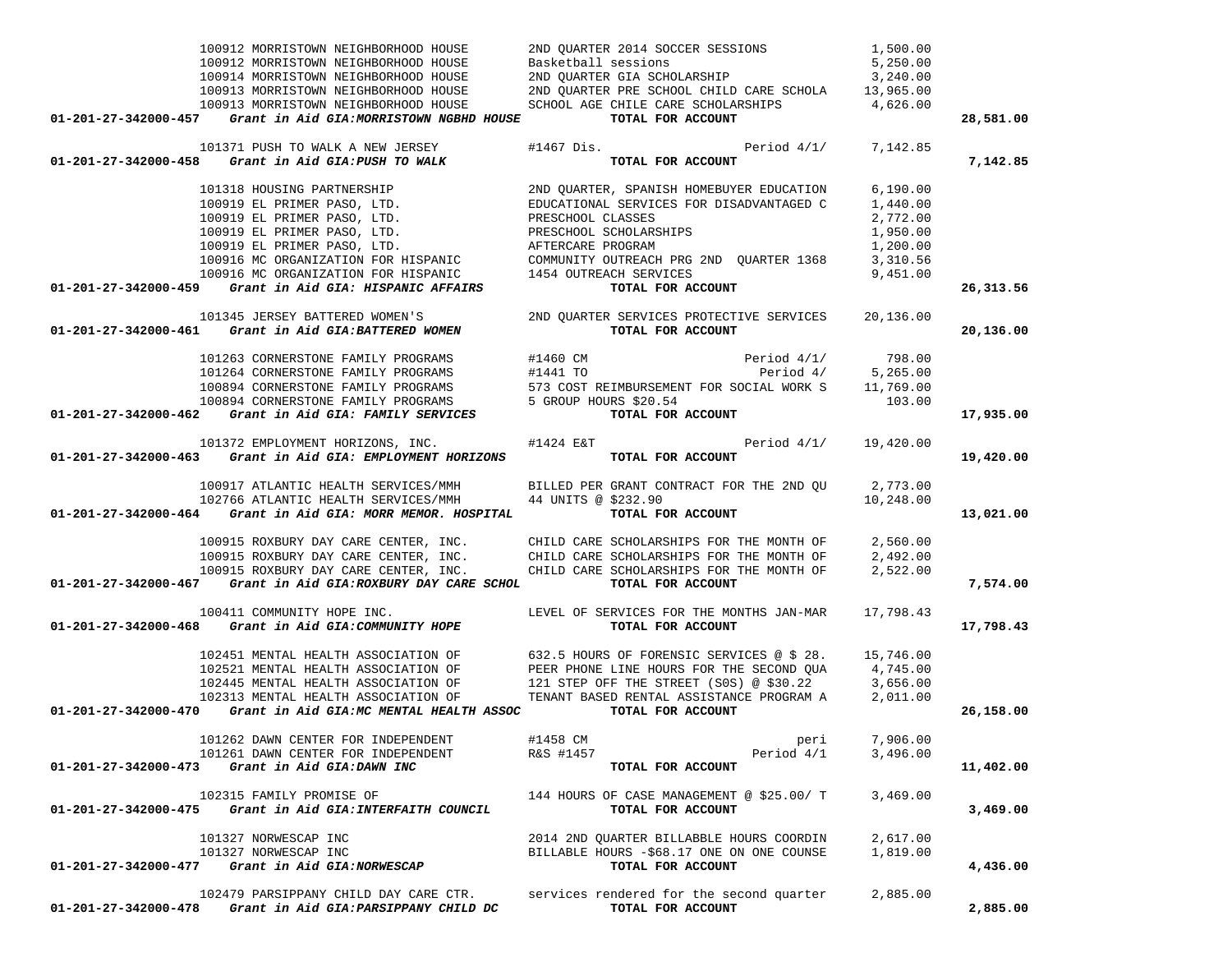| 101368 CORNERSTONE FAMILY<br>Contracted Services - Adult Day Care<br>01-201-27-343100-036 | MVADC Period 6/1/14-6/30/141044 units @\$<br>TOTAL FOR ACCOUNT | 17,457.12 | 17,457.12 |
|-------------------------------------------------------------------------------------------|----------------------------------------------------------------|-----------|-----------|
| 102593 CHARLES JURGENSEN<br>01-201-27-343100-082<br>Travel Expense                        | Miles reimbursement for Jun-Jul 2014<br>TOTAL FOR ACCOUNT      | 77.00     | 77.00     |

**Seniors, Disabled & Veterans**

|                      | 101015 NEWBRIDGE SERVICES INC                                 | 1 event professional training workshop                                                                                                                                                                                                  | 1,100.00  |              |
|----------------------|---------------------------------------------------------------|-----------------------------------------------------------------------------------------------------------------------------------------------------------------------------------------------------------------------------------------|-----------|--------------|
|                      | 101015 NEWBRIDGE SERVICES INC                                 | 1 event crisis response event 2,640.00                                                                                                                                                                                                  |           |              |
|                      | 101015 NEWBRIDGE SERVICES INC                                 | follow up contact                                                                                                                                                                                                                       | 250.00    |              |
|                      | 102320 NEWBRIDGE SERVICES INC                                 | HOURS CLINICAL CASE MANAGEMENT SERVICES                                                                                                                                                                                                 | 13,409.00 |              |
|                      | 102320 NEWBRIDGE SERVICES INC                                 | JOB DEVELOPMENT SERVICES                                                                                                                                                                                                                | 6,072.00  |              |
|                      | 102455 NEWBRIDGE SERVICES INC                                 | Event professional training workshop 1,100.00                                                                                                                                                                                           |           |              |
|                      | 102455 NEWBRIDGE SERVICES INC                                 | crisis response event 5,280.00<br>hours of follow up contact 400.00<br>CORE SERVICES FOR OUTPATIENT, PARTIAL CA 83,416.00                                                                                                               |           |              |
|                      | 102455 NEWBRIDGE SERVICES INC                                 |                                                                                                                                                                                                                                         |           |              |
|                      | 102454 NEWBRIDGE SERVICES INC                                 |                                                                                                                                                                                                                                         |           |              |
|                      |                                                               | 102651 NEWBRIDGE SERVICES INC #1459 Ope. Sail Period 4/1/ 1,548.00                                                                                                                                                                      |           |              |
|                      | 102650 NEWBRIDGE SERVICES INC                                 | INMH-60 #1466 Period 4/1                                                                                                                                                                                                                | 556.00    |              |
| 01-201-27-342000-483 |                                                               |                                                                                                                                                                                                                                         |           | 115,771.00   |
|                      |                                                               |                                                                                                                                                                                                                                         |           |              |
|                      |                                                               |                                                                                                                                                                                                                                         |           |              |
|                      |                                                               |                                                                                                                                                                                                                                         |           |              |
|                      |                                                               |                                                                                                                                                                                                                                         |           |              |
| 01-201-27-342000-484 | Grant in Aid Aid Ment Hlth Cnt-St Clares TOTAL FOR ACCOUNT    |                                                                                                                                                                                                                                         |           | 128,741.00   |
|                      |                                                               | 102312 UNITED WAY OF NORTHERN PAYMENT FOR THE 2ND QUARTER APRIL- JUNE 2,500.00                                                                                                                                                          |           |              |
| 01-201-27-342000-485 | Grant in Aid: United Way of Northern NJ TOTAL FOR ACCOUNT     |                                                                                                                                                                                                                                         |           | 2,500.00     |
|                      |                                                               | 101326 CHILD & FAMILY RESOURCES, INC. Child care subsidy voucher for the 2nd q 1,412.00                                                                                                                                                 |           |              |
|                      |                                                               |                                                                                                                                                                                                                                         |           |              |
|                      |                                                               | 101326 CHILD & FAMILY RESOURCES, INC. family child care registration 1,700.00<br>101326 CHILD & FAMILY RESOURCES, INC. quality workshops 600.00<br>101326 CHILD & FAMILY RESOURCES, INC. resource and referral 2,912.00<br>101326 CHILD |           |              |
|                      |                                                               |                                                                                                                                                                                                                                         |           |              |
|                      |                                                               |                                                                                                                                                                                                                                         |           |              |
|                      |                                                               | 101328 LEGAL SERVICES OF NORTHWEST SERVICES FOR THE SECOND QUARTER OF 2014 19,910.00                                                                                                                                                    |           |              |
|                      | $01-201-27-342000-486$ Grant in Aid NJ Bureau of Chldrn Srvcs | TOTAL FOR ACCOUNT                                                                                                                                                                                                                       |           | 28,906.00    |
|                      | 102318 DEIRDRE'S HOUSE                                        | SERVICES PROVIDED FOR APRIL- JULY 2014                                                                                                                                                                                                  | 5,821.75  |              |
| 01-201-27-342000-487 | Grant in Aid: DEIDRE OBRIEN CHILD ADV CTR TOTAL FOR ACCOUNT   |                                                                                                                                                                                                                                         |           | 5,821.75     |
|                      | 102319 STORY TELLING ARTS INC                                 | STORYTELLING WORKSHOPS AT MORRIS COUNTY                                                                                                                                                                                                 | 4,984.00  |              |
|                      | $01-201-27-342000-492$ Grant in Aid:Storytelling Arts         | TOTAL FOR ACCOUNT                                                                                                                                                                                                                       |           | 4,984.00     |
|                      |                                                               | 102604 INTERFAITH FOOD PANTRY INC. #1429 HDM $\qquad \qquad$ Period 4/1/ 7,504.00                                                                                                                                                       |           |              |
| 01-201-27-342000-493 | Grant in Aid: Interfaith Food Pantry TOTAL FOR ACCOUNT        |                                                                                                                                                                                                                                         |           | 7,504.00     |
|                      |                                                               |                                                                                                                                                                                                                                         |           | ============ |
|                      | TOTAL for Grant in Aid                                        |                                                                                                                                                                                                                                         |           | 537,970.77   |

| 01-201-27-342000-481<br>Grant in Aid GIA: VNAANJ                        | TOTAL FOR ACCOUNT                         |               |           | 10,723.00 |
|-------------------------------------------------------------------------|-------------------------------------------|---------------|-----------|-----------|
| 101207 VISITING NURSE ASSOC. OF                                         | Chap #1419                                | Period $4/1/$ | 10,723.00 |           |
| Grant in Aid GIA:HOPEHOUSEOPERTNFIXIT<br>$01 - 201 - 27 - 342000 - 480$ | TOTAL FOR ACCOUNT                         |               |           | 11,216.00 |
| 102447 CFCS - HOPE HOUSE                                                | 5 LIVING WITH AIDS COPING SKILLS \$294.40 |               | 1,472.00  |           |
| 102447 CFCS - HOPE HOUSE                                                | 1 LIFE INTEGRATION RETREAT @ \$2903.33    |               | 2,903.00  |           |
| 102447 CFCS - HOPE HOUSE                                                | 16.5 INDIVIDUAL COUNSELING SESSIONS @ \$5 |               | 972.00    |           |
| 102447 CFCS - HOPE HOUSE                                                | 4 SUPPORT GROUPS @ 4235.50                |               | 942.00    |           |
| 101215 CFCS - HOPE HOUSE                                                | #1439 Chore                               | Period 6/1    | 2,794.00  |           |
| 101214 CFCS - HOPE HOUSE                                                | Fix-it #1425                              | Period $6/1/$ | 2,133.00  |           |
|                                                                         |                                           |               |           |           |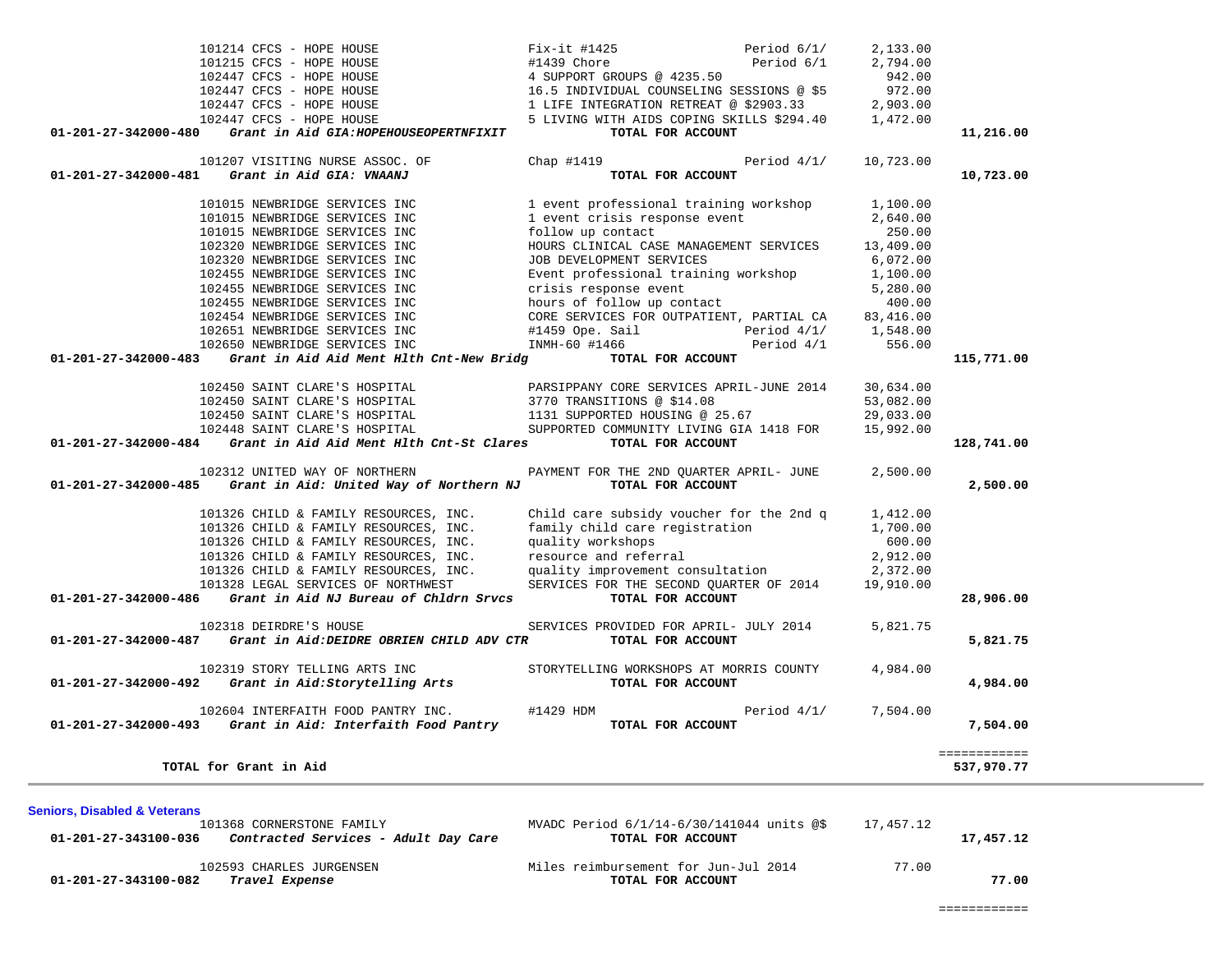| <b>Morristown MemorHosp-SCS</b><br>101276 ATLANTIC HEALTH SERVICES<br>Expenditures<br>01-201-27-343170-090 | SCHS #1401<br>Period 4/1<br>TOTAL FOR ACCOUNT                                        | 22,283.00            | 22,283.00                 |
|------------------------------------------------------------------------------------------------------------|--------------------------------------------------------------------------------------|----------------------|---------------------------|
| TOTAL for Morristown MemorHosp-SCS                                                                         |                                                                                      |                      | ============<br>22,283.00 |
| <b>County Board of Social Service</b>                                                                      |                                                                                      |                      |                           |
| 100955 PAPER MART INC<br>Office Supplies & Stationery<br>01-201-27-345100-058                              | Xero Bond L.White $8\ 1/2 \times 11/0$ rder #1803<br>TOTAL FOR ACCOUNT               | 1,425.00             | 1,425.00                  |
| 102740 DEER PARK<br>01-201-27-345100-059<br>Other General Expenses                                         | Water for Morris Township - $06/15/14 - 0$<br>TOTAL FOR ACCOUNT                      | 297.17               | 297.17                    |
| 102449 SAINT CLARE'S HOSPITAL<br>01-201-27-345100-084 Other Outside Services                               | 905 OUTPATIENT UNITS @ \$39.94 FOR THE 2N<br>TOTAL FOR ACCOUNT                       | 36,146.00            | 36,146.00                 |
| 102343 TRITEC OFFICE EQUIPMENT INC                                                                         | Copier maintenance billing from 04/01/14                                             | 602.70               |                           |
| 102343 TRITEC OFFICE EQUIPMENT INC                                                                         | SRV Billing                                                                          | 4,152.18             |                           |
| 100954 F & E CHECK PROTECTOR SALES CO.<br>100954 F & E CHECK PROTECTOR SALES CO.                           | Renewal of Extended warranty for Hedman<br>Hedman 5000 checksigner S/N 2N4054        | 325.00<br>325.00     |                           |
| Office Machine- Repair<br>01-201-27-345100-166                                                             | TOTAL FOR ACCOUNT                                                                    |                      | 5,404.88                  |
|                                                                                                            |                                                                                      |                      |                           |
| 101394 JOHNSON & JOHNSON, ESQS<br>101394 JOHNSON & JOHNSON, ESOS                                           | Legal services rendered for the month of<br>CS - Collection                          | 3,672.00<br>6,501.44 |                           |
| 101394 JOHNSON & JOHNSON, ESQS                                                                             | MAP - Stackhouse v. OTA                                                              | 48.00                |                           |
| 101394 JOHNSON & JOHNSON, ESQS                                                                             | MAP - Galletta v. OTA                                                                | 216.00               |                           |
| 100719 UNITRONIX DATA SYSTEMS INC                                                                          | Software maintenance for the month of Ju                                             | 5,412.00             |                           |
| Special Services<br>01-201-27-345100-325                                                                   | TOTAL FOR ACCOUNT                                                                    |                      | 15,849.44                 |
| 101399 LINDA CSENGETO                                                                                      | SSS - Mileage reimb. for June 2014                                                   | 40.60                |                           |
| 102753 MALLORY BUTLER                                                                                      | FSS - Mileage reimb. for March to May 20                                             | 30.10                |                           |
| 01-201-27-345100-332<br>Mileage                                                                            | TOTAL FOR ACCOUNT                                                                    |                      | 70.70                     |
| 101392 CAROL UBERTACCIO                                                                                    | FSS - Insurance reimb. for July to Decem                                             | 72.00                |                           |
| 101399 LINDA CSENGETO                                                                                      | Insurance reimb. for July to December 20                                             | 72.00                |                           |
| 102339 MARIA T VELASQUEZ                                                                                   | CSP - Insurance reimb. for July to Decem                                             | 72.00                |                           |
| 102749 JEANNE YOUNG                                                                                        | MAP - Insurance reimb. for July to Decem                                             | 90.00                |                           |
| 102753 MALLORY BUTLER<br>102750 PRISCILLA SMITH                                                            | Insurance reimb. for January to December<br>Insurance reimb. for July to December 20 | 144.00<br>72.00      |                           |
| $01 - 201 - 27 - 345100 - 333$<br>Other Allowances                                                         | TOTAL FOR ACCOUNT                                                                    |                      | 522.00                    |
|                                                                                                            |                                                                                      |                      |                           |
| 100718 R.D. SALES DOOR & HARDWARE LLC<br>Repairs & Alterations<br>01-201-27-345100-336                     | Ground Floor - Exterior Main Entrance Do<br>TOTAL FOR ACCOUNT                        | 255.00               | 255.00                    |
| 100230 LABORATORY CORPORATION OF                                                                           | DNA testing from 05/03/14 to 05/31/14                                                | 96.75                |                           |
| Paternity Expenses<br>01-201-27-345100-351                                                                 | TOTAL FOR ACCOUNT                                                                    |                      | 96.75                     |
| 100401 TREASURER. ST OF NJ                                                                                 | Data processing & EBT Statements for the                                             | 33,838.96            |                           |
| FAMIS and ACSES<br>01-201-27-345100-354                                                                    | TOTAL FOR ACCOUNT                                                                    |                      | 33,838.96                 |
| TOTAL for County Board of Social Service                                                                   |                                                                                      |                      | ============<br>93,905.90 |

| 103003 ARNEL P GARCIA  | LPN.7-13 thru 8-2-2014 | 2,319.42 |
|------------------------|------------------------|----------|
| 103004 BARKEL FLEMMING | LPN.7-13 thru 8-2-2014 | 464.00   |
| 103005 CARLO N DURAN   | RN.7-13 thru 8-2-2014  | .464.46  |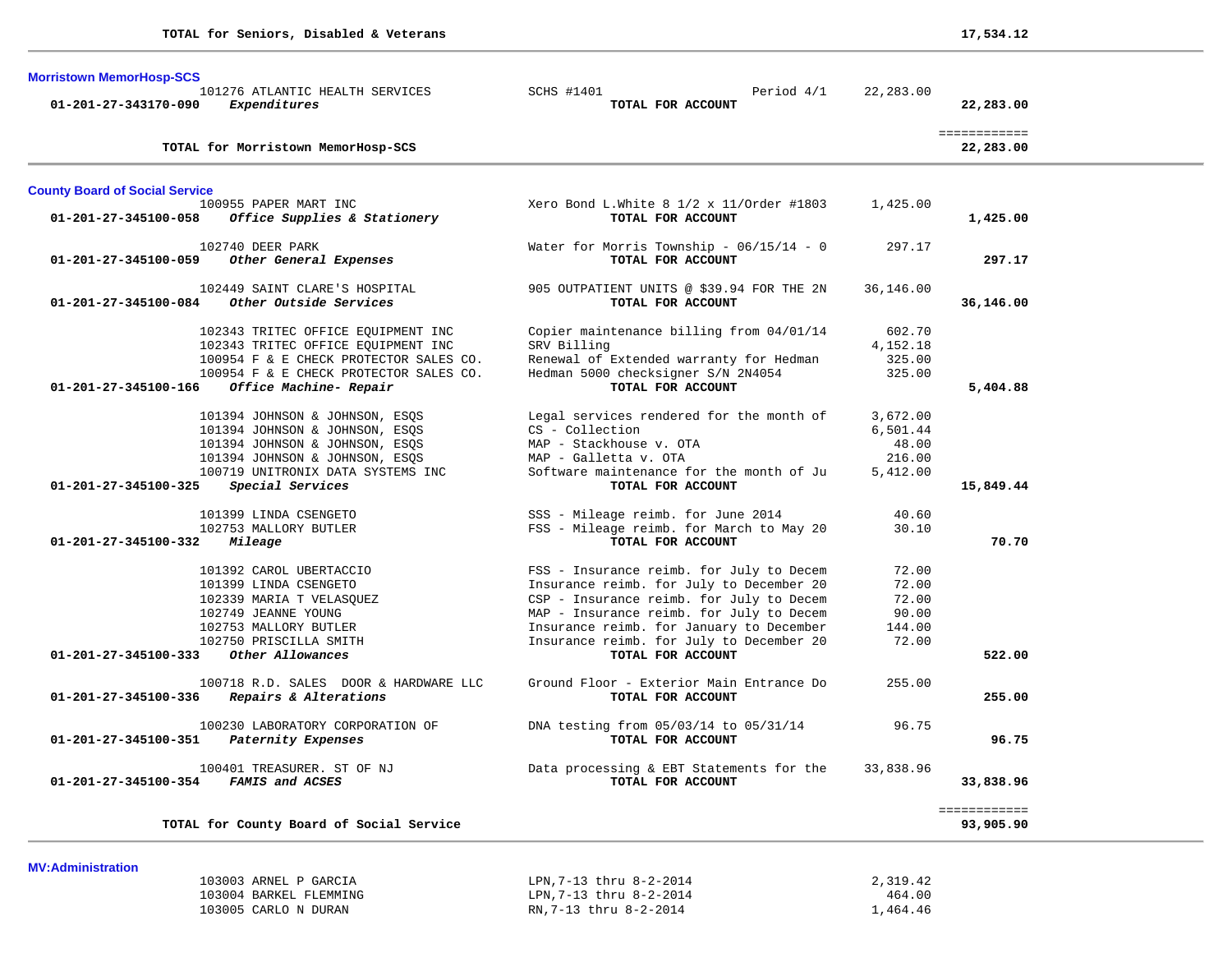| 103006 CARRELLE L CALIXTE                                                                                                                                                                                                                                                                                                                                                                                  |                                                                                                                                                                                                                                                                                                                                            |           |           |
|------------------------------------------------------------------------------------------------------------------------------------------------------------------------------------------------------------------------------------------------------------------------------------------------------------------------------------------------------------------------------------------------------------|--------------------------------------------------------------------------------------------------------------------------------------------------------------------------------------------------------------------------------------------------------------------------------------------------------------------------------------------|-----------|-----------|
|                                                                                                                                                                                                                                                                                                                                                                                                            |                                                                                                                                                                                                                                                                                                                                            |           |           |
| 103007 CATALINA V BALTAZAR<br>103007 CATALINA V BALTAZAR                                                                                                                                                                                                                                                                                                                                                   |                                                                                                                                                                                                                                                                                                                                            |           |           |
| 103009 COLLETE K NYANARO                                                                                                                                                                                                                                                                                                                                                                                   |                                                                                                                                                                                                                                                                                                                                            |           |           |
| 103010 DANILO LAPID                                                                                                                                                                                                                                                                                                                                                                                        |                                                                                                                                                                                                                                                                                                                                            |           |           |
|                                                                                                                                                                                                                                                                                                                                                                                                            | RN, 7-13 thru 8-2-2014                                                                                                                                                                                                                                                                                                                     |           |           |
| 103011 DAVID JEAN-LOUIS<br>103012 EDITHA MARQUEZ                                                                                                                                                                                                                                                                                                                                                           |                                                                                                                                                                                                                                                                                                                                            |           |           |
|                                                                                                                                                                                                                                                                                                                                                                                                            |                                                                                                                                                                                                                                                                                                                                            |           |           |
| 103013 EMMA L. STANSKI<br>103014 EVELYN TOLENTINO                                                                                                                                                                                                                                                                                                                                                          |                                                                                                                                                                                                                                                                                                                                            |           |           |
|                                                                                                                                                                                                                                                                                                                                                                                                            |                                                                                                                                                                                                                                                                                                                                            |           |           |
| 103015 GEORGINA GRAY-HORSLEY                                                                                                                                                                                                                                                                                                                                                                               |                                                                                                                                                                                                                                                                                                                                            |           |           |
| 103016 HARRIET VALLECER RN RN, 7-13 thru 8-2-2014                                                                                                                                                                                                                                                                                                                                                          |                                                                                                                                                                                                                                                                                                                                            |           |           |
| 103017 ILLIENE CHARLES, RN                                                                                                                                                                                                                                                                                                                                                                                 |                                                                                                                                                                                                                                                                                                                                            |           |           |
| 103018 JESSY JACOB                                                                                                                                                                                                                                                                                                                                                                                         |                                                                                                                                                                                                                                                                                                                                            |           |           |
| 103019 LILLY JOSEPH KURIAN                                                                                                                                                                                                                                                                                                                                                                                 |                                                                                                                                                                                                                                                                                                                                            |           |           |
| 103020 LOUISE R. MACCHIA                                                                                                                                                                                                                                                                                                                                                                                   | RN, 7-13 thru 8-2-2014                                                                                                                                                                                                                                                                                                                     |           |           |
| 103021 MA. LIZA IMPERIAL                                                                                                                                                                                                                                                                                                                                                                                   |                                                                                                                                                                                                                                                                                                                                            |           |           |
| 103021 MA. LIZA IMPERIAL<br>103022 MADUKWE IMO IBOKO, RN                                                                                                                                                                                                                                                                                                                                                   |                                                                                                                                                                                                                                                                                                                                            |           |           |
|                                                                                                                                                                                                                                                                                                                                                                                                            |                                                                                                                                                                                                                                                                                                                                            |           |           |
| 103023 MARIA CARMELITA OBLINA<br>103024 MARION ENNIS                                                                                                                                                                                                                                                                                                                                                       |                                                                                                                                                                                                                                                                                                                                            |           |           |
| 103024 MARION ENNIS                                                                                                                                                                                                                                                                                                                                                                                        |                                                                                                                                                                                                                                                                                                                                            |           |           |
|                                                                                                                                                                                                                                                                                                                                                                                                            |                                                                                                                                                                                                                                                                                                                                            |           |           |
| $\begin{tabular}{lllllllllllllllllllll} \textbf{103024} \textbf{ MARKION}_{EMNLS} \textbf{103025} \textbf{ MARKION}_{EMNLS} \textbf{103026} \textbf{MRFHA} \textbf{YAGHI} & \textbf{RN}, 7-13 \text{ triu } 0.2-1.103026 \textbf{MELOJANE} \textbf{CELESTINO} & \textbf{RN}, 7-13 \textbf{ triu } 8-2-2014 \textbf{N} \\ \textbf{103027} \textbf{MICHELLE CAPILI} & \textbf{RN}, 7-13 \textbf{ triu } 8-2$ | $\begin{tabular}{l c c c} \hline LPM, 7-13 \text{ thru} & 8-2-2014 & 4, 175.42 \\ \hline LPM, 7-13 \text{ thru} & 8-2-2014 & 580.00 \\ \hline RM, 7-13 \text{ thru} & 8-2-2014 & 1, 202.50 \\ \hline RM, 7-13 \text{ thru} & 8-2-2014 & 1, 202.50 \\ \hline LPM, 7-13 \text{ thru} & 8-2-2014 & 3, 458.42 \\ \hline RM, 7-13 \text{ thru}$ |           |           |
|                                                                                                                                                                                                                                                                                                                                                                                                            |                                                                                                                                                                                                                                                                                                                                            |           |           |
|                                                                                                                                                                                                                                                                                                                                                                                                            |                                                                                                                                                                                                                                                                                                                                            |           |           |
|                                                                                                                                                                                                                                                                                                                                                                                                            |                                                                                                                                                                                                                                                                                                                                            |           |           |
| 103030 ROSE DUMAPIT                                                                                                                                                                                                                                                                                                                                                                                        |                                                                                                                                                                                                                                                                                                                                            |           |           |
|                                                                                                                                                                                                                                                                                                                                                                                                            |                                                                                                                                                                                                                                                                                                                                            |           |           |
| 103031 ROSEMARY BATANE COBCOBO<br>103032 RAICHAO CHENG                                                                                                                                                                                                                                                                                                                                                     |                                                                                                                                                                                                                                                                                                                                            |           |           |
|                                                                                                                                                                                                                                                                                                                                                                                                            |                                                                                                                                                                                                                                                                                                                                            |           |           |
| 103033 SUZIE COLLIN<br>RN, 7-13 thru 8-2-2014<br>RN, 7-13 thru 8-2-2014<br>RN, 7-13 thru 8-2-2014                                                                                                                                                                                                                                                                                                          |                                                                                                                                                                                                                                                                                                                                            |           |           |
| 103035 TERESA DE OCAMPO                                                                                                                                                                                                                                                                                                                                                                                    |                                                                                                                                                                                                                                                                                                                                            |           |           |
| 103036 TERESA OMWENGA                                                                                                                                                                                                                                                                                                                                                                                      |                                                                                                                                                                                                                                                                                                                                            |           |           |
| 103060 ILDY DEGUZMAN                                                                                                                                                                                                                                                                                                                                                                                       |                                                                                                                                                                                                                                                                                                                                            |           |           |
| 01-201-27-350100-013<br>Temporary Help - Per Diem Nurses                                                                                                                                                                                                                                                                                                                                                   |                                                                                                                                                                                                                                                                                                                                            |           | 69,483.36 |
|                                                                                                                                                                                                                                                                                                                                                                                                            |                                                                                                                                                                                                                                                                                                                                            |           |           |
| 102846 AEQUOR HEALTHCARE SERVICES, LLC                                                                                                                                                                                                                                                                                                                                                                     | Agency Nursing Services, 6-22-2014 thru 6 11, 711.92                                                                                                                                                                                                                                                                                       |           |           |
| 102846 AEQUOR HEALTHCARE SERVICES, LLC                                                                                                                                                                                                                                                                                                                                                                     | Agency Nursing Services, 6-29-2014 thru 7                                                                                                                                                                                                                                                                                                  | 12,050.38 |           |
| 102846 AEQUOR HEALTHCARE SERVICES, LLC                                                                                                                                                                                                                                                                                                                                                                     | Agency Nursing Services, 7-6-2014 thru 7-                                                                                                                                                                                                                                                                                                  | 10,827.56 |           |
| 01-201-27-350100-016<br>Outside Salaries & Wages                                                                                                                                                                                                                                                                                                                                                           | TOTAL FOR ACCOUNT                                                                                                                                                                                                                                                                                                                          |           | 34,589.86 |
|                                                                                                                                                                                                                                                                                                                                                                                                            |                                                                                                                                                                                                                                                                                                                                            |           |           |
|                                                                                                                                                                                                                                                                                                                                                                                                            |                                                                                                                                                                                                                                                                                                                                            |           |           |
| 100458 KAESER AND BLAIR, INC.<br>100458 KAESER AND BLAIR, INC.<br>100458 KAESER AND BLAIR, INC. 003031206, 5/28/14<br>2 Advertising TOTAL FO                                                                                                                                                                                                                                                               |                                                                                                                                                                                                                                                                                                                                            | 1,030.06  |           |
|                                                                                                                                                                                                                                                                                                                                                                                                            |                                                                                                                                                                                                                                                                                                                                            | 229.65    |           |
| 01-201-27-350100-022<br>Advertising                                                                                                                                                                                                                                                                                                                                                                        | TOTAL FOR ACCOUNT                                                                                                                                                                                                                                                                                                                          |           | 1,259.71  |
|                                                                                                                                                                                                                                                                                                                                                                                                            |                                                                                                                                                                                                                                                                                                                                            |           |           |
|                                                                                                                                                                                                                                                                                                                                                                                                            | 102831 PREMIER HEALTHCARE                         Professional Management Services, August ~       68, 361.64<br>102838 PREMIER HEALTHCARE                       Business Office Training, June~2014               1, 360.00                                                                                                               |           |           |
|                                                                                                                                                                                                                                                                                                                                                                                                            |                                                                                                                                                                                                                                                                                                                                            |           |           |
| 01-201-27-350100-035<br>Consultation Fee                                                                                                                                                                                                                                                                                                                                                                   | TOTAL FOR ACCOUNT                                                                                                                                                                                                                                                                                                                          |           | 69,721.64 |
|                                                                                                                                                                                                                                                                                                                                                                                                            |                                                                                                                                                                                                                                                                                                                                            |           |           |
| 102837 CORNERSTONE FAMILY PROGRAMS                                                                                                                                                                                                                                                                                                                                                                         | Social Services for Morris View, June~201                                                                                                                                                                                                                                                                                                  | 21,000.00 |           |
| Contracted Services<br>01-201-27-350100-036                                                                                                                                                                                                                                                                                                                                                                | TOTAL FOR ACCOUNT                                                                                                                                                                                                                                                                                                                          |           | 21,000.00 |
|                                                                                                                                                                                                                                                                                                                                                                                                            |                                                                                                                                                                                                                                                                                                                                            |           |           |
| 101074 KILBOURNE & KILBOURNE                                                                                                                                                                                                                                                                                                                                                                               | 128, Retirement Plaque, 4-11-2014                                                                                                                                                                                                                                                                                                          | 82.30     |           |
| 01-201-27-350100-041<br>Employee Recognition Program                                                                                                                                                                                                                                                                                                                                                       | TOTAL FOR ACCOUNT                                                                                                                                                                                                                                                                                                                          |           | 82.30     |
|                                                                                                                                                                                                                                                                                                                                                                                                            |                                                                                                                                                                                                                                                                                                                                            |           |           |
| 102894 TRITEC OFFICE EQUIPMENT INC                                                                                                                                                                                                                                                                                                                                                                         | CTMORR, Machine ID#6380                                                                                                                                                                                                                                                                                                                    | 205.24    |           |
| 102894 TRITEC OFFICE EQUIPMENT INC                                                                                                                                                                                                                                                                                                                                                                         | CTMORR, Machine ID#6176                                                                                                                                                                                                                                                                                                                    | 178.08    |           |
| 102894 TRITEC OFFICE EQUIPMENT INC                                                                                                                                                                                                                                                                                                                                                                         | CTMORR, Machine ID#5706                                                                                                                                                                                                                                                                                                                    | 629.86    |           |
| 102894 TRITEC OFFICE EQUIPMENT INC                                                                                                                                                                                                                                                                                                                                                                         | CTMORR, Machine ID#6381                                                                                                                                                                                                                                                                                                                    | 334.95    |           |
| 100556 S & S WORLDWIDE, INC.                                                                                                                                                                                                                                                                                                                                                                               | 10100263, 5/14/14                                                                                                                                                                                                                                                                                                                          | 951.59    |           |
| General Stores<br>01-201-27-350100-046                                                                                                                                                                                                                                                                                                                                                                     | TOTAL FOR ACCOUNT                                                                                                                                                                                                                                                                                                                          |           | 2,299.72  |
|                                                                                                                                                                                                                                                                                                                                                                                                            |                                                                                                                                                                                                                                                                                                                                            |           |           |
| 102890 STAPLES BUSINESS ADVANTAGE                                                                                                                                                                                                                                                                                                                                                                          | $1032198, 7 - 8 - 2014$                                                                                                                                                                                                                                                                                                                    | 97.76     |           |
| 102890 STAPLES BUSINESS ADVANTAGE                                                                                                                                                                                                                                                                                                                                                                          | 1032198, 7-9-2014                                                                                                                                                                                                                                                                                                                          | 15.76     |           |
| 102890 STAPLES BUSINESS ADVANTAGE                                                                                                                                                                                                                                                                                                                                                                          | 1032198, 7-3-2014                                                                                                                                                                                                                                                                                                                          | 1,915.26  |           |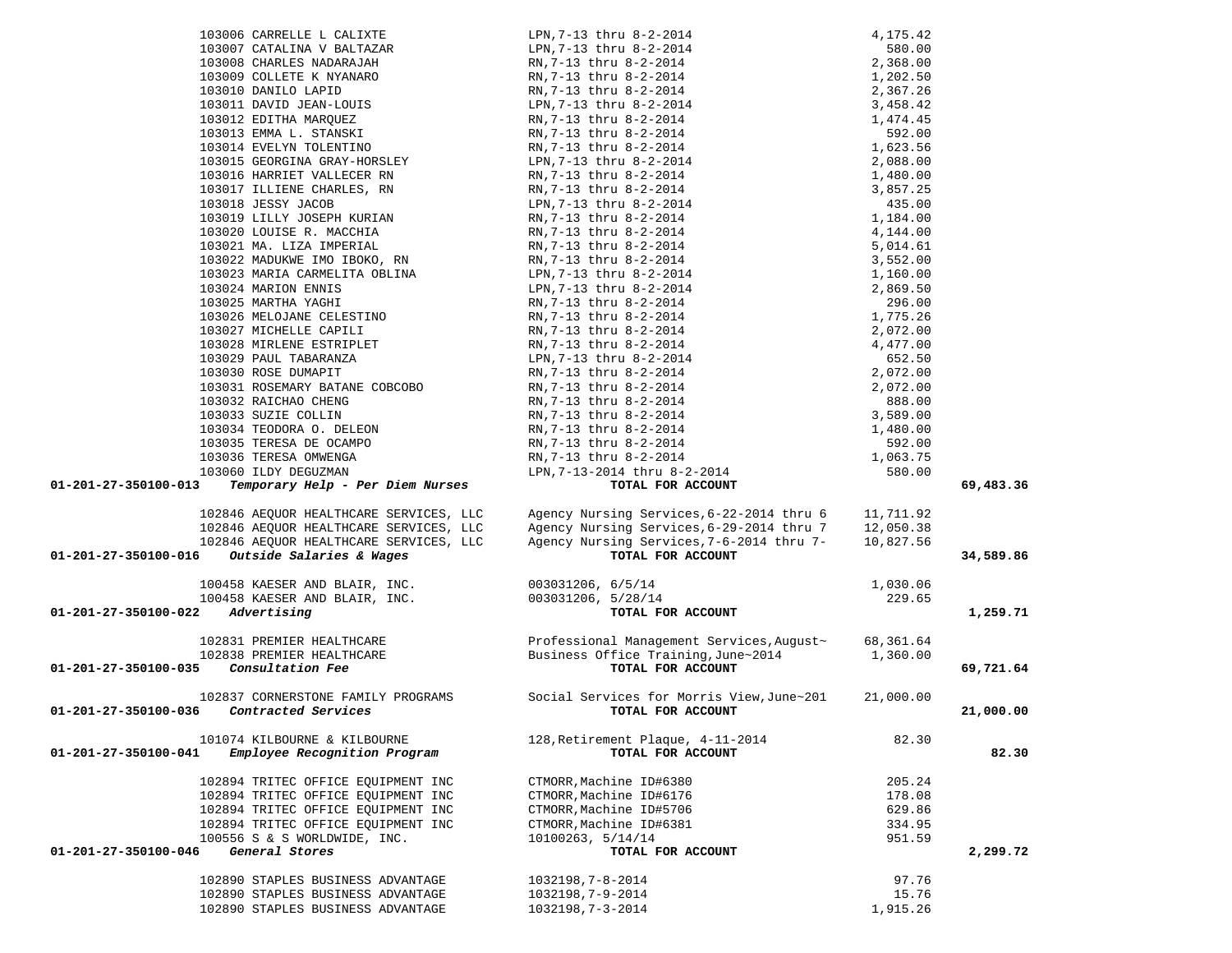|          | 66.25    | 1032198,7-3-2014                 | 102890 STAPLES BUSINESS ADVANTAGE                    |
|----------|----------|----------------------------------|------------------------------------------------------|
|          | 64.79    | 1032198,7-3-2014                 | 102890 STAPLES BUSINESS ADVANTAGE                    |
|          | 71.98    | 1032198,7-18-2014                | 102890 STAPLES BUSINESS ADVANTAGE                    |
|          | 48.14    | 1032198.7-12-2014                | 102890 STAPLES BUSINESS ADVANTAGE                    |
| 2,279.94 |          | TOTAL FOR ACCOUNT                | Office Supplies & Stationery<br>01-201-27-350100-058 |
|          | 133.78   | 2ND HALF JULY 2014 METERED MAIL  | 103037 COUNTY OF MORRIS                              |
|          | 26.83    | $3684 - 0206 - 0, 6 - 20 - 2014$ | 102855 FEDEX                                         |
|          | 61.24    | $3684 - 0206 - 0, 7 - 9 - 2014$  | 102855 FEDEX                                         |
| 221.85   |          | TOTAL FOR ACCOUNT                | 01-201-27-350100-068<br>Postage & Metered Mail       |
|          | 451.18   | Machine Rental(1), 3rd Qtr. 2014 | 102870 MUNICIPAL CAPITAL CORP                        |
|          | 556.30   | Machine Rental(1), 3rd Qtr. 2014 | 102870 MUNICIPAL CAPITAL CORP                        |
|          | 556.30   | Machine Rental(1), 2nd Otr. 2014 | 102870 MUNICIPAL CAPITAL CORP                        |
|          | 3,030.80 | Machine Rental(3), 3rd Otr. 2014 | 102870 MUNICIPAL CAPITAL CORP                        |
| 4,594.58 |          | TOTAL FOR ACCOUNT                | 01-201-27-350100-164<br>Office Machines - Rental     |
|          | 465.00   | Lock & Key Repair, $7-7-2014$    | 101075 KURT'S LOCKSMITH SERVICE, LLC                 |
|          |          | TOTAL FOR ACCOUNT                | 01-201-27-350100-266<br>Safety Items                 |

**MV:Building Services** 

| 01-201-27-350110-036 | 102835 SODEXO INC & AFFILIATES<br>Contracted Services                                                                                   | 100022833, Housekeeping Services for June<br>TOTAL FOR ACCOUNT                                                                  | 216,903.24                                       | 216,903.24 |
|----------------------|-----------------------------------------------------------------------------------------------------------------------------------------|---------------------------------------------------------------------------------------------------------------------------------|--------------------------------------------------|------------|
| 01-201-27-350110-044 | 100520 NEW JERSEY TRANE<br>Equipment Service Agreements                                                                                 | Seasonal Inspection/Maintenance of two c<br>TOTAL FOR ACCOUNT                                                                   | 13,600.00                                        | 13,600.00  |
| 01-201-27-350110-137 | 102859 JERSEY CENTRAL POWER & LIGHT<br>102847 AES-NJ COGEN CO INC<br>Electricity                                                        | 100 004 803 738, June~2014<br>Cogeneration Electric for June, 2014<br>TOTAL FOR ACCOUNT                                         | 61,689.94<br>3,218.10                            | 64,908.04  |
| 01-201-27-350110-143 | 97395 M.C. MUA<br>97395 M.C. MUA<br>Rubbish & Trash Removal                                                                             | 100041, March~2014<br>MORRIS55, March~2014<br>TOTAL FOR ACCOUNT                                                                 | 3,336.00<br>2,830.00                             | 6,166.00   |
| 01-201-27-350110-144 | 102764 MONTVILLE TWP WATER & SEWER<br>Sewer                                                                                             | ACCOUNT# 103379/ SEWER<br>TOTAL FOR ACCOUNT                                                                                     | 127.85                                           | 127.85     |
| 01-201-27-350110-147 | 102889 SOUTHEAST MORRIS COUNTY<br>Water                                                                                                 | 2120000537.00,6-19-2014 thru 7-12-2014<br>TOTAL FOR ACCOUNT                                                                     | 6,400.15                                         | 6,400.15   |
| 01-201-27-350110-204 | 102893 TRI-COUNTY SEWER & DRAIN<br>100402 PELICAN SPORT CENTER INC<br>100454 R.D. SALES DOOR & HARDWARE LLC<br>Plant Operation          | Storm Drains & Sewer Lines Cleaned, 7-15-<br>POND SUPPLIES, 6/4/14<br>DOOR REPAIR, 5/30/14<br>TOTAL FOR ACCOUNT                 | 1,155.00<br>60.00<br>1,310.00                    | 2,525.00   |
| 01-201-27-350110-225 | 100488 GENERAL PLUMBING SUPPLY INC.<br>100488 GENERAL PLUMBING SUPPLY INC.<br>100488 GENERAL PLUMBING SUPPLY INC.<br>Chemicals & Sprays | 5999, 4/23/14<br>5999, 4/10/14<br>5999, 4/15/14<br>TOTAL FOR ACCOUNT                                                            | 1,260.77<br>56.63<br>17.95                       | 1,335.35   |
| 01-201-27-350110-256 | 102853 EAGLE BUILDING SERVICES, LLC.<br>Window Cleaning                                                                                 | Morris View Window Cleaning for first ha<br>TOTAL FOR ACCOUNT                                                                   | 2,225.00                                         | 2,225.00   |
|                      | 102857 J.A. SEXAUER<br>102857 J.A. SEXAUER<br>102857 J.A. SEXAUER<br>102864 KRATOS<br>102867 MILLER & CHITTY CO INC                     | 276829, 7-15-2014<br>276829, 7-11-2014<br>276829, 7-10-2014<br>COUMOR, Diagosed & Repaired Nursing Conso<br>014350000,7-24-2014 | 245.20<br>982.48<br>134.10<br>600.00<br>2.140.00 |            |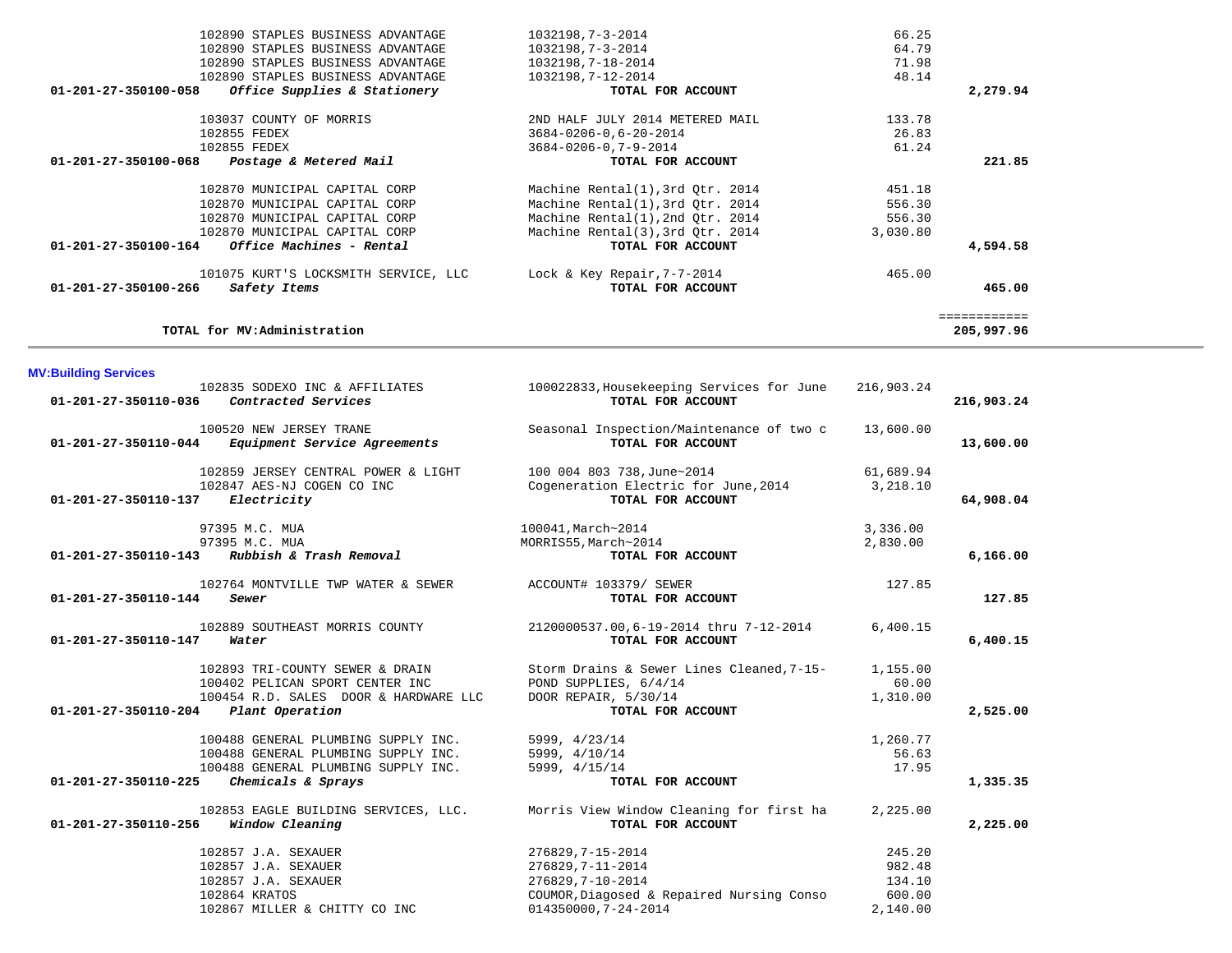| 102867 MILLER & CHITTY CO INC                     | 014350000,7-10-2014 | 1,160.20 |
|---------------------------------------------------|---------------------|----------|
| 102880 NATIONAL INDUSTRIES                        | MVNH066,7-3-2014    | 807.57   |
| 102880 NATIONAL INDUSTRIES                        | MVNH066,7-2-2014    | 49.34    |
| 102887 RELIABLE LIFT TRUCK SERVICES               | MOR2805, 7-3-2014   | 155.75   |
| 100383 DIRECT MACHINERY SERVICE CORP.             | 2767, 5/30/14       | 139.28   |
| 100383 DIRECT MACHINERY SERVICE CORP.             | 2767, 6/2/14        | 375.00   |
| 100383 DIRECT MACHINERY SERVICE CORP.             | 2767, 5/23/14       | 400.00   |
| 100383 DIRECT MACHINERY SERVICE CORP.             | 2767, 6/6/14        | 333.85   |
| 100487 GRAINGER                                   | 806843231, 6/4/14   | 224.50   |
| 100480 MORRISTOWN LUMBER &                        | 1940, 5/15/14       | 52.40    |
| Machinery Repairs & Parts<br>01-201-27-350110-262 | TOTAL FOR ACCOUNT   | 7,799.67 |
|                                                   |                     |          |

## **TOTAL for MV:Building Services 321,990.30**

 ============ 321,990.30

| <b>MV:Dietary</b>                                                             |                                                                |                          |
|-------------------------------------------------------------------------------|----------------------------------------------------------------|--------------------------|
| 102836 SODEXO INC & AFFILIATES<br>Contracted Services<br>01-201-27-350115-036 | 100005746, Dietary Cost for month of June<br>TOTAL FOR ACCOUNT | 334,368.39<br>334,368.39 |
| 102891 STAR LEDGER                                                            | 947758, w/e 7-12-2014                                          | 61.04                    |
| 102891 STAR LEDGER                                                            | 947758, w/e 7-19-2014                                          | 63.41                    |
| 01-201-27-350115-186<br>Coffee / Gift Shop                                    | TOTAL FOR ACCOUNT                                              | 124.45                   |
| 97521 ACME AMERICAN REPAIRS INC.                                              | 0118615, 4-1-2014                                              | 739.68                   |
| 01-201-27-350115-262<br>Machinery Repairs & Parts                             | TOTAL FOR ACCOUNT                                              | 739.68                   |
|                                                                               |                                                                | ------------             |
| TOTAL for MV:Dietary                                                          |                                                                | 335,232.52               |

**MV:Laundry** 

| 102834 SODEXO INC & AFFILIATES<br>01-201-27-350125-036<br>Contracted Services | 100011720, Laundry Services for June~2014<br>TOTAL FOR ACCOUNT | 108,021.18<br>108,021.18   |  |
|-------------------------------------------------------------------------------|----------------------------------------------------------------|----------------------------|--|
| 100384 TINGUE BROWN & CO.<br>01-201-27-350125-046<br>General Stores           | 51800, 6/11/14<br>TOTAL FOR ACCOUNT                            | 112.77<br>112.77           |  |
| 102886 READY SUPPLY<br>01-201-27-350125-182<br>Diapers                        | B060,7-1-2014<br>TOTAL FOR ACCOUNT                             | 2,960.00<br>2,960.00       |  |
| TOTAL for MV:Laundry                                                          |                                                                | ============<br>111,093.95 |  |

**MV:Nursing** 

| 102858 JAMES H WOLF                         |                                  |                    | Medical Director, 7-10 thru 7-28-2014 | 2,270.00   |           |
|---------------------------------------------|----------------------------------|--------------------|---------------------------------------|------------|-----------|
| 102831 PREMIER HEALTHCARE                   |                                  |                    | Admissions Nursing, Augut~2014        | 9,916.66   |           |
| 01-201-27-350130-036<br>Contracted Services |                                  |                    | TOTAL FOR ACCOUNT                     |            | 12,186.66 |
| 102861 JML MEDICAL INC.                     |                                  | 5MOC02,7-21-2014   |                                       | 660.45     |           |
| 102861 JML MEDICAL INC.                     |                                  | 5MOC02, 7-17-2014  |                                       | 2,812.38   |           |
| 102861 JML MEDICAL INC.                     |                                  | 5MOC02, 7-24-2014  |                                       | 588.50     |           |
| 102862 JML MEDICAL INC.                     |                                  | 5MOC02,7-9-2014    |                                       | 2,415.48   |           |
| 102862 JML MEDICAL INC.                     |                                  | 5MOC02, 6-26-2014  |                                       | 3,466.70   |           |
| 102862 JML MEDICAL INC.                     |                                  | 5MOC02, 6-16-2014  |                                       | 1,006.80   |           |
| 102862 JML MEDICAL INC.                     |                                  | 5MOC02,7-7-2014    |                                       | 1,529.10   |           |
| 102862 JML MEDICAL INC.                     |                                  | 5MOC02, 7-10-2014  |                                       | 4, 274, 25 |           |
| 102862 JML MEDICAL INC.                     |                                  | 5MOC02,7-7-2014    |                                       | 2,923.10   |           |
| 102862 JML MEDICAL INC.                     |                                  | 5MOC02, 7-8-2014   |                                       | 32.40      |           |
|                                             | 102866 MEDLINE INDUSTRIES INC    | 1183053, 7-16-2014 |                                       | 145.92     |           |
|                                             | 102848 AGL WELDING SUPPLY CO INC | 584500, July~2014  |                                       | 250.00     |           |
|                                             | 102848 AGL WELDING SUPPLY CO INC | 584500, July~2014  |                                       | 250.00     |           |
|                                             |                                  |                    |                                       |            |           |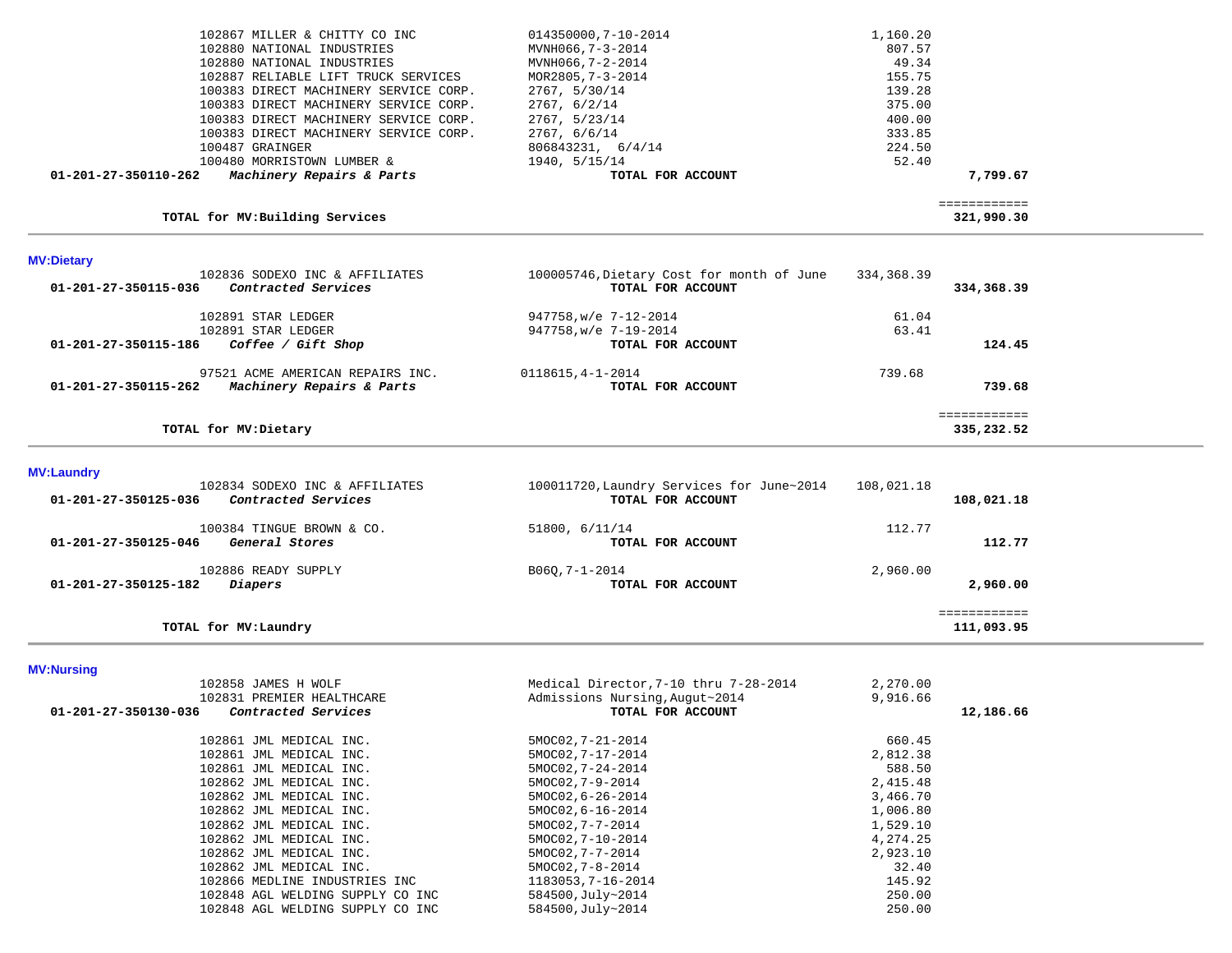| 102848 AGL WELDING SUPPLY CO INC<br>$01 - 201 - 27 - 350130 - 046$<br>General Stores | 584500, July~2014<br>TOTAL FOR ACCOUNT  | 200.00   | 20,555.08    |
|--------------------------------------------------------------------------------------|-----------------------------------------|----------|--------------|
|                                                                                      |                                         |          |              |
| 100554 BIO- REFERENCE LABORATORIES                                                   | M8049, MAY 2014                         | 2,924.93 |              |
| 01-201-27-350130-049<br>Laboratory Services                                          | TOTAL FOR ACCOUNT                       |          | 2,924.93     |
| 95658 ATLANTIC HEALTH SYSTEM                                                         | A1406902664, DOS/3-10-2014              | 96.00    |              |
| 96509 ATLANTIC HEALTH SYSTEM                                                         | A1402701826, D.O.S.-1/27/2014           | 153.90   |              |
| Medical<br>01-201-27-350130-189                                                      | TOTAL FOR ACCOUNT                       |          | 249.90       |
| 102843 ANNE M VICTORIN                                                               | CNA Re-Certification, 7-16-2014         | 30.00    |              |
| 102844 MONIQUE THEODULE                                                              | CNA Re-Certification, 7-22-2014         | 30.00    |              |
| 102845 TAMA BLONDEL                                                                  | CNA Re-Certification, 7-14-2014         | 30.00    |              |
| Nursing<br>01-201-27-350130-191                                                      | TOTAL FOR ACCOUNT                       |          | 90.00        |
| 102883 PRAXAIR DISTRIBUTION                                                          | LM714,7-1-2014                          | 259.21   |              |
| 102883 PRAXAIR DISTRIBUTION                                                          | LM714,7-3-2014                          | 370.50   |              |
| 102883 PRAXAIR DISTRIBUTION                                                          | LM714,7-11-2014                         | 144.33   |              |
| 102883 PRAXAIR DISTRIBUTION                                                          | LM714,7-20-2014                         | 259.21   |              |
| 102883 PRAXAIR DISTRIBUTION                                                          | LM714,7-20-2014                         | 1,023.22 |              |
| 102883 PRAXAIR DISTRIBUTION                                                          | LM714,7-22-2014                         | 144.33   |              |
| 102883 PRAXAIR DISTRIBUTION                                                          | LM714,7-23-2014                         | 259.21   |              |
| 01-201-27-350130-193<br>Oxygen                                                       | TOTAL FOR ACCOUNT                       |          | 2,460.01     |
| 102881 ON TIME AMBULANCE, INC.                                                       | Resident Transport, 7-10-2014           | 422.00   |              |
| 102881 ON TIME AMBULANCE, INC.                                                       | Resident Transport, 7-11-2014           | 422.00   |              |
| Transportation Services<br>01-201-27-350130-340                                      | TOTAL FOR ACCOUNT                       |          | 844.00       |
| 102860 JML MEDICAL INC.                                                              | 5MOC02, December~2013                   | 2,989.11 |              |
| (2013) General Stores<br>01-203-27-350130-046                                        | TOTAL FOR ACCOUNT                       |          | 2,989.11     |
| 95658 ATLANTIC HEALTH SYSTEM                                                         | A1330402447, DOS/11-4-2013              | 423.90   |              |
| 78703 ATLANTIC HEALTH SYSTEM                                                         | A1308700674<br>93279 TC - Resident Trea | 89.40    |              |
| (2013) Medical<br>01-203-27-350130-189                                               | TOTAL FOR ACCOUNT                       |          | 513.30       |
|                                                                                      |                                         |          | ============ |
| TOTAL for MV: Nursing                                                                |                                         |          | 42,812.99    |

## **TOTAL for MV:Nursing 42,812.99**

### **MV:Recreation/Volunteer Svc**

| 101231 CABLEVISION                                 | 07876-5339820102,6-15-2014 thru 7-14-201 | 4,661.99 |          |
|----------------------------------------------------|------------------------------------------|----------|----------|
| 102882 CABLEVISION                                 | 07876-533982-012,7-15-2014 thru 8-14-201 | 4,661.99 |          |
| 01-201-27-350135-036<br><i>Contracted Services</i> | TOTAL FOR ACCOUNT                        |          | 9,323.98 |
| 102852 DENNIS GRAU                                 | Music Therapy on 2D, 7-15-2014           | 150.00   |          |
| 102852 DENNIS GRAU                                 | Music Therapy in Atrium, 7-30-2014       | 150.00   |          |
| 102863 KERRY KUBER                                 | Stretching Exercise in Atrium, 6-4-2014  | 100.00   |          |
| 102863 KERRY KUBER                                 | Stretching Exercise on 2D, 6-11-2014     | 100.00   |          |
| 102863 KERRY KUBER                                 | Stretching Exercise in Atrium, 6-18-2014 | 100.00   |          |
| 102884 PRECIOUSGEMS MUSIC, LLC                     | Music Enrichment, 5-22-2014              | 125.00   |          |
| 102884 PRECIOUSGEMS MUSIC, LLC                     | Music Enrichment, 6-26-2014              | 125.00   |          |
| 102884 PRECIOUSGEMS MUSIC, LLC                     | Music Enrichment, 7-24-2014              | 125.00   |          |
| 102885 OUIVER FARM PROJECTS INC                    | Traveling Farm for "Life on the Farm Day | 600.00   |          |
| 102888 S & S WORLDWIDE, INC.                       | 10100263,7-7-2014                        | 242.34   |          |
| 102888 S & S WORLDWIDE, INC.                       | 10100263,6-13-2014                       | 456.59   |          |
| 102892 TOMARO HONEY                                | Honey-Bee Presentation & Tasting in Atri | 250.00   |          |
| 102856 FRANK PINTO                                 | Reimbursement for month of June, 2014    | 140.71   |          |
| 102833 AFI FOODSERVICE DISTRIBUTORS                | 185674, Food for Resident Barbeque       | 244.40   |          |
| 102833 AFI FOODSERVICE DISTRIBUTORS                | 185674, Food For Resident Barbeque       | 99.67    |          |
| 102849 ARTISTIC AOUARIA INC                        | Fish Tank Maintenance, July~2014         | 609.50   |          |
| 102850 ARTS! BY THE PEOPLE INC.                    | Poetry Class on 7-7-2014                 | 75.00    |          |
| 102851 BRUSHSTROKES                                | Art Appreciation Program on 7-23-2014    | 135.00   |          |
| 100548 S & S WORLDWIDE, INC.                       | 10100263, 5/2/14                         | 229.78   |          |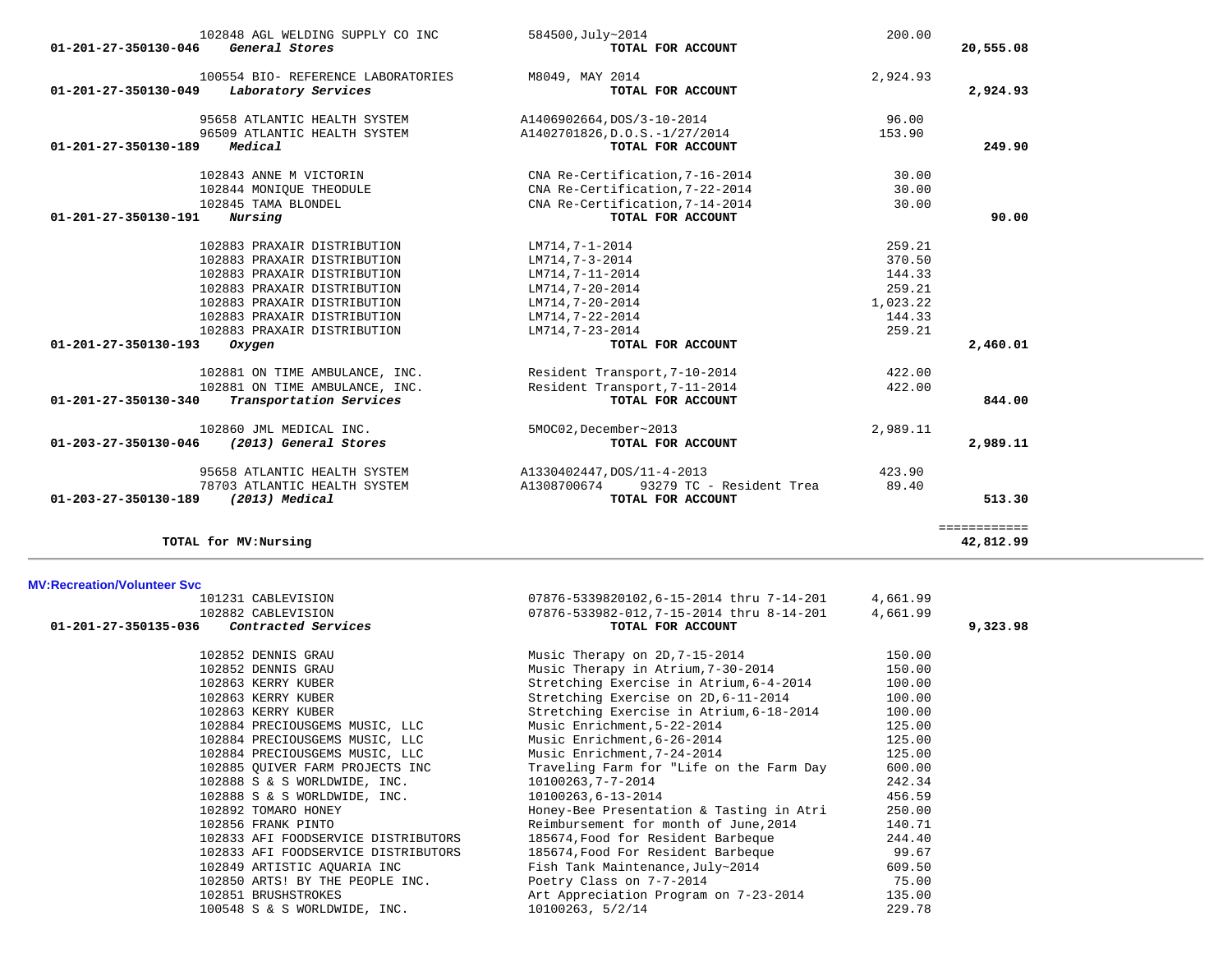|                                   | 100548 S & S WORLDWIDE, INC.            | 10100263, 5/13/14                        | 18.99        |                              |  |
|-----------------------------------|-----------------------------------------|------------------------------------------|--------------|------------------------------|--|
| 01-201-27-350135-194              | Patient Activities                      | TOTAL FOR ACCOUNT                        |              | 4,076.98                     |  |
|                                   |                                         |                                          |              | ============                 |  |
|                                   | TOTAL for MV: Recreation/Volunteer Svc  |                                          |              | 13,400.96                    |  |
| <b>County Adjuster</b>            |                                         |                                          |              |                              |  |
|                                   | 103037 COUNTY OF MORRIS                 | 2ND HALF JULY 2014 METERED MAIL          | 243.84       |                              |  |
| 01-201-27-357100-068              | Postage & Metered Mail                  | TOTAL FOR ACCOUNT                        |              | 243.84                       |  |
|                                   | TOTAL for County Adjuster               |                                          |              | ============<br>243.84       |  |
| <b>Morris Cty Park Commission</b> |                                         |                                          |              |                              |  |
|                                   | 102701 MORRIS COUNTY PARK COMMISSION    | MCPC 2014 TAX SUPPORT REQUEST 4 APRIL    | 2,279,167.00 |                              |  |
|                                   | 102701 MORRIS COUNTY PARK COMMISSION    | MCPC 2014 TAX SUPPORT REQUEST 5 MAY      | 2,279,167.00 |                              |  |
|                                   | 102701 MORRIS COUNTY PARK COMMISSION    | MCPC 2014 TAX SUPPORT REQUEST 6 JUNE     | 2,279,165.00 |                              |  |
| 01-201-28-370100-090              | Morris Cty Park Commission Expenditures | TOTAL FOR ACCOUNT                        |              | 6,837,499.00                 |  |
|                                   | TOTAL for Morris Cty Park Commission    |                                          |              | ============<br>6,837,499.00 |  |
|                                   |                                         |                                          |              |                              |  |
| <b>County Library</b>             | 100470 EBSCO INFORMATION SERVICES       | TN-S-31910-00 dated 06/18/14             | 125.38       |                              |  |
|                                   | 99992 GANN LAW BOOKS                    | 000184-0-013 dated 06/05/14              | 117.00       |                              |  |
|                                   | 100467 GREY HOUSE PUBLISHING            | V11-14 dated 03/24/14                    | 265.50       |                              |  |
|                                   | 99995 GREY HOUSE PUBLISHING             | V16-AP14 dated 04/29/2014                | 175.50       |                              |  |
|                                   | 100473 GALE                             | 116418 dated 05/21/14                    | 51.18        |                              |  |
|                                   | 100473 GALE                             | 116418 dated 05/23/14                    | 27.99        |                              |  |
|                                   | 100473 GALE                             | 116418 dated 06/05/14                    | 54.38        |                              |  |
|                                   | 100473 GALE                             | 116418 dated 06/06/14                    | 171.14       |                              |  |
|                                   | 101684 INGRAM LIBRARY SERVICES          | 20C0083 dated 06/24/14                   | 175.25       |                              |  |
|                                   | 101684 INGRAM LIBRARY SERVICES          | 20C0083 dated 06/26/14 Split Object Code | 11.97        |                              |  |
|                                   | 101684 INGRAM LIBRARY SERVICES          | 20C0083 dated 06/30/14                   | 28.25        |                              |  |
|                                   | 101684 INGRAM LIBRARY SERVICES          | 20C0083 dated 06/30/14                   | 28.82        |                              |  |
|                                   | 101684 INGRAM LIBRARY SERVICES          | 20C0083 dated 07/01/14                   | 215.10       |                              |  |
|                                   | 101684 INGRAM LIBRARY SERVICES          | 20C0083 dated 07/02/14 Split Object Code | 199.27       |                              |  |
|                                   | 101684 INGRAM LIBRARY SERVICES          | 20C0083 dated 07/02/14                   | 1,010.79     |                              |  |
|                                   | 100468 LEXIS NEXIS                      | 150KMG dated 05/31/14                    | 174.00       |                              |  |
|                                   | 100474 ABC-CLIO                         | $00036845$ dated $05/07/14$ - Please sig | 100.23       |                              |  |
|                                   | 102627 INGRAM LIBRARY SERVICES          | 20C0083 dated 06/19/14                   | 28.18        |                              |  |
|                                   | 102627 INGRAM LIBRARY SERVICES          | 20C0083 dated 06/25/14                   | 12.90        |                              |  |
|                                   | 102627 INGRAM LIBRARY SERVICES          | 20C0083 dated 06/30/14                   | 95.72        |                              |  |
|                                   | 102627 INGRAM LIBRARY SERVICES          | 20C0083 dated 07/03/14                   | 123.07       |                              |  |
|                                   | 102627 INGRAM LIBRARY SERVICES          | 20C0083 dated 07/03/14                   | 2,013.45     |                              |  |
|                                   | 102627 INGRAM LIBRARY SERVICES          | 20C0083 dated 07/07/14 Split Object Code | 61.56        |                              |  |
|                                   | 101981 NA PUBLISHING INC.               | 109130 dated 07/09/2014                  | 2,076.89     |                              |  |
|                                   | 101009 NEW JERSEY LAW JOURNAL           | MOCOL dated 06/16/14                     | 183.00       |                              |  |
|                                   | 101984 PROQUEST LLC                     | 157768 dated 07/01/14                    | 4,400.00     |                              |  |
|                                   | 101019 WEST PAYMENT CENTER              | 1000689797 dated 06/04/14                | 143.03       |                              |  |
|                                   | 101734 CENTER POINT LARGE PRINT         | XCP14-7 dated 07/01/14                   | 98.36        |                              |  |
|                                   | 101006 GALE                             | 116418 dated 06/06/14                    | 195.30       |                              |  |
|                                   | 101006 GALE                             | 116418 dated 06/06/14                    | 122.40       |                              |  |
|                                   | 101006 GALE                             | 116418 dated 06/06/14                    | 122.40       |                              |  |
|                                   | 101006 GALE                             | 116418 dated 06/06/14                    | 122.40       |                              |  |
|                                   | 101006 GALE                             | 116418 dated 06/06/14                    | 23.36        |                              |  |
|                                   | 101006 GALE                             | 116418 dated 06/18/14                    | 28.79        |                              |  |
|                                   | 101006 GALE                             | 116418 dated 06/25/14                    | 141.55       |                              |  |
|                                   | 101006 GALE                             | 116418 dated 06/25/14                    | 28.79        |                              |  |
|                                   | 101018 WEST PAYMENT CENTER              | 1000689797 dated 05/04/14                | 1,908.40     |                              |  |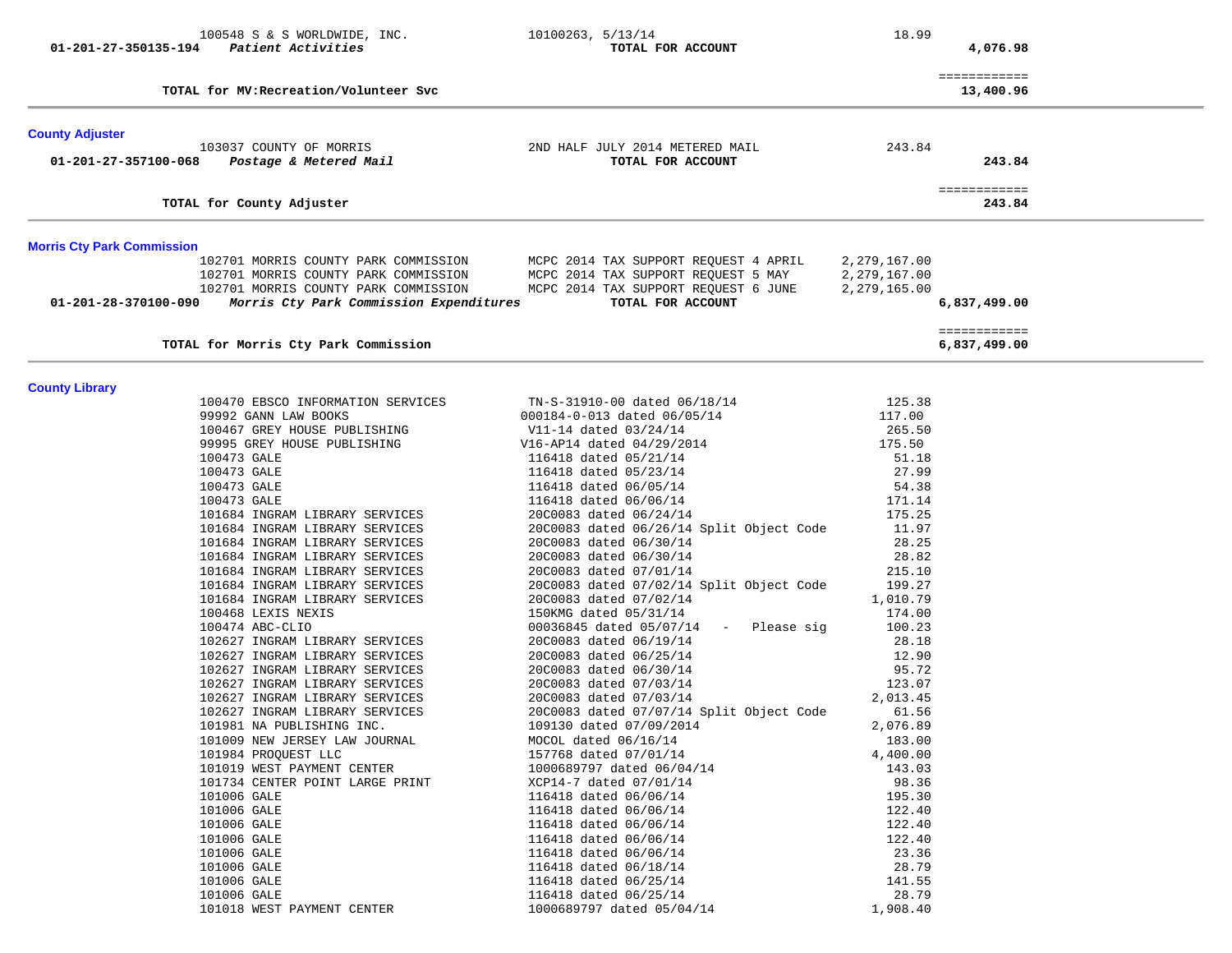|                                       | 101003 BRODART CO                                                     | 290667 dated 06/26/14                                                                                                                                                      | 379.40   |                           |
|---------------------------------------|-----------------------------------------------------------------------|----------------------------------------------------------------------------------------------------------------------------------------------------------------------------|----------|---------------------------|
|                                       | 101711 W.B. MASON COMPANY INC                                         | C1033751 dated 06/27/14                                                                                                                                                    | 1,122.51 |                           |
|                                       | 101711 W.B. MASON COMPANY INC                                         | C1033751 dated 06/30/14                                                                                                                                                    | $-44.01$ |                           |
|                                       | 101711 W.B. MASON COMPANY INC                                         | C1033751 dated 07/01/14                                                                                                                                                    | 44.01    |                           |
| 01-201-29-390100-058                  | Office Supplies & Stationery                                          | TOTAL FOR ACCOUNT                                                                                                                                                          |          | 1,501.91                  |
|                                       | 103037 COUNTY OF MORRIS                                               | 2ND HALF JULY 2014 METERED MAIL                                                                                                                                            | 849.94   |                           |
| 01-201-29-390100-068                  | Postage & Metered Mail                                                | TOTAL FOR ACCOUNT                                                                                                                                                          |          | 849.94                    |
|                                       | 101684 INGRAM LIBRARY SERVICES                                        | 20C0083 dated 06/26/14 Split Object Code                                                                                                                                   | 46.98    |                           |
|                                       | 101684 INGRAM LIBRARY SERVICES                                        | 20C0083 dated 07/02/14 Split Object Cod                                                                                                                                    | 128.70   |                           |
|                                       | 100472 MIDWEST TAPE LLC                                               | 2000001148 dated 05/22/14                                                                                                                                                  | 1,193.85 |                           |
|                                       | 100472 MIDWEST TAPE LLC                                               | 2000001148 dated 06/06/14                                                                                                                                                  | 349.87   |                           |
|                                       | 100472 MIDWEST TAPE LLC                                               | 2000001148 dated 06/16/14                                                                                                                                                  | 71.17    |                           |
|                                       | 100475 RECORDED BOOKS LLC                                             | 91165 dated 05/12/14                                                                                                                                                       | 13.90    |                           |
|                                       | 102627 INGRAM LIBRARY SERVICES                                        | 20C0083 dated 07/07/14 Split Object Code                                                                                                                                   | 130.95   |                           |
|                                       | 101725 MIDWEST TAPE LLC                                               | 2000001148 dated 06/27/14                                                                                                                                                  | 368.98   |                           |
|                                       | 101725 MIDWEST TAPE LLC                                               | 2000001148 dated 07/07/14                                                                                                                                                  | 255.67   |                           |
|                                       | 101008 MIDWEST TAPE LLC                                               | 2000001148 dated 06/23/14                                                                                                                                                  | 670.49   |                           |
| 01-201-29-390100-083                  | Video & Film Materials                                                | TOTAL FOR ACCOUNT                                                                                                                                                          |          | 3,230.56                  |
|                                       | 101011 OCLC ONLINE COMPUTER                                           | 010CLC2051 dated 06/30/14 NWM Morris Cnt 1,905.58                                                                                                                          |          |                           |
|                                       | 101011 OCLC ONLINE COMPUTER                                           | 010CLC2051 dated 06/30/14 XTM M.A.I.N. N                                                                                                                                   | 1,644.90 |                           |
| 01-201-29-390100-084                  | Other Outside Services                                                | TOTAL FOR ACCOUNT                                                                                                                                                          |          | 3,550.48                  |
|                                       | 101013 STAPLES BUSINESS ADVANTAGE                                     | MYC1054187 dated 06/25/14                                                                                                                                                  | 62.96    |                           |
|                                       | 101017 W.B. MASON COMPANY INC                                         | C1033751 dated 06/26/14                                                                                                                                                    | 650.67   |                           |
|                                       | 101001 A-V SERVICES, INC.                                             | M209 dated 07/03/14 includes Freight                                                                                                                                       | 339.00   |                           |
|                                       | 101715 W.B. MASON COMPANY INC                                         | Customer#C1033751 Ship To: County of Mor                                                                                                                                   | 192.59   |                           |
|                                       | 101003 BRODART CO                                                     | 290667 dated 06/26/14                                                                                                                                                      | 6.80     |                           |
|                                       | 94548 SUPER FOODTOWN                                                  | 9732856930 trans date 01/09/14                                                                                                                                             | 4.49     |                           |
|                                       | 94548 SUPER FOODTOWN                                                  | 9732856930 trans date 01/23/14                                                                                                                                             | 2.69     |                           |
| 01-201-29-390100-095                  | Other Administrative Supplies                                         | TOTAL FOR ACCOUNT                                                                                                                                                          |          | 1,259.20                  |
|                                       | 101980 MUNICIPAL CAPITAL CORP                                         | Contract#9725 dated 07/11/14: Admin#5986                                                                                                                                   | 1,333.12 |                           |
|                                       | 101980 MUNICIPAL CAPITAL CORP                                         | Contract#9723 dated 07/11/14:Tech Svc#59                                                                                                                                   | 1,657.12 |                           |
| 01-201-29-390100-164                  | Office Machines - Rental                                              | TOTAL FOR ACCOUNT                                                                                                                                                          |          | 2,990.24                  |
|                                       | 94548 SUPER FOODTOWN                                                  | 9732856930 balance prior to 9/12/13<br>9732856930 trans date 9/13/13<br>9732856930 trans date 10/15/13<br>9732856930 trans date 11/04/13<br>9732856930 trans date 11/05/13 | 21.18    |                           |
|                                       |                                                                       |                                                                                                                                                                            | 20.84    |                           |
|                                       | 94548 SUPER FOODTOWN<br>94548 SUPER FOODTOWN                          |                                                                                                                                                                            | 4.89     |                           |
|                                       | 94548 SUPER FOODTOWN                                                  |                                                                                                                                                                            | 63.77    |                           |
|                                       | 94548 SUPER FOODTOWN                                                  |                                                                                                                                                                            | 18.46    |                           |
|                                       | $01-203-29-390100-095$ (2013) Other Administrative Supplies           | TOTAL FOR ACCOUNT                                                                                                                                                          |          | 129.14                    |
|                                       | TOTAL for County Library                                              |                                                                                                                                                                            |          | ============<br>28,372.77 |
|                                       |                                                                       |                                                                                                                                                                            |          |                           |
| <b>County Superintendent of Schoo</b> |                                                                       |                                                                                                                                                                            |          |                           |
|                                       |                                                                       |                                                                                                                                                                            | 33.52    |                           |
|                                       | 102559 ROSALIE LAMONTE<br>01-201-29-392100-031 Cellular Phones/Pagers | Reimbursement for June 2014 cell phone c<br>TOTAL FOR ACCOUNT                                                                                                              |          | 33.52                     |

| vi 201 2, jjelov vji – teildidi filonebyfagelb                             | TOIRD FOR RECOUNT                                                                     |               | ----   |
|----------------------------------------------------------------------------|---------------------------------------------------------------------------------------|---------------|--------|
| 103037 COUNTY OF MORRIS<br>Postage & Metered Mail<br>01-201-29-392100-068  | 2ND HALF JULY 2014 METERED MAIL<br>TOTAL FOR ACCOUNT                                  | 129.52        | 129.52 |
| 102557 ROSALIE LAMONTE<br>$01 - 201 - 29 - 392100 - 082$<br>Travel Expense | Travel Expenses from $6/11/14 - 6/19/14$<br>TOTAL FOR ACCOUNT                         | 8.00          | 8.00   |
| 100657 DEER PARK<br>100657 DEER PARK                                       | $Acct#0434565933 - Rent - 04/15/14-05/14/$<br>Acct#0434565933 - Drinking Water & Rent | 0.99<br>15.94 |        |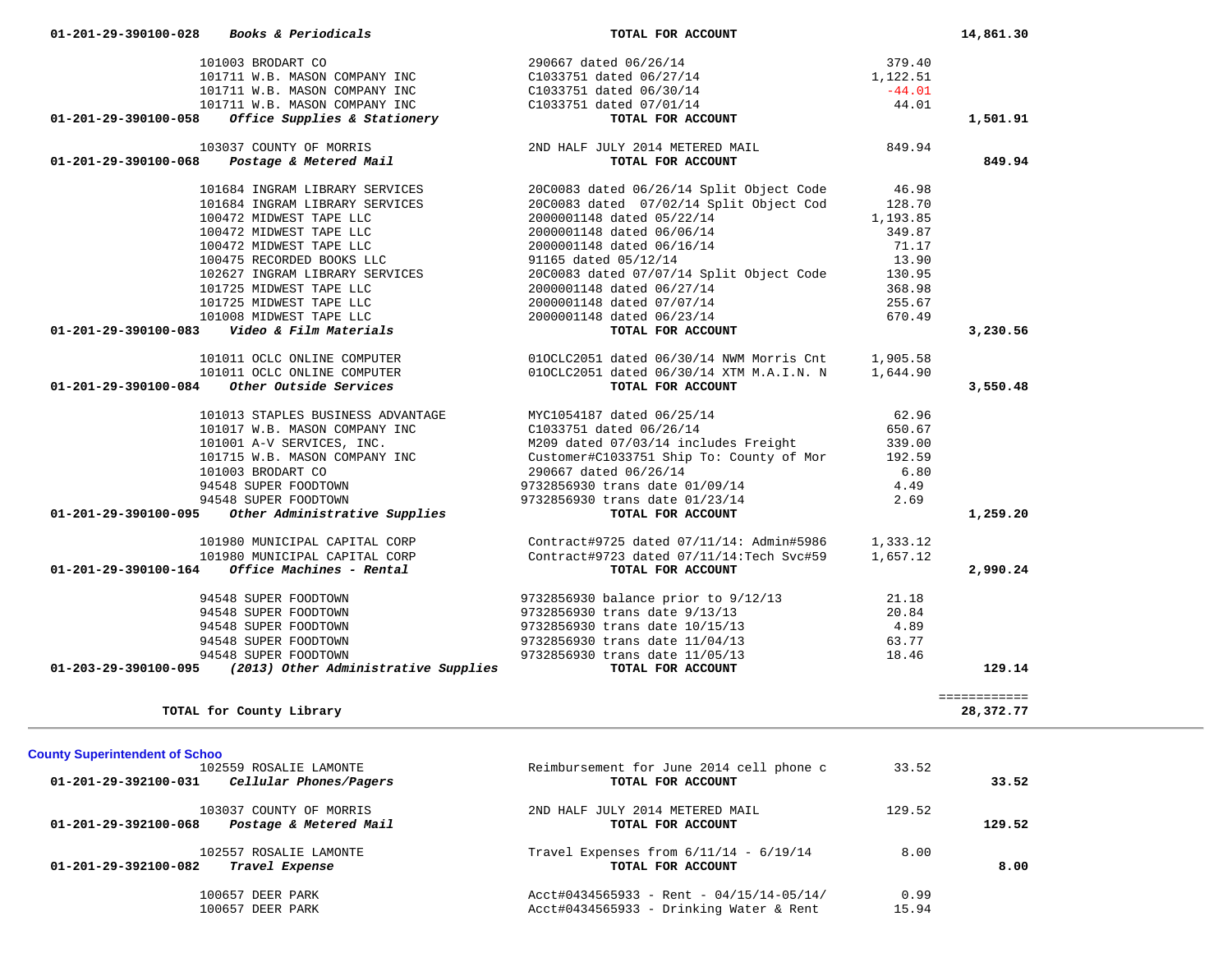| $01 - 201 - 29 - 392100 - 162$        | Furniture & Fixtures                     | TOTAL FOR ACCOUNT                        |            | 16.93                      |
|---------------------------------------|------------------------------------------|------------------------------------------|------------|----------------------------|
|                                       | TOTAL for County Superintendent of Schoo |                                          |            | ============<br>187.97     |
|                                       |                                          |                                          |            |                            |
| <b>Contribution to County College</b> |                                          |                                          |            |                            |
|                                       | 102565 COUNTY COLLEGE OF MORRIS          | 1ST HALF 8/14 OPERATING BUDGET           | 398,409.91 |                            |
| 01-201-29-395100-090                  | Expenditures                             | TOTAL FOR ACCOUNT                        |            | 398,409.91                 |
|                                       | TOTAL for Contribution to County College |                                          |            | ============<br>398,409.91 |
| <b>Rutgers Extension Service</b>      |                                          |                                          |            |                            |
|                                       | 102722 RUTGERS THE STATE UNIVERSITY      | NITZSCHE, P.                             | 5,414.71   |                            |
|                                       | 102722 RUTGERS THE STATE UNIVERSITY      | POMEL, D.                                | 2,520.00   |                            |
|                                       | 102722 RUTGERS THE STATE UNIVERSITY      | CUNNINGHAM, A.                           | 395.25     |                            |
| 01-201-29-396100-011                  | Salaries & Wages-Full Time               | TOTAL FOR ACCOUNT                        |            | 8,329.96                   |
|                                       | 102261 STAPLES BUSINESS ADVANTAGE        | office supplies                          | 79.55      |                            |
|                                       | 102261 STAPLES BUSINESS ADVANTAGE        | office supplies                          | 206.15     |                            |
| 01-201-29-396100-058                  | Office Supplies & Stationery             | TOTAL FOR ACCOUNT                        |            | 285.70                     |
|                                       | 103037 COUNTY OF MORRIS                  | 2ND HALF JULY 2014 METERED MAIL          | 44.97      |                            |
| 01-201-29-396100-068                  | Postage & Metered Mail                   | TOTAL FOR ACCOUNT                        |            | 44.97                      |
|                                       | 102556 TRITEC OFFICE EQUIPMENT INC       | color copies on the Ricoh MPC4502A       | 451.36     |                            |
|                                       | 102556 TRITEC OFFICE EQUIPMENT INC       | color copies on the Ricoh MPC3002        | 309.89     |                            |
| 01-201-29-396100-069                  | Printing                                 | TOTAL FOR ACCOUNT                        |            | 761.25                     |
|                                       | 100731 DEER PARK                         | 0434680872 5/23/14-06/22/14 bottled wa   | 19.62      |                            |
| 01-201-29-396100-095                  | Other Administrative Supplies            | TOTAL FOR ACCOUNT                        |            | 19.62                      |
|                                       |                                          |                                          |            | ============               |
|                                       | TOTAL for Rutgers Extension Service      |                                          |            | 9,441.50                   |
| <b>Rmb Out of Cty Two Yr Coll</b>     |                                          |                                          |            |                            |
|                                       | 102797 UNION COUNTY COLLEGE              | Chargeback for 2014 Spring Semester for  | 6,431.48   |                            |
|                                       | 102811 BERGEN COMMUNITY COLLEGE          | Charge back for 2014 Summer 11 weeks sem | 1,665.30   |                            |
|                                       | 102806 BERGEN COMMUNITY COLLEGE          | Chargeback for 2014 Summer I Semester fo | 384.30     |                            |
| 01-201-29-397100-090                  | Rmb Out of Cty Two Yr Coll Expenditures  | TOTAL FOR ACCOUNT                        |            | 8,481.08                   |
|                                       | TOTAL for Rmb Out of Cty Two Yr Coll     |                                          |            | ============<br>8,481.08   |
|                                       |                                          |                                          |            |                            |
| <b>Fire and Police Academy</b>        | 100583 PAPER MART INC                    | Copy Paper                               | 480.00     |                            |
|                                       | 102544 STAPLES BUSINESS ADVANTAGE        | Storage Boxes                            | 175.70     |                            |
|                                       | 102544 STAPLES BUSINESS ADVANTAGE        | Lantern Battery                          | 9.63       |                            |
|                                       | 102544 STAPLES BUSINESS ADVANTAGE        | Easel Pads                               | 79.98      |                            |
| 01-201-29-407100-058                  | Office Supplies & Stationery             | TOTAL FOR ACCOUNT                        |            | 745.31                     |
|                                       | 101477 HILLS SIGNS                       | 1"x3" Markers                            | 62.00      |                            |
|                                       | 101477 HILLS SIGNS                       | 1/2x2 Markers                            | 53.00      |                            |
|                                       | 101477 HILLS SIGNS                       | Shipping and Handling                    | 6.00       |                            |
|                                       | 101287 FEDEX                             | Shipping Fee                             | 23.26      |                            |
|                                       | 100932 ATLANTIC TRAINING CENTER          | CPR Card Fee                             | 90.00      |                            |
|                                       | 100933 CONROY'S                          | Floral Arrangement                       | 70.99      |                            |
| 01-201-29-407100-059                  | Other General Expenses                   | TOTAL FOR ACCOUNT                        |            | 305.25                     |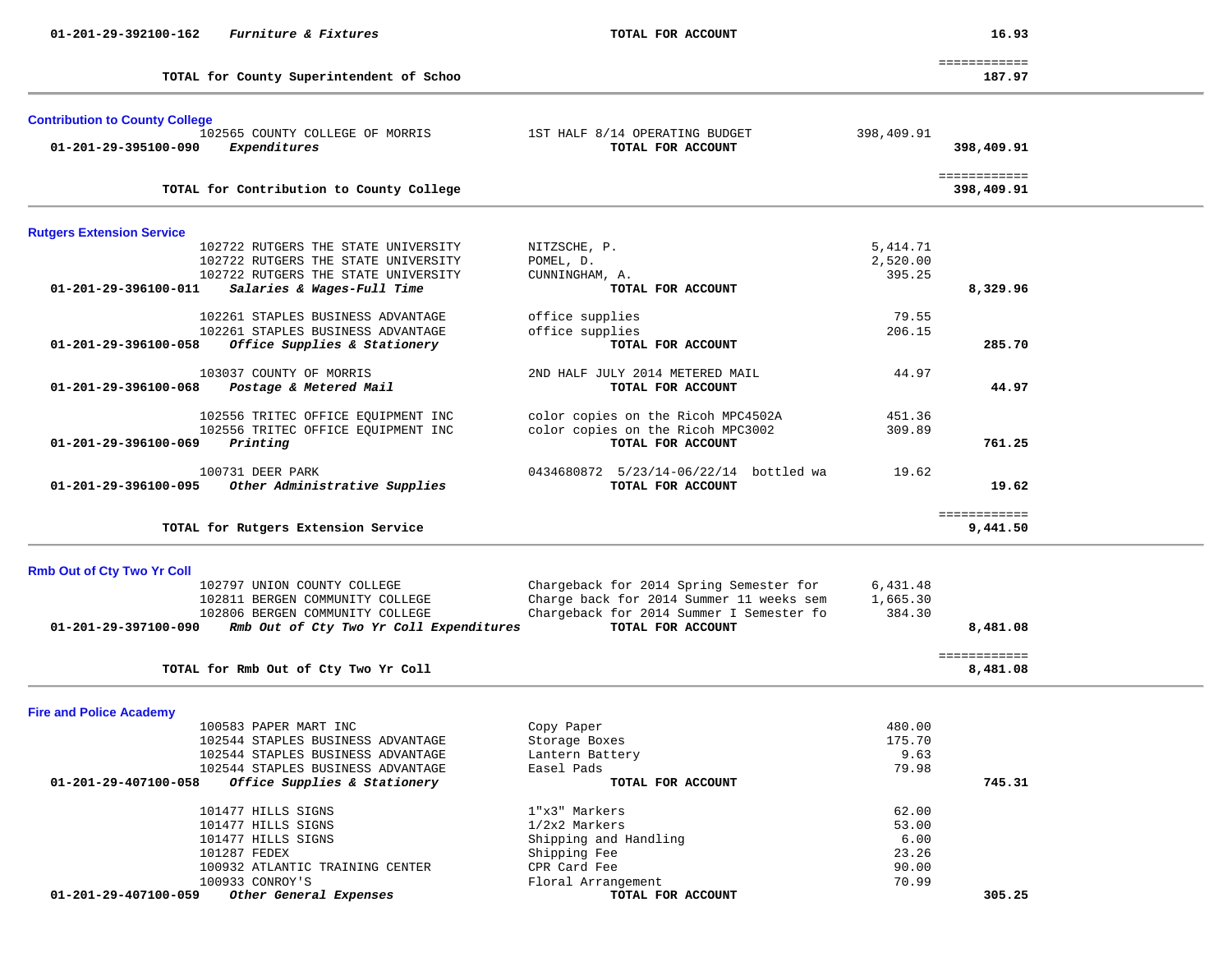| 01-201-29-407100-223                    | Building Repairs                                                                                                                                                                                                                                                                                                                                                                                                                                                                                                                                                                                                                                                                                                                                                                                                                                                                                                                            | 100404 RARITAN VALLEY DISPOSAL SERVICES Customer #80210 Pallets May 14, 2014<br>TOTAL FOR ACCOUNT                                                                                                                                                                                                                                                                                                                                                                                                                                                                                                                                                                                                                                                                                                                                                                                                                                                                                                                                                                                                                              | -----<br>350.00                                                                                                                                                                                                                                                | 1,935.00                 |
|-----------------------------------------|---------------------------------------------------------------------------------------------------------------------------------------------------------------------------------------------------------------------------------------------------------------------------------------------------------------------------------------------------------------------------------------------------------------------------------------------------------------------------------------------------------------------------------------------------------------------------------------------------------------------------------------------------------------------------------------------------------------------------------------------------------------------------------------------------------------------------------------------------------------------------------------------------------------------------------------------|--------------------------------------------------------------------------------------------------------------------------------------------------------------------------------------------------------------------------------------------------------------------------------------------------------------------------------------------------------------------------------------------------------------------------------------------------------------------------------------------------------------------------------------------------------------------------------------------------------------------------------------------------------------------------------------------------------------------------------------------------------------------------------------------------------------------------------------------------------------------------------------------------------------------------------------------------------------------------------------------------------------------------------------------------------------------------------------------------------------------------------|----------------------------------------------------------------------------------------------------------------------------------------------------------------------------------------------------------------------------------------------------------------|--------------------------|
| 01-201-29-407100-258                    | 96833 KIDDE FIRE TRAINERS, INC. Smoke Fluid<br>99911 TRENTON CORRUGATED PRODUCTS<br>Equipment                                                                                                                                                                                                                                                                                                                                                                                                                                                                                                                                                                                                                                                                                                                                                                                                                                               | Cardboard<br>TOTAL FOR ACCOUNT                                                                                                                                                                                                                                                                                                                                                                                                                                                                                                                                                                                                                                                                                                                                                                                                                                                                                                                                                                                                                                                                                                 | 1,200.00<br>420.00                                                                                                                                                                                                                                             | 1,620.00                 |
| 01-201-29-407100-291    Vehicle Repairs | 100409 AIRPOWER INTERNATIONAL INC. Service Contract                                                                                                                                                                                                                                                                                                                                                                                                                                                                                                                                                                                                                                                                                                                                                                                                                                                                                         | TOTAL FOR ACCOUNT                                                                                                                                                                                                                                                                                                                                                                                                                                                                                                                                                                                                                                                                                                                                                                                                                                                                                                                                                                                                                                                                                                              | 3,250.00                                                                                                                                                                                                                                                       | 3,250.00                 |
|                                         | TOTAL for Fire and Police Academy                                                                                                                                                                                                                                                                                                                                                                                                                                                                                                                                                                                                                                                                                                                                                                                                                                                                                                           |                                                                                                                                                                                                                                                                                                                                                                                                                                                                                                                                                                                                                                                                                                                                                                                                                                                                                                                                                                                                                                                                                                                                |                                                                                                                                                                                                                                                                | ============<br>9,010.55 |
| <b>Utilities</b>                        |                                                                                                                                                                                                                                                                                                                                                                                                                                                                                                                                                                                                                                                                                                                                                                                                                                                                                                                                             |                                                                                                                                                                                                                                                                                                                                                                                                                                                                                                                                                                                                                                                                                                                                                                                                                                                                                                                                                                                                                                                                                                                                |                                                                                                                                                                                                                                                                |                          |
| 01-201-31-430100-136                    | 100642 NATIONAL FUEL OIL INC.<br>Diesel Fuel                                                                                                                                                                                                                                                                                                                                                                                                                                                                                                                                                                                                                                                                                                                                                                                                                                                                                                | 100642 NATIONAL FUEL OIL INC. 3000.0 GAL DIESEL FUEL FOR THE HILL 9,396.90<br>900.0 GAL DIESEL FUEL FOR MONTVILLE<br>TOTAL FOR ACCOUNT                                                                                                                                                                                                                                                                                                                                                                                                                                                                                                                                                                                                                                                                                                                                                                                                                                                                                                                                                                                         | 2,787.48                                                                                                                                                                                                                                                       | 12,184.38                |
| 01-201-31-430100-137                    | 98724 JERSEY CENTRAL POWER & LIGHT<br>101046 JERSEY CENTRAL POWER & LIGHT<br>101047 JERSEY CENTRAL POWER & LIGHT<br>101315 JERSEY CENTRAL POWER & LIGHT<br>102303 JERSEY CENTRAL POWER & LIGHT<br>102396 JERSEY CENTRAL POWER & LIGHT<br>102397 JERSEY CENTRAL POWER & LIGHT<br>102304 JERSEY CENTRAL POWER & LIGHT<br>102398 JERSEY CENTRAL POWER & LIGHT<br>102513 JERSEY CENTRAL POWER & LIGHT<br>102569 JERSEY CENTRAL POWER & LIGHT<br>102568 JERSEY CENTRAL POWER & LIGHT<br>102568 JERSEY CENTRAL POWER & LIGHT<br>102568 JERSEY CENTRAL POWER & LIGHT<br>102615 JERSEY CENTRAL POWER & LIGHT<br>102603 JERSEY CENTRAL POWER & LIGHT<br>102605 JERSEY CENTRAL POWER & LIGHT<br>102605 JERSEY CENTRAL POWER & LIGHT<br>102605 JERSEY CENTRAL POWER & LIGHT<br>102605 JERSEY CENTRAL POWER & LIGHT<br>103081 JERSEY CENTRAL POWER & LIGHT<br>103081 JERSEY CENTRAL POWER & LIGHT<br>102692 JERSEY CENTRAL POWER & LIGHT<br>Electricity | 101324 JERSEY CENTRAL POWER & LIGHT 10-00-59-9968-9-0 Rt 15 & Dewey Ave<br>100 105 119 190 O Rt 10 & Hillside Ave 5<br>20-00-00-0539-3-0 120 E. Hanover Ave<br>10-00-28-8978-6-4 Rt 80<br>10-00-64-2465-3-9 Rt 53 Diamond Spring R<br>10-00-84-5117-1-4 0 Berkshire Valley Roa<br>10-00-01-6063-0-8 Street Lighting 7/17/2<br>10-00-44-7627-6-1 Rt 46 & Canfield Ave 7<br>10-00-84-5137-1-0 O Berkshire Valley Roa<br>10-00-05-8414-2-2 Street Lighting 7/17/2<br>20-00-00-0528-1-7 MASTER ACCOUNT / MORRI<br>100 079 438 253 - CAC COMPLEX/ 05-20-14<br>100 102 601 695 - COMM CENTER/ 04-18-14 6,808.27<br>100 102 601 695 - COMM CENTER/ 05-21-14<br>100 102 601 695 - COMM CENTER/ 06-18-14<br>100 004 885 628- MOSQUITO CONTROL/ 04-24<br>20 00 00 0538 4 9 -MASTER ACCOUNT#/ REMO<br>20 00 00 0537 8 1 - MASTER ACCT - HILL/<br>100 005 559 099 - REVERSED INVOICE CREDI<br>100 007 610 247 - REVERSED INVOICE CREDI<br>100 007 610 247 - REVERSED INVOICE CREDI<br>100 102 459 516- WARRANTS/ 05-20-14 TO 0<br>100 102 459 516- WARRANTS/ 06-19-14 TO 0<br>200-000-971-008/ RUTH DAVIS DRIVE/ 05-2<br>TOTAL FOR ACCOUNT | 67.02<br>32.73<br>528.22<br>49.62<br>35.65<br>20.36<br>654.41<br>40.93<br>20.10<br>345.54<br>44,971.25<br>11,168.04<br>28, 278.82<br>22,026.15<br>642.28<br>3,294.99<br>120,721.13<br>$-22, 136.96$<br>$-183.13$<br>$-15,830.39$<br>695.61<br>681.94<br>329.79 | 203,262.37               |
|                                         | 98363 AMERIGAS - CHESTER<br>98363 AMERIGAS - CHESTER<br>98363 AMERIGAS - CHESTER<br>98363 AMERIGAS - CHESTER<br>98363 AMERIGAS - CHESTER<br>98363 AMERIGAS - CHESTER<br>98363 AMERIGAS - CHESTER                                                                                                                                                                                                                                                                                                                                                                                                                                                                                                                                                                                                                                                                                                                                            | Propane<br>Rounding<br>State Excise Tax<br>Propane<br>Rounding<br>State Excise Tax<br>Propane                                                                                                                                                                                                                                                                                                                                                                                                                                                                                                                                                                                                                                                                                                                                                                                                                                                                                                                                                                                                                                  | 1,152.40<br>$-0.11$<br>31.69<br>1,447.48<br>$-0.14$<br>39.80<br>4,124.52                                                                                                                                                                                       |                          |

# 103037 COUNTY OF MORRIS 2ND HALF JULY 2014 METERED MAIL 84.72  **01-201-29-407100-068** *Postage & Metered Mail* **TOTAL FOR ACCOUNT 84.72** 101206 M.C. MUA **Accl<sup>#</sup>** 100045 Tipping Fees 1,070.27<br>3 **Rubbish & Trash Removal Accl<sup>#</sup>** 100045 Toral For account  **01-201-29-407100-143** *Rubbish & Trash Removal* **TOTAL FOR ACCOUNT 1,070.27** 100580 TELE-MEASUREMENTS, INC. Amplifier 325.00 100580 TELE-MEASUREMENTS, INC. Microphone 95.00 100580 TELE-MEASUREMENTS, INC. Labor 745.00 100580 TELE-MEASUREMENTS, INC. Freight 70.00 100404 RARITAN VALLEY DISPOSAL SERVICES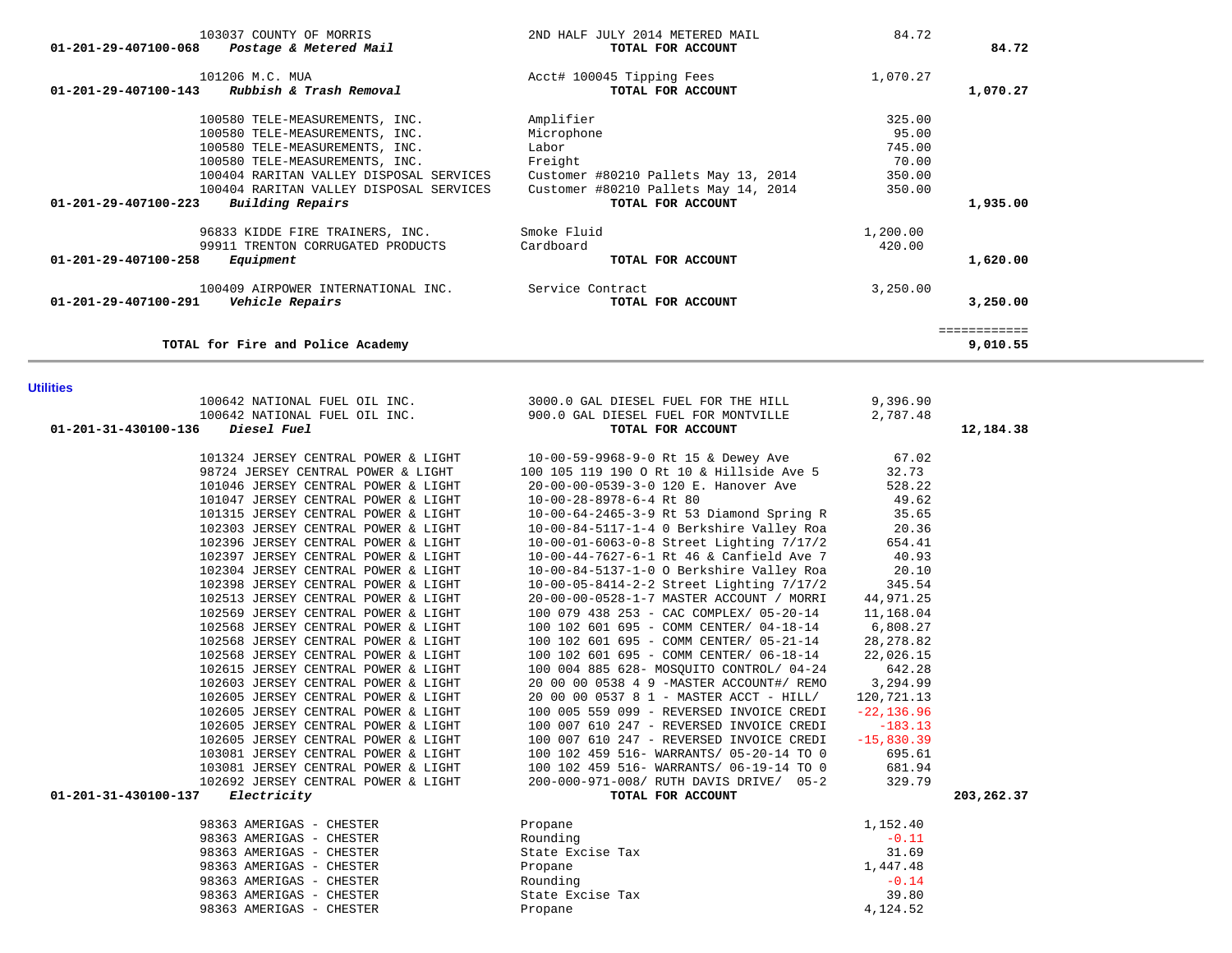| 98363 AMERIGAS - CHESTER                                                           | Rounding<br>State Excise Tax<br>Propane<br>Rounding<br>Rounding<br>Transpotation<br>1.75<br>Safety P&T Fee<br>Propane<br>Rounding<br>Transportation<br>2.663.47<br>1.75<br>Safety P&T Fee<br>9.62<br>Propane<br>1.274.70<br>Rounding<br>0.48<br>Transportation<br>1.75                                |                |           |
|------------------------------------------------------------------------------------|-------------------------------------------------------------------------------------------------------------------------------------------------------------------------------------------------------------------------------------------------------------------------------------------------------|----------------|-----------|
| 98363 AMERIGAS - CHESTER<br>100460 SUBURBAN PROPANE -2347                          |                                                                                                                                                                                                                                                                                                       |                |           |
|                                                                                    | Propane                                                                                                                                                                                                                                                                                               |                |           |
| 100460 SUBURBAN PROPANE -2347<br>100460 SUBURBAN PROPANE -2347                     | Rounding<br>Transpota                                                                                                                                                                                                                                                                                 |                |           |
|                                                                                    |                                                                                                                                                                                                                                                                                                       |                |           |
|                                                                                    |                                                                                                                                                                                                                                                                                                       |                |           |
|                                                                                    |                                                                                                                                                                                                                                                                                                       |                |           |
|                                                                                    |                                                                                                                                                                                                                                                                                                       |                |           |
|                                                                                    |                                                                                                                                                                                                                                                                                                       |                |           |
|                                                                                    | 100460 SUBURBAN PROPANE -2347 Rounding 0.48<br>100460 SUBURBAN PROPANE -2347 Transportation 1.75<br>100460 SUBURBAN PROPANE -2347 Saety P&T Fee 9.62<br>102609 DIRECT ENERGY BUSINESS MARKETING 1316 - SUMMARY GROUP #/ MORRIS COUNTY (                                                               |                |           |
|                                                                                    |                                                                                                                                                                                                                                                                                                       |                |           |
| 101028 SUBURBAN PROPANE -2347                                                      |                                                                                                                                                                                                                                                                                                       | 1,524.59       |           |
| 101028 SUBURBAN PROPANE -2347                                                      |                                                                                                                                                                                                                                                                                                       | $-0.38$        |           |
|                                                                                    | Propane<br>Rounding<br>Safety P&T Fee<br>Transportation<br>101028 SUBURBAN PROPANE -2347<br>101028 SUBURBAN PROPANE -2347<br>103080 N.J. NATURAL GAS COMPANY<br>103080 N.J. NATURAL GAS COMPANY<br>103078 N.J. NATURAL GAS COMPANY<br>103077 N.J. NATURAL GAS COMPANY<br>103077 N.J. NATURAL GAS COMP |                |           |
|                                                                                    |                                                                                                                                                                                                                                                                                                       |                |           |
|                                                                                    |                                                                                                                                                                                                                                                                                                       |                |           |
|                                                                                    |                                                                                                                                                                                                                                                                                                       |                |           |
|                                                                                    |                                                                                                                                                                                                                                                                                                       |                |           |
|                                                                                    |                                                                                                                                                                                                                                                                                                       |                |           |
|                                                                                    |                                                                                                                                                                                                                                                                                                       |                |           |
|                                                                                    | 22-0009-4999-6Y RE: MONTVILLE / 05-14-14<br>1316 - SUMMARY GROUP #/ MORRIS COUNTY (6                                                                                                                                                                                                                  | 3,519.84       |           |
| 103073 DIRECT ENERGY BUSINESS MARKETING<br>103072 DIRECT ENERGY BUSINESS MARKETING | 1316 - SUMMARY GROUP #/ MORRIS COUNTY (6                                                                                                                                                                                                                                                              | 6,867.97       |           |
| 103071 DIRECT ENERGY BUSINESS MARKETING                                            | 612830/ 612953 - LONG VALLEY GRG/ DATED 24.68                                                                                                                                                                                                                                                         |                |           |
| 103070 DIRECT ENERGY BUSINESS MARKETING                                            | 1317 - SUMMARY GROUP #/ MORRIS COUNTY (6                                                                                                                                                                                                                                                              | 31.13          |           |
|                                                                                    | 103058 DIRECT ENERGY BUSINESS MARKETING 1317 - SUMMARY GROUP #/ MORRIS COUNTY (6 103.64                                                                                                                                                                                                               |                |           |
|                                                                                    |                                                                                                                                                                                                                                                                                                       |                |           |
|                                                                                    |                                                                                                                                                                                                                                                                                                       |                |           |
|                                                                                    |                                                                                                                                                                                                                                                                                                       |                |           |
|                                                                                    |                                                                                                                                                                                                                                                                                                       |                |           |
|                                                                                    |                                                                                                                                                                                                                                                                                                       |                |           |
|                                                                                    |                                                                                                                                                                                                                                                                                                       |                |           |
| 01-201-31-430100-141                                                               |                                                                                                                                                                                                                                                                                                       |                | 41,625.79 |
|                                                                                    | 102770 BE&G CO<br>102770 BE&G CO<br>102770 BE&G CO<br>102770 BE&G CO<br>102770 BE&G CO<br>23.59<br>102770 BE&G CO<br>23.59<br>102770 BE&G CO<br>23.59<br>REF # MOMBAG/ 66-254-142-04 - 18 HIGHVIE<br>EEF # MOMBAG/ 66-254-142-04 - 18 HIGHVIE<br>5,583                                                |                |           |
|                                                                                    |                                                                                                                                                                                                                                                                                                       |                |           |
|                                                                                    |                                                                                                                                                                                                                                                                                                       |                |           |
|                                                                                    |                                                                                                                                                                                                                                                                                                       |                |           |
|                                                                                    |                                                                                                                                                                                                                                                                                                       |                |           |
|                                                                                    |                                                                                                                                                                                                                                                                                                       |                |           |
|                                                                                    |                                                                                                                                                                                                                                                                                                       |                |           |
|                                                                                    |                                                                                                                                                                                                                                                                                                       |                |           |
|                                                                                    |                                                                                                                                                                                                                                                                                                       |                |           |
|                                                                                    |                                                                                                                                                                                                                                                                                                       |                |           |
|                                                                                    |                                                                                                                                                                                                                                                                                                       |                |           |
|                                                                                    |                                                                                                                                                                                                                                                                                                       |                |           |
|                                                                                    |                                                                                                                                                                                                                                                                                                       |                |           |
|                                                                                    |                                                                                                                                                                                                                                                                                                       |                |           |
|                                                                                    |                                                                                                                                                                                                                                                                                                       |                |           |
|                                                                                    |                                                                                                                                                                                                                                                                                                       |                |           |
|                                                                                    |                                                                                                                                                                                                                                                                                                       |                |           |
| 100771 EXTEL COMMUNICATIONS                                                        | Network/Telecom Wiring                                                                                                                                                                                                                                                                                | 2,793.00       |           |
| 100771 EXTEL COMMUNICATIONS                                                        | Network/Telecom Wiring                                                                                                                                                                                                                                                                                | 4,988.00       |           |
| 102589 VERIZON                                                                     | 973-361-0398 892 16Y, 7/1/14, Randolph T                                                                                                                                                                                                                                                              | 123.61         |           |
| 102589 VERIZON                                                                     | 973-455-1700 480 36Y, 7/2/14, Emerg NonC<br>973-328-3165 445 58Y, 7/4/14, Dover WT (                                                                                                                                                                                                                  | 99.99          |           |
| 102589 VERIZON<br>102589 VERIZON                                                   | 973-829-0312 882 15Y, 7/4/14, Randolph O                                                                                                                                                                                                                                                              | 32.01<br>66.05 |           |
| 102589 VERIZON                                                                     | 973-299-6835 828 04Y, 7/10/14, Boonton T                                                                                                                                                                                                                                                              | 32.05          |           |
| 102589 VERIZON                                                                     | 973-584-2050 195 53Y, 7/11/14, Mt Rd Rox                                                                                                                                                                                                                                                              | 28.35          |           |
| 102589 VERIZON                                                                     | 973-644-3258 153 04Y, 7/13/14, CAD Dial-                                                                                                                                                                                                                                                              | 152.16         |           |
| 100900 VERIZON                                                                     | 973 989-2398 263 39Y<br>05/13/14                                                                                                                                                                                                                                                                      | 2,454.87       |           |
| 100777 VERIZON                                                                     | 201 Z43-6526 999 90Y<br>01/ 01/14                                                                                                                                                                                                                                                                     | 9,388.83       |           |
| 100778 VERIZON                                                                     | 973 682-4353 854 87Y<br>02/11/14                                                                                                                                                                                                                                                                      | 1,752.70       |           |
| 100780 VERIZON                                                                     | 201 Z43-6526 999 90Y<br>02/01/14                                                                                                                                                                                                                                                                      | 9,389.08       |           |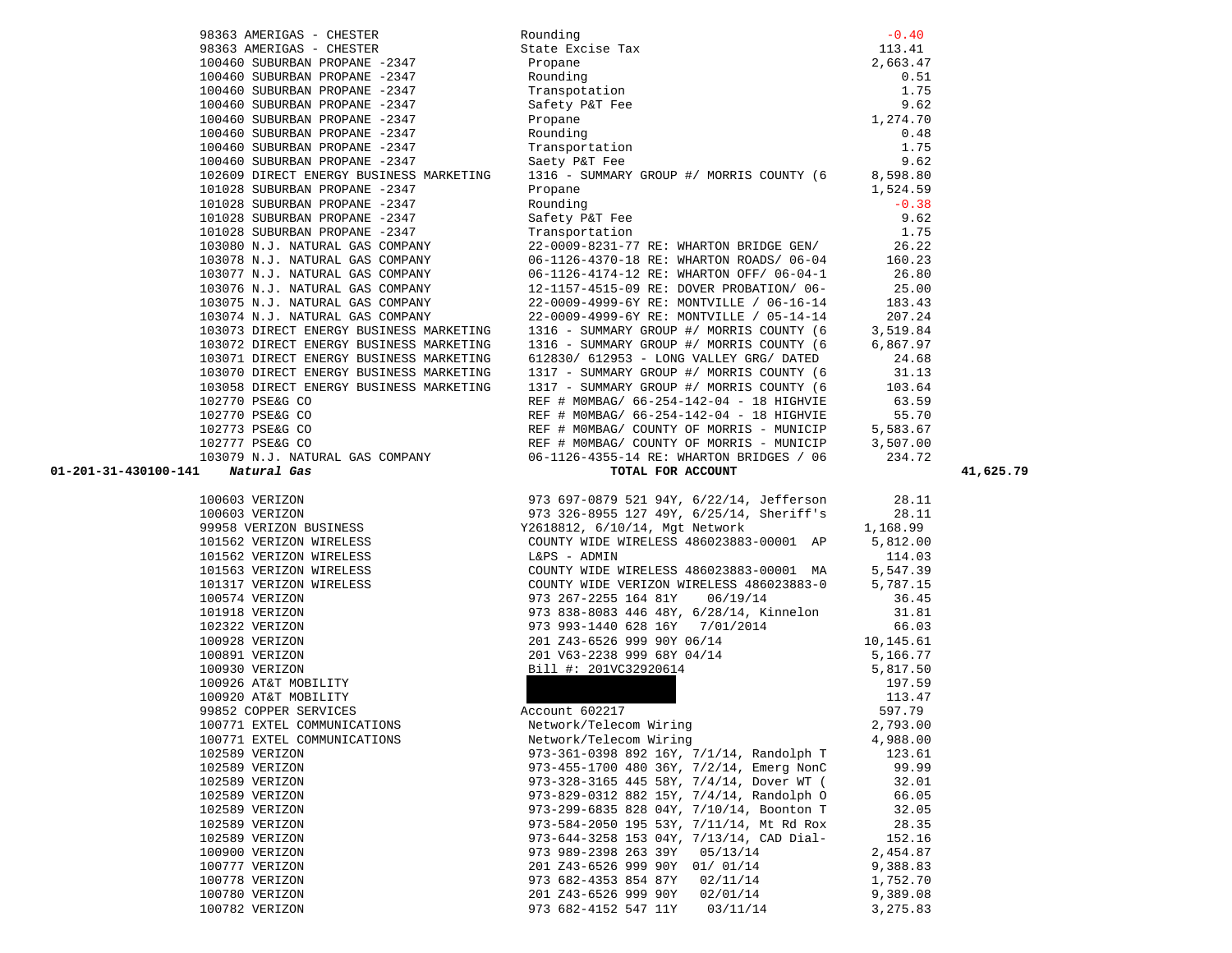| 101363 PETER LIMONE JR                                | EntertainmentButler Site 7/10/14         | 100.00   |          |
|-------------------------------------------------------|------------------------------------------|----------|----------|
| 101041 PETER LIMONE JR                                | Entertainment Madison Site.6/25/14       | 75.00    |          |
| 102349 M & J FRANK INC                                | Refrig/Freezer Thermometers Round(for St | 29.70    |          |
| 102349 M & J FRANK INC                                | Sink Strainers (for Parsippany Site)     | 28.94    |          |
| 102775 DOROTHY TAYLOR                                 | Morristown Site, Annual Picnic           | 65.78    |          |
| 102778 ALLEN PAPER & SUPPLY CO                        | Cases P & G 38oz Lemon Joy Manual Pot.   | 333.52   |          |
| 102778 ALLEN PAPER & SUPPLY CO                        | Case 3M Medium Scrubbing Sponge.         | 50.56    |          |
| 01-201-41-716100-059<br>Other General Expenses        | TOTAL FOR ACCOUNT                        |          | 683.50   |
| 101039 PATRICIA W. GIBBONS                            | Nutrition Support Services Hours         | 471.75   |          |
| 101039 PATRICIA W. GIBBONS                            | Mileage                                  | 33.18    |          |
| 102772 PABCO INDUSTRIES, LLC                          | Cases of Virgin Material/Trash can liner | 1,690.00 |          |
| 102774 SPRUCE INDUSTRIES, INC.                        | Cases of Paper Towels.                   | 735.00   |          |
| 102774 SPRUCE INDUSTRIES, INC.                        | Cases of Toilet tissue                   | 210.35   |          |
| 01-201-41-716100-098<br>Other Operating&Repair Supply | TOTAL FOR ACCOUNT                        |          | 3,140.28 |
| 100735 CENTURYLINK                                    | Monthly Service Charge. June-2014 Acct#3 | 42.45    |          |

**Nutrition** 

 $\sim$ 

| TOTAL for Utilities                                                                                                                                                                                                                                                                                                                                                                                                     |                                                                                                                                     |                        | ============<br>440,186.96 |
|-------------------------------------------------------------------------------------------------------------------------------------------------------------------------------------------------------------------------------------------------------------------------------------------------------------------------------------------------------------------------------------------------------------------------|-------------------------------------------------------------------------------------------------------------------------------------|------------------------|----------------------------|
| 01-203-31-430100-147 (2013) Water                                                                                                                                                                                                                                                                                                                                                                                       | 102760 WASHINGTON TOWNSHIP M.U.A. $000321/RE: LONG VALLEY GRG$ 66.71<br>7 (2013) Water TOTAL FOR ACCOUNT                            |                        | 66.71                      |
| 01-203-31-430100-144 (2013) Sewer                                                                                                                                                                                                                                                                                                                                                                                       | 102760 WASHINGTON TOWNSHIP M.U.A. $000321/RE: LONG VALLEY GRG$ 277.35<br>1 (2013) Sewer                                             |                        | 277.35                     |
|                                                                                                                                                                                                                                                                                                                                                                                                                         |                                                                                                                                     |                        | 17,648.38                  |
| 102761 SOUTHEAST MORRIS COUNTY<br>01-201-31-430100-147 Water                                                                                                                                                                                                                                                                                                                                                            | 212000084700/ CORRECTION FACILITY 5,704.95<br>211000005000/ ADM CTS 936.10<br>212000053001/ SHADETREE 3,582.60<br>TOTAL FOR ACCOUNT |                        |                            |
|                                                                                                                                                                                                                                                                                                                                                                                                                         |                                                                                                                                     |                        |                            |
| 102761 SOUTHEAST MORRIS COUNTY<br>102761 SOUTHEAST MORRIS COUNTY                                                                                                                                                                                                                                                                                                                                                        |                                                                                                                                     |                        |                            |
| 102761 SOUTHEAST MORRIS COUNTY                                                                                                                                                                                                                                                                                                                                                                                          |                                                                                                                                     |                        |                            |
|                                                                                                                                                                                                                                                                                                                                                                                                                         |                                                                                                                                     |                        |                            |
| 102764 MONTVILLE TWP WATER & SEWER<br>102764 MONTVILLE TWP WATER & SEWER                                                                                                                                                                                                                                                                                                                                                |                                                                                                                                     |                        |                            |
| 102503 TOWNSHIP OF PARSIPPANY -                                                                                                                                                                                                                                                                                                                                                                                         |                                                                                                                                     |                        |                            |
| 102503 TOWNSHIP OF PARSIPPANY -<br>102503 TOWNSHIP OF PARSIPPANY -                                                                                                                                                                                                                                                                                                                                                      |                                                                                                                                     |                        |                            |
|                                                                                                                                                                                                                                                                                                                                                                                                                         |                                                                                                                                     |                        |                            |
| 102503 TOWNSHIP OF PARSIPPANY - 1330060-1/ 500 W HANOVER                                                                                                                                                                                                                                                                                                                                                                |                                                                                                                                     |                        |                            |
| $100784 \text{ VERIZON} \\ 100890 \text{ VERIZON} \\ 100892 \text{ VERIZON} \\ 100893 \text{ VERIZON} \\ 100904 \text{ VERIZON} \\ 100904 \text{ VERIZON} \\ 100902 \text{ VERIZON} \\ 100923 \text{ VERIZON} \\ 100923 \text{ VERIZON} \\ 100775 \text{ VERIZON} \\ 100775 \text{ VERIZON} \\ 100776 \text{ VERIZON} \\ 100779 \text{ VERIZON} \\ 100791 \text{ VERIZON} \\ 100793 \text{ VER$<br>01-201-31-430100-146 |                                                                                                                                     |                        | 165,121.98                 |
|                                                                                                                                                                                                                                                                                                                                                                                                                         | 973 682-4353 854 87Y 06/14 $\frac{4}{913.49}$                                                                                       |                        |                            |
|                                                                                                                                                                                                                                                                                                                                                                                                                         | 201 V63-2073 999 44Y 05/14                                                                                                          |                        |                            |
|                                                                                                                                                                                                                                                                                                                                                                                                                         | 973 682-4152 547 11Y 05/14                                                                                                          | $3, 42 -$<br>4, 278.80 |                            |
|                                                                                                                                                                                                                                                                                                                                                                                                                         | 973 682-4353 854 87Y 05/14                                                                                                          | 4,420.05               |                            |
|                                                                                                                                                                                                                                                                                                                                                                                                                         | 201 Z43-6526 999 90Y 04/14                                                                                                          | 7,884.52               |                            |
|                                                                                                                                                                                                                                                                                                                                                                                                                         | 973 682-4353 854 87Y 04/14                                                                                                          | 4,693.56               |                            |
|                                                                                                                                                                                                                                                                                                                                                                                                                         | 201 V63-2073 999 44Y 03/14                                                                                                          | 4,160.30               |                            |
|                                                                                                                                                                                                                                                                                                                                                                                                                         | 201 V63-2073 999 44Y 06/14                                                                                                          | 4,217.15               |                            |
|                                                                                                                                                                                                                                                                                                                                                                                                                         | 201 V63-2073 999 44Y 02/14                                                                                                          | 4,196.91               |                            |
|                                                                                                                                                                                                                                                                                                                                                                                                                         | 201 V63-2073 999 44Y 01/14<br>973 682-4353 854 87Y 03/14                                                                            | 4,181.20<br>3,753.15   |                            |
|                                                                                                                                                                                                                                                                                                                                                                                                                         | 973 682-4353 854 87Y 01/14                                                                                                          | 1,557.34               |                            |
|                                                                                                                                                                                                                                                                                                                                                                                                                         | Bill Payer ID Y2206770                                                                                                              | 5,897.05               |                            |
|                                                                                                                                                                                                                                                                                                                                                                                                                         | 201 $20223899968Y$ 06/01/14                                                                                                         | 1,781.12               |                            |
|                                                                                                                                                                                                                                                                                                                                                                                                                         | 201 Z43-6526 999 90Y 05/11/14                                                                                                       | 7,884.52               |                            |
|                                                                                                                                                                                                                                                                                                                                                                                                                         | $201 \text{ V63}-223899968Y$ $05/01/14$ 2,366.63                                                                                    |                        |                            |
|                                                                                                                                                                                                                                                                                                                                                                                                                         | Bill Payer ID Y2206770                                                                                                              | 4,945.03               |                            |
|                                                                                                                                                                                                                                                                                                                                                                                                                         | Bill Payer ID Y2206770                                                                                                              | 1,160.23               |                            |
|                                                                                                                                                                                                                                                                                                                                                                                                                         | 973 682-4152 547 11Y 04/11/4<br>201 V63-2073 999 44Y 4/01/14                                                                        | 4,473.52               |                            |
|                                                                                                                                                                                                                                                                                                                                                                                                                         |                                                                                                                                     | 2,208.67               |                            |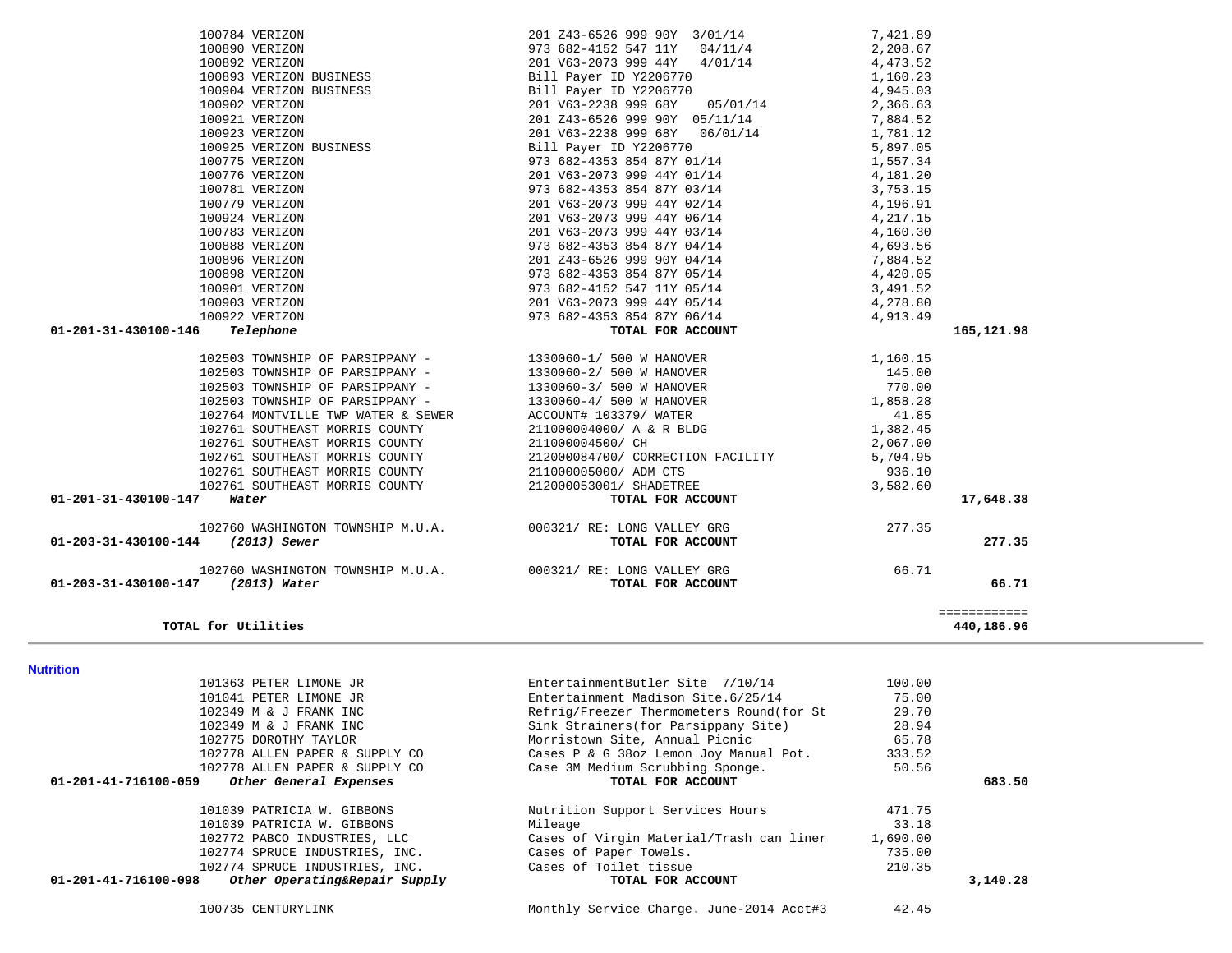| 102647 NEWBRIDGE SERVICES INC              | 14-14-076 CGI                            | Period $4/1/$ | 5,215.00  |              |
|--------------------------------------------|------------------------------------------|---------------|-----------|--------------|
| 102645 NEWBRIDGE SERVICES INC              | 14-14-068 Oper. Sail OAA                 | Period 4/1    | 33,382.00 |              |
| 01-201-41-716110-090<br>Expenditures       | TOTAL FOR ACCOUNT                        |               |           | 174,197.64   |
|                                            |                                          |               |           | ============ |
| TOTAL for Area Plan Grant                  |                                          |               |           | 174,197.64   |
| <b>ALPN</b>                                |                                          |               |           |              |
| 101265 CORNERSTONE FAMILY PROGRAMS         | #1407 TO MVADC                           | Period 4/1/   | 15,535.00 |              |
| 101266 CORNERSTONE FAMILY PROGRAMS         | #1415 SCPeriod 4/1/14-6/30/14330 units @ |               | 9,352.00  |              |
| 101268 CORNERSTONE FAMILY PROGRAMS         | #1414 CM                                 | Period 4/1/   | 5,818.00  |              |
| 101218 CFCS - HOPE HOUSE                   | Chore $#1403$                            | Period $6/1/$ | 1,789.00  |              |
| 101267 DAWN CENTER FOR INDEPENDENT         | #1420 CM                                 | Period 4/1    | 11,847.00 |              |
| 101208 VISITING NURSE ASSOC. OF            | #1416 CHAP                               | Period 4/1    | 8,782.00  |              |
| 101277 VISITING NURSE ASSOC. OF            | #1409 Resp. Care                         | Period 4/1    | 15,498.00 |              |
| 101217 VISITING NURSE ASSOC. OF            | #1408 fh                                 | Period $4/1/$ | 19,749.00 |              |
| 101370 EMPLOYMENT HORIZONS, INC.           | #1404 SE                                 | Period 4/1/   | 19,252.00 |              |
| 101369 LEGAL SERVICES OF NORTHWEST         | #1412 PS                                 | Period $4/1/$ | 8,976.00  |              |
| 102649 NEWBRIDGE SERVICES INC              | #1410 IHMH-60                            | Period $4/1/$ | 158.00    |              |
| 01-201-41-759000-063<br>ALPN Peer Grouping | TOTAL FOR ACCOUNT                        |               |           | 116,756.00   |
|                                            |                                          |               |           |              |
|                                            |                                          |               |           | ============ |
| TOTAL for ALPN                             |                                          |               |           | 116,756.00   |

| 101213 CFCS - HOPE HOUSE 6/1       |                                          |             | 2,913.00  |
|------------------------------------|------------------------------------------|-------------|-----------|
| 101270 CORNERSTONE FAMILY PROGRAMS | CGI OAA CMHC 14-14-076                   | Period 4/1  | 3,589.00  |
| 101271 CORNERSTONE FAMILY PROGRAMS | OAA CMM 14-14-086                        | Period 4/1  | 16,293.00 |
| 101260 CFCS - HOPE HOUSE           | SHTP 14-14-051 Fix-it Period 6/1/14-6/30 |             | 3,375.00  |
| 101269 LEGAL SERVICES OF NORTHWEST | 14-14-033 SLP OAA Period 4/1             |             | 18,900.00 |
| 101212 M.C. ORGANIZATION FOR       | 14-14-084Period 4/1/14-6/30/14744 units  |             | 7,112.64  |
| 101259 VISITING NURSE ASSOC. OF    | $14-14-076$ Chap OAA Period $4/1/$       |             | 12,965.00 |
| 101216 VISITING NURSE ASSOC. OF    | 14-14-076 MM OAA Period 4/1/14-6/30/1419 |             | 2,234.00  |
| 101209 VISITING NURSE ASSOC. OF    | 14-14-076 SSBG Chap                      | Period 4/1/ | 21,436.00 |
| 101210 VISITING NURSE ASSOC. OF    | 14-14-076 Resp. OAA                      | Period 4/1/ | 7,711.00  |
| 101211 VISITING NURSE ASSOC. OF    | 14-14-076 Resp. OAA CGI Period 4         |             | 4,813.00  |
| 101275 CORNERSTONE FAMILY PROGRAMS | OAA OP 14-14-087                         | Period 4/1  | 5,828.00  |
| 101274 CORNERSTONE FAMILY PROGRAMS | 14-14-087 Outreach OAA MM                | Period 4/1  | 5,826.00  |
| 101273 CORNERSTONE FAMILY PROGRAMS | OAA MM Resp.                             | Period 4/1  | 1,365.00  |
| 101272 CORNERSTONE FAMILY PROGRAMS | OAA CM 14-14-089                         | Period 4/1  | 5,379.00  |
| 102648 NEWBRIDGE SERVICES INC      | 14-14-069 IHMH+60                        | Period 4/1  | 7,943.00  |
| 102646 NEWBRIDGE SERVICES INC      | IHMH 14-14-069                           | Period 4/1/ | 7,918.00  |
| 102647 NEWBRIDGE SERVICES INC      | 14-14-076 CGI                            | Period 4/1/ | 5,215.00  |
| 102645 NEWBRIDGE SERVICES INC      | $14-14-068$ Oper Sail $0\overline{a}$    | Period 4/1  | 33 382 00 |

| OAA 14-14-051 Chore                               | Period 6/1 | 2,913.00             |
|---------------------------------------------------|------------|----------------------|
| CGI OAA CMHC 14-14-076 Period 4/1 3,589.00        |            |                      |
| OAA CMM 14-14-086 Period 4/1                      |            | 16,293.00            |
| SHTP 14-14-051 Fix-it Period 6/1/14-6/30 3,375.00 |            |                      |
| 14-14-033 SLP OAA Period 4/1                      |            | 18,900.00            |
| 14-14-084Period 4/1/14-6/30/14744 units           |            | 7,112.64             |
| $14-14-076$ Chap OAA Period $4/1/$                |            | 12,965.00            |
| 14-14-076 MM OAA Period 4/1/14-6/30/1419          |            | 2,234.00             |
| $14-14-076$ SSBG Chap Period $4/1/$               |            | 21,436.00            |
| 14-14-076 Resp. OAA Period $4/1/$ 7,711.00        |            |                      |
| 14-14-076 Resp. OAA CGI Period 4 4,813.00         |            |                      |
| OAA OP 14-14-087                                  |            | Period 4/1 5,828.00  |
| 14-14-087 Outreach OAA MM Period 4/1 5,826.00     |            |                      |
| OAA MM Resp.                                      | Period 4/1 | 1,365.00             |
| OAA CM 14-14-089                                  |            | Period 4/1 5,379.00  |
| 14-14-069 IHMH+60                                 |            | Period 4/1 7,943.00  |
| IHMH 14-14-069                                    |            | Period 4/1/ 7,918.00 |
|                                                   |            | <b>F 21 F 00</b>     |

**Area Plan Grant** 

| 879.55      | 43.05<br>794.05 | Monthly Service Charge. Apr-2014Acct # 3<br>Monthly Service Charge. Jul-2014Acct#201<br>TOTAL FOR ACCOUNT | 97581 CENTURYLINK<br>102259 VERIZON<br>01-201-41-716100-146<br>Telephone |
|-------------|-----------------|-----------------------------------------------------------------------------------------------------------|--------------------------------------------------------------------------|
|             |                 |                                                                                                           |                                                                          |
|             | 188,502.45      | Daily Meals. Services for 5/31/14 throug                                                                  | 101569 SODEXO INC & AFFILIATES                                           |
|             | 10,300.00       | Weekend Meals                                                                                             | 101569 SODEXO INC & AFFILIATES                                           |
|             | 7,652.71        | Frozen Meals                                                                                              | 101569 SODEXO INC & AFFILIATES                                           |
|             | 25, 214.02      | Boxed Meals                                                                                               | 101569 SODEXO INC & AFFILIATES                                           |
|             | 66.00           | Kosher Meals                                                                                              | 101569 SODEXO INC & AFFILIATES                                           |
|             | 1,384.56        | Coffee                                                                                                    | 101569 SODEXO INC & AFFILIATES                                           |
|             | 25.05           | Other                                                                                                     | 101569 SODEXO INC & AFFILIATES                                           |
| 233, 144.79 |                 | TOTAL FOR ACCOUNT                                                                                         | 01-201-41-716100-185<br>Food                                             |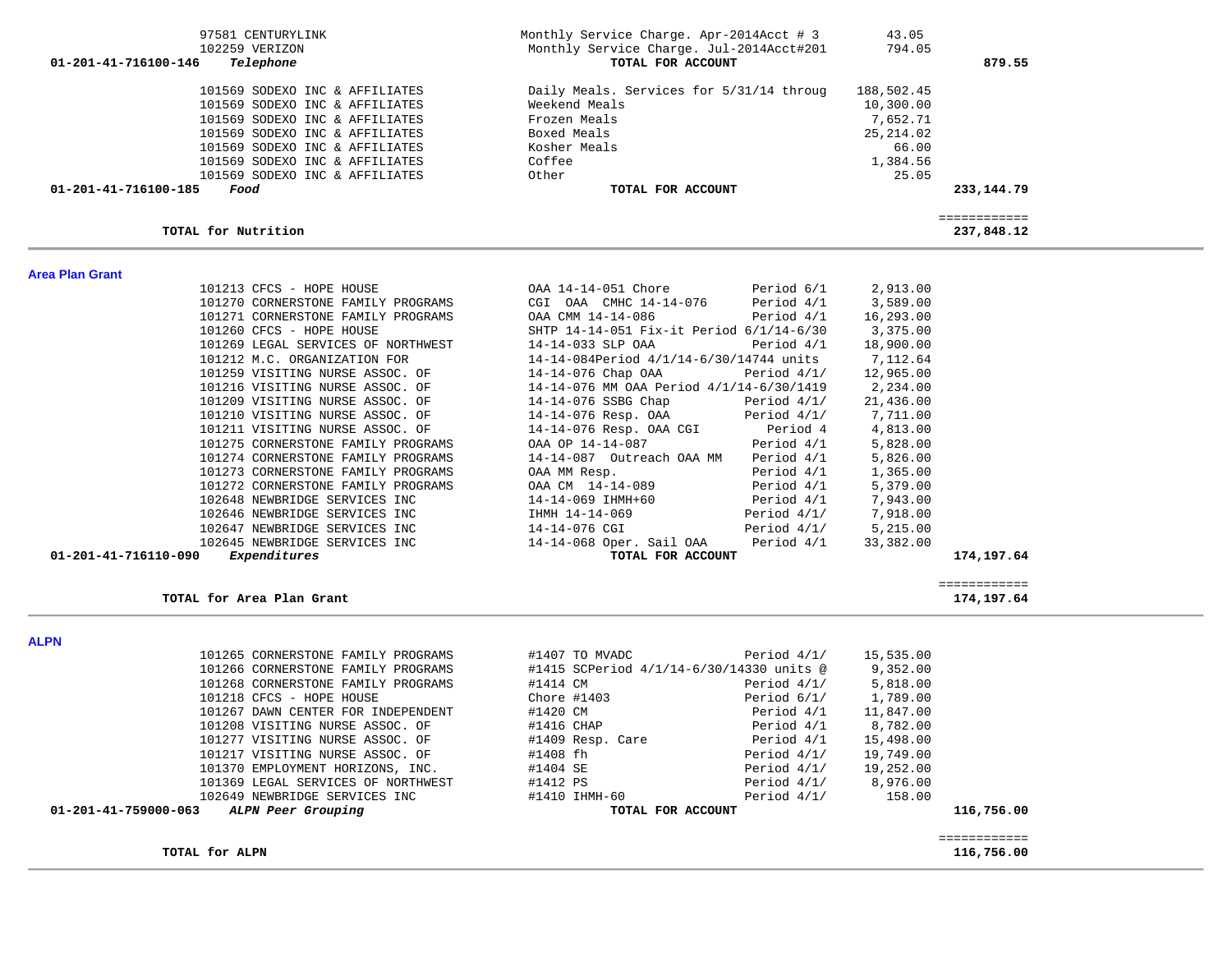## **Grant Fund**

| <b>Honeywell Foundation</b>    | 100579 INTERPORT MAINTENANCE CO INC                           | Containers                                                              | 5,200.00         |                          |
|--------------------------------|---------------------------------------------------------------|-------------------------------------------------------------------------|------------------|--------------------------|
|                                | 100579 INTERPORT MAINTENANCE CO INC                           | Transportation                                                          | 400.00           |                          |
|                                | 100579 INTERPORT MAINTENANCE CO INC                           | Container                                                               | 2,600.00         |                          |
| 02-213-41-711305-395           | Honeywell Foundation Private Grant Funds                      | TOTAL FOR ACCOUNT                                                       |                  | 8,200.00                 |
|                                |                                                               |                                                                         |                  | ============             |
|                                | TOTAL for Honeywell Foundation                                |                                                                         |                  | 8,200.00                 |
| <b>Title III - State of NJ</b> |                                                               |                                                                         |                  |                          |
|                                |                                                               | 101985 SODEXO INC & AFFILIATES Shelf Stable MealsServices for 5/31/14-7 | 4,557.00         |                          |
| 02-213-41-716510-391           | SSBG-Sandy Shelf Meals (9/20/13-9/30/15)                      | TOTAL FOR ACCOUNT                                                       |                  | 4,557.00                 |
|                                |                                                               |                                                                         |                  | ============             |
|                                | TOTAL for Title III - State of NJ                             |                                                                         |                  | 4,557.00                 |
|                                |                                                               |                                                                         |                  |                          |
| <b>Bio-Terrorism Grant</b>     | 102756 COUNTY OF MORRIS                                       | 1ST HALF JULY 2014 METERED MAIL                                         | 116.31           |                          |
|                                |                                                               | 2ND HALF JULY 2014 METERED MAIL                                         | 95.93            |                          |
|                                | 02-213-41-718505-391 Public Health Emer Grant(7/1/14-6/30/15) | TOTAL FOR ACCOUNT                                                       |                  | 212.24                   |
|                                |                                                               |                                                                         |                  | ============             |
|                                | TOTAL for Bio-Terrorism Grant                                 |                                                                         |                  | 212.24                   |
| <b>DEPARTMENT 720605</b>       | 102785 COMMUNITY HOPE INC.                                    | APRIL 2014 RENT. SHELTER PLUS CARE                                      | 1,246.00         |                          |
|                                | 02-213-41-720605-391 Shelter Plus Care Grant (10/4/11-10/3/16 | TOTAL FOR ACCOUNT                                                       |                  | 1,246.00                 |
|                                | TOTAL for DEPARTMENT 720605                                   |                                                                         |                  | ============<br>1,246.00 |
|                                |                                                               |                                                                         |                  |                          |
|                                |                                                               |                                                                         |                  |                          |
| <b>DEPARTMENT 741415</b>       |                                                               |                                                                         |                  |                          |
|                                | 100285 FUTUREWORK SYSTEMS LLC                                 |                                                                         | 637.05           |                          |
|                                | 99260 US LIFE INSURANCE COMPANY                               |                                                                         | 18.23            |                          |
|                                | 99386 US LIFE INSURANCE COMPANY                               |                                                                         | 13.60            |                          |
|                                | 100977 CENTURYLINK                                            |                                                                         | 11.54            |                          |
|                                | 100614 GREAT WEST LIFE<br>102868 JERSEY TRACTOR-TRAILER       | Abderrahim N.                                                           | 7,978.89         |                          |
|                                | 100966 NATIONAL COMMUNICATIONS                                |                                                                         | 3,200.00<br>2.24 |                          |
|                                | 97008 NATIONAL COMMUNICATIONS                                 |                                                                         | 2.24             |                          |
|                                | 102670 PROJECT SELF SUFFICIENCY                               | Sandra K.                                                               | 435.00           |                          |
|                                | 102670 PROJECT SELF SUFFICIENCY                               | Katonya B.                                                              | 435.00           |                          |
|                                | 102669 PROJECT SELF SUFFICIENCY                               | Melissa B.                                                              | 200.00           |                          |
|                                | 102669 PROJECT SELF SUFFICIENCY                               | Stephanie R.                                                            | 200.00           |                          |
|                                | 102669 PROJECT SELF SUFFICIENCY                               | Heather Z.                                                              | 200.00           |                          |
|                                | 102865 PROJECT SELF SUFFICIENCY                               | Reimbursable expenses;                                                  | 15,214.00        |                          |
|                                | 96669 SHI INTERNATIONAL CORP                                  |                                                                         | 26.06            |                          |
|                                | 100976 TELESEARCH INC                                         | Jason D., W/E 6/22/14.                                                  | 258.57           |                          |
|                                | 100974 TELESEARCH INC                                         | Abigail P., W/E 6/29/14                                                 | 583.44           |                          |
|                                | 100975 TELESEARCH INC                                         | Phyllis E.M.; $W/E$ 6/29/14.                                            | 1,023.05         |                          |
|                                | 100787 TELESEARCH INC<br>100973 TELESEARCH INC                | $W/E$ 6/22/14 Abigail P.                                                | 583.44<br>34.56  |                          |
|                                | 100973 TELESEARCH INC                                         |                                                                         | 29.49            |                          |
|                                | 100973 TELESEARCH INC                                         |                                                                         | 38.14            |                          |
| 02-213-41-741415-392           | 102661 JOHN PATTEN<br>WFNJ-TANF (7/1/13-6/30/14)              | TOTAL FOR ACCOUNT                                                       | 31.13            | 31,155.67                |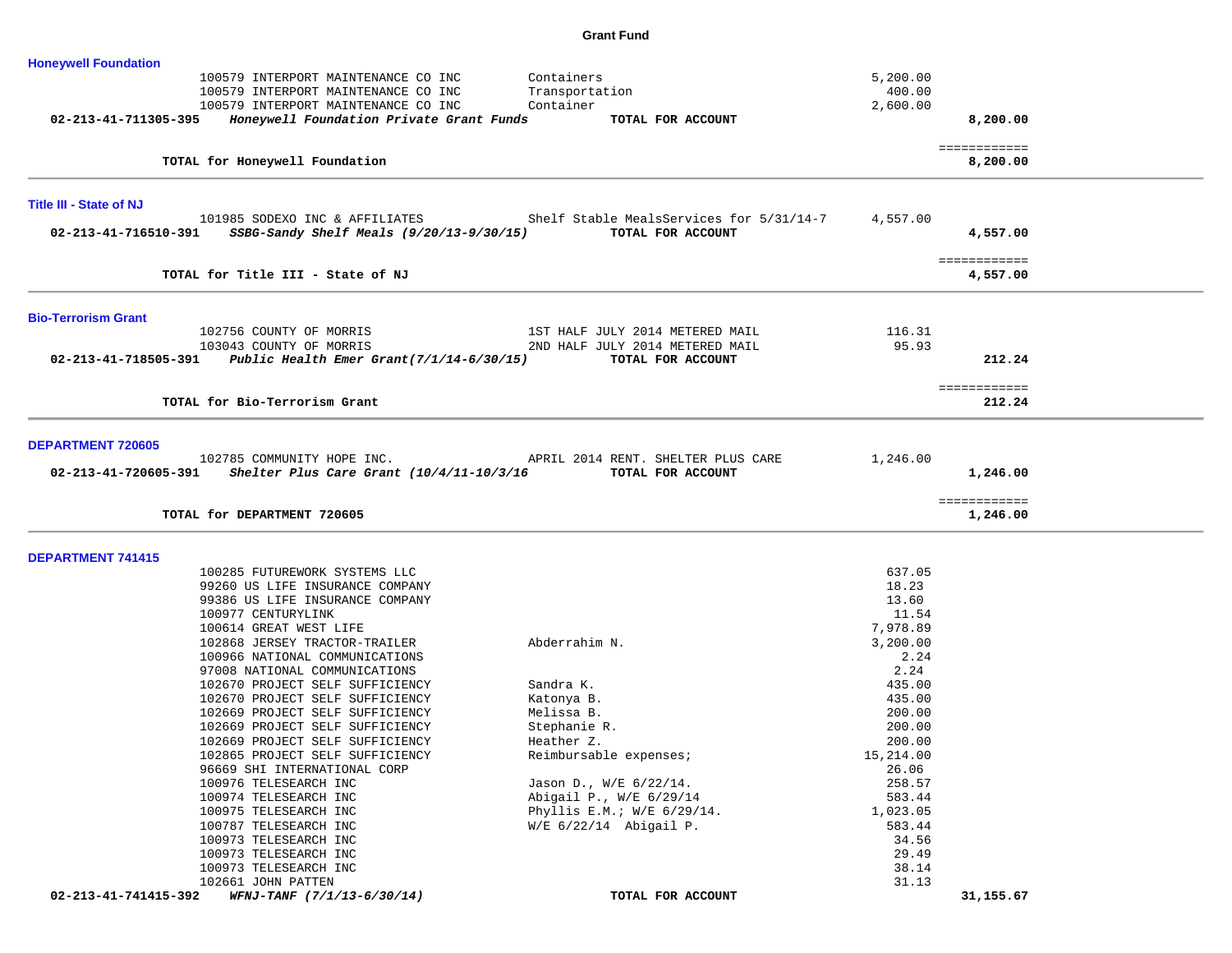| <b>DEPARTMENT 741420</b>                                                       |                        |                        |  |
|--------------------------------------------------------------------------------|------------------------|------------------------|--|
| 100726 MANPOWER                                                                | Komi A., W/E 6/29/14.  | 608.40                 |  |
| 100725 MANPOWER                                                                | Sarah D., W/E 6/29/14. | 907.20                 |  |
| 100285 FUTUREWORK SYSTEMS LLC                                                  |                        | 509.64                 |  |
| 100997 MANPOWER                                                                | Komi A., W/E 7/6/14.   | 725.76                 |  |
| 99260 US LIFE INSURANCE COMPANY                                                |                        | 14.58                  |  |
| 99386 US LIFE INSURANCE COMPANY                                                |                        | 10.88                  |  |
| 102824 AMERICAN INSTITUTE OF                                                   | Sejal P.               | 800.00                 |  |
| 100977 CENTURYLINK                                                             |                        | 9.23                   |  |
| 100614 GREAT WEST LIFE                                                         |                        | 5,955.44               |  |
| 100966 NATIONAL COMMUNICATIONS                                                 |                        | 1.79                   |  |
| 97008 NATIONAL COMMUNICATIONS                                                  |                        | 1.79                   |  |
| 96669 SHI INTERNATIONAL CORP                                                   |                        | 20.85                  |  |
| 100976 TELESEARCH INC                                                          |                        | 248.43                 |  |
| 100974 TELESEARCH INC                                                          |                        | 560.56                 |  |
| 100787 TELESEARCH INC                                                          |                        | 560.56                 |  |
| 100973 TELESEARCH INC                                                          |                        | 27.65                  |  |
| 100973 TELESEARCH INC                                                          |                        | 23.59                  |  |
| 100973 TELESEARCH INC                                                          |                        | 30.51                  |  |
| 102661 JOHN PATTEN                                                             |                        | 24.90                  |  |
| $02-213-41-741420-392$ WFNJ-General Assistance(7/1/13-6/30/14)                 | TOTAL FOR ACCOUNT      | 11,041.76              |  |
|                                                                                |                        |                        |  |
|                                                                                |                        | ============           |  |
| TOTAL for DEPARTMENT 741420                                                    |                        | 11,041.76              |  |
|                                                                                |                        |                        |  |
|                                                                                |                        |                        |  |
| DEPARTMENT 741430                                                              |                        |                        |  |
| 100614 GREAT WEST LIFE                                                         |                        | 1,561.32               |  |
| 02-213-41-741430-392 WFNJ-WLLP (7/1/13-6/30/14)                                | TOTAL FOR ACCOUNT      | 1,561.32               |  |
|                                                                                |                        | ============           |  |
| TOTAL for DEPARTMENT 741430                                                    |                        | 1,561.32               |  |
|                                                                                |                        |                        |  |
|                                                                                |                        |                        |  |
| <b>DEPARTMENT 741435</b>                                                       |                        |                        |  |
| 100614 GREAT WEST LIFE                                                         |                        | 661.95                 |  |
| 02-213-41-741435-392 WDP DW $(7/1/13-6/30/14)$                                 | TOTAL FOR ACCOUNT      | 661.95                 |  |
|                                                                                |                        |                        |  |
|                                                                                |                        | ============           |  |
| TOTAL for DEPARTMENT 741435                                                    |                        | 661.95                 |  |
|                                                                                |                        |                        |  |
|                                                                                |                        |                        |  |
| <b>DEPARTMENT 741450</b>                                                       |                        |                        |  |
| 100614 GREAT WEST LIFE                                                         |                        | 191.08                 |  |
| 02-213-41-741450-392 WFNJ-Career Advancement(7/1/13-6/30/14) TOTAL FOR ACCOUNT |                        | 191.08                 |  |
|                                                                                |                        |                        |  |
| TOTAL for DEPARTMENT 741450                                                    |                        | ============<br>191.08 |  |
|                                                                                |                        |                        |  |
|                                                                                |                        |                        |  |
| <b>DEPARTMENT 741515</b>                                                       |                        |                        |  |
| 102652 TRITEC OFFICE EQUIPMENT INC                                             |                        | 6.70                   |  |
| 102273 VERIZON                                                                 |                        | 13.23                  |  |
| $02 - 213 - 41 - 741515 - 392$ WFNJ-TANF $(7/1/14 - 12/31/15)$                 | TOTAL FOR ACCOUNT      | 19.93                  |  |
|                                                                                |                        |                        |  |
|                                                                                |                        | <b>EEEEEEEEEEE</b>     |  |
| TOTAL for DEPARTMENT 741515                                                    |                        | 19.93                  |  |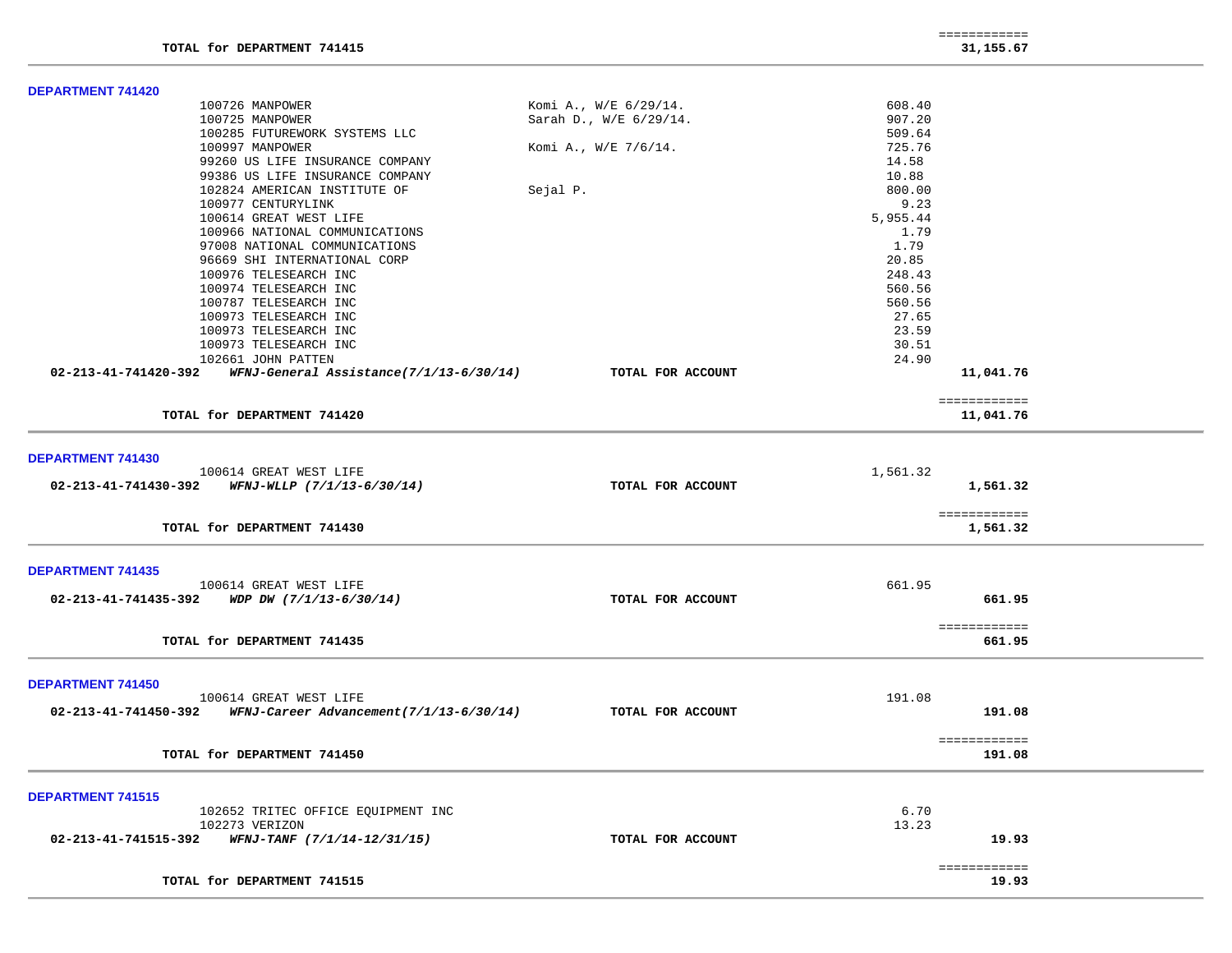| <b>DEPARTMENT 741520</b> |                                                                     |                               |                           |  |
|--------------------------|---------------------------------------------------------------------|-------------------------------|---------------------------|--|
|                          | 102652 TRITEC OFFICE EQUIPMENT INC                                  |                               | 5.35                      |  |
|                          | 102273 VERIZON                                                      |                               | 10.59                     |  |
| 02-213-41-741520-392     | WFNJ-General Assistance(7/1/14-12/31/15)                            | TOTAL FOR ACCOUNT             | 15.94                     |  |
|                          | TOTAL for DEPARTMENT 741520                                         |                               | ============<br>15.94     |  |
|                          |                                                                     |                               |                           |  |
| <b>WIA: Youth</b>        |                                                                     |                               |                           |  |
|                          | 102680 NEWBRIDGE SERVICES INC                                       | Nicholas M.                   | 422.00                    |  |
|                          | 102681 NEWBRIDGE SERVICES INC<br>102696 NEWBRIDGE SERVICES INC      | Cheyenne C.<br>Angelica D.    | 211.00<br>422.00          |  |
|                          | 102697 NEWBRIDGE SERVICES INC                                       | Brittany G.                   | 422.00                    |  |
|                          | 102801 NEWBRIDGE SERVICES INC                                       | Scott C.                      | 205.00                    |  |
| 02-213-41-742020-391     | WIA: Youth Federal Share                                            | TOTAL FOR ACCOUNT             | 1,682.00                  |  |
|                          |                                                                     |                               | ============              |  |
|                          | TOTAL for WIA: Youth                                                |                               | 1,682.00                  |  |
| <b>DEPARTMENT 742505</b> |                                                                     |                               |                           |  |
|                          | 101365 JERSEY TRACTOR-TRAILER                                       | Andrew G.                     | 3,200.00                  |  |
|                          | 101352 NORTHAMPTON COMMUNITY COLLEGE                                | William H.                    | 3,200.00                  |  |
|                          | 101347 ACE HEALTHCARE TRAINING                                      | Edward S.,                    | 1,500.00                  |  |
|                          | 100726 MANPOWER                                                     |                               | 219.02                    |  |
|                          | 100285 FUTUREWORK SYSTEMS LLC                                       |                               | 2,420.79                  |  |
|                          | 100405 MANPOWER                                                     |                               | 230.28                    |  |
|                          | 102277 ANTHEM INSTITUTE                                             | Seth M.                       | 1,600.00                  |  |
|                          | 102282 WARREN COUNTY COMMUNITY COLL.                                | Emily F.                      | 800.00                    |  |
|                          | 100997 MANPOWER                                                     |                               | 48.86                     |  |
|                          | 99260 US LIFE INSURANCE COMPANY                                     |                               | 69.26                     |  |
|                          | 99386 US LIFE INSURANCE COMPANY                                     |                               | 51.68                     |  |
|                          | 102667 AVTECH INSTITUTE<br>102673 AVTECH INSTITUTE                  | Katharina R.<br>Katharina R.  | 800.00<br>1,328.00        |  |
|                          | 100977 CENTURYLINK                                                  |                               | 43.84                     |  |
|                          | 102821 WARREN COUNTY TECHNICAL SCHOOL                               | Teresa F.                     | 543.20                    |  |
|                          | 100614 GREAT WEST LIFE                                              | Mid-year contribution report. | 5,671.04                  |  |
|                          | 102662 JERSEY TRACTOR-TRAILER                                       | Robert Z.                     | 3,200.00                  |  |
|                          | 102799 JERSEY TRACTOR-TRAILER                                       | Kenneth J.                    | 800.00                    |  |
|                          | 100966 NATIONAL COMMUNICATIONS                                      |                               | 8.52                      |  |
|                          | 97008 NATIONAL COMMUNICATIONS                                       |                               | 8.52                      |  |
|                          | 96669 SHI INTERNATIONAL CORP                                        |                               | 99.02                     |  |
|                          | 100973 TELESEARCH INC                                               |                               | 131.34                    |  |
|                          | 100973 TELESEARCH INC                                               |                               | 112.05                    |  |
|                          | 100973 TELESEARCH INC                                               |                               | 144.92                    |  |
|                          | 102661 JOHN PATTEN                                                  |                               | 118.30                    |  |
| 02-213-41-742505-391     | WIA Adult (7/1/13-6/30/15)                                          | TOTAL FOR ACCOUNT             | 26,348.64                 |  |
|                          | TOTAL for DEPARTMENT 742505                                         |                               | ============<br>26,348.64 |  |
|                          |                                                                     |                               |                           |  |
| <b>DEPARTMENT 742510</b> |                                                                     |                               |                           |  |
|                          | 101360 JERSEY TRACTOR-TRAILER<br>101358 WILLIAM PATERSON UNIVERSITY | Alexander P.<br>Allison B.    | 3,200.00<br>1,227.05      |  |
|                          | 101357 BERKELEY COLLEGE                                             | Carla P.                      | 621.00                    |  |
|                          | 101348 ACE HEALTHCARE TRAINING                                      | Jasmina R.                    | 1,500.00                  |  |
|                          | 101350 CLINICAL RESEARCH ACADEMY                                    | Carlota F.                    | 3,200.00                  |  |
|                          | 101351 NORTHAMPTON COMMUNITY COLLEGE                                | Alexander P.                  | 3,200.00                  |  |
|                          | 100726 MANPOWER                                                     | Stacy E., W/E 6/29/14.        | 623.38                    |  |
|                          |                                                                     |                               |                           |  |

 100285 FUTUREWORK SYSTEMS LLC Performance matters, NJ Performs subscri 7,007.55 Stacy E., W/E 6/22/14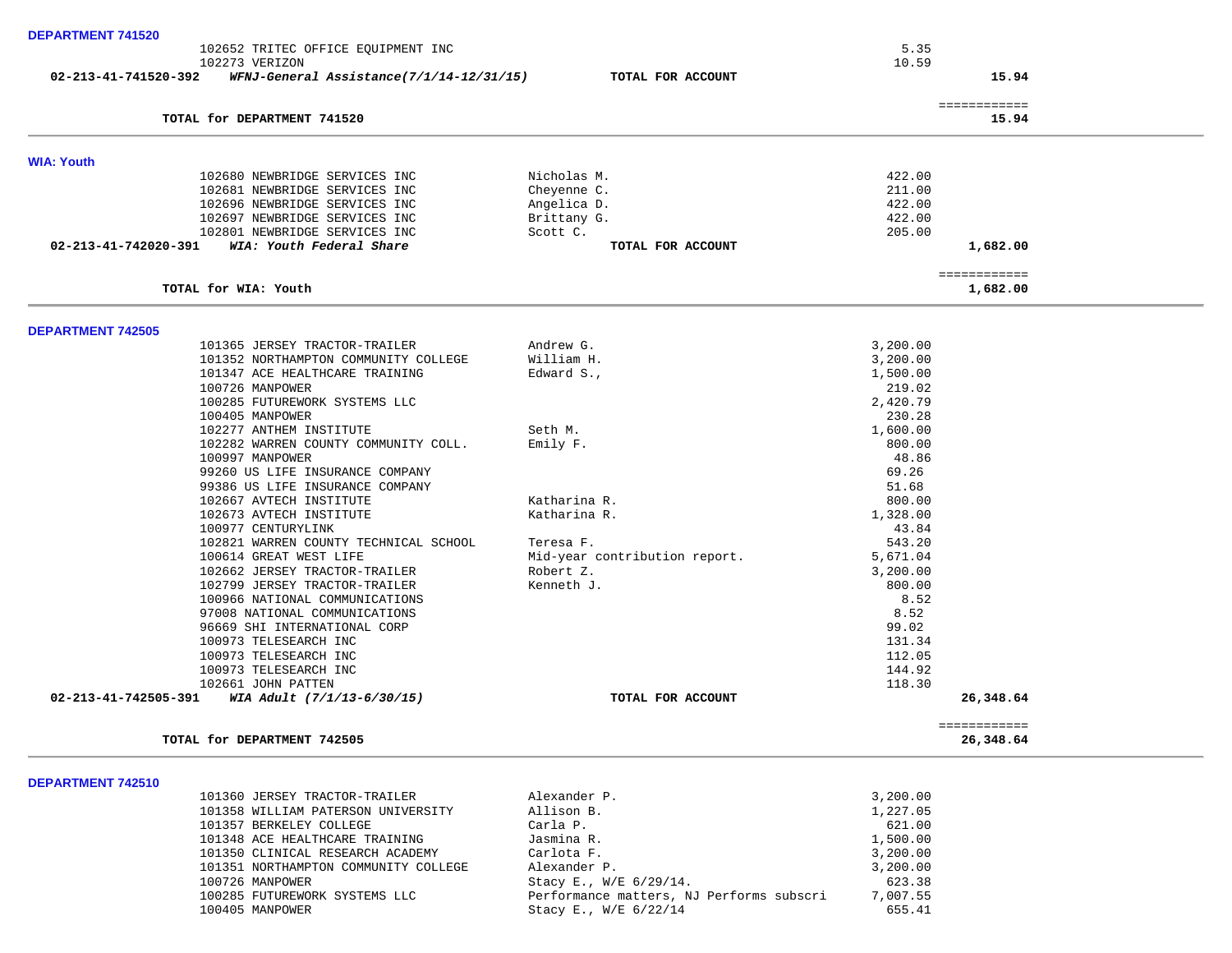| TINUING Elizabeth<br>COLLEGE Robert M.<br>SAP Crysta<br>96669 SHI INTERNATIONAL CORP | SAP Crystal Reports XI R2 Developer Edit 286.62                                                                                                                                                                                          |            |
|--------------------------------------------------------------------------------------|------------------------------------------------------------------------------------------------------------------------------------------------------------------------------------------------------------------------------------------|------------|
|                                                                                      |                                                                                                                                                                                                                                          |            |
|                                                                                      |                                                                                                                                                                                                                                          |            |
|                                                                                      |                                                                                                                                                                                                                                          |            |
|                                                                                      | 102823 SUSSEX COUNTY COMMUNITY COLLEGE<br>102823 SUSSEX COUNTY COMMUNITY COLLEGE<br>102682 T.M. BRENNAN CONTRACTING INC.<br>100973 TELESEARCH INC LIND BR., W/E 6/29/14<br>100973 TELESEARCH INC Huy D., W/E 6/29/14<br>100973 TELESEARC |            |
|                                                                                      |                                                                                                                                                                                                                                          |            |
|                                                                                      |                                                                                                                                                                                                                                          |            |
|                                                                                      |                                                                                                                                                                                                                                          |            |
|                                                                                      |                                                                                                                                                                                                                                          |            |
|                                                                                      |                                                                                                                                                                                                                                          |            |
| 02-213-41-742510-391<br>WIA Dislocated Worker (7/1/13-6/30/15)                       | TOTAL FOR ACCOUNT                                                                                                                                                                                                                        | 108,807.51 |

## TOTAL for DEPARTMENT 742510

**DEPARTMENT 742520** 

| -------------------- |                                      |                                         |          |
|----------------------|--------------------------------------|-----------------------------------------|----------|
|                      | 101349 NEWBRIDGE SERVICES INC        | Tyler C.                                | 3,101.00 |
|                      | 100726 MANPOWER                      | Leigh C., W/E 6/29/14.                  | 907.20   |
|                      | 100285 FUTUREWORK SYSTEMS LLC        |                                         | 2,165.97 |
|                      | 100405 MANPOWER                      | Leigh C., $W/E$ 6/22/14                 | 763.16   |
|                      | 100997 MANPOWER                      | Leigh C., W/E 7/6/14.                   | 181.44   |
|                      | 99260 US LIFE INSURANCE COMPANY      |                                         | 61.97    |
|                      | 99386 US LIFE INSURANCE COMPANY      |                                         | 46.24    |
|                      | 100786 ASSOCIATES BY CREATIVE DESIGN | art direction, layout and design. Color | 1,875.00 |
|                      | 100977 CENTURYLINK                   |                                         | 39.23    |
|                      |                                      |                                         |          |

============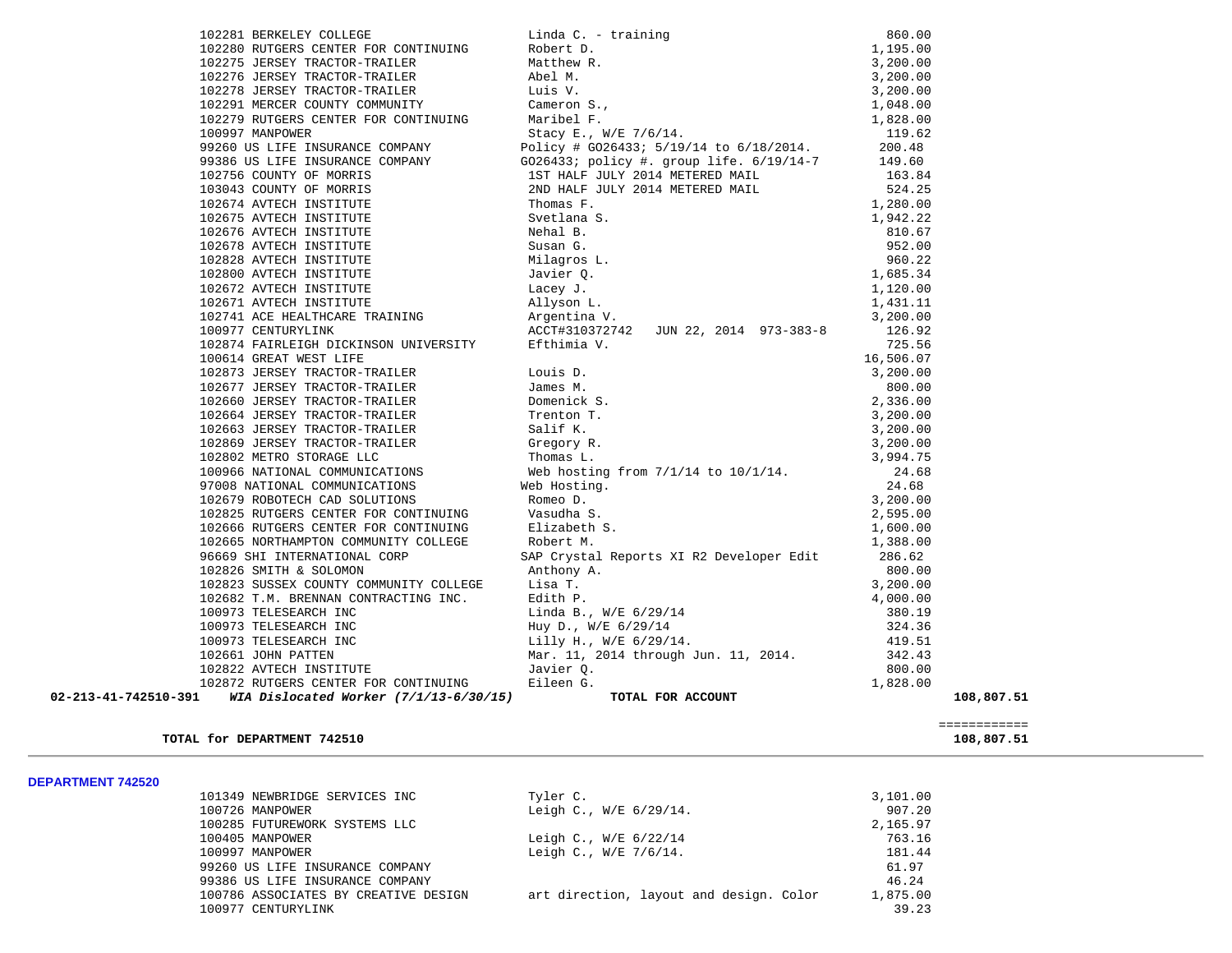|                                                  | 100614 GREAT WEST LIFE<br>100966 NATIONAL COMMUNICATIONS<br>97008 NATIONAL COMMUNICATIONS<br>102698 NEWBRIDGE SERVICES INC<br>102668 PROJECT SELF SUFFICIENCY<br>96669 SHI INTERNATIONAL CORP<br>100973 TELESEARCH INC<br>100973 TELESEARCH INC<br>100973 TELESEARCH INC<br>102661 JOHN PATTEN | Tyler K.<br>John C., Samantha B, transportation reim                                                                                                                                                                                                                        | 5,301.93<br>7.62<br>7.62<br>1,000.00<br>4,385.00<br>88.59<br>117.51<br>100.26<br>129.67<br>105.84 |                           |  |
|--------------------------------------------------|------------------------------------------------------------------------------------------------------------------------------------------------------------------------------------------------------------------------------------------------------------------------------------------------|-----------------------------------------------------------------------------------------------------------------------------------------------------------------------------------------------------------------------------------------------------------------------------|---------------------------------------------------------------------------------------------------|---------------------------|--|
|                                                  | 02-213-41-742520-391 WIA Youth $(7/1/13-6/30/15)$                                                                                                                                                                                                                                              | TOTAL FOR ACCOUNT                                                                                                                                                                                                                                                           |                                                                                                   | 20,385.25                 |  |
|                                                  | TOTAL for DEPARTMENT 742520                                                                                                                                                                                                                                                                    |                                                                                                                                                                                                                                                                             |                                                                                                   | ============<br>20,385.25 |  |
| <b>DEPARTMENT 742605</b>                         |                                                                                                                                                                                                                                                                                                |                                                                                                                                                                                                                                                                             |                                                                                                   |                           |  |
| 02-213-41-742605-391                             | 102819 WARREN COUNTY TECHNICAL SCHOOL<br>102652 TRITEC OFFICE EQUIPMENT INC<br>102273 VERIZON<br>102875 VIRGINIA DAVIS<br>WIA Adult (7/1/14-6/30/16)                                                                                                                                           | Joel F.<br>TOTAL FOR ACCOUNT                                                                                                                                                                                                                                                | 556.78<br>25.46<br>58.23<br>6.50                                                                  | 646.97                    |  |
|                                                  | TOTAL for DEPARTMENT 742605                                                                                                                                                                                                                                                                    |                                                                                                                                                                                                                                                                             |                                                                                                   | ============<br>646.97    |  |
| DEPARTMENT 742610                                |                                                                                                                                                                                                                                                                                                |                                                                                                                                                                                                                                                                             |                                                                                                   |                           |  |
| 02-213-41-742610-391                             | 102652 TRITEC OFFICE EQUIPMENT INC<br>102273 VERIZON<br>102875 VIRGINIA DAVIS<br>WIA Dislocated Worker $(7/1/14-6/30/16)$                                                                                                                                                                      | Allowable copies; plus copies over the 1<br>908-859-3220 143 27Y 07/04/14<br>Travel for monthly MIS meeting.<br>TOTAL FOR ACCOUNT                                                                                                                                           | 73.69<br>137.63<br>15.90                                                                          | 227.22                    |  |
|                                                  | TOTAL for DEPARTMENT 742610                                                                                                                                                                                                                                                                    |                                                                                                                                                                                                                                                                             |                                                                                                   | ============<br>227.22    |  |
| <b>DEPARTMENT 742620</b>                         | 102652 TRITEC OFFICE EQUIPMENT INC                                                                                                                                                                                                                                                             |                                                                                                                                                                                                                                                                             | 22.78                                                                                             |                           |  |
| 02-213-41-742620-391                             | 102273 VERIZON<br>WIA Youth (7/1/14-6/30/16)                                                                                                                                                                                                                                                   | TOTAL FOR ACCOUNT                                                                                                                                                                                                                                                           | 45.00                                                                                             | 67.78                     |  |
|                                                  | TOTAL for DEPARTMENT 742620                                                                                                                                                                                                                                                                    |                                                                                                                                                                                                                                                                             |                                                                                                   | ============<br>67.78     |  |
| <b>SCP: Family Court</b><br>02-213-41-752415-392 | 102321 FAMILY INTERVENTION<br>102321 FAMILY INTERVENTION<br>102321 FAMILY INTERVENTION<br>102321 FAMILY INTERVENTION<br>102321 FAMILY INTERVENTION<br>102321 FAMILY INTERVENTION<br>$SCP - Family Court (1/1/14-12/31/14)$                                                                     | TOTAL FCIU CONTRACT EXPENSES FOR FED FY<br>TOTAL STABILIZATION CONTRACT SERVICES FO<br>TOTAL ADOLESCENT GROUP CONTRACT SERVICES<br>TOTAL FCIU CONTRACT EXPENSES FOR MAY 201<br>TOTAL STABILIZATION CONTRACT SERV. MAY<br>TOTAL ADOLESCENT SERVICES MAY<br>TOTAL FOR ACCOUNT | 20,189.00<br>1,116.00<br>1,325.00<br>20,074.00<br>1,292.00<br>1,025.00                            | 45,021.00                 |  |
|                                                  | TOTAL for SCP: Family Court                                                                                                                                                                                                                                                                    |                                                                                                                                                                                                                                                                             |                                                                                                   | ============<br>45,021.00 |  |
|                                                  |                                                                                                                                                                                                                                                                                                |                                                                                                                                                                                                                                                                             |                                                                                                   |                           |  |
| DEPARTMENT 752420                                | 102316 THE EDUCATIONAL CENTER<br>102478 MORRIS ARTS<br>102478 MORRIS ARTS                                                                                                                                                                                                                      | TEC HAS PROVIDED 28 STUDENTS WITH 58 COM<br>Frelinghuysen Middle School main stream<br>ELL Middle School April, May, June 2014                                                                                                                                              | 27,720.00<br>5,400.00<br>2,700.00                                                                 |                           |  |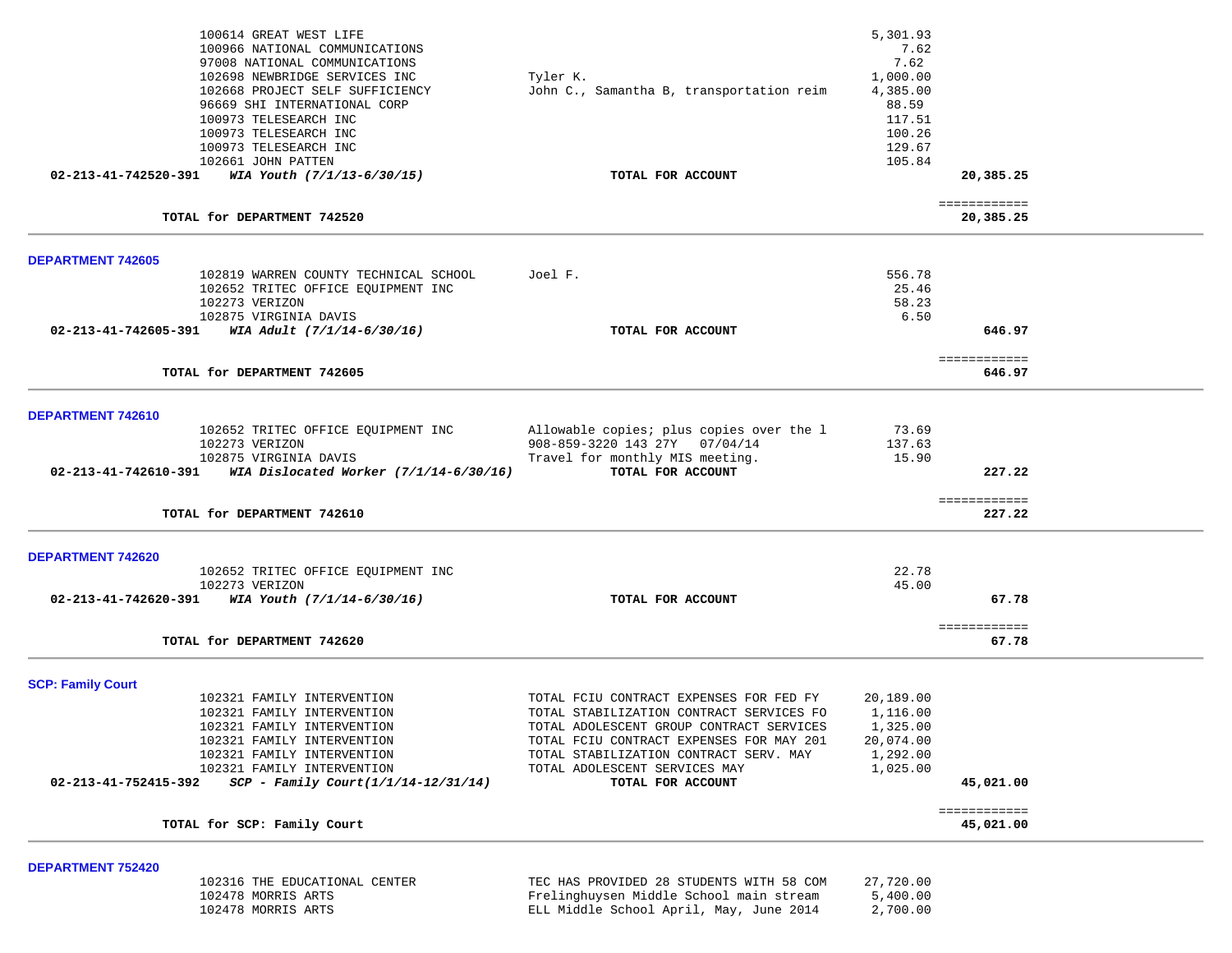| 02-213-41-752420-392           | 102446 NEWBRIDGE SERVICES INC<br>SCP-Program Services (1/1/14-12/31/14)                                                                                                                                                                                                                                                                                                                                                                                                                                                                                                                                                                                    | SUMMER YOUTH PROGRAM SERVICES RENDERED B<br>TOTAL FOR ACCOUNT                                                                                                                                                                                                                                                                                                                                                                                                                                                                                                                                                                                                                                                                        | 20, 137.35                                                                                                                                                                                     | 55,957.35                              |
|--------------------------------|------------------------------------------------------------------------------------------------------------------------------------------------------------------------------------------------------------------------------------------------------------------------------------------------------------------------------------------------------------------------------------------------------------------------------------------------------------------------------------------------------------------------------------------------------------------------------------------------------------------------------------------------------------|--------------------------------------------------------------------------------------------------------------------------------------------------------------------------------------------------------------------------------------------------------------------------------------------------------------------------------------------------------------------------------------------------------------------------------------------------------------------------------------------------------------------------------------------------------------------------------------------------------------------------------------------------------------------------------------------------------------------------------------|------------------------------------------------------------------------------------------------------------------------------------------------------------------------------------------------|----------------------------------------|
|                                | TOTAL for DEPARTMENT 752420                                                                                                                                                                                                                                                                                                                                                                                                                                                                                                                                                                                                                                |                                                                                                                                                                                                                                                                                                                                                                                                                                                                                                                                                                                                                                                                                                                                      |                                                                                                                                                                                                | ============<br>55,957.35              |
| <b>DEPARTMENT 752425</b>       |                                                                                                                                                                                                                                                                                                                                                                                                                                                                                                                                                                                                                                                            |                                                                                                                                                                                                                                                                                                                                                                                                                                                                                                                                                                                                                                                                                                                                      |                                                                                                                                                                                                |                                        |
| 02-213-41-752425-392           | 99676 NJACYSC<br>$SCP-Program$ Management $(1/1/14-12/31/14)$                                                                                                                                                                                                                                                                                                                                                                                                                                                                                                                                                                                              | 2014 Annual NJACYSC Membership Dues<br>TOTAL FOR ACCOUNT                                                                                                                                                                                                                                                                                                                                                                                                                                                                                                                                                                                                                                                                             | 50.00                                                                                                                                                                                          | 50.00                                  |
|                                | TOTAL for DEPARTMENT 752425                                                                                                                                                                                                                                                                                                                                                                                                                                                                                                                                                                                                                                |                                                                                                                                                                                                                                                                                                                                                                                                                                                                                                                                                                                                                                                                                                                                      |                                                                                                                                                                                                | ============<br>50.00                  |
| <b>Juvenile Accountability</b> |                                                                                                                                                                                                                                                                                                                                                                                                                                                                                                                                                                                                                                                            |                                                                                                                                                                                                                                                                                                                                                                                                                                                                                                                                                                                                                                                                                                                                      |                                                                                                                                                                                                |                                        |
| 02-213-41-756405-391           | 102533 M.C. JUVENILE DETENTION CENTER<br>Juvenile Accountability(1/1/14-12/31/14)                                                                                                                                                                                                                                                                                                                                                                                                                                                                                                                                                                          | Contract for the MC Juvenile Detention c<br>TOTAL FOR ACCOUNT                                                                                                                                                                                                                                                                                                                                                                                                                                                                                                                                                                                                                                                                        | 1,259.00                                                                                                                                                                                       | 1,259.00                               |
|                                | TOTAL for Juvenile Accountability                                                                                                                                                                                                                                                                                                                                                                                                                                                                                                                                                                                                                          |                                                                                                                                                                                                                                                                                                                                                                                                                                                                                                                                                                                                                                                                                                                                      |                                                                                                                                                                                                | ============<br>1,259.00               |
| DEPARTMENT 758310              |                                                                                                                                                                                                                                                                                                                                                                                                                                                                                                                                                                                                                                                            |                                                                                                                                                                                                                                                                                                                                                                                                                                                                                                                                                                                                                                                                                                                                      |                                                                                                                                                                                                |                                        |
| 02-213-41-758310-392           | 101323 BOROUGH OF MADISON<br>101319 TOWNSHIP OF MONTVILLE<br>101322 HANOVER TWP MUNICIPAL ALLIANCE<br>100970 TOWNSHIP OF MENDHAM<br>100280 STAPLES BUSINESS ADVANTAGE<br>100280 STAPLES BUSINESS ADVANTAGE<br>100280 STAPLES BUSINESS ADVANTAGE<br>101330 TOWNSHIP OF BOONTON<br>100968 TOWNSHIP OF WASHINGTON<br>101320 TOWNSHIP OF WASHINGTON<br>102531 WHARTON BORO MUNICIPAL<br>102453 TOWNSHIP OF EAST HANOVER<br>102329 MORRIS PLAINS MUNICIPAL ALL.<br>102629 CHATHAM TOWNSHIP<br>102694 ROCKAWAY BOROUGH<br>102762 DOVER/VG MUNICIPAL ALLIANCE<br>102628 TOWNSHIP OF CHESTER<br>Municipal Alliance (1/1/13-6/30/14)<br>TOTAL for DEPARTMENT 758310 | 2013 Madison Municipal Alliance Q6 Expen<br>2013 Montville Municipal Alliance Q6 Exp<br>2013 Hanover Township Municipal Alliance<br>2013 Mendham Municipal Alliance Q6 Expen<br>Drive Cruzer USB Flash drive<br>HP LaserJet ink<br>Interoffice envelopes<br>2013 Boonton Township Municipal Alliance<br>2013 Washington Township Municipal Allia<br>2013 Washington Township Municipal Allia<br>2013 Wharton Municipal Alliance Q6 Expen<br>2013 East Hanover Municipal Alliance Q6<br>2013 Morris Plains Municipal Alliance Q6<br>2013 Chatham Municipal Alliance Q6 Expen<br>2013 Rockaway Borough Municipal Alliance<br>2013 Dover/Victroy Gardens Municipal All<br>2013 Chester Municipal Alliance Q6 Expen<br>TOTAL FOR ACCOUNT | 6,057.00<br>7,661.48<br>8,696.61<br>5,874.86<br>12.66<br>124.04<br>15.19<br>1,239.27<br>7,656.09<br>530.18<br>1,106.98<br>4,021.21<br>1,000.00<br>7,540.17<br>2,755.77<br>9,249.98<br>6,295.66 | 69,837.15<br>============<br>69,837.15 |
| DEPARTMENT 771410              |                                                                                                                                                                                                                                                                                                                                                                                                                                                                                                                                                                                                                                                            |                                                                                                                                                                                                                                                                                                                                                                                                                                                                                                                                                                                                                                                                                                                                      |                                                                                                                                                                                                |                                        |
|                                | 96215 CRIME POINT<br>96215 CRIME POINT<br>96215 CRIME POINT<br>100437 JOSEPH COSTELLO<br>99450 RECONYX, INC.<br>99450 RECONYX, INC.<br>99461 MACK CAMERA & VIDEO SERVICE<br>99461 MACK CAMERA & VIDEO SERVICE<br>99461 MACK CAMERA & VIDEO SERVICE<br>99461 MACK CAMERA & VIDEO SERVICE<br>99461 MACK CAMERA & VIDEO SERVICE<br>99461 MACK CAMERA & VIDEO SERVICE<br>99461 MACK CAMERA & VIDEO SERVICE<br>99461 MACK CAMERA & VIDEO SERVICE                                                                                                                                                                                                                | Estimate #4328**Item PE1-NVR Peripher-Ey<br>Cable Modem<br>Shipping and handling<br>Item 46-315UVB 15.12"x 19" UV BLK<br>*Quote #110928**SM750 HyperFire License<br>Shipping & Handling<br>Ouote Date: 6/10/14** Canon T31 w/18-55m<br>Promaster UV Filters for above lenses<br>MACK 1307 Diamon Svc Contract f/T31 & 18<br>Tom Tom Start 55TM Navigation GPS<br>Carson X-View 7x32 Monocular 18" close f<br>Lowepro Flipside 200 Backpack<br>Twin pack Promaster 8 GB DSHC Cards<br>Promaster LP-E8 Battery *** All equipment                                                                                                                                                                                                       | 10,000.00<br>1,000.00<br>65.00<br>16.47<br>2,599.96<br>9.82<br>1,499.96<br>60.00<br>218.98<br>258.00<br>116.00<br>154.00<br>40.00<br>60.76                                                     |                                        |
| 02-213-41-771410-391           | Multi-Jurisdc Task Force(7/1/13-6/30/14)                                                                                                                                                                                                                                                                                                                                                                                                                                                                                                                                                                                                                   | TOTAL FOR ACCOUNT                                                                                                                                                                                                                                                                                                                                                                                                                                                                                                                                                                                                                                                                                                                    |                                                                                                                                                                                                | 16,098.95                              |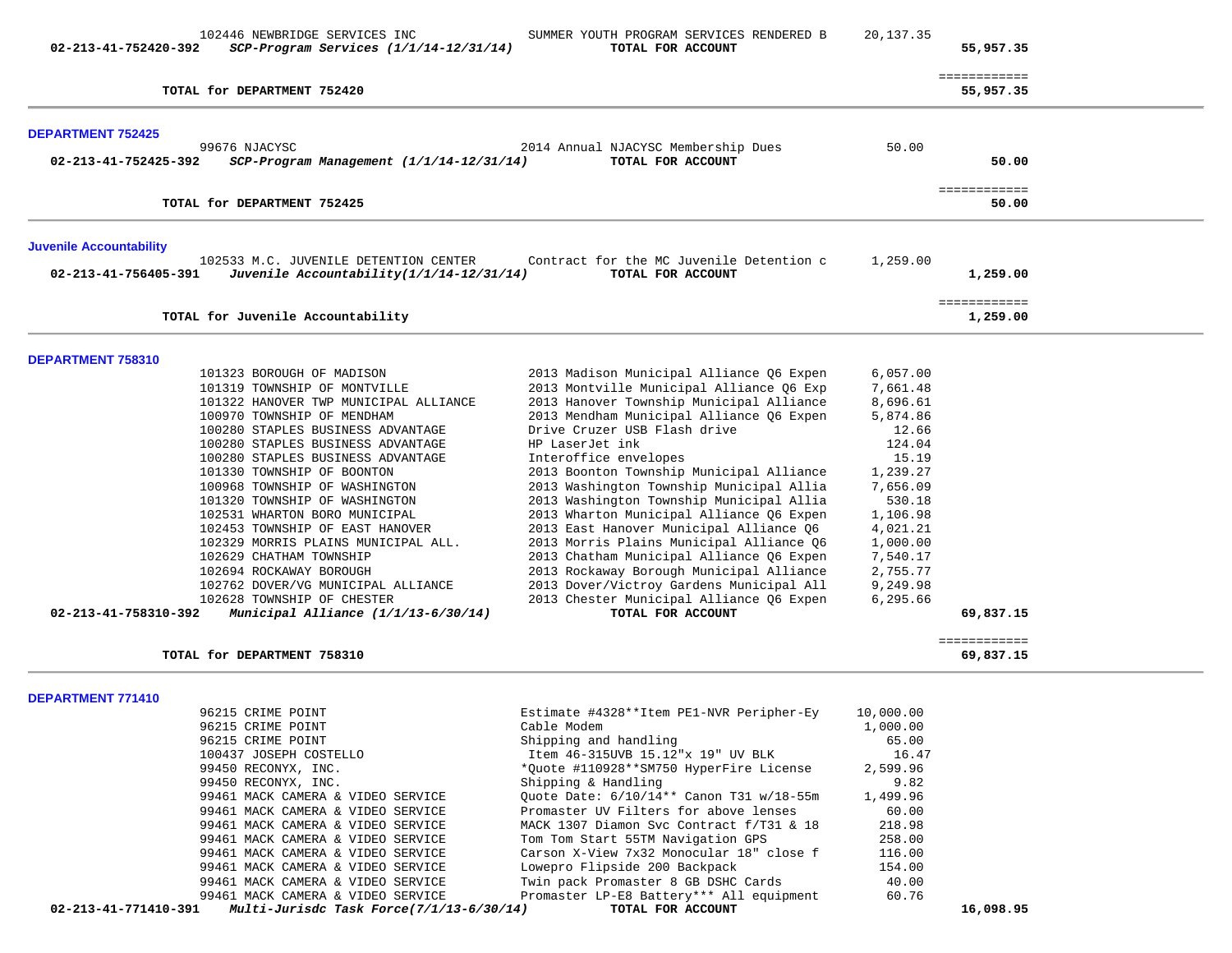| TOTAL for DEPARTMENT 771410                                                                                                                                                                                                                                                                                                                                                                       |                                                                                                                                                                                                                                                                                                                                                                                                                                                                                                                                                                               |                                                                                                                                       | ============<br>16,098.95            |  |
|---------------------------------------------------------------------------------------------------------------------------------------------------------------------------------------------------------------------------------------------------------------------------------------------------------------------------------------------------------------------------------------------------|-------------------------------------------------------------------------------------------------------------------------------------------------------------------------------------------------------------------------------------------------------------------------------------------------------------------------------------------------------------------------------------------------------------------------------------------------------------------------------------------------------------------------------------------------------------------------------|---------------------------------------------------------------------------------------------------------------------------------------|--------------------------------------|--|
| <b>DEPARTMENT 774405</b><br>97708 TOWN OF BOONTON<br>02-213-41-774405-391<br>DRE Call Out (10/1/13-9/30/14)                                                                                                                                                                                                                                                                                       | C.Petonak Callout 1/23/14<br>TOTAL FOR ACCOUNT                                                                                                                                                                                                                                                                                                                                                                                                                                                                                                                                | 220.00                                                                                                                                | 220.00                               |  |
| TOTAL for DEPARTMENT 774405                                                                                                                                                                                                                                                                                                                                                                       |                                                                                                                                                                                                                                                                                                                                                                                                                                                                                                                                                                               |                                                                                                                                       | ============<br>220.00               |  |
| DEPARTMENT 783410                                                                                                                                                                                                                                                                                                                                                                                 |                                                                                                                                                                                                                                                                                                                                                                                                                                                                                                                                                                               |                                                                                                                                       |                                      |  |
| 101377 DOROTHY DIFABIO<br>101378 DOROTHY DIFABIO<br>101378 DOROTHY DIFABIO<br>101376 SANDRA HOYER<br>101383 BETTY ANN DERCO<br>101383 BETTY ANN DERCO<br>101381 JUNE WITTY<br>101381 JUNE WITTY<br>101381 JUNE WITTY<br>101381 JUNE WITTY<br>101381 JUNE WITTY<br>101382 JANET B. NOVELLO<br>101382 JANET B. NOVELLO<br>101382 JANET B. NOVELLO<br>102946 DOROTHY DIFABIO<br>02-213-41-783410-391 | SANE SART Grant mileage reimbursement fo<br>IAFN Conference Fee<br>Mileage Reimbursement to Conference (93.<br>SANE SART GRANT - Reimbursement of Out o<br>IAFN Conference 5/13/14 Fee<br>Mileage reimbursement to and from Confer<br>IAFN Conference Fee 5/13/14<br>Mileage Reimbursement to and from Confer<br>IAFN Conference Fee 12/03/13<br>Mileage Reimbursement to and from Confer<br>TOLLS<br>IAFN CONFERENCE FEE-5/13/14<br>IAFN CONFERENCE FEE-12/03/13<br>DEIDRE'S HOUSE CONFERENCE 1/30/14 "PATH<br>Feb.& March 2014 Mileage Reimbursement *<br>TOTAL FOR ACCOUNT | 96.99<br>80.00<br>32.76<br>116.83<br>100.00<br>41.54<br>80.00<br>47.81<br>80.00<br>92.05<br>4.25<br>80.00<br>80.00<br>180.00<br>98.72 |                                      |  |
| SART/SANE Program(10/1/13-9/30/14)<br>TOTAL for DEPARTMENT 783410                                                                                                                                                                                                                                                                                                                                 |                                                                                                                                                                                                                                                                                                                                                                                                                                                                                                                                                                               |                                                                                                                                       | 1,210.95<br>============<br>1,210.95 |  |
| DEPARTMENT 784430<br>100613 RUTGERS UNIVERSITY                                                                                                                                                                                                                                                                                                                                                    | Inv Date $7/1/14$ for Billing Period $1/1/1$ 119,800.19                                                                                                                                                                                                                                                                                                                                                                                                                                                                                                                       |                                                                                                                                       |                                      |  |
| 102326 RUTGERS UNIVERSITY<br>FFY11 UASI(12/27/11-8/31/14)<br>02-213-41-784430-391                                                                                                                                                                                                                                                                                                                 | Partial payment of RO PO 78103 dated 5/1<br>TOTAL FOR ACCOUNT                                                                                                                                                                                                                                                                                                                                                                                                                                                                                                                 | 93,314.68                                                                                                                             | 213, 114.87                          |  |
| TOTAL for DEPARTMENT 784430                                                                                                                                                                                                                                                                                                                                                                       |                                                                                                                                                                                                                                                                                                                                                                                                                                                                                                                                                                               |                                                                                                                                       | ============<br>213, 114.87          |  |
| <b>Urban Areas Security Initiativ</b><br>93764 HARRIS CORPORATION,<br>FFY13 UASI (9/1/13-8/31/15)<br>02-213-41-784530-391                                                                                                                                                                                                                                                                         | Ouote #0TE6779-03872 Dated 2/11/14<br>TOTAL FOR ACCOUNT                                                                                                                                                                                                                                                                                                                                                                                                                                                                                                                       | 155,540.00                                                                                                                            | 155,540.00                           |  |
| TOTAL for Urban Areas Security Initiativ                                                                                                                                                                                                                                                                                                                                                          |                                                                                                                                                                                                                                                                                                                                                                                                                                                                                                                                                                               |                                                                                                                                       | ============<br>155,540.00           |  |
| <b>MAPS</b><br>102256 FIVE TOWN REGIONAL DIAL-A-RIDE<br>102257 SENIOR SERVICES OF<br>102264 NJ ADVANCE MEDIA, LLC<br>102562 SODEXO INC & AFFILIATES<br>102560 ROUTEMATCH SOFTWARE, INC.<br>02-213-41-786405-394<br>MAPS (1/1/14-12/31/14)                                                                                                                                                         | Subgrant# SC002(SCDRTAP)Five Town Dial a<br>SC001 Apr-May-Jun 2014 Trips<br>Ad placed on 5/13/14#103731365-05132014.<br>Catering 7/10/14 Invoice #235768<br>Annual Hosting Fees. Invoice #18240<br>TOTAL FOR ACCOUNT                                                                                                                                                                                                                                                                                                                                                          | 24, 414.51<br>1,350.00<br>146.84<br>218.85<br>8,250.00                                                                                | 34,380.20                            |  |
| TOTAL for MAPS                                                                                                                                                                                                                                                                                                                                                                                    |                                                                                                                                                                                                                                                                                                                                                                                                                                                                                                                                                                               |                                                                                                                                       | ============<br>34,380.20            |  |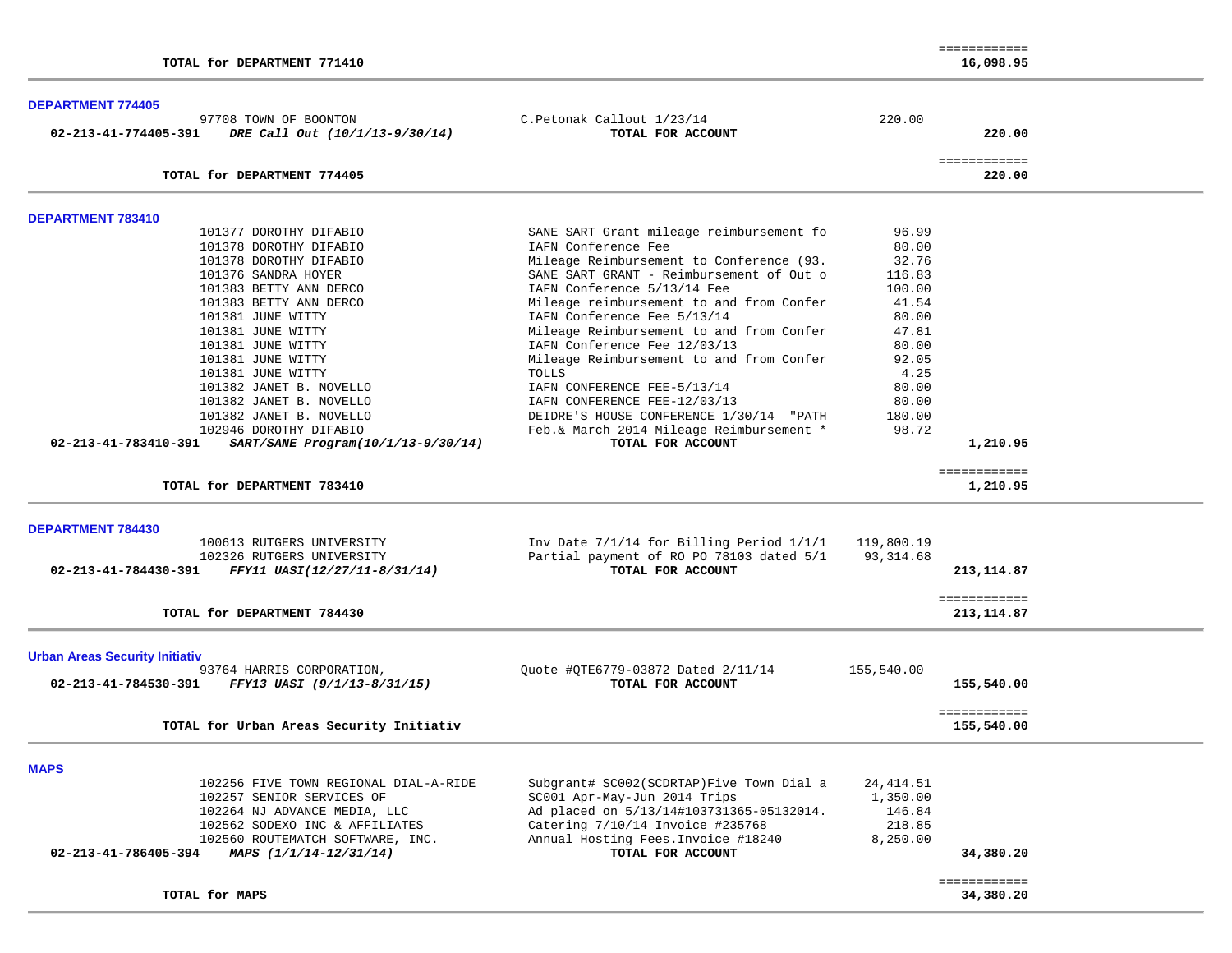| <b>JARC Grant</b>                     |                                                                      |                                                               |                 |              |  |
|---------------------------------------|----------------------------------------------------------------------|---------------------------------------------------------------|-----------------|--------------|--|
|                                       | 102274 AEROFUND FINANCIAL INC.                                       | Transportation from June 30, 2014 throug                      | 2,949.55        |              |  |
|                                       | 100980 AEROFUND FINANCIAL INC.                                       | Transportation from 6/23/14 to 6/27/14.                       | 3,686.94        |              |  |
|                                       | 100800 AEROFUND FINANCIAL INC.                                       | Transportation from 6/16/14 to 6/20/14.                       | 3,686.94        |              |  |
|                                       | 102871 AEROFUND FINANCIAL INC.                                       | Transportation from July 7, 2014 to July                      | 3,686.94        |              |  |
|                                       | 102827 AEROFUND FINANCIAL INC.                                       | Transportation from July 14, 2014 to Jul                      | 3,686.94        |              |  |
| 02-213-41-792510-391                  | JARC Grant Round 13 (7/1/13-6/30/15)                                 | TOTAL FOR ACCOUNT                                             |                 | 17,697.31    |  |
|                                       |                                                                      |                                                               |                 | ============ |  |
|                                       | TOTAL for JARC Grant                                                 |                                                               |                 | 17,697.31    |  |
|                                       |                                                                      |                                                               |                 |              |  |
| <b>Body Armor Replacement - Prose</b> | 98518 LANIGAN ASSOCIATES INC                                         |                                                               | 1,789.40        |              |  |
| 02-213-41-801305-392                  | Body Armor-Prosecutor(11/27/13-11/26/18)                             | Armor Express Seeraph Gen 2 IIIA with 5x<br>TOTAL FOR ACCOUNT |                 | 1,789.40     |  |
|                                       |                                                                      |                                                               |                 |              |  |
|                                       |                                                                      |                                                               |                 | ============ |  |
|                                       | TOTAL for Body Armor Replacement - Prose                             |                                                               |                 | 1,789.40     |  |
| <b>Police &amp; Fire Training</b>     |                                                                      |                                                               |                 |              |  |
|                                       | 100489 RUBBERFLOORINGINC.COM                                         | Folding Mats                                                  | 2,687.80        |              |  |
|                                       | 100489 RUBBERFLOORINGINC.COM                                         | Rounding                                                      | 94.47           |              |  |
| 02-213-41-803805-392                  | State Share                                                          | TOTAL FOR ACCOUNT                                             |                 | 2,782.27     |  |
|                                       |                                                                      |                                                               |                 | ============ |  |
|                                       | TOTAL for Police & Fire Training                                     |                                                               |                 | 2,782.27     |  |
|                                       |                                                                      |                                                               |                 |              |  |
| <b>Police &amp; Fire Training</b>     |                                                                      |                                                               |                 |              |  |
|                                       | 100582 STATE TOXICOLOGY LABORATORY                                   | 82 BPC Drug Testing                                           | 2,070.00        |              |  |
|                                       | 100582 STATE TOXICOLOGY LABORATORY                                   | ART Drug Testing                                              | 360.00          |              |  |
|                                       | 100489 RUBBERFLOORINGINC.COM                                         | Folding Mats                                                  | 2,822.19        |              |  |
|                                       | 100489 RUBBERFLOORINGINC.COM                                         | Rounding                                                      | $-94.45$        |              |  |
| 02-213-41-803905-392                  | State Share                                                          | TOTAL FOR ACCOUNT                                             |                 | 5,157.74     |  |
|                                       |                                                                      |                                                               |                 | ============ |  |
|                                       | TOTAL for Police & Fire Training                                     |                                                               |                 | 5,157.74     |  |
|                                       |                                                                      |                                                               |                 |              |  |
| <b>FY08 SCAAP</b>                     | 98872 B & G RESTORATION INC.                                         | MOLD REMEDIATION FOR CORRECTIONAL FACILI                      | 36,884.13       |              |  |
|                                       | 98873 ENVIRONMENTAL SAFETY                                           | MOLD REMEDIATION OVERSIGHT @ \$175.00 PER                     | 2,800.00        |              |  |
|                                       | 99681 ATLANTIC HEALTH SYSTEM                                         | MEDICAL CARE FOR S. TARNAWSKY DATED 4.19.                     | 5,619.75        |              |  |
| 02-213-41-806815-391                  | FY08 SCAAP Federal Share                                             | TOTAL FOR ACCOUNT                                             |                 | 45,303.88    |  |
|                                       |                                                                      |                                                               |                 | ============ |  |
|                                       | TOTAL for FY08 SCAAP                                                 |                                                               |                 | 45,303.88    |  |
|                                       |                                                                      |                                                               |                 |              |  |
| DEPARTMENT 832410                     |                                                                      |                                                               |                 |              |  |
|                                       | 99709 COMMUNICATIONS SERVICE<br>99556 FIRE FIGHTERS EQUIPMENT CO INC | quote for lighting repair on SUV 3<br>Quote 11296             | 251.56<br>81.00 |              |  |
|                                       |                                                                      | Quote 11295                                                   | 118.50          |              |  |
|                                       | 99556 FIRE FIGHTERS EQUIPMENT CO INC<br>99716 ACE COM                | Estimate 63 dated 6/16/2014 Computer Mou                      | 575.00          |              |  |
|                                       | 99716 ACE COM                                                        | Install 150 Watt power inverter for comp                      | 109.00          |              |  |
|                                       | 100049 STAPLES BUSINESS ADVANTAGE                                    | Customer NYC 1054187 Supplies for lab tr                      | 479.99          |              |  |
|                                       | 100049 STAPLES BUSINESS ADVANTAGE                                    |                                                               | 91.36           |              |  |
|                                       | 100049 STAPLES BUSINESS ADVANTAGE                                    |                                                               | 14.18           |              |  |
|                                       | 100054 STAPLES BUSINESS ADVANTAGE                                    | Supplies for lab truckorder # 7119642439                      | 479.99          |              |  |
|                                       | 100054 STAPLES BUSINESS ADVANTAGE                                    |                                                               | 833.15          |              |  |
|                                       | 100054 STAPLES BUSINESS ADVANTAGE                                    |                                                               | 155.88          |              |  |
|                                       |                                                                      |                                                               |                 |              |  |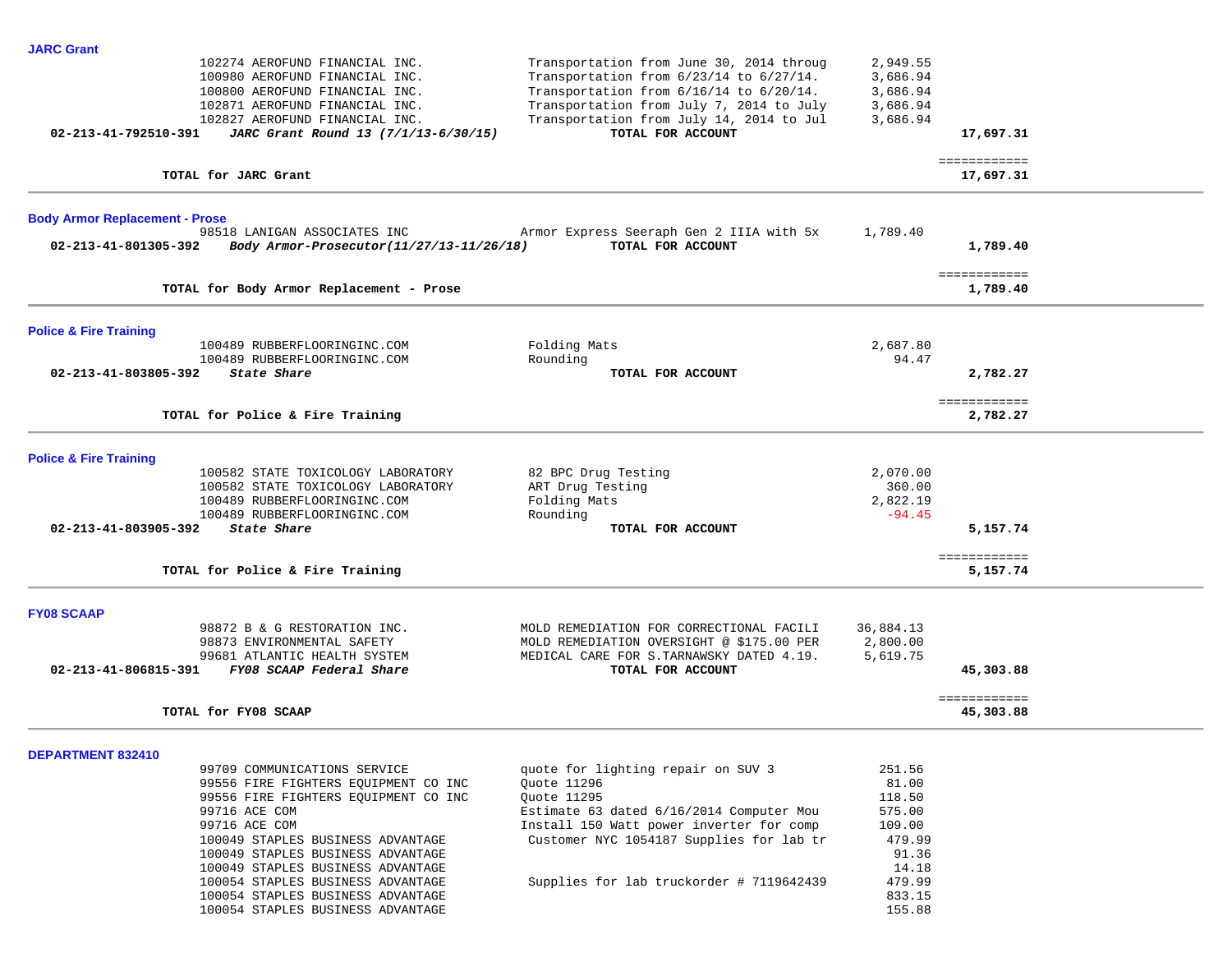| 02-213-41-832410-392     | CEHA 2014 (7/1/13-6/30/14)                                                         | TOTAL FOR ACCOUNT                                                                                        | 3,189.61                               |  |
|--------------------------|------------------------------------------------------------------------------------|----------------------------------------------------------------------------------------------------------|----------------------------------------|--|
|                          | TOTAL for DEPARTMENT 832410                                                        |                                                                                                          | ============<br>3,189.61               |  |
| <b>NACCHO Grant</b>      |                                                                                    |                                                                                                          |                                        |  |
| 02-213-41-862705-391     | 100046 MOORE MEDICAL LLC<br>NACCHO Grant Federal Share                             | order # 17009730 dated 6/20/2014<br>TOTAL FOR ACCOUNT                                                    | 145.04<br>145.04                       |  |
|                          | TOTAL for NACCHO Grant                                                             |                                                                                                          | ============<br>145.04                 |  |
| <b>DEPARTMENT 864180</b> |                                                                                    |                                                                                                          |                                        |  |
| 02-213-41-864180-391     | 102984 KONKUS CORPORATION<br>STP-C00S210 (8/31/11-8/31/14)                         | Replacement of Bridge No. 1401-202 on Mi<br>TOTAL FOR ACCOUNT                                            | 55,393.20<br>55,393.20                 |  |
|                          | TOTAL for DEPARTMENT 864180                                                        |                                                                                                          | ============<br>55,393.20              |  |
| <b>DEPARTMENT 864495</b> |                                                                                    |                                                                                                          |                                        |  |
| 02-213-41-864495-391     | 102757 TILCON NEW YORK INC.<br>102758 TILCON NEW YORK INC.<br>2014 ATP- County Aid | Milling & Resurfacing of Long Hill Road<br>Milling & Resurfacing of Mendham Road in<br>TOTAL FOR ACCOUNT | 182,797.73<br>181,269.06<br>364,066.79 |  |
|                          | TOTAL for DEPARTMENT 864495                                                        |                                                                                                          | ============<br>364,066.79             |  |
| <b>DEPARTMENT 864505</b> |                                                                                    |                                                                                                          |                                        |  |
| 02-213-41-864505-391     | 102918 KONKUS CORPORATION<br>Nwbrgh Rd STP-C00S(211)(9/11/12-9/11/15)              | TOTAL FOR ACCOUNT                                                                                        | 274,695.35<br>274,695.35               |  |
|                          | TOTAL for DEPARTMENT 864505                                                        |                                                                                                          | ============<br>274,695.35             |  |
| DEPARTMENT 864510        |                                                                                    |                                                                                                          |                                        |  |
| 02-213-41-864510-391     | 102901 RITACCO CONSTRUCTION INC<br>STP-C00S(242)(9/11/12-9/11/15)                  | Replacement of Br. No. 1400-832 on Berks<br>TOTAL FOR ACCOUNT                                            | 326,589.46<br>326,589.46               |  |
| 02-213-41-864510-392     | 102986 GREENMAN PEDERSEN INC<br>STP-C00S(242)(9/11/12-9/11/15)                     | Construction Inspection Resident Enginee<br>TOTAL FOR ACCOUNT                                            | 22, 264.20<br>22,264.20                |  |
|                          | TOTAL for DEPARTMENT 864510                                                        |                                                                                                          | ============<br>348,853.66             |  |
| <b>DEPARTMENT 864515</b> | 101239 HATCH MOTT MACDONALD, LLC                                                   | Construction Support Services for Morris                                                                 | 10,204.84                              |  |
| 02-213-41-864515-392     | $UnionSchl/STP-C00S(337)(9/11/12-9/11/15)$                                         | TOTAL FOR ACCOUNT                                                                                        | 10,204.84                              |  |
|                          | TOTAL for DEPARTMENT 864515                                                        |                                                                                                          | ============<br>10,204.84              |  |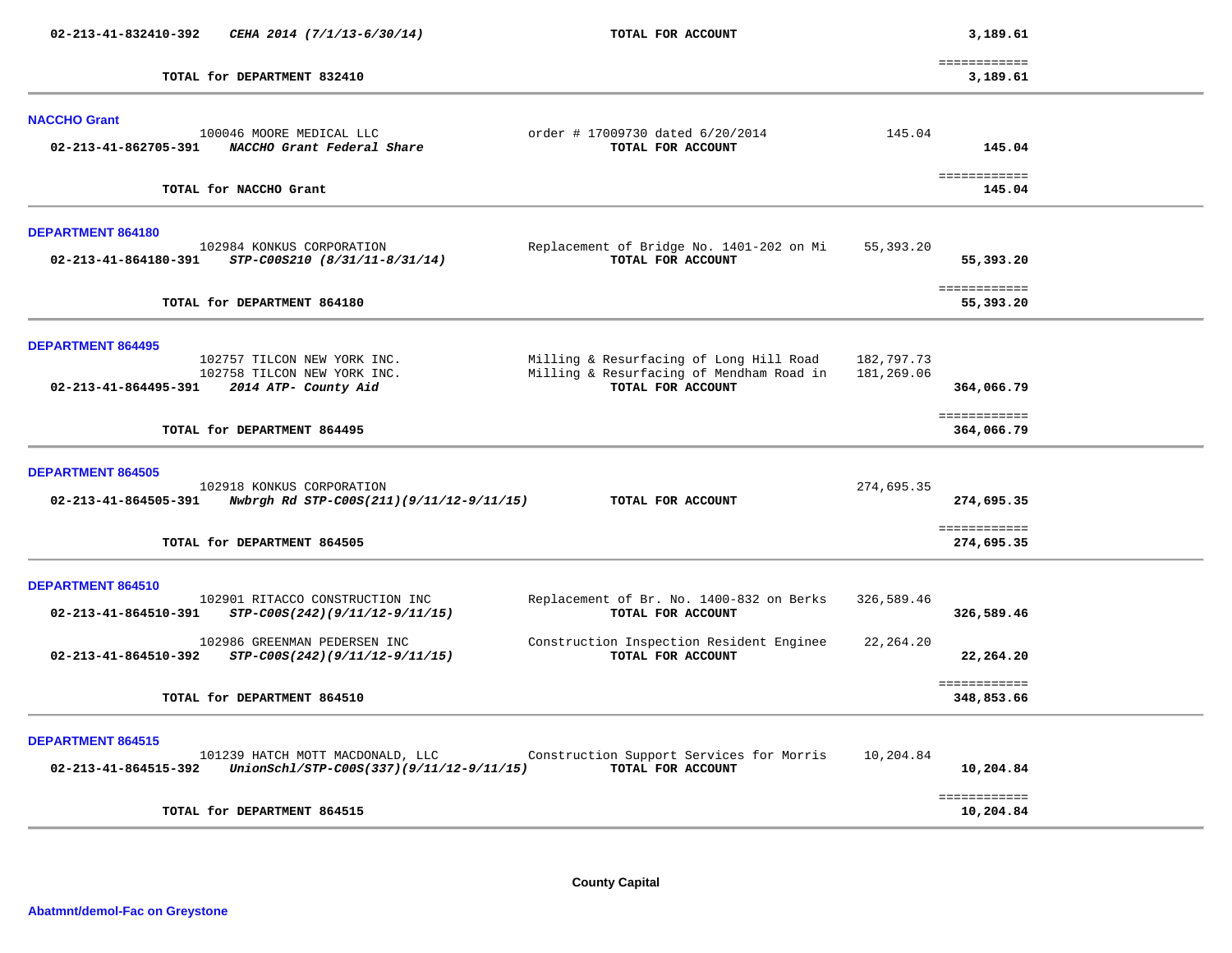| 101424 DECOTIIS, FITZPATRICK &<br>Miscellaneous - Other<br>04-216-55-953087-909        | Legal services<br>TOTAL FOR ACCOUNT                           | 598.00     | 598.00                     |  |
|----------------------------------------------------------------------------------------|---------------------------------------------------------------|------------|----------------------------|--|
| TOTAL for Abatmnt/demol-Fac on Greystone                                               |                                                               |            | ============<br>598.00     |  |
| Cty roadwy drainage improv<br>101745 BOSWELL ENGINEERING INC                           | Prof. Engr. Svcs. for MC-101 Sussex Tpke                      | 4,112.98   |                            |  |
| Miscellaneous - Other<br>04-216-55-953098-909                                          | TOTAL FOR ACCOUNT                                             |            | 4,112.98                   |  |
| TOTAL for Cty roadwy drainage improv                                                   |                                                               |            | ============<br>4,112.98   |  |
| Analy dam condition, rehab dams<br>102328 CIVIL DYNAMICS INC                           | Construction Support                                          | 8,826.70   |                            |  |
| 102328 CIVIL DYNAMICS INC                                                              | Construction Inspection and Admin                             | 22,000.00  |                            |  |
| 101243 CIVIL DYNAMICS INC                                                              | Construction Support Services                                 | 8,754.40   |                            |  |
| 101243 CIVIL DYNAMICS INC                                                              | Construction Inspection & Admin                               | 22,000.00  |                            |  |
| 101243 CIVIL DYNAMICS INC                                                              | Emergency Prof. Services                                      | 5,101.90   |                            |  |
| Miscellaneous - Other<br>04-216-55-953113-909                                          | TOTAL FOR ACCOUNT                                             |            | 66,683.00                  |  |
| 102393 RON-JON CONSTRUCTION CORP.                                                      | PROFESSIONAL SERVICES - REHABILITATION                        | 230,055.00 |                            |  |
| 04-216-55-953113-951<br>Building & Improvements                                        | TOTAL FOR ACCOUNT                                             |            | 230,055.00                 |  |
| TOTAL for Analy dam condition, rehab dams                                              |                                                               |            | ============<br>296,738.00 |  |
| <b>Bridge DesignConstr varCty Loc</b>                                                  |                                                               |            |                            |  |
| 102922 KONKUS CORPORATION                                                              | Replacement of Br. No. 407 on Smith Road                      | 127,055.81 |                            |  |
| 102918 KONKUS CORPORATION                                                              | Replacement of Bi County Bridge No. 1401                      | 4,092.00   |                            |  |
| 04-216-55-953137-951<br>Building & Improvements                                        | TOTAL FOR ACCOUNT                                             |            | 131,147.81                 |  |
| TOTAL for Bridge DesignConstr varCty Loc                                               |                                                               |            | ============<br>131,147.81 |  |
|                                                                                        |                                                               |            |                            |  |
| <b>InstallCty Roadway Drain Imprv</b>                                                  |                                                               |            |                            |  |
| 101296 D.R. JOHNSON & ASSOCIATES, LLC<br>Miscellaneous - Other<br>04-216-55-953141-909 | General Engineering Services for the per<br>TOTAL FOR ACCOUNT | 3,462.38   | 3,462.38                   |  |
|                                                                                        |                                                               |            |                            |  |
| TOTAL for InstallCty Roadway Drain Imprv                                               |                                                               |            | ============<br>3,462.38   |  |
| <b>FeasibilityStudy Wing CommCtr</b>                                                   |                                                               |            |                            |  |
| 101433 CLEARY GIACOBBE ALFIERI &                                                       | legal services                                                | 384.00     |                            |  |
| 04-216-55-953163-909<br>Miscellaneous - Other                                          | TOTAL FOR ACCOUNT                                             |            | 384.00                     |  |
| TOTAL for FeasibilityStudy Wing CommCtr                                                |                                                               |            | ============<br>384.00     |  |
| <b>Road Design/Construction</b>                                                        |                                                               |            |                            |  |
| 101297 KEEGAN TECHNOLOGY &                                                             | Invoice # 41709, Replacement of Bridge N                      | 2,686.00   |                            |  |
| 102928 THE RBA GROUP INC.                                                              | Inv#12 Prof. Svcs. Rendered ConcerningRo                      | 2,810.00   |                            |  |
| Miscellaneous - Other<br>04-216-55-953165-909                                          | TOTAL FOR ACCOUNT                                             |            | 5,496.00                   |  |
| TOTAL for Road Design/Construction                                                     |                                                               |            | ============<br>5,496.00   |  |
|                                                                                        |                                                               |            |                            |  |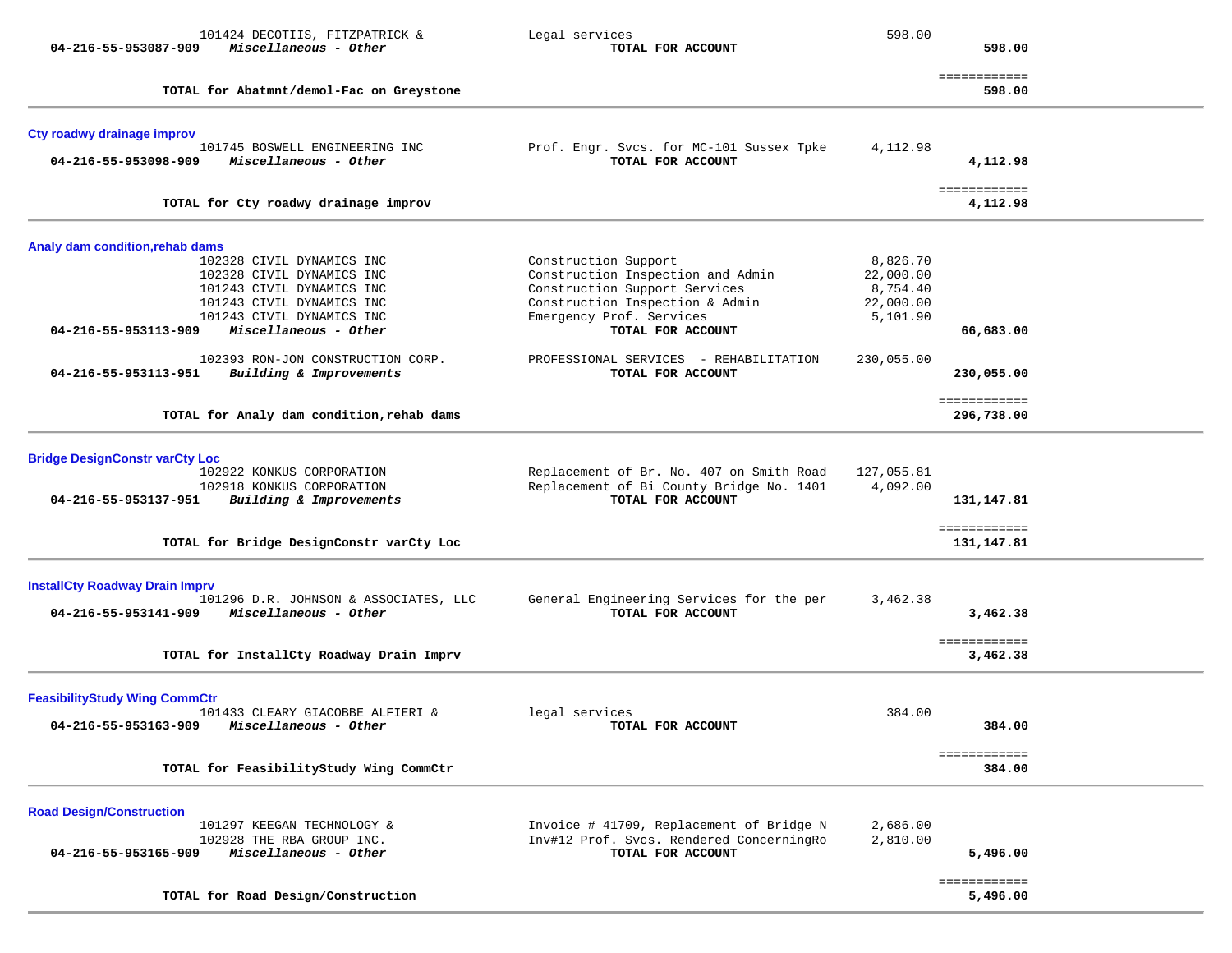| <b>Rpl/Upgr Fire/Sprinkler Sys</b>                                                            |                                                                                                         |           |                           |  |
|-----------------------------------------------------------------------------------------------|---------------------------------------------------------------------------------------------------------|-----------|---------------------------|--|
| 04-216-55-953181-951<br>Building & Improvements                                               | 102987 NORTHEASTERN INTERIOR SERVICES LLC Replacement of Fire Doors at the Court H<br>TOTAL FOR ACCOUNT | 30,400.00 | 30,400.00                 |  |
| TOTAL for Rpl/Upgr Fire/Sprinkler Sys                                                         |                                                                                                         |           | ============<br>30,400.00 |  |
| <b>DEPARTMENT 953202</b>                                                                      |                                                                                                         |           |                           |  |
| 102265 IZENBERG APPRAISAL ASSOCIATES                                                          | Block 101, Lot 2                                                                                        | 2,700.00  |                           |  |
| 101241 WATERS, MCPHERSON, MCNEILL, P.C.                                                       | legal services                                                                                          | 684.00    |                           |  |
| 102788 KELLER & KIRKPATRICK                                                                   | Milling & Resurfacing Projects 2014-Grou                                                                | 2,765.40  |                           |  |
| 102789 KELLER & KIRKPATRICK                                                                   | Morris County Milling & Resurfacing Proj                                                                | 2,694.60  |                           |  |
| 102930 TRC LOCKBOX<br>Road Resurfacing/Construction/Imprvments<br>04-216-55-953202-909        | Traffic Signal/Intersection Design (Ridg<br>TOTAL FOR ACCOUNT                                           | 518.50    | 9,362.50                  |  |
|                                                                                               |                                                                                                         |           |                           |  |
| 102757 TILCON NEW YORK INC.                                                                   |                                                                                                         | 6,580.00  |                           |  |
| 102758 TILCON NEW YORK INC.                                                                   |                                                                                                         | 15,810.00 |                           |  |
| Road Resurfacing/Construction/Imprvments<br>04-216-55-953202-951                              | TOTAL FOR ACCOUNT                                                                                       |           | 22,390.00                 |  |
|                                                                                               |                                                                                                         |           |                           |  |
| TOTAL for DEPARTMENT 953202                                                                   |                                                                                                         |           | ============<br>31,752.50 |  |
|                                                                                               |                                                                                                         |           |                           |  |
|                                                                                               |                                                                                                         |           |                           |  |
| <b>DEPARTMENT 953211</b>                                                                      |                                                                                                         |           |                           |  |
| 101222 WEBSTER PLUMBING &                                                                     | RE: CAC/ 06-18-14                                                                                       | 475.00    |                           |  |
| 04-216-55-953211-951<br>Replace Plumbing Fixtures - Var Facil                                 | TOTAL FOR ACCOUNT                                                                                       |           | 475.00                    |  |
|                                                                                               |                                                                                                         |           | ============              |  |
| TOTAL for DEPARTMENT 953211                                                                   |                                                                                                         |           | 475.00                    |  |
|                                                                                               |                                                                                                         |           |                           |  |
|                                                                                               |                                                                                                         |           |                           |  |
| <b>DEPARTMENT 953225</b>                                                                      |                                                                                                         |           |                           |  |
| 102923 KONKUS CORPORATION<br>Bridge Design, Renov, Construc - Var Loc<br>04-216-55-953225-951 | Replacement of Bridge No. 629 on Mendham<br>TOTAL FOR ACCOUNT                                           | 99,540.32 | 99,540.32                 |  |
|                                                                                               |                                                                                                         |           |                           |  |
|                                                                                               |                                                                                                         |           | ============              |  |
| TOTAL for DEPARTMENT 953225                                                                   |                                                                                                         |           | 99,540.32                 |  |
|                                                                                               |                                                                                                         |           |                           |  |
| <b>DEPARTMENT 953269</b>                                                                      |                                                                                                         |           |                           |  |
| 101238 CHRISTOPHER P STATILE PA                                                               | Construction Inspections Services for th                                                                | 16,228.50 |                           |  |
| 102790 KELLER & KIRKPATRICK                                                                   | Construction Inspection - Clerk of the W                                                                | 11,440.00 |                           |  |
| 04-216-55-953269-909<br>Bridge Design/Constr - var locations                                  | TOTAL FOR ACCOUNT                                                                                       |           | 27,668.50                 |  |
|                                                                                               |                                                                                                         |           |                           |  |
| 102901 RITACCO CONSTRUCTION INC                                                               |                                                                                                         | 735.90    |                           |  |
| 04-216-55-953269-951<br>Bridge Design/Constr - var locations                                  | TOTAL FOR ACCOUNT                                                                                       |           | 735.90                    |  |
|                                                                                               |                                                                                                         |           | ============              |  |
| TOTAL for DEPARTMENT 953269                                                                   |                                                                                                         |           | 28,404.40                 |  |
|                                                                                               |                                                                                                         |           |                           |  |
|                                                                                               |                                                                                                         |           |                           |  |
| <b>DEPARTMENT 953270</b>                                                                      |                                                                                                         |           |                           |  |
| 102656 TOP LINE CONSTRUCTION CORP                                                             | Labor, Materials & Services Rendered for                                                                | 47,467.59 |                           |  |
| 102782 TOP LINE CONSTRUCTION CORP                                                             | Realignment of Boonton Avenue in the Tow                                                                | 41,658.24 |                           |  |
| Road Design/Construc - var locations<br>04-216-55-953270-951                                  | TOTAL FOR ACCOUNT                                                                                       |           | 89,125.83                 |  |
|                                                                                               |                                                                                                         |           | ============              |  |
| TOTAL for DEPARTMENT 953270                                                                   |                                                                                                         |           | 89,125.83                 |  |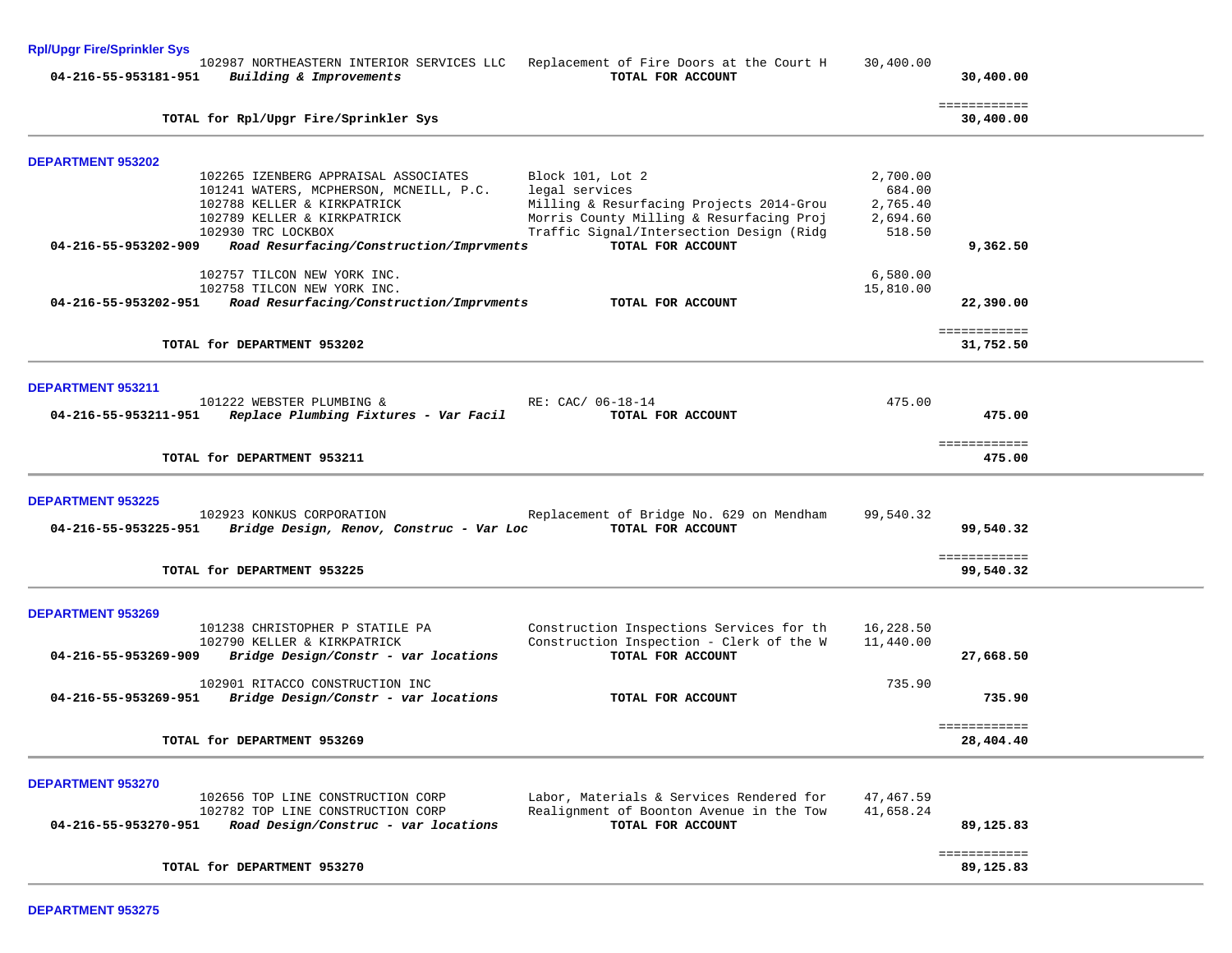| 100697 BINSKY & SNYDER SERVICES LLC<br>RE: CTY LIBRARY/ 04-30-14<br>100697 BINSKY & SNYDER SERVICES LLC<br>RE: CTY GARAGE/ 05-21-14<br>100697 BINSKY & SNYDER SERVICES LLC<br>RE: A&R/ 05-23-14<br>$04-216-55-953275-951$ HVAC Equip Var Bldgs - Bldgs & Grounds<br>TOTAL FOR ACCOUNT                                                                                                                                                                                       | 1,375.48<br>184.00<br>184.00                           | 1,743.48                    |  |
|-----------------------------------------------------------------------------------------------------------------------------------------------------------------------------------------------------------------------------------------------------------------------------------------------------------------------------------------------------------------------------------------------------------------------------------------------------------------------------|--------------------------------------------------------|-----------------------------|--|
| TOTAL for DEPARTMENT 953275                                                                                                                                                                                                                                                                                                                                                                                                                                                 |                                                        | ============<br>1,743.48    |  |
| <b>DEPARTMENT 953289</b>                                                                                                                                                                                                                                                                                                                                                                                                                                                    |                                                        |                             |  |
| 101230 SPEEDWELL ELECTRIC MOTORS<br>WO72623/ RE: W&M/ 06-20-14<br>04-216-55-953289-951 Replace Motors, Fans, Pumps-BldgsGrnds<br>TOTAL FOR ACCOUNT                                                                                                                                                                                                                                                                                                                          | 76.00                                                  | 76.00                       |  |
| TOTAL for DEPARTMENT 953289                                                                                                                                                                                                                                                                                                                                                                                                                                                 |                                                        | <b>EEEEEEEEEEE</b><br>76.00 |  |
| <b>DEPARTMENT 953291</b>                                                                                                                                                                                                                                                                                                                                                                                                                                                    |                                                        |                             |  |
| 94271 SADAT ASSOCIATES, INC. Licensed Remediation of Professional Ser<br>101745 BOSWELL ENGINEERING INC<br>04-216-55-953291-909 Var Roadway Drainage Proj - Public Works TOTAL FOR ACCOUNT                                                                                                                                                                                                                                                                                  | 1,100.00<br>3,266.30                                   | 4,366.30                    |  |
| TOTAL for DEPARTMENT 953291                                                                                                                                                                                                                                                                                                                                                                                                                                                 |                                                        | ============<br>4,366.30    |  |
| <b>DEPARTMENT 953294</b><br>99943 CONSOLIDATED STEEL<br>RE: BOONTON BRIDGE REPAIR/ 05/31/14<br>102367 CONSOLIDATED STEEL<br>WO72765/ RE: JDC/ 07-01-14<br>04-216-55-953294-951 Replace Lighting/Ceilings/etc-Bldg&Grnds TOTAL FOR ACCOUNT                                                                                                                                                                                                                                   | 1,300.00<br>6,440.00                                   | 7,740.00                    |  |
| TOTAL for DEPARTMENT 953294                                                                                                                                                                                                                                                                                                                                                                                                                                                 |                                                        | ============<br>7,740.00    |  |
| <b>DEPARTMENT 953309</b><br>101005 AUTOMATED BUILDING CONTROLS RE: PSTA - CONTROLS NOT WORKING/ 07-03-1<br>04-216-55-953309-951 Upgr HVAC BldgAutomationSys-BldgsGrnds<br>TOTAL FOR ACCOUNT                                                                                                                                                                                                                                                                                 | 460.00                                                 | 460.00                      |  |
| TOTAL for DEPARTMENT 953309                                                                                                                                                                                                                                                                                                                                                                                                                                                 |                                                        | ============<br>460.00      |  |
| DEPARTMENT 953312<br>100686 CAPOZZI OVERHEAD DOORS, INC. RE: COUNTY GRG/ 06-20-14<br>04-216-55-953312-951 Rplc Pedestrian/Overhd Doors-BldgsGrnds<br>TOTAL FOR ACCOUNT                                                                                                                                                                                                                                                                                                      | 260.00                                                 | 260.00                      |  |
| TOTAL for DEPARTMENT 953312                                                                                                                                                                                                                                                                                                                                                                                                                                                 |                                                        | ============<br>260.00      |  |
| <b>DEPARTMENT 953314</b><br>100965 VDA<br>RE: COUNTY OF MORRIS - CONSULTING SERVIC<br>04-216-55-953314-909<br>Repair/Rplcment/Upgrd VarEquip-BldgGrnds<br>TOTAL FOR ACCOUNT                                                                                                                                                                                                                                                                                                 | 1,750.00                                               | 1,750.00                    |  |
| 101253 PANCIELLO CONSTRUCTION LLC<br>RE: COURTHOUSE - REPAIR FIRE STOP BLOCK/<br>102897 DESESA ENGINEERING CO., INC.<br>BOILER REPLACEMENT AT PSTA - PERIOD TO 0<br>102524 BINSKY & SNYDER SERVICES LLC<br>RE: A&R - REMOVE & REPLACE AIR HANDLER 6<br>102506 BINSKY & SNYDER SERVICES LLC<br>RE: A&R - AIR HANDLER 6/ 05-22-14<br>100935 BAYWAY LUMBER<br>WO71870/ RE: B&G/ 06-16-14<br>04-216-55-953314-951 Repair/Rplcment/Upgrd VarEquip-BldgGrnds<br>TOTAL FOR ACCOUNT | 680.00<br>6,480.00<br>112,525.50<br>6,778.63<br>459.98 | 126,924.11                  |  |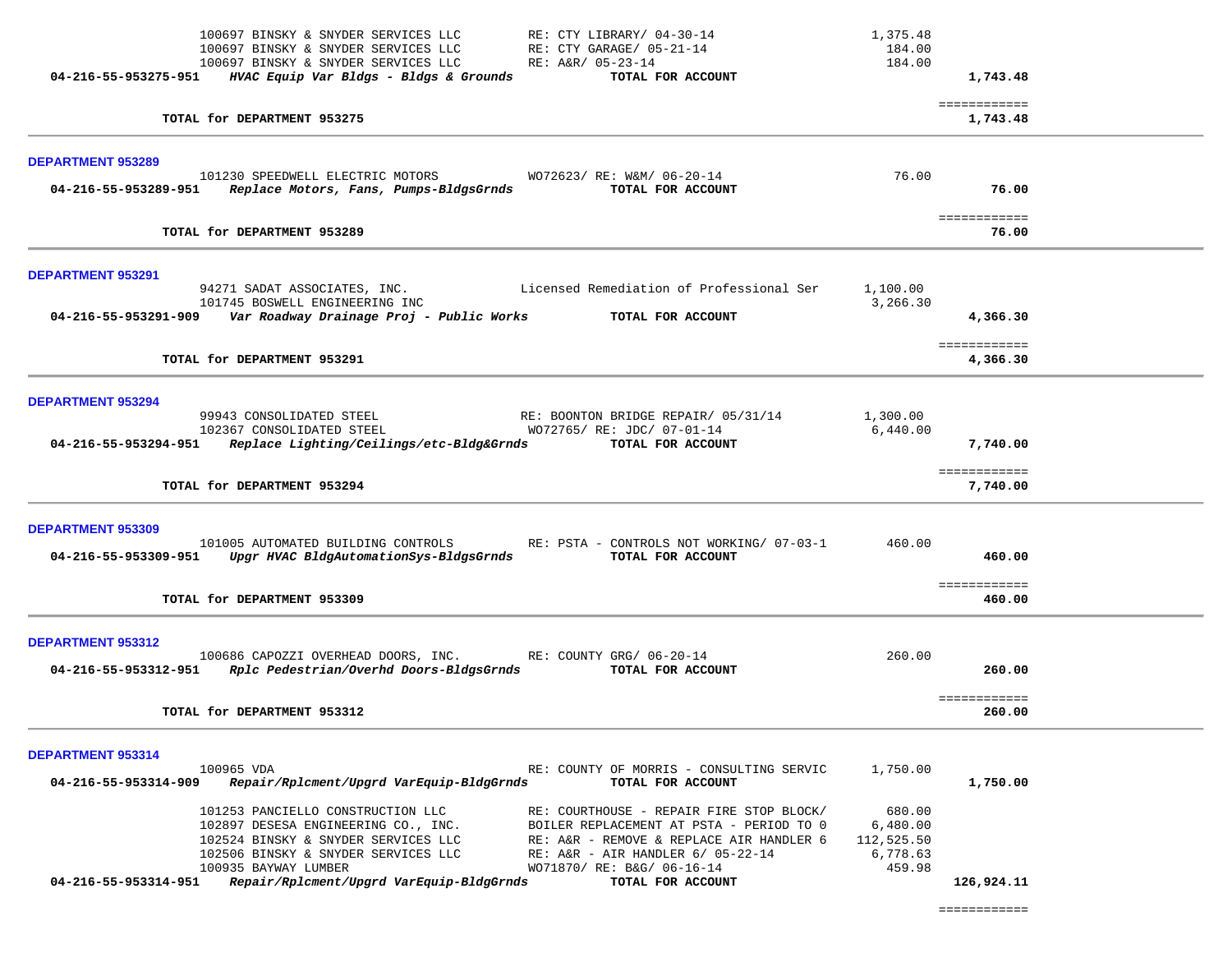| <b>DEPARTMENT 953320</b>                                                                          |                                                                                                                                                                                                                                         |                                                                                                                                                                                                             |                                                        |                            |  |
|---------------------------------------------------------------------------------------------------|-----------------------------------------------------------------------------------------------------------------------------------------------------------------------------------------------------------------------------------------|-------------------------------------------------------------------------------------------------------------------------------------------------------------------------------------------------------------|--------------------------------------------------------|----------------------------|--|
| 04-216-55-953320-951                                                                              | 102658 THE LANDTEK GROUP, INC.<br>InstalTurfFields/PhaseIICentrlPk-PblcWrk                                                                                                                                                              | Central Park Application # 7 - See Attac<br>TOTAL FOR ACCOUNT                                                                                                                                               | 113,974.00                                             | 113,974.00                 |  |
| TOTAL for DEPARTMENT 953320                                                                       |                                                                                                                                                                                                                                         |                                                                                                                                                                                                             |                                                        | ============<br>113,974.00 |  |
| <b>DEPARTMENT 953347</b>                                                                          |                                                                                                                                                                                                                                         |                                                                                                                                                                                                             |                                                        |                            |  |
| 04-216-55-953347-951                                                                              | 102512 BINSKY & SNYDER SERVICES LLC<br>102512 BINSKY & SNYDER SERVICES LLC<br>102512 BINSKY & SNYDER SERVICES LLC<br>102512 BINSKY & SNYDER SERVICES LLC<br>102512 BINSKY & SNYDER SERVICES LLC<br>HVAC-Replace or Repair Various Bldgs | RE: HUMAN SERVICES - HILL/ 04-24-14<br>RE: HUMAN SERVICES - HILL/ 04-30-14<br>RE: COURTHOUSE COMPLEX/ 05-07-14<br>RE: COURTHOUSE COMPLEX/ 05-22-14<br>RE: COURTHOUSE COMPLEX/ 05-22-14<br>TOTAL FOR ACCOUNT | 984.00<br>1,720.00<br>5,428.00<br>8,372.00<br>1,012.00 | 17,516.00                  |  |
| TOTAL for DEPARTMENT 953347                                                                       |                                                                                                                                                                                                                                         |                                                                                                                                                                                                             |                                                        | ============<br>17,516.00  |  |
| <b>Various Bridge Replace.&amp; Rehab</b><br>$04 - 216 - 55 - 953628 - 909$ Miscellaneous - Other | 100124 TREASURER, STATE OF NEW JERSEY                                                                                                                                                                                                   | Hazardous Waste Monitoring Fees for Brid<br>TOTAL FOR ACCOUNT                                                                                                                                               | 30.00                                                  | 30.00                      |  |
| TOTAL for Various Bridge Replace.& Rehab                                                          |                                                                                                                                                                                                                                         |                                                                                                                                                                                                             |                                                        | ============<br>30.00      |  |
| <b>Acq/Instal SecurEquip var facl</b><br>04-216-55-954154-956<br>Machinery & Equipment            | 99227 COMPLETE SECURITY SYSTEMS, INC.<br>99227 COMPLETE SECURITY SYSTEMS, INC.<br>99227 COMPLETE SECURITY SYSTEMS, INC.                                                                                                                 | Capital Project (Bid#13-10) - DPW Garage<br>Change Order #2 24 EVIP-3 licenses<br>Change Order #3 6 power injectors<br>TOTAL FOR ACCOUNT                                                                    | 29,800.00<br>4,500.00<br>1,364.00                      | 35,664.00                  |  |
| TOTAL for Acq/Instal SecurEquip var facl                                                          |                                                                                                                                                                                                                                         |                                                                                                                                                                                                             |                                                        | ============<br>35,664.00  |  |
| <b>DEPARTMENT 954303</b><br>101305 R.S. KNAPP CO. INC.<br>04-216-55-954303-950                    | Design/Constr Vehcl StorageFacil-Sheriff                                                                                                                                                                                                | plans & specs for the Fire Building Addi<br>TOTAL FOR ACCOUNT                                                                                                                                               | 761.95                                                 | 761.95<br>============     |  |
| TOTAL for DEPARTMENT 954303                                                                       |                                                                                                                                                                                                                                         |                                                                                                                                                                                                             |                                                        | 761.95                     |  |
| <b>DEPARTMENT 954304</b><br>04-216-55-954304-956                                                  | 99216 COMPLETE SECURITY SYSTEMS, INC.<br>Var Capital Projects-Sheriff                                                                                                                                                                   | Emergency Replacement of Network Video R<br>TOTAL FOR ACCOUNT                                                                                                                                               | 19,995.00                                              | 19,995.00                  |  |
| TOTAL for DEPARTMENT 954304                                                                       |                                                                                                                                                                                                                                         |                                                                                                                                                                                                             |                                                        | ============<br>19,995.00  |  |
| <b>DEPARTMENT 955321</b>                                                                          | 102832 VERIZON SELECT SERVICES INC<br>102832 VERIZON SELECT SERVICES INC<br>102832 VERIZON SELECT SERVICES INC<br>102832 VERIZON SELECT SERVICES INC<br>102832 VERIZON SELECT SERVICES INC                                              | CISCO Analog Telephone Adaptors for cord<br>Smartnet 8x5xNBD ATA 187<br>UC Manager Essential-<1K Users<br>Essential SW UC Mgr. Essential <1K User<br>UC Manager UCSS-1 Essential User, One Yea              | 2,340.00<br>259.20<br>312.00<br>21.60<br>23.40         |                            |  |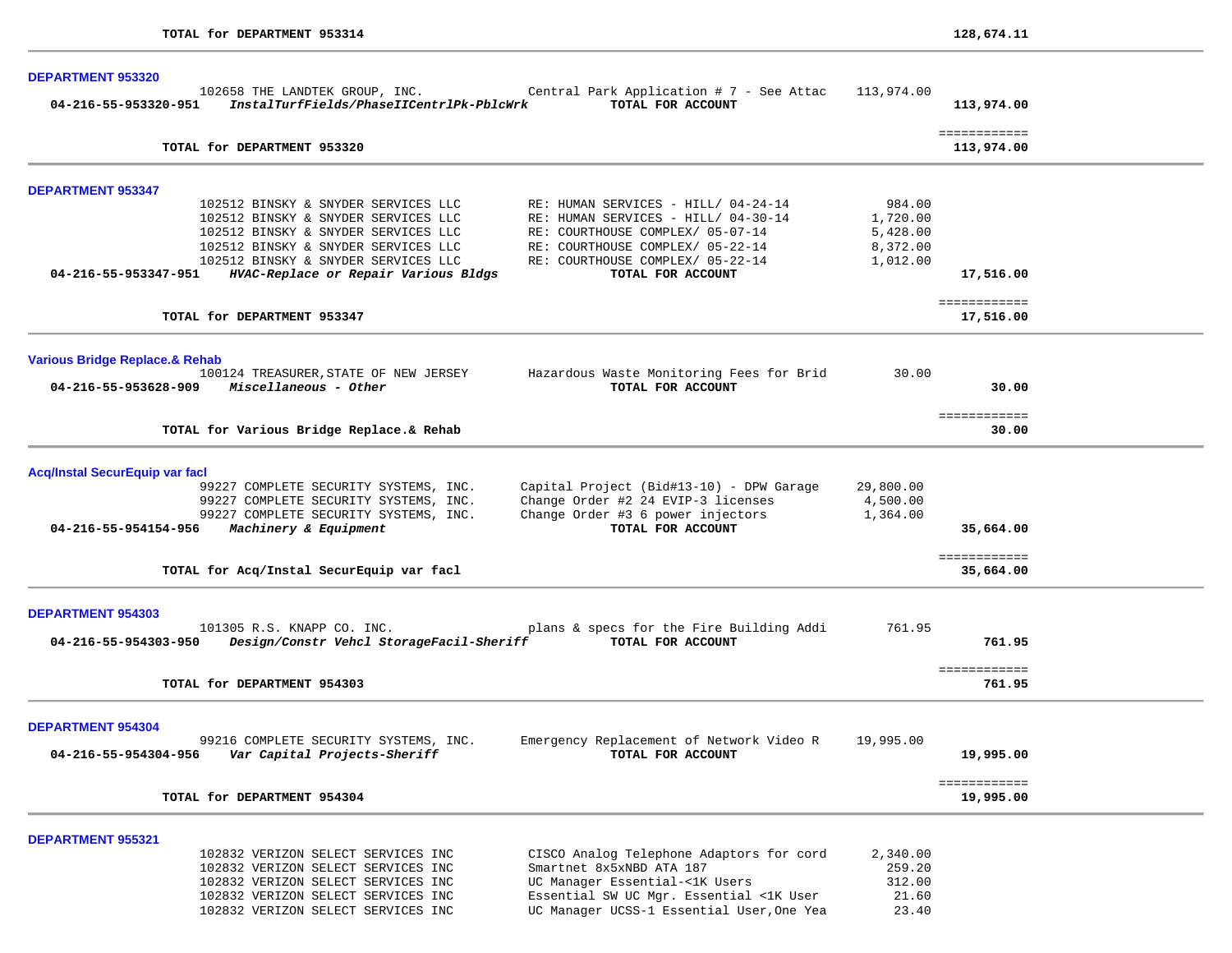| 04-216-55-955321-909                      | Var Cap Proj at Morris View - MV                                                                                                                                                                          | TOTAL FOR ACCOUNT                                                                                                                                                                                                           |                                                        | 2,956.20                   |  |
|-------------------------------------------|-----------------------------------------------------------------------------------------------------------------------------------------------------------------------------------------------------------|-----------------------------------------------------------------------------------------------------------------------------------------------------------------------------------------------------------------------------|--------------------------------------------------------|----------------------------|--|
| 04-216-55-955321-951                      | 97529 BFI<br>102854 EXTEL COMMUNICATIONS<br>Var Cap Proj at Morris View - MV                                                                                                                              | Construction of 18 Work Stations for Off<br>Network Wiring CAT5E Drop Lines, 7-10-201<br>TOTAL FOR ACCOUNT                                                                                                                  | 22,658.96<br>1,215.00                                  | 23,873.96                  |  |
|                                           | TOTAL for DEPARTMENT 955321                                                                                                                                                                               |                                                                                                                                                                                                                             |                                                        | ============<br>26,830.16  |  |
| <b>DEPARTMENT 962308</b>                  |                                                                                                                                                                                                           |                                                                                                                                                                                                                             |                                                        |                            |  |
| 04-216-55-962308-955                      | 100679 WESCOM SOLUTIONS INC.<br>100679 WESCOM SOLUTIONS INC.<br>100679 WESCOM SOLUTIONS INC.<br>Medical Record Sys for Morris View - IT                                                                   | $PCC - June 2014$<br>HL7 Intergations 5 Pack - June 2014<br>Sandbox - June 2014<br>TOTAL FOR ACCOUNT                                                                                                                        | 2,638.13<br>384.73<br>100.00                           | 3,122.86                   |  |
|                                           | TOTAL for DEPARTMENT 962308                                                                                                                                                                               |                                                                                                                                                                                                                             |                                                        | ============<br>3,122.86   |  |
| <b>DEPARTMENT 962317</b>                  |                                                                                                                                                                                                           |                                                                                                                                                                                                                             |                                                        |                            |  |
| 04-216-55-962317-955                      | 96759 CDW GOVERNMENT INC.<br>96759 CDW GOVERNMENT INC.<br>96756 KEYBOARD CONSULTANTS INC<br>96756 KEYBOARD CONSULTANTS INC<br>96762 MILLENNIUM COMMUNICATIONS<br>Var IT Equip, Upgrades & Replacements-IT | Vizio 65" TV Monitor and accessories<br>Vizio 65" TV Monitor and accessories<br>Ceiling Mounts for Smart Displays<br>Ceiling Mount extensions and additional<br>Helios IP Door Phone with installation<br>TOTAL FOR ACCOUNT | 16.10<br>2,017.50<br>2,847.00<br>4,402.00<br>6, 355.00 | 15,637.60                  |  |
|                                           | TOTAL for DEPARTMENT 962317                                                                                                                                                                               |                                                                                                                                                                                                                             |                                                        | ============<br>15,637.60  |  |
| DEPARTMENT 969261<br>04-216-55-969261-951 | 102743 COUNTY COLLEGE OF MORRIS<br>Renov & Improvmnt to Academic Blgs at CCM                                                                                                                              | Grafas Painting Contractors, Inc.<br>TOTAL FOR ACCOUNT                                                                                                                                                                      | 51,490.00                                              | 51,490.00                  |  |
|                                           | TOTAL for DEPARTMENT 969261                                                                                                                                                                               |                                                                                                                                                                                                                             |                                                        | ============<br>51,490.00  |  |
| <b>DEPARTMENT 969332</b>                  | 102743 COUNTY COLLEGE OF MORRIS                                                                                                                                                                           | Telemeasurements, Inc.                                                                                                                                                                                                      | 433.50                                                 |                            |  |
| 04-216-55-969332-951                      | Expansion/Renovation Various Facil - CCM                                                                                                                                                                  | TOTAL FOR ACCOUNT                                                                                                                                                                                                           |                                                        | 433.50                     |  |
|                                           | TOTAL for DEPARTMENT 969332                                                                                                                                                                               |                                                                                                                                                                                                                             |                                                        | ============<br>433.50     |  |
| <b>DEPARTMENT 969336</b>                  |                                                                                                                                                                                                           | PROFESSIONAL FEES - CCM BONDS, SERIES 20                                                                                                                                                                                    | 1,500.00                                               |                            |  |
| 04-216-55-969336-909                      | 102643 IPREO LLC<br>102743 COUNTY COLLEGE OF MORRIS<br>102743 COUNTY COLLEGE OF MORRIS<br>Various Projects at CCM-Soft Costs                                                                              | Spiezle Architectural Group, Inc.<br>Spiezle Architectural Group, Inc.<br>TOTAL FOR ACCOUNT                                                                                                                                 | 213.96<br>8,460.00                                     | 10,173.96                  |  |
| 04-216-55-969336-951                      | 102743 COUNTY COLLEGE OF MORRIS<br>Various Projects at CCM-Hard Costs                                                                                                                                     | ML, Inc.<br>TOTAL FOR ACCOUNT                                                                                                                                                                                               | 427,531.90                                             | 427,531.90                 |  |
|                                           | TOTAL for DEPARTMENT 969336                                                                                                                                                                               |                                                                                                                                                                                                                             |                                                        | ============<br>437,705.86 |  |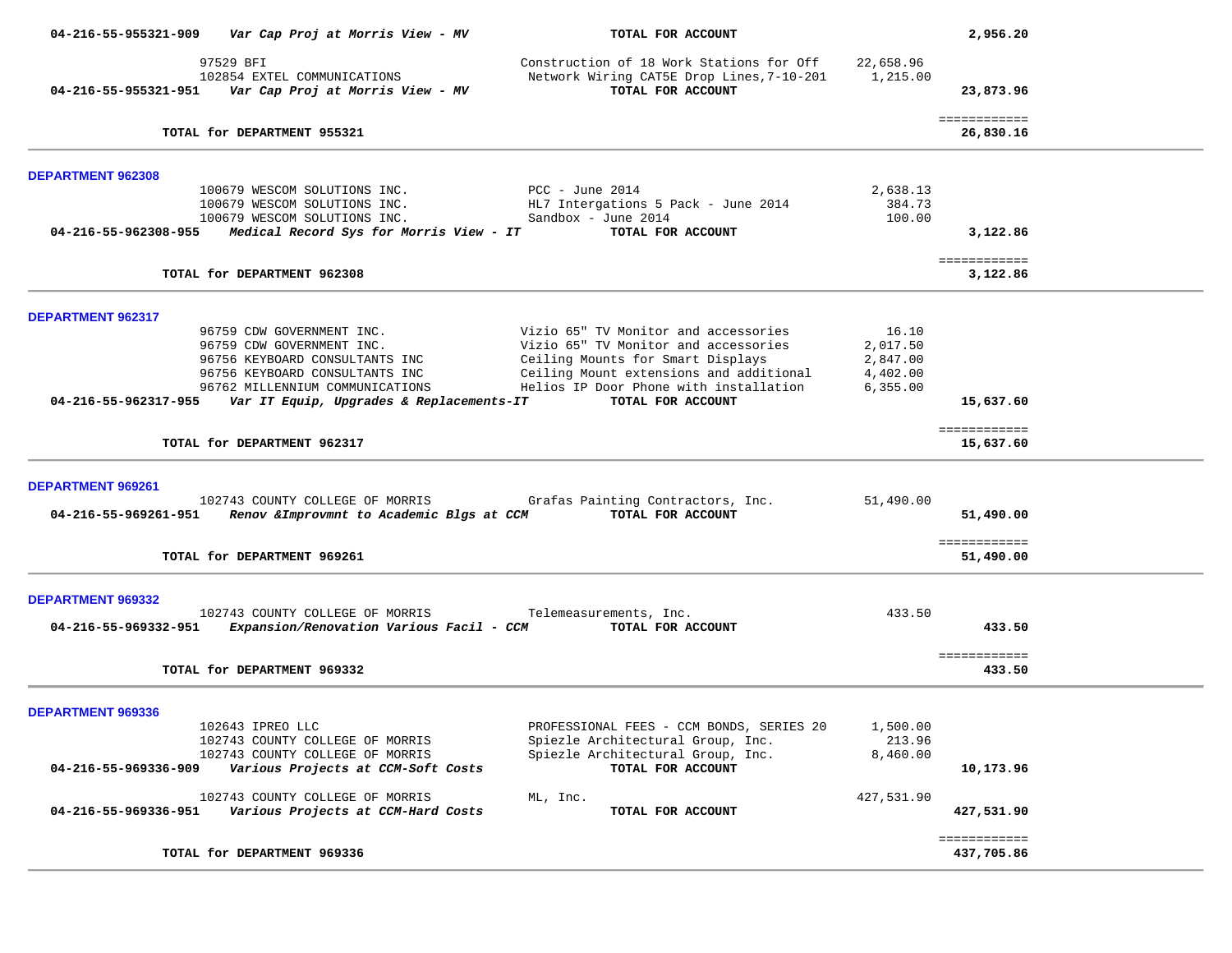## **Dedicated Trust**

| <b>Motor Vehicle Fines</b>                                                                                             |                                                                                                                          |                            |                           |
|------------------------------------------------------------------------------------------------------------------------|--------------------------------------------------------------------------------------------------------------------------|----------------------------|---------------------------|
| 102781 TOP LINE CONSTRUCTION CORP<br>13-290-56-575701-888<br>Motor Vehicle Fines                                       | Milling & Resurfacing of Sussex Turnpike<br>TOTAL FOR ACCOUNT                                                            | 39, 475. 19                | 39,475.19                 |
| TOTAL for Motor Vehicle Fines                                                                                          |                                                                                                                          |                            | ============<br>39,475.19 |
| <b>Weights &amp; Measures</b>                                                                                          |                                                                                                                          |                            |                           |
| 102364 TSUJ CORPORATION<br>Weights & Measures<br>13-290-56-575801-888                                                  | APPLICATION FOR PAYMENT #2DATE: JUNE 23,<br>TOTAL FOR ACCOUNT                                                            | 33,870.37                  | 33,870.37                 |
| TOTAL for Weights & Measures                                                                                           |                                                                                                                          |                            | ============<br>33,870.37 |
| <b>Tax Board</b>                                                                                                       |                                                                                                                          |                            |                           |
| 99932 OFFICE TEAM<br>99932 OFFICE TEAM<br>99549 TOWNSHIP OF CHESTER                                                    | Professional services w/e 5/30/14<br>Professional services w/e 6/6/14<br>13-01171 Registration Anna Maria McDoug         | 587.92<br>633.15<br>435.00 |                           |
| 99549 TOWNSHIP OF CHESTER<br>99551 TOWN OF DOVER<br>99551 TOWN OF DOVER                                                | ck#022295 Grand Hotel, Cape May<br>13-01811 Registration Kathleen Minahan<br>13-01812 Grand Hotel, Cape May              | 716.00<br>435.00<br>716.00 |                           |
| 99950 BOROUGH OF LINCOLN PARK<br>99565 JOSEPH A. FERRARIS, JR.<br>99208 OFFICE TEAM                                    | 03-08010 Registration, Thomas Lenhardt<br>Hotel at the conference rate of \$174 per<br>Professional services w/e 4/25/14 | 435.00<br>696.00<br>606.02 |                           |
| 99208 OFFICE TEAM<br>99208 OFFICE TEAM<br>99208 OFFICE TEAM                                                            | Professional services w/e 5/2/14<br>Professional services w/e 5/9/14<br>Professional services w/e 5/16/14                | 506.52<br>633.15<br>633.15 |                           |
| 99208 OFFICE TEAM<br>99550 TOWNSHIP OF DENVILLE<br>99550 TOWNSHIP OF DENVILLE                                          | Professional services w/e 5/23/14<br>Registration Virginia Klein, Assessor<br>Grand Hotel Cape May                       | 506.52<br>435.00<br>716.00 |                           |
| 99552 TOWNSHIP OF ROXBURY<br>99552 TOWNSHIP OF ROXBURY<br>13-290-56-577101-888<br>Tax Board                            | Registration Joseph McKeon<br>Grand Hotel, Cape May<br>TOTAL FOR ACCOUNT                                                 | 435.00<br>895.00           | 10,020.43                 |
| TOTAL for Tax Board                                                                                                    |                                                                                                                          |                            | ============<br>10,020.43 |
|                                                                                                                        |                                                                                                                          |                            |                           |
| <b>County Surrogate - \$2.00 Fund</b><br>99511 E-PROBATE LLC<br>County Surrogate - \$2.00 Fund<br>13-290-56-578701-888 | COMPLETING TASKS 9-12 OF ATTACHED CONVER<br>TOTAL FOR ACCOUNT                                                            | 1,820.00                   | 1,820.00                  |
| TOTAL for County Surrogate - \$2.00 Fund                                                                               |                                                                                                                          |                            | ============<br>1,820.00  |
| <b>Environ Quality &amp; Enforcement</b>                                                                               |                                                                                                                          |                            |                           |
| 100634 LUM, DRASCO & POSITAN LLC                                                                                       | Legal Services for period ending 5/31/14                                                                                 | 308.16                     |                           |
| 100634 LUM, DRASCO & POSITAN LLC                                                                                       | MCOHM V CARDELLA TRUCKING                                                                                                | 144.00                     |                           |
| 100634 LUM, DRASCO & POSITAN LLC                                                                                       | MCOHM V FERRETTI CARTING                                                                                                 | 180.00                     |                           |
| 100634 LUM, DRASCO & POSITAN LLC                                                                                       | MCOHM V ALLEGRO SANITATION CORP                                                                                          | 36.00                      |                           |
| 100634 LUM, DRASCO & POSITAN LLC                                                                                       | MCOHM V KING DISPOSAL                                                                                                    | 156.00                     |                           |
| 100634 LUM, DRASCO & POSITAN LLC                                                                                       | MCOHM V ATLAS DISPOSAL OPTIONS                                                                                           | 96.00                      |                           |
| 100634 LUM, DRASCO & POSITAN LLC<br>100634 LUM, DRASCO & POSITAN LLC                                                   | MCOHM V TILCON NEW JERSEY                                                                                                | 276.00<br>36.00            |                           |
|                                                                                                                        | MCOHM V PICCOLO'S RESTAURANT                                                                                             | 228.00                     |                           |
| 100634 LUM, DRASCO & POSITAN LLC<br>100634 LUM, DRASCO & POSITAN LLC                                                   | MCOHM V B&B DISPOSALS LLC<br>MCOHM V ACE WASTE SERVICES                                                                  | 24.00                      |                           |
| 100634 LUM, DRASCO & POSITAN LLC                                                                                       | MCOHM V TRINITY RECYCLING OF NJ INC                                                                                      | 456.00                     |                           |
| 100634 LUM, DRASCO & POSITAN LLC                                                                                       | MCOHM V R.A.W., INC. T/A ROXBURY AUTO                                                                                    | 24.00                      |                           |